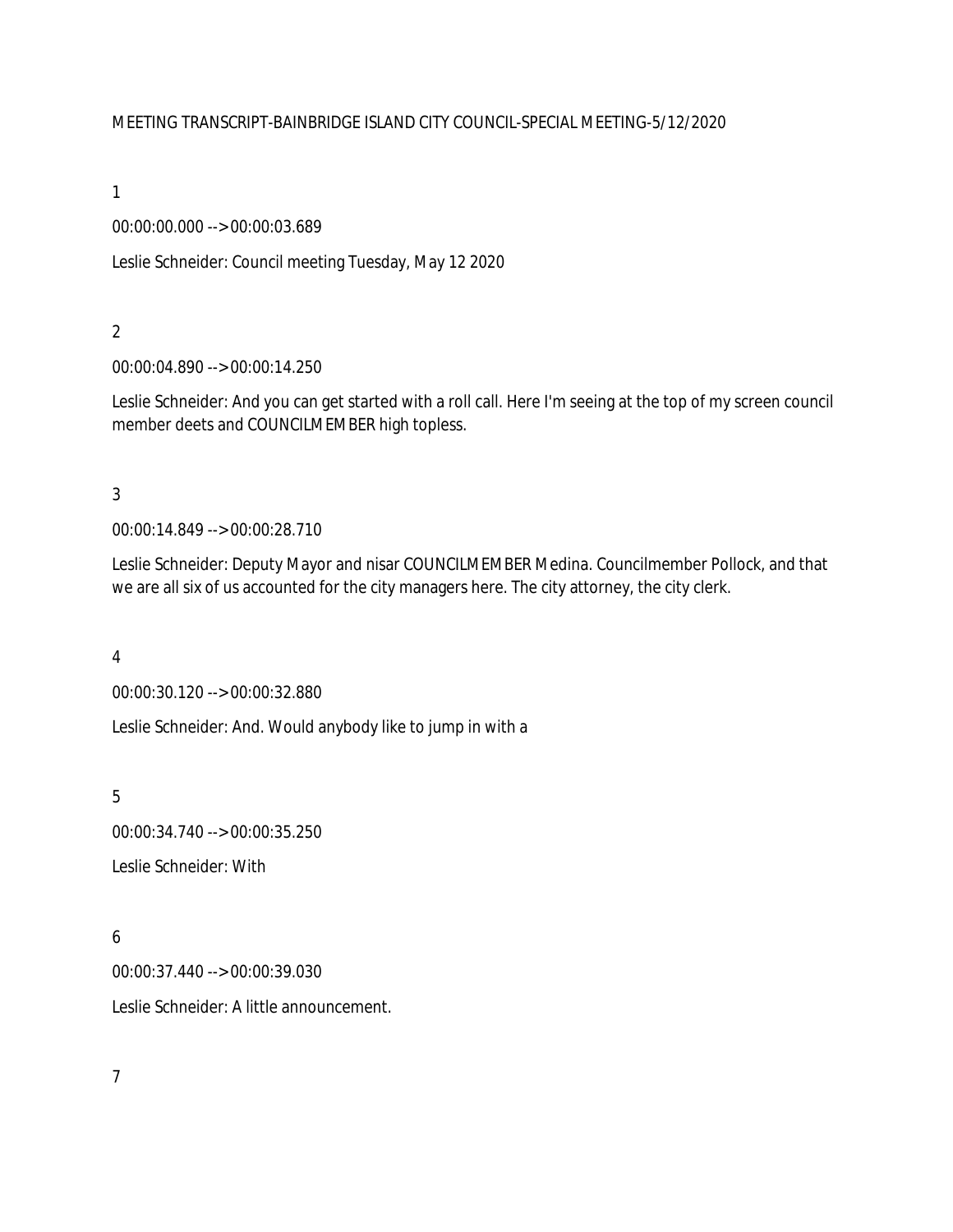00:00:42.540 --> 00:00:43.530

Leslie Schneider: My, my brain.

8 00:00:45.000 --> 00:00:46.140 Leslie Schneider: What we used to do.

9

00:00:48.420 --> 00:00:49.500 Leslie Schneider: In the good old days.

10 00:00:50.310 --> 00:00:52.530 Joe Deets: So I'll, I'll take a bite.

11 00:00:54.390 --> 00:00:54.750 Leslie Schneider: Go for it.

12 00:00:55.320 --> 00:00:59.370 Joe Deets: Okay, thank you. Thank you, Mayor, I guess if we're doing a quick check in.

13 00:01:00.660 --> 00:01:05.190 Joe Deets: So that you know the grow Avenue pilot project.

14 00:01:06.630 --> 00:01:11.430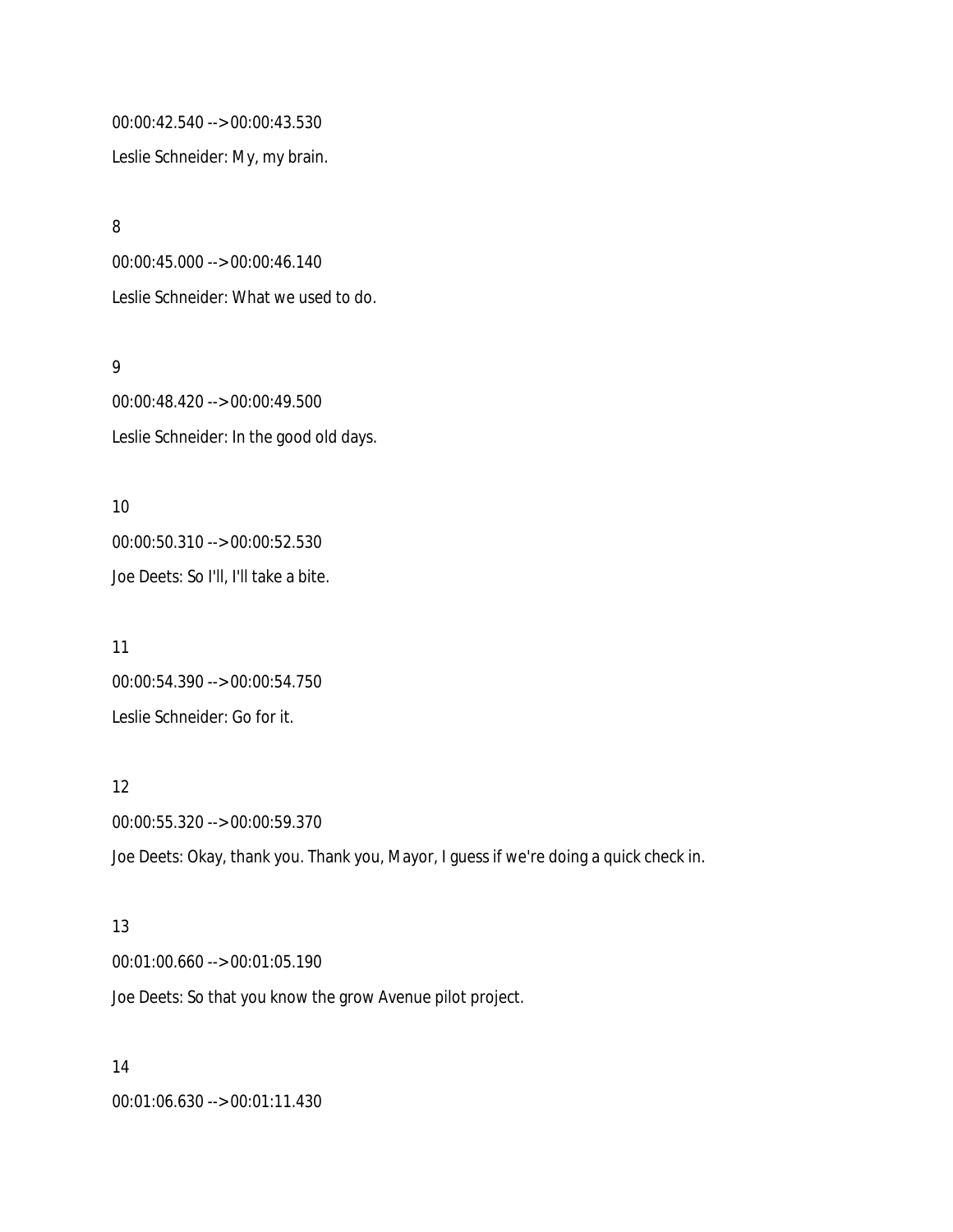Joe Deets: Ended today. That was the closing to through traffic so

15

00:01:13.350 --> 00:01:20.250

Joe Deets: I and other members of the working group have been busy collecting comments and we'll be putting those together and then

# 16

00:01:21.690 --> 00:01:26.100

Joe Deets: reviewing them and I presume next steps would be coming to counsel to

17

00:01:27.300 --> 00:01:31.290

Joe Deets: give you guys a heads up of how that went. So just want to let you know that

18

00:01:32.490 --> 00:01:46.890

Joe Deets: And also, let me just say as an aside, I mentioned this earlier, while we were waiting. Little Richard passed away a few days ago. And if anyone feels the need for some uplifting music I strongly recommend playing any of the songs

19

00:01:48.240 --> 00:01:51.300

Joe Deets: Particularly fruity and keep on knocking so

20

00:01:52.560 --> 00:01:53.190

Joe Deets: That's all.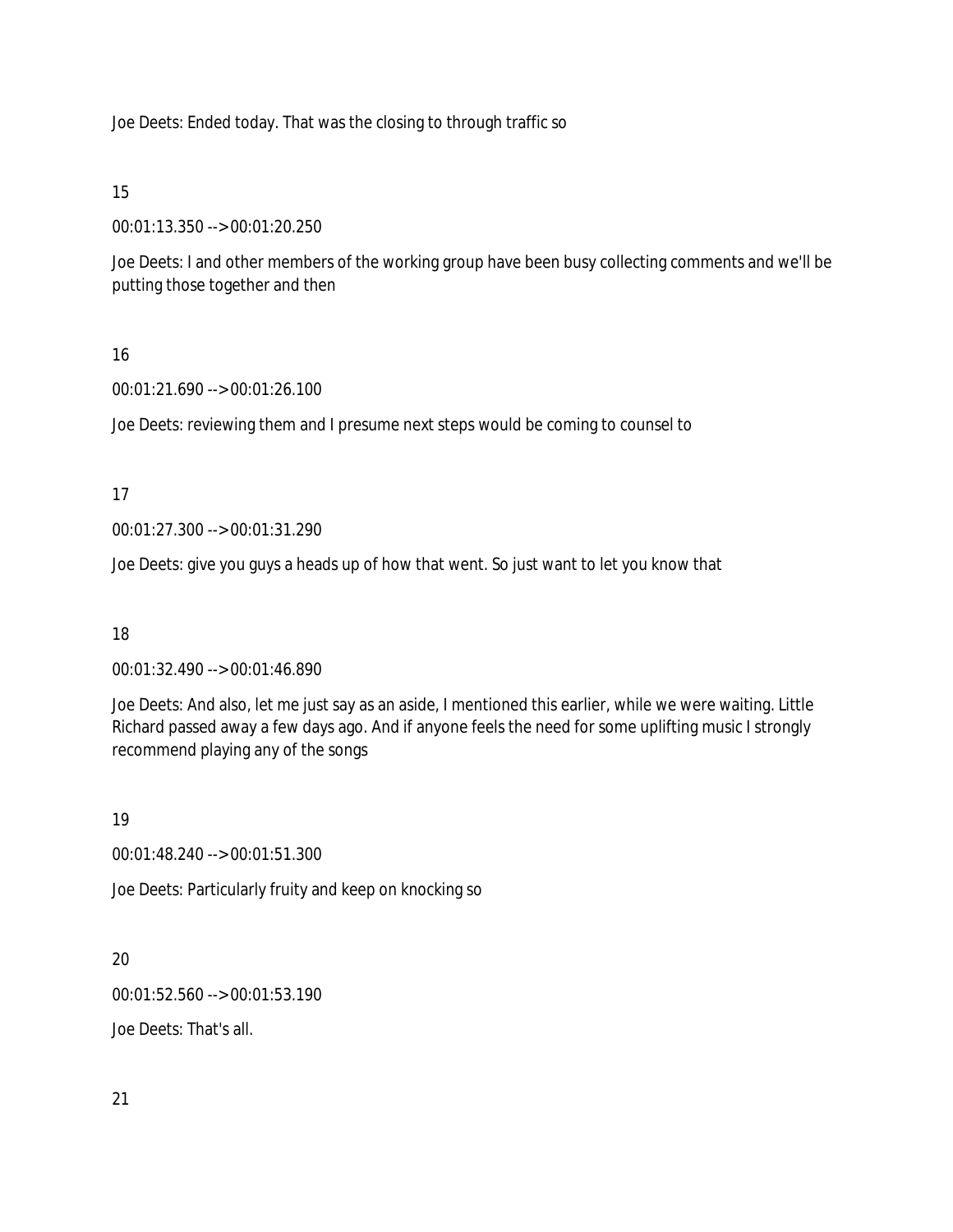00:01:54.210 --> 00:01:54.870

Joe Deets: That's all.

22

00:01:55.620 --> 00:02:01.410

Leslie Schneider: Awesome. Are there check ins from a council member had topless. Would you like to chicken.

## 23

00:02:02.160 --> 00:02:13.740

Kirsten Hytopoulos: Yeah. Hi. Um, I think it's great that we've been having this fabulous weather out there and that we're gearing up to open up the community, but I want to put in a strong word for please wear masks and the community.

## 24

00:02:14.280 --> 00:02:23.430

Kirsten Hytopoulos: We're hearing from I think probably all of us and counselor hearing from grocery workers from people who are vulnerable population members are vulnerable populations.

## 25

00:02:24.000 --> 00:02:37.920

Kirsten Hytopoulos: expressing concern about people out and about that mask so I might want to make other common good of the order, but who's going to be awake watching us then. So I just want to put in a request for everyone to be wearing masks when you're out in public certainly indoors. Thanks.

## 26

00:02:40.800 --> 00:02:41.280

Leslie Schneider: All right.

27 00:02:41.340 --> 00:02:43.920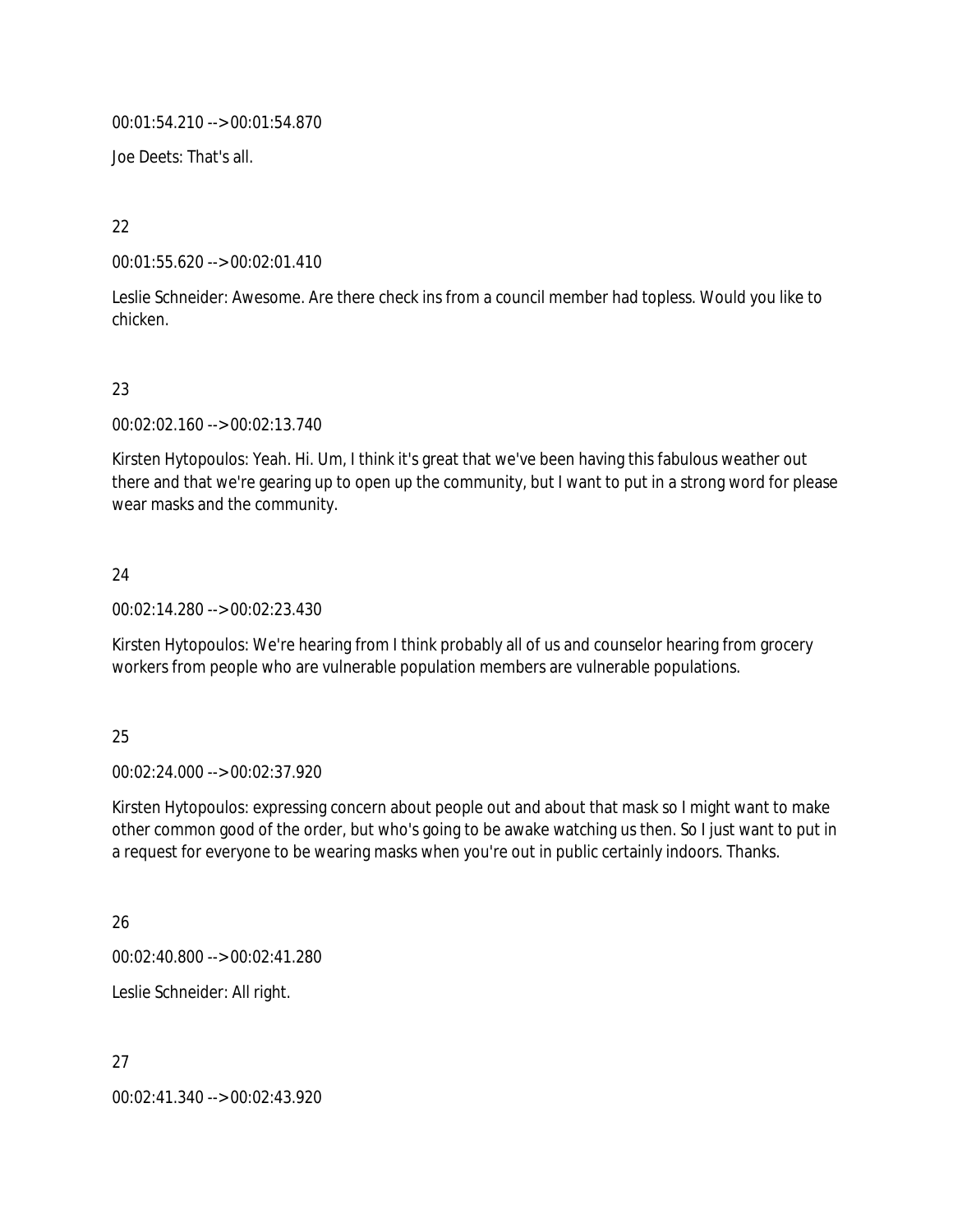Leslie Schneider: I've got a couple other hands up. Councilmember Medina.

#### 28

00:02:45.690 --> 00:02:57.600

Kol Medina: This is just real short and good evening, everybody. I just been wanting to say this every week. I'm often looking to the side and I just want everyone to know it's because I have another computer here.

## 29

00:02:57.990 --> 00:03:06.510

Kol Medina: That I actually have the agenda packet on. That's what I'm looking at. I'm not over here. Like, I don't know, check an email or something. I'm looking at the agenda.

## 30

00:03:08.100 --> 00:03:09.360

Kol Medina: So that's all

31

00:03:11.550 --> 00:03:12.030

Leslie Schneider: Got it.

# 32

00:03:13.770 --> 00:03:19.590

Leslie Schneider: All right, I don't see any other hands up. So, oh yes.

## 33

00:03:19.890 --> 00:03:20.280

Leslie Schneider: Go ahead.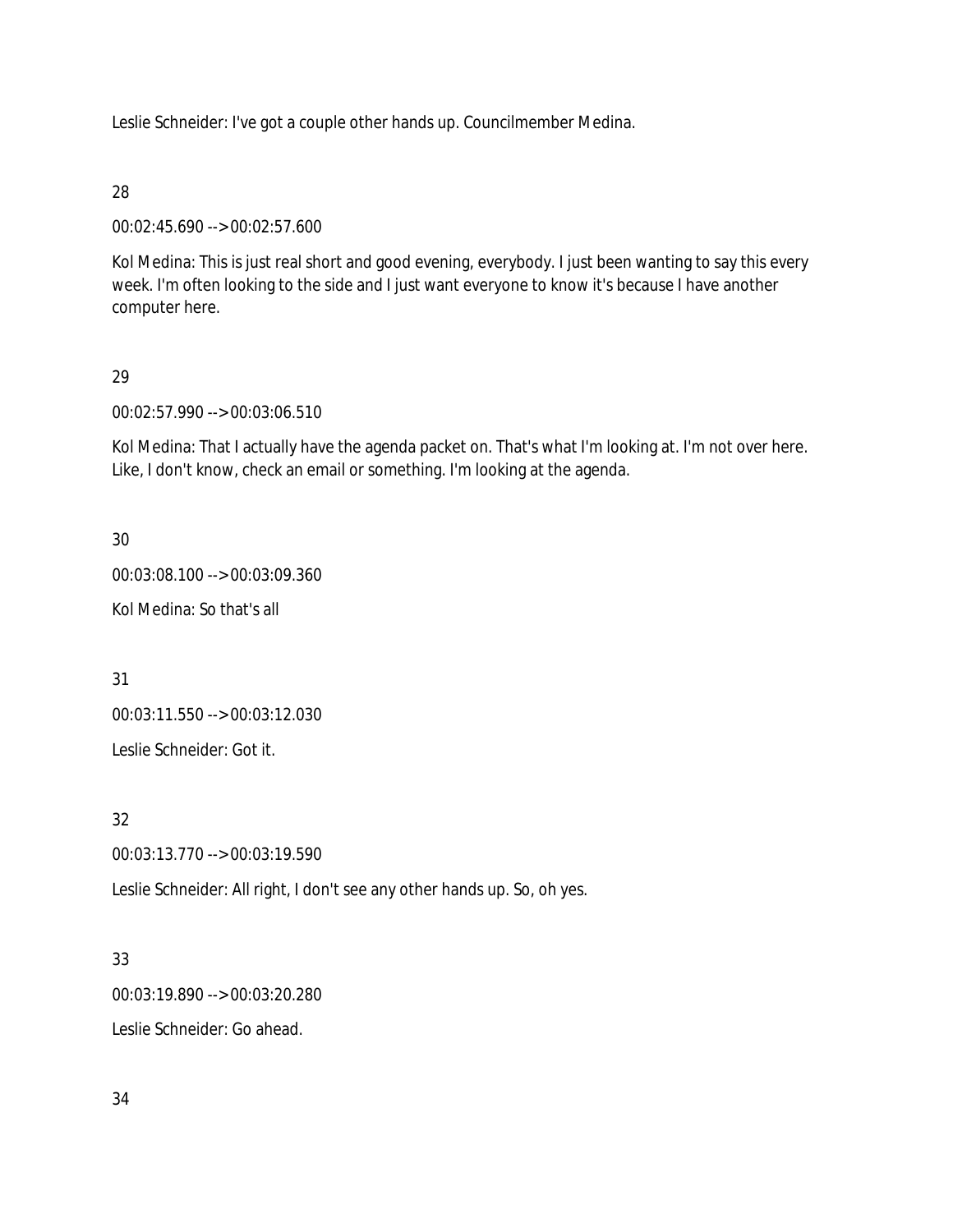00:03:20.610 --> 00:03:34.620

Michael Pollock: going old school along you there. I just want to let COUNCILMEMBER deeds know that I've been spending my 1200 dollar check in advance of receiving it. My, my bonus check or whatever it is.

35

00:03:35.820 --> 00:03:44.460

Michael Pollock: And so just find a lot of now locally, locally really contributing to to the local gardening economy so

36

00:03:46.800 --> 00:03:51.150

Michael Pollock: That my gardens been getting in good shape with all this time at home so

37

00:03:53.130 --> 00:03:53.400

Michael Pollock: That's

38 00:03:53.520 --> 00:03:56.790

Leslie Schneider: That is one of the perks, I guess, right. So,

39 00:04:00.540 --> 00:04:01.260 Leslie Schneider: Um,

40

00:04:02.490 --> 00:04:06.060

Leslie Schneider: Our next item of business here is to leave this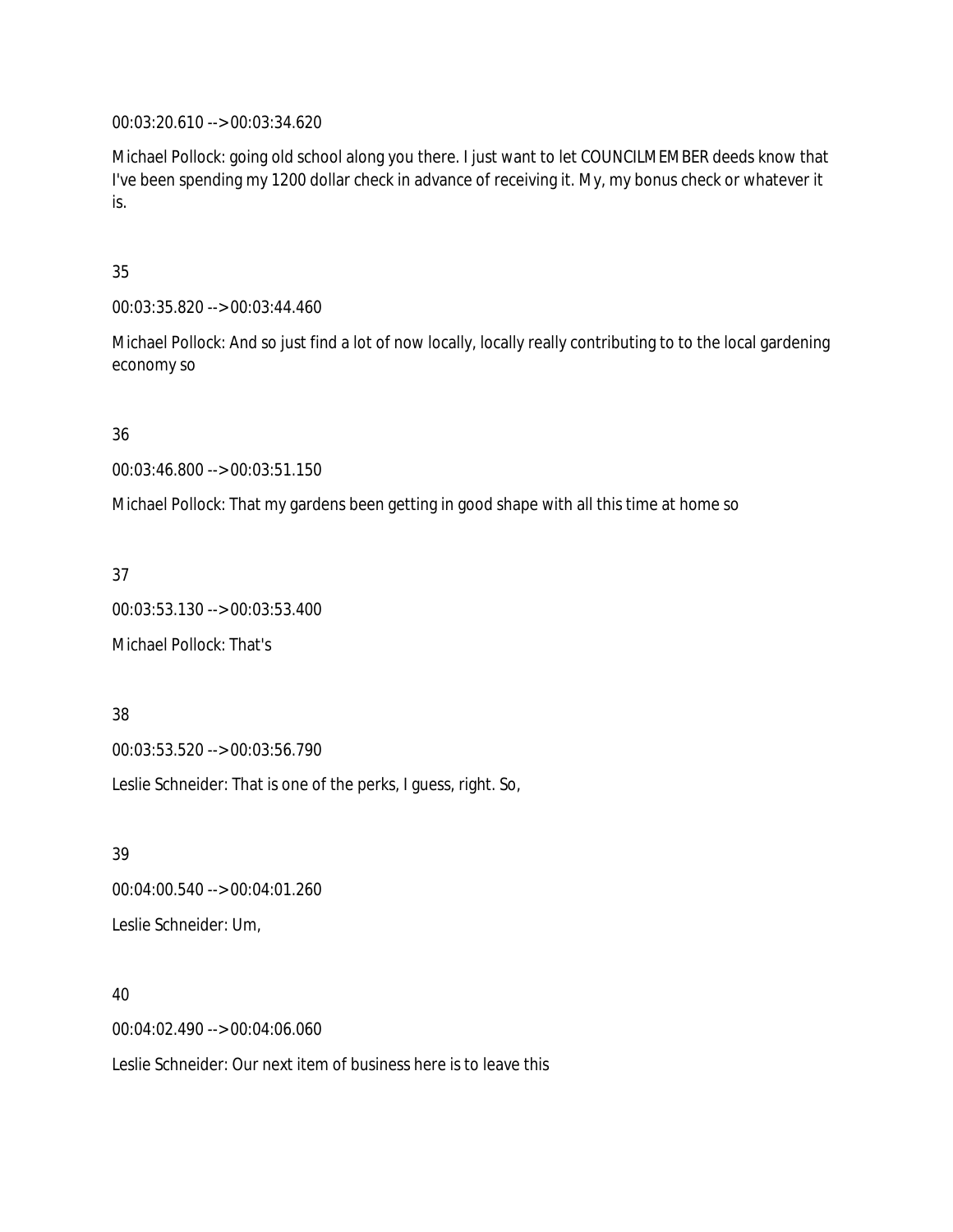00:04:07.080 --> 00:04:10.830

Leslie Schneider: Call and go into executive session and

#### 42

00:04:11.880 --> 00:04:20.550

Leslie Schneider: The agenda says 20 minutes I'd like to suggest that we make it for 30 minutes. This was at the request of the city attorney and

#### 43

00:04:22.830 --> 00:04:23.940

Leslie Schneider: So if there

## 44

00:04:24.390 --> 00:04:26.940

Leslie Schneider: Are no questions. I can go ahead and

#### 45

00:04:28.080 --> 00:04:31.290

Leslie Schneider: Get us in get us out of this meeting and into Executive Session.

## 46

00:04:32.940 --> 00:04:44.040

Leslie Schneider: Okay, pursuant to our CW 42.3 0.1101 is to discuss with legal counsel matters relating to litigation or potential litigation.

#### 47

00:04:44.610 --> 00:04:57.810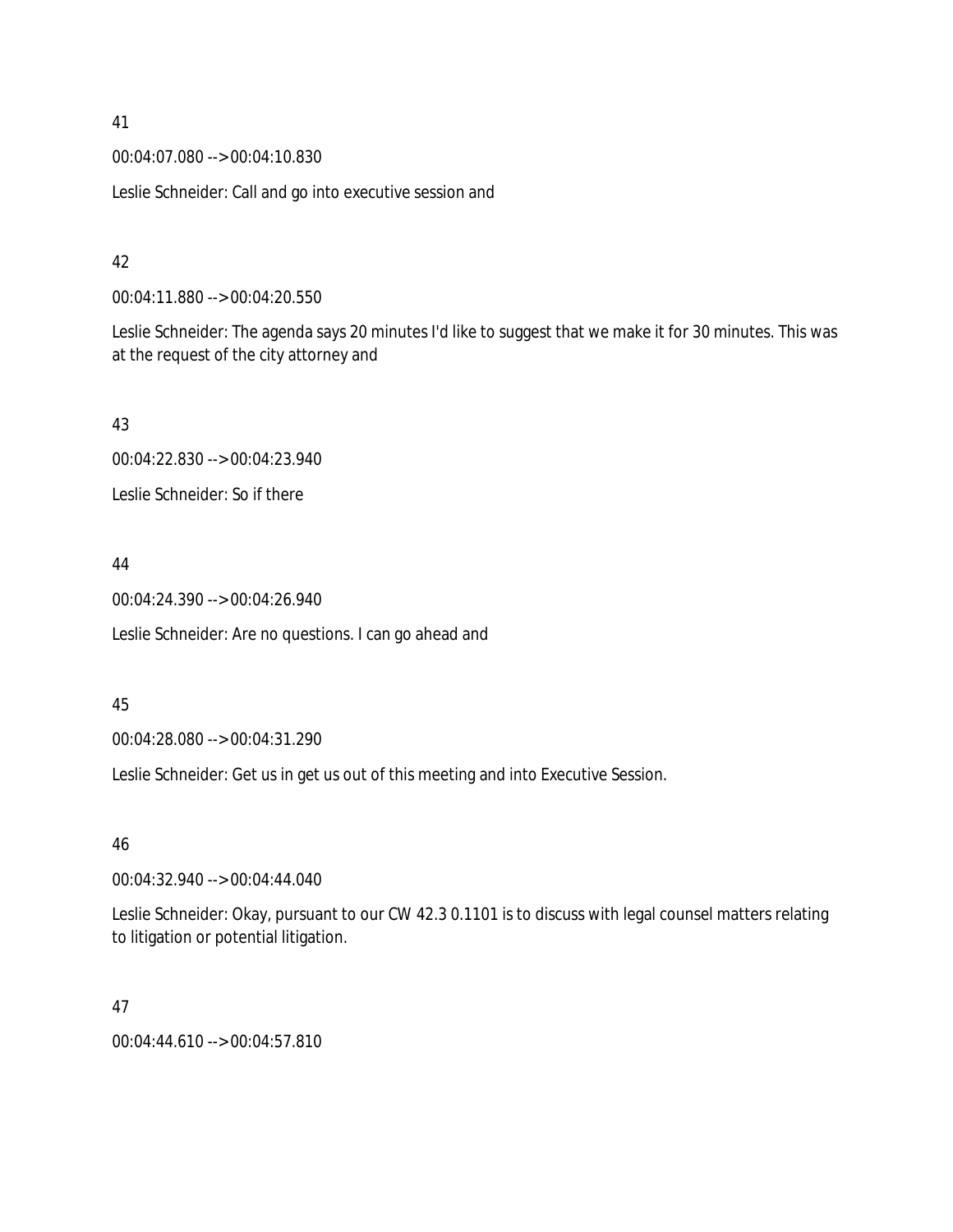Leslie Schneider: To which the city, the governing body or a member acting in an official capacity is or is likely to become a party when public knowledge regarding the discussion is likely to result in an adverse legal or financial consequence to the agency.

48

00:04:58.530 --> 00:05:03.300

Leslie Schneider: We will be gone for 30 minutes and we will return at

49

00:05:04.470 --> 00:05:17.730

Leslie Schneider: 535 did, I did about right. Okay. Alright, so we will be leaving this session and looking for an email invitation from the city attorney.

50

00:05:17.790 --> 00:05:18.480

Leslie Schneider: Separate and

51

00:05:18.630 --> 00:05:21.120

Joe Levan: We this meeting and I'll send you a team's invite right away.

52

00:05:21.870 --> 00:05:22.410 All right.

53

00:06:12.660 --> 00:06:15.990 Joe Deets: My agenda right here. So,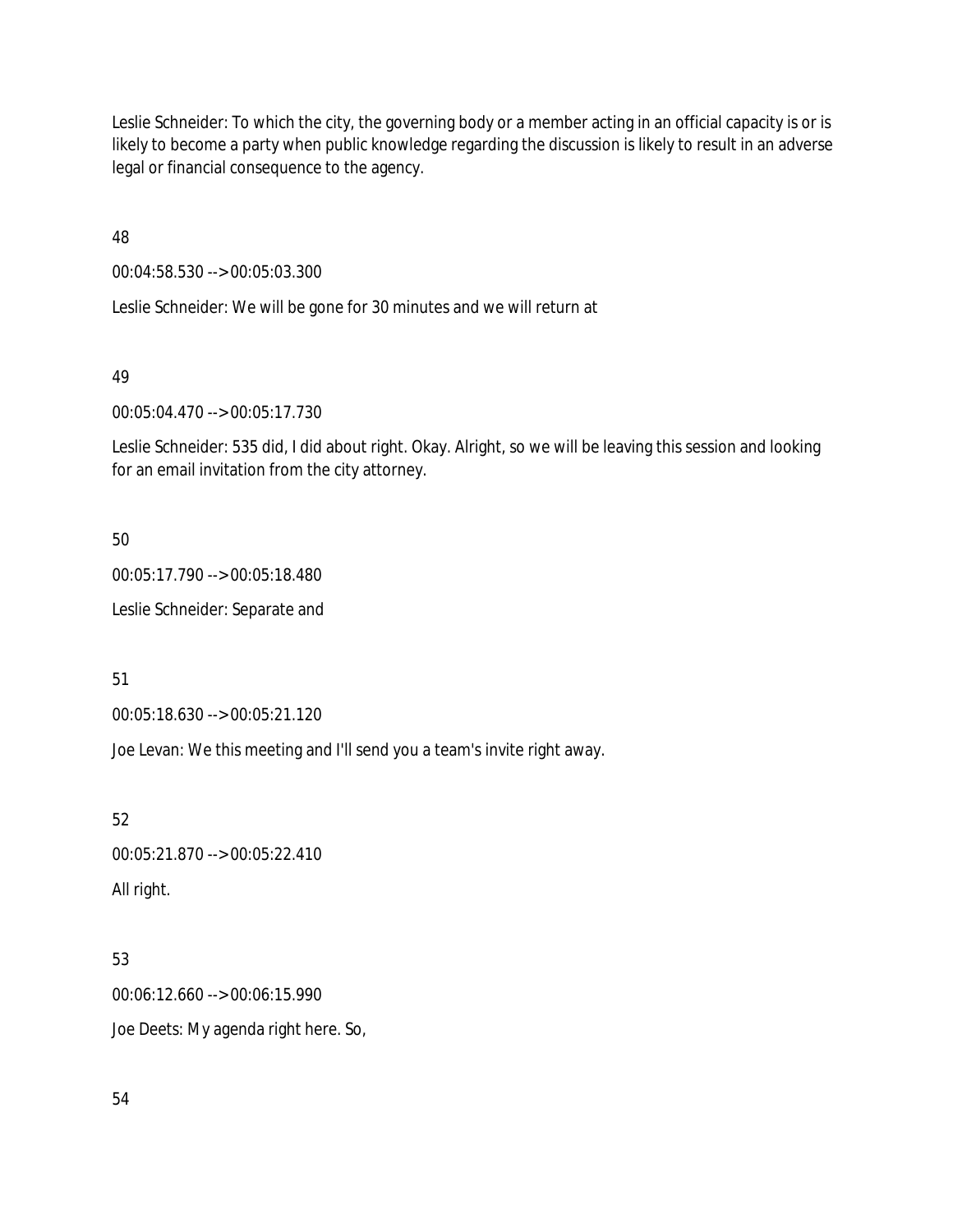00:06:19.230 --> 00:06:23.040

Leslie Schneider: All right, I see the deputy mayor has arrived. I think we're all here. Right.

55

00:06:24.660 --> 00:06:25.170

Leslie Schneider: Okay.

56

00:06:26.550 --> 00:06:29.370

Leslie Schneider: We can resume are

#### 57

00:06:31.710 --> 00:06:47.820

Leslie Schneider: We are now back from Executive Session, and we are resuming our special city council meeting and moving on to our approval of the agenda and this is for for this evenings agenda. How does that look to me, everyone.

#### 58

00:06:51.030 --> 00:06:52.140

Leslie Schneider: Can I get an emotion.

59

00:06:56.100 --> 00:06:58.230

Kol Medina: Move approval of the agenda is presented.

## 60

00:07:01.680 --> 00:07:03.510

Leslie Schneider: Um, are there any opposed.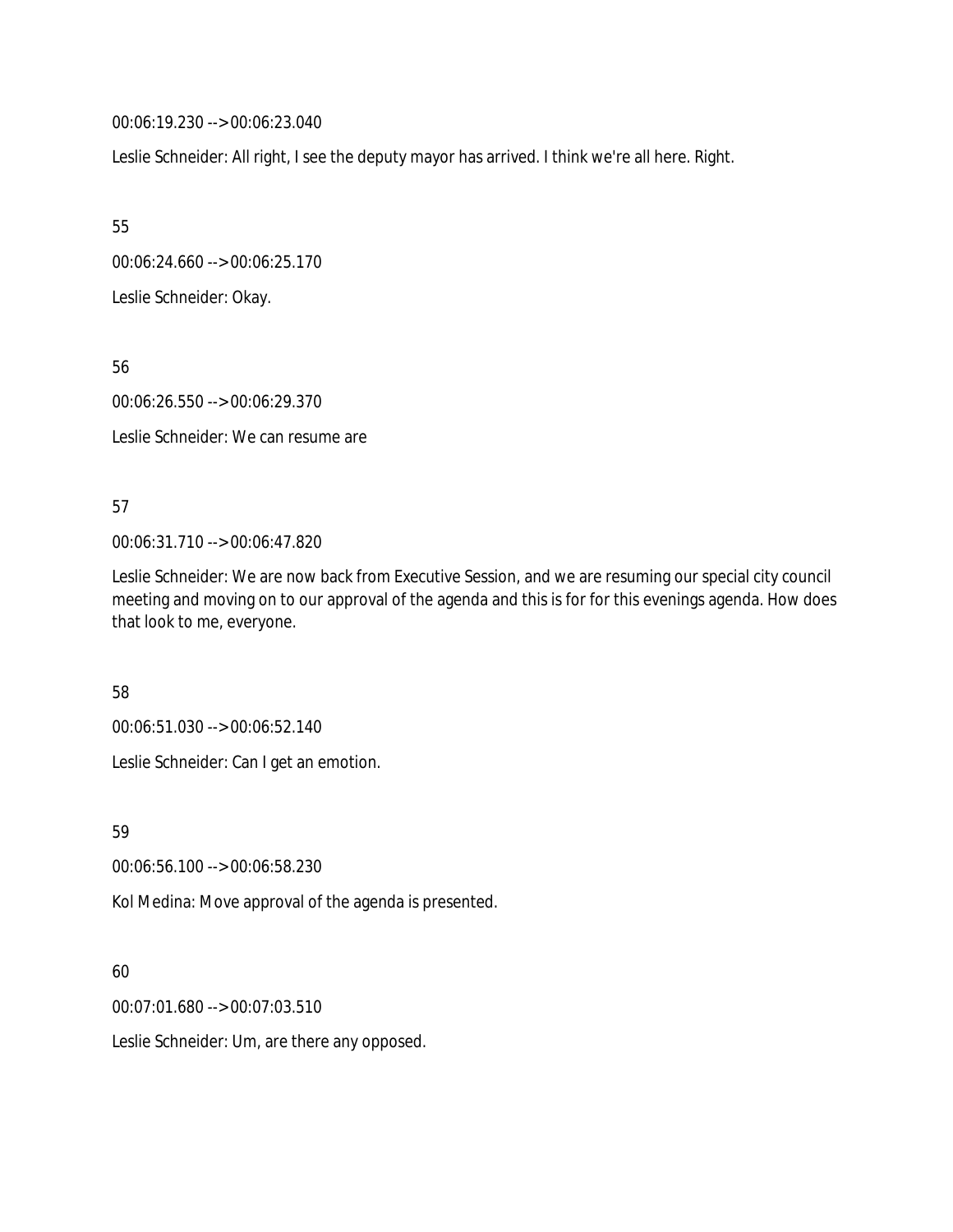00:07:05.490 --> 00:07:07.470 Leslie Schneider: That agenda that item is

62

00:07:08.940 --> 00:07:10.080

Leslie Schneider: approved unanimously.

## 63

00:07:10.770 --> 00:07:13.500

Leslie Schneider: I'm sorry, I'm looking for my participants list here. There we go.

## 64

00:07:16.380 --> 00:07:22.860

Leslie Schneider: Okay, so moving on to conflict of interest disclosure. Does anyone have any conflicts, they would like to disclose.

## 65

00:07:26.040 --> 00:07:42.870

Leslie Schneider: Seeing none, we will move on to our public comment period. And so I'm looking at the attendees list. Now, if there are any who would like to provide public comment. You can raise your hand. I'm kind of reviewing these instructions by memory so

## 66

00:07:45.540 --> 00:07:52.020

Leslie Schneider: Christine, feel free to remind me if I'm, if I'm missing anything. And as soon as we I see one hand up.

## 67

00:07:54.660 --> 00:08:01.200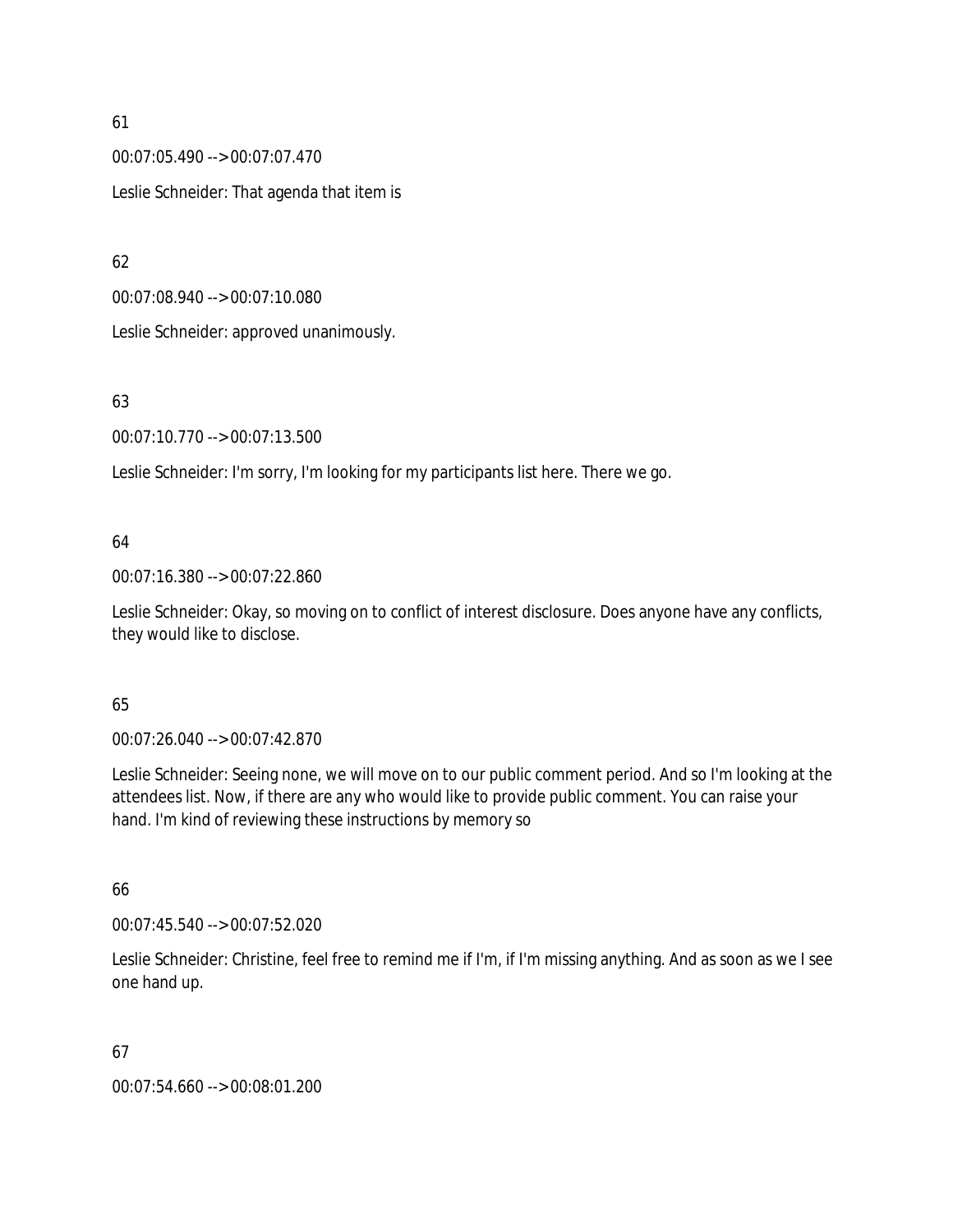Leslie Schneider: So Christine I think we can go with Beth Morgan please to for her comments.

#### 68

00:08:04.560 --> 00:08:18.090

Leslie Schneider: And Beth. If you want to just to state your name, where you live and proceed. When you're ready, and let's see we are keeping time via the chat window, which is a little awkward, but

## 69

00:08:19.110 --> 00:08:24.030

Leslie Schneider: Anyway, I'll kind of wave at you or something. If we're if we're going over time, appreciate your comments.

## 70

00:08:24.480 --> 00:08:31.890

Beth Morgan: Thank you, Mayor I'm Beth Morgan. I'm one of two principles on the urban Bainbridge project, which is on day road.

## 71

00:08:32.400 --> 00:08:36.780

Beth Morgan: We believe that this is a good project for Bainbridge Island for the following reasons.

## 72

00:08:37.140 --> 00:08:50.610

Beth Morgan: First, the project will support small businesses or other self storage project on sportsman's club road Brent's 41% of the spaces to small businesses. We just did an actual audit and that's the actual number

## 73

00:08:51.570 --> 00:09:03.330

Beth Morgan: Second Self storage is a relatively benign development use especially in our case, we plan to put buildings on only half of our property. So we plan to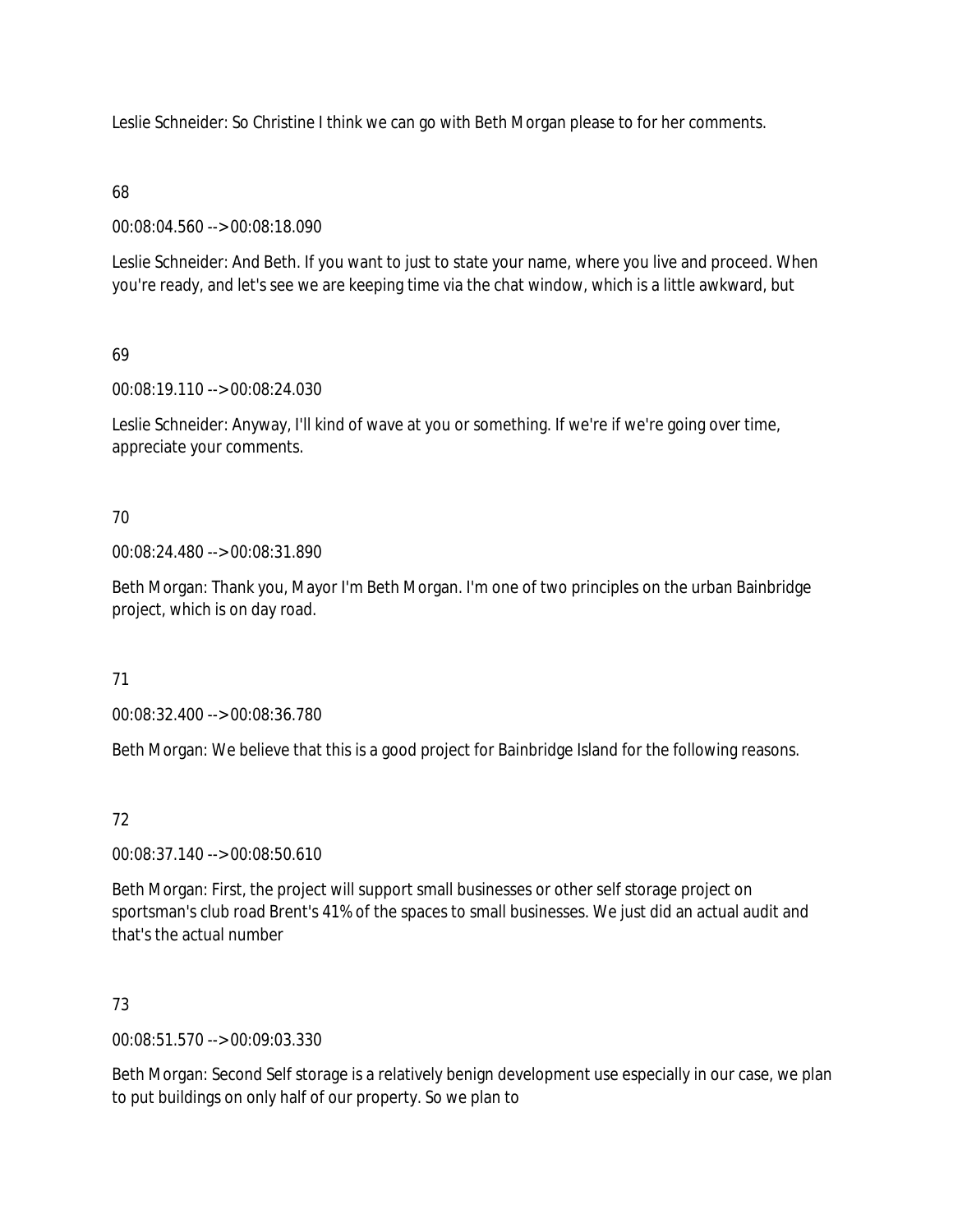00:09:04.740 --> 00:09:16.350

Beth Morgan: To build out to out of, out of four acres that we own, and we voluntarily agreed to add 10 feet of buffer beyond what the city requires in order to make it

75

00:09:17.400 --> 00:09:29.010

Beth Morgan: A much more beautiful project. Third, we're a good neighbor our other project when the best philanthropic business of the year in 2017 as determined by the Bainbridge Community Foundation.

## 76

00:09:29.430 --> 00:09:41.820

Beth Morgan: For our efforts of service to the Bainbridge Island. Police Department. Pause And Bainbridge Island high school we would adopt this same community oriented perspective at our new project.

## 77

00:09:42.630 --> 00:09:51.840

Beth Morgan: And forth as we are on our other project, which is across the street from sekai we would be committed to minimizing the impact to neighbors.

78

00:09:52.350 --> 00:10:00.120

Beth Morgan: From this new project. So in conclusion, our project is not constitute an emergency or a threat to public health.

79

00:10:00.450 --> 00:10:14.280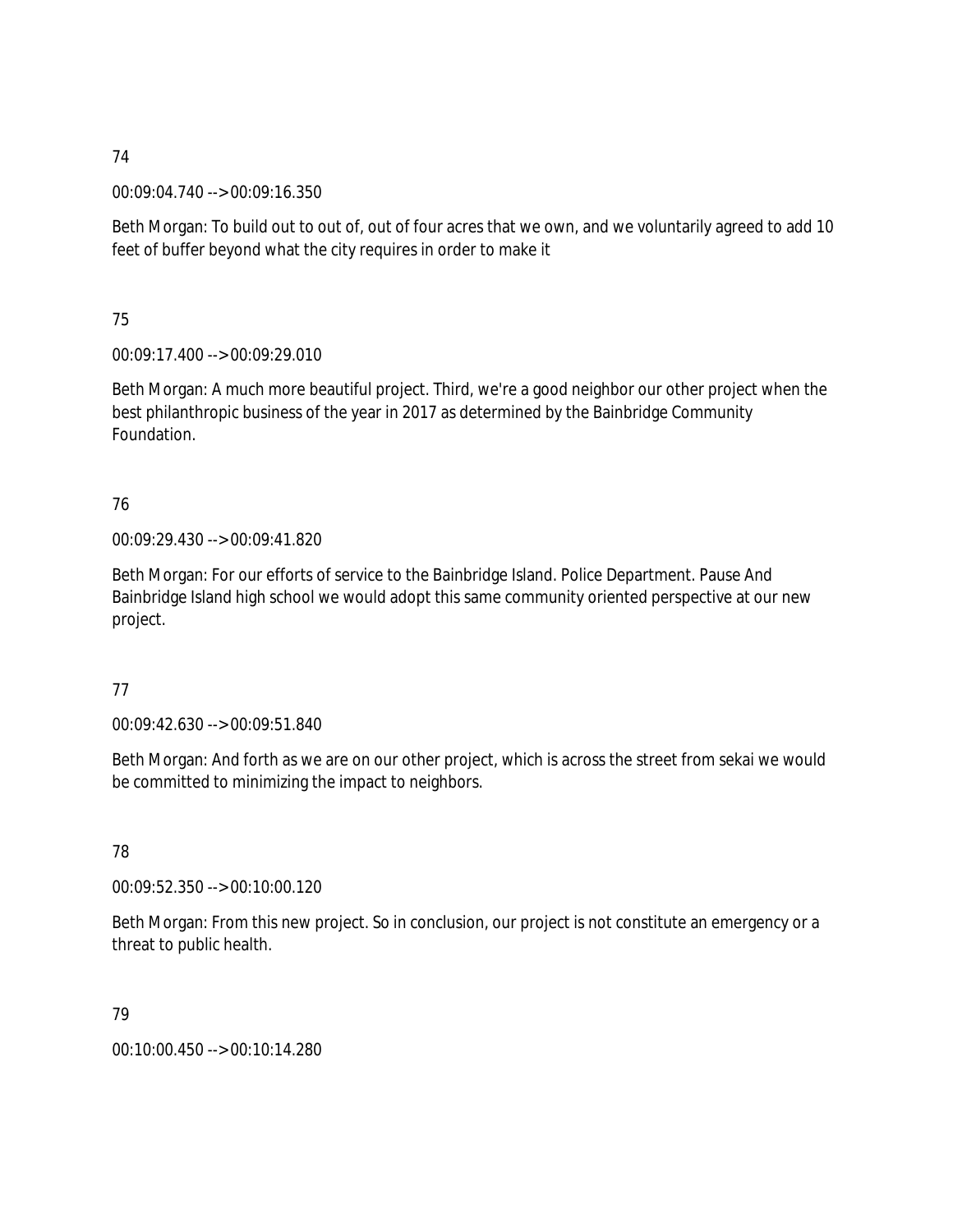Beth Morgan: And as there are no there is no evidence of other self storage facilities being considered for other properties on the island, we wish to go on the record as being against a continuation of the moratorium. Thank you so much.

80

00:10:16.470 --> 00:10:17.280

Leslie Schneider: Thank you very much.

81

00:10:19.410 --> 00:10:24.930

Leslie Schneider: I'm looking for any other hands that of people who might want to provide public comment.

## 82

00:10:25.980 --> 00:10:32.130

Joe Levan: So not a mayor, just to clarify, what did you announce the public hearing this is public comment. Right.

## 83

00:10:32.280 --> 00:10:34.590

Leslie Schneider: This is just public comment. This is not a public hearing

## 84

00:10:34.860 --> 00:10:41.460

Joe Levan: Right, so the public, public comment related to the self storage ordinance should be during the public, Karen.

#### 85

00:10:43.290 --> 00:10:43.740

Leslie Schneider: Um,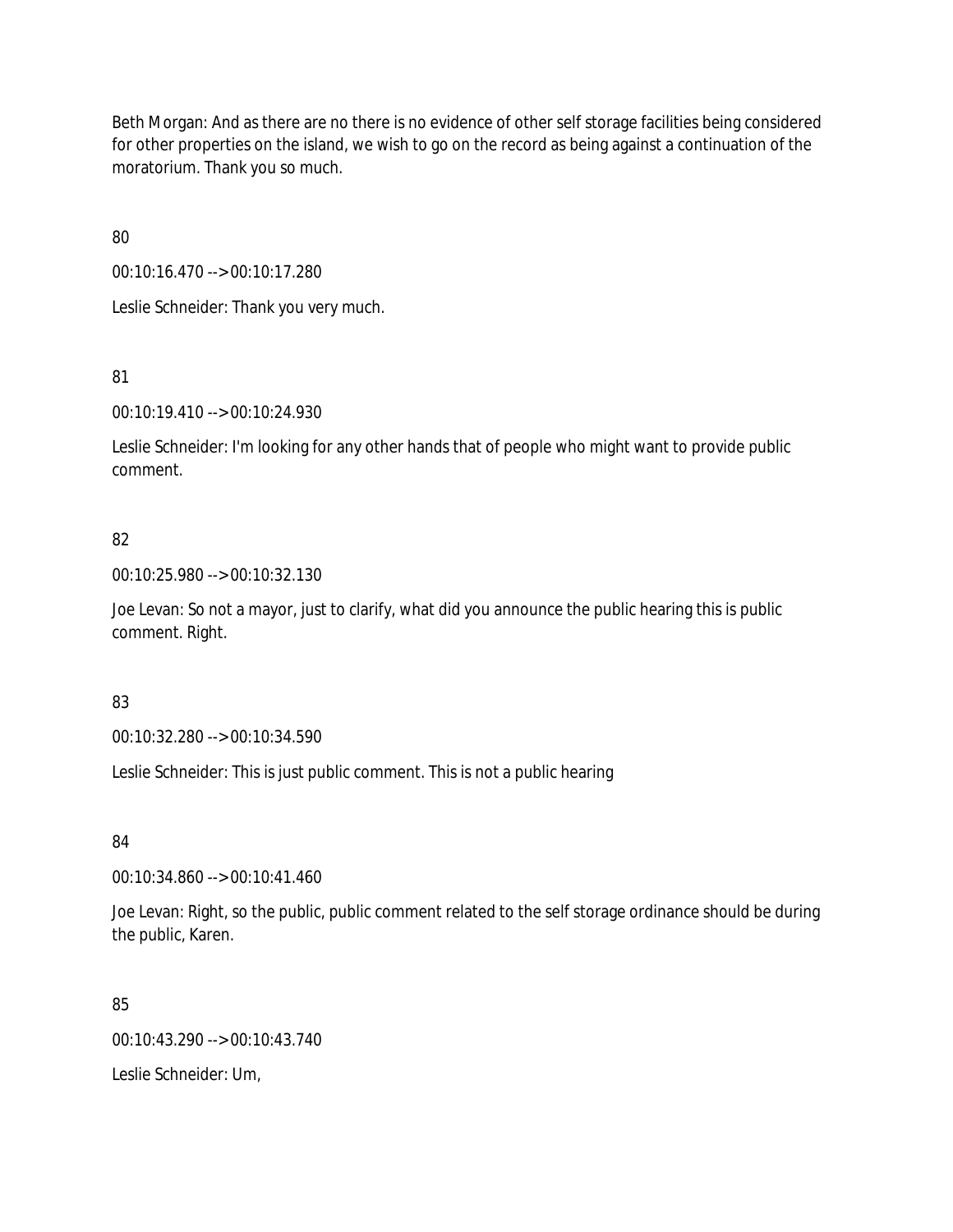00:10:44.820 --> 00:10:54.900

Leslie Schneider: Yes. And we had sort of a confusion on that last time. Is there a legal, do we just invite a bath Morgan to come back in for that particular

87

00:10:55.710 --> 00:10:58.050

Joe Levan: You give her additional time as part of that. Hello.

88

00:10:58.080 --> 00:10:58.320 Leslie Schneider: Okay.

89

00:10:58.590 --> 00:10:59.250 Joe Levan: Who's on the record.

## 90

00:10:59.370 --> 00:11:01.590

Joe Levan: Is part of the public hearing that's that's important.

91

00:11:02.100 --> 00:11:07.140

Leslie Schneider: Got it. Okay, I don't see any other hands up. So I'm going to end the the

#### 92

00:11:08.250 --> 00:11:13.440

Leslie Schneider: General public comment period and move on to the mayor's report.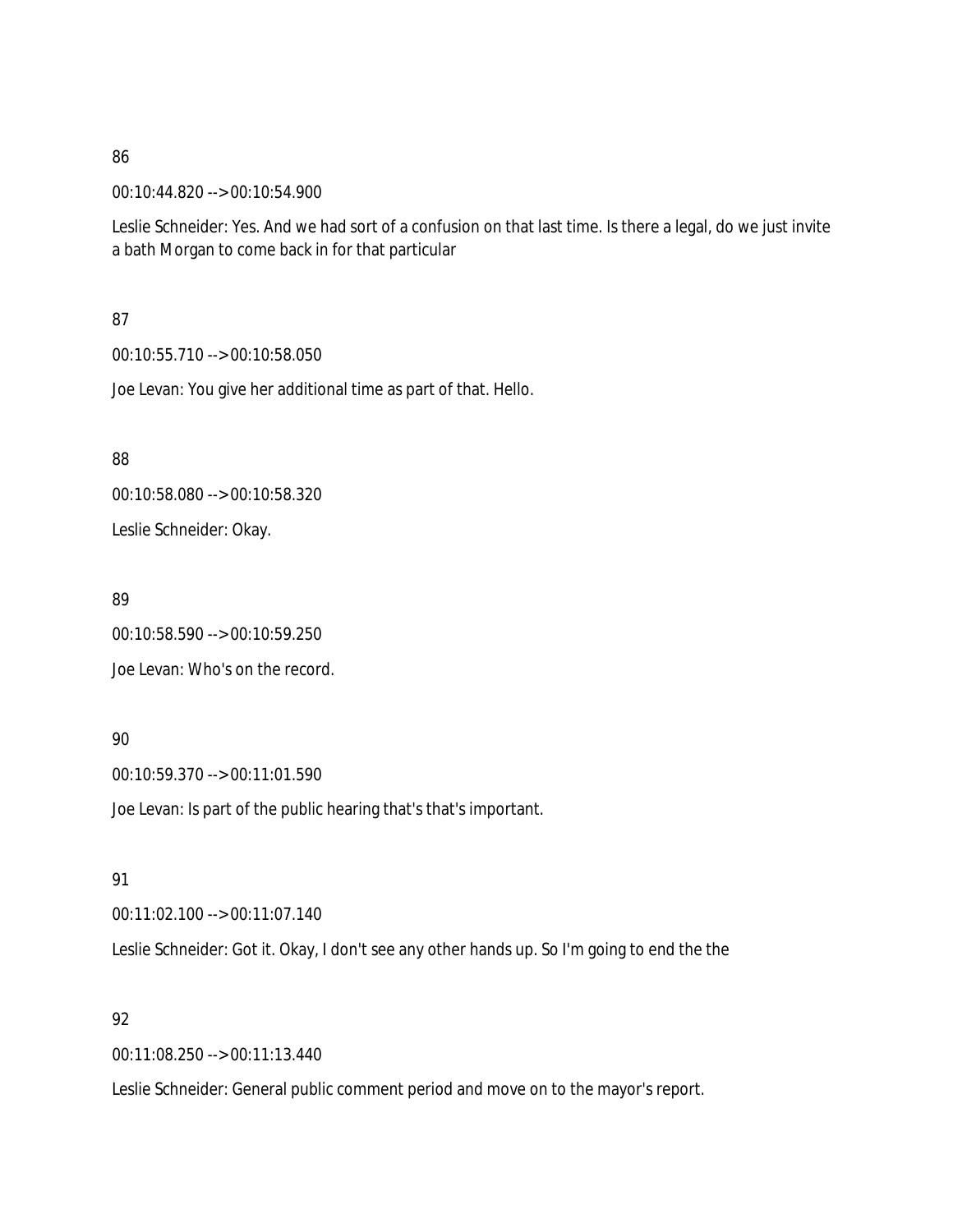00:11:16.950 --> 00:11:18.450 Leslie Schneider: Okay, so

#### 94

00:11:19.740 --> 00:11:34.380

Leslie Schneider: Hope you all had a wonderful Mother's Day. It was an amazing weekend. I'd like to first of all thank all of the candidates who participated in our marathon six hour interview session last week and I did reach out with personal notes and to each of the each of the candidates.

#### 95

00:11:35.490 --> 00:11:39.150

Leslie Schneider: And I received some beautiful replies, but I just want to also publicly thank them.

96

00:11:40.350 --> 00:11:45.660

Leslie Schneider: Christie card was chosen unanimously by Council and we will be making that official later on in our agenda.

## 97

00:11:46.770 --> 00:11:57.720

Leslie Schneider: I want to point out that today is international nurses day it's celebrated around the world. Every may 12 on the anniversary of Florence nightingales birthday and

#### 98

00:11:58.620 --> 00:12:08.130

Leslie Schneider: If there was ever a year to celebrate our nurses. This is it. So check out the website for the International Council of nurses, they've got a really nice sort of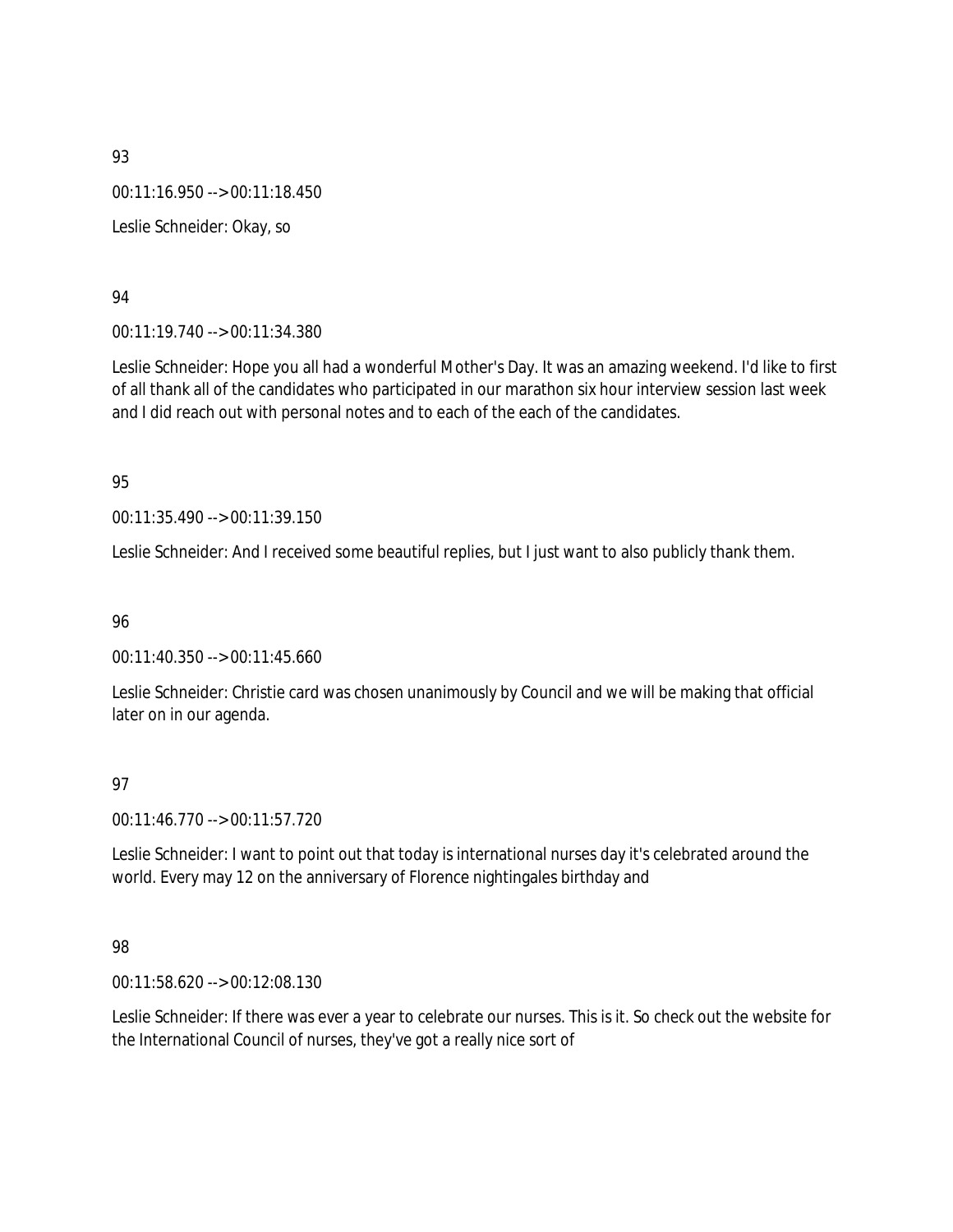00:12:08.910 --> 00:12:15.510

Leslie Schneider: A video there and then related strongly to nurses and public health on this was brought up earlier.

100

00:12:16.500 --> 00:12:23.490

Leslie Schneider: By COUNCILMEMBER hi topless that please everyone. Wear a face mask covering at all times when you are in indoor public spaces.

101

00:12:24.030 --> 00:12:33.300

Leslie Schneider: By wearing a face covering we show our love for our fellow humans and we do our part to be ready to carefully open up our economy, again, I just want to give a big pitch to that.

102

00:12:36.930 --> 00:12:47.280

Leslie Schneider: also mentioned earlier, I want to quickly report that the Safe Streets project is on its last day of a four day experiment to restrict car traffic to local residents needs only

103

00:12:47.760 --> 00:12:57.420

Leslie Schneider: And hopefully, eliminating most of the through traffic anecdotally, it's been very successful. And there's a survey to gauge the results fully so if you experienced any part of it.

104

00:12:57.900 --> 00:13:08.430

Leslie Schneider: Please take the survey on the squeaky wheels.org website, there's a link to the survey on the homepage, just below the very cool photo that COUNCILMEMBER deeds grabbed as he was checking it out on Saturday.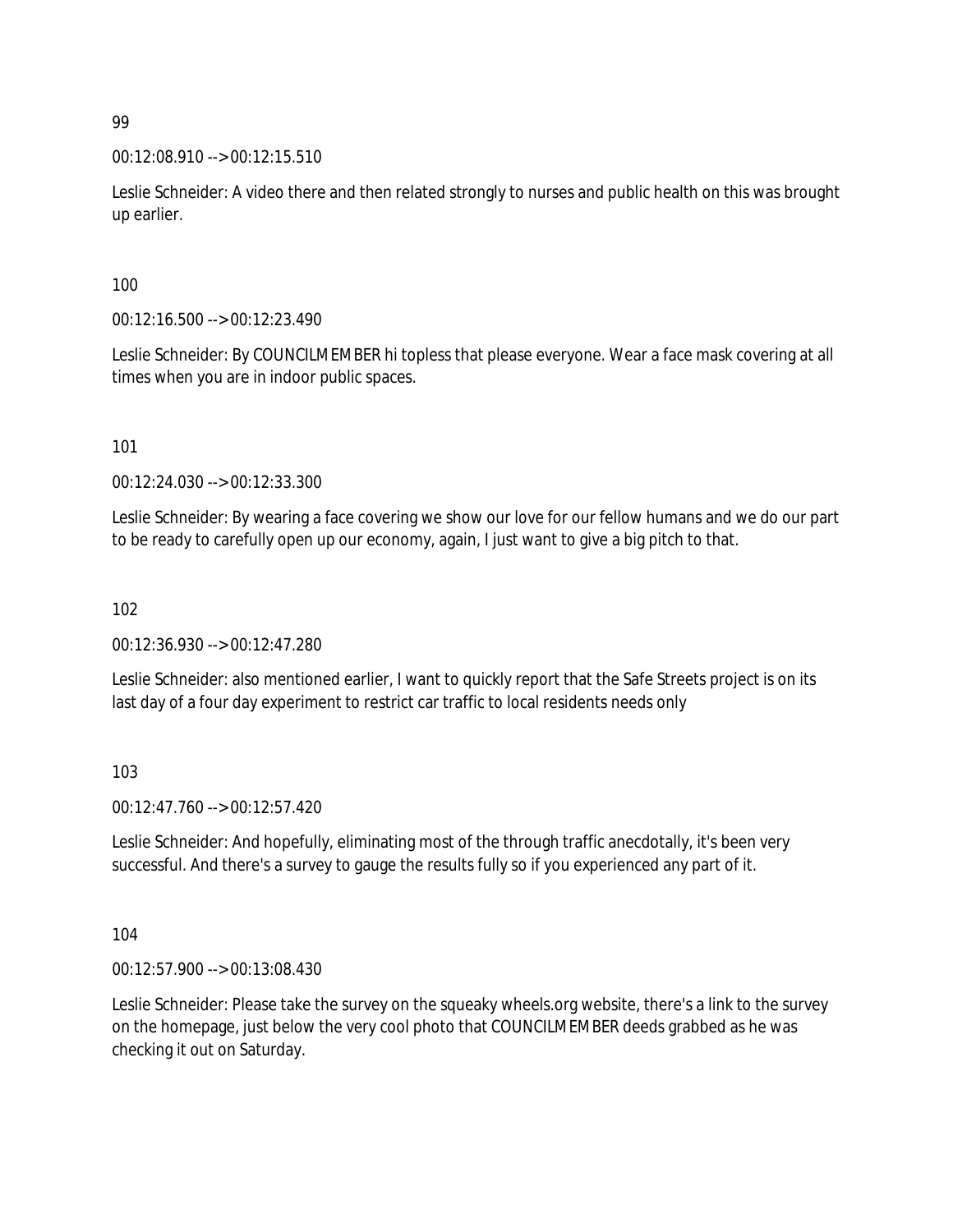00:13:09.540 --> 00:13:19.710

Leslie Schneider: Here's a, just a quick quote from a neighbor. I wanted to let you know that in addition to safety considerations just living on graph has been much more peaceful and pleasant without the traffic in and out of town.

106

00:13:20.250 --> 00:13:28.950

Leslie Schneider: The pandemic related reduction in commuter traffic has made a difference at certain hours of the day, but this additional reduction has made a huge difference throughout the entire day.

107

00:13:30.420 --> 00:13:41.160

Leslie Schneider: So the full results of that survey will be available soon. And also, I just want to correct a rumor that has circulated claiming that Crystal Springs drive is going to be restricted to one way traffic.

108

00:13:41.640 --> 00:13:51.240

Leslie Schneider: At this time, no other street has been chosen for a similar experiment, the ad hoc team will be meeting tomorrow to assess the current trial and then

109

00:13:52.230 --> 00:13:56.880

Leslie Schneider: Quickly. And finally, I'd like to share that I watched a webinar by next city.org

110

00:13:57.720 --> 00:14:09.240

Leslie Schneider: Called what cities are doing about housing and homelessness during the pandemic. So next city is their mission is to inspire greater economic, environmental and social justice in cities.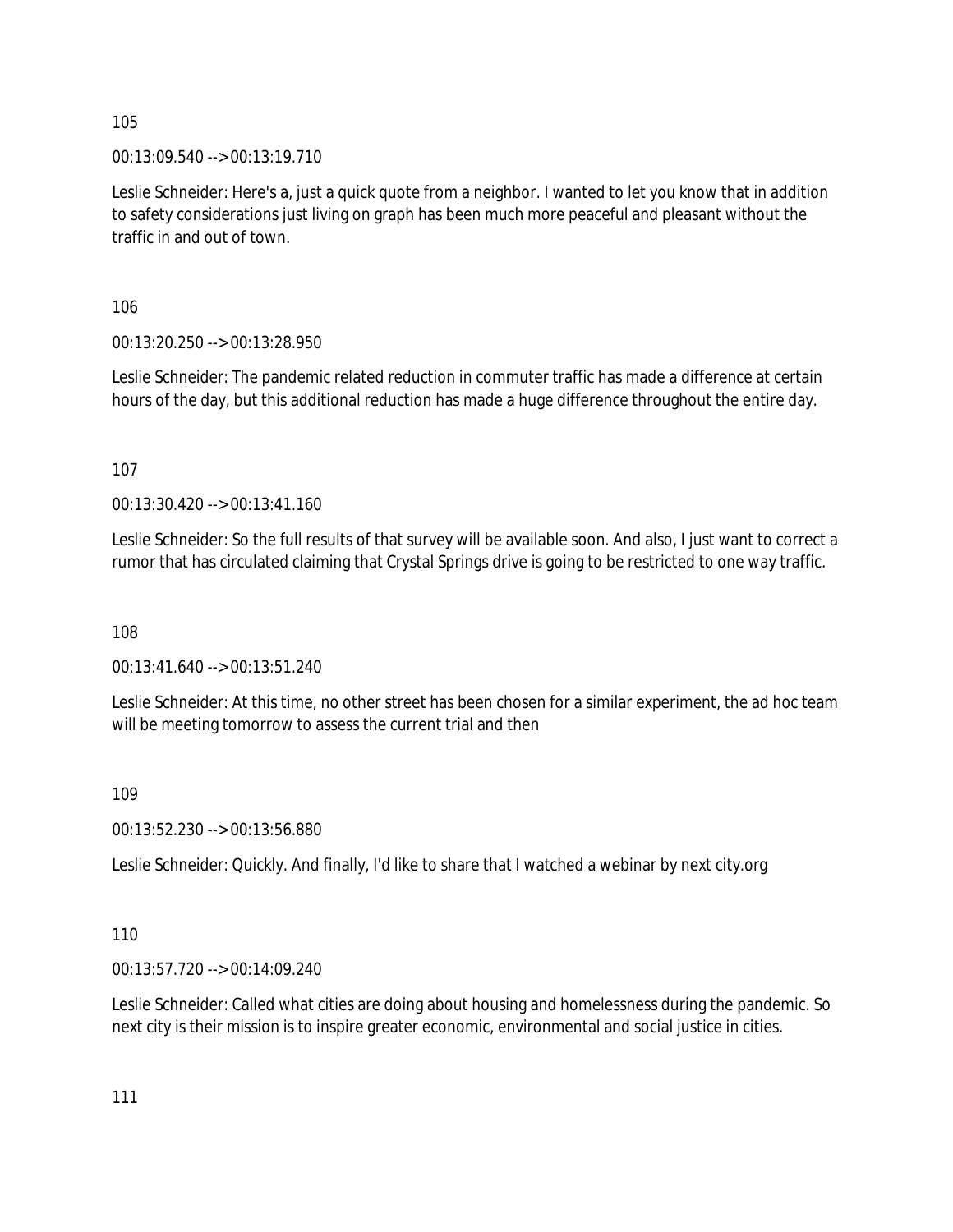00:14:10.230 --> 00:14:23.370

Leslie Schneider: I pay attention to this website all the time and watched a number of their webinars two case studies were interesting so Cambridge, Massachusetts has created a fund that pays restaurants for meals to the food insecure.

112

00:14:25.230 --> 00:14:32.340

Leslie Schneider: So in other words, you've got kind of a full cycle solving two problems with one you're providing support to the restaurants and you're creating

113

00:14:33.450 --> 00:14:41.100

Leslie Schneider: And you're creating food for the food insecure. Councilmember Medina shared with me that gets up county has a nonprofit doing something very similar

114

00:14:41.460 --> 00:14:49.860

Leslie Schneider: And if they were willing to expand it to Bainbridge, we could participate, you know, without having to reinvent a program. So just a thought. And then the other

115

00:14:51.000 --> 00:14:59.280

Leslie Schneider: Story was from Missoula, Montana, which shares a few characteristics with Bainbridge, such as a similar average income and a reliance on tourism.

116

00:15:00.600 --> 00:15:09.960

Leslie Schneider: So the big story there was that in 30 days, the city was able to seize an opportunity to purchase a motel to solve for immediate isolation and quarantine. It needs.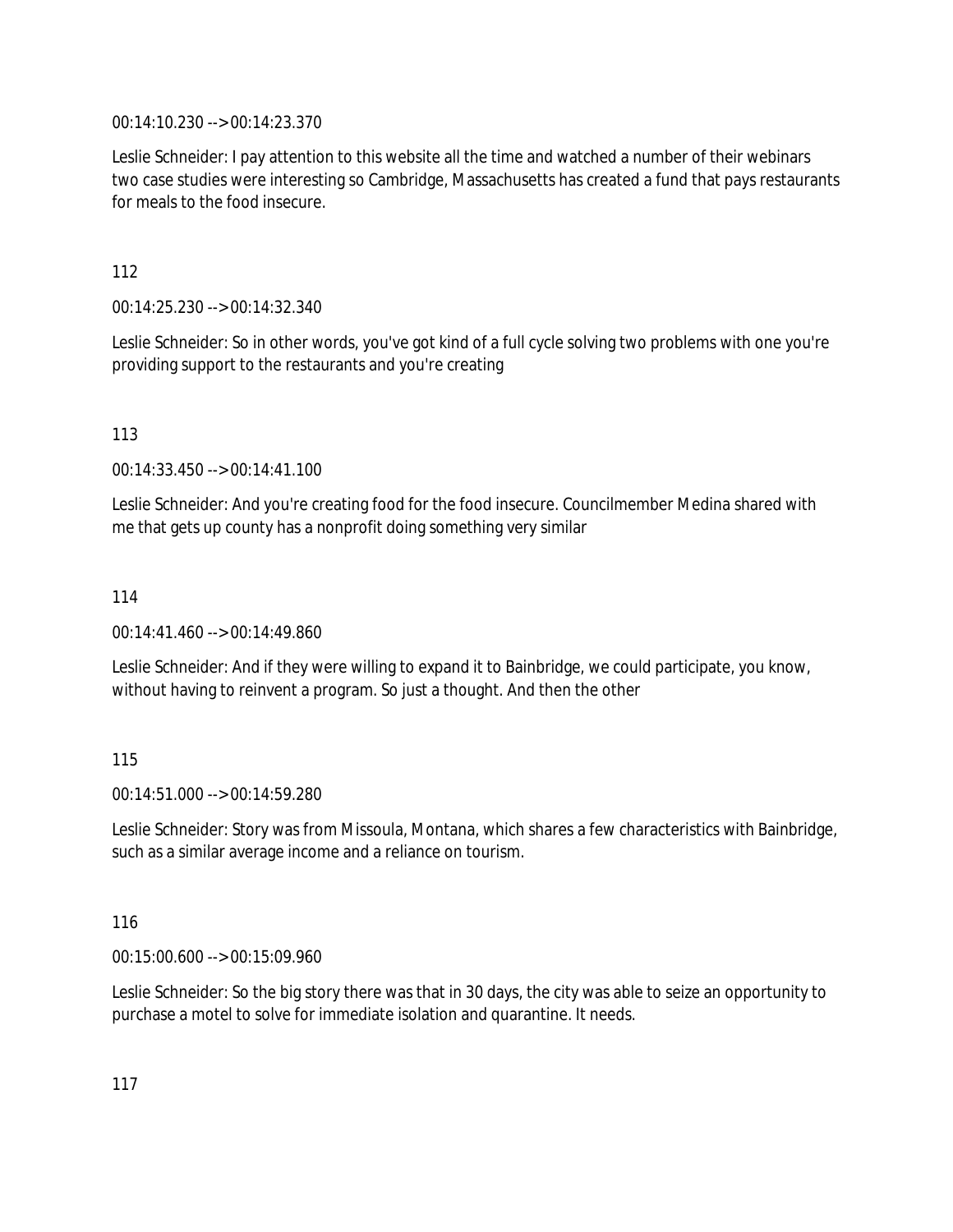00:15:10.320 --> 00:15:24.780

Leslie Schneider: But with the long term goal to redevelop it into affordable housing and so it's top of mind for all of us on council to keep up with these shareable ideas coming in from other cities. So I just wanted to put those out there.

118

00:15:25.800 --> 00:15:31.650

Leslie Schneider: And that's it for me. So I think we can move on to the city managers report.

119

00:15:33.090 --> 00:15:34.890

Morgan Smith: And even council. Can you hear me okay

120

00:15:35.970 --> 00:15:53.610

Morgan Smith: I'm going to share my screen and move pretty quickly through an update this week on our covenant teen years just to kind of set the understanding for the community as well as for Council, where we are. It's been a whole week since we touched base. So go to that.

121

00:15:55.560 --> 00:16:03.090

Morgan Smith: And so I'll just spin through these if mirror. You'll let me know if there's a question to interrupt. I'll be looking at a different screen.

122

00:16:07.650 --> 00:16:15.030

Morgan Smith: So the overview. We've had a fairly significant event in the last couple of weeks while we were living during

123

00:16:15.660 --> 00:16:27.720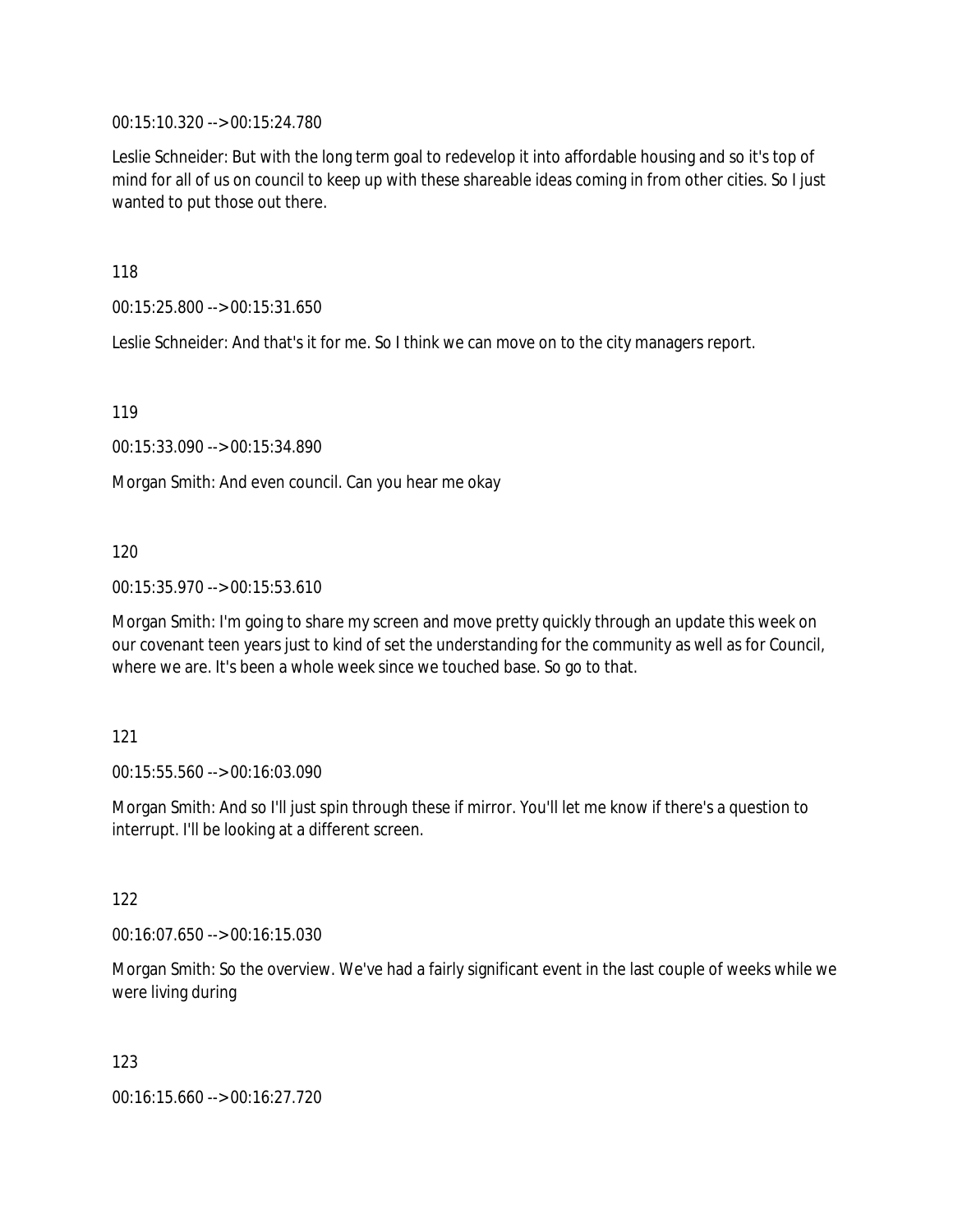Morgan Smith: The end of March and April under the stay home. Stay healthy orders those more extended on May 4. I'm sorry. They were extended to through May 31

124

00:16:28.530 --> 00:16:39.570

Morgan Smith: And also the beginning of next week issue essentially an overlapping approach, which is a for phase safe start plant reopen Washington State activities across

## 125

00:16:40.470 --> 00:16:57.690

Morgan Smith: Our counties and cities phase one of the four phase plan began on May 5 and it has page remain in place for several weeks during phase one, some activities are doing, which we have all observed in the community residential construction is is allowed now and project.

## 126

00:16:58.980 --> 00:17:05.670

Morgan Smith: Project personnel are supposed to be following subtle distancing and other requirements that are strictly out when we've also

## 127

00:17:06.570 --> 00:17:18.330

Morgan Smith: Enjoyed the fact that some outdoor record companies are now allowed as well. And the opening of state and chameleons and also some changes in restrictions from our local district.

## 128

00:17:19.380 --> 00:17:31.080

Morgan Smith: retail businesses are allowed to operate now with curbside pickup and some other what I would call low contact professional services like carwash a pet walking. It wasn't an authorized to move forward during this one.

#### 129

00:17:32.910 --> 00:17:40.950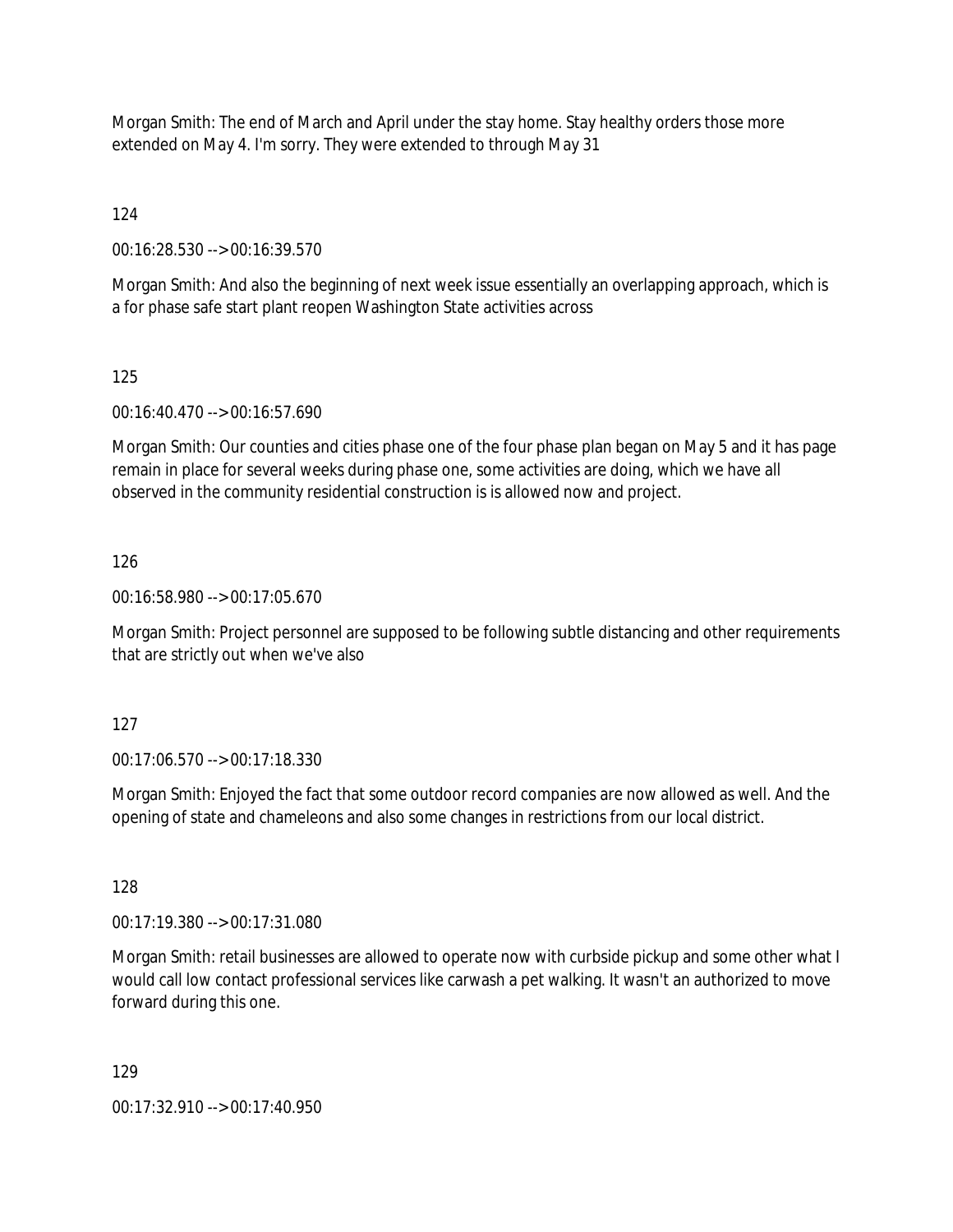Morgan Smith: as of the beginning of the week. We have over 17,000 positive cases in Washington state in roughly 954 deaths.

130

00:17:41.730 --> 00:17:47.160

Morgan Smith: To date, our healthcare system is still straining sufficient capacity for that level of illness.

131

00:17:47.670 --> 00:17:59.250

Morgan Smith: And we are also still planning around our knees related to pee pee, especially with the increase in just regular transactional community activities, everybody who is

132

00:17:59.700 --> 00:18:08.340

Morgan Smith: coming into contact with one another, needs to also have access to some degree, pp. And so planning around that is increasingly important.

133

00:18:09.810 --> 00:18:23.700

Morgan Smith: And kids have County, the rate of increase in new cases, it continues to be quite low. And our local hospital passively is doing fine. Right now we have 157 of the test cases in case

134

00:18:24.390 --> 00:18:33.510

Morgan Smith: And the number of cases that belong to Bainbridge Island residents has made it to let him for several weeks, also for the last several weeks, we have not only do records so

135

00:18:36.210 --> 00:18:44.460

Morgan Smith: As we move through phase one and with an eye towards our next phases are testing plans and options are going to be a critical piece of that and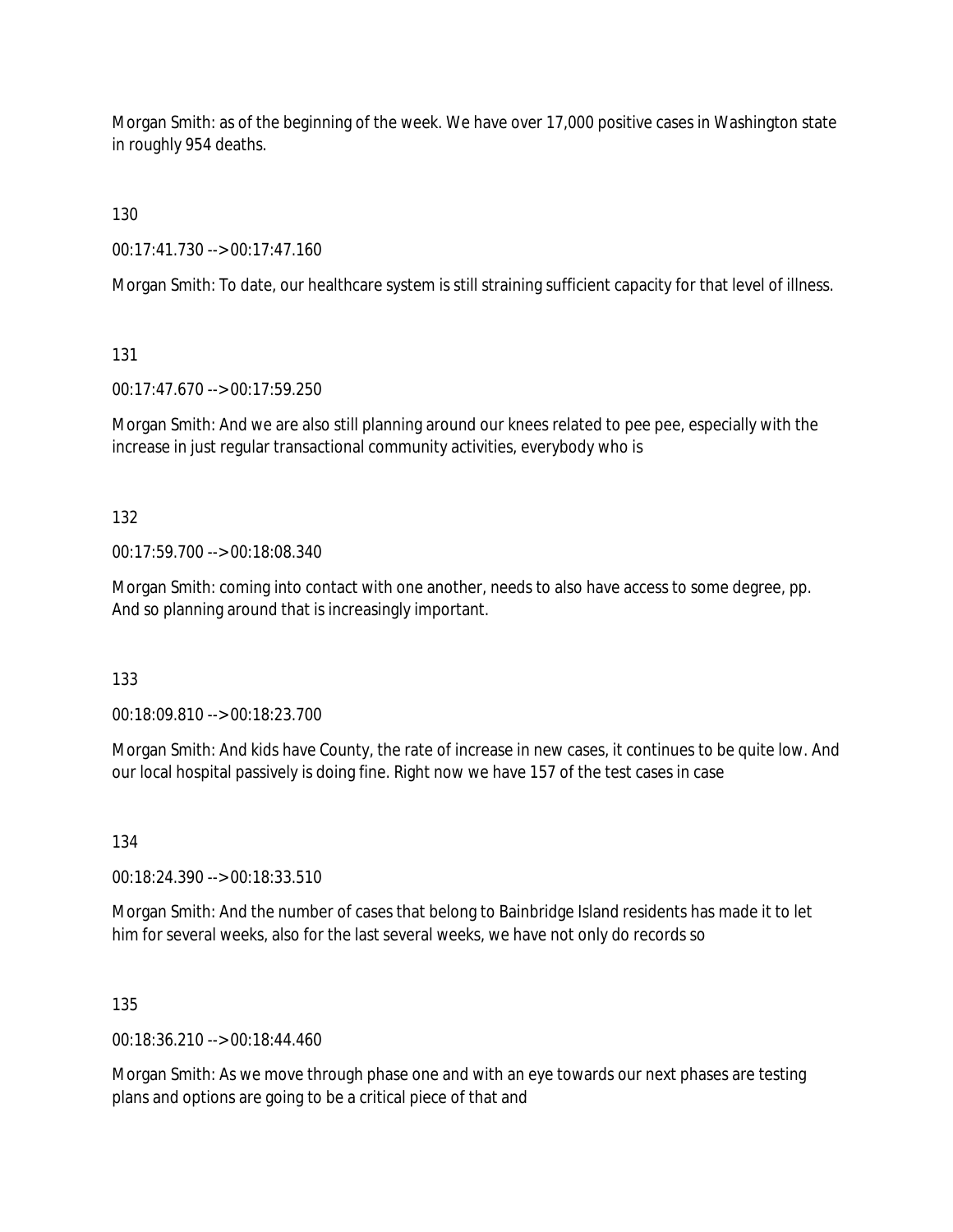00:18:44.730 --> 00:19:00.480

Morgan Smith: County is some does not have you guys decided it's time, the way for County residents to get tested is through medical providers county has set up several weeks ago isolation and quarantine sites. And those are still open and available where they needed

137

00:19:01.980 --> 00:19:05.610

Morgan Smith: Our priorities during the current plan period, which runs through my very first

138

00:19:05.940 --> 00:19:15.150

Morgan Smith: Is to continue to do we can make sure that the residents of our island understand how they can best support the public health insurance. We can have a reduced rate of transmission

139

00:19:15.540 --> 00:19:18.300

Morgan Smith: In our community in our county and state wide.

140

00:19:19.050 --> 00:19:32.370

Morgan Smith: We are also making sure that the community services that will need are functioning well have the equipment they need understand the rules and have access to the municipal services that are required to support other activities.

141

00:19:33.000 --> 00:19:39.330

Morgan Smith: And we are focused on making sure that we have, PP for central community workers will that see fire.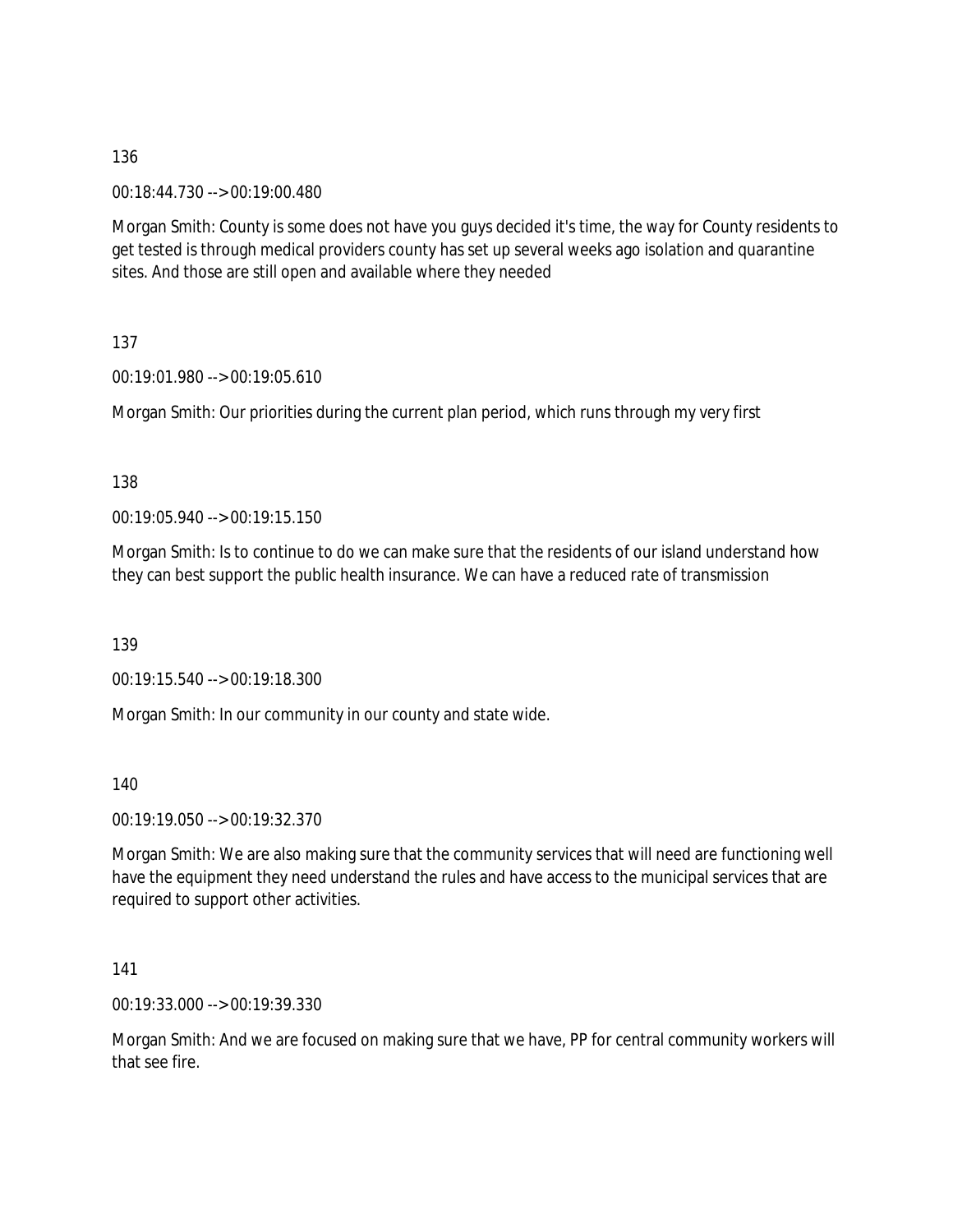00:19:41.100 --> 00:19:47.970

Morgan Smith: Schools parks and some of our critical real sites like grocery stores that are countless

143

00:19:50.070 --> 00:20:01.410

Morgan Smith: We're also going to be working on our support for mediation in this time period and working with counsel and communicating with you in the community about the physical therapy to see services and budgets.

144

00:20:02.010 --> 00:20:13.410

Morgan Smith: And at the same time with boards what June and July bring to us what we planned for in our city facilities to save or sad customers, given the public health directives.

145

00:20:14.460 --> 00:20:29.730

Morgan Smith: The city's emergency operation center is now operating with roughly half the personnel on site and half working remotely. We are now officially open on Mondays and Wednesdays from nine to one but not available at any time for folks to have questions or need response.

146

00:20:30.750 --> 00:20:49.350

Morgan Smith: As of sorry not 24th. As of today, we get to maybe spend almost \$400,000 of the staff time towards emergency response activities and we've made direct expenditures just \$100,000 of that we expect to seek reimbursement from female for about \$35,000

147

00:20:50.640 --> 00:21:01.110

Morgan Smith: I want to something that we've been monitoring where we are to related to some some potential funding the state is a a reallocation of feral cares funding.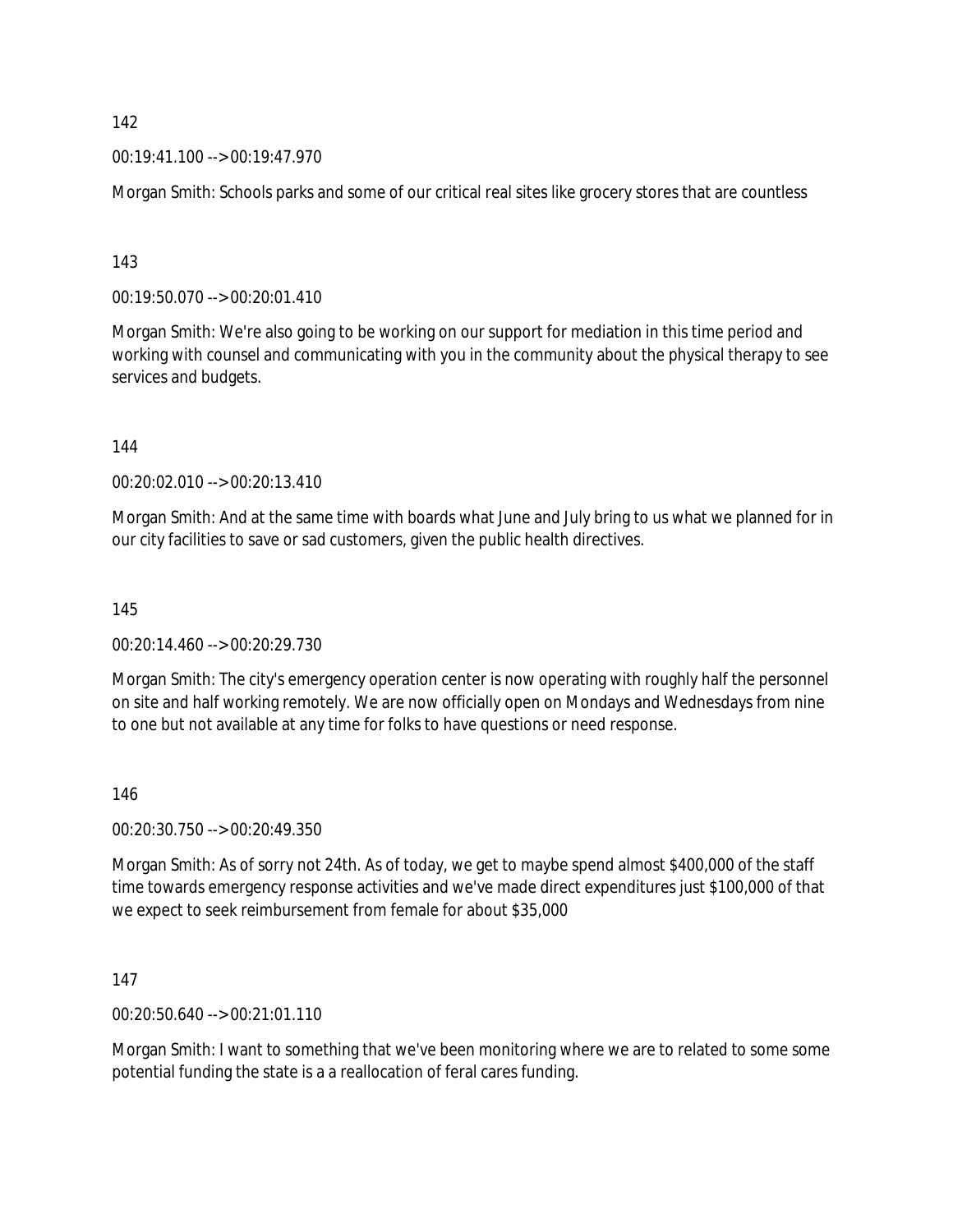00:21:01.500 --> 00:21:13.080

Morgan Smith: For the state to cities and counties the occasion formula formula that's communicated to us so far as an allocation \$30 per resident, which would be about \$130,000 for Bainbridge Island.

149

00:21:13.650 --> 00:21:22.080

Morgan Smith: We are monitoring that closely. That's a meaningful support, we need to better understand the eligible expenses will be and what other requirements will

150

00:21:22.590 --> 00:21:36.270

Morgan Smith: Come with that funding and we also want to understand where the guidance is on. What are some of his funding is worth considering as a redistribution out to our other public districts like fire. Emily and harks

151

00:21:38.010 --> 00:21:46.440

Morgan Smith: This will be my people in the community that if you have housing or food needs that helpline houses our community partner that we encourage you to connect with

152

00:21:46.920 --> 00:21:54.030

Morgan Smith: And for those of you who have the ability to help support them in their work, they can use all of the Community resources that

153

00:21:54.660 --> 00:21:59.550

Morgan Smith: Are ready to help. So if you need help, or have assistance to provide please contact offline house.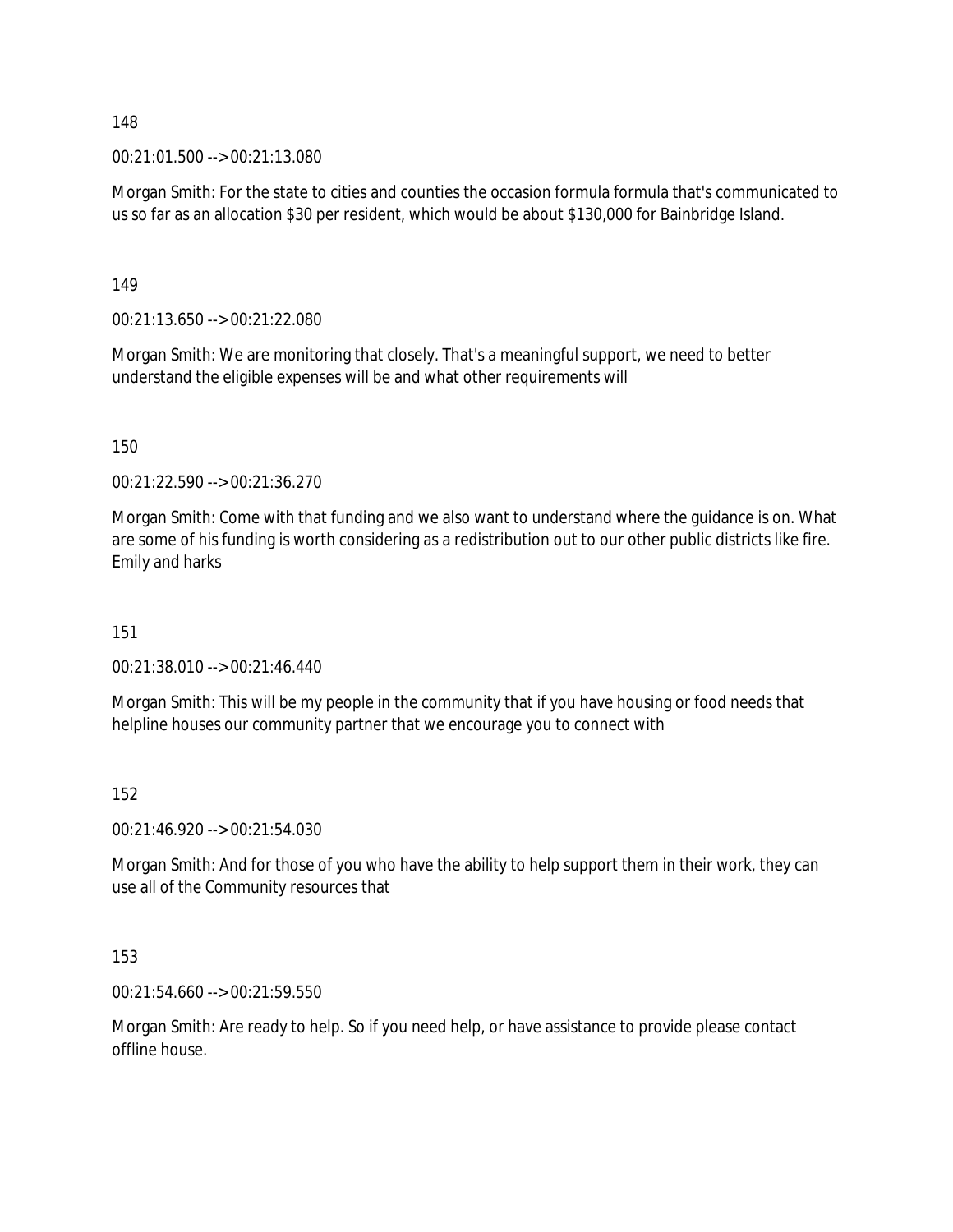00:22:00.180 --> 00:22:11.190

Morgan Smith: Also kids economic development alliance is our county partner and you're working closely with both the downtown Association, the chamber commerce, are there plans for how to assist

155

00:22:11.610 --> 00:22:21.150

Morgan Smith: Magellan businesses in phase one, two and three and Bainbridge recovers asked a lot of problem solving and you're thinking on that front.

156

00:22:21.960 --> 00:22:29.610

Morgan Smith: Leading ahead, as I said, currently running through May 31 and we're going to focus on tasks. We've talked about with us several weeks in a row.

157

00:22:29.970 --> 00:22:43.980

Morgan Smith: Was monitoring our public health sets very closely because we are going to now in the next week or so, be able to assess whether there is increased spheres mission and to what degree from an increase in community activity.

158

00:22:44.460 --> 00:22:53.400

Morgan Smith: It's extremely important that everybody who is out about your spirit is monitoring and committed to social distancing in the P P which ECHO.

159

00:22:54.210 --> 00:23:06.240

Morgan Smith: Member and there's comments about wearing a mask city employees who work together are required to wear masks. I encourage everybody who's out in the community to say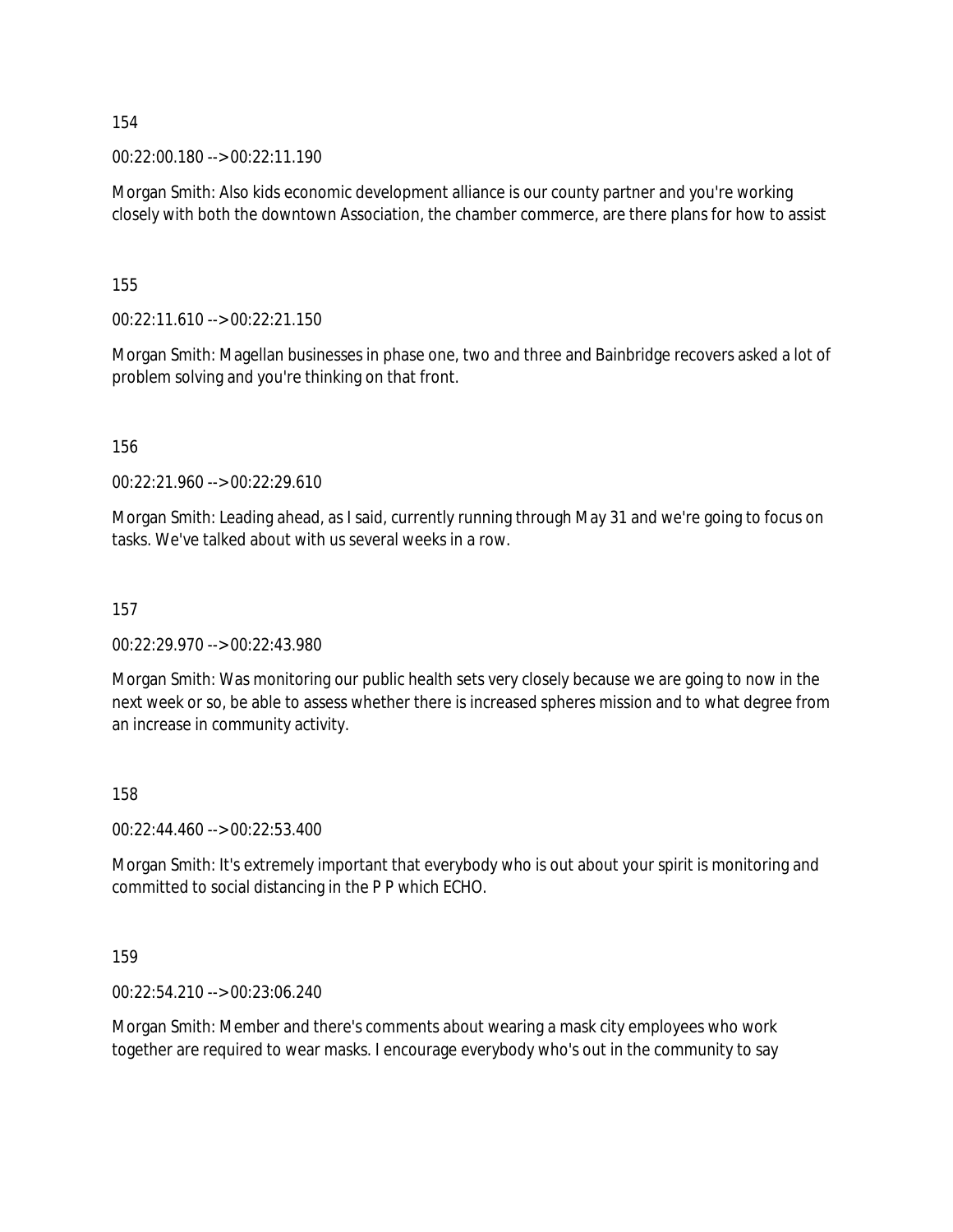00:23:07.110 --> 00:23:18.150

Morgan Smith: We're also going to be working internally on communicating about what, what is our capacity for the remainder of this year and the priorities, so that we know how to spend the next few months.

161

00:23:19.470 --> 00:23:35.040

Morgan Smith: And we are doing what's needed to get our facilities ready to support public health records going forward. And so that begin tonight with our next conversations. So we're planning for May and June, and we'll see what the next few weeks. Bring and I'd be happy to answer any questions.

162

00:23:37.470 --> 00:23:37.950

Leslie Schneider: Okay.

163

00:23:39.420 --> 00:23:50.400

Leslie Schneider: COUNCILMEMBER hi topless. Just quickly, before you jump before you jump in. I just wanted to let the city manager know that your audio is breaking up a little bit and I was able to follow you, but I'm just worried because

164

00:23:51.210 --> 00:24:03.600

Leslie Schneider: You've got some really serious presentations coming up. So we haven't had this problem in the past with with your so anyway we'll live with it. If that's the best we can do. But I just wanted to bring it up.

165

00:24:04.020 --> 00:24:10.440

Morgan Smith: Well, when I start my. Thank you. When I start my next topic. If you could interrupt me if the audio is not good. And I'll try something different.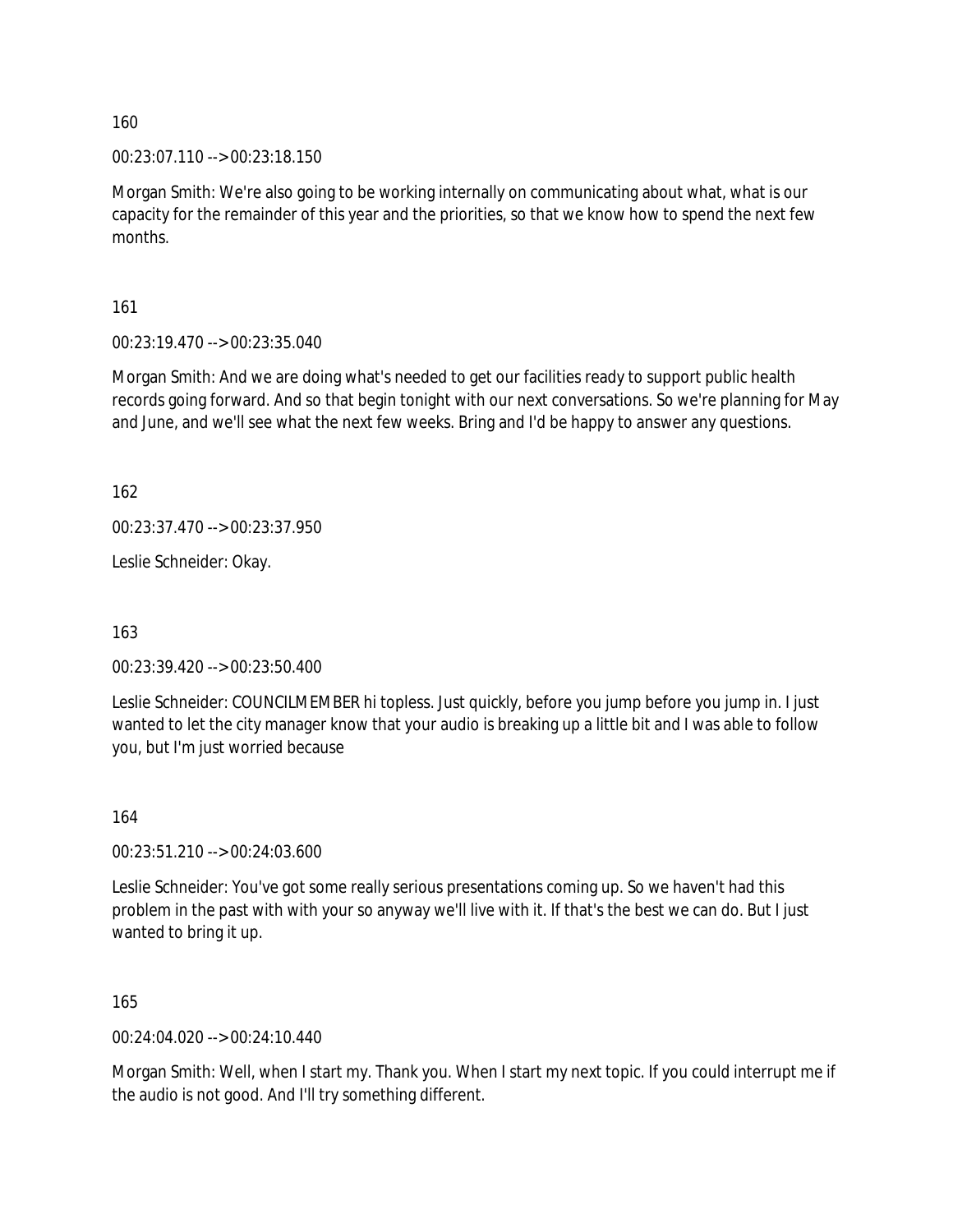00:24:11.130 --> 00:24:14.790

Leslie Schneider: So what you're doing right now. Sounds a little, a little to a lot better.

167

00:24:15.450 --> 00:24:18.150

Morgan Smith: Okay, maybe I just need to be a little closer.

168

00:24:18.450 --> 00:24:24.360

Leslie Schneider: Okay. All right. Councilmember hi topless and and then Deputy Mayor

169

00:24:25.710 --> 00:24:38.100

Kirsten Hytopoulos: Yeah, going back to the mask issue. I'm wondering how much you're, you know, Morgan and if you don't know what you could get bring back to us about what were the jurisdiction lies for being able to, I'll say mandate masks.

#### 170

00:24:38.520 --> 00:24:43.440

Kirsten Hytopoulos: I noticed that the mandate that came out of King County is interesting because they're not intending to

#### 171

00:24:44.220 --> 00:24:52.080

Kirsten Hytopoulos: enforce it, really. And if you really dig into it. The mandate uses a lot of highly we highly suggest strongly suggest language, but it's official action.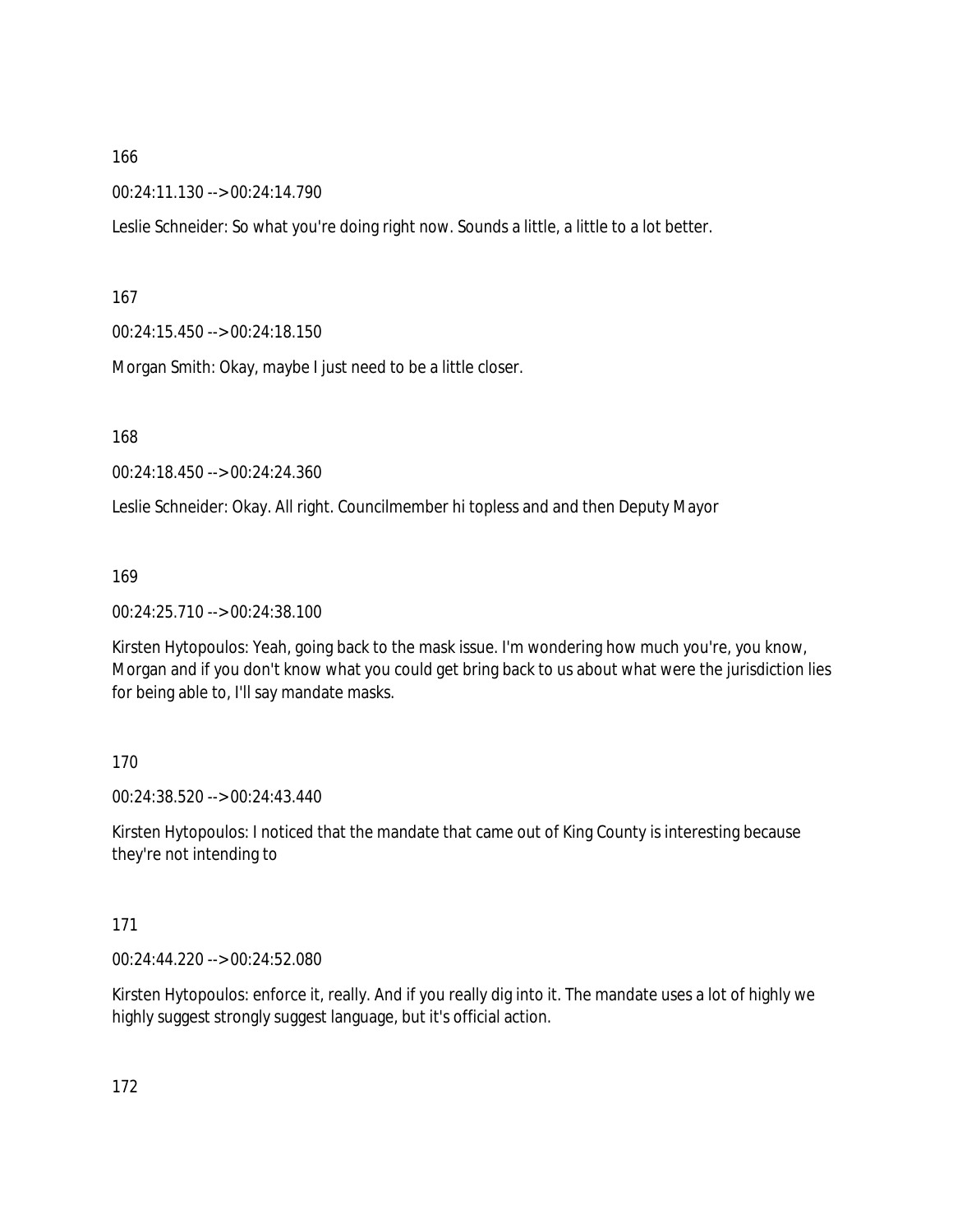00:24:52.620 --> 00:25:08.250

Kirsten Hytopoulos: And I'm just wondering how that would work in you know kids up whether we have any authority to create such a standard, it would be more appropriate if if the Council agreed for us to lobby the the county to do so or the county. The Board of Health.

173

00:25:08.940 --> 00:25:16.950

Morgan Smith: Well, I have not looked at it in detail. I'm happy to my understanding is that the guidance in King County CAME FROM THEIR HEALTH DISTRICT.

174

00:25:17.550 --> 00:25:28.860

Morgan Smith: And and the mayor of Seattle has some has advisory public guidance as well. But the requirement that came that changed in the last day or so was a was a health districts

175

00:25:29.550 --> 00:25:36.990

Morgan Smith: Guidance. So it's always helpful, we have from the outset, because we are not a public health agency, it's always helpful if we can continue to do what

176

00:25:37.350 --> 00:25:45.960

Morgan Smith: We began, which is to follow our public health district guidance. The other point which you touch on is enforcement. It's great to have a goal, but

177

00:25:47.160 --> 00:25:58.320

Morgan Smith: If we were to enact an ordinance or a temporary rule that we would need to be prepared to enforce it. And I'd want to think carefully about what that looks like for us.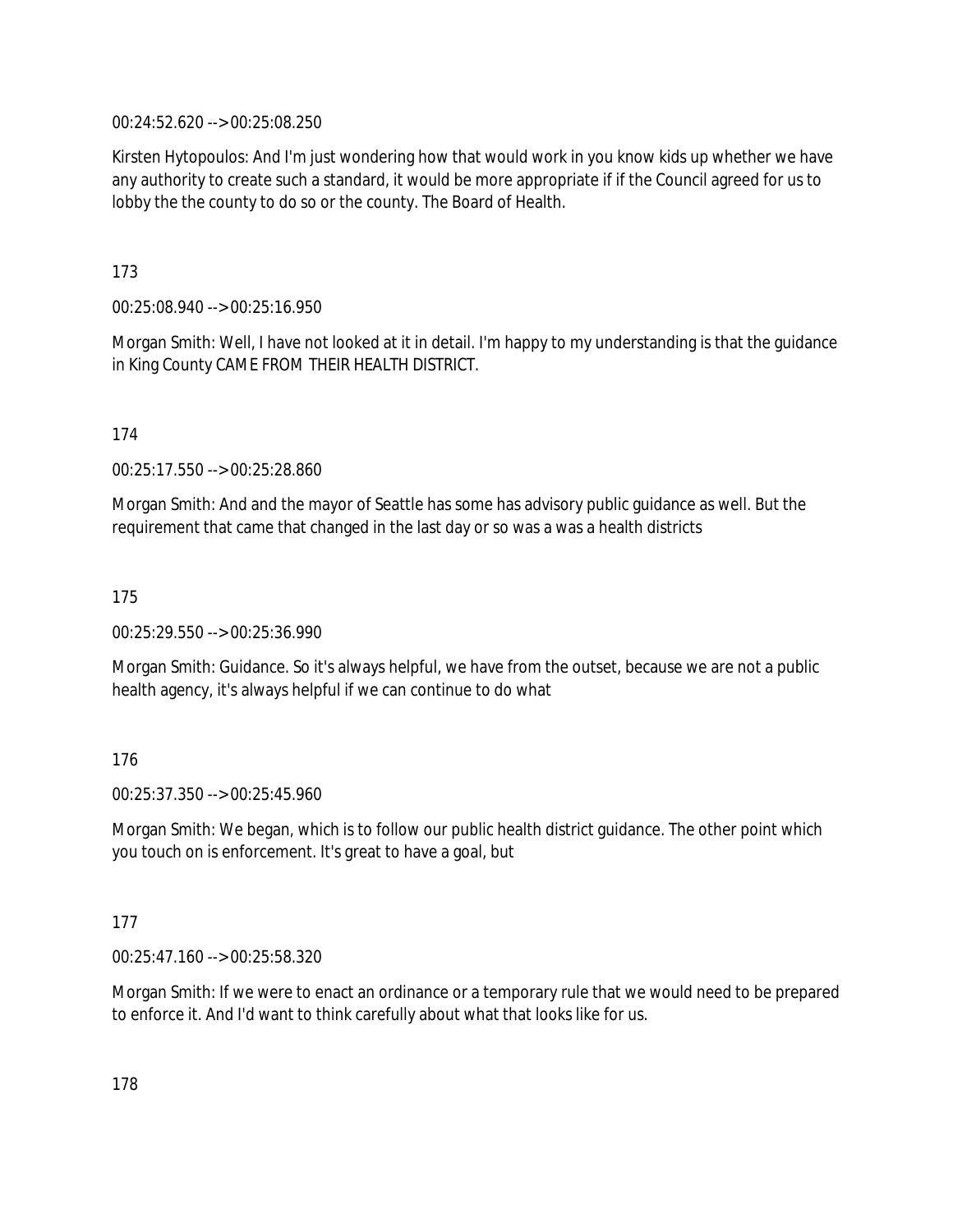00:25:58.800 --> 00:26:00.330

Kirsten Hytopoulos: So just to follow up.

179

00:26:01.620 --> 00:26:14.670

Kirsten Hytopoulos: Agreed. And if Seattle is not enforcing it. I don't think we're really in a position to enforce it. On the other hand, I think that we've all been asked to show some leadership on this through emails through them again vulnerable members the community in particular are

180

00:26:15.960 --> 00:26:20.040

Kirsten Hytopoulos: Our grocery workers are experiencing a lot of unmask people approaching them.

181

00:26:20.580 --> 00:26:31.260

Kirsten Hytopoulos: I'm just wondering where would be where the accounts will be willing to just weigh in at all. At some point on whether we whether it's a consensus or where we are where we all stand individually as to whether or not we want to

182

00:26:31.920 --> 00:26:46.560

Kirsten Hytopoulos: Send a message to either the county commissioners or the whoever I don't remember which of you is our is serving on the board of health coal to just kind of give a gentle request from our community to look at that as a possibility.

183

00:26:47.670 --> 00:26:49.590

Kirsten Hytopoulos: Especially if infections start rising

184

00:26:50.730 --> 00:27:02.730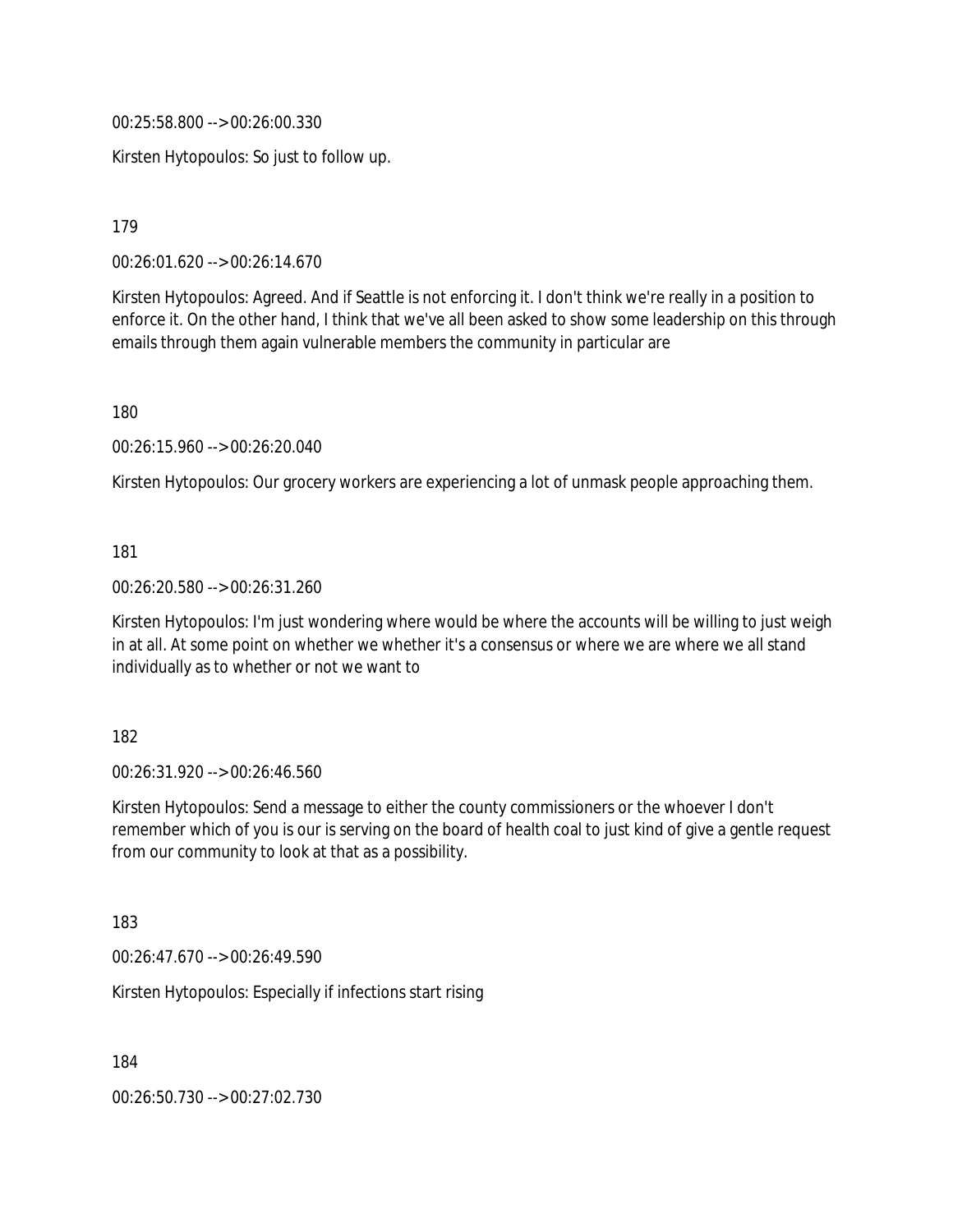Leslie Schneider: And I could jump in and say that if if council does sort of give head nods towards that I could bring it up on the Monday morning meeting that that gets up electives have. So that would be a way of kind of putting the idea out there.

185

00:27:07.020 --> 00:27:15.330

Leslie Schneider: Is there anybody who's against that. Who would prefer not to come forward with a stronger statement about masks. Okay.

186

00:27:16.590 --> 00:27:17.190

Leslie Schneider: All right.

187

00:27:19.380 --> 00:27:21.420

Leslie Schneider: Deputy Mayor, did you want to go next.

188

00:27:23.520 --> 00:27:31.620

Rasham Nassar: To two comments on the masks thing one I just I just want i want to confirm that that we're acting and consistent with the World Health

189

00:27:32.730 --> 00:27:41.520

Rasham Nassar: In compliance with the World Health Organization recommendation and then and then secondly, just as an equity issue if we're going to require masks.

190

 $00.27.42150 -500.27.51810$ 

Rasham Nassar: That we make sure that that maybe this the city could find a way to help supply masks to people that may or may not have access to them for whatever reasons, financial, economic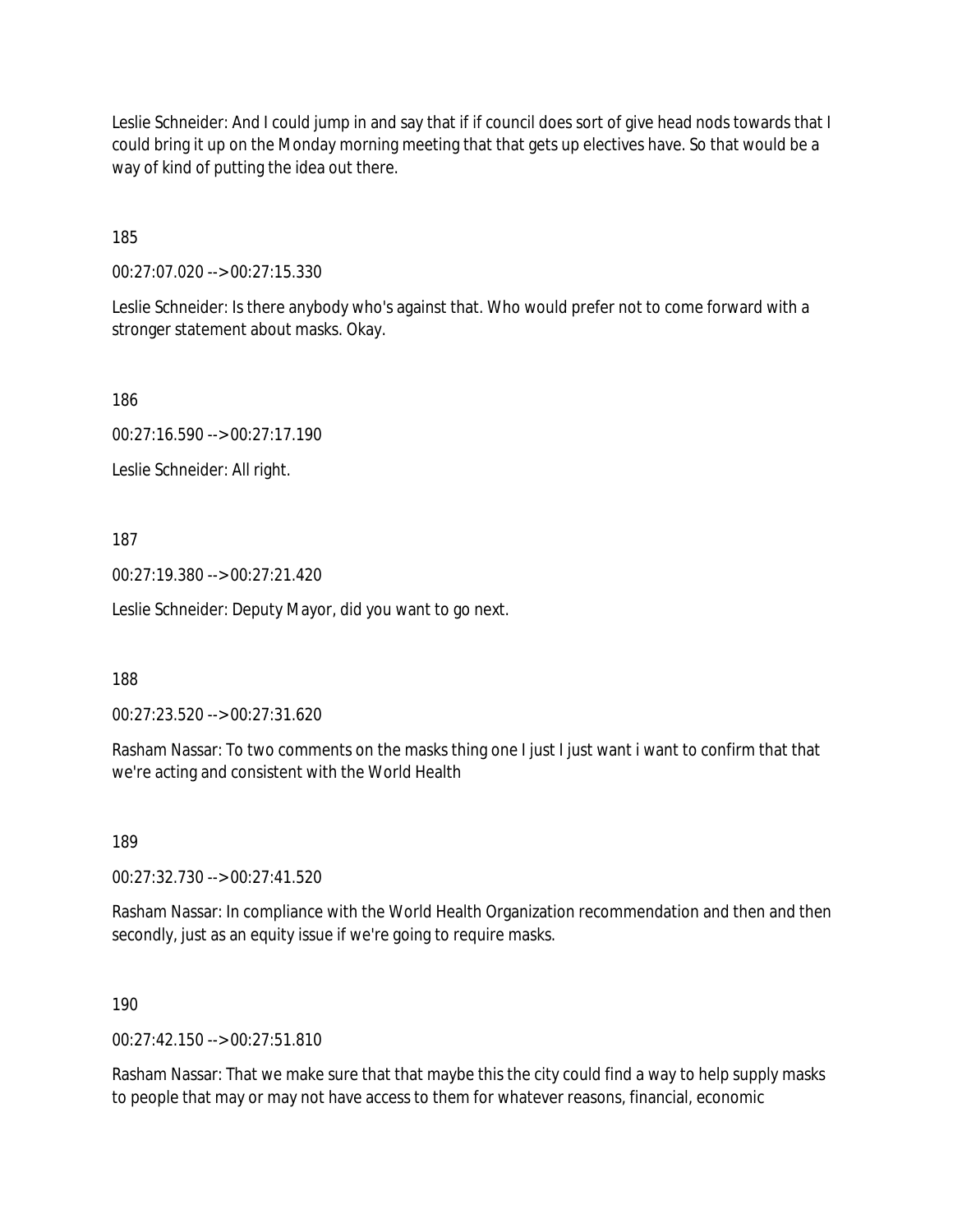00:27:52.440 --> 00:27:58.740

Morgan Smith: Let me speak to that we have a wealth of masks, thanks to the generous effort of our community members and we've been

192

00:27:59.370 --> 00:28:07.320

Morgan Smith: But proactive and having our volunteers bring them to sites where we thought they could get distributed. So, for example, at the farmers market Saturday.

193

00:28:08.310 --> 00:28:14.640

Morgan Smith: Or community created cloth mass that our volunteers put out and encouraged so that nobody who came there.

194

00:28:14.940 --> 00:28:24.270

Morgan Smith: And failed to have made that choice already for themselves had to go be turned away and also just to promote the idea that this is something everyone should be carrying with them and wearing when they're out in public.

195

00:28:24.780 --> 00:28:34.590

Rasham Nassar: Okay, so thank you. Thank you for that. And then my question to you, Morgan. I don't know how much on this topic, you know, but relates to contact racing. I know that I've received

196

00:28:35.850 --> 00:28:51.990

Rasham Nassar: Really sure quite what to make sense of them, but has there been any movement in the county or state to implement some sort of contact tracing program or or or procedures as as an area of focus, that's currently being acted upon.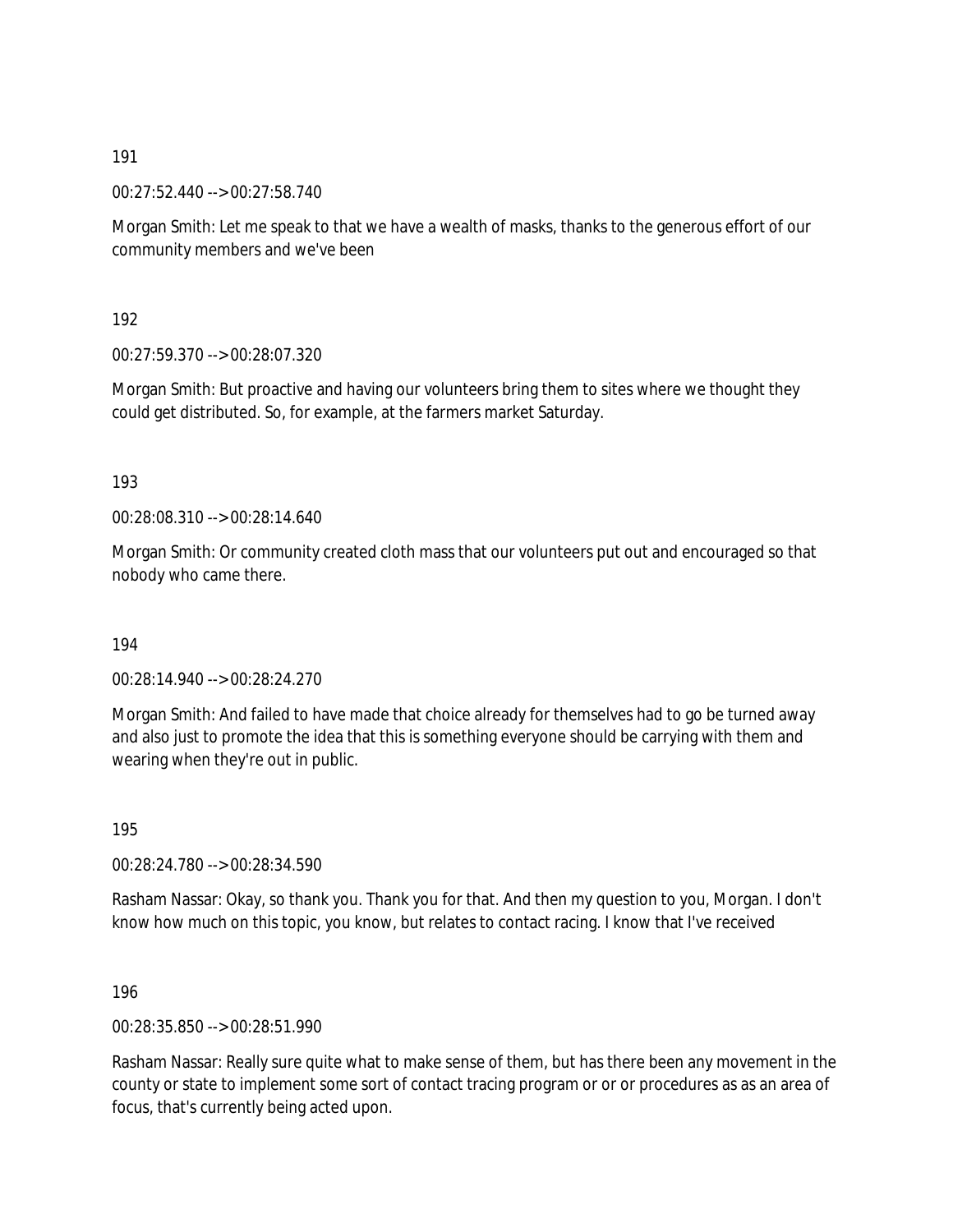00:28:52.740 --> 00:29:02.130

Morgan Smith: Yes, I think regionally and nationally, one of the components of what the next phase will require in order to be successful and containing

198

00:29:03.450 --> 00:29:18.480

Morgan Smith: Outbreaks is not just the ability to test for where people are ill, but then to follow up with the other people that they've come in contact with. So every state every large region every county is working to mobilize an expanded amount of function around contact tracing

199

00:29:20.160 --> 00:29:30.330

Rasham Nassar: Okay, maybe I can touch base with you off the record to help help with some language and to facilitate an accurate response so that constituents that reach out both in support.

200

00:29:30.900 --> 00:29:38.190

Rasham Nassar: Of the contract contact tracing measures and those that are expressing some concerns related to it. So thanks for that.

201

00:29:42.240 --> 00:29:44.190

Leslie Schneider: Okay. Councilmember

202

00:29:45.330 --> 00:29:47.940

Leslie Schneider: Gosh, I don't know who was first deets or Medina.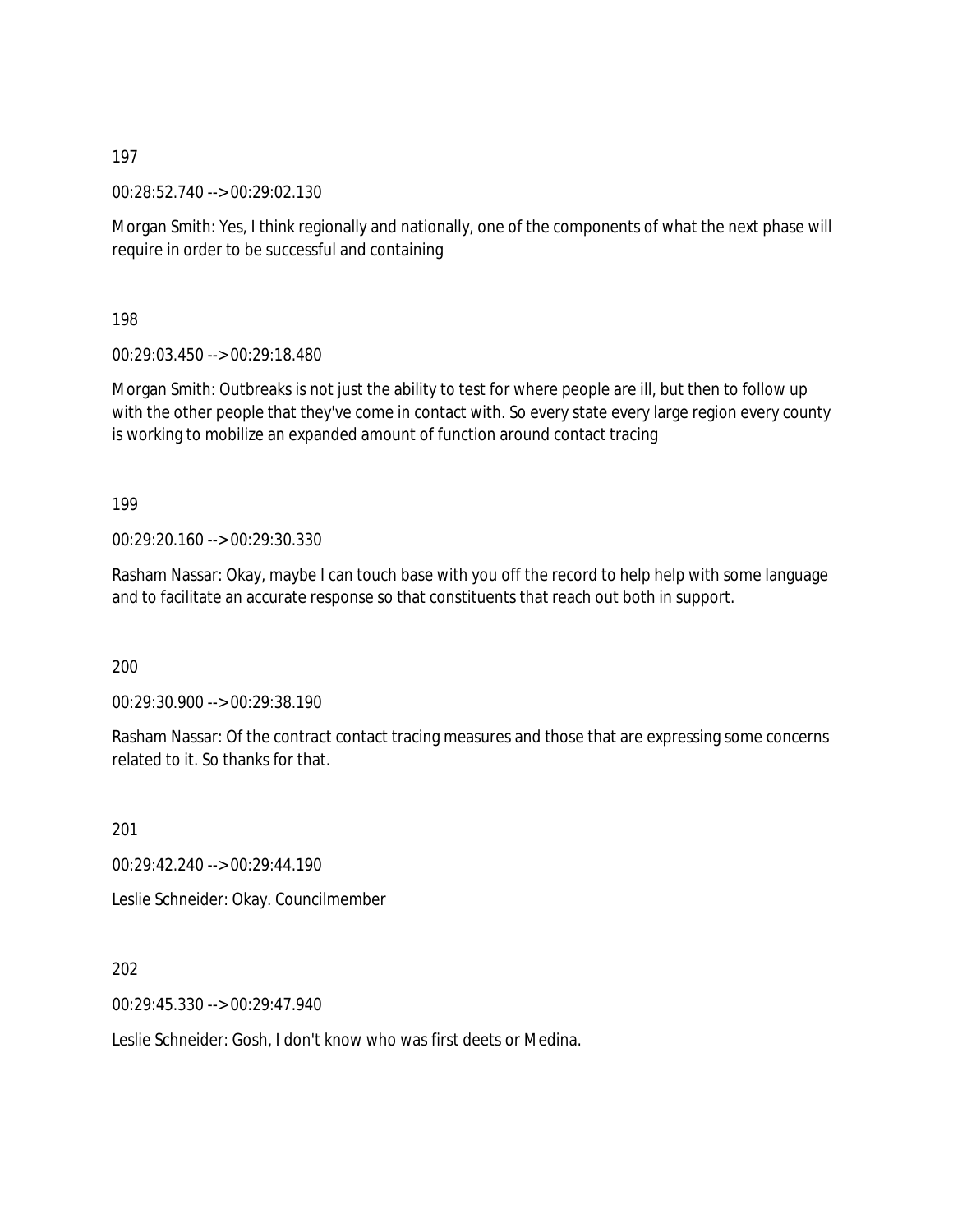00:29:49.290 --> 00:29:51.240

Leslie Schneider: I think it was carefully Medina. Yeah.

204

00:29:51.540 --> 00:29:52.980

Kol Medina: I think customer needs was first

#### 205

00:29:53.040 --> 00:30:06.390

Joe Deets: Okay. Oh, okay. Uh, well, thank you. I'll be brief, just relating to I like this conversation relating to mass and something for us to think about planning is with the summer coming

#### 206

00:30:07.080 --> 00:30:18.690

Joe Deets: Things are slowly opening up that includes Seattle, which I think it's reasonable to expect a higher rate of free traffic walk ons coming to Winslow

#### 207

00:30:19.230 --> 00:30:36.720

Joe Deets: And I have some concern with a large population Seattle having a higher infection rate than Bainbridge coming here. So I think this brings the mass question even more prevalent so

208

00:30:37.410 --> 00:30:46.980

Joe Deets: I guess my point being is we need to sort of think a little bit ahead, which is actually not that far ahead, maybe a month I when summer comes and we do get these this higher population.

209

00:30:47.310 --> 00:30:57.180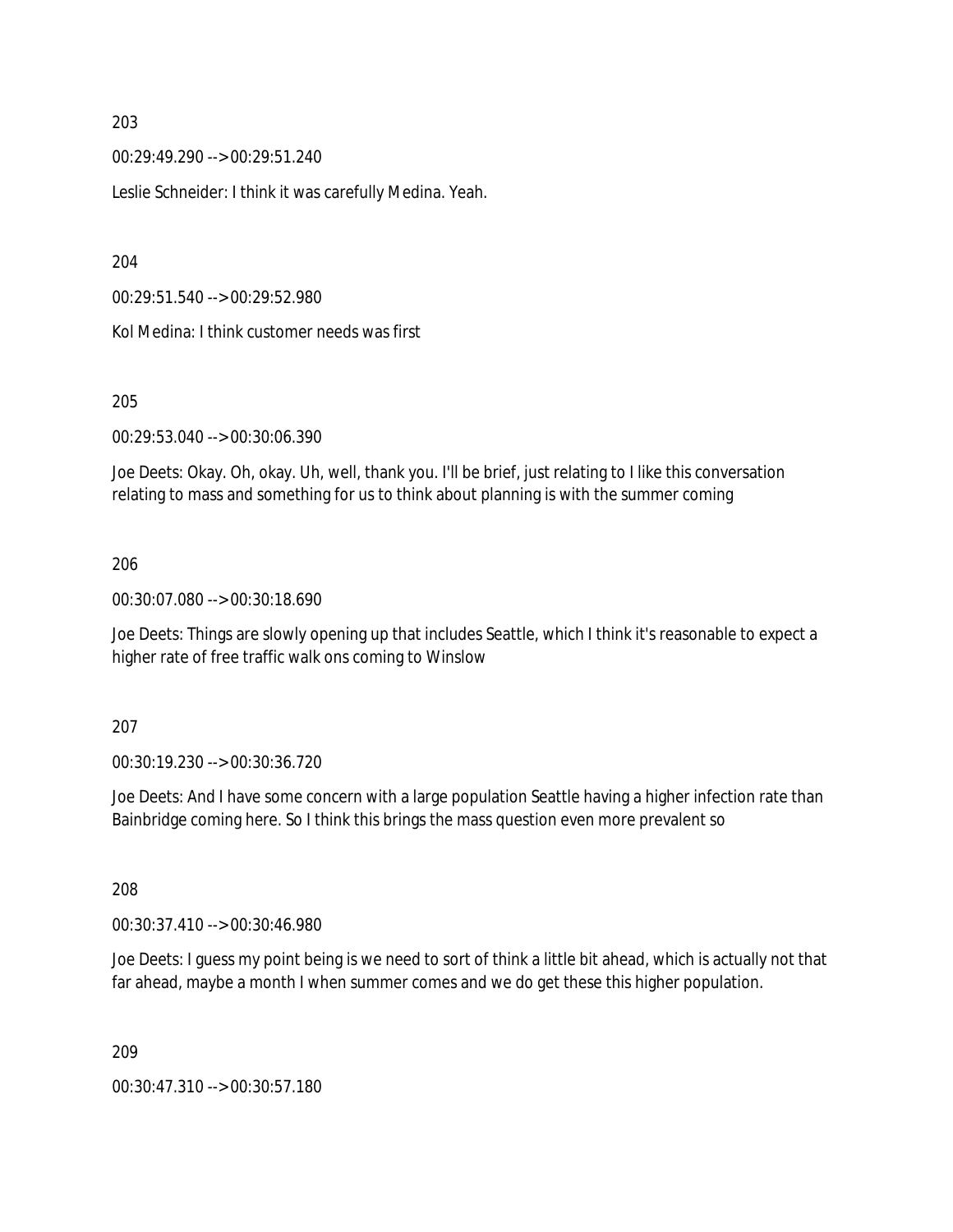Joe Deets: Of higher at risk folks coming to it, an area us, which now a lot of elderly and a lower infection rate. So, just want to throw that out.

210

00:31:03.360 --> 00:31:05.280

Kol Medina: Yeah, thank you. Just a couple things.

# 211

00:31:06.870 --> 00:31:14.040

Kol Medina: So I've aside from being on the health board represented us on the health board I sit on a number of other

212

00:31:15.030 --> 00:31:16.320

Kol Medina: Weekly and other

213

00:31:16.710 --> 00:31:20.040

Kol Medina: Meetings and calls that health district personnel are on

214

00:31:21.270 --> 00:31:30.960

Kol Medina: And my impression from those calls, is that, and this is me speaking so I can be off, but my impression from those calls, is that the health district.

## 215

00:31:31.920 --> 00:31:44.190

Kol Medina: Likes the current guidance around masks the way it is that you should only be wearing masks if you find yourself in a situation where you cannot maintain six feet of distance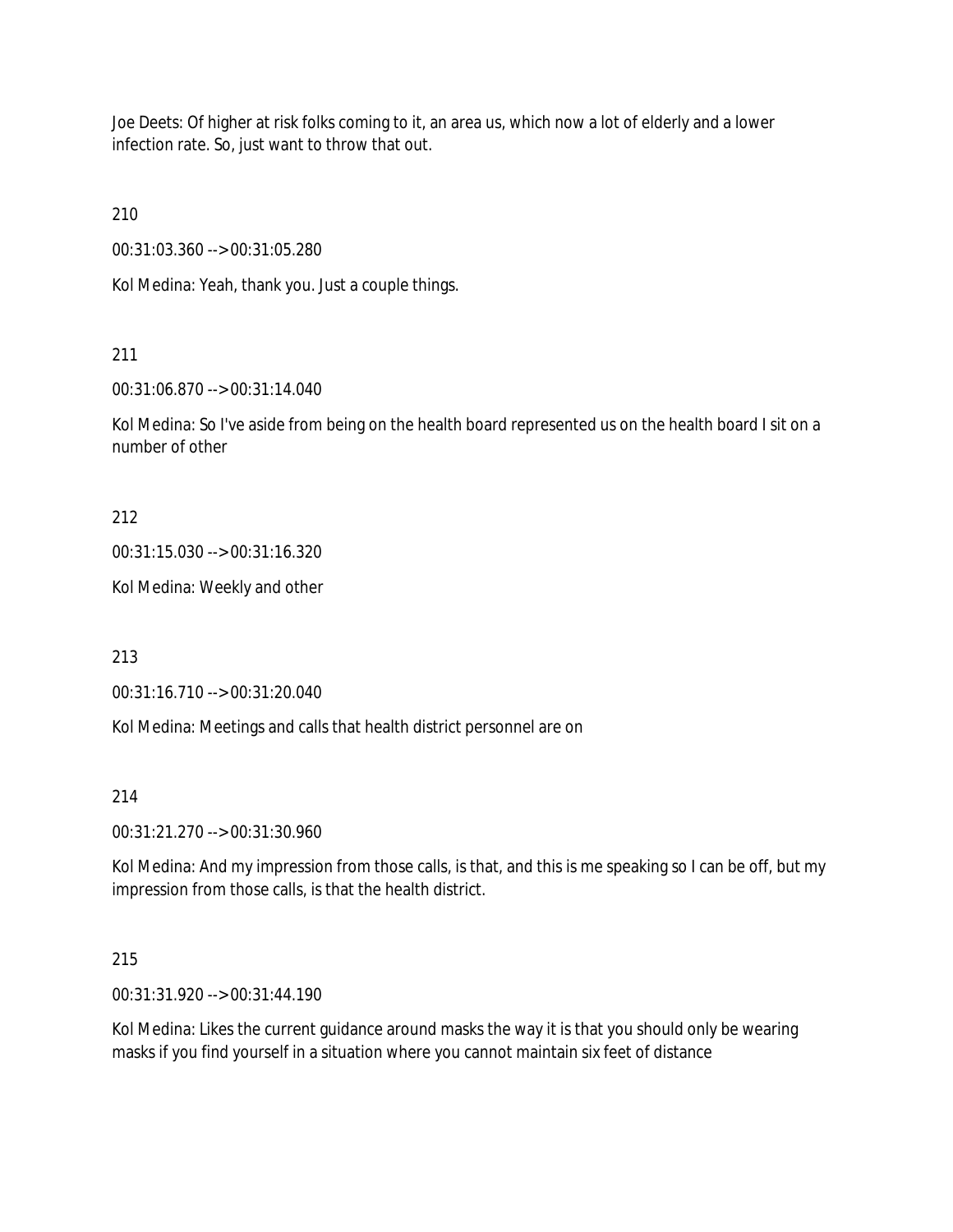00:31:45.270 --> 00:31:46.680

Kol Medina: And there are reasons for that.

217

00:31:48.030 --> 00:31:52.230

Kol Medina: So far, what I'm saying is I don't think the health district would want to

218

00:31:53.010 --> 00:32:02.400

Kol Medina: Would react positively to a suggestion from our Council that we override that. And instead require masks everywhere all the time. And I don't know if that's what we were talking about

## 219

00:32:03.060 --> 00:32:12.000

Kol Medina: But if that is what we're talking about. I just want to say that. And if that is what we want to talk about, then we should maybe talk to them about it before passing any sort of kind of decision here.

220

00:32:15.030 --> 00:32:28.170

Kol Medina: That was the first thing I know I see as people want to respond to that which is great. Within just about the contact racing. Yeah, that is priority number two for the health district. Just so everybody knows very high priority for the health districts

221

00:32:29.400 --> 00:32:37.740

Kol Medina: Prior number one is figuring out better testing dealing with testing that's that's the biggest issue that they see. But regarding contact racing.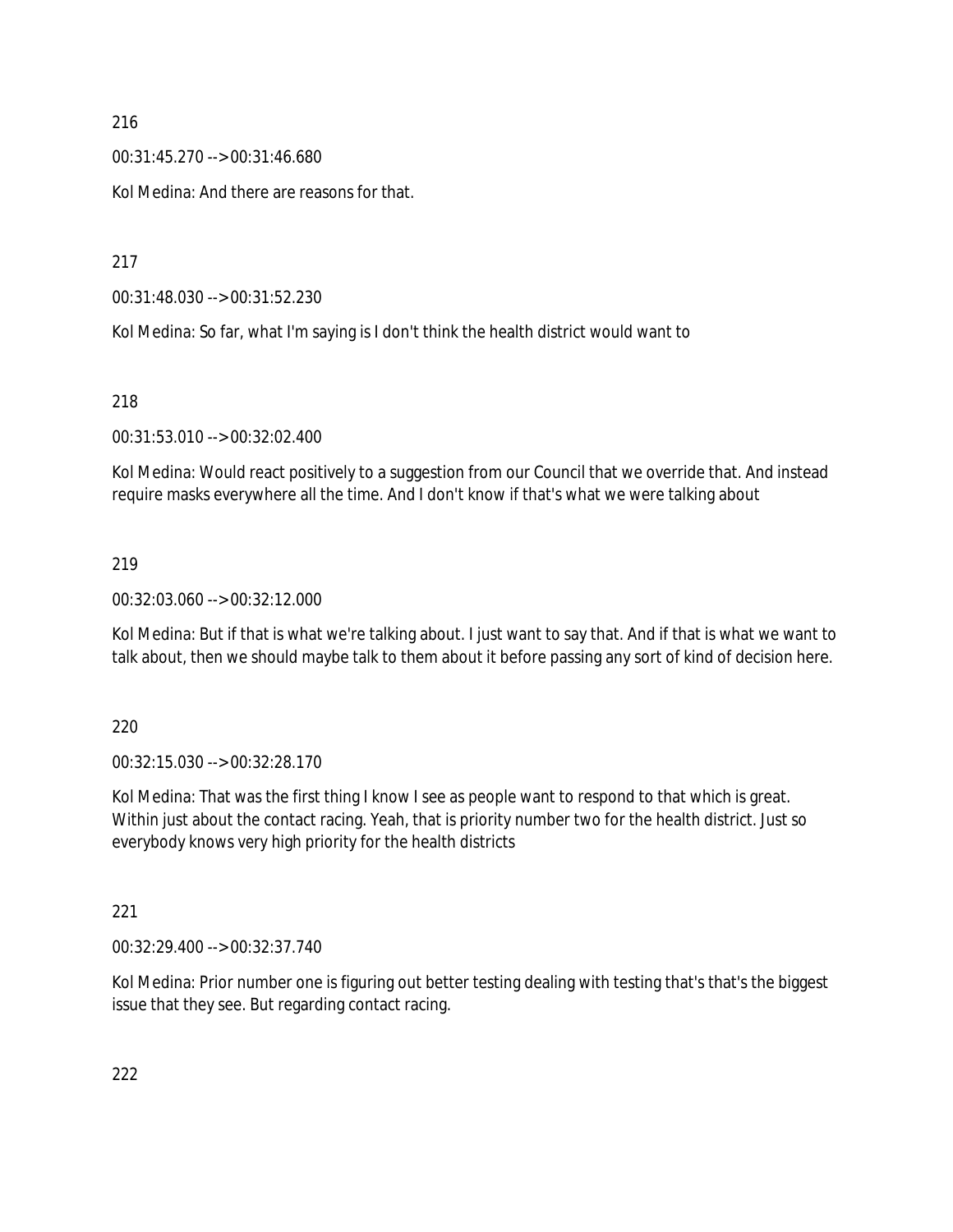00:32:38.220 --> 00:32:46.230

Kol Medina: That they understand they're going to need to ramp up for that and be ready to provide a lot more resources if there's an outbreak later in the year, and

#### 223

00:32:47.790 --> 00:32:58.770

Kol Medina: We will probably be having a discussion as a city about whether we will be in a position to provide more resources to the health district to help them with this stuff. So I'm just taking that up foreshadowing.

224

00:33:02.580 --> 00:33:04.380

Leslie Schneider: Alright. Councilmember I topless.

#### 225

00:33:05.460 --> 00:33:13.800

Kirsten Hytopoulos: Yeah, I just wanted to just address a couple things. One thing is it might be more appropriate to save face coverings because the CDC has changes its position on that.

#### 226

00:33:14.370 --> 00:33:24.690

Kirsten Hytopoulos: As of April 3. And so there's a big difference because there's the protection of true PPS for health service workers, which is totally appropriate and guidance regarding face coverings.

#### 227

00:33:25.020 --> 00:33:30.810

Kirsten Hytopoulos: And so as Russia was mentioning the equity issue, of course, of whether people can access true mass with that means

228

00:33:31.620 --> 00:33:41.430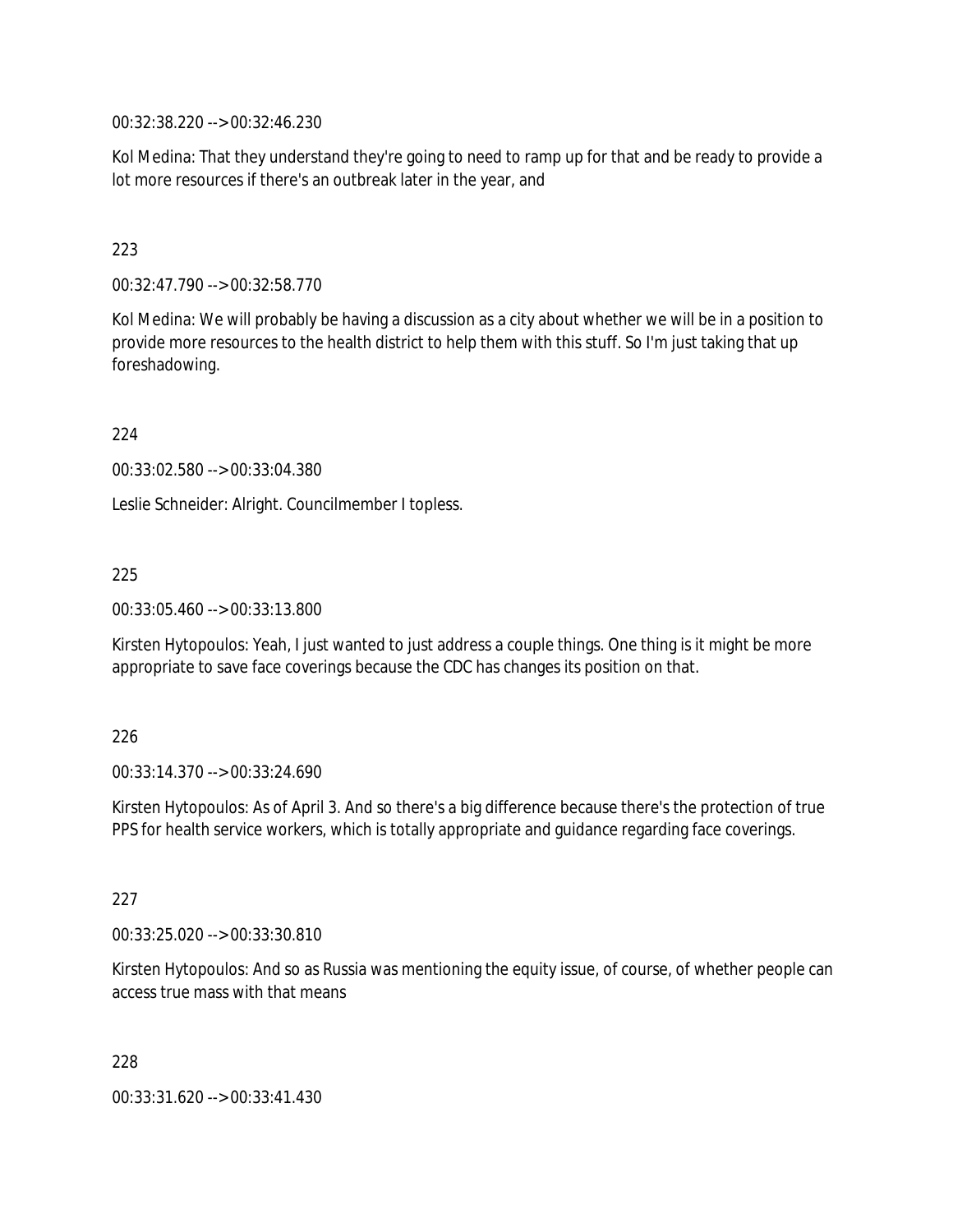Kirsten Hytopoulos: The guidance is if you look at the posters associated with what's happening in King County and so forth, they talking about including bandanas scarves anything, just some sort of facial covering

229

00:33:41.790 --> 00:33:45.780

Kirsten Hytopoulos: And again, that is the current CDC recommendation I just also wanted to

## 230

00:33:46.410 --> 00:33:55.500

Kirsten Hytopoulos: just point out that it was pointed out to me that there's an equity issue with not having mass in grocery stores and the CDC does does point out grocery stores as an example where it's been recommended

## 231

00:33:56.040 --> 00:34:02.250

Kirsten Hytopoulos: That people who are using food stamps to purchase food are actually not are not able to use delivery services, what I was told by

### 232

00:34:02.550 --> 00:34:08.070

Kirsten Hytopoulos: A grocery worker. So those people actually have to go into the store. So if they're also, in fact, high risk.

### 233

00:34:08.460 --> 00:34:23.070

Kirsten Hytopoulos: They're being subjected to. They're not getting the choice that some of us might have. If we say, no one's wearing masks to the grocery store. I'm going to use delivery. Um, and I think the last thing I just wanted to mention was, um, I think that was it.

234

00:34:24.300 --> 00:34:25.440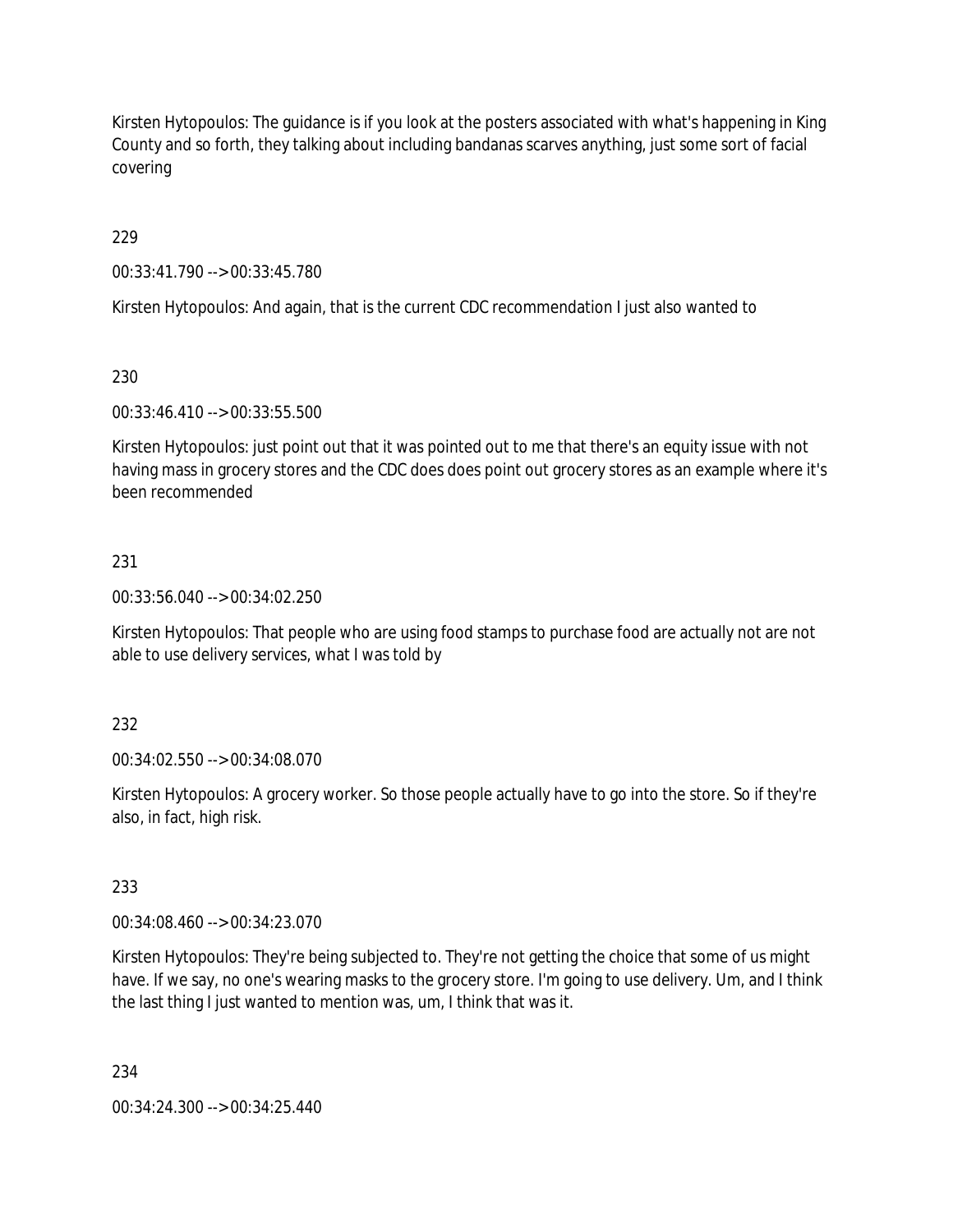Kirsten Hytopoulos: I hope I answered these questions.

235

00:34:26.190 --> 00:34:26.910

Leslie Schneider: COUNCILMEMBER Paula.

236

00:34:29.250 --> 00:34:29.910

Michael Pollock: Thank you.

237

00:34:31.500 --> 00:34:40.020

Michael Pollock: Yeah, I wasn't gonna say anything, but I agree with but COUNCILMEMBER Medina said about following the standard guidelines.

238

00:34:40.380 --> 00:34:46.650

Michael Pollock: And, you know, quite honestly, I felt like people are getting sloppy about distancing. And this was pointed out by CDC.

### 239

00:34:46.950 --> 00:34:58.920

Michael Pollock: That they said if we require masks that people will start to think that that's providing the protection and then they don't have to be six feet away. So I'm in the grocery store and people are walking by me and I'm kind of going like you get away

240

00:34:59.640 --> 00:35:06.630

Michael Pollock: So, so yeah, trying to be cool about it and everything, but there is this trade off. And so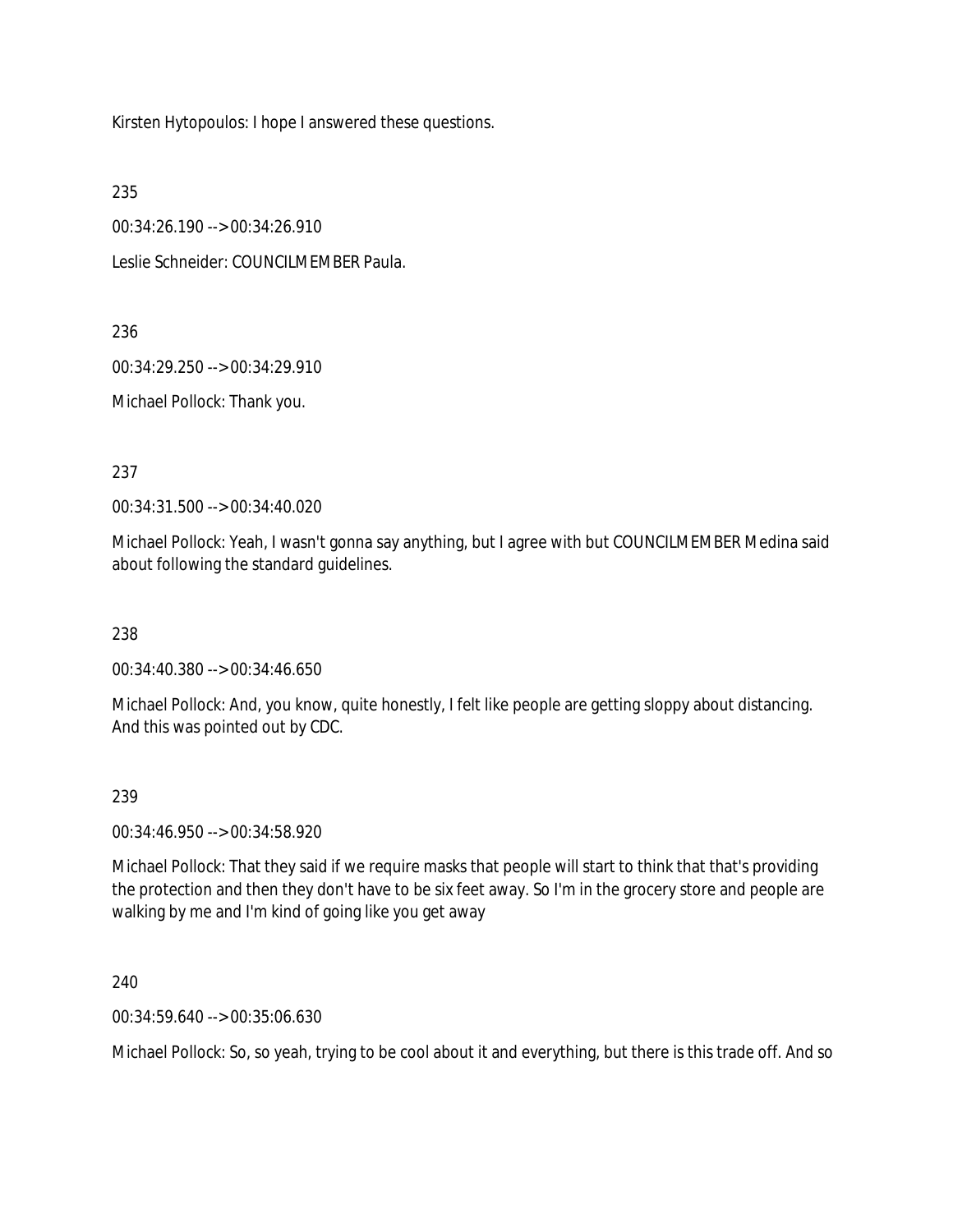00:35:07.650 --> 00:35:14.790

Michael Pollock: Keeping away from people is the safest way to not get infected wearing mask is kind of a secondary thing, so

# 242

00:35:15.300 --> 00:35:27.870

Michael Pollock: I don't know how to deal with that CDC struggle with that everybody's struggling with it. But the way to avoid getting affected really good way to avoid getting infected is to keep your distance from people. So I'm just

243

00:35:29.070 --> 00:35:30.630

Michael Pollock: wearing masks a secondary

244

00:35:32.340 --> 00:35:39.450

Leslie Schneider: So I totally agree about trying to substitute face coverings for masks. I think that that

# 245

00:35:39.990 --> 00:35:48.630

Leslie Schneider: Kind of lightens it up for people. And the other thing I wanted to point out too is that I was careful to talk about indoor spaces where we want to

# 246

00:35:48.960 --> 00:35:54.960

Leslie Schneider: You know, basically culturally change it so that we all are expected whether we enforce it or not is a different issue.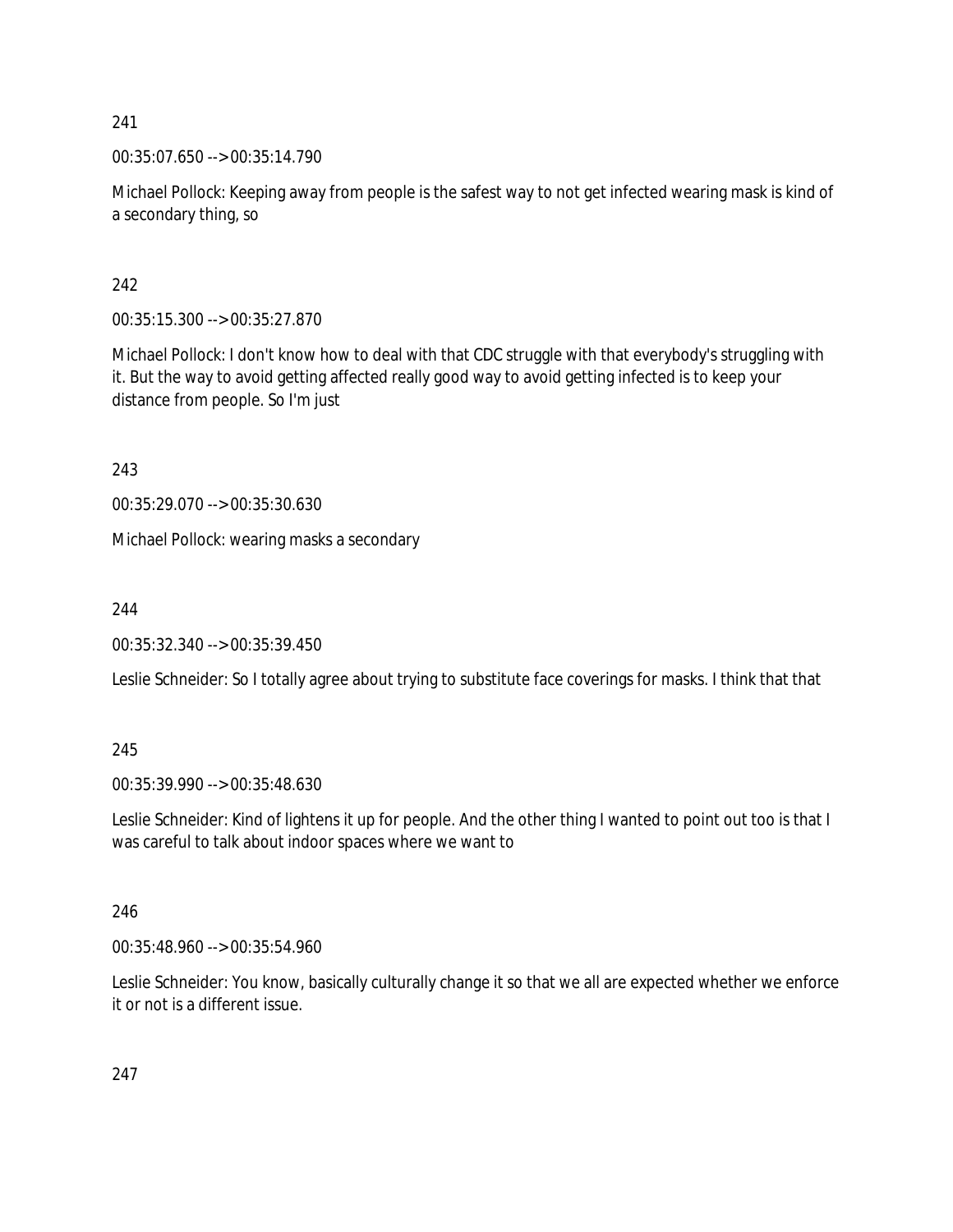00:35:55.440 --> 00:36:01.440

Leslie Schneider: Or maybe we just can't. But, culturally, we can really kind of set the

248

00:36:01.950 --> 00:36:12.870

Leslie Schneider: Expectation that if you're in an indoor space, then you should be wearing a face coverings. So I just wanted to call out the difference between indoor and outdoor and it's fine if you want to be wearing a mask outdoors, too, but

249

00:36:13.260 --> 00:36:21.330

Leslie Schneider: I just don't think we want to set that expectation. I'm kind of not willing to go for my walks to get exercise wearing a face mask.

250

00:36:22.650 --> 00:36:25.650

Leslie Schneider: But if the guidance turns. We can we can reevaluate.

251

00:36:26.880 --> 00:36:30.750

Leslie Schneider: Okay, Counselor right topless. Your hand is up are you, did you want to

252 00:36:31.980 --> 00:36:32.340 Leslie Schneider: Or

253

00:36:32.580 --> 00:36:35.100

Kirsten Hytopoulos: As want to add one more thing and that is that we did hear from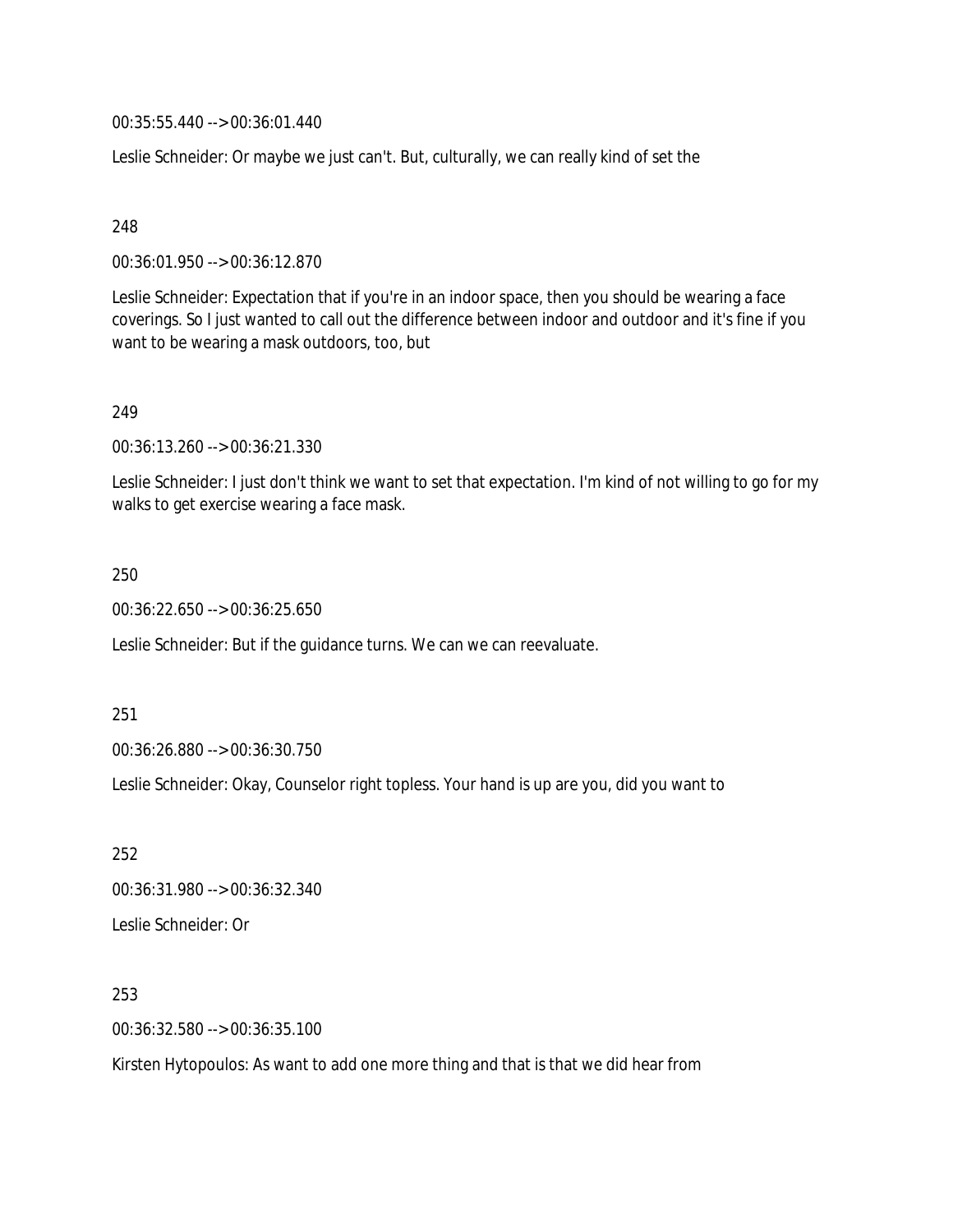00:36:35.370 --> 00:36:45.960

Kirsten Hytopoulos: One of our residents who is who uses a wheelchair, who said she doesn't feel comfortable and Winslow anymore because people won't give her birth. So while I agree. You know, wide enough birth. So while I agree, of course, that

255

00:36:46.140 --> 00:36:53.310

Kirsten Hytopoulos: If you can keep far enough away no mass outside doesn't make sense. But she's having people come right up against her without masks. So

256

00:36:53.850 --> 00:36:56.070

Kirsten Hytopoulos: Right, hopefully we'll have voluntary compliance.

257

```
00:36:56.550 --> 00:36:57.210
```
Exactly.

258

00:36:58.260 --> 00:37:04.740

Leslie Schneider: Okay, I'm not seeing any more hand so I think that we can move on in our agenda to item.

259

00:37:06.750 --> 00:37:25.770

Leslie Schneider: Seven. And so this is the appointment of a candidate to fill the District three southward council, they can see. And so I recap this a little bit already but at last week's meeting we started at four and we didn't end until 10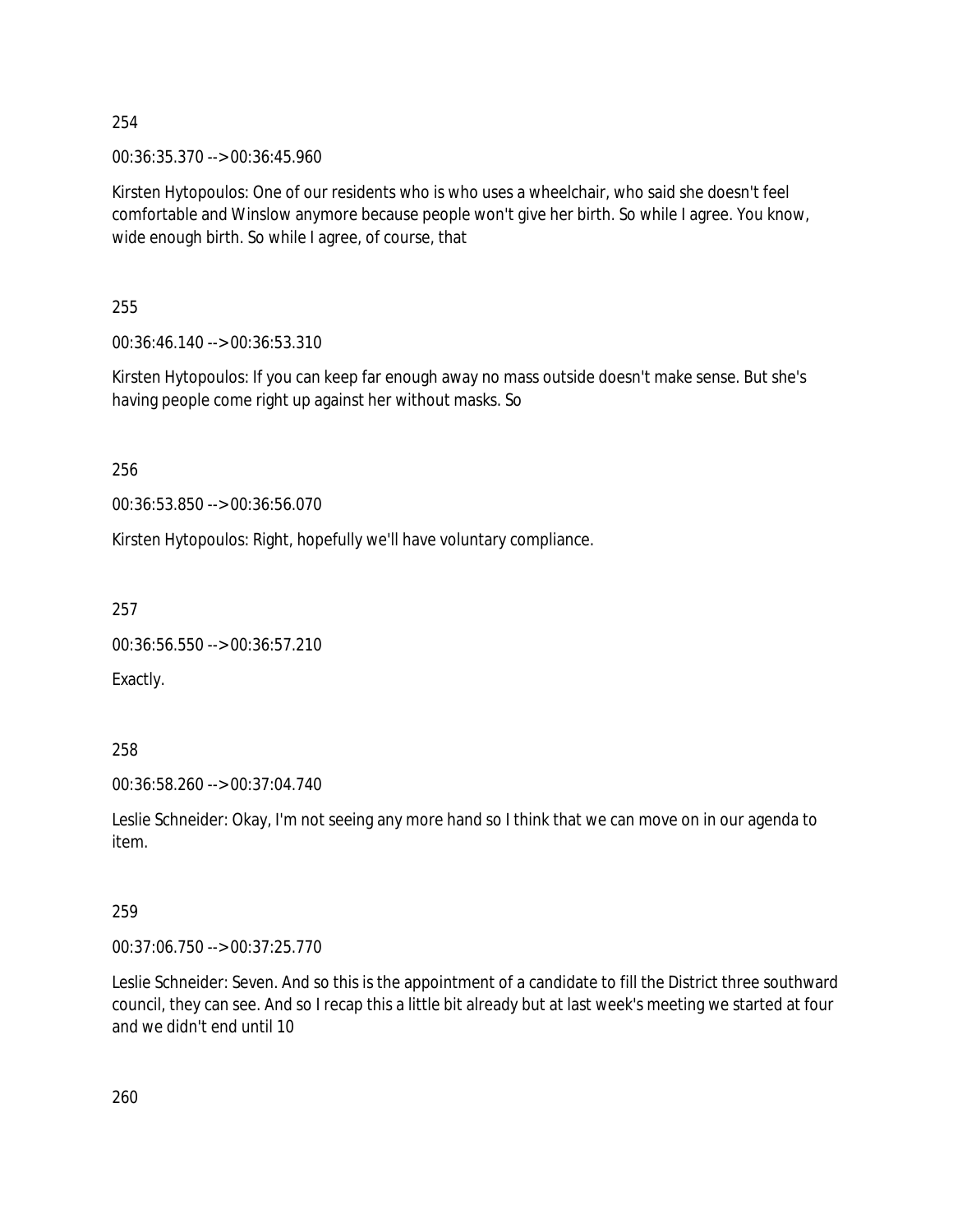00:37:27.000 --> 00:37:31.860

Leslie Schneider: And the Council interviewed nine applicants who applied for the vacant South ward Council position.

261

00:37:32.310 --> 00:37:45.360

Leslie Schneider: And as part of that process and after the interviews each council member identified their top three choices that was that's us. So we said, you know, number one, number two, number three from the pool of applicants and

262

00:37:46.890 --> 00:37:48.330

Leslie Schneider: And at the conclusion.

263

00:37:49.350 --> 00:38:07.350

Leslie Schneider: We had a unanimous top choice and that applicant is Christy car, the Council can now officially make the appointment by emotion and and that motion is in our packet. So I see COUNCILMEMBER Pollock, would you like to

264

00:38:08.880 --> 00:38:09.210

Michael Pollock: Yes.

265

00:38:09.270 --> 00:38:19.020

Michael Pollock: Absolutely, yes. As the other Southwark member, I would like to move to appoint Christie car to the District three southward City Council position.

266

00:38:25.980 --> 00:38:27.960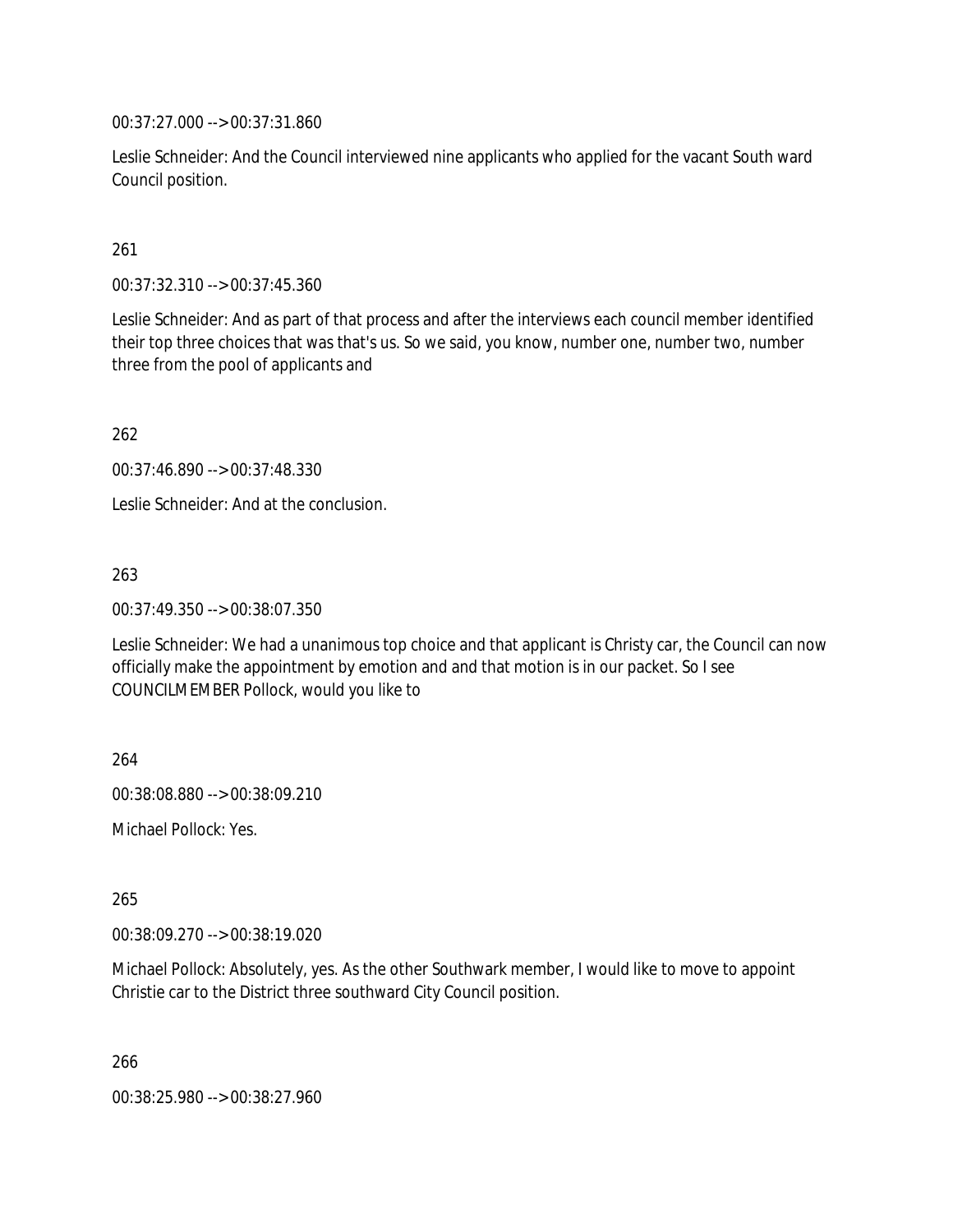Leslie Schneider: Alright, is there any discussion.

267

00:38:34.050 --> 00:38:39.480

Leslie Schneider: Kelso apology. I'm going to pass over you. I'm not sure if you kept your hand up on purpose. Councilmember Medina.

268

00:38:40.680 --> 00:38:41.310

Michael Pollock: Was a mistake.

269

00:38:41.520 --> 00:38:41.820

Okay.

270

00:38:43.620 --> 00:38:55.050

Kol Medina: And just, I'm going to support the motion and I'm happy to. I just I just feel like we have to recognize just the emails. We've received today. And just to recognize that

271

00:38:56.400 --> 00:39:02.520

Kol Medina: I number of people emailed us today to asked us to not make this appointment and

# 272

00:39:03.870 --> 00:39:08.970

Kol Medina: There are some information that was brought forward that in some people's eyes.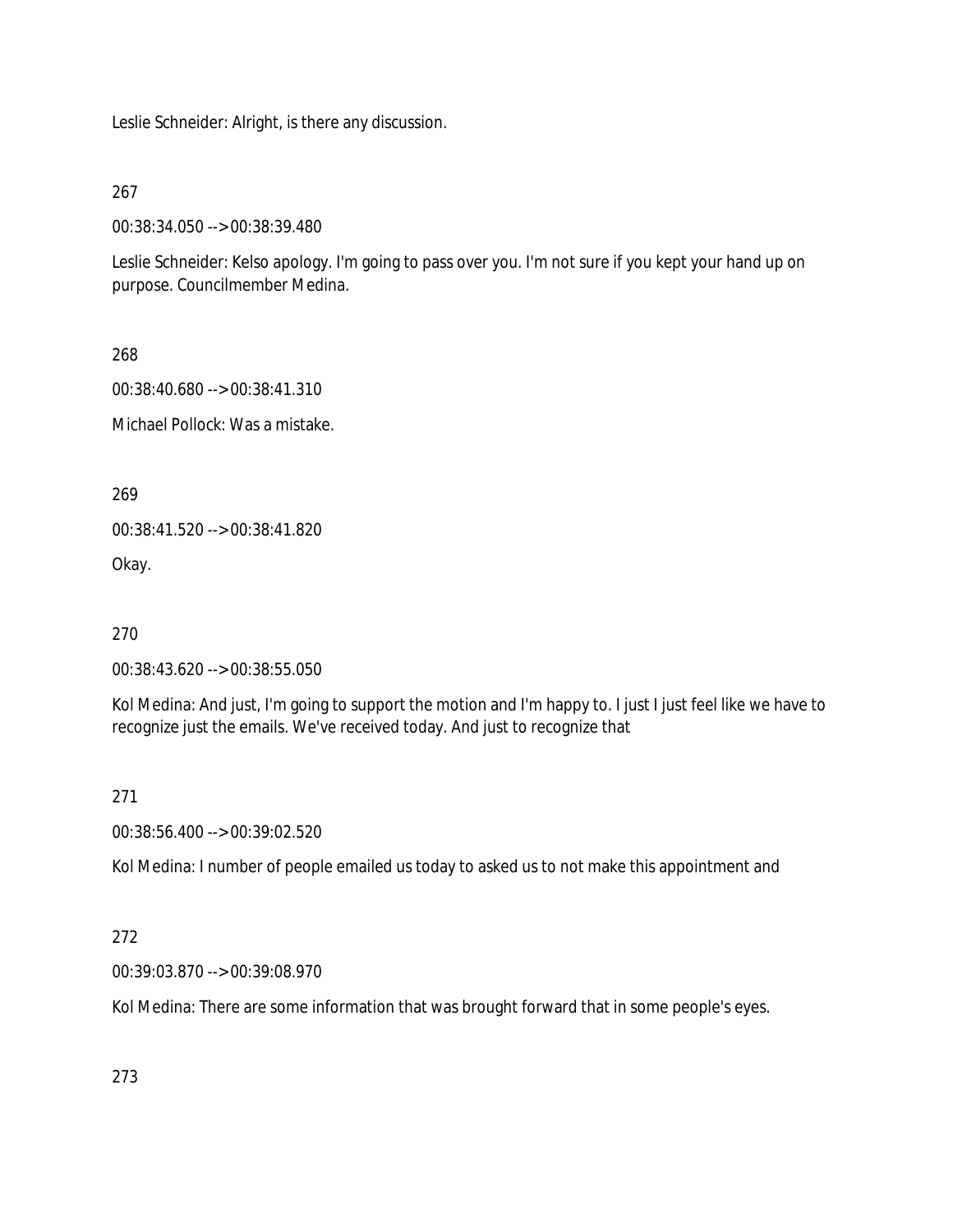00:39:10.230 --> 00:39:14.520

Kol Medina: Causes a reason for us to not make this nomination and

274

00:39:16.410 --> 00:39:25.830

Kol Medina: What looks like future council member car provided what for me is a perfectly reasonable explanation that explains the situation and I'm content with it.

275

00:39:26.460 --> 00:39:33.420

Kol Medina: And happy to move forward. And so I just wanted to make those comments is to recognize that people have been emailing us. I don't want to just ignore that.

276

00:39:35.700 --> 00:39:36.750 Leslie Schneider: COUNCILMEMBER deets.

277

00:39:37.320 --> 00:39:38.940

Joe Deets: Oh, okay.

278

00:39:40.290 --> 00:39:50.310

Joe Deets: I thought maybe Carson was ahead of me. But anyway, yeah, I just following up says thank you. Councilmember Medina for for bringing up the messages. We've gotten quite a few

279

00:39:50.820 --> 00:40:02.730

Joe Deets: And I would encourage our new colleague to reach out to these folks to talk about their concerns and and I'll just leave it at that, that she has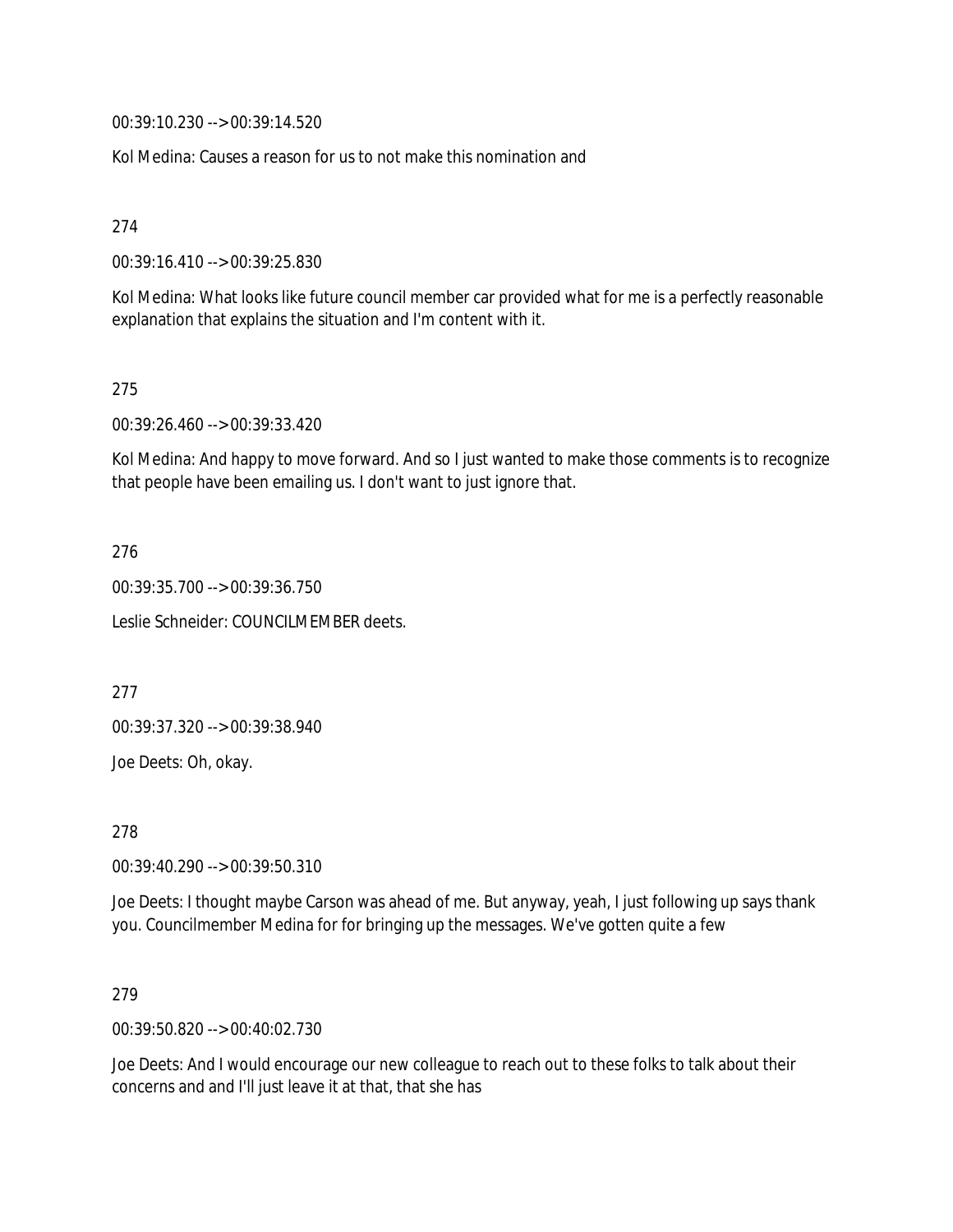#### 00:40:03.870 --> 00:40:09.750

Joe Deets: In my view, responsibility to represent a lot of Islanders, and I'm looking forward to her doing that.

281

00:40:12.840 --> 00:40:13.770

Leslie Schneider: Okay, and

282

00:40:13.950 --> 00:40:15.360

Leslie Schneider: COUNCILMEMBER hi topless.

283

00:40:17.940 --> 00:40:31.470

Kirsten Hytopoulos: I feel a little uncomfortable with that information because it's, I mean it's a public records the truth, but it also is all coming from one interest group that is a very organized interest group. So I guess I feel and I absolutely read the emails and

284

00:40:31.710 --> 00:40:43.170

Kirsten Hytopoulos: Gave a consideration and her response, but I feel that I should bring up. I'm not sure how much we brought up, if at all, but at the last meeting, how many emails we had in support of Christie.

285

00:40:43.530 --> 00:40:49.710

Kirsten Hytopoulos: A very diverse group of people from across the island. It was pretty impressive. So I just kind of wanted to put that out there.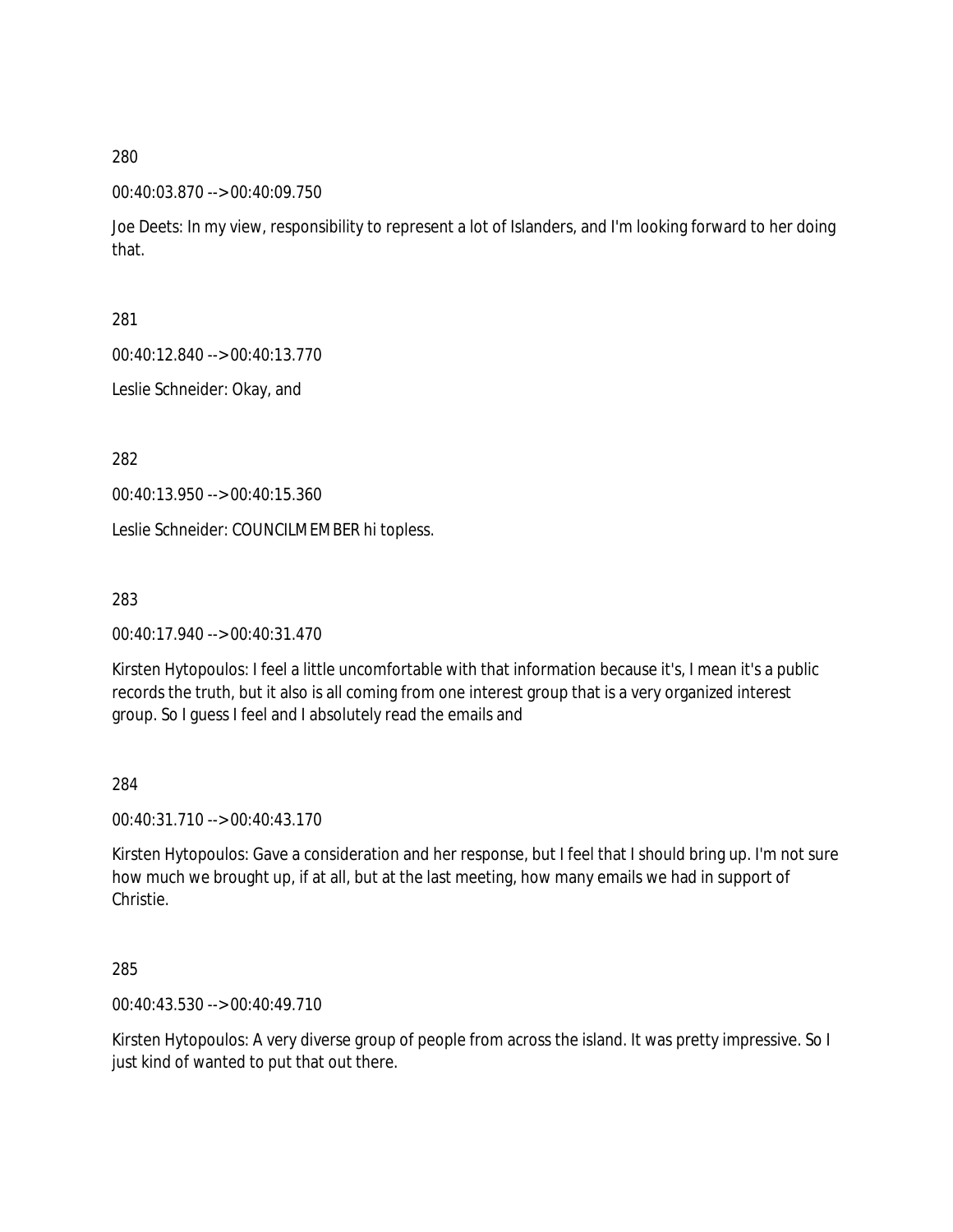00:40:51.600 --> 00:40:52.050

Leslie Schneider: Thank you.

287

00:40:53.970 --> 00:41:02.160

Leslie Schneider: Okay, so the motion is on the floor and it is seconded. And I don't see any of your hands up. So, all those in favor please say aye.

288

00:41:02.550 --> 00:41:03.420

Kol Medina: Aye. Aye.

289

00:41:03.810 --> 00:41:04.200

Aye.

290

00:41:05.250 --> 00:41:06.570

Leslie Schneider: And any opposed.

291

00:41:08.220 --> 00:41:08.610

Leslie Schneider: Alright.

292

00:41:08.970 --> 00:41:11.190

Leslie Schneider: That passes unanimously and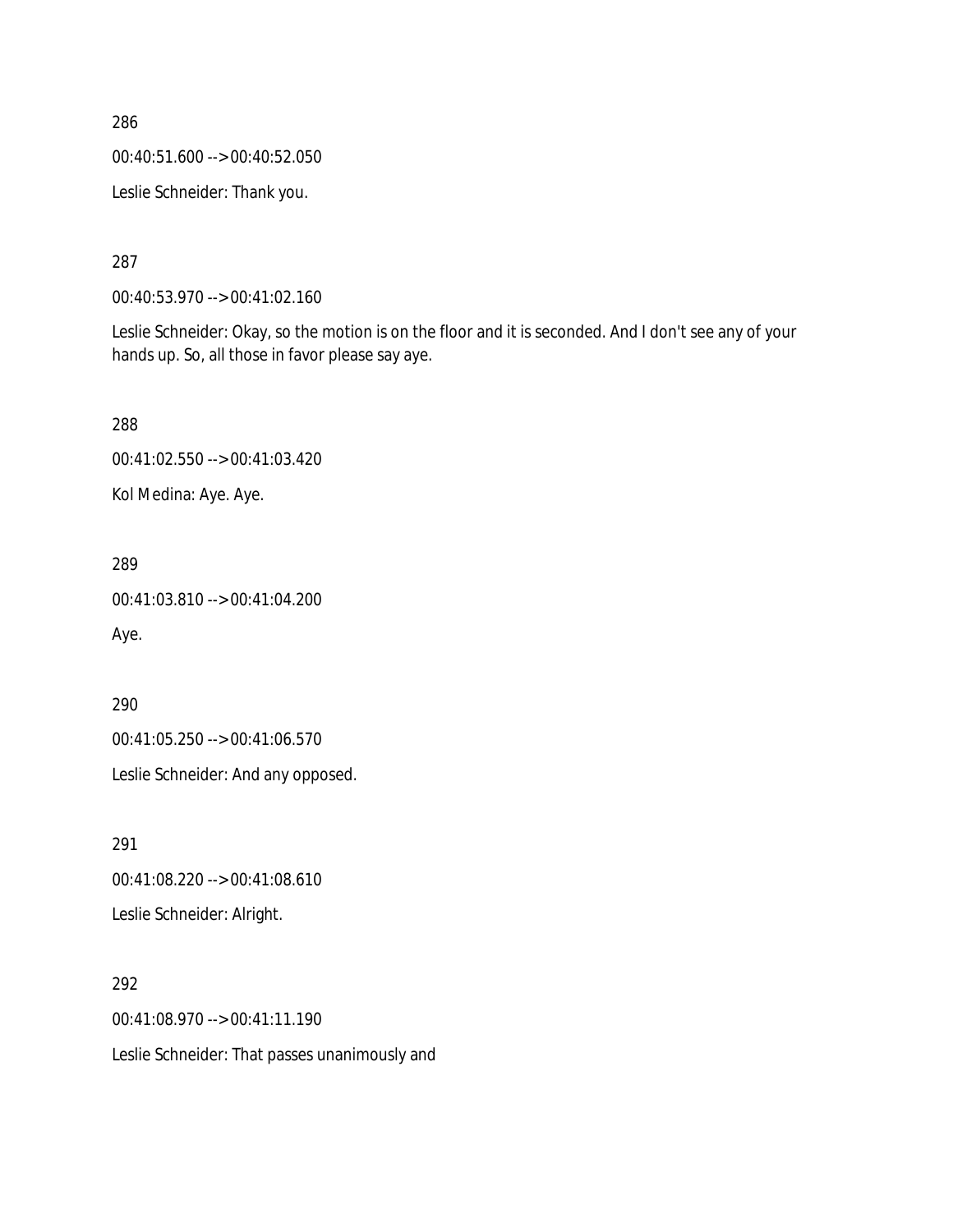00:41:11.670 --> 00:41:14.340

Leslie Schneider: Congratulations to Christie car and

294

00:41:15.690 --> 00:41:19.290

Leslie Schneider: City Manager. Quick question. We had talked about

#### 295

00:41:20.340 --> 00:41:35.640

Leslie Schneider: Giving Christie, the opportunity to be on as a panelist so that she would have an opportunity to ask questions at this session. Did she want to be on I I tried to do a quick look at the at the attendee list and I didn't see her.

#### 296

00:41:35.910 --> 00:41:44.160

Morgan Smith: I THINK HE THE CITY CLERK can answer that question better than I can. But I also just want to take a minute to acknowledge, I could be wrong, but I think it's a little bit

### 297

00:41:45.090 --> 00:41:54.480

Morgan Smith: Significant, at least from the administration side. This will be the first council member joining the city council. That was a staff person as well. So I'm excited about that and

#### 298

00:41:54.990 --> 00:42:07.020

Morgan Smith: Congratulations to Christie car and her appointment. I don't know, Christine. Are you able to talk about what Christie cars plans are with respect to participating and the rest of the meeting.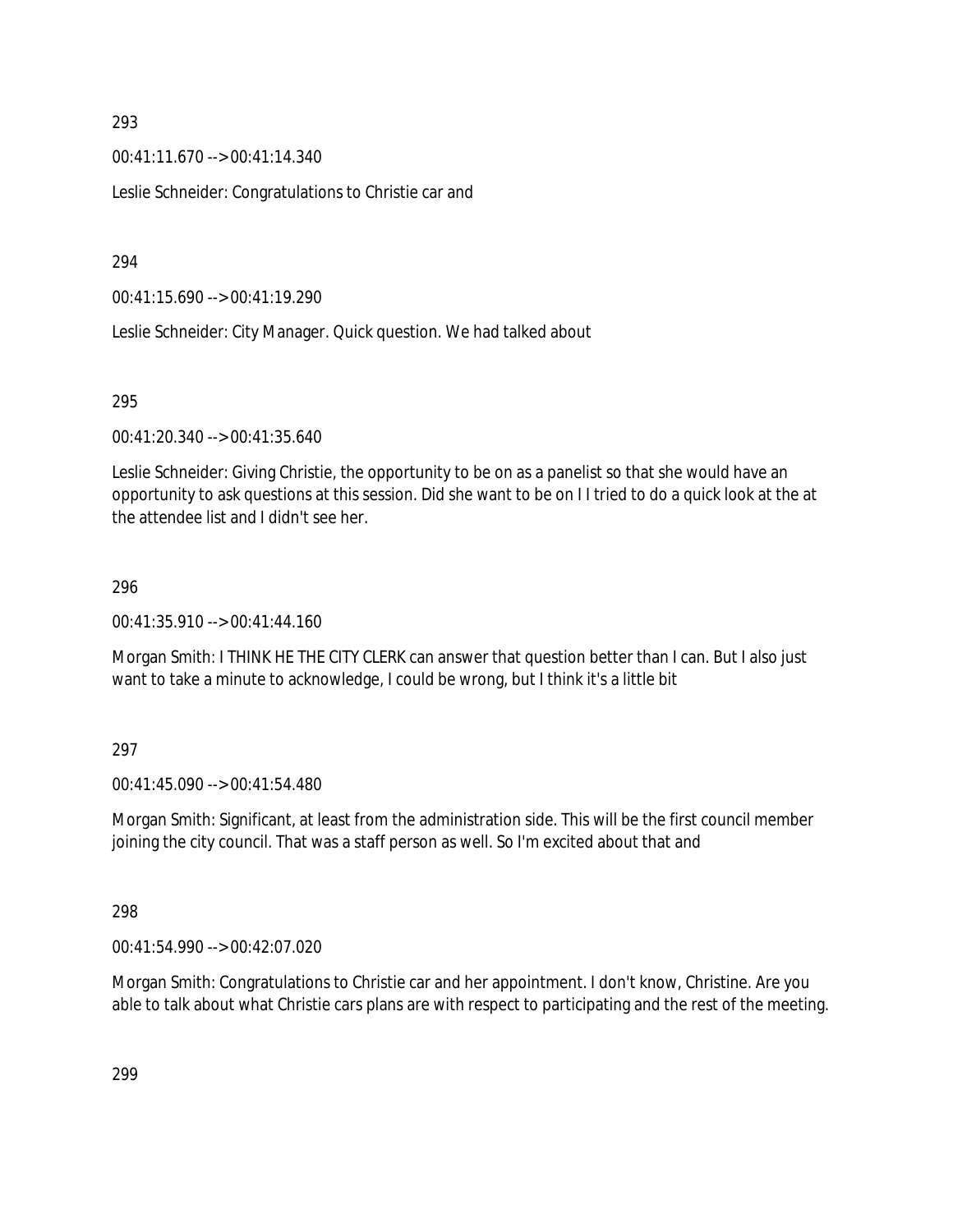00:42:08.040 --> 00:42:13.680

Christine Brown: She did not indicate whether she would be joining tonight or not, but I did send her a panelist invitation.

300

00:42:16.350 --> 00:42:19.500

Leslie Schneider: Okay, well, that answers that. And

301

00:42:20.730 --> 00:42:25.440

Morgan Smith: And I emailed her as well. So she was, she understood that you guys had made that offer and so

### 302

00:42:25.950 --> 00:42:30.960

Morgan Smith: If she shows up and is able to do so and wishes to we are ready to help facilitate

303

00:42:32.490 --> 00:42:34.380

Michael Pollock: Know what point of order.

304

00:42:35.550 --> 00:42:38.520

Michael Pollock: Does, does she actually have to accept the nomination.

305 00:42:43.890 --> 00:42:44.310

Morgan Smith: Let me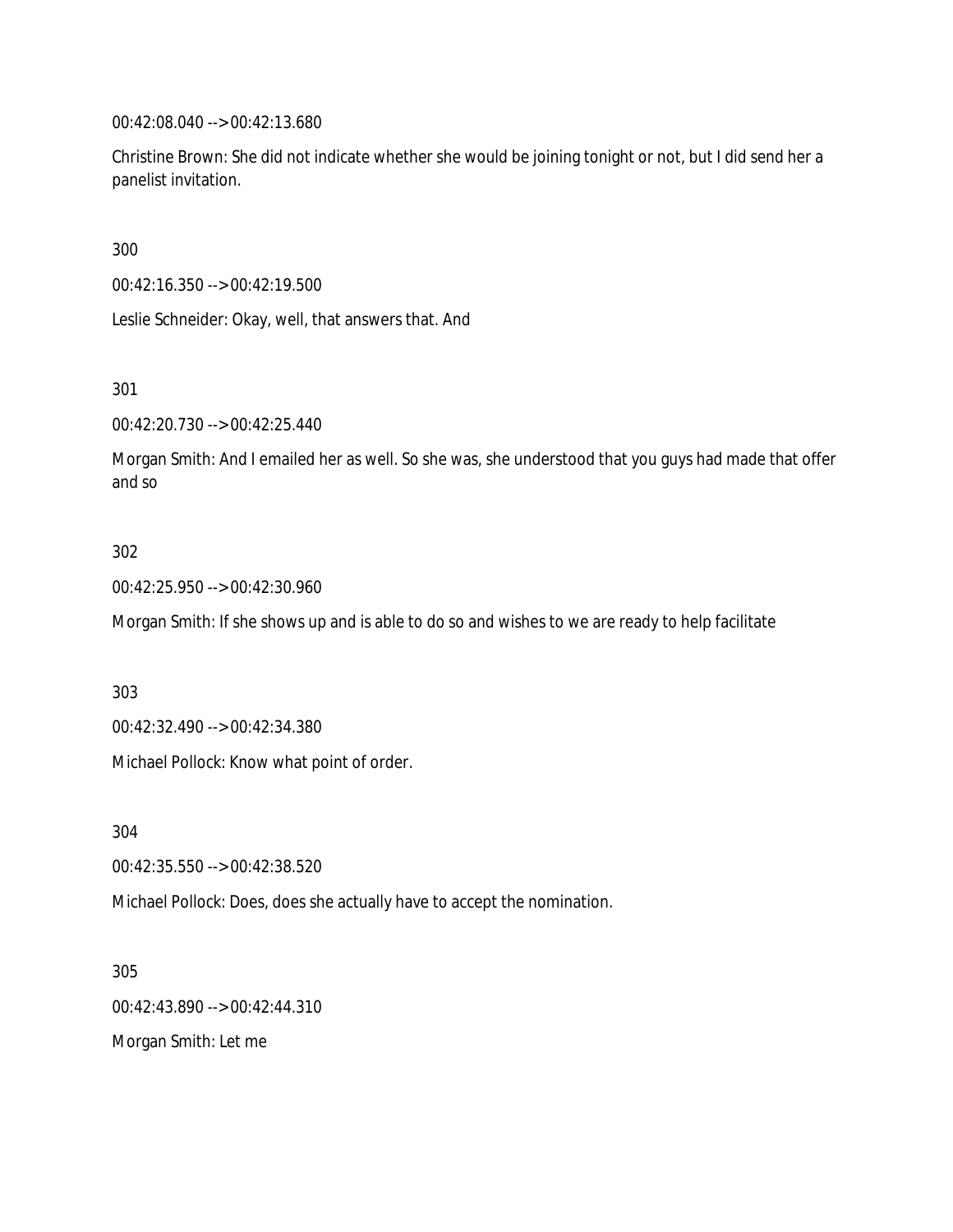00:42:44.430 --> 00:42:47.460

Morgan Smith: Let me just clarify what happens next you all

307

00:42:49.890 --> 00:42:58.110

Morgan Smith: You all have made that selection. And then she will be sworn in officially as those of you who are recently took your oath understand

308

00:42:58.530 --> 00:43:12.450

Morgan Smith: I legally sworn in offline, so to speak, and then she'll be joining the meeting next week with her equipment and and ready to go. And as a council member as a member of the body for the meeting on the 19th

309

00:43:13.290 --> 00:43:17.910

Leslie Schneider: And so we'll have like a public swearing in at the next Council meeting.

310

00:43:18.720 --> 00:43:24.540

Morgan Smith: And think what we were proposing was that at a later date, we'd have the judge and do something.

311

00:43:25.710 --> 00:43:30.060

Morgan Smith: Do that typical public Fant friends and family moment at a different time.

312

00:43:30.120 --> 00:43:32.760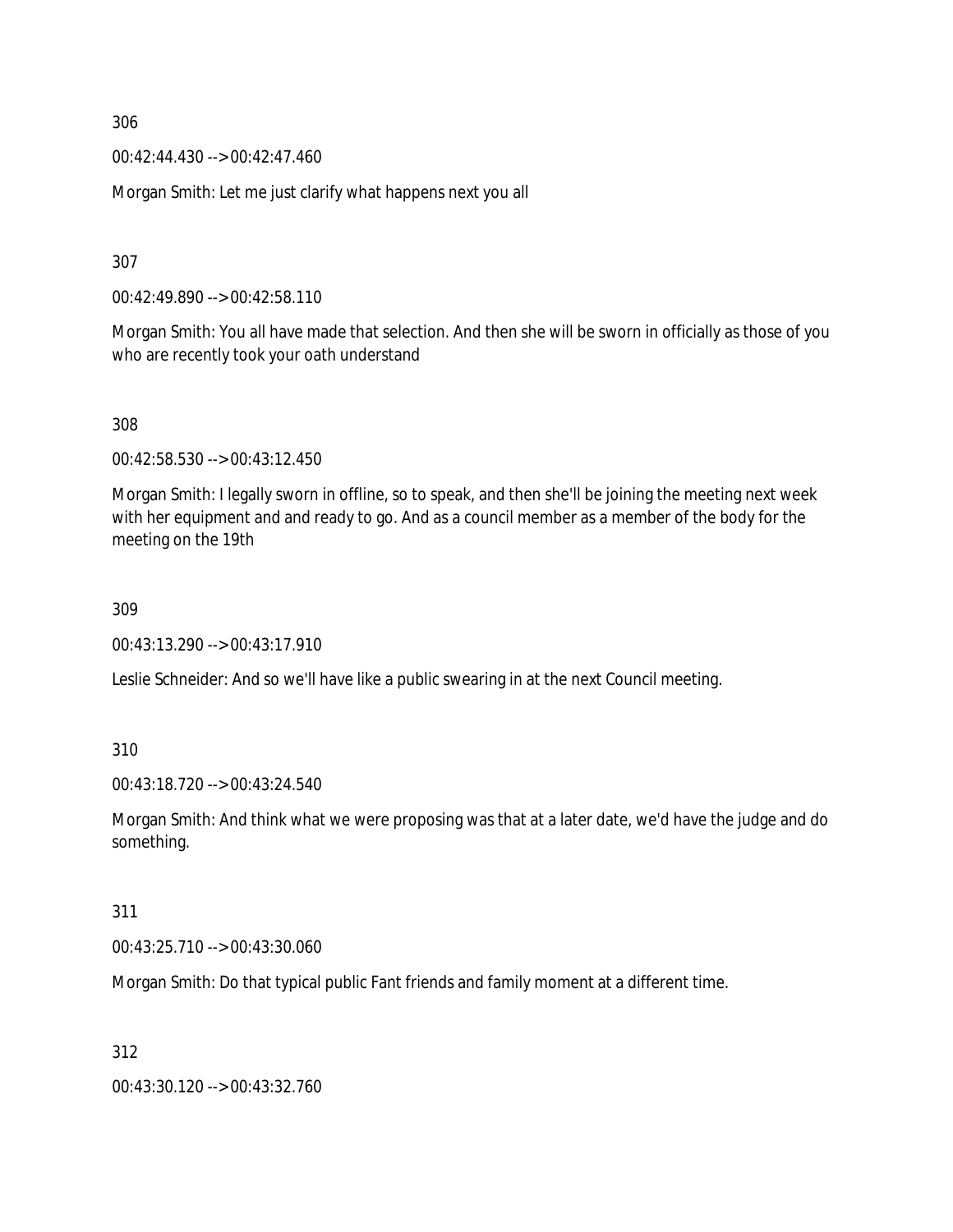Leslie Schneider: Down the road. They couldn't we happen to be together.

313

00:43:34.260 --> 00:43:38.280

Morgan Smith: Well, in some way, we'll come up with a plan but but we are not planning to do that next week.

314

00:43:39.240 --> 00:43:40.920

Leslie Schneider: Alright, so

315

00:43:41.940 --> 00:43:50.280

Joe Levan: This is a so everyone knows is a legal matter until she takes the oath of office. And it's not just doesn't officially joined the Council, so that's that's when that happens.

316

00:43:51.540 --> 00:43:52.140

Leslie Schneider: And I

317

00:43:52.350 --> 00:44:03.450

Joe Levan: Know it's more Apollo, to your point, it's presumed that she's accepted that nominate if she take some action otherwise to did to inform the Council that she declined, but will resume that she's accepted that appointment.

318

00:44:04.920 --> 00:44:13.320

Morgan Smith: And I think she and the clerk have plans to do the swearing in on Wednesday, if I remember correctly. So we'll have everything completed in short order here.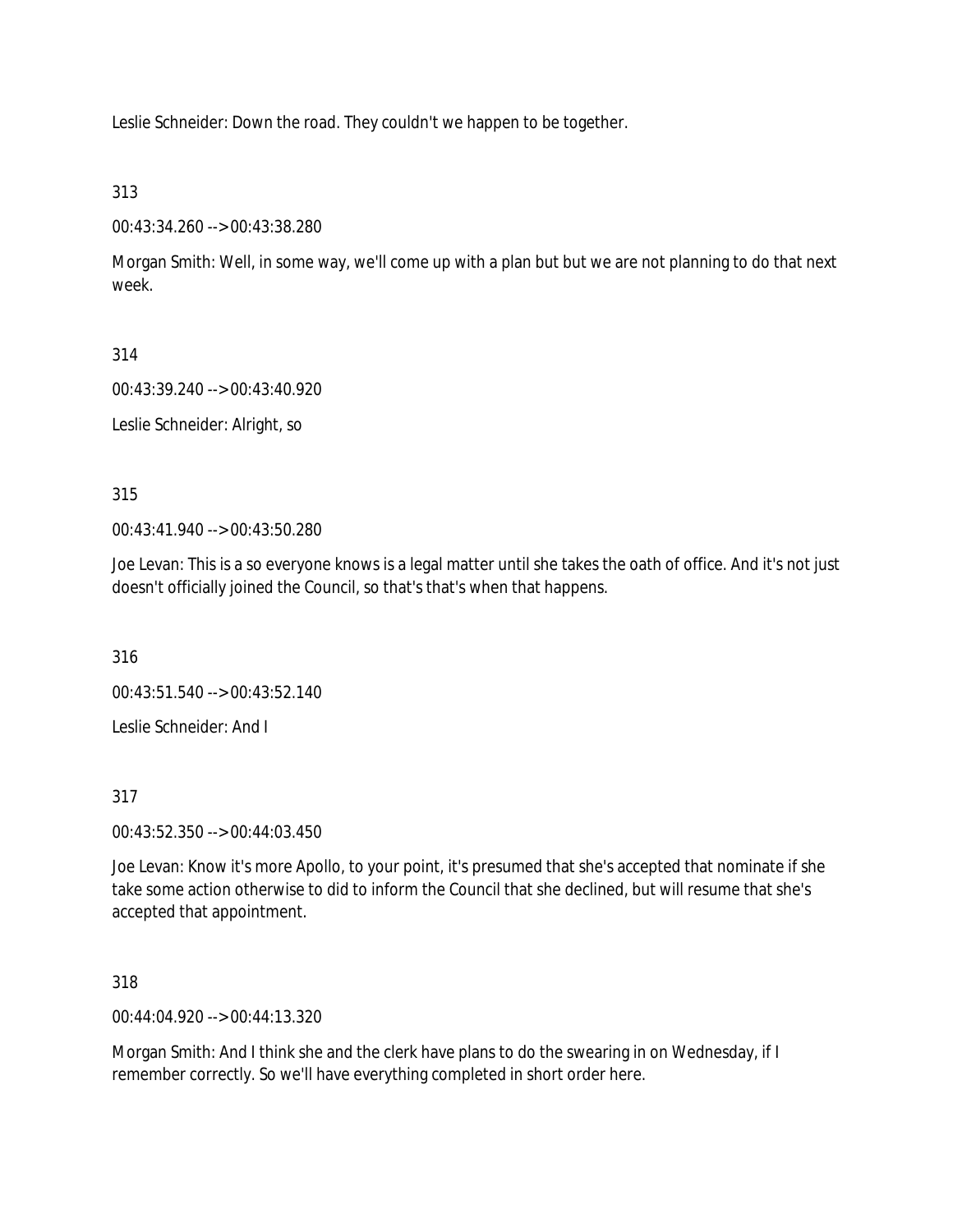### 00:44:14.640 --> 00:44:24.870

Leslie Schneider: Wonderful. Alright, so we are now moving on to item eight future Council agendas and

320

00:44:26.100 --> 00:44:32.970

Leslie Schneider: Maybe I can jump in because I'd like to make a request for a future Council agenda item.

## 321

00:44:33.930 --> 00:44:43.920

Leslie Schneider: Hopefully in the very near future. So just as quick background. A couple meetings ago the issue came up about COUNCILMEMBER hot politics appearance at the planning Commission's public comment period.

# 322

00:44:44.460 --> 00:44:51.000

Leslie Schneider: And at the time I asked that we not go deeper into that issues so that we could stay on topic.

# 323

00:44:51.720 --> 00:45:04.950

Leslie Schneider: But I also stated that I thought it was an important discussion and that I would bring it up again. I have watched the 14 minute video segment and you know I personally also have concerns about comments related to

### 324

00:45:06.180 --> 00:45:23.910

Leslie Schneider: An executive session and political motivations by Council and such. So I would like to ask for 15 minutes of time on an agenda to discuss process concerns about this episode unrelated to any outcomes from the planning commission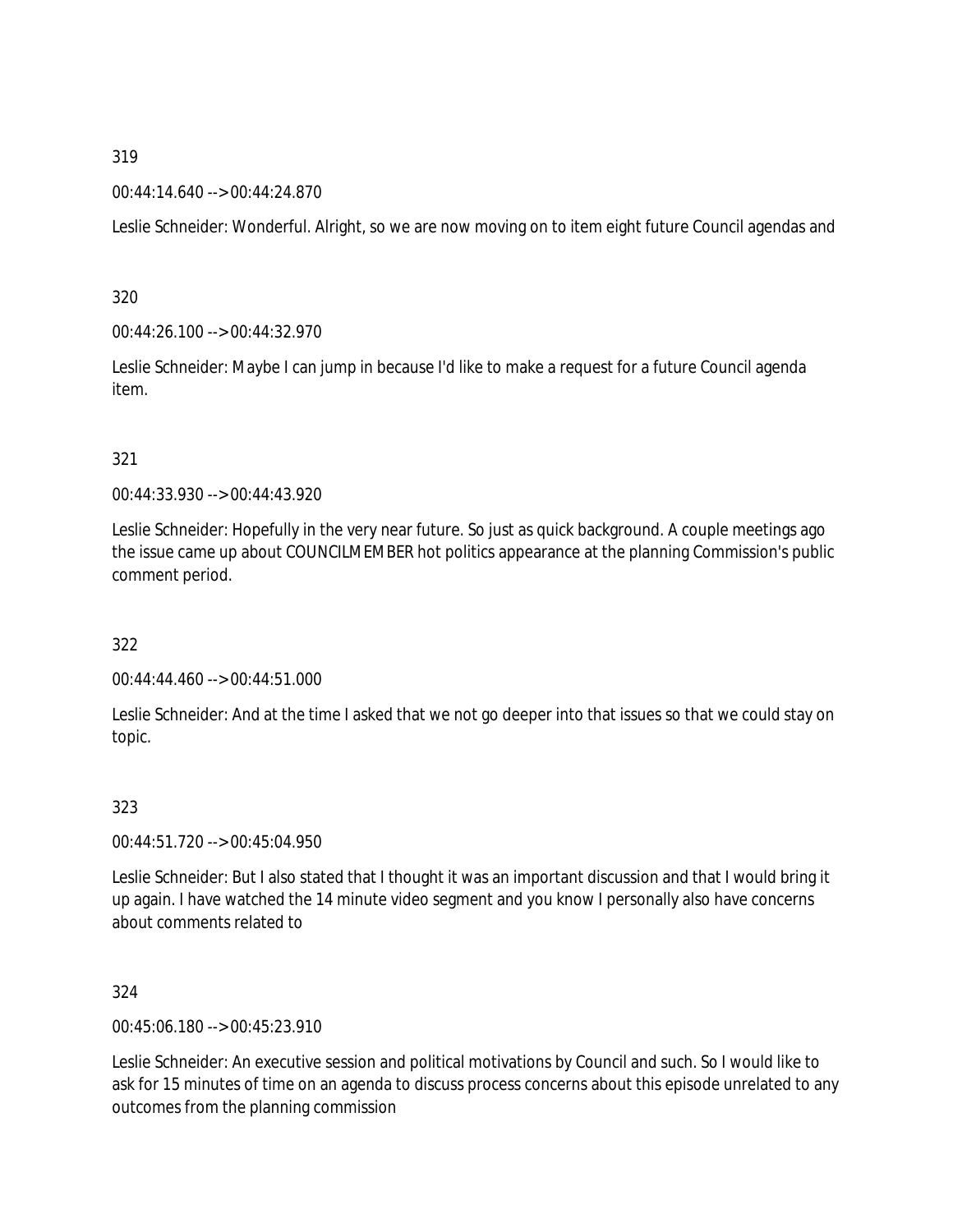00:45:27.090 --> 00:45:38.160

Leslie Schneider: So we're going to kind of take the most conservative approach on putting things on the agenda for now. And so if somebody wants to Second that. That would be great.

326

00:45:40.050 --> 00:45:44.940

Rasham Nassar: I just I just have a clarifying question I i I'm not really understanding

327

00:45:45.960 --> 00:45:51.690

Rasham Nassar: The discussion. The point of the discussion. Can you just again articulate what would be discussed by Council.

328

00:45:52.200 --> 00:46:06.360

Leslie Schneider: Yes. Um, so there I watched the 14 minute video section. So my own personal concerns which would be tagged on to the concerns that COUNCILMEMBER Medina wanted to discuss at a previous meeting and then I cut them off.

329

00:46:07.530 --> 00:46:21.270

Leslie Schneider: So my concerns have to do with comments related to an executive session and also relating to political motivations that were described it council and I'm there may be others but it's specific to

330

00:46:24.210 --> 00:46:32.220

Leslie Schneider: Specific to sort of those process concerns about a council member showing up and having, you know, a long public comment period.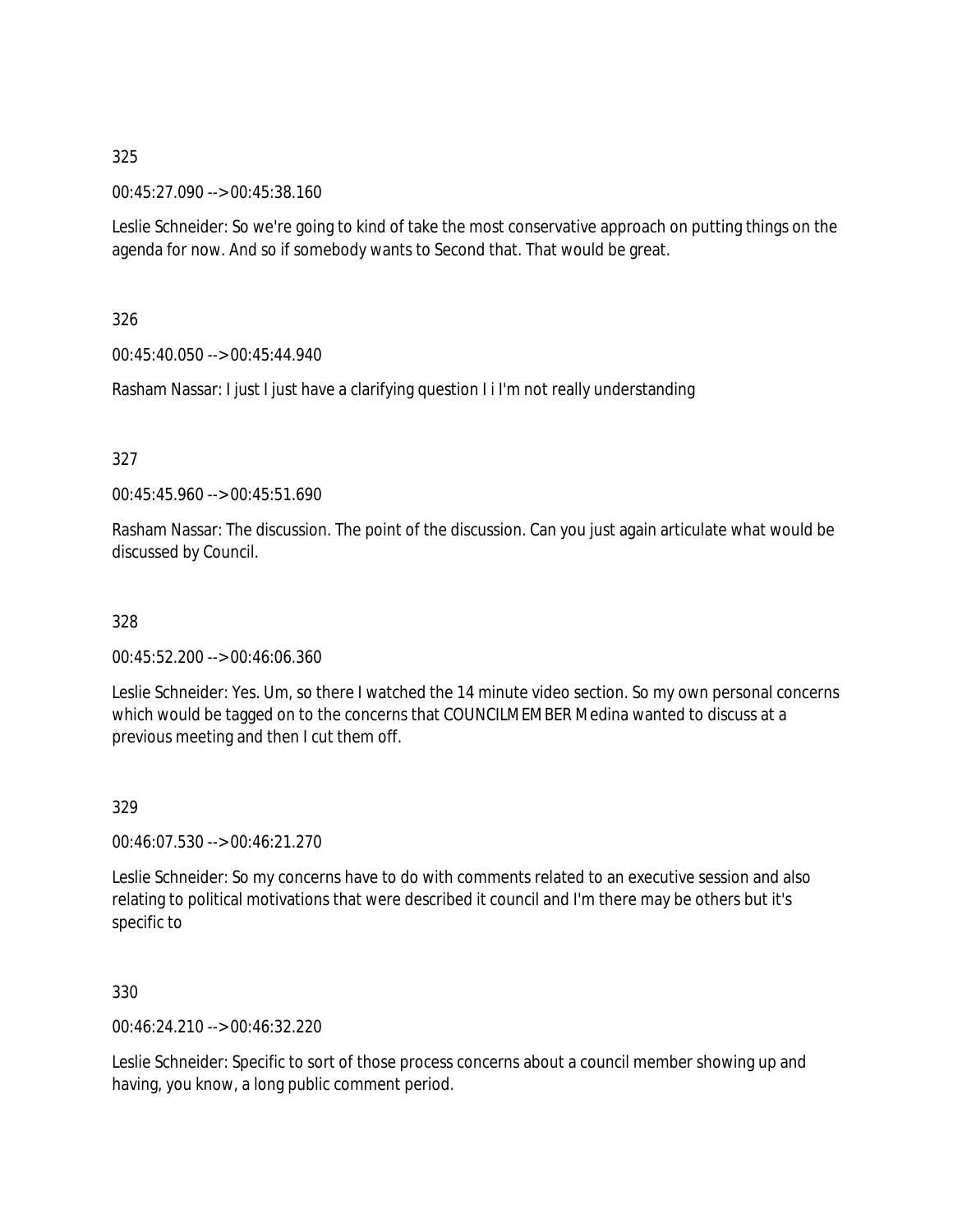331 00:46:34.950 --> 00:46:35.580 Leslie Schneider: And

332

00:46:36.780 --> 00:46:41.610

Leslie Schneider: You know, we need to be able to discuss with her with her. That's okay or not.

333

00:46:43.200 --> 00:46:43.860

Leslie Schneider: Does that clarify.

334

00:46:45.180 --> 00:46:56.910

Rasham Nassar: Yes, I think what I was looking for was a guarantee that the discussion topic would be policy related and that we would not necessarily be discussing a specific council members actions or behavior.

### 335

00:46:57.450 --> 00:47:12.000

Rasham Nassar: I feel to do that is inconsistent with our code of conduct and the governance manual. So the point of the discussion is policy related and we can keep the discussion elevated the policy, then I see no reason to not have that discussion.

336

00:47:13.200 --> 00:47:20.550

Rasham Nassar: When you first. When I first heard about the intent of some council members to sponsor this as an agenda proposal.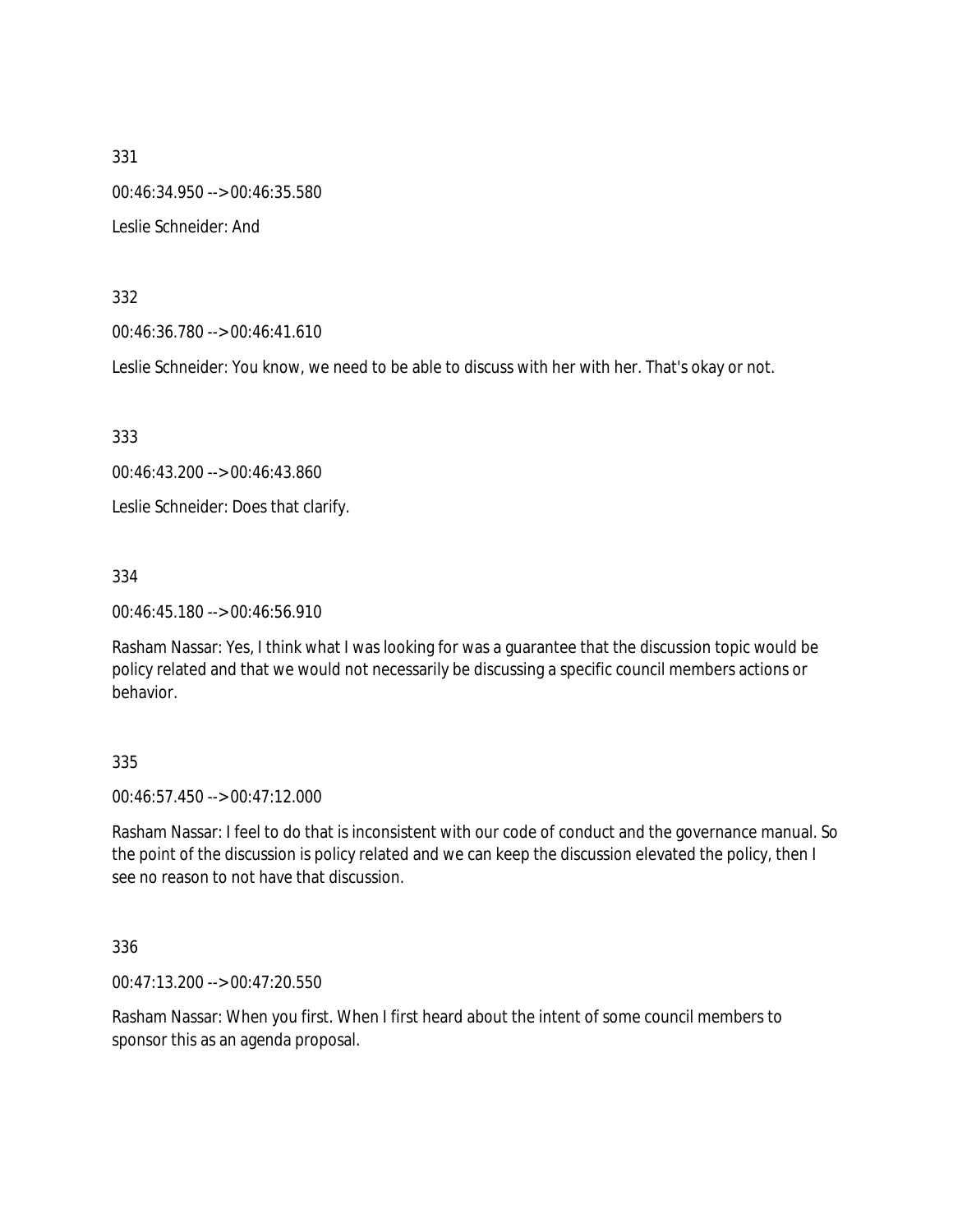00:47:22.170 --> 00:47:31.680

Rasham Nassar: I had made the point that I felt that a planning commission or be present. I felt that it would only be fair and I also expressed interest in having

338

00:47:33.240 --> 00:47:39.180

Rasham Nassar: A joint planning commission Council Council discussion related to the topic.

339

00:47:40.620 --> 00:47:50.760

Rasham Nassar: That was being discussed at that meeting date. I see now that there may be some differentiation there, but my support for having the Council of a planning commission or present has not changed.

340

00:47:51.330 --> 00:48:10.710

Rasham Nassar: I think it's only fair since they were on the receiving end of the commentary that is the impetus for Council wanting to discuss potential what I what I what I'm gleaning are potential changes to policy to restrict council member speech at Planning Commission meetings.

341

00:48:12.690 --> 00:48:15.630

Leslie Schneider: So I'm rather than respond myself.

342

00:48:16.950 --> 00:48:21.240

Leslie Schneider: Let's let COUNCILMEMBER Pollock jump in and then COUNCILMEMBER had topless.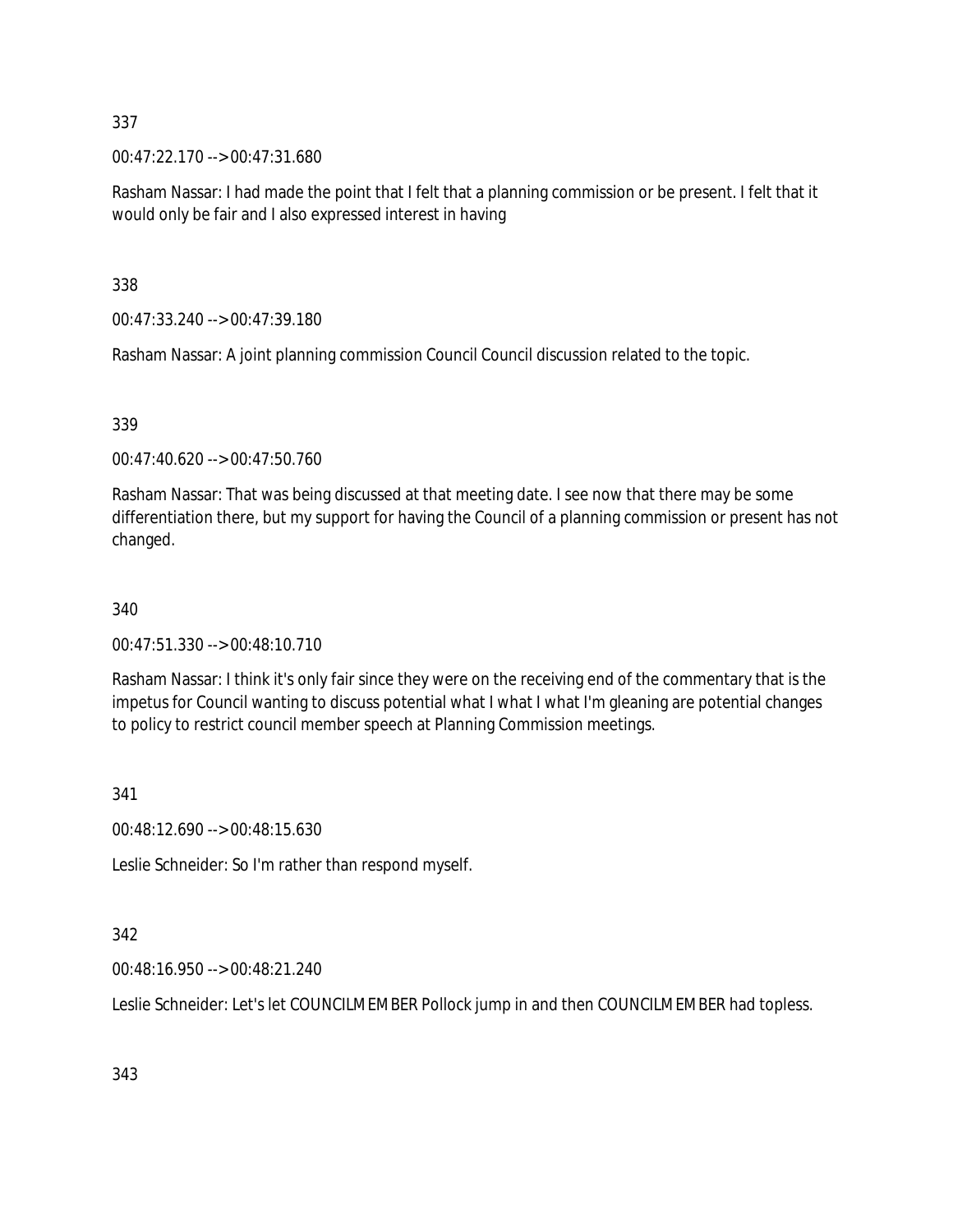00:48:22.080 --> 00:48:28.020

Kol Medina: Okay, can I just have a point of order, though. But he made emotion and no one second in it yet. So can we just see if there's a second

344

00:48:28.500 --> 00:48:28.980

Leslie Schneider: Yes.

345

00:48:29.970 --> 00:48:30.360

Thank you.

346

00:48:33.510 --> 00:48:34.440

Leslie Schneider: COUNCILMEMBER Pollock.

347

00:48:35.790 --> 00:48:41.190

Michael Pollock: Well, um, yeah. I guess I'm confused. First of all, I don't know what was seconded.

348

00:48:43.500 --> 00:48:52.500

Michael Pollock: And so I'm not sure what the motion has. But absolutely, we need to keep this on a policy level. And if it

349

00:48:54.270 --> 00:48:58.620

Michael Pollock: relates to something about executive session that's, I think, something that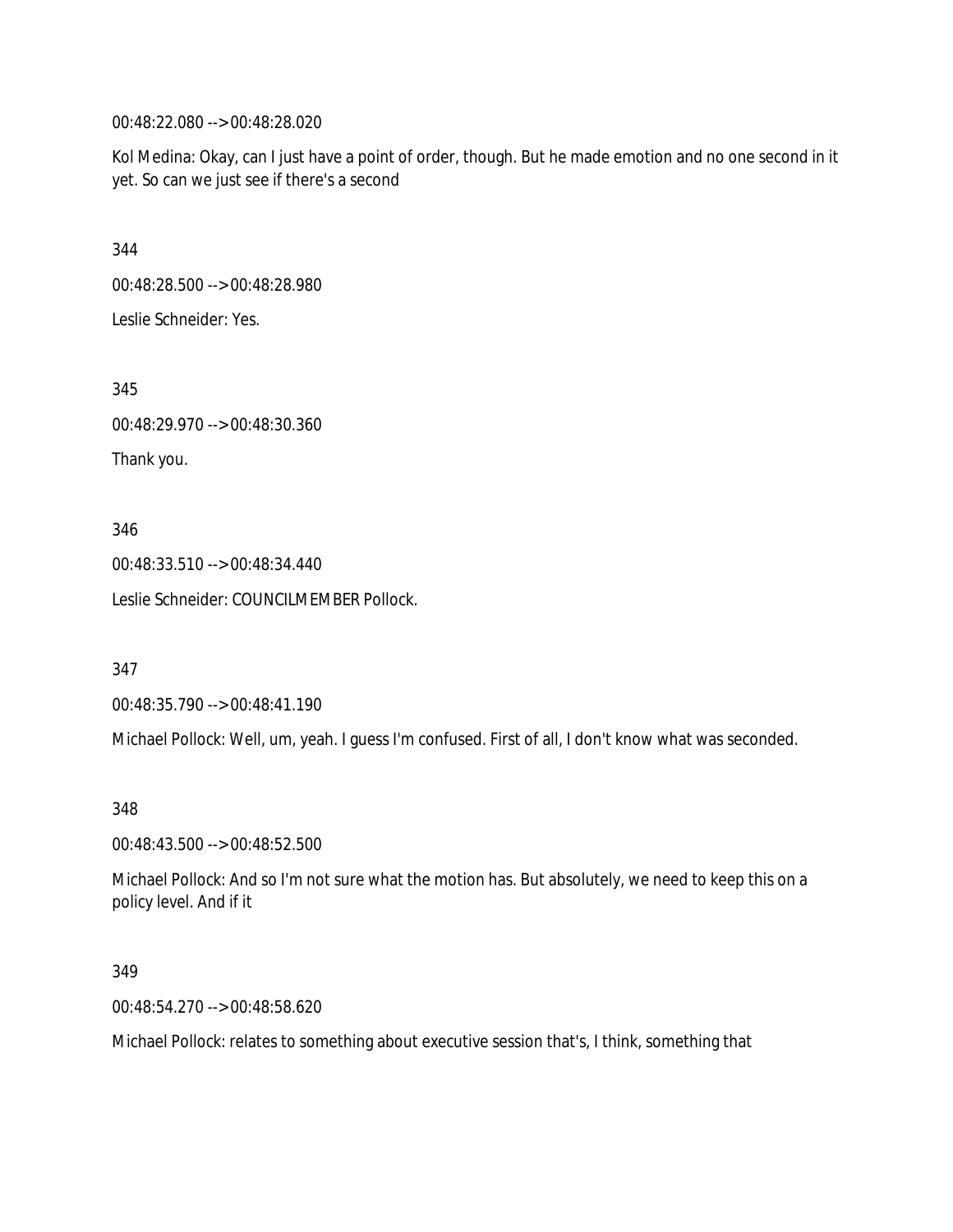00:49:01.320 --> 00:49:13.500

Michael Pollock: Probably would be best done in Executive Session. If you're talking about. I'm not sure exactly what you're talking about. So I'm I guess I'm a little confused, but it seems like

351

00:49:14.430 --> 00:49:23.310

Michael Pollock: There's a couple of issues that want to be discussed and one is is sort of sounds kind of trying to read the tea leaves.

352

00:49:24.360 --> 00:49:33.420

Michael Pollock: Pertains to getting clarification from the city attorney on what constitutes confidential information related to executive session.

353

00:49:34.020 --> 00:49:43.740

Michael Pollock: Discussions and so if that's a discussion that you want to have. I would say that's one topic. And then the second one.

354

00:49:44.310 --> 00:50:02.550

Michael Pollock: I'm not sure if this is what you're saying, but it relates to, I think what council and Osiris said was, was an attempt to restrict the speech of council members at committee meetings. So I guess I'm asking for clarification as what what is the

355

00:50:03.810 --> 00:50:07.920

Michael Pollock: What is the policy issue that you want to discuss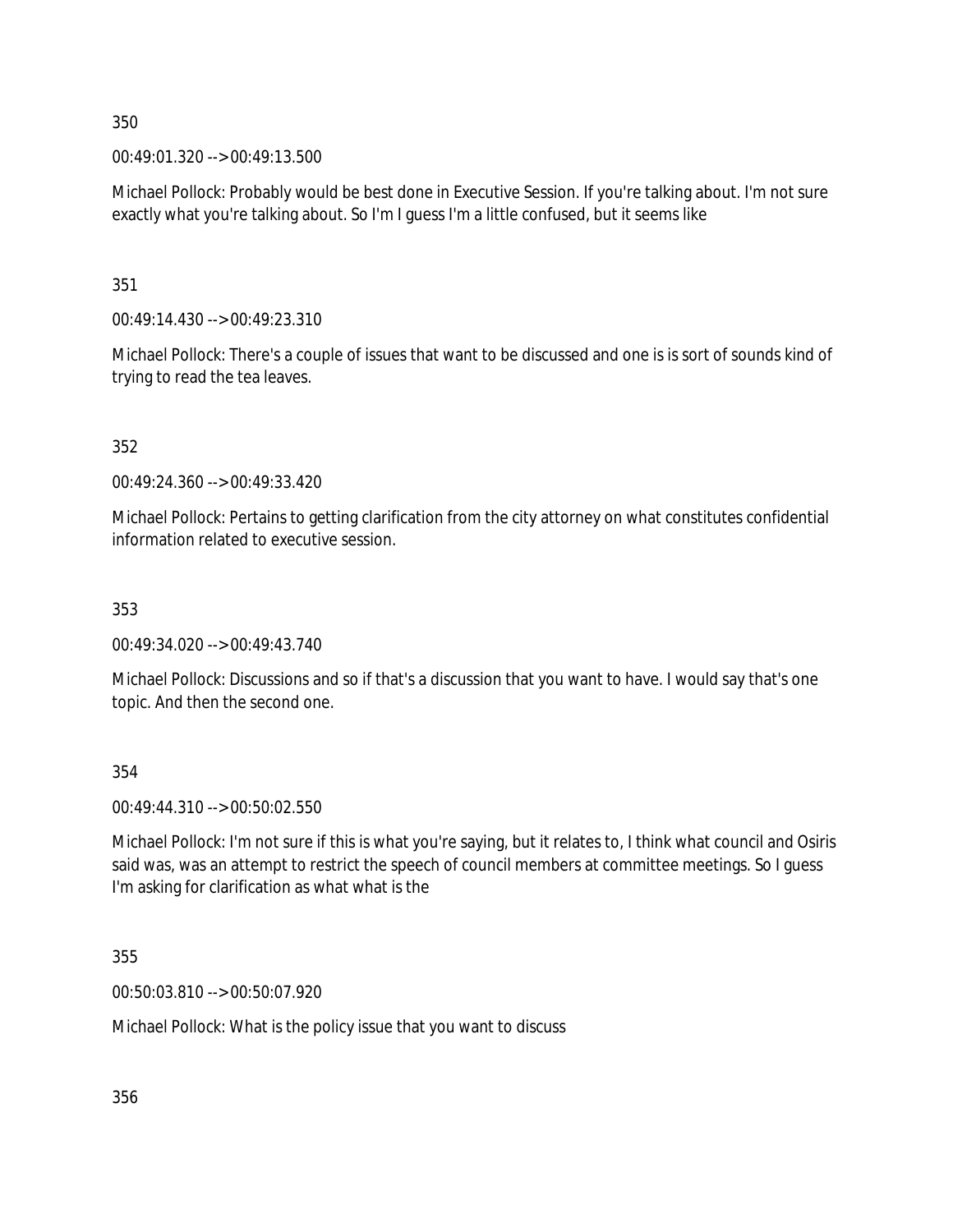00:50:08.970 --> 00:50:14.520

Michael Pollock: At the at the meaning at the 15 minutes which of those visitors and none of the above.

357

00:50:15.750 --> 00:50:21.870

Leslie Schneider: So in general, it's to continue the conversation that I cut off at a previous meeting.

358

00:50:22.710 --> 00:50:35.850

Leslie Schneider: Is what I have here in my notes is that I was would like to request 15 minutes of time on an agenda to discuss our process concerns about this episode unrelated to any outcomes from the planning commission so

#### 359

00:50:38.400 --> 00:50:40.320

Michael Pollock: I don't know what that means. I mean, I guess.

360

00:50:42.360 --> 00:50:59.070

Michael Pollock: Having it and to a Tangible, actionable item. I mean, just having that open ended conversation about unspecified topic doesn't seem particularly helpful irrelevant. So maybe COUNCILMEMBER high topless could could clarify, but we're talking about here.

361

00:50:59.700 --> 00:51:01.620

Leslie Schneider: Thank you. Councilmember hi topless.

362

00:51:04.020 --> 00:51:07.800

Kirsten Hytopoulos: Yeah, I mean I think a key, a key issue for all of us. And it's always something that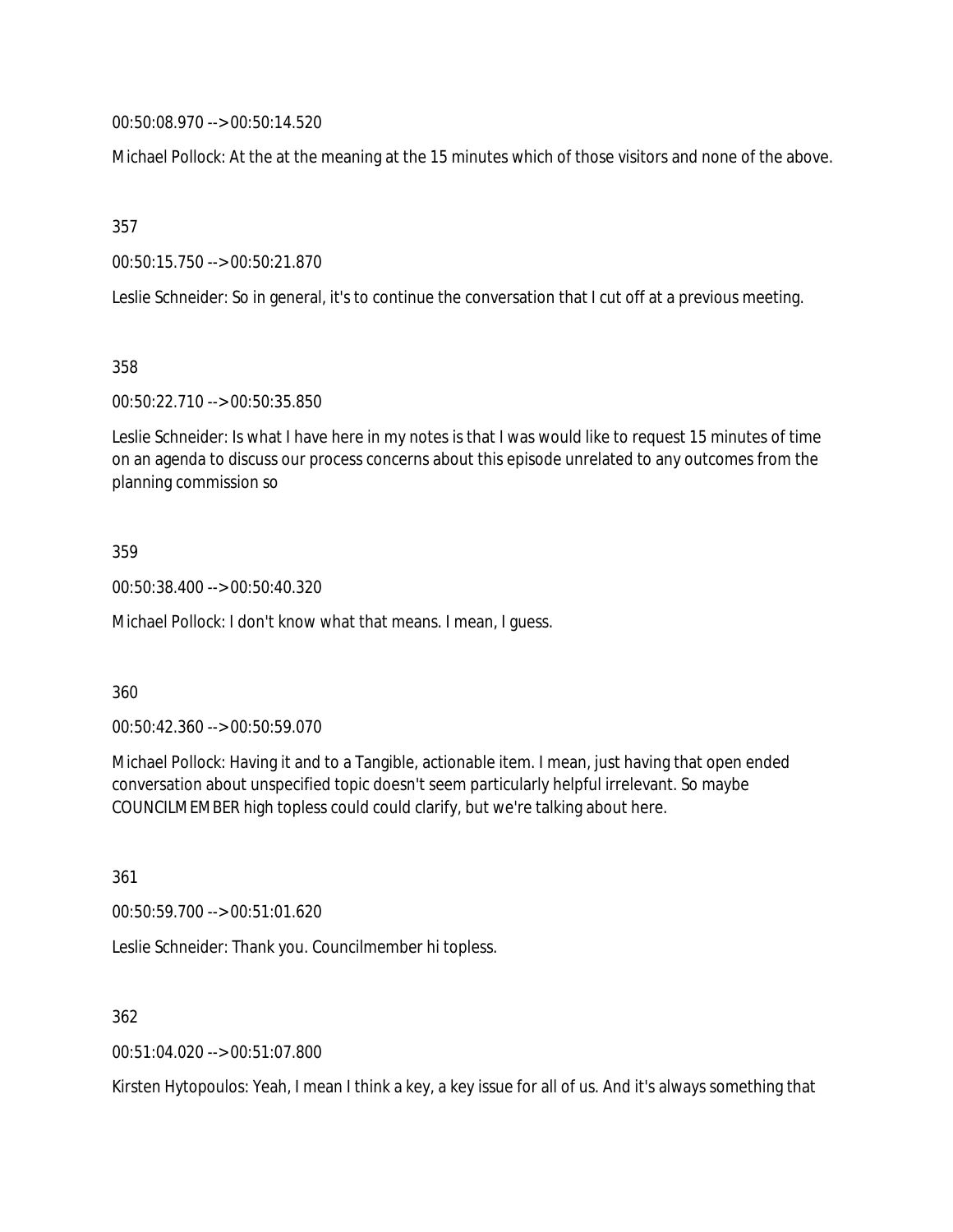00:51:07.830 --> 00:51:17.730

Kirsten Hytopoulos: Is a danger for any of us attending a committee or Commission meeting. This is no new policy, it was the policy when I was on Council before and we have thorough conversation recently we adopted our liaison policy.

364

00:51:18.480 --> 00:51:27.300

Kirsten Hytopoulos: Is about when we attend as individual Council persons that committees and certainly substantive COMMITTEES LIKE THE COMMISSION Planning Commission, which does some hardcore legal work.

365

00:51:28.140 --> 00:51:40.710

Kirsten Hytopoulos: It's, it's critical that we don't purport to speak on behalf of the Council, so that's that's sort of a key policy issue that is worth discussing in this in this particular situation. I don't want to have the conversation right now, I'd like to try

366

00:51:40.710 --> 00:51:40.770

Leslie Schneider: To

367

00:51:40.860 --> 00:51:54.210

Kirsten Hytopoulos: Find the conversation. I'm sorry that it that it happens to be about Michael about your particular comment, but this is something for all of us to be careful about and talk about and I hope that we can have a forward looking conversation.

368

00:51:54.990 --> 00:52:05.850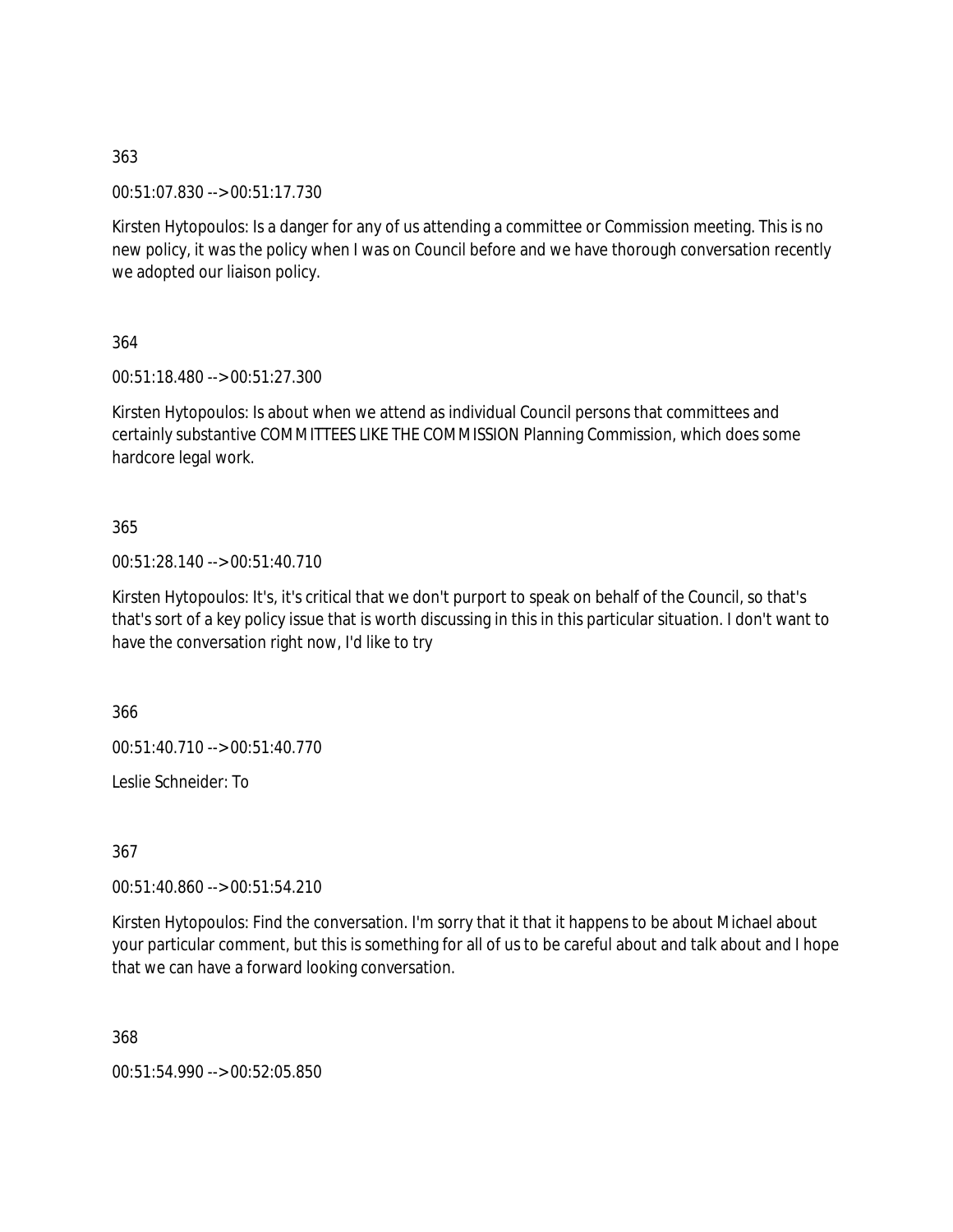Kirsten Hytopoulos: But there are there are a few issues and one would be that it would be our greed policy with regards to the role of council members at the Commission and any committee meeting, it would be about

## 369

00:52:06.360 --> 00:52:17.400

Kirsten Hytopoulos: Any references to executive session and it would be about which you know may seem to Lucy, Lucy, but I think it's a valid conversation for Council which Cole was starting to talk about I think about

# 370

00:52:18.060 --> 00:52:25.830

Kirsten Hytopoulos: Suggesting that other account impugning motives to other council members for their positions particularly something where most of the conversation happened Executive Session.

## 371

00:52:26.880 --> 00:52:36.510

Kirsten Hytopoulos: So that's kind of how I would characterize it and I of course of second of this and I think it'd be helpful to hear from the full Council on how each of you feel about taking this issue up

372

00:52:38.130 --> 00:52:39.300

Leslie Schneider: Okay so we are

373

00:52:40.200 --> 00:52:45.750

Leslie Schneider: Trying not to take this issue on right now. We're trying to just put it on the agenda for another time.

374

00:52:46.050 --> 00:52:46.620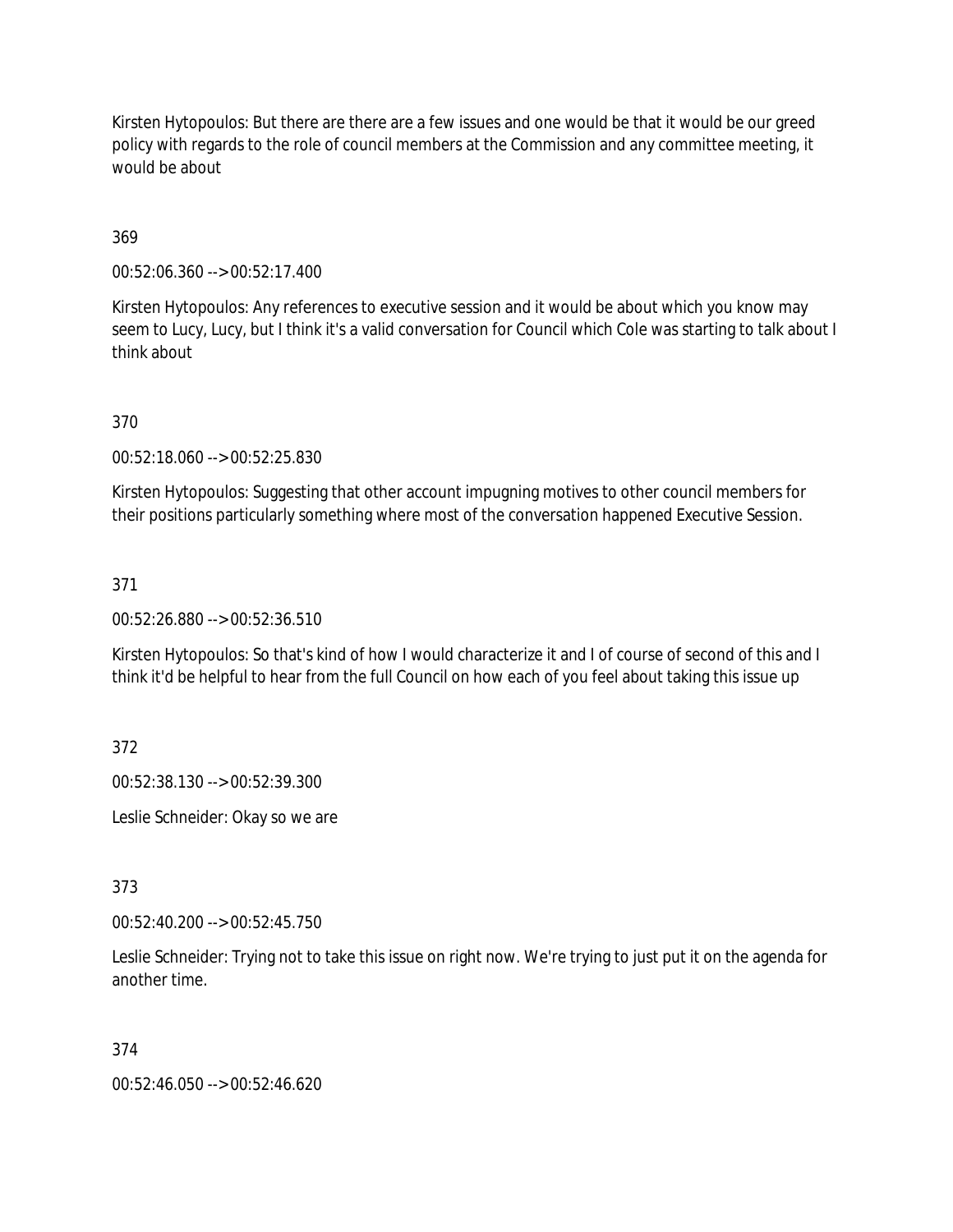So,

### 375

00:52:50.160 --> 00:52:54.330

Leslie Schneider: I, I see three hands up right now. Councilmember Medina.

### 376

00:52:57.960 --> 00:53:00.060

Kol Medina: Counselor days you had your hand up first again.

377

00:53:00.090 --> 00:53:00.450

All right.

### 378

00:53:02.580 --> 00:53:19.890

Joe Deets: Well, I wasn't actually going to speak until Kirsten said she likes to hear from everyone. So I thought, well, I guess, that includes me well. Um, it's, it seems like there's an agreement to have a discussion. And I guess the way I would frame. This is we did pass recently.

### 379

00:53:23.400 --> 00:53:43.170

Joe Deets: How the Council's council members relationship with as liaison to committees and Glendale, such as planning commission. And so this kind of ties in with that. So it is I think policy related related. So I again, I'd like to keep it kind of on the policy side.

380

00:53:44.760 --> 00:53:59.100

Joe Deets: And and I've been right now. I don't want to have the discussion now. Okay. We're just simply putting this on the agenda. So it seems like we're kind of leading into actually having the discussion and I really don't want to do that right now.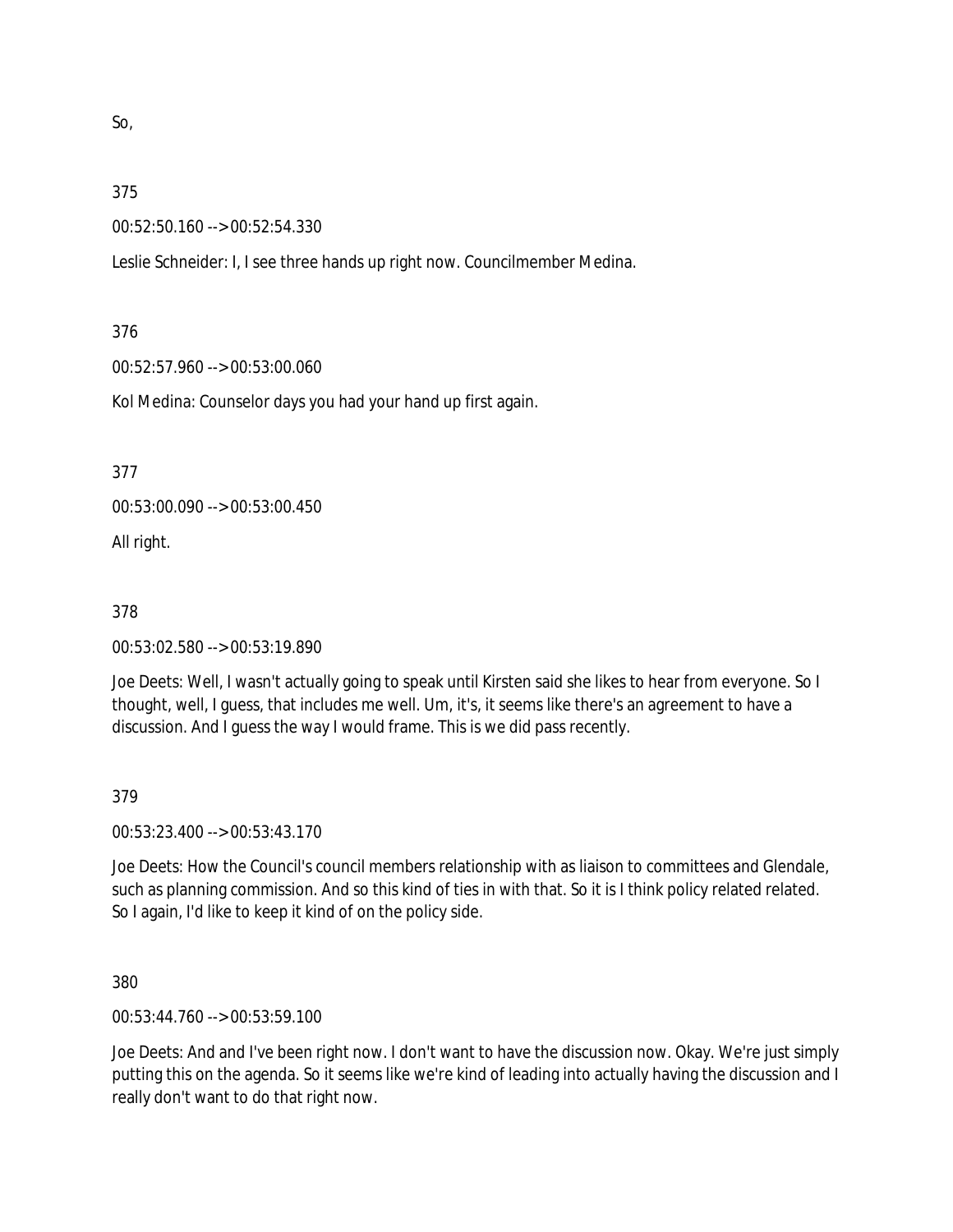00:54:01.470 --> 00:54:02.910

Leslie Schneider: Okay. Councilmember Medina.

382

00:54:03.510 --> 00:54:12.960

Kol Medina: Yeah, I'm in support of putting it on the agenda. And I think what we're having is a discussion about whether we want as a Council to put it on the agenda and it looks like the majority of us are now saying that we do.

383

00:54:14.220 --> 00:54:23.400

Kol Medina: So I won't get into the details, either. But this is not, if I could look you right in the face. I could counter and Pollock. But I mean, I'm looking you in the face. I don't know if you can see that

384

00:54:24.240 --> 00:54:27.060

Michael Pollock: I, I, I get the idea.

385

00:54:28.020 --> 00:54:35.610

Kol Medina: This is not for me any sort of like gotcha counselor Pollock moment like let's beat up on cancer Pollock moment.

386

00:54:36.570 --> 00:54:38.310

Kol Medina: I believe you genuinely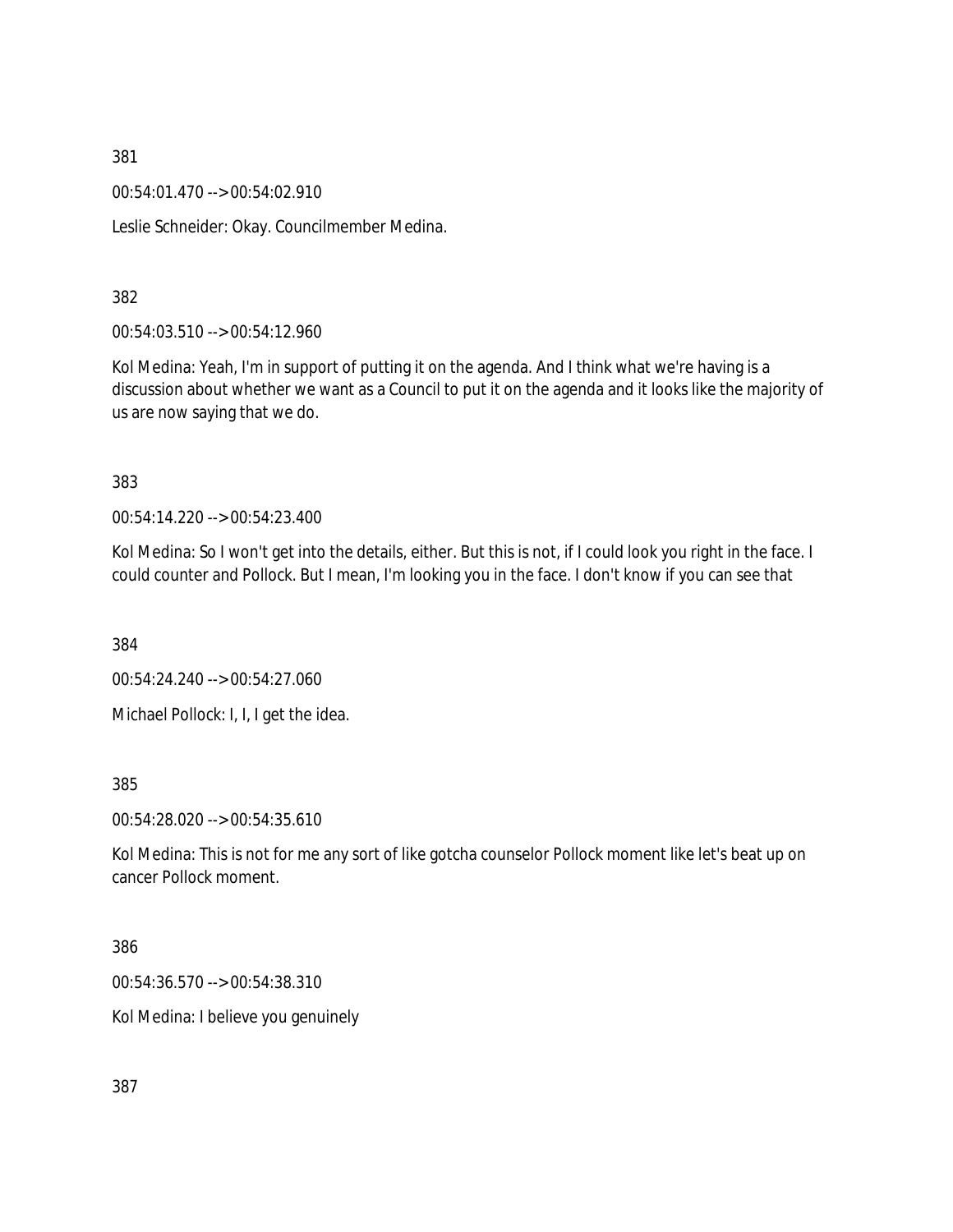00:54:38.340 --> 00:54:52.500

Kol Medina: Went there and had a conversation and said some stuff that you didn't realize some of us think would violate a policy. And so I think any of us could fall into that trap and do that, and I think we should just all have a conversation about that. And so we're all clear on it.

388

00:54:53.370 --> 00:54:57.330

Michael Pollock: Okay if I could just since this is about me.

389

00:54:58.830 --> 00:55:14.160

Michael Pollock: First of all, you've raised three issues and and I appreciate COUNCILMEMBER Medina's comments and I don't take it as any anything personal. I think if there's some policy issues that have been raised. Let's talk about policy issues and that's that's what we're here to do.

390

00:55:15.390 --> 00:55:25.680

Michael Pollock: So, so I did see your, your smile on and look there, but we were talking about three different subjects and so I guess I would just suggest that

#### 391

00:55:27.060 --> 00:55:34.860

Michael Pollock: Sounds like there's interest to move forward is that the mayor and Deputy Mayor kind of work through and kind of figure out, I guess a little more clearly what

#### 392

00:55:35.280 --> 00:55:40.620

Michael Pollock: What it is, we're going to be talking about and whether I mean three subjects.

393

00:55:41.190 --> 00:55:49.770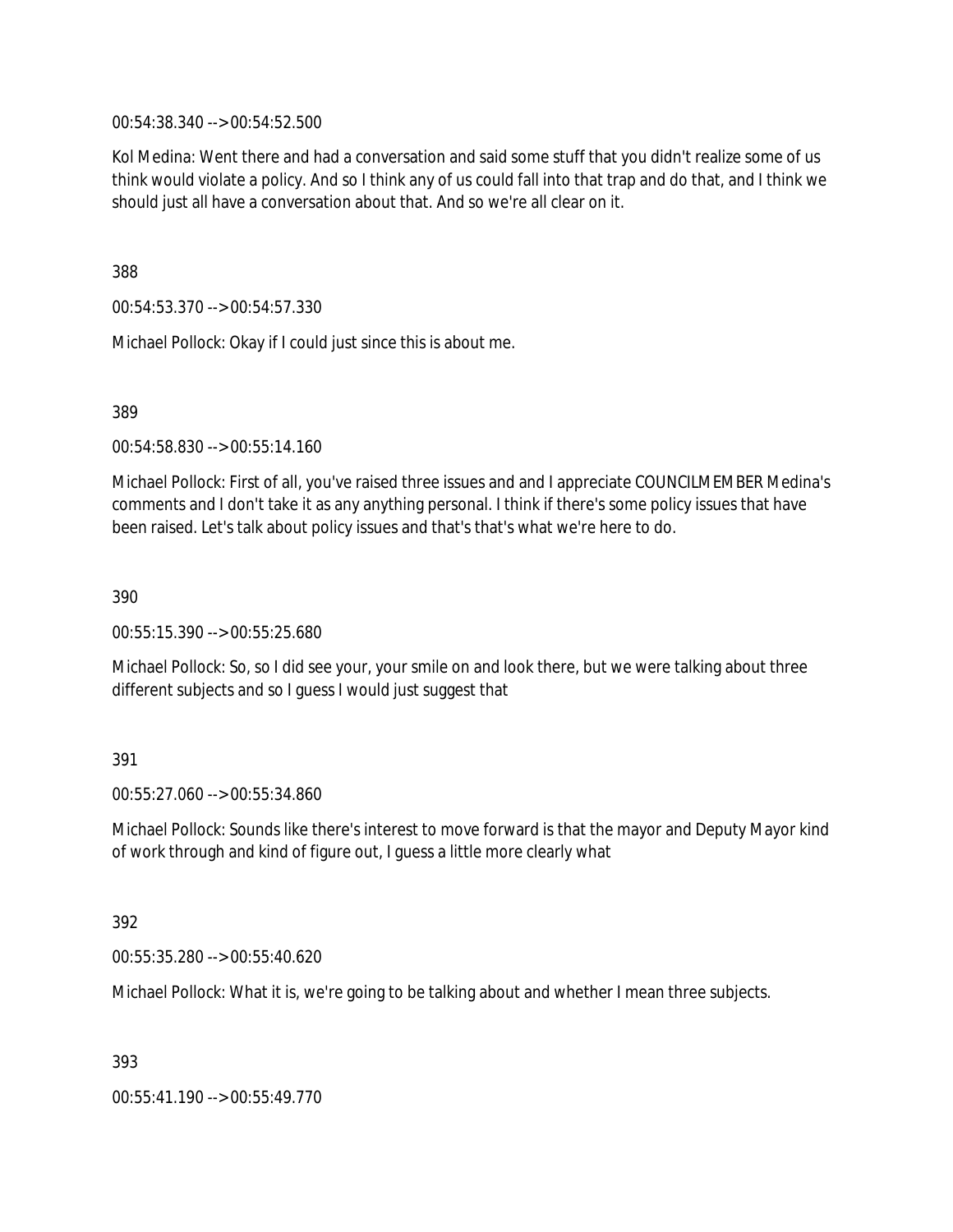Michael Pollock: And 15 minutes is five minutes each. So I would just say kind of think it through what it is we're talking and sort of frame the policy debate and then

394

00:55:50.130 --> 00:56:07.230

Michael Pollock: And then make sure that we have enough time for people to weigh in. And then if it relates to Executive Session. Consider whether we want to have a pirate that section and whether that would be appropriate to have that an executive session or public session so

395

00:56:08.550 --> 00:56:09.540

Michael Pollock: You my comments.

# 396

00:56:10.140 --> 00:56:18.960

Leslie Schneider: I could I could certainly I think you're probably right. I think maybe extending it a little bit past 15 minutes would be good. So I don't know 25

397

00:56:21.750 --> 00:56:27.180

Michael Pollock: Up to you guys. I would just figure that out. That's that sort of administering all things so

398

00:56:27.270 --> 00:56:31.140

Leslie Schneider: Okay, I'm getting married. You had your hand up.

### 399

00:56:32.700 --> 00:56:45.330

Rasham Nassar: Yeah, I mean, in light of what COUNCILMEMBER Pollock just said, I'll just reiterate again that I'm still unclear as to the purpose of this agenda item in terms of policy outcomes.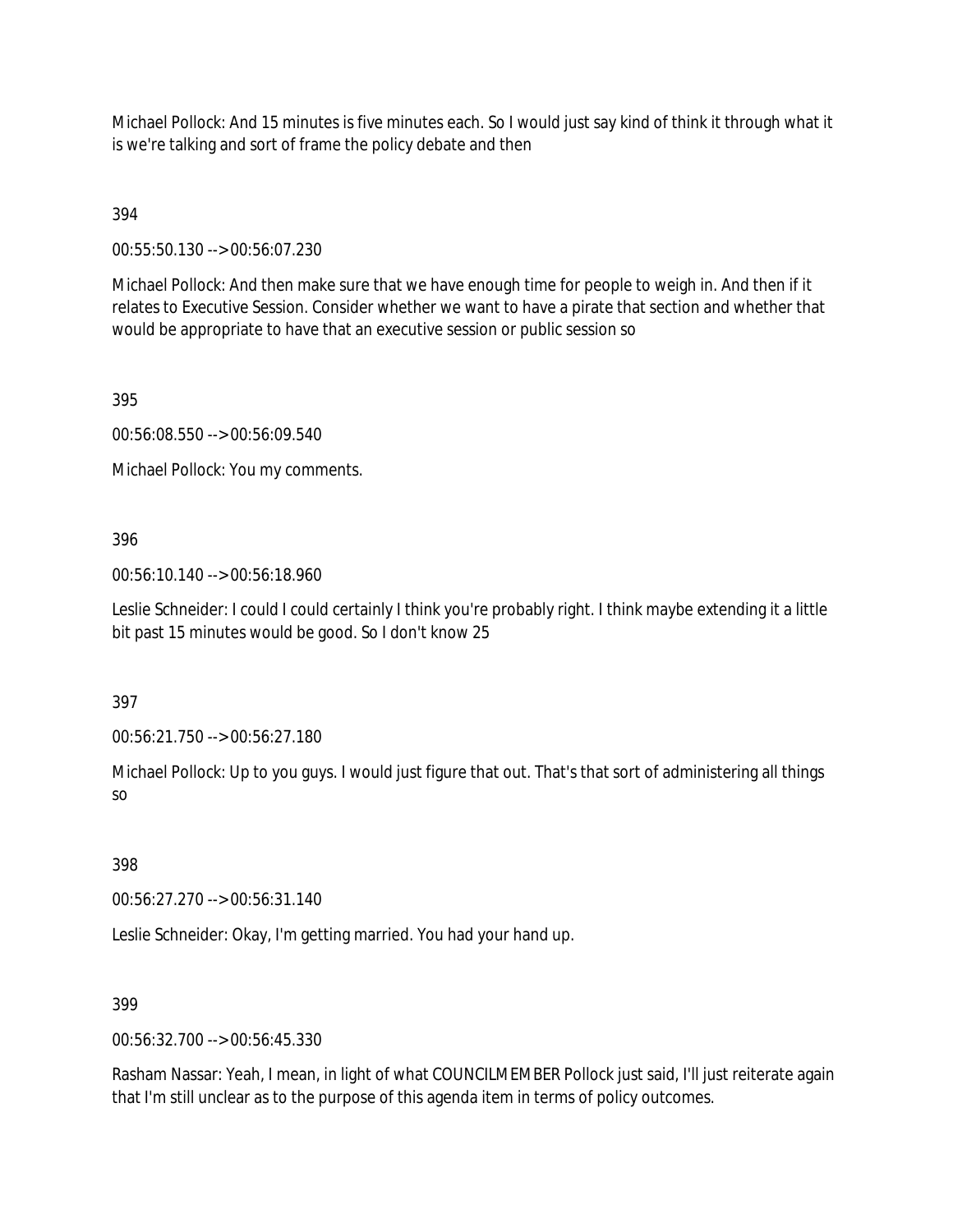00:56:46.440 --> 00:57:00.060

Rasham Nassar: I'm very wary to support it. I will because I see a majority of Council would like to have this discussion, but I just, I'm I put my faith and my hope and each of you that we keep this discussion as high level as possible and refrain from

401

00:57:01.410 --> 00:57:15.810

Rasham Nassar: Allowing the discussion to devolve into criticism or critique of sort of a one council members behavior. Again, I'll just reiterate that I strongly believe that's a violation of our code of conduct. I'm not suggesting that any of you intend it that way.

402

00:57:16.830 --> 00:57:23.310

Rasham Nassar: But I guess that's for mayor Schneider and I and city manager Smith to figure out on Thursday morning.

403

00:57:24.240 --> 00:57:26.550

Leslie Schneider: That sounds good. Okay, with that.

404

00:57:27.570 --> 00:57:28.830

Leslie Schneider: All those in favor,

405

00:57:30.090 --> 00:57:32.670

Leslie Schneider: Say, Aye. Any opposed.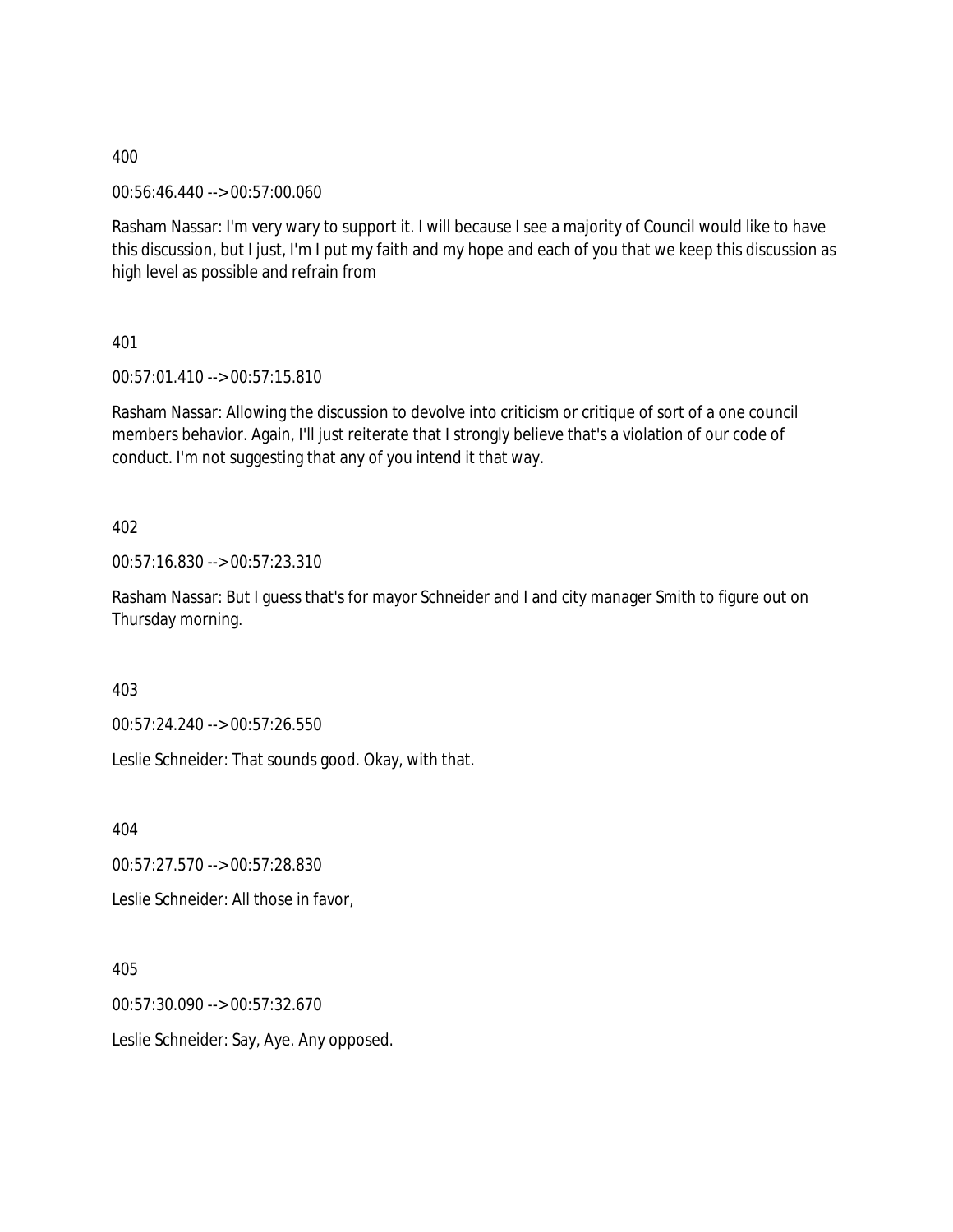00:57:33.270 --> 00:57:33.660

Leslie Schneider: On each

407

00:57:33.960 --> 00:57:49.920

Rasham Nassar: One of order mayor Snyder, you actually put our rules for adding things on on the agenda, you only need one other council members sponsor know on the it goes on a future agenda and the. Am I recalling this correctly. I'm actually

408

00:57:50.130 --> 00:57:56.670

Rasham Nassar: Responsible for writing the protocol here. The first time it appears on the agenda is emotion to discuss

409

00:57:56.850 --> 00:57:57.780

Rasham Nassar: That item.

410

00:57:58.380 --> 00:58:09.630

Leslie Schneider: So I'm taking a more conservative approach, which is that we can bring it up and and and actually have the conversation, not the conversation about having the conversation, but actually doing the work.

### 411

00:58:09.930 --> 00:58:20.160

Leslie Schneider: At this agenda item. So what you're referring to is what I think we have agreed is a good way to allow minority opinions to get on and in that case.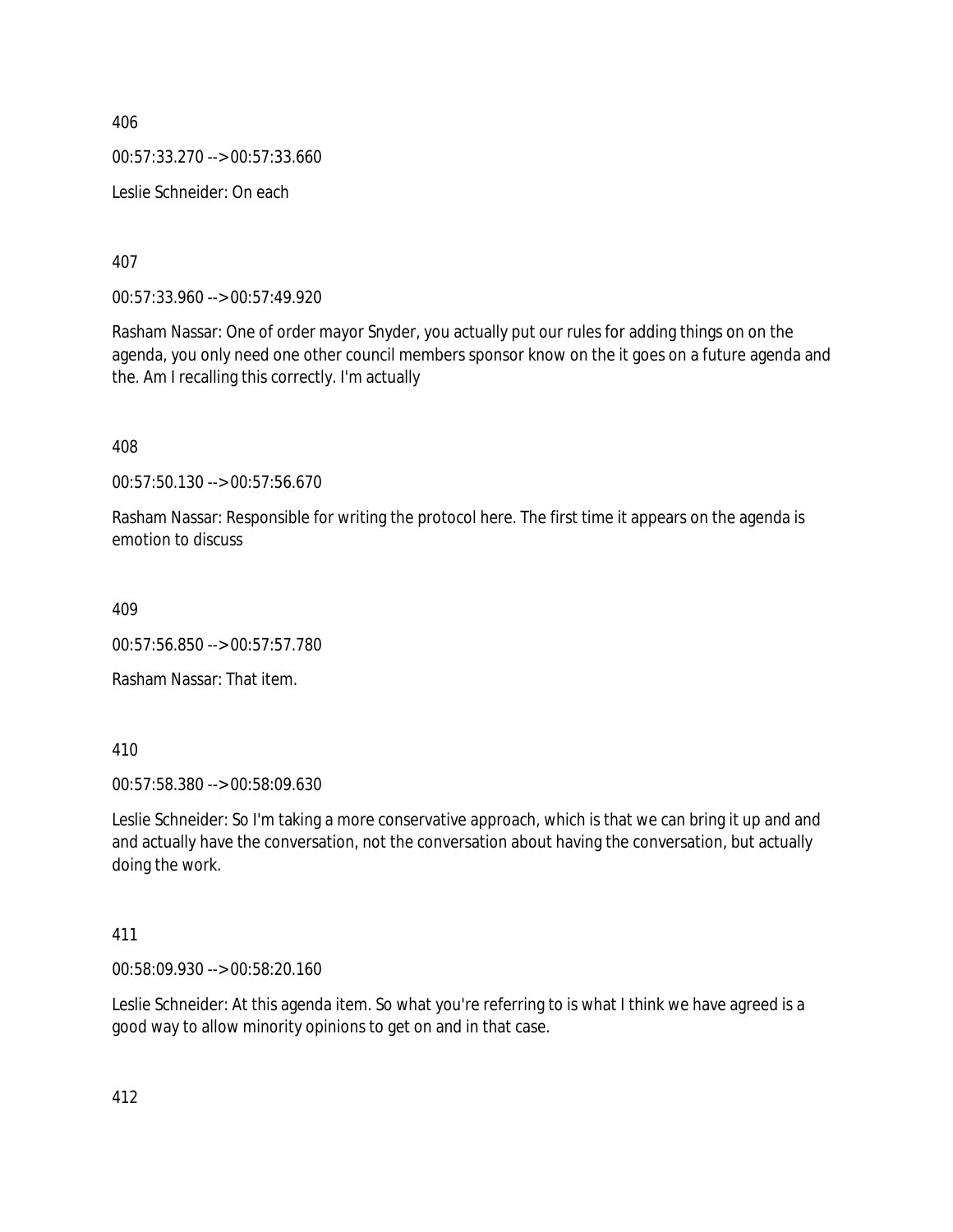00:58:20.460 --> 00:58:28.260

Leslie Schneider: We keep it a very short conversation at a future agenda to decide whether the Council wants to put the time into it. And that's not the process that I'm

413

00:58:29.850 --> 00:58:31.110

Leslie Schneider: Choosing for for

414

00:58:31.980 --> 00:58:34.470

Leslie Schneider: For this, because I'd like to get the work done and be done with it.

415

00:58:35.130 --> 00:58:37.920

Rasham Nassar: Okay, I didn't mean to put you on the spot. I just want to make

416

00:58:38.040 --> 00:58:52.440

Rasham Nassar: Total. This has been a point of confusion for all of us in the past and and because I bear some level of responsibility. But in light a coven I have not been able to present to you the, the draft how things get on the agenda, agenda item that I've prepared.

417

00:58:52.470 --> 00:58:54.870

Leslie Schneider: Well, maybe you and I should talk to me because I have a draft it

418

00:58:54.930 --> 00:58:58.140

Leslie Schneider: I have a draft proposal for how things get me as well.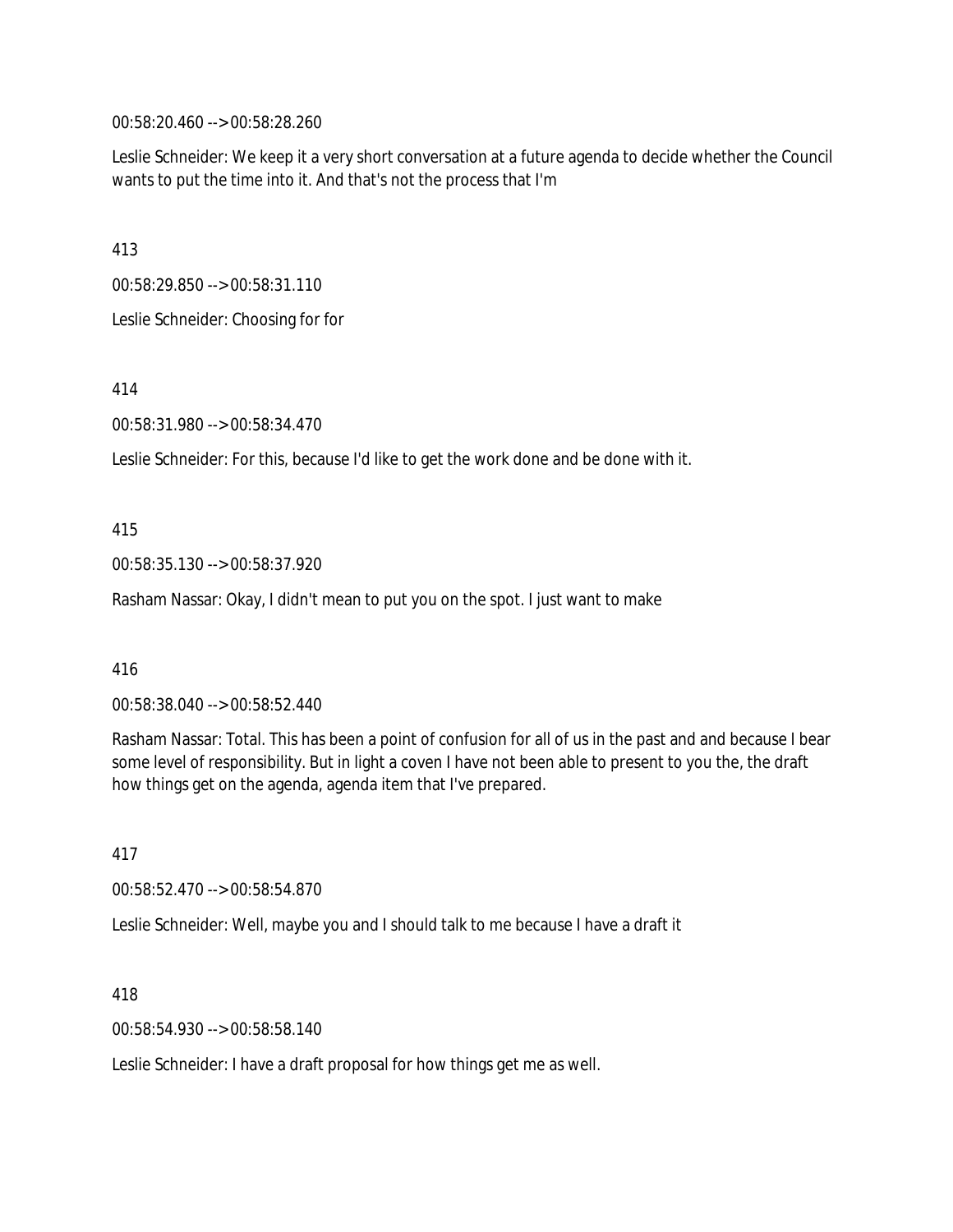00:58:58.410 --> 00:59:00.000 Leslie Schneider: That I've kept to myself because

420 00:59:00.240 --> 00:59:00.930 Leslie Schneider: There we are.

421 00:59:02.160 --> 00:59:02.460 Rasham Nassar: Okay.

422 00:59:02.520 --> 00:59:04.470 Leslie Schneider: All right, so I

423

00:59:04.890 --> 00:59:15.750

Leslie Schneider: Did we do the vote, I think we said yes. And I was about to say, Are there. Any opposed, so I'm assuming that we're not that if there are no posed.

424

00:59:16.020 --> 00:59:17.340

Leslie Schneider: That passes unanimously.

425

00:59:17.730 --> 00:59:22.620

Leslie Schneider: And are there any other suggestions. Any other requests for future agendas.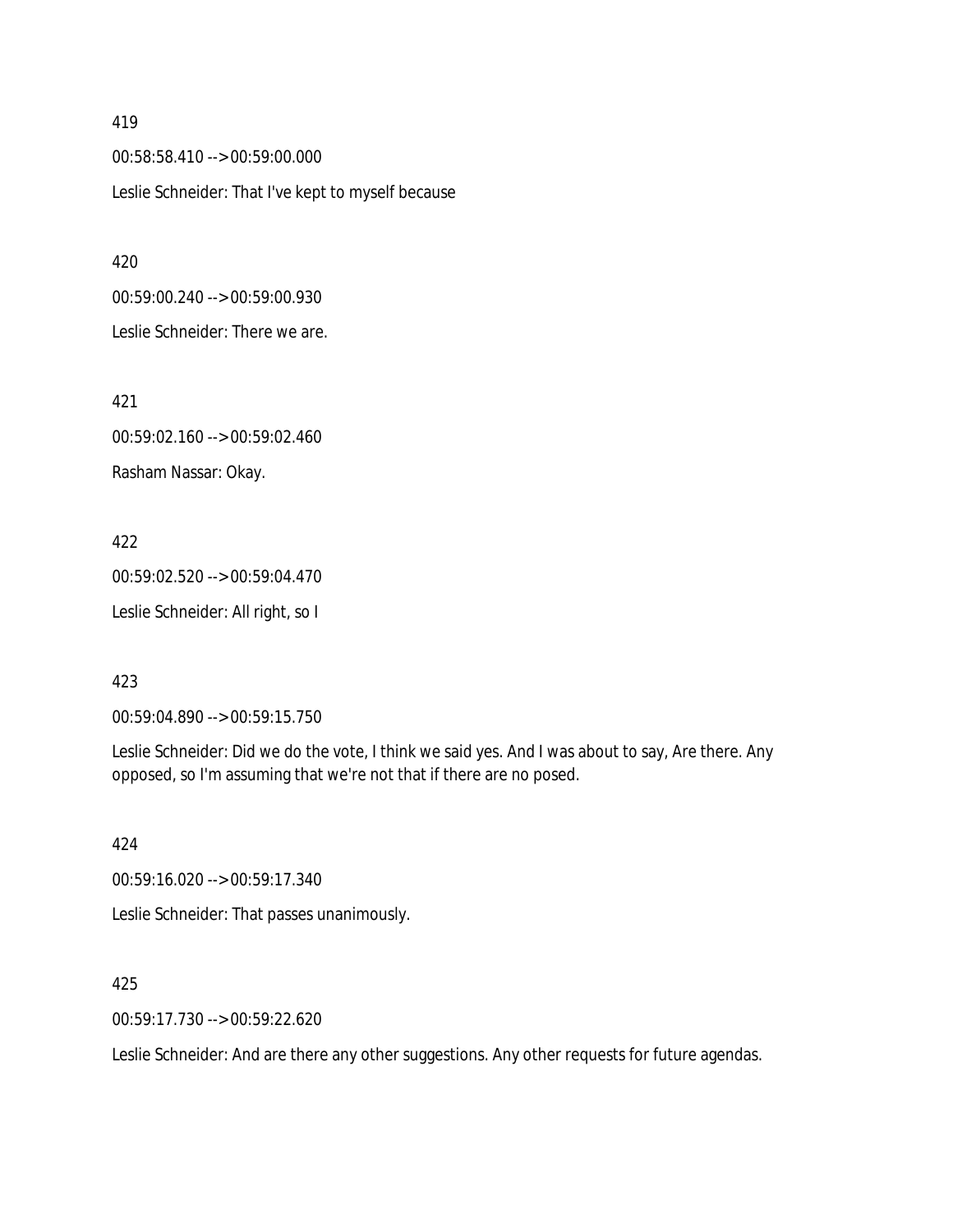00:59:23.490 --> 00:59:24.090 Yes.

427

00:59:26.190 --> 00:59:32.160

Rasham Nassar: My hand keeps going down. So that's weird. But okay, sorry, it counts on her head topless. Did you

428

00:59:33.360 --> 00:59:36.780

Rasham Nassar: We, I think we were competing for the next slot. Would you like to go

429

00:59:38.340 --> 00:59:38.910

Kirsten Hytopoulos: Sure.

430

00:59:39.000 --> 00:59:40.020

Kirsten Hytopoulos: It should, it should be.

431

00:59:40.530 --> 00:59:49.920

Kirsten Hytopoulos: So one of the reasons the last item is important, I think, is because there's a lot of concern the community right now about Executive Session. What it is, what are we doing there. We doing bad things in there.

432

00:59:50.430 --> 01:00:01.890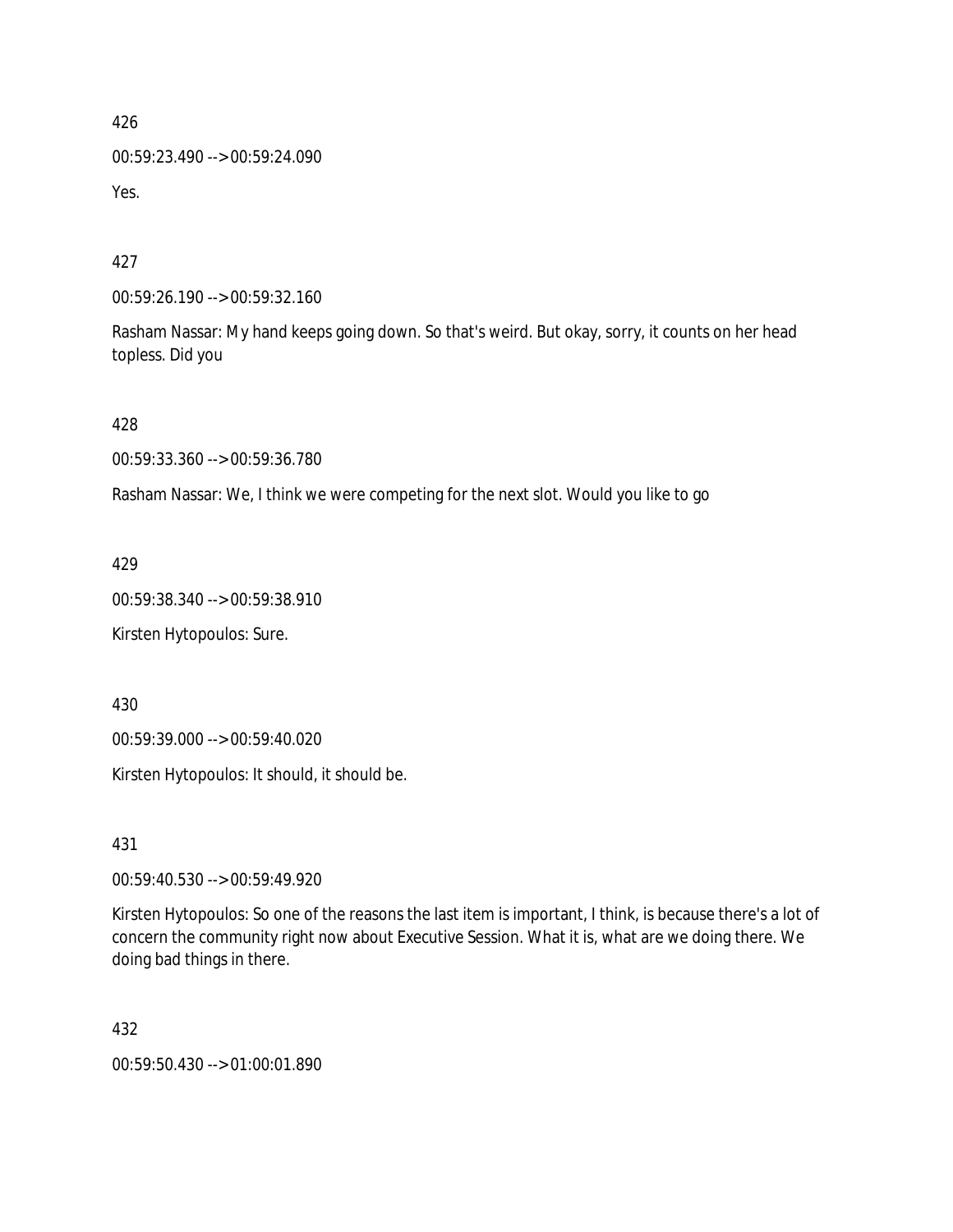Kirsten Hytopoulos: And so I would like to ask. And I've already checked this with with Joe van our city attorney who feels good about this so I'm not putting on the spot. And I'd like to see if council would agree that it would be appropriate to ask Joe to come back.

433

01:00:02.310 --> 01:00:15.480

Kirsten Hytopoulos: Maybe that same night sometime very soon. I hope and do a little FAQ on executive session for us and for the community to explain what it is, what we can and can't do in there. Why it benefits the community as well as frustrates the community.

434

01:00:19.200 --> 01:00:20.220

Michael Pollock: Great idea.

### 435

01:00:22.020 --> 01:00:23.730

Leslie Schneider: Counselor wallet. Can I take that as a second

436

01:00:24.600 --> 01:00:25.830

Leslie Schneider: Yes. Okay.

437

01:00:27.840 --> 01:00:31.110

Leslie Schneider: Do we want more conversation about this or should we just do a quick vote.

### 438

01:00:32.190 --> 01:00:35.280

Leslie Schneider: All right. All those in favor of adding this to the agenda. Please say I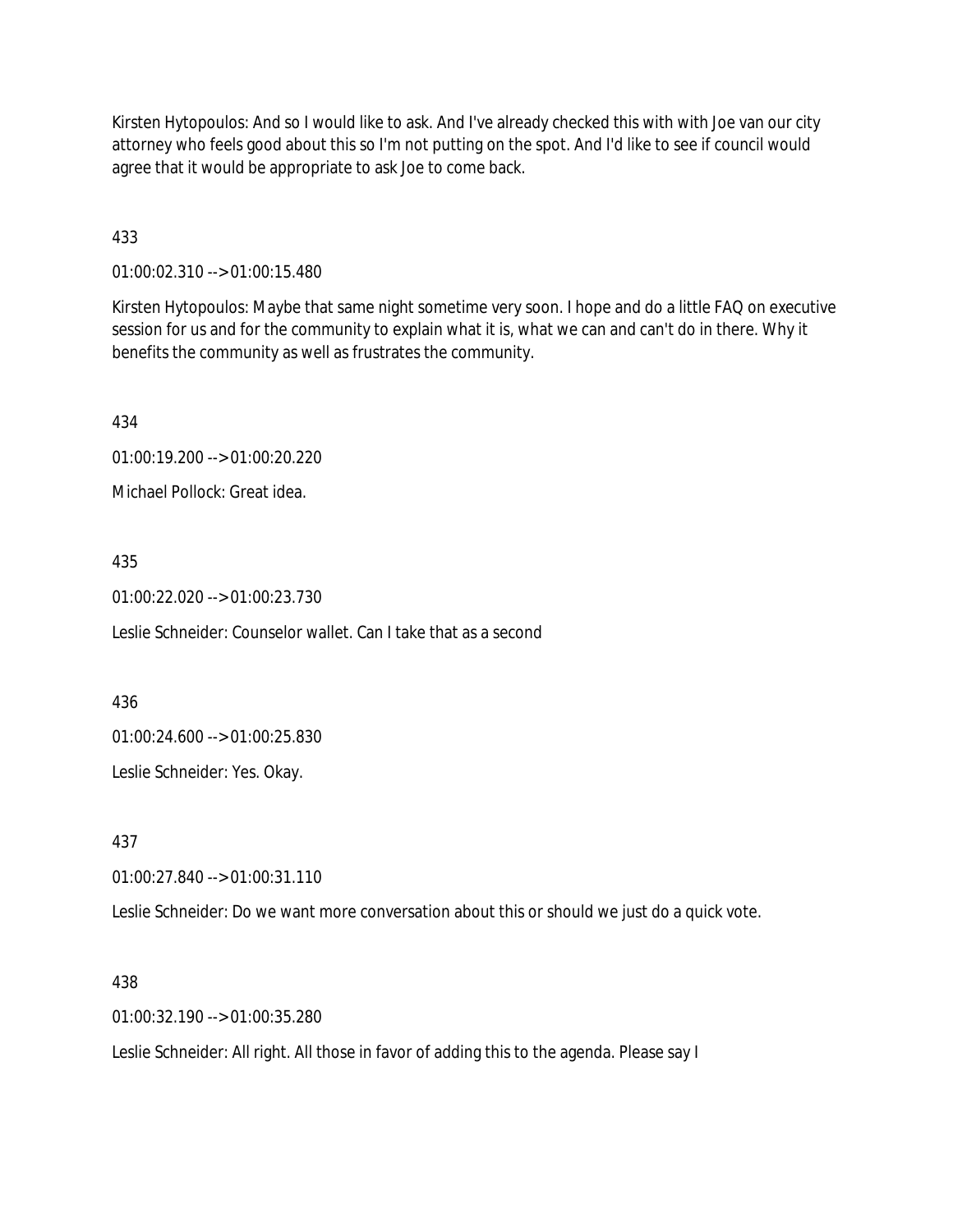01:00:38.340 --> 01:00:40.320

Leslie Schneider: COUNCILMEMBER Medina, I think you wanted to come in.

440

01:00:40.740 --> 01:00:45.750

Kol Medina: Why I just have a comment on we can vote first. If I can still make my comment or I can make

441

01:00:45.780 --> 01:00:47.640

Kol Medina: A comment. Now, whatever. Make your comment. Yeah.

442

01:00:48.450 --> 01:00:57.450

Kol Medina: It's very small. I just want to say that customer I talk will see in your, your motion there and your lead up to the motion.

443

01:00:57.930 --> 01:01:07.980

Kol Medina: You said something like a lot of people in the community have concerns about executive session. And I just want to say my perspective is, I don't agree.

444

01:01:08.370 --> 01:01:13.740

Kol Medina: I don't agree that a lot of people in the community have concerns about us having executive sessions.

445

01:01:14.220 --> 01:01:17.970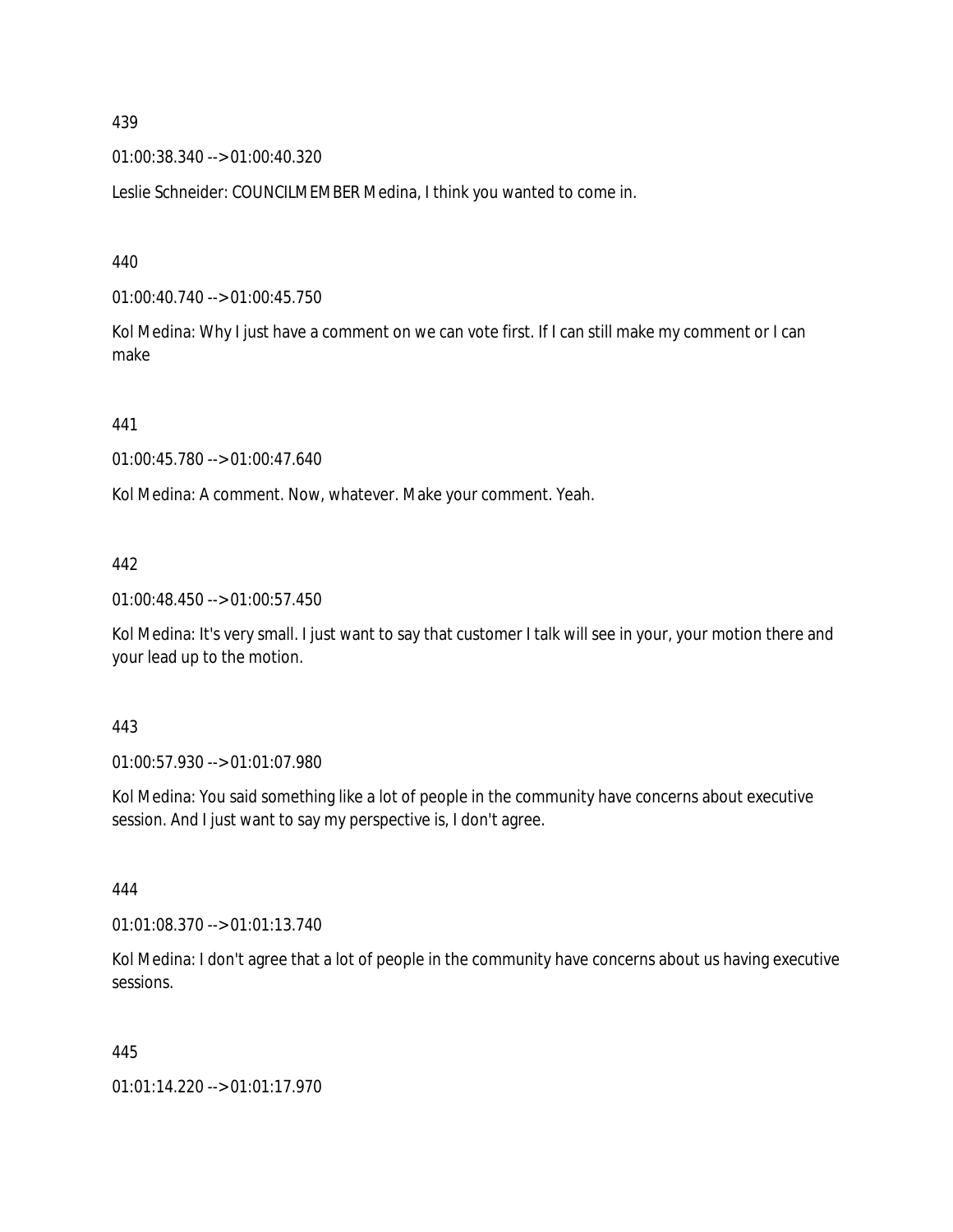Kol Medina: I guess it's the definition of how you define a lot. I think there are some people

446

01:01:18.420 --> 01:01:26.160

Kol Medina: And they happen to be vocal about it, but I do not believe like a majority of the Community has recommend has concerns about this. And I'm not trying to like

## 447

01:01:26.610 --> 01:01:33.660

Kol Medina: quibble with you. I just, I think it's important that we don't give the impression to the community that were being overwhelmed with concerns about this.

448

01:01:34.410 --> 01:01:34.650

Kol Medina: Like

449

01:01:34.710 --> 01:01:35.100

Kol Medina: Could I

450

01:01:35.670 --> 01:01:36.750

Kirsten Hytopoulos: Could I follow up real quick.

### 451

01:01:37.110 --> 01:01:42.540

Kirsten Hytopoulos: I understand you're saying, and you're correct. I mean, I think that there's actually I think the concern is that there is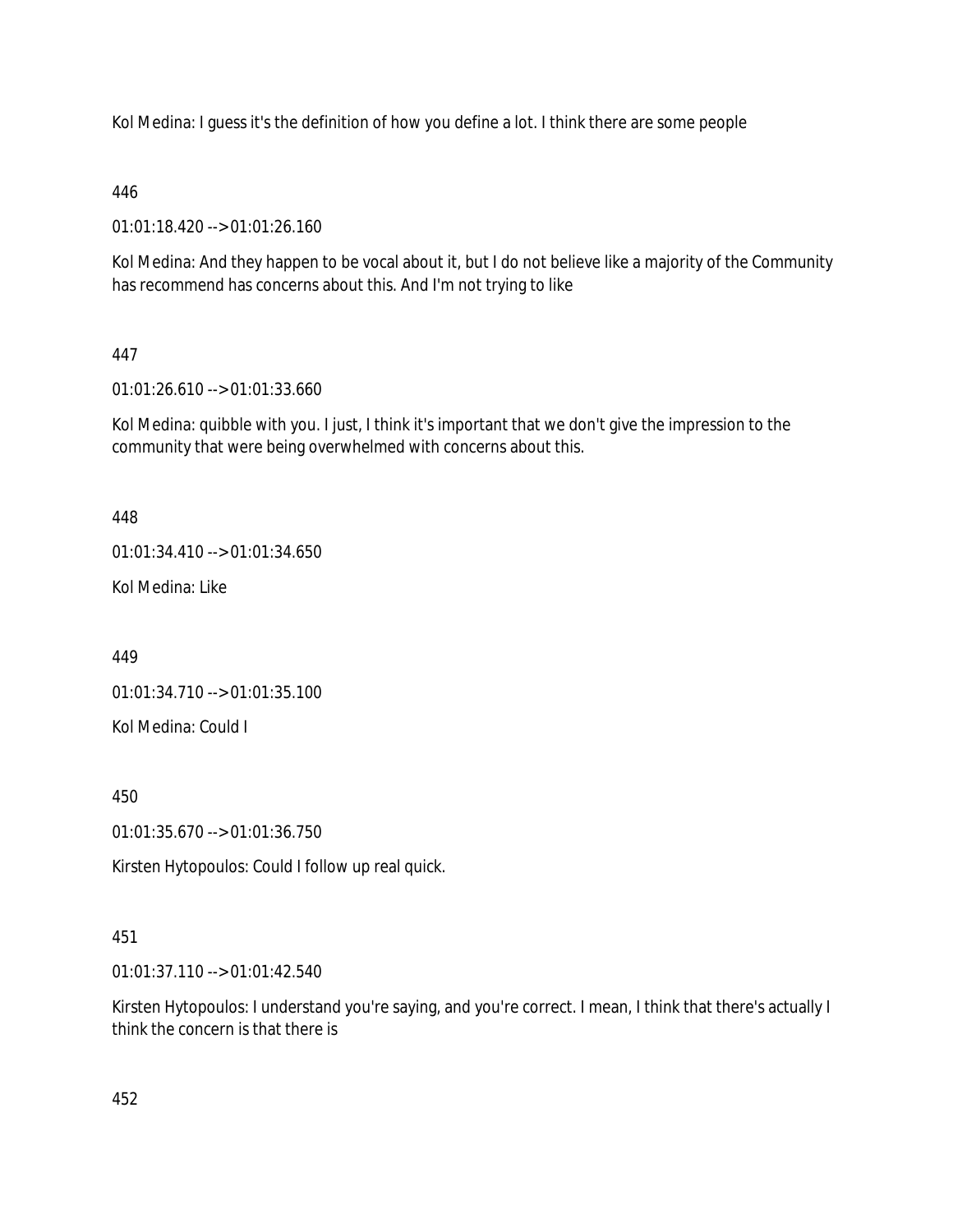01:01:42.630 --> 01:01:52.200

Kirsten Hytopoulos: It feels like there's been some emails that have gone around that have tried to store some people up. It stirred enough people up that it concerns me. I certainly don't think it represents a majority of the Community.

453

01:01:52.530 --> 01:02:00.660

Kirsten Hytopoulos: But enough people who I know mean well and and and care about our community and that I just want to make sure they have the best information possible

454

01:02:04.530 --> 01:02:04.980

Leslie Schneider: Okay.

455

01:02:06.150 --> 01:02:06.630

Leslie Schneider: So,

456

01:02:08.160 --> 01:02:20.310

Leslie Schneider: Deputy Mayor. I think you're you're waiting on a different one. So we need to just finish the finish this topic. Is that right, okay. So is there any anybody who does not want to put this on the agenda on a future agenda. Okay, good.

457

01:02:21.450 --> 01:02:22.080

Leslie Schneider: Deputy Mayor

458

01:02:23.850 --> 01:02:31.140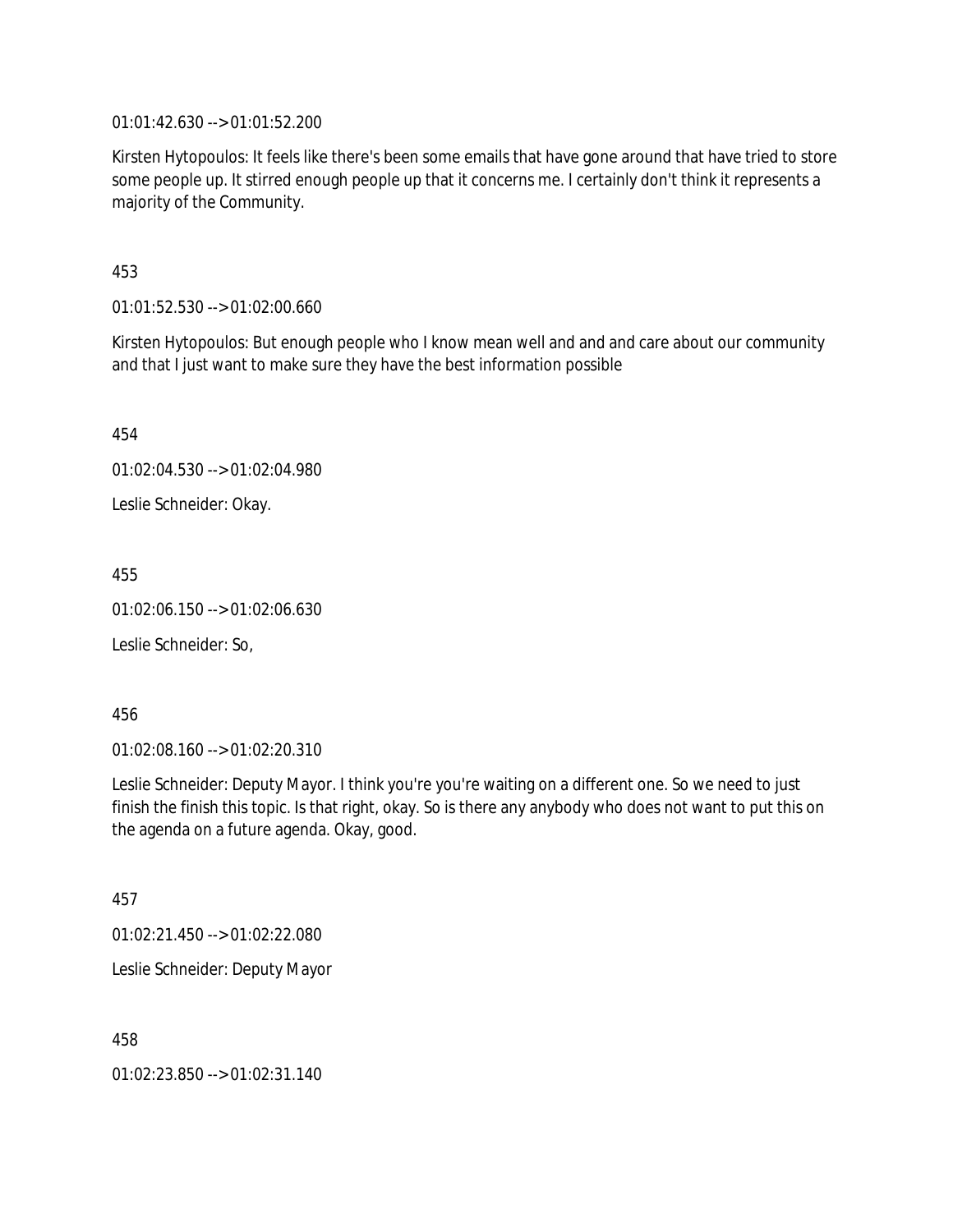Rasham Nassar: Great, thank you. So I have a couple of things that I am going to propose for a feature Council agenda. And I'll start with the first item.

459

01:02:32.190 --> 01:02:47.160

Rasham Nassar: Earlier around four o'clock, and I do apologize for handing it to y'all so late, but I had the city clerk circulate a resolution a draft resolution that I drafted it is titled and democracy.

460

01:02:48.270 --> 01:02:51.810

Rasham Nassar: without spending too much time on it right now.

461

01:02:53.430 --> 01:02:59.640

Rasham Nassar: I would like to propose it if the added for Council discussion at a future Council meeting date.

462

01:03:03.090 --> 01:03:03.480

Michael Pollock: Hmm.

463

01:03:05.340 --> 01:03:06.150 Michael Pollock: Sounds good.

464

01:03:07.920 --> 01:03:08.910

Leslie Schneider: Alright, so

465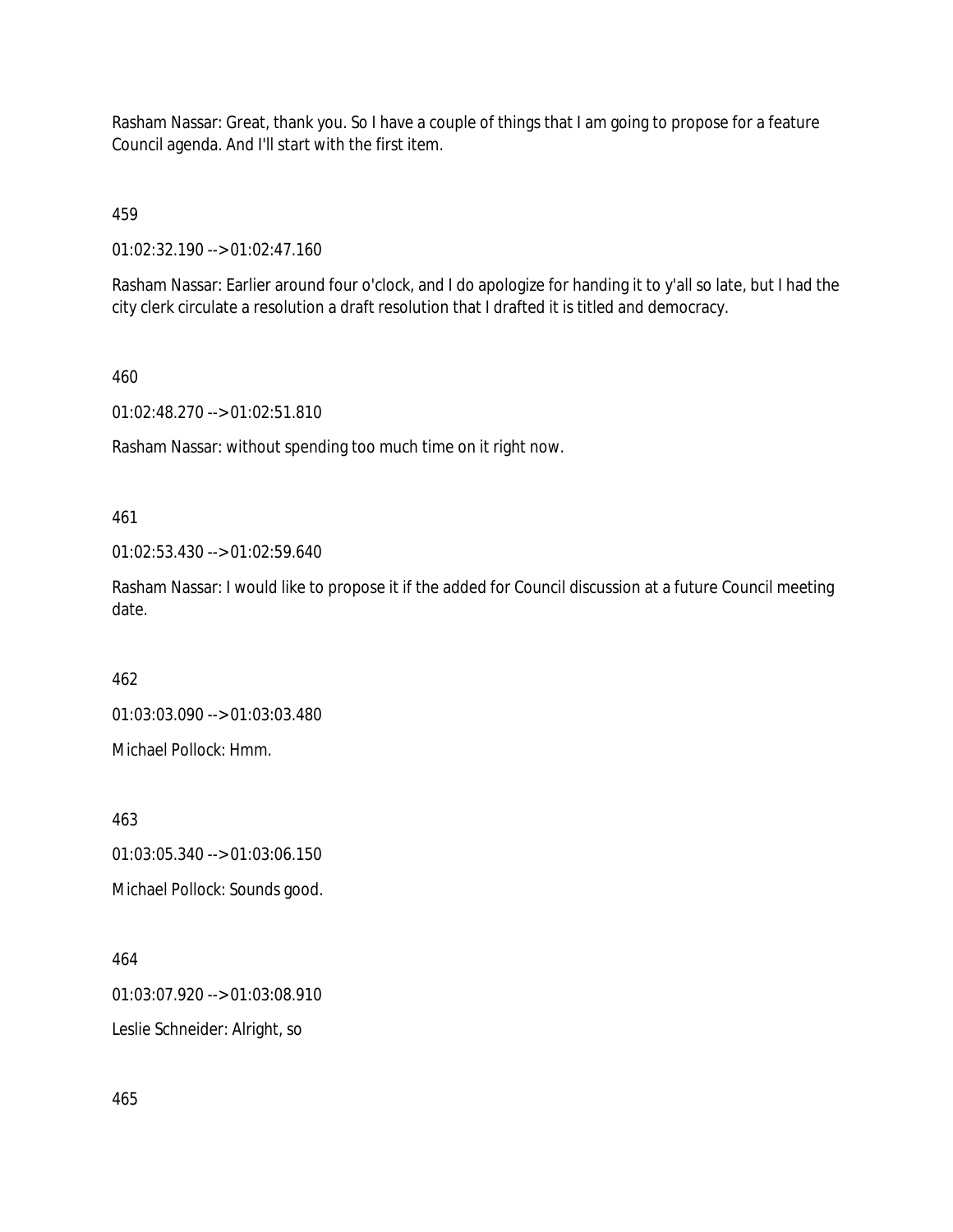01:03:10.290 --> 01:03:10.710

Rasham Nassar: And what I'm

466

01:03:12.240 --> 01:03:27.120

Rasham Nassar: Sorry, mate, your side. I just want to say what what I'm trying to avoid here is is running off into a speech in defense of the resolution. My understanding was that council would prefer that we put items on an edge of the new items on an agenda.

467

01:03:28.290 --> 01:03:40.050

Rasham Nassar: By virtue of two council members support and then the first time it appears the Council can discuss whether or not it wants to discuss. So I mean, okay, I'm happy to go that route here. So I just need a second

468

01:03:41.100 --> 01:03:43.710

Leslie Schneider: I think COUNCILMEMBER Pollux seconded.

469

01:03:43.950 --> 01:03:44.760

Michael Pollock: Sure, yeah.

470

01:03:44.790 --> 01:03:52.530

Leslie Schneider: So let's go that route, and we will put it on the agenda to discuss the discuss discussing it

471

01:03:52.860 --> 01:03:53.130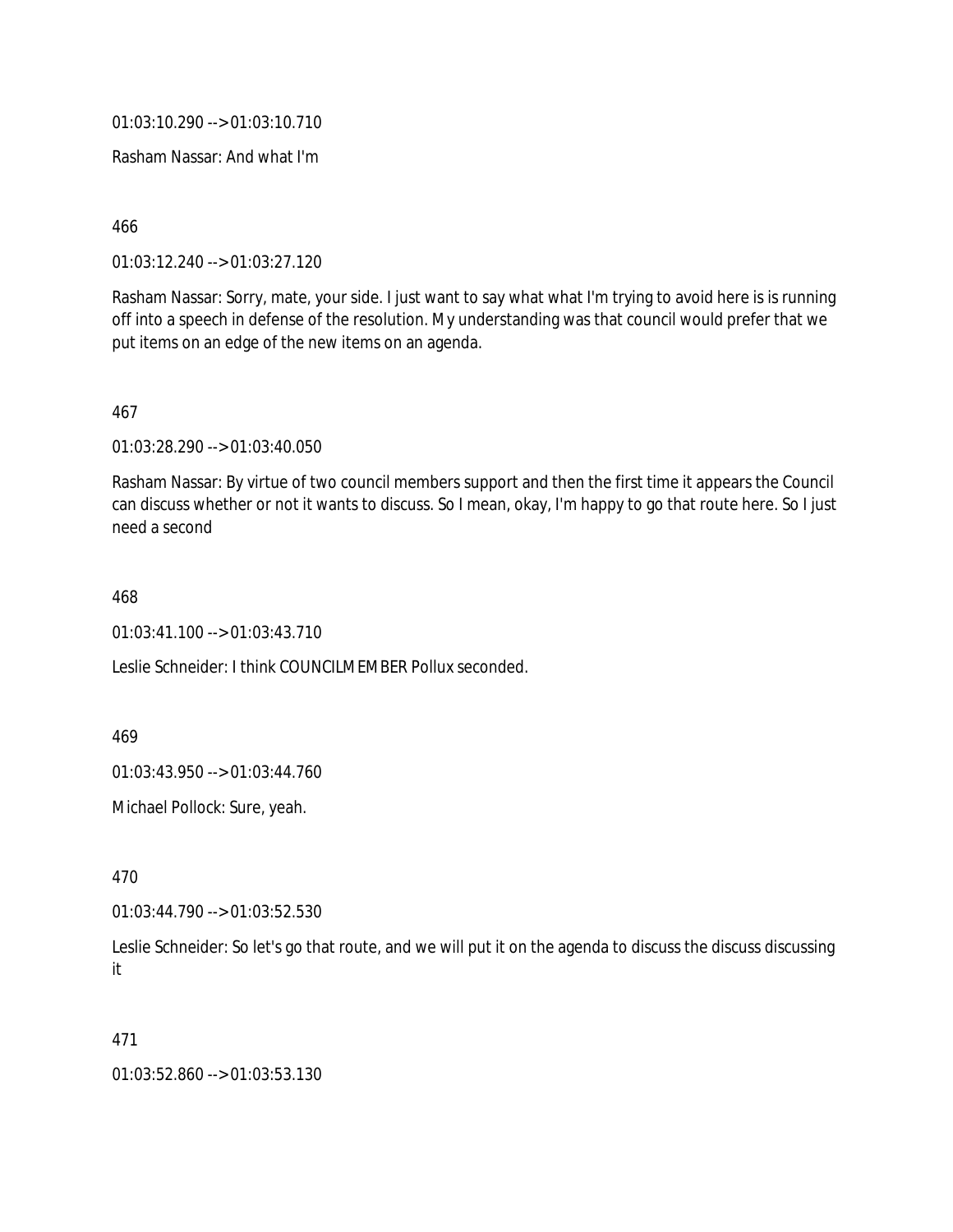Rasham Nassar: Right.

## 472

01:03:53.520 --> 01:04:04.320

Rasham Nassar: Thank you. Okay, okay, okay, my second my second item, and I'm not necessarily proposing this as an agenda item, but I wanted to put some feelers out and really just

## 473

01:04:04.620 --> 01:04:20.670

Rasham Nassar: Give the Council, an opportunity to weigh in as to whether or not it should be places an agenda item and it pertains to a virtual meeting that I held on Friday, May 8 the subject matter of that virtual meeting once the Winslow hotel.

## 474

01:04:22.050 --> 01:04:30.120

Rasham Nassar: Per the government's governance manual requirements. I am obligated to debrief, the Council to bright provide a summary of the discussion.

### 475

01:04:30.600 --> 01:04:41.490

Rasham Nassar: I am still drafting my notes. It was a very robust very educational. Very inspiring and positive discussion there were about three dozen members of the community present

### 476

01:04:42.150 --> 01:04:48.330

Rasham Nassar: So a lot of note taking. And a lot to work through and think through before I'm ready to present it to the public and to the Council.

### 477

01:04:49.560 --> 01:04:57.000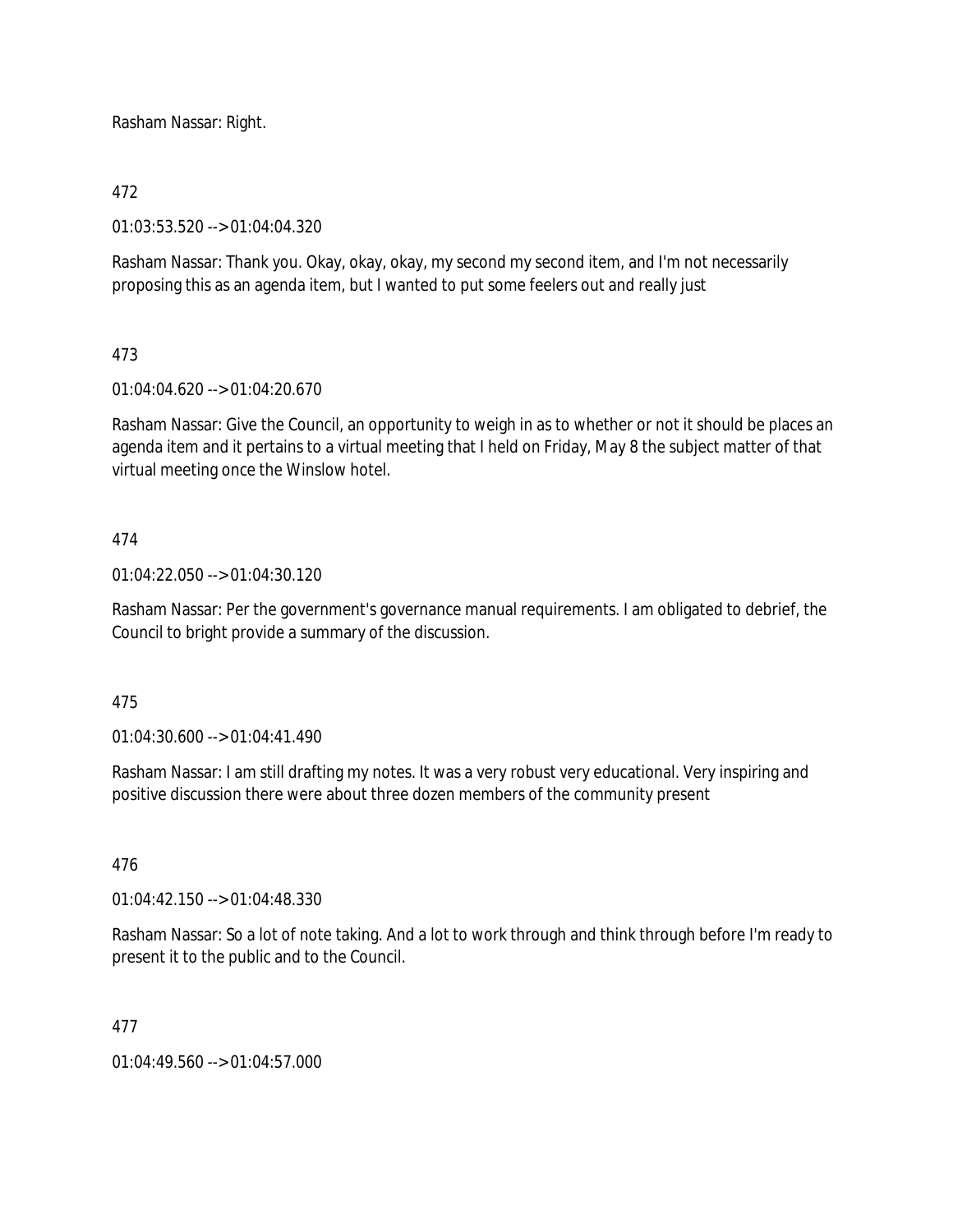Rasham Nassar: So my ask of the Council is whether the Council would like it to appear as an agenda item.

## 478

01:04:59.610 --> 01:05:10.710

Rasham Nassar: And it could be a standing agenda item for other council members, perhaps it have held joint office hours or virtual meetings with other council members to also perform the required debrief for the governance manual

### 479

01:05:12.660 --> 01:05:20.130

Rasham Nassar: Or we could just all decide that we would prefer to handle the these types of discussions during for the good of the order so

#### 480

01:05:22.200 --> 01:05:27.960

Rasham Nassar: Looking to y'all for advice, but have to put it out there and looking for some guidance and feedback.

#### 481

01:05:28.770 --> 01:05:29.880

Leslie Schneider: COUNCILMEMBER hey topless.

### 482

01:05:32.010 --> 01:05:44.010

Kirsten Hytopoulos: Yeah, I mean I have. I was going to raise this and I won't raise it length. I mean, I have concerns about this as I did with the town hall meetings before I feel like none of that none of your colleagues are privy to what was said on a very

#### 483

01:05:45.450 --> 01:05:52.440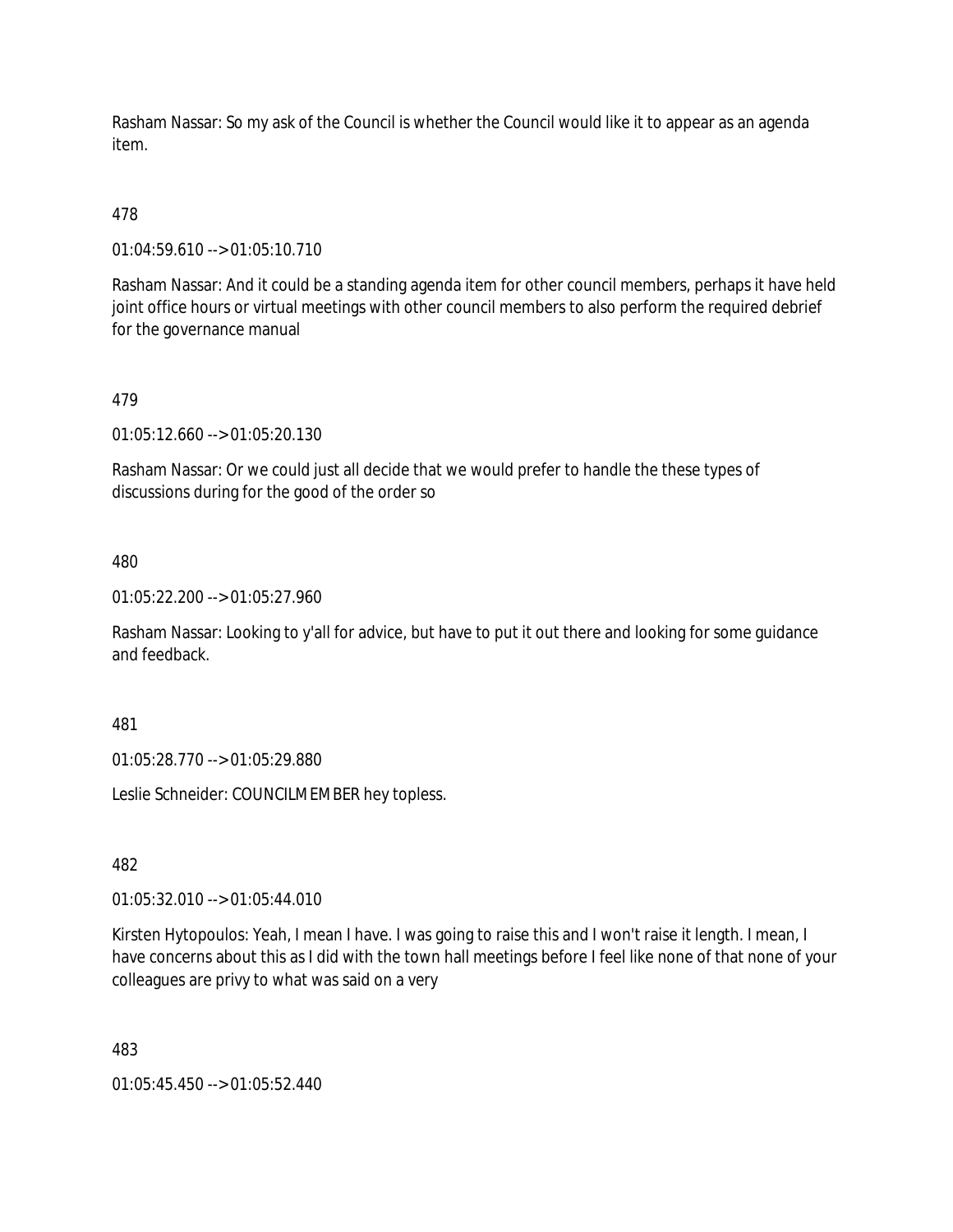Kirsten Hytopoulos: controversial issue at the moment with, again, a lot of people expressing concern and wanting to understand our position and actions better

484

01:05:53.190 --> 01:06:04.680

Kirsten Hytopoulos: So I would, I would like to do is sometime in the future foreseeable future, have a full. A full some conversation about how this fits into the governance manual, make sure that we're on the same page about how these meetings happen.

485

01:06:06.960 --> 01:06:08.820

Leslie Schneider: I think we used to have something on

### 486

01:06:09.780 --> 01:06:14.610

Leslie Schneider: Point on agendas. Towards the end of our meeting about sort of committee reports.

487

01:06:15.000 --> 01:06:15.690

And

488

01:06:16.740 --> 01:06:26.760

Leslie Schneider: You know, maybe. In the meantime, it could sort of slide in there, either for the good of the order or into committee reports, we don't have committee reports right now because we don't have committees, but

489

01:06:27.120 --> 01:06:28.920

Morgan Smith: You have it on tonight's agenda x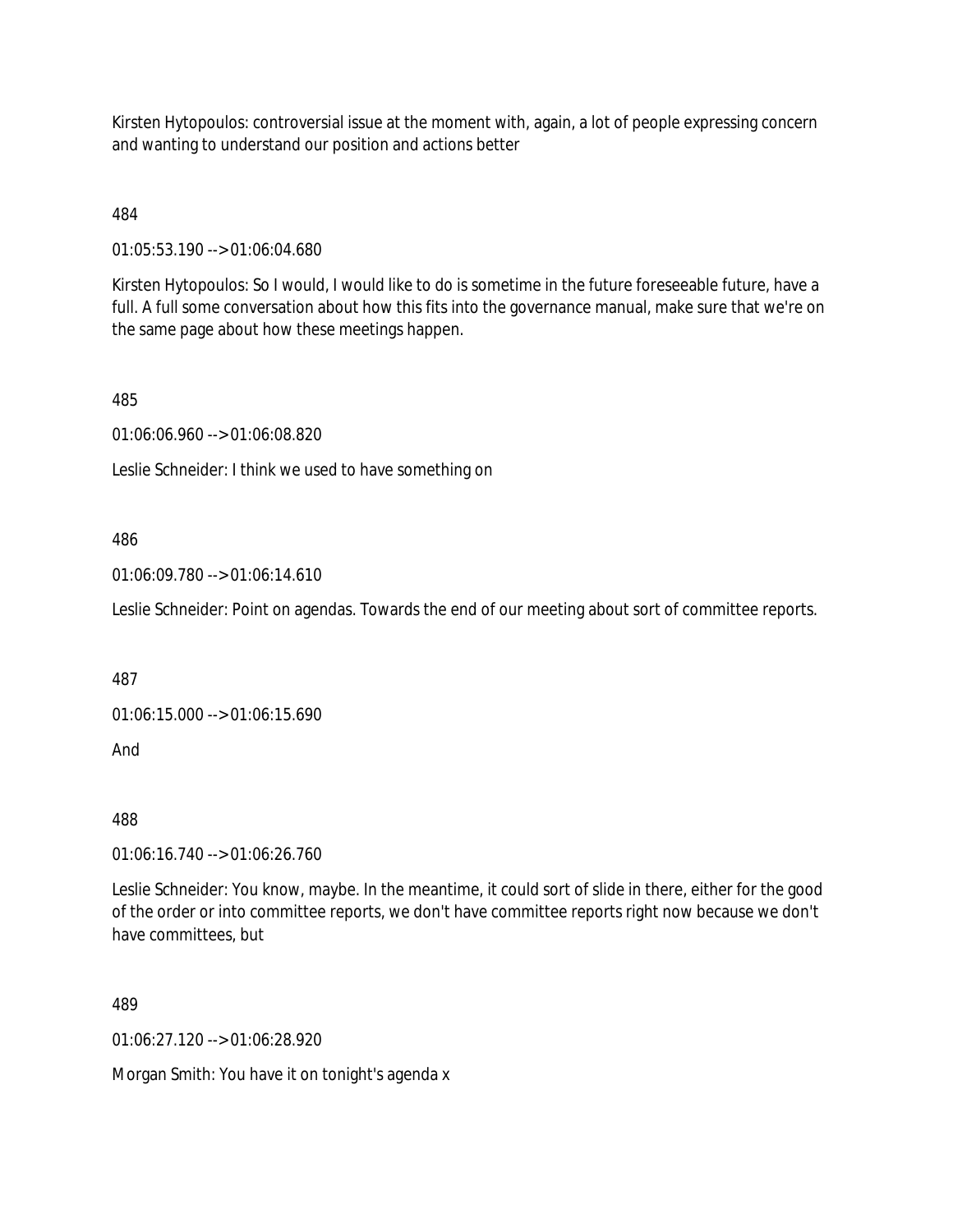01:06:28.950 --> 01:06:30.390

Leslie Schneider: Oh, we do. Alright.

### 491

01:06:32.610 --> 01:06:39.450

Leslie Schneider: So it sounds like Deputy Mayor, you're not probably prepared to present it this time. But does that work for you.

#### 492

01:06:40.410 --> 01:06:52.530

Rasham Nassar: Yes, so I will prepare my notes and and prepare to present those notes and thoughts. In summary, to the full Council during committee reports.

#### 493

01:06:53.520 --> 01:06:59.340

Rasham Nassar: Next week, assuming that we have that on our agenda. It's like, well, we're not. They're not study sessions. Right. There's a special meetings.

#### 494

01:06:59.880 --> 01:07:19.320

Rasham Nassar: And just to just to respond to your concerns. Councilmember high topless we we agreed or we we learned that it that the type of virtual meeting or office. Our as I have elected to conduct them is entirely consistent with the governance manual. But there's this required provision that

#### 495

01:07:20.370 --> 01:07:27.240

Rasham Nassar: That the council member that holds those types of meetings provide feedback for the Council and it is that it is that exactly what I'm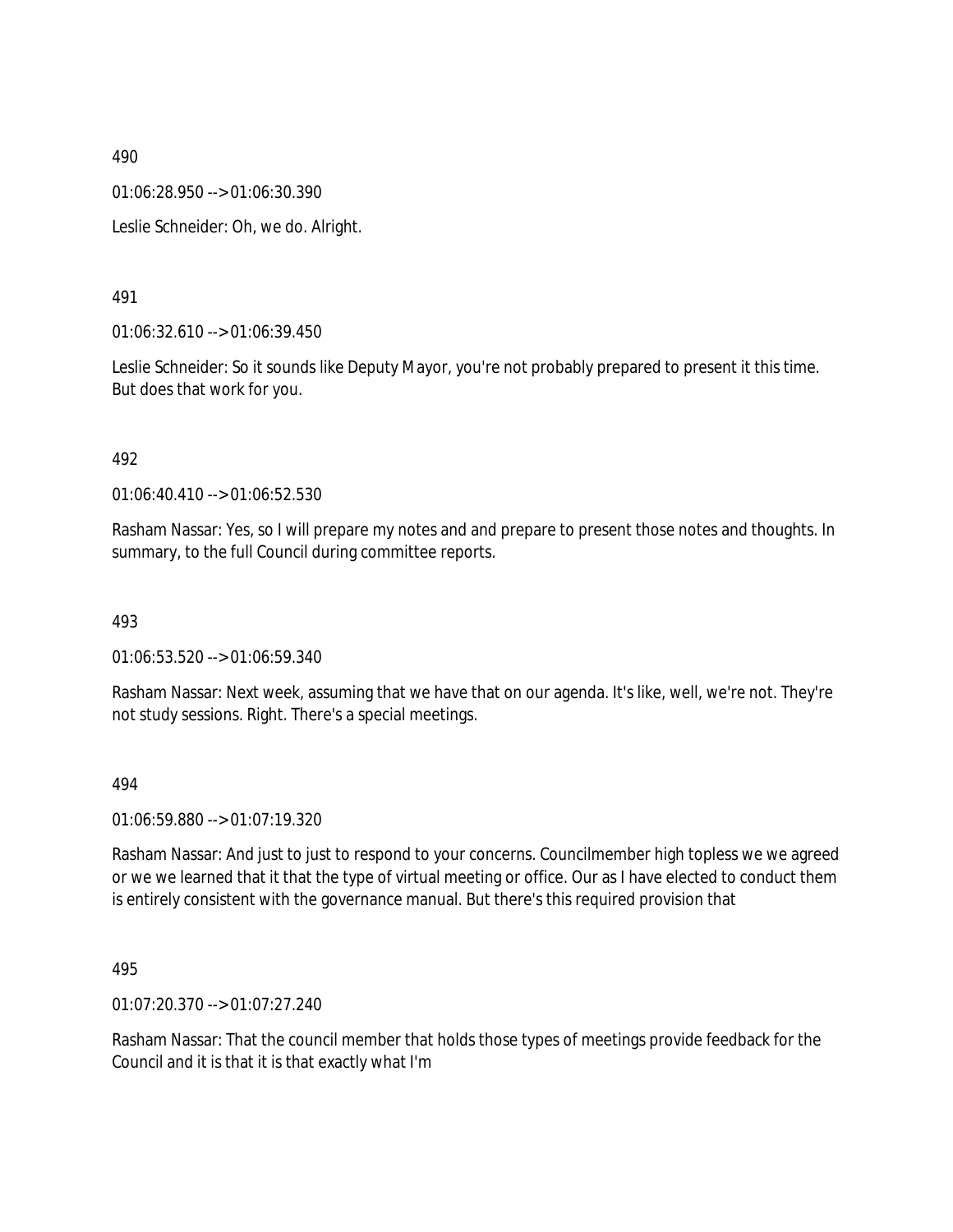01:07:27.510 --> 01:07:40.230

Rasham Nassar: Attempting to provide here is an opportunity for the Council to weigh in. I know that this is a really important topic to you and you have really strong feelings about it and I would absolutely support adding

497

01:07:40.650 --> 01:07:48.300

Rasham Nassar: Winslow hotel lessons learned or kind of workshopping the title of that agenda topic, but to a future Council agenda as a standalone

498

01:07:48.690 --> 01:07:56.130

Rasham Nassar: I think the full council would really, really benefit from hearing from the public. I know I did about this really controversial.

499

01:07:56.790 --> 01:08:15.360

Rasham Nassar: Topic. So if that's the route that the Council would like to support. I could I could, I would support maybe just proposing that we have it as a standalone agenda item, and I could just work my summary brief from the from my virtual meeting into that agenda item.

500

01:08:16.650 --> 01:08:24.540

Leslie Schneider: So just a time check, y'all. We've got two and a half hours worth of agenda. Following this, so

501

01:08:25.770 --> 01:08:28.500

Leslie Schneider: There are four hands up and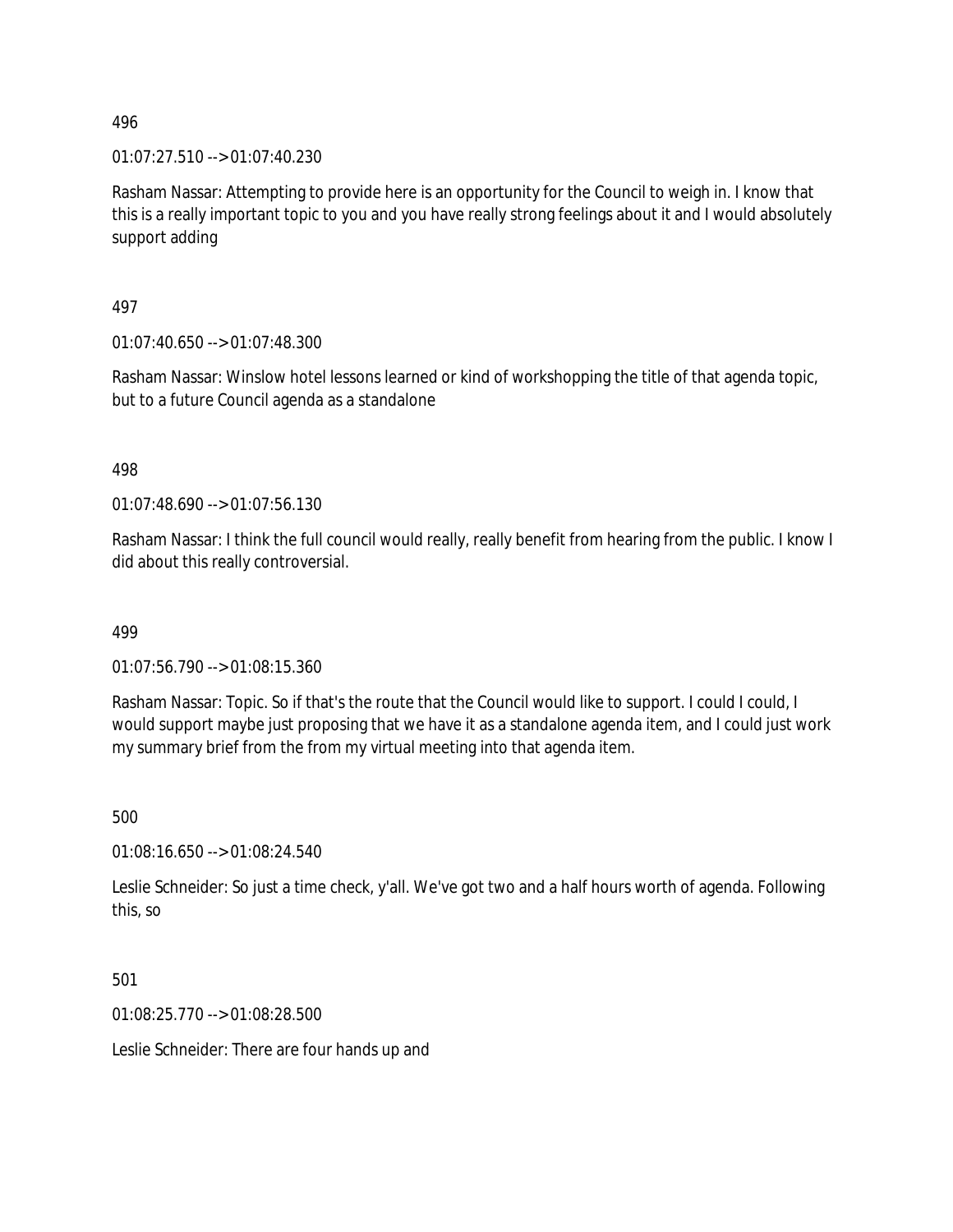01:08:30.360 --> 01:08:32.460 Leslie Schneider: Maybe it's COUNCILMEMBER Pollock. That's next

01:08:33.570 --> 01:08:34.080 Michael Pollock: There.

504

01:08:35.940 --> 01:08:39.900

Michael Pollock: I mean, first of all, it's good. We're having this discussion because of the

#### 505

01:08:40.290 --> 01:08:42.930

Michael Pollock: Main to do or a little fresh in terms of future agendas.

506

01:08:43.260 --> 01:08:46.710

Michael Pollock: I think actually that with the town hall meetings.

507

01:08:47.760 --> 01:08:57.780

Michael Pollock: What's really nice about them is that you do get a sense of what the community is interested in and it sort of helps provide a little task of maybe a subject for the future. So

508

01:08:58.890 --> 01:09:12.990

Michael Pollock: In the interest of time, I would support what council member and a star said is, is and it sounds like COUNCILMEMBER accomplices interested in the topic is let's have a full Council meeting on the subject, and that would sort of

502

503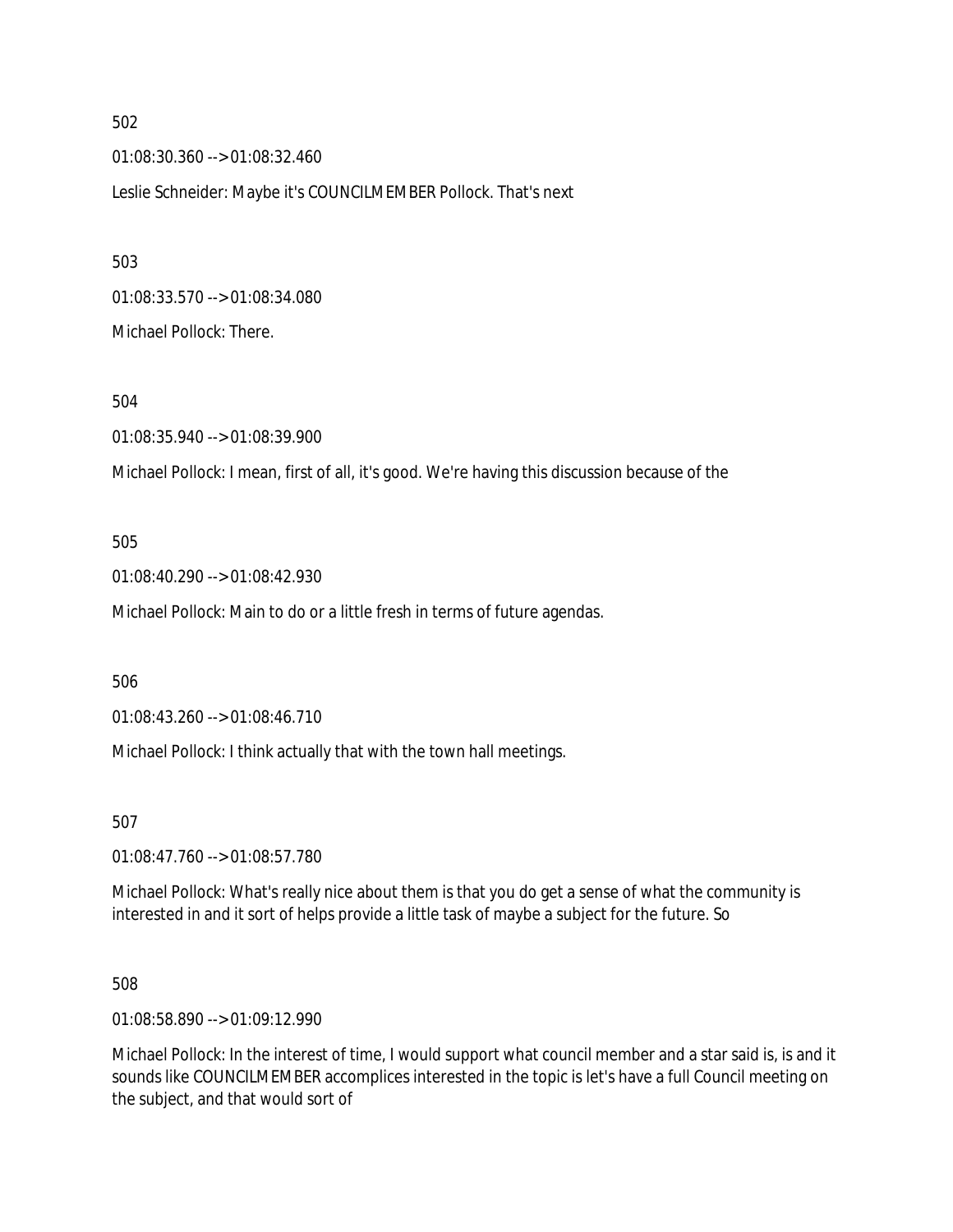01:09:14.520 --> 01:09:25.140

Michael Pollock: move the ball forward and it sounds like it was pretty it is a pretty hot topic. And so that would be my suggestion. We don't need to do them at the same time.

510

01:09:25.890 --> 01:09:37.560

Michael Pollock: Council member in this arc and just follow through with with the debrief and I and full disclosure, I attended the meeting as well. And it was really quite a good inspiring meeting so

511

01:09:38.340 --> 01:09:55.980

Michael Pollock: And I think it's worth sharing those those findings and then we consider having a more fuller discussion about kind of the lessons learned from the Winslow hotel project that I'd be very open to that. I think it's a great idea and the community would love to love to hear about it.

512

01:09:58.230 --> 01:10:00.720

Leslie Schneider: COUNCILMEMBER Medina. I don't think you've checked in yet.

513

01:10:03.750 --> 01:10:05.820

Kol Medina: I think cancer. I thought this might have had her

514

01:10:06.300 --> 01:10:10.920

Leslie Schneider: Well, she might have had her hand up. I just thought that she had weighed in that maybe I'm wrong.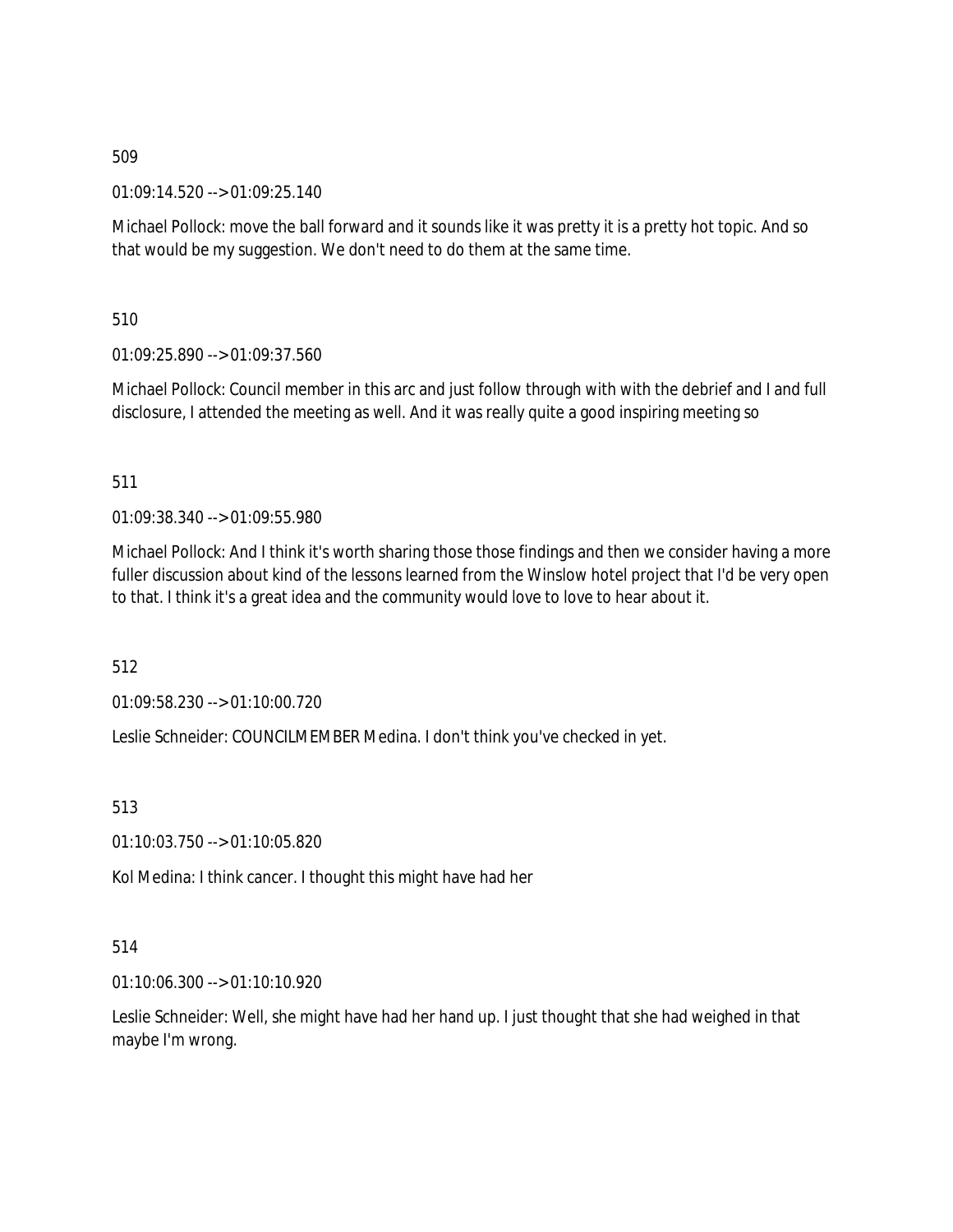01:10:11.340 --> 01:10:12.750

Kol Medina: I'm happy to let her go first because a lot of

#### 516

01:10:12.780 --> 01:10:14.760

Kol Medina: Discussions about her. And I think maybe

517

01:10:15.240 --> 01:10:16.800

Kol Medina: We're not understanding where she suggested

518

01:10:17.040 --> 01:10:17.400

Leslie Schneider: Got it.

#### 519

01:10:18.390 --> 01:10:31.500

Kirsten Hytopoulos: Thank you. I am not suggesting a complete Council meeting on lessons learned about the hotel. I'm very concerned about concerns in that community. I'm not happy with the outcome of the process. But I think that the answer that the lessons learned.

520

01:10:31.950 --> 01:10:40.830

Kirsten Hytopoulos: Or that our code is defective. And what we've all agreed as a council is we're going to fix that and what the planning commission has agreed is we're going to tackle.

521

01:10:41.190 --> 01:10:52.350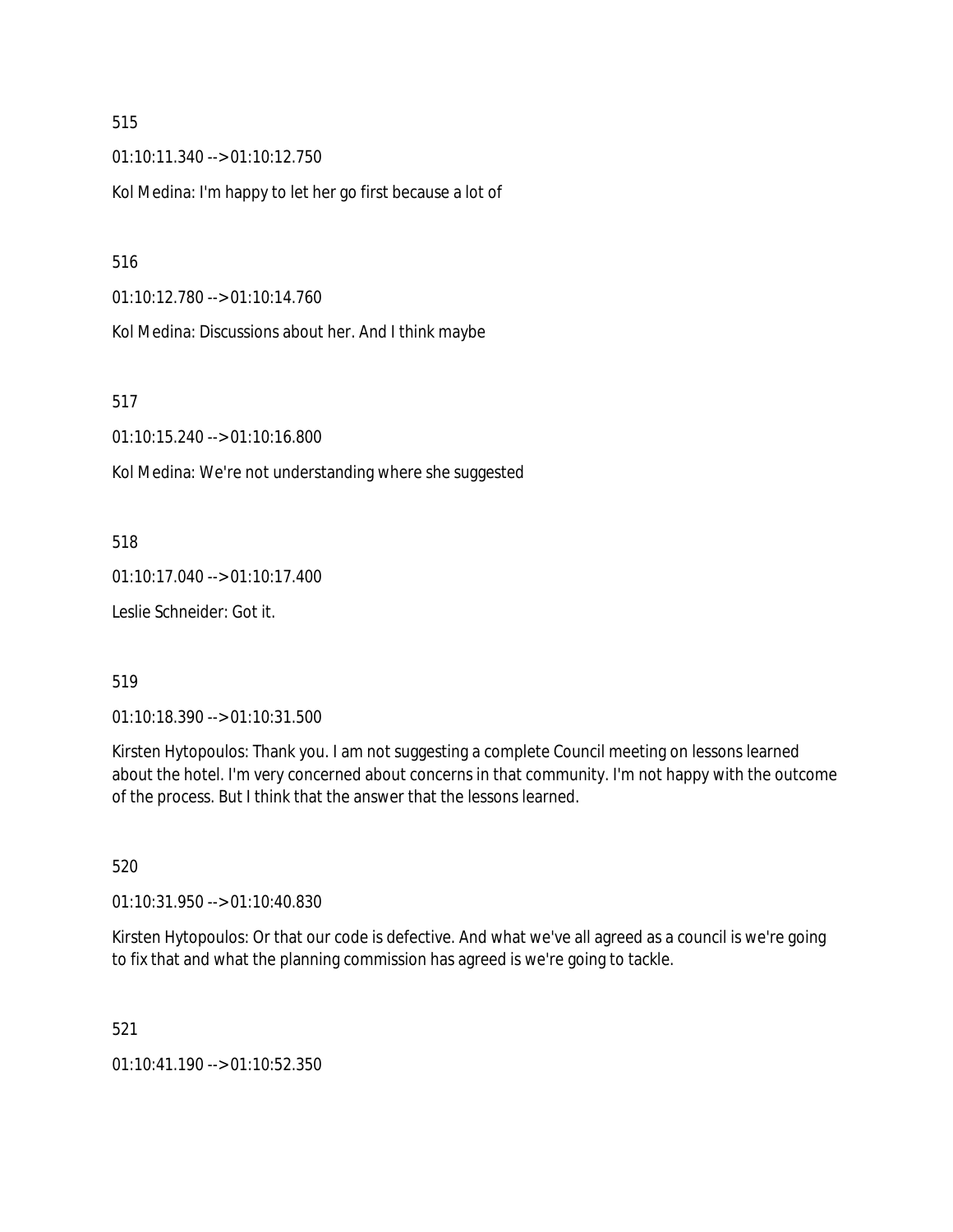Kirsten Hytopoulos: The portions of our code that made this project possible. So now I think it would be, it would be a backwards move for us to have a meeting on it. I think we're, we need to be focusing our energies on on fixing the code.

522

01:10:53.670 --> 01:10:54.300

Kirsten Hytopoulos: So thanks.

523

01:10:56.280 --> 01:10:57.180

Leslie Schneider: COUNCILMEMBER media.

524

01:10:57.570 --> 01:11:00.000

Kol Medina: Yeah, a few things I was going to

525

01:11:01.530 --> 01:11:05.940

Kol Medina: clarify what I thought elsewhere topless and said, and when she wanted to clarify that herself.

### 526

01:11:07.620 --> 01:11:13.230

Kol Medina: And I agree with what she said, I don't feel the need to have some open ended discussion about the hotel.

527

01:11:14.130 --> 01:11:23.550

Kol Medina: I think we've already agreed, maybe not formally, although I think the moratorium on far is a pretty strong indication that the Council agrees.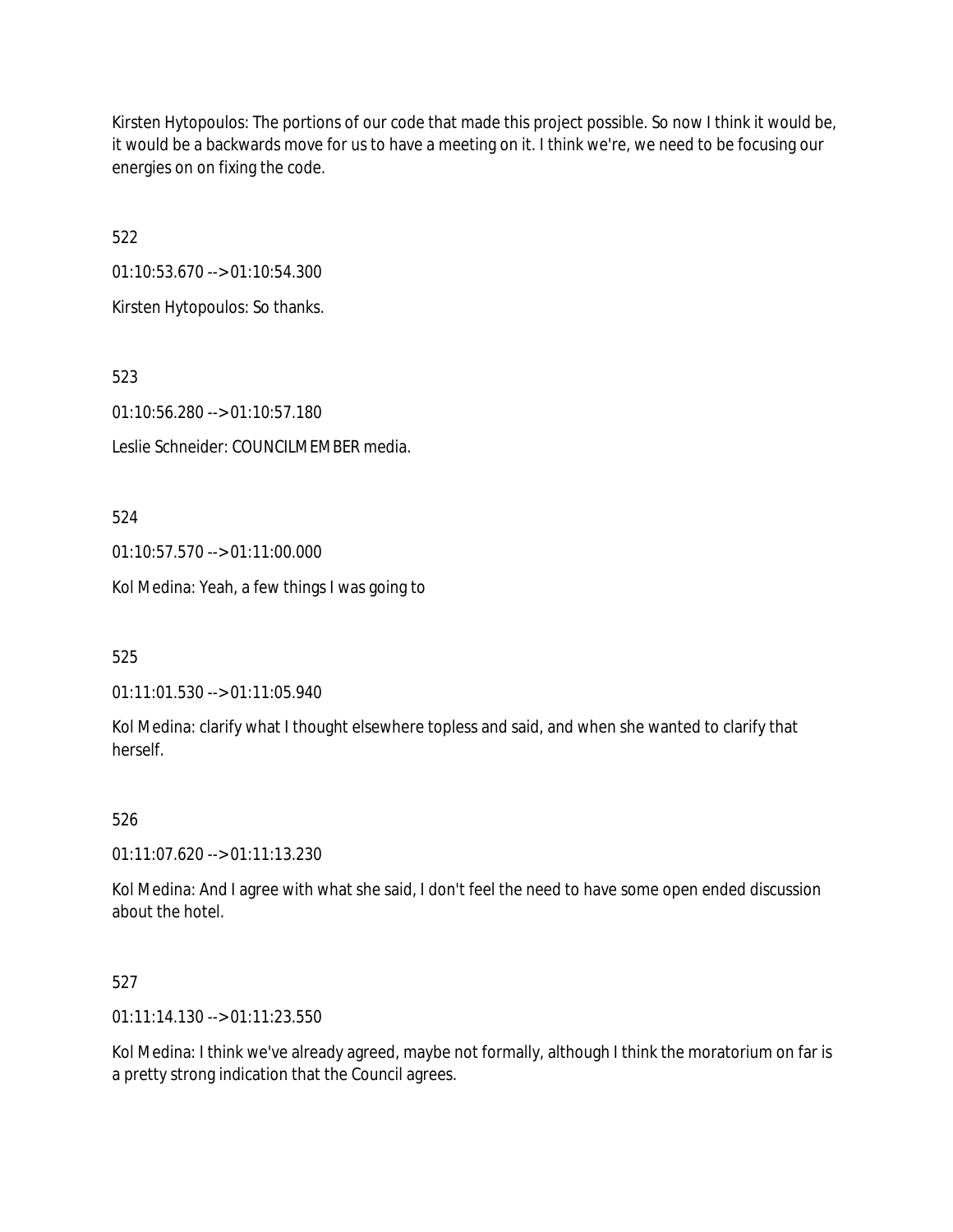01:11:24.240 --> 01:11:29.190

Kol Medina: That there's a problem. The community doesn't want something like this to happen again and we should work towards fixing it.

529

01:11:29.730 --> 01:11:41.850

Kol Medina: I think that's the lesson learned. I don't know that we need to have an agenda item to figure that out. I'd be perfectly happy to have an agenda item talking about the process for getting that fixed that would make sense to me.

530

01:11:44.010 --> 01:11:54.270

Kol Medina: As for reporting about town hall meetings that people have council members have I'd be perfectly happy to just get a handwritten report.

531

01:11:55.020 --> 01:11:58.770

Kol Medina: I don't feel the need to turn it into a council discussion.

532

01:11:59.340 --> 01:12:14.220

Kol Medina: If it is something that is Orly reported that I think it should just be a one way report the council member who who had it just reports, what they're reporting and it doesn't suddenly blossom into a big discussion amongst the Council during good of the order

533

01:12:14.880 --> 01:12:19.170

Kol Medina: I would hope that's the case, especially because go to the orange at the end of the night and reduce the tired.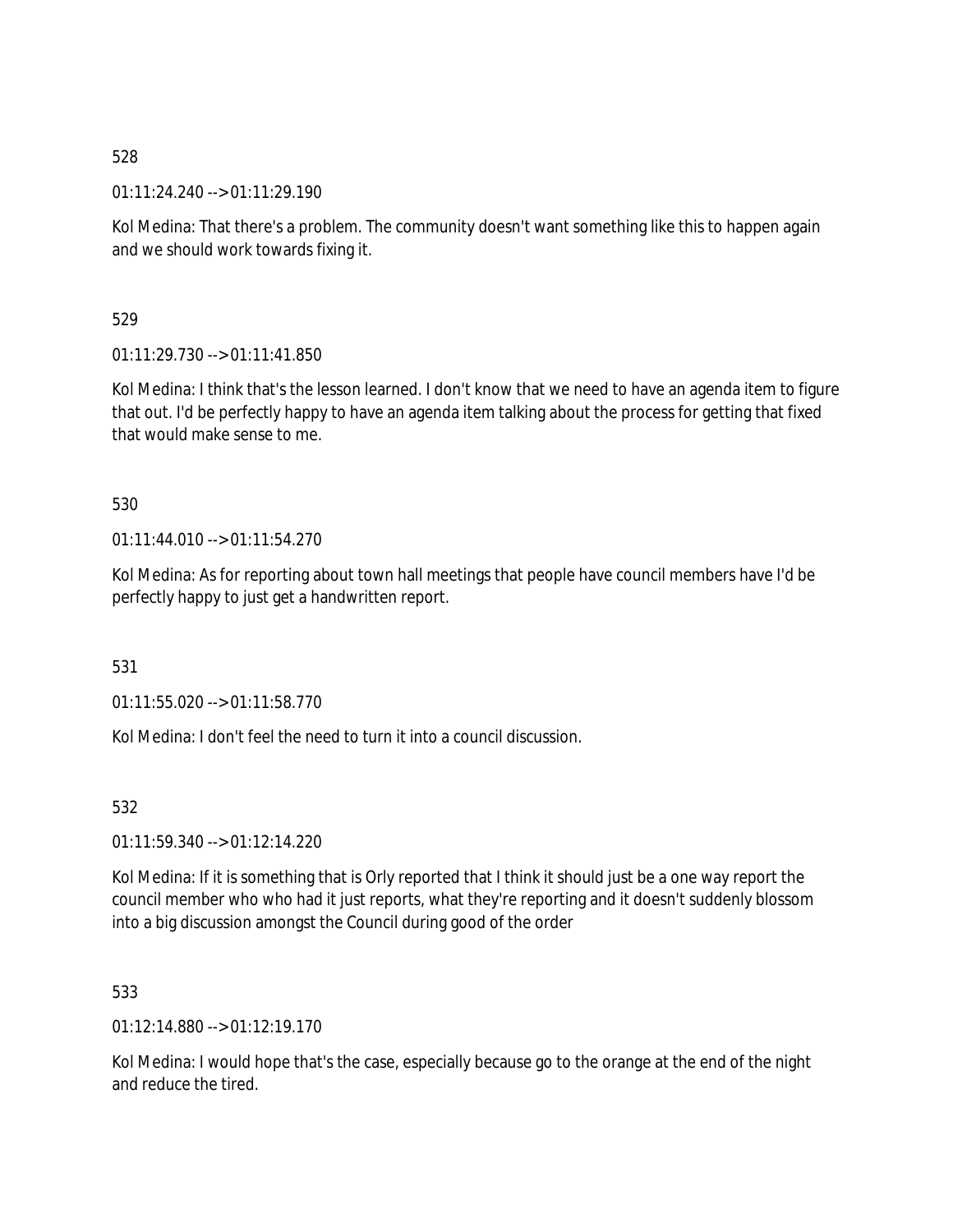01:12:21.690 --> 01:12:26.820

Kol Medina: And then I just want to say that I, I appreciate that. Some council members are doing

535

01:12:28.110 --> 01:12:37.290

Kol Medina: These kind of zoom meetings and other ways of interacting with the public. I just asked if you could try to refrain from making comments like

536

01:12:37.710 --> 01:12:42.000

Kol Medina: Hey, it'd be really good if the rest of you, council members talk to the public.

537

01:12:42.510 --> 01:12:48.750

Kol Medina: Because it, it just kind of implies that the rest of us aren't communicating with the public and we are

538

01:12:49.110 --> 01:13:03.510

Kol Medina: And so I don't, I don't want to leave the impression with the rest of the public that like I don't ever hear from anybody, and I don't know what anybody wants. So I don't know, maybe just be a little more thoughtful about how you say that stuff, cuz I also do here from the public.

539

01:13:05.250 --> 01:13:07.500

Leslie Schneider: Okay, we have four hands up right now.

540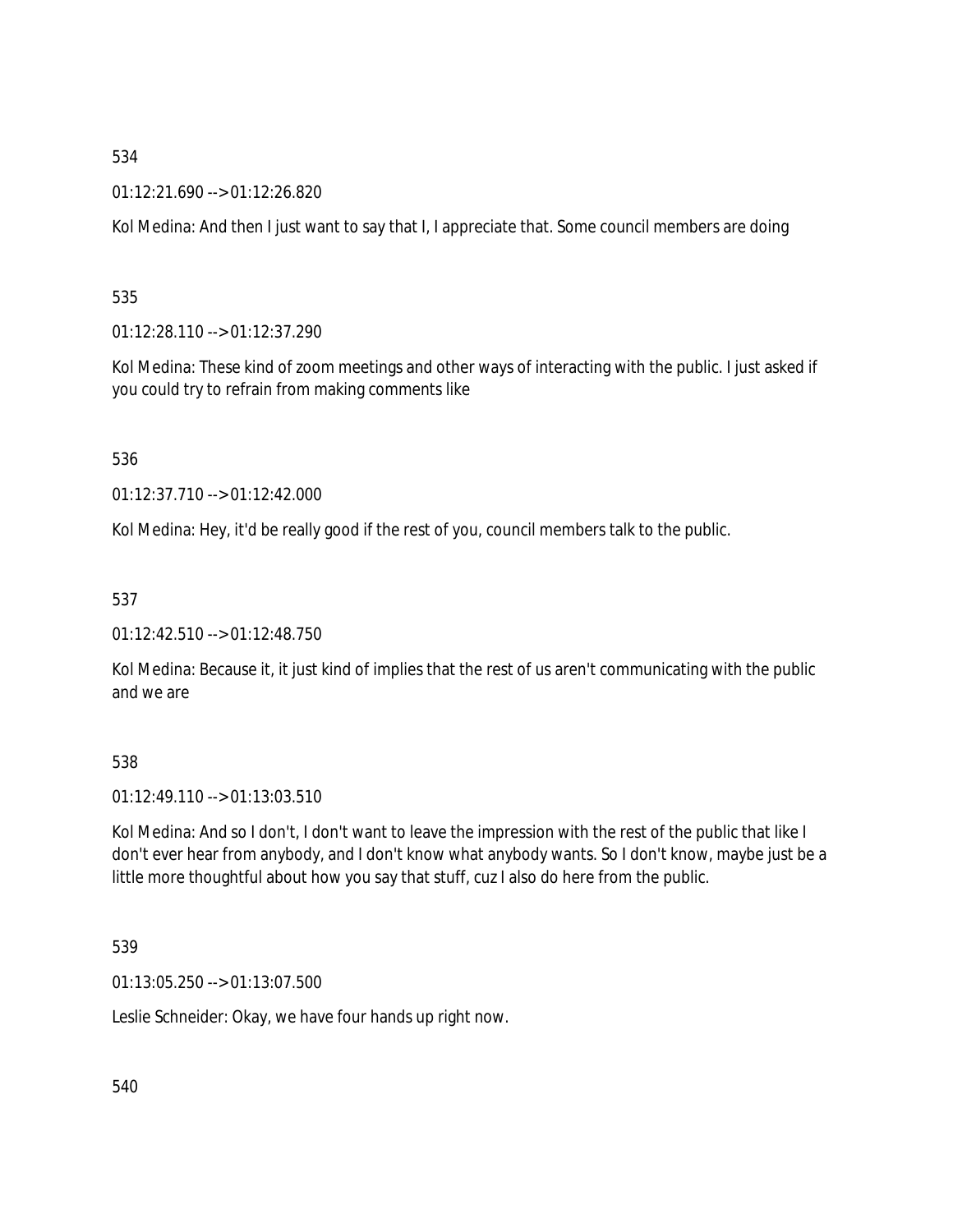01:13:08.730 --> 01:13:22.710

Rasham Nassar: Maybe we can maybe we could just wrap it and say that I think I've heard enough feedback here and I can take this back to the Thursday morning meeting with Mayor Snyder and the city manager and we'll move forward from there.

541

01:13:24.570 --> 01:13:25.860

Leslie Schneider: Okay, I

542

01:13:27.570 --> 01:13:28.410

Leslie Schneider: Can't remember Pollock.

# 543

01:13:28.890 --> 01:13:35.370

Michael Pollock: Now, that's fine. But I just want to point out that there are other people are meeting to and they're calling them different things and I think

### 544

01:13:35.610 --> 01:13:40.650

Michael Pollock: I, my understanding is the mayor had a meeting and several other council members were in attendance that with the office hours.

545

01:13:41.130 --> 01:13:53.010

Michael Pollock: I think it would be helpful to get a report of just what were the topics, what went on. It doesn't have to be a big thing. But I think the more we communicate and let other council members know what

546

01:13:53.580 --> 01:14:04.950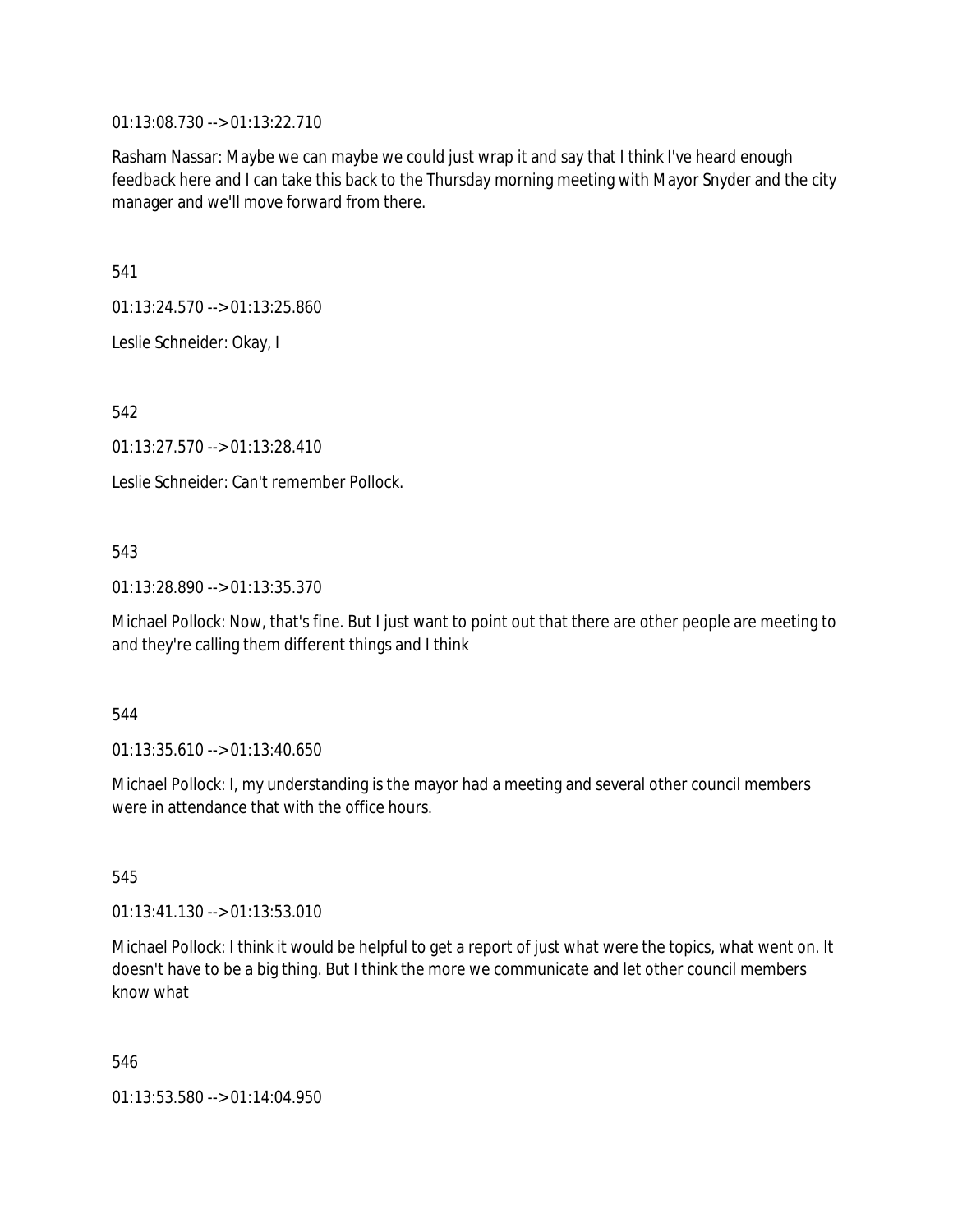Michael Pollock: They're hearing from constituents, the better. We're able to serve our community. So I just want to point out, this isn't just a one one time event. And I would serve any

547

01:14:07.170 --> 01:14:14.100

Michael Pollock: Information you want to provide and what was it the committee report section. Maybe that's a place that we could do that and just let

548

01:14:15.030 --> 01:14:29.640

Michael Pollock: People know that when they've had a meeting and sort of what the topics were what the feedback was I think that's super helpful. So I just make a pitch for that. And yeah, it doesn't have to be a big thing, but just just keeping the lines of communication open. That's all I'm asking here.

549

 $01:14:31.500 \rightarrow 01:14:32.460$ 

Leslie Schneider: COUNCILMEMBER deets.

550

01:14:32.910 --> 01:14:50.790

Joe Deets: Yeah, thank you. I was hoping that to speak, but I sort of saw the direction of other council members having office hours cool would that be me. All right. Yes. For two plus years I've had office hours and cups and now they're virtual

551

01:14:51.930 --> 01:15:07.500

Joe Deets: And it's my favorite parts of the job. And I've never quote reported back. So that's a big switch if somehow there's an expectation that I'm to report back what I'm doing in a virtual office hours.

552

 $01:15:09.030 \rightarrow 01:15:13.350$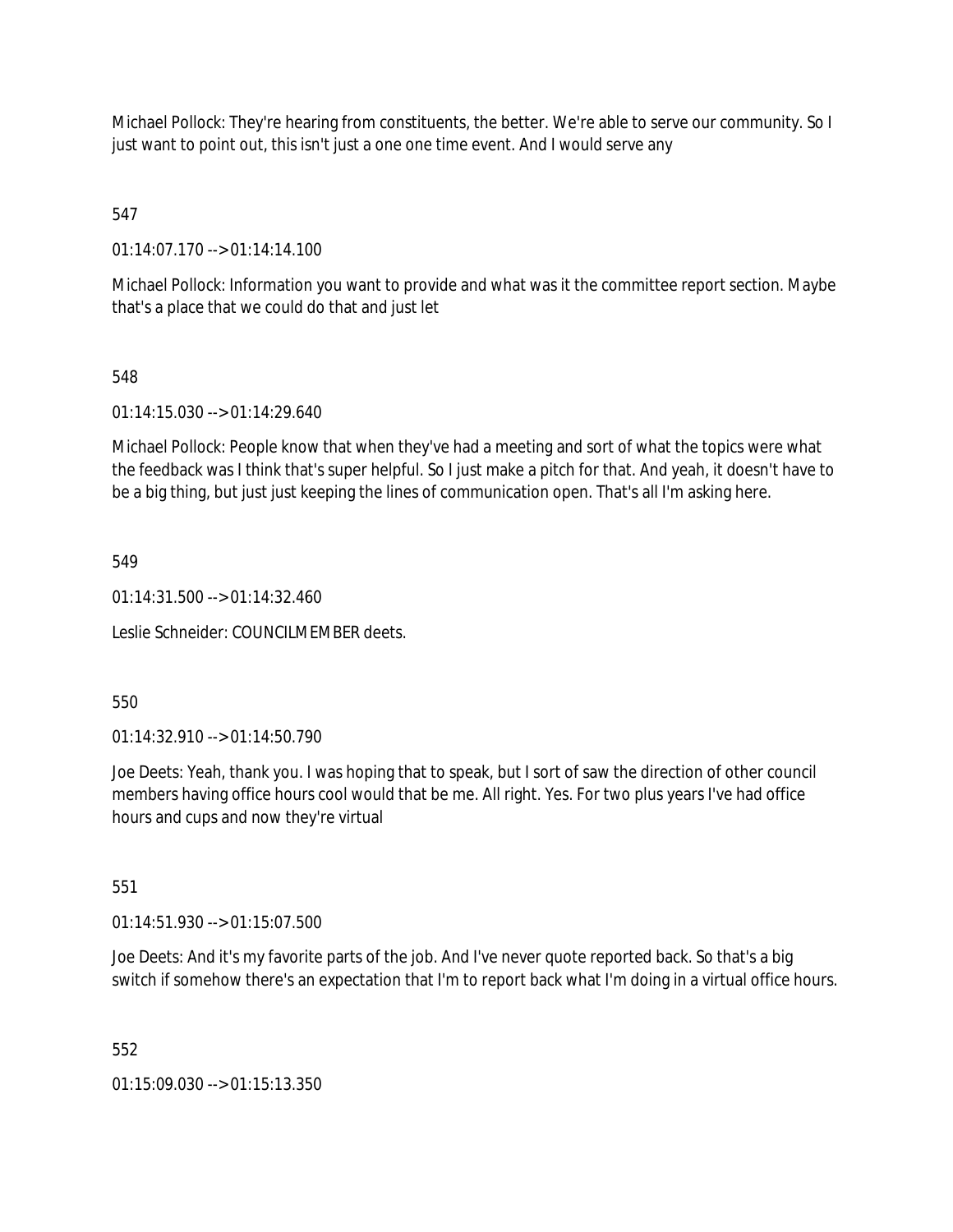Joe Deets: If I find something interesting. I'll pass it along. But they have that an expectation

# 553

01:15:14.610 --> 01:15:22.110

Joe Deets: I'm against that. I'm sorry I haven't done that in two plus years. And why would I do that now. I mean, that's some of this is confidential.

# 554

01:15:22.740 --> 01:15:33.450

Joe Deets: hearing from people. And if I find something important. I will pass it along. But I don't want that to have as an expectation as it seems to be given here.

555

01:15:36.570 --> 01:15:40.440

Leslie Schneider: I really want to move us on COUNCILMEMBER Medina.

556

01:15:41.190 --> 01:15:44.670

Kol Medina: All right, I'll try to make it really quick because I also want us to really move on.

### 557

01:15:45.660 --> 01:15:56.550

Kol Medina: I really appreciate the spirit and what kills her Pollock is saying. But I agree with COUNCILMEMBER deeds. There's just, there's, there's got to be a difference in definition between a whatever you call it.

558

01:15:57.030 --> 01:16:12.480

Kol Medina: Town Hall zoom meeting where there is a published agenda and the public is invited a difference between that and just saying, hey, I'm available for two hours, you know, a town and country. And if you want to come talk to me. You can come talk to me.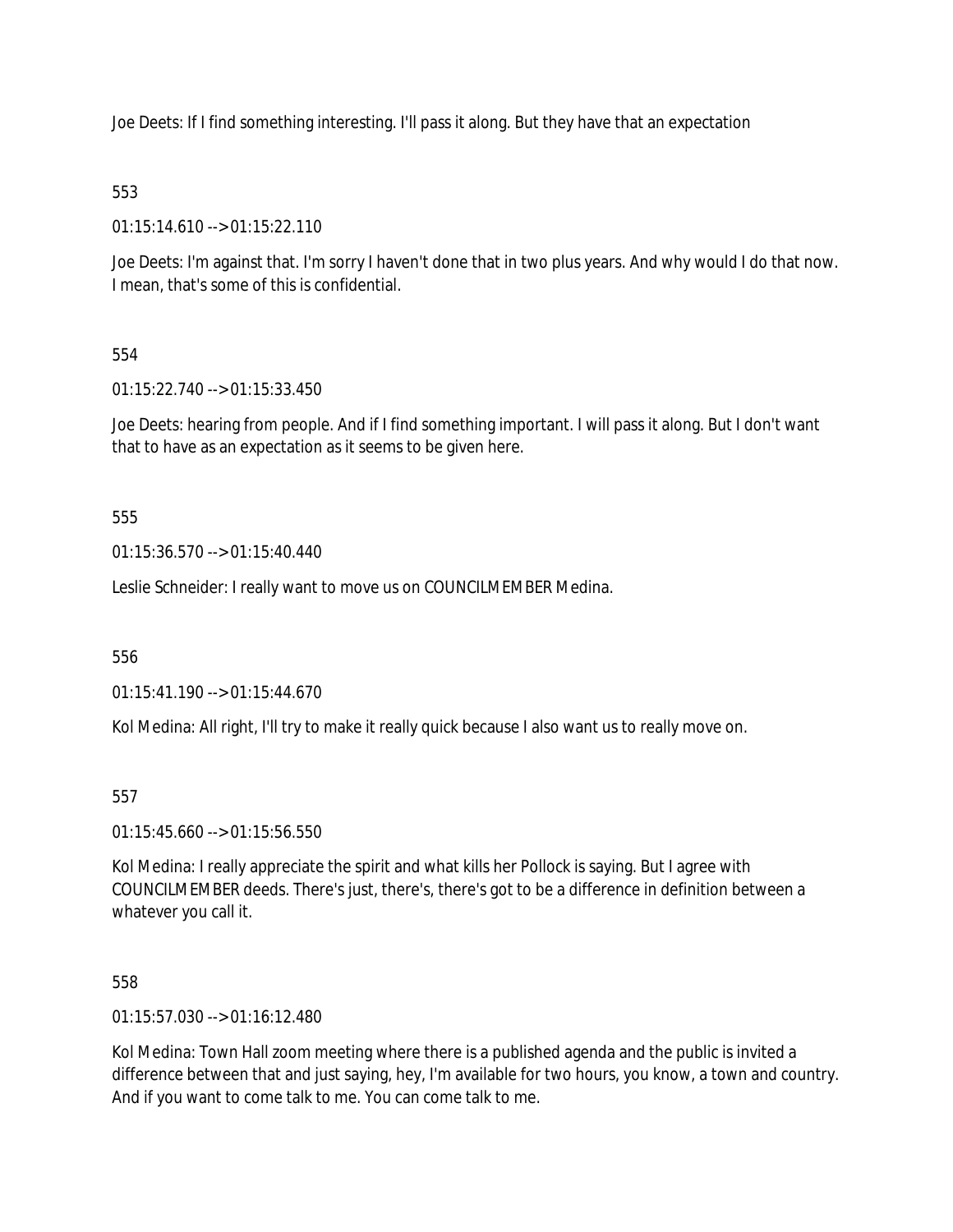01:16:13.770 --> 01:16:24.360

Kol Medina: And I've been doing that ever since I've been on council for four years now except I've suspended it now and I'm just, I'm not going to be reporting back every week on this person can talk to me. And this is what they said.

560

01:16:25.410 --> 01:16:34.740

Kol Medina: I mean, how's that even different from them. We'd be expected to report our email conversations and our phone conversations. I mean, it's just kind of same. So I'll stop there. But that's how I feel about it.

561

```
01:16:36.870 --> 01:16:37.650
```
City Manager.

562

01:16:38.820 --> 01:16:43.110

Morgan Smith: I just wanted. I have some other things to ask you about the agenda. So I was just getting in line.

563

01:16:43.530 --> 01:16:48.870

Leslie Schneider: Okay, um, Deputy Mayor, are we able to move on. Okay.

564

01:16:48.900 --> 01:16:50.490

Rasham Nassar: Yeah, I'm happy, I'm happy to move on.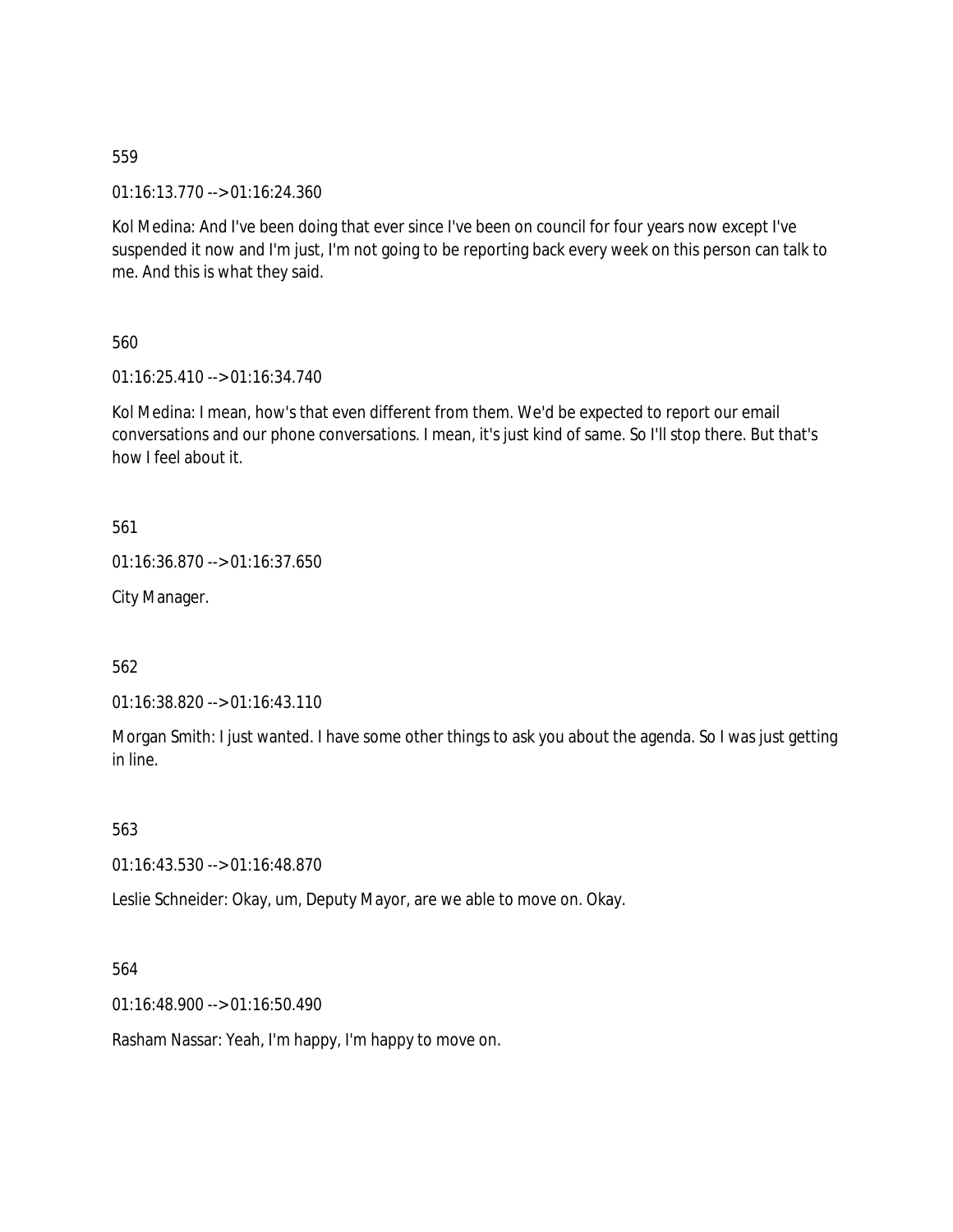01:16:51.420 --> 01:16:51.900 Okay.

566

01:16:53.010 --> 01:16:54.150

Leslie Schneider: City Manager Europe.

567

01:16:55.650 --> 01:16:56.040

Morgan Smith: Okay.

568

01:16:57.180 --> 01:17:06.420

Morgan Smith: So I'm thinking ahead to next week and you have a proposed draft agenda for May 19 there. What I'd like to plan to do because we're really

569

01:17:06.900 --> 01:17:12.240

Morgan Smith: It's it's a big lift for us on the staff side to support the Council's work as you return to a more

570

01:17:13.080 --> 01:17:21.720

Morgan Smith: Dense agenda calendar of topics and to get those items off the ground and back in front of you while we still have

571

01:17:22.380 --> 01:17:32.100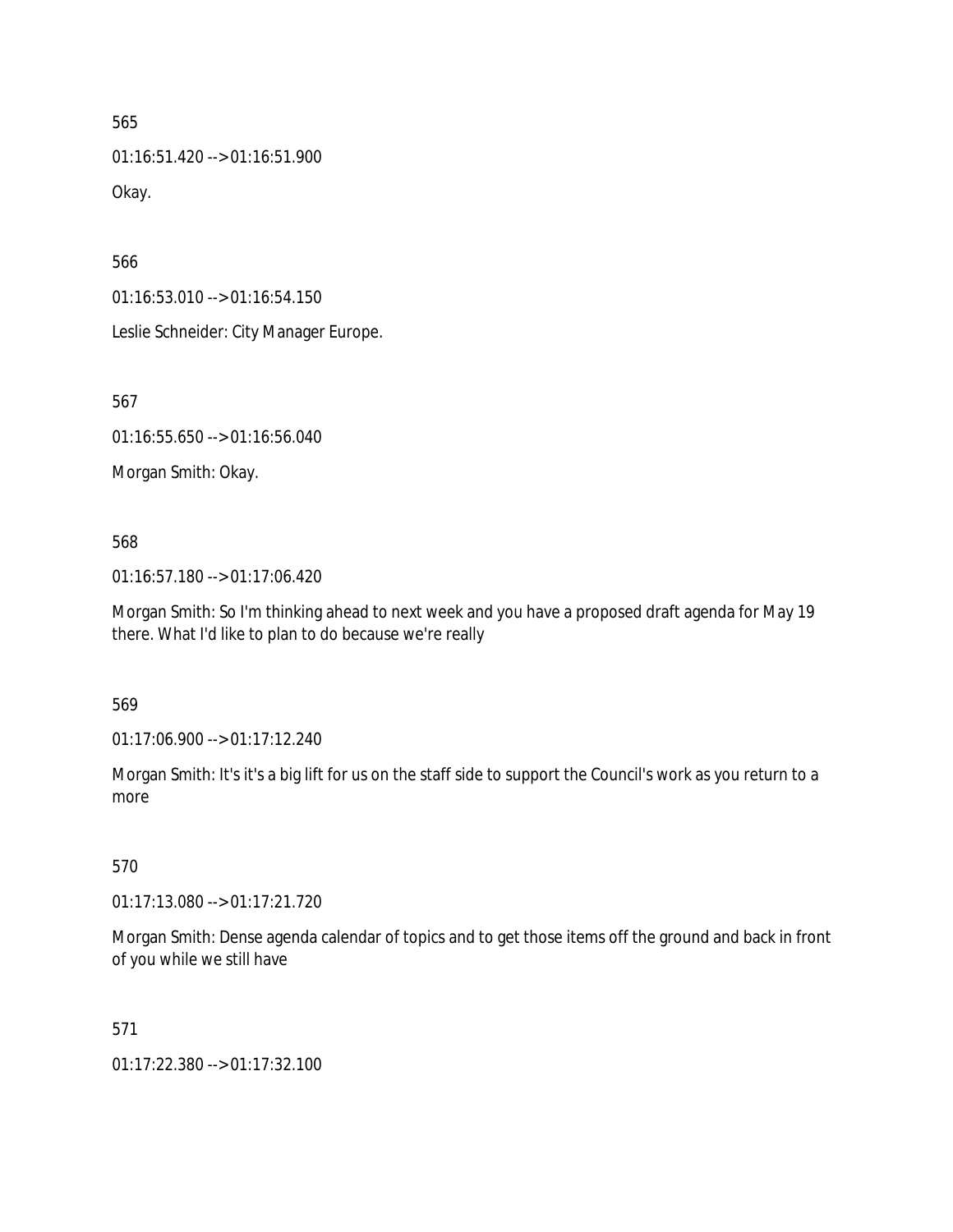Morgan Smith: Challenges to our capacity, while we still have staff members working on emergency response. So if you can support us and that one thing I'd like to do is next week on the 19th

572

01:17:32.520 --> 01:17:42.960

Morgan Smith: review with you the next four agendas that would take as well into June, so I'll be working off of the draft schedule that I presented you a couple weeks ago.

# 573

01:17:43.620 --> 01:17:54.330

Morgan Smith: As well as the items you added tonight and I have a couple of structural things that I'd like to hear from you on because they help us shape those upcoming meetings. One is at one point.

# 574

01:17:54.990 --> 01:18:07.440

Morgan Smith: A month or so ago, the Council had a conversation about whether, when we got to June, there was a preference expressed to return to a shape of meetings where the first and third meeting would be a study session shape.

### 575

01:18:08.010 --> 01:18:17.760

Morgan Smith: And the second and fourth meeting would be structured like a business meeting and I wanted to understand if it's councils preference to go forward with that approach.

576

01:18:22.200 --> 01:18:22.800

Leslie Schneider: Deputy Mayor

577

01:18:23.310 --> 01:18:24.300

Morgan Smith: Okay, alright.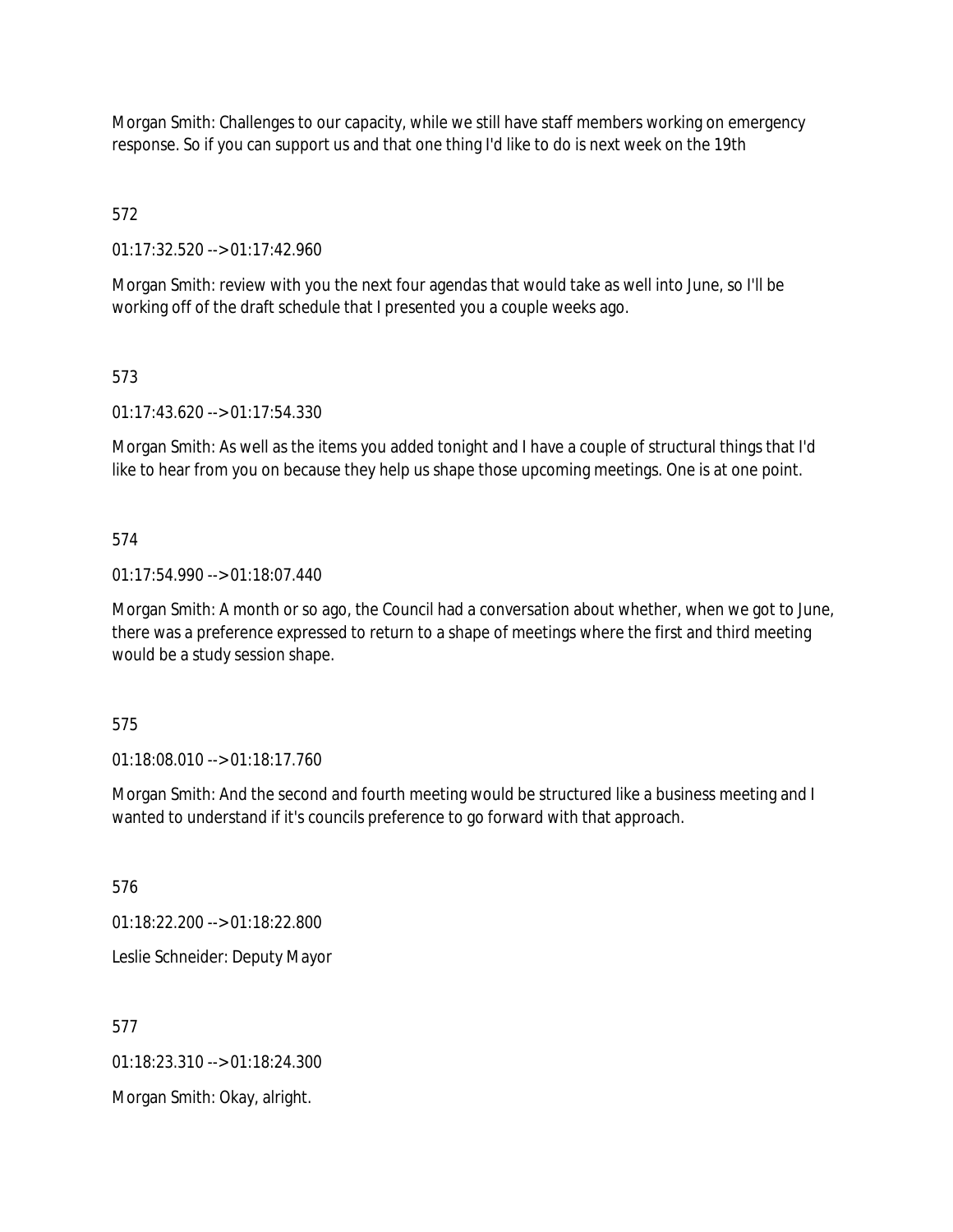01:18:25.350 --> 01:18:38.280

Morgan Smith: So that's helpful. The other thing I'd like to understand is what time you would like to meetings to start because of the way our code is written, if we continue to have early meetings that start before six o'clock. Those are noticed a special meetings.

579

01:18:38.640 --> 01:18:50.130

Morgan Smith: That's fine. It's just has to do with how we set things up and it's better for us to make that explicit. So as we are moving back towards more more regular Council agendas.

580

01:18:50.670 --> 01:18:55.770

Morgan Smith: Would you like to have a six o'clock start or would you like to have a different star time and if so what start time

581

01:18:57.210 --> 01:18:59.100

Leslie Schneider: Okay. Councilmember Pollock.

582

01:18:59.820 --> 01:19:07.830

Michael Pollock: Yeah, so this is a fairly important point, because if we call something a special meeting it restricts the decisions we can make

583

01:19:08.700 --> 01:19:20.070

Michael Pollock: So I think returning to a regular meeting time makes sense. And if we want to start at five o'clock, we can always change the ordinances.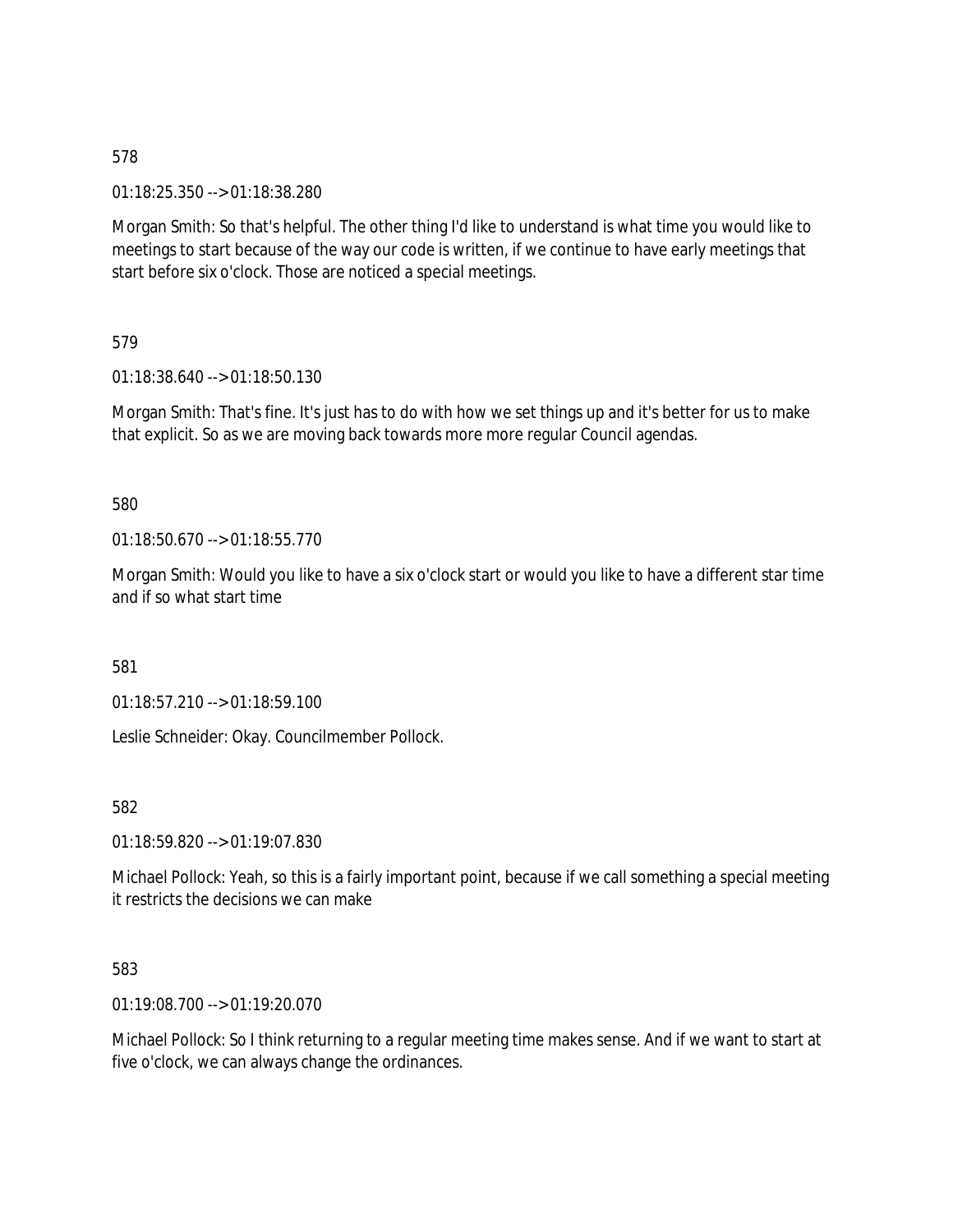01:19:20.760 --> 01:19:34.290

Michael Pollock: I mean, there's a, there's a process but but then so that the regular meetings begin at five, if that's what we want to do. But if you recall last meeting because it was a special meeting we couldn't take any action except on things that were on the agenda.

585

01:19:34.740 --> 01:19:42.780

Michael Pollock: So, so I've asked city attorney to clarify or correct me if I'm wrong, but that's my understanding is that

586

01:19:43.380 --> 01:19:44.490

Morgan Smith: That is correct. And

587

 $01:19:44.520 \rightarrow 01:19:55.770$ 

Morgan Smith: Just need the time tonight. I just want to see if we can get some consensus around whether to go back to the time that's on the books now for six o'clock or start earlier. Happy to pursue an ordinance change if you'd like.

588

01:19:57.180 --> 01:19:59.040

Leslie Schneider: I see some votes for six o'clock.

### 589

01:20:01.440 --> 01:20:08.070

Morgan Smith: So for the two remaining main meetings will keep them a special meeting starting at five, but the June meetings will resume.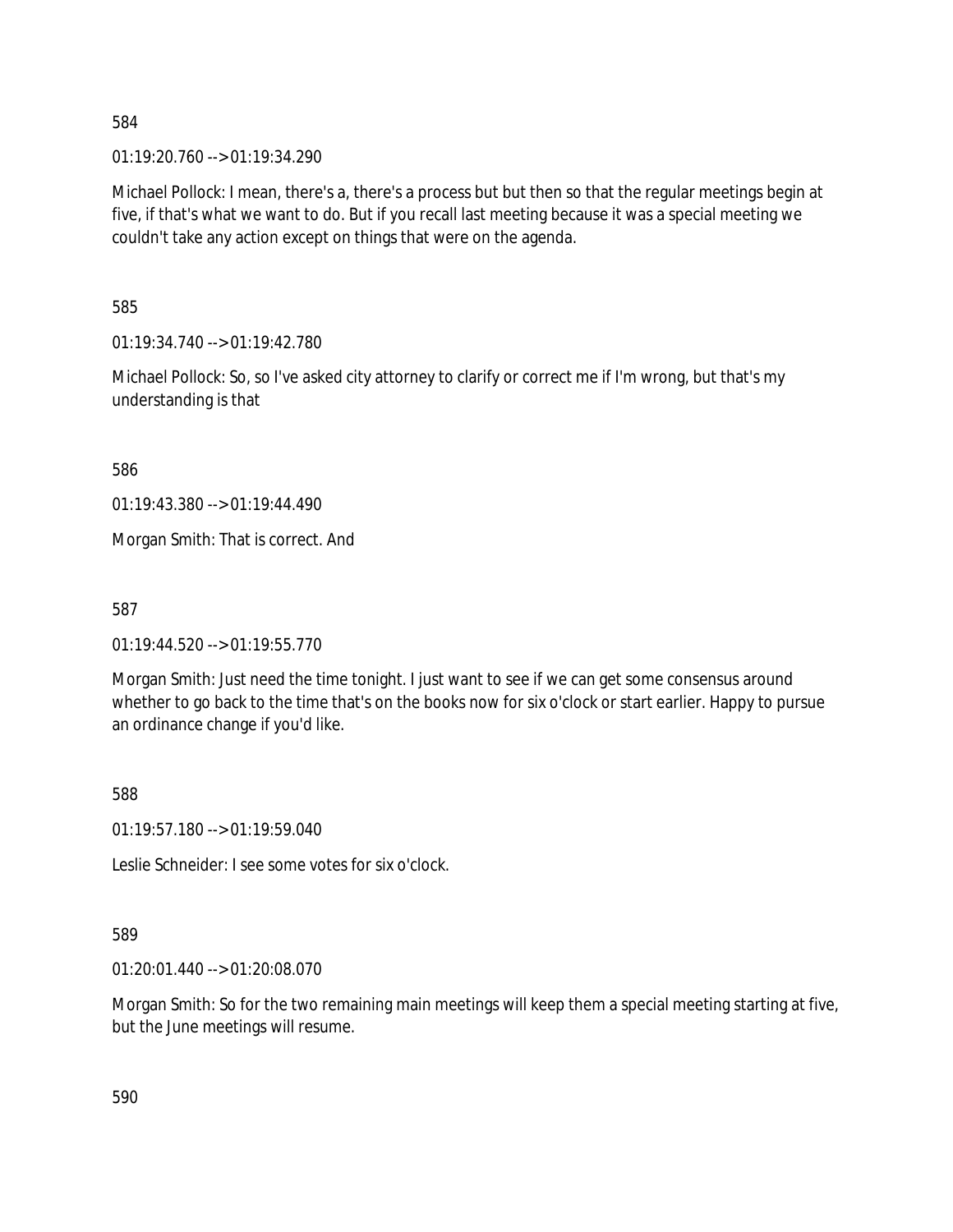01:20:09.210 --> 01:20:14.070

Morgan Smith: Anticipate as if they'll start at six. If we need to make changes as we go, we will, but we'll plan for that.

### 591

01:20:14.610 --> 01:20:20.340

Morgan Smith: Okay, then what travels along with those two decisions is that we're going to structure meetings in June.

### 592

01:20:20.730 --> 01:20:31.740

Morgan Smith: The way we used to, which means there'll be public comment opportunity provided for the business meetings, there will not be a time for public comment provided for the study sessions. I just wanted to be explicit about that so nobody's surprised.

### 593

01:20:32.430 --> 01:20:42.540

Morgan Smith: And then the last thing just to look ahead. I don't think we should discuss it tonight, but just to have in your thinking is that there's a fifth Tuesday in June, we have a lot of work backed up.

# 594

01:20:43.110 --> 01:20:48.810

Morgan Smith: When we get a little further along, we may want to consider whether to add a fifth meeting to

### 595

01:20:49.530 --> 01:21:00.570

Morgan Smith: Kind of take some of the pressure off and have maybe shorten some of our other June meetings and move. A couple topics there or not style up to counsel, but just noticed that that's on the calendar is an opportunity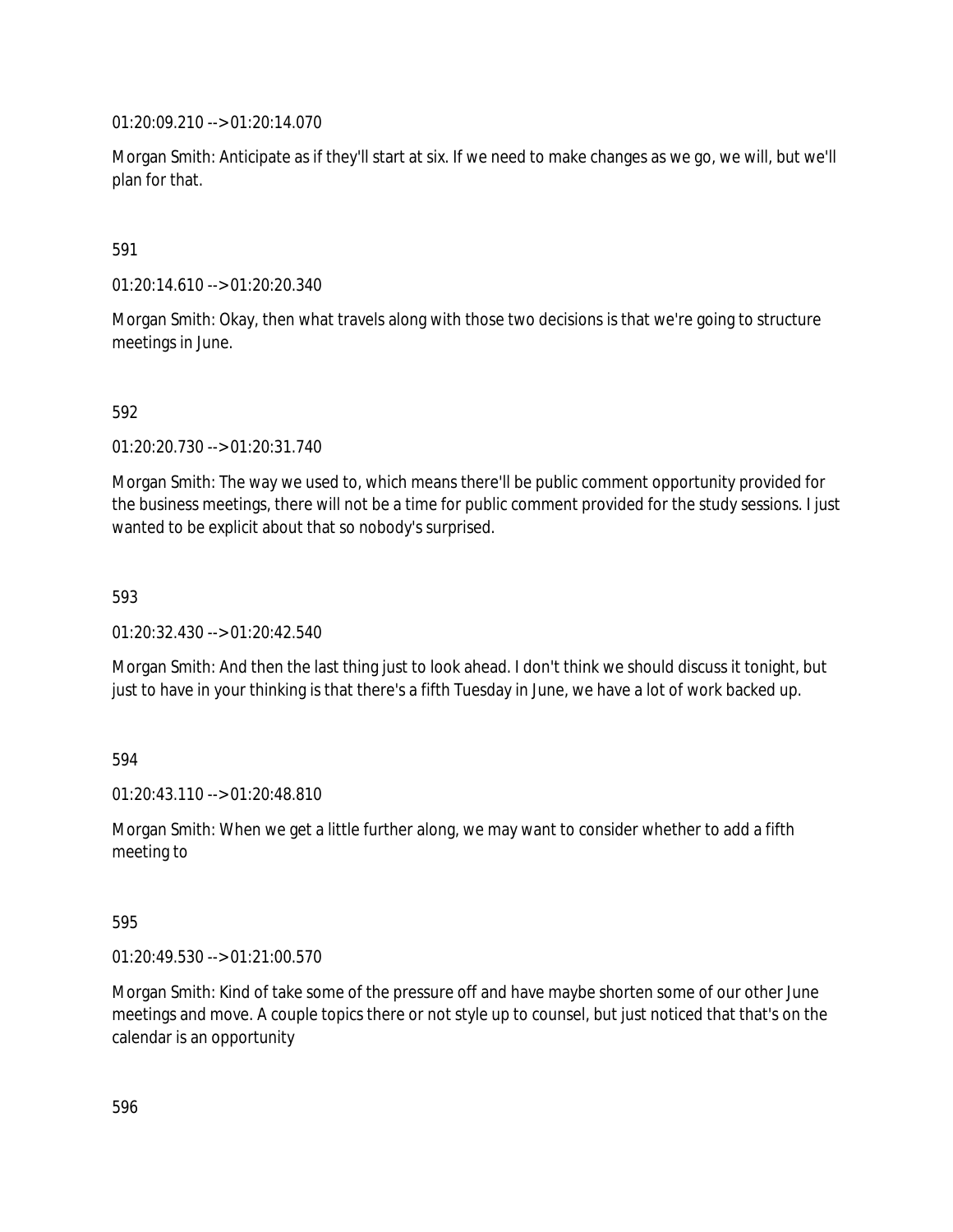01:21:02.400 --> 01:21:07.530

Leslie Schneider: Great, thank you very much. Okay, so I don't see any hands. I'm going to quickly move us along

## 597

01:21:09.690 --> 01:21:25.980

Leslie Schneider: So we are now at the the public hearing part. So there's going to be two parts to this. If I understand it correctly, so we will hold the public hearing on the self storage self service storage facility. And then we could we could choose to

598

01:21:28.170 --> 01:21:32.910

Leslie Schneider: To have emotion on the floor. So just letting you know that there's this two part piece.

599

01:21:34.230 --> 01:21:35.520

Leslie Schneider: Alright, so I

600

01:21:37.740 --> 01:21:38.820

Leslie Schneider: I now open.

601

01:21:40.530 --> 01:21:49.770

Leslie Schneider: I now open the public hearing ordinance number 2020 dash 12 self service storage facilities moratorium extension.

602

01:21:53.220 --> 01:22:03.660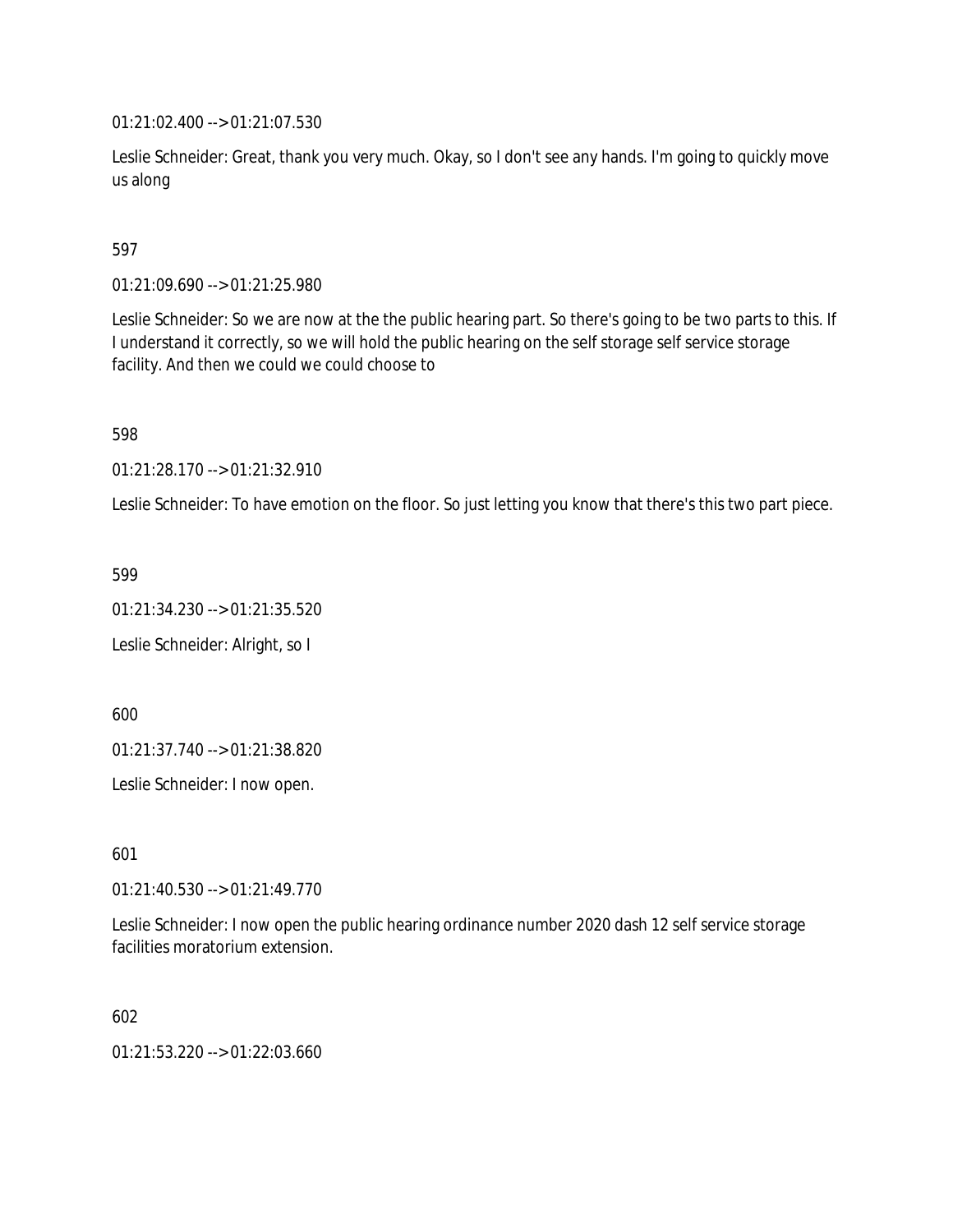Leslie Schneider: And there's one hand up. Ron Peltier if you would like to and then followed by Beth Morgan.

603

01:22:06.210 --> 01:22:07.320

Ron Peltier: Thank you, Mayor Schneider.

604

01:22:09.390 --> 01:22:12.450

Ron Peltier: I don't have a lot to say about this. I won't take up a lot of your time.

605

01:22:13.560 --> 01:22:19.050

Ron Peltier: I was on the city council. When you enacted. And when we enacted this moratorium.

606

01:22:20.310 --> 01:22:40.620

Ron Peltier: I believe that we have an adequate number of self storage facilities on the island, and that this is really excessive I know the owners will be likely one of the principles was present tonight commented earlier will probably comment again. I'm glad that they're such good

607

01:22:41.880 --> 01:22:51.240

Ron Peltier: Neighbors and that they have supporting small businesses. I just don't think that we need more of what they if they are offering the community.

608

01:22:52.380 --> 01:23:04.830

Ron Peltier: I know where they want to build their new self service storage facility. It's a beautiful wooden lot completely wooded next to a school i i do agree that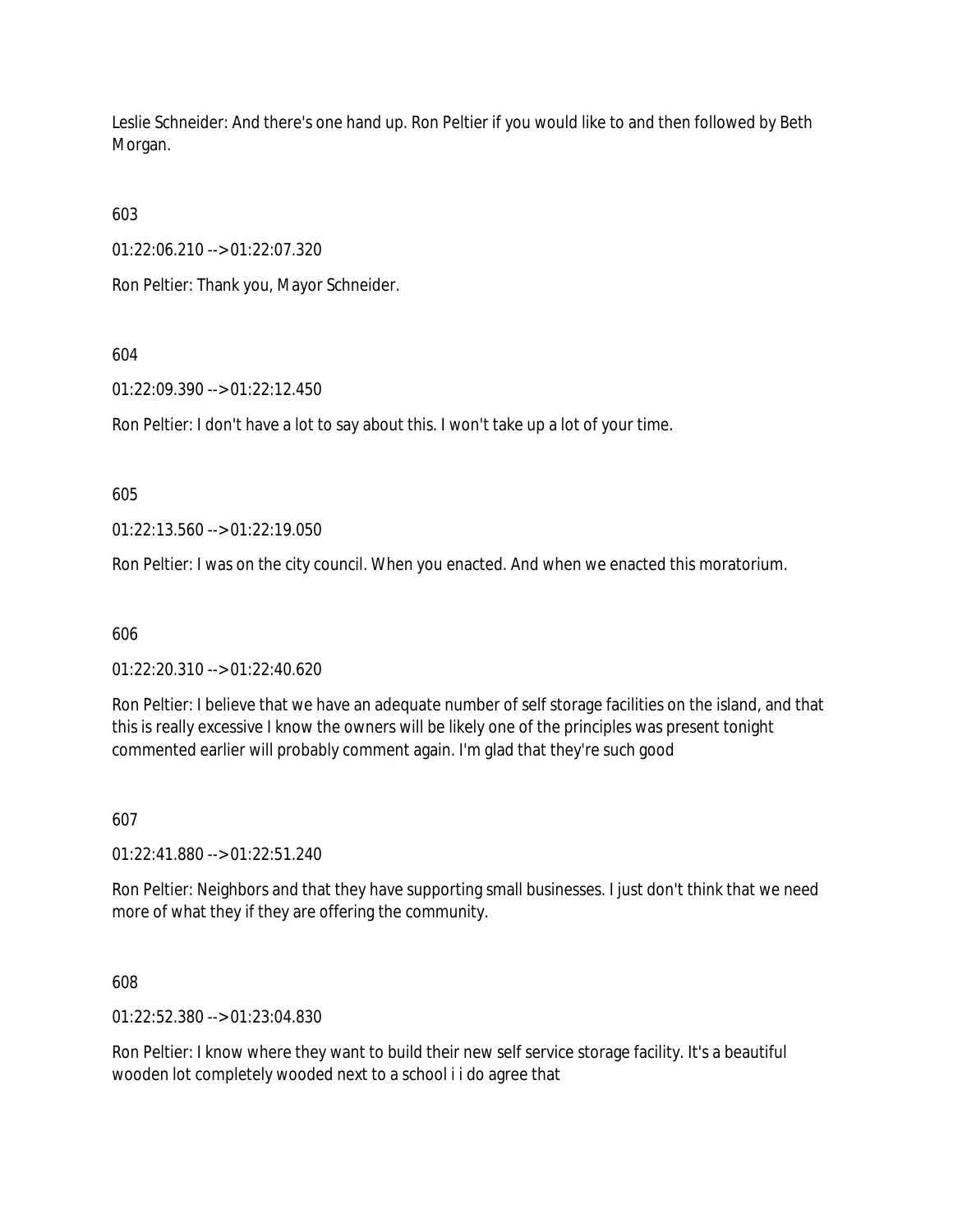01:23:06.270 --> 01:23:12.930

Ron Peltier: We should have looked at the allowed uses in Business Industrial sooner and considered

610

01:23:14.460 --> 01:23:29.700

Ron Peltier: Changing the allowed uses and not allowing self service storage facilities that would have been ideal if we had done that we didn't do that. But I think that what you're currently have done and I hope we'll do is the next best thing.

### 611

01:23:30.990 --> 01:23:41.700

Ron Peltier: So just looking at all aspects of self service storage facilities. Do we really want to encourage and facilitate profit could

### 612

01:23:42.270 --> 01:23:53.820

Ron Peltier: Consumption, I mean, people seem to have a lot more stuff than they can store in their houses and their buildings, we do have facilities for people, it's legitimate needs.

### 613

01:23:55.020 --> 01:24:02.760

Ron Peltier: And other communities have imposed moratoriums like we have and have imposed restriction. So I just hope you follow through.

### 614

01:24:03.450 --> 01:24:14.040

Ron Peltier: And info and change the allowed uses in our business industrial also one other note on the property at on a road that's brought rise to this.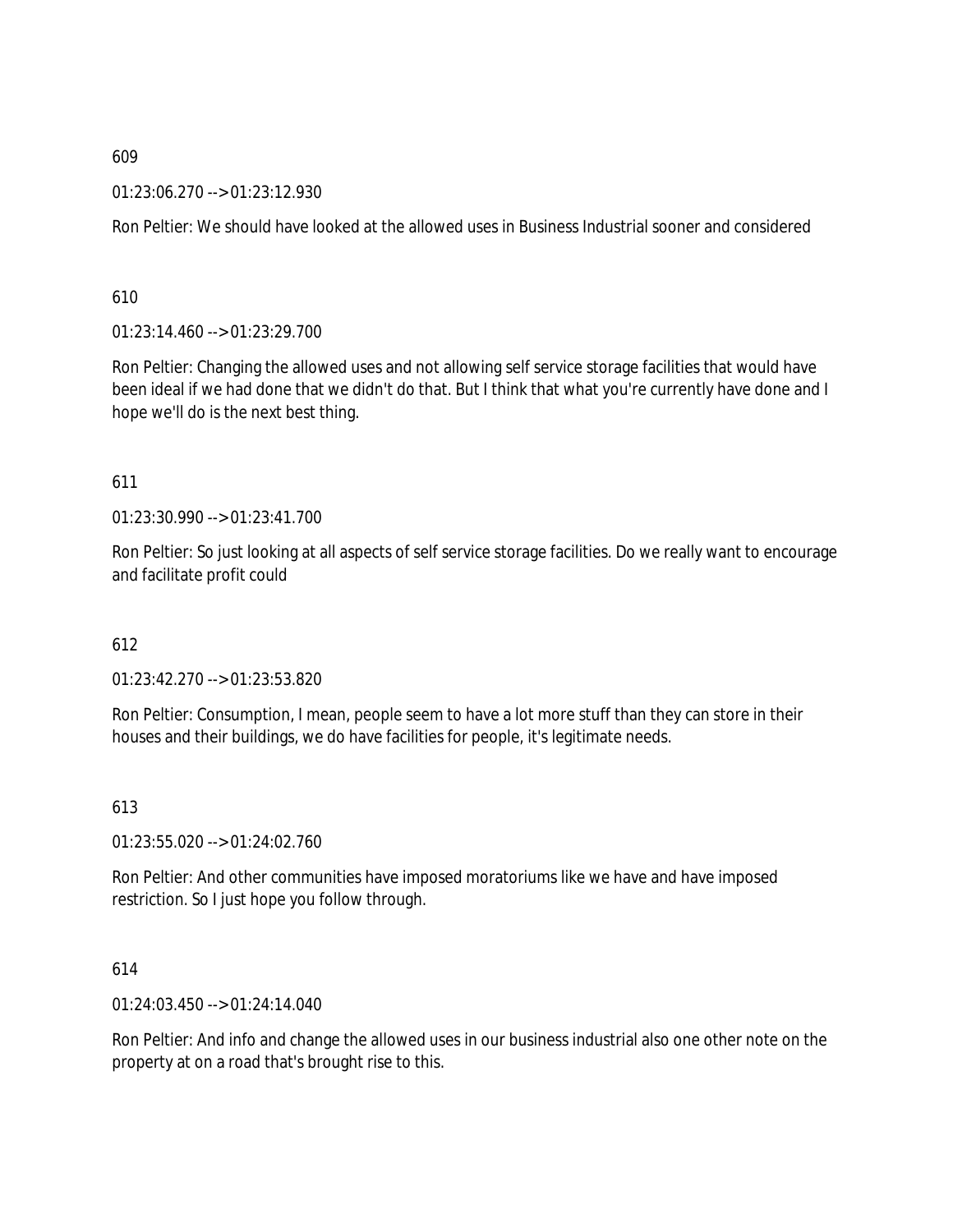01:24:14.940 --> 01:24:23.400

Ron Peltier: That became part of the business industrial through a spot zoning. It was formerly it was owned by a former council member that property.

616

01:24:23.850 --> 01:24:35.340

Ron Peltier: And somehow it got spots own to be part of the business industrial I also encourage you to look at possibly taking it out of business, industrial and making a part of residential zone.

617

01:24:35.970 --> 01:24:41.790

Ron Peltier: So thank you very much for consideration for your actions so far. And I'm going to sign off with that. Thank you.

618

01:24:43.470 --> 01:24:44.520

Leslie Schneider: Thank you very much. Ron

619

01:24:45.600 --> 01:24:47.940

Leslie Schneider: Best we can hear from you next

620

01:24:55.980 --> 01:24:57.210

Leslie Schneider: And you are on. There we go.

621

01:24:57.780 --> 01:25:03.990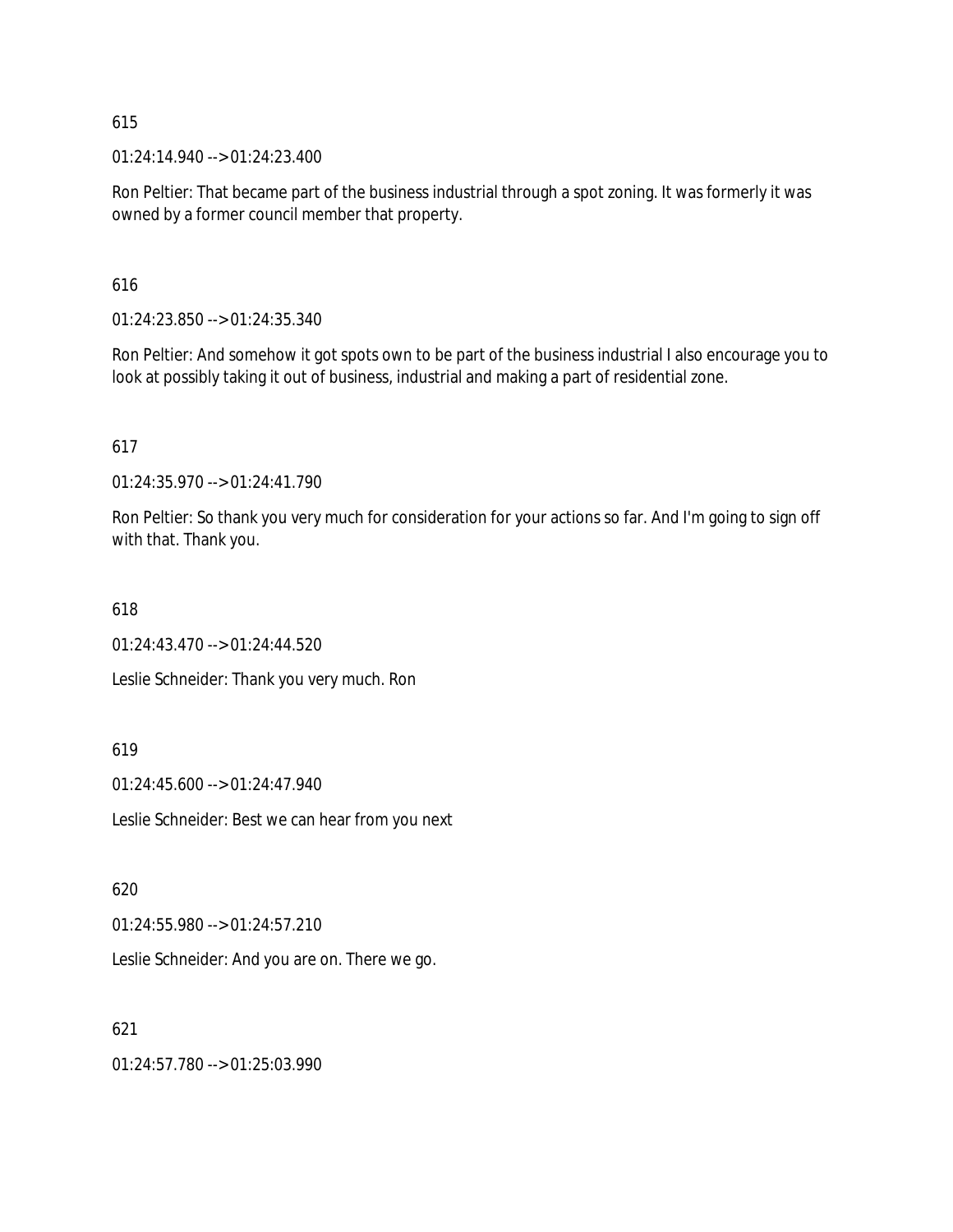Beth Morgan: Sorry about that. And thank you for listening to me a second time. I apologize for having spoken during the wrong period.

622

01:25:04.800 --> 01:25:10.620

Beth Morgan: So I'm Beth Morgan. I'm one of two principles on the urban Bainbridge project, which is on day road.

# 623

01:25:11.070 --> 01:25:22.920

Beth Morgan: And we believe it's a good project for Bainbridge Island for the following reasons. The first reason is that this project support small businesses, our other self storage project on sportsman's club road.

# 624

01:25:23.310 --> 01:25:31.530

Beth Morgan: Rents 41% of the space to small businesses on the island. So we're really, it's an important foundational

### 625

01:25:32.880 --> 01:25:39.150

Beth Morgan: Product that's offered to our small business community. Secondly, self storage is relatively

## 626

01:25:39.540 --> 01:25:53.100

Beth Morgan: A relatively benign development us. We plan to put buildings on only half of our four acres. We voluntarily agree to add 10 feet of buffer in addition to what the city requires we are really trying to

# 627

01:25:54.390 --> 01:25:58.770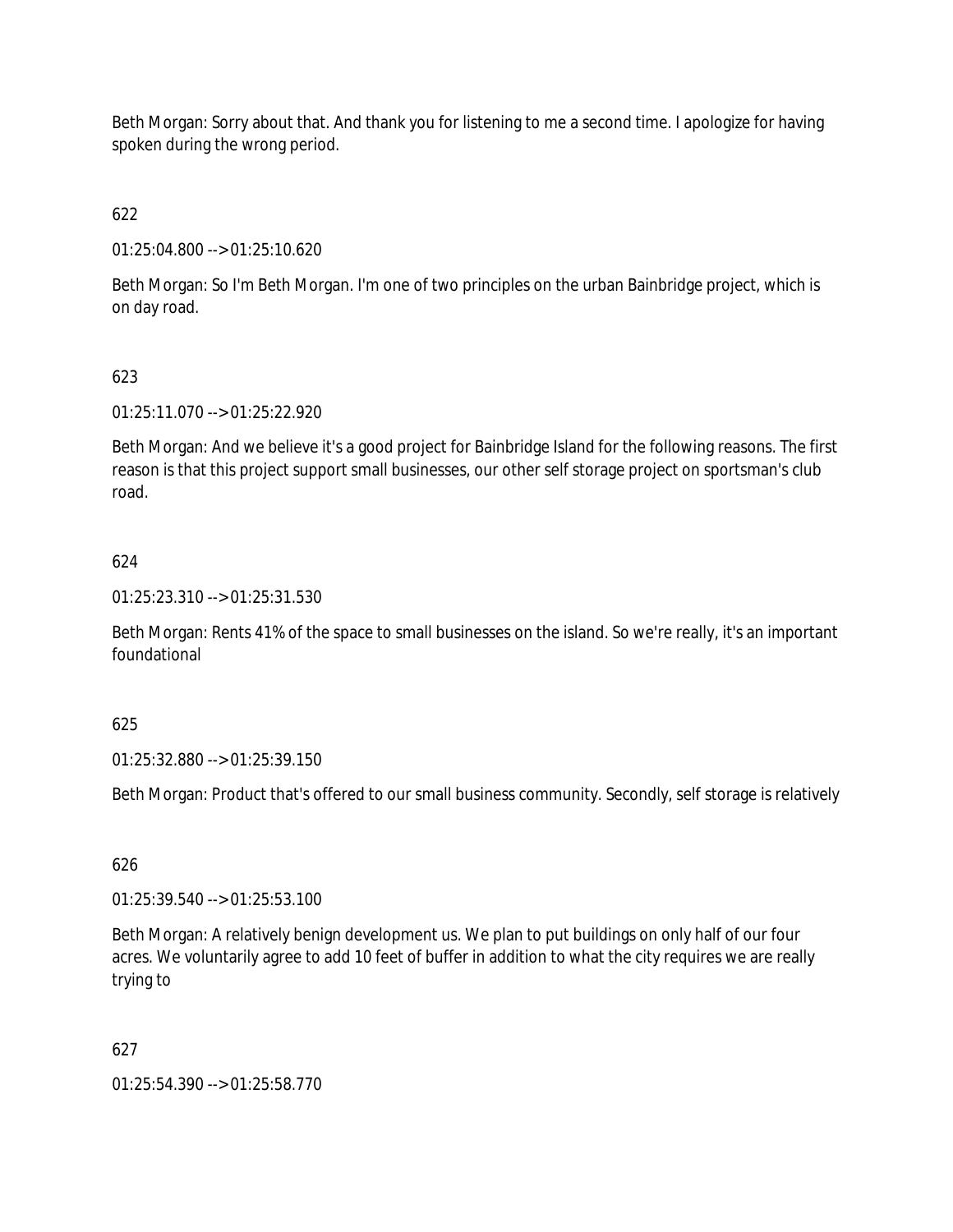Beth Morgan: To keep the property beautiful and an asset to the Bainbridge Island community.

# 628

01:25:59.250 --> 01:26:09.660

Beth Morgan: Third, we're good neighbor or other project when the best philanthropic business of the year in 2017 as determined by the Bainbridge Community Foundation for efforts of service.

# 629

01:26:10.260 --> 01:26:22.770

Beth Morgan: To the Bainbridge Island. Police Department. Pause And Bainbridge Island high school and we would adopt this community oriented perspective on our new project as well forth

# 630

01:26:23.880 --> 01:26:34.170

Beth Morgan: As we've done on our other project, which is across the street from another much bigger school sekai we would be committed to minimizing the impact

# 631

01:26:34.770 --> 01:26:38.790

Beth Morgan: To our neighbors and to the school that's adjacent to our new project.

# 632

01:26:39.360 --> 01:26:44.880

Beth Morgan: In summary, as our project does not constitute an emergency or a threat to public health.

# 633

01:26:45.180 --> 01:26:56.730

Beth Morgan: And there is no evidence of other self storage facilities being considered for other properties on the island, we wish to go on the record as being against a continuation of the moratorium. Thank you.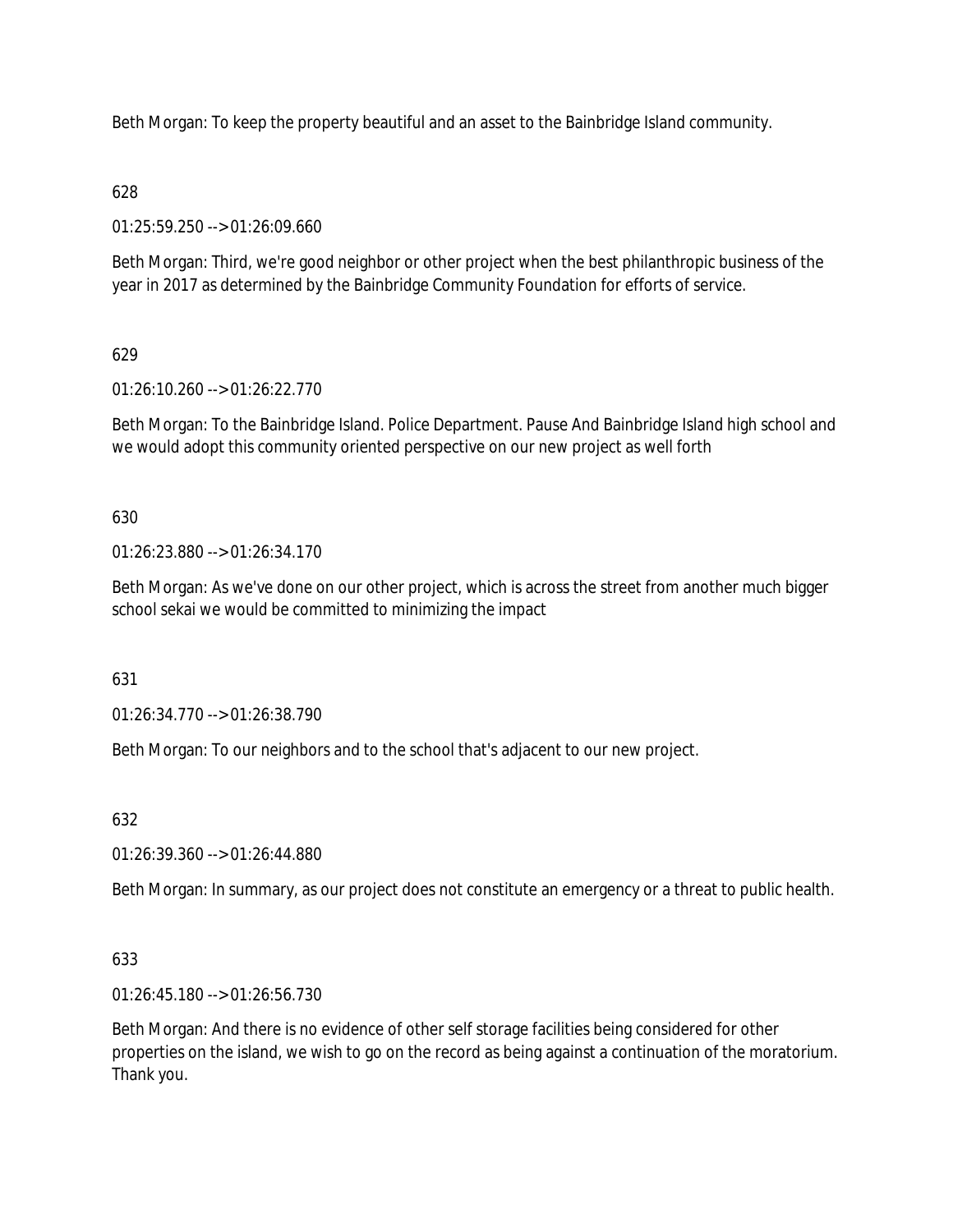01:26:58.980 --> 01:27:00.270

Leslie Schneider: Thank you very much, Beth.

#### 635

01:27:01.560 --> 01:27:05.160

Leslie Schneider: Okay, I do not see any other hands raised.

636

01:27:08.790 --> 01:27:09.690

Leslie Schneider: And

### 637

01:27:10.740 --> 01:27:18.960

Leslie Schneider: I will therefore close the public hearing regarding ordinance number 2020 dash 12 self service service storage facilities.

### 638

01:27:20.850 --> 01:27:25.500

Leslie Schneider: Okay so Council back to us. We get my panelists.

### 639

01:27:28.950 --> 01:27:30.270

Leslie Schneider: Deputy Mary see your hand up.

### 640

01:27:31.890 --> 01:27:41.250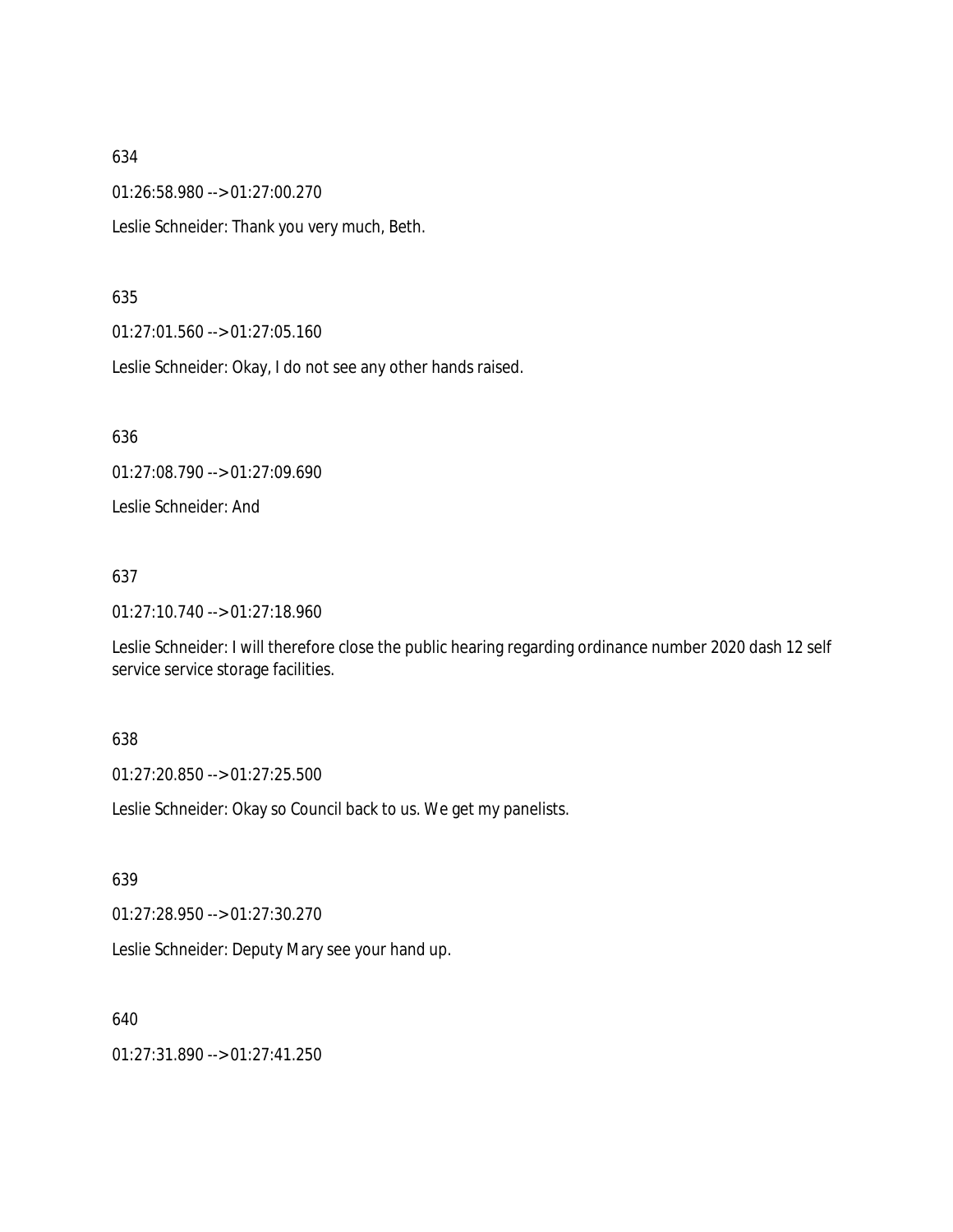Rasham Nassar: Yes. Thank you, Mayor Schneider. Um, I know our practices to put emotion on the floor before we begin discussions, but I have a question about the emotion.

641

01:27:42.360 --> 01:27:44.010

Rasham Nassar: The emotion attached with

# 642

01:27:45.360 --> 01:27:54.630

Rasham Nassar: Adopting the ordinance also adopts the attached work plan. And my question is, can we make changes to the work plan.

643

01:27:55.830 --> 01:28:01.440

Rasham Nassar: Moving forward or are we committed to it. If we were to

644

01:28:02.460 --> 01:28:04.590

Rasham Nassar: Pass this motion as it appears in the packet tonight.

645

01:28:07.350 --> 01:28:07.920

Leslie Schneider: City attorney.

### 646

01:28:08.610 --> 01:28:22.110

Joe Levan: Yes, I can answer that. So yes, you can. You can just that work plan in the future is whenever you want to. It's meant to as part of tonight's discussion was going to be have

647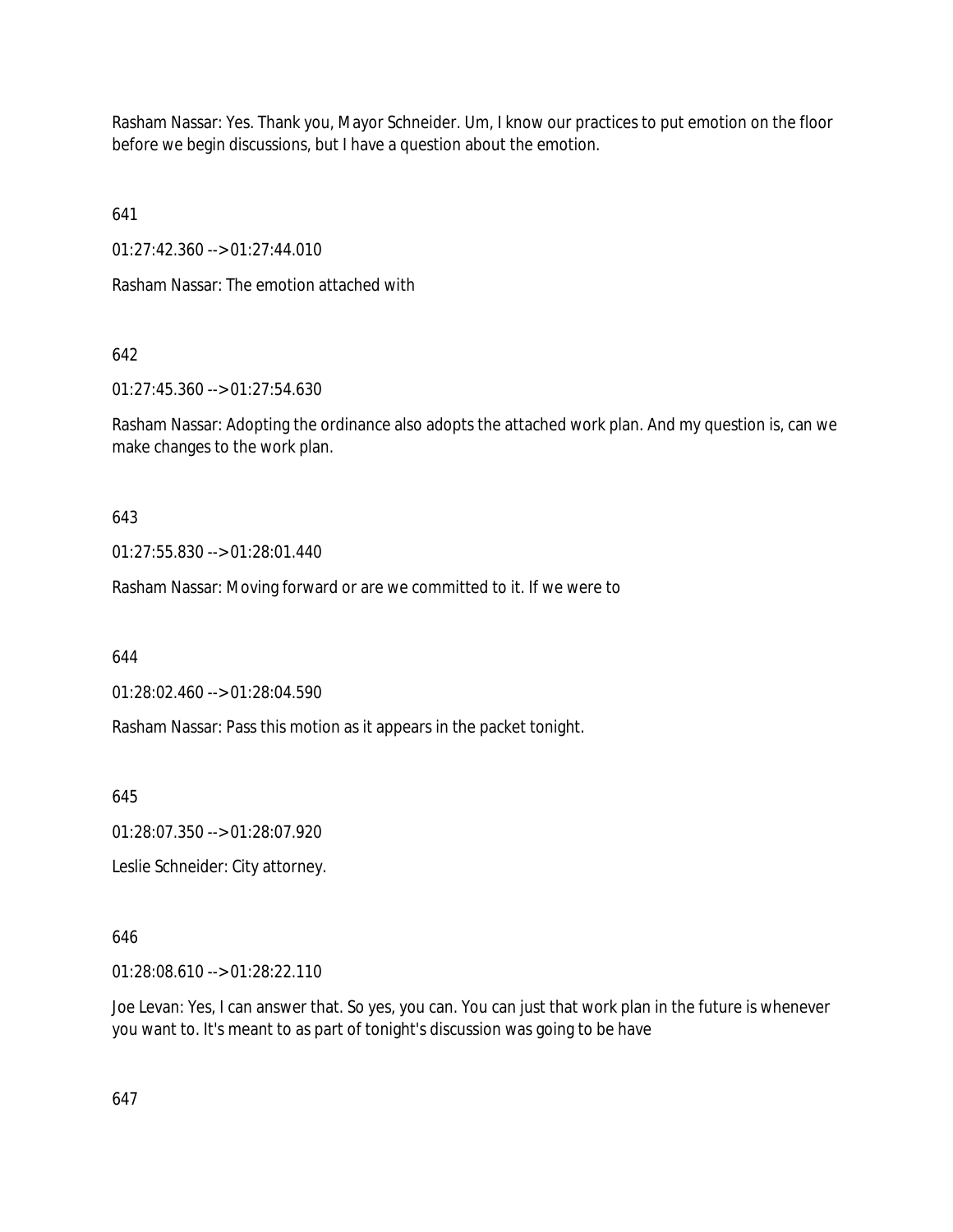01:28:22.650 --> 01:28:29.460

Joe Levan: Heather, the planning director described for your kind of an intro on the ordinance and you just jumped right into it, which is great.

### 648

01:28:30.180 --> 01:28:40.650

Joe Levan: But the, the idea behind the work plan was Heather put that together based on input that she had heard from the Council just picking up from your comments at meetings.

649

01:28:41.070 --> 01:28:46.830

Joe Levan: And drafted that work plan and thought about it in terms of staff perspective. And so she prepared that based on that input and

### 650

01:28:47.220 --> 01:28:59.610

Joe Levan: It's it's meant to be. It's kind of capsules that inputs us for but you can certainly if you pass it tonight in that form. You could revise it tonight if you want or you can adopt it as it is and and then you could adjust it in going forward. And anytime

### 651

 $01:29:00.120 \rightarrow 01:29:06.450$ 

Rasham Nassar: Okay if I, if I may follow up on that I'm there. I understand that there are a lot of

652

01:29:07.530 --> 01:29:24.540

Rasham Nassar: A lot of considerations and thought to be made in terms of how we approach a work plan on this topic, but I'm interested and maybe my colleagues are as well in starting in May, or

653

01:29:26.370 --> 01:29:33.360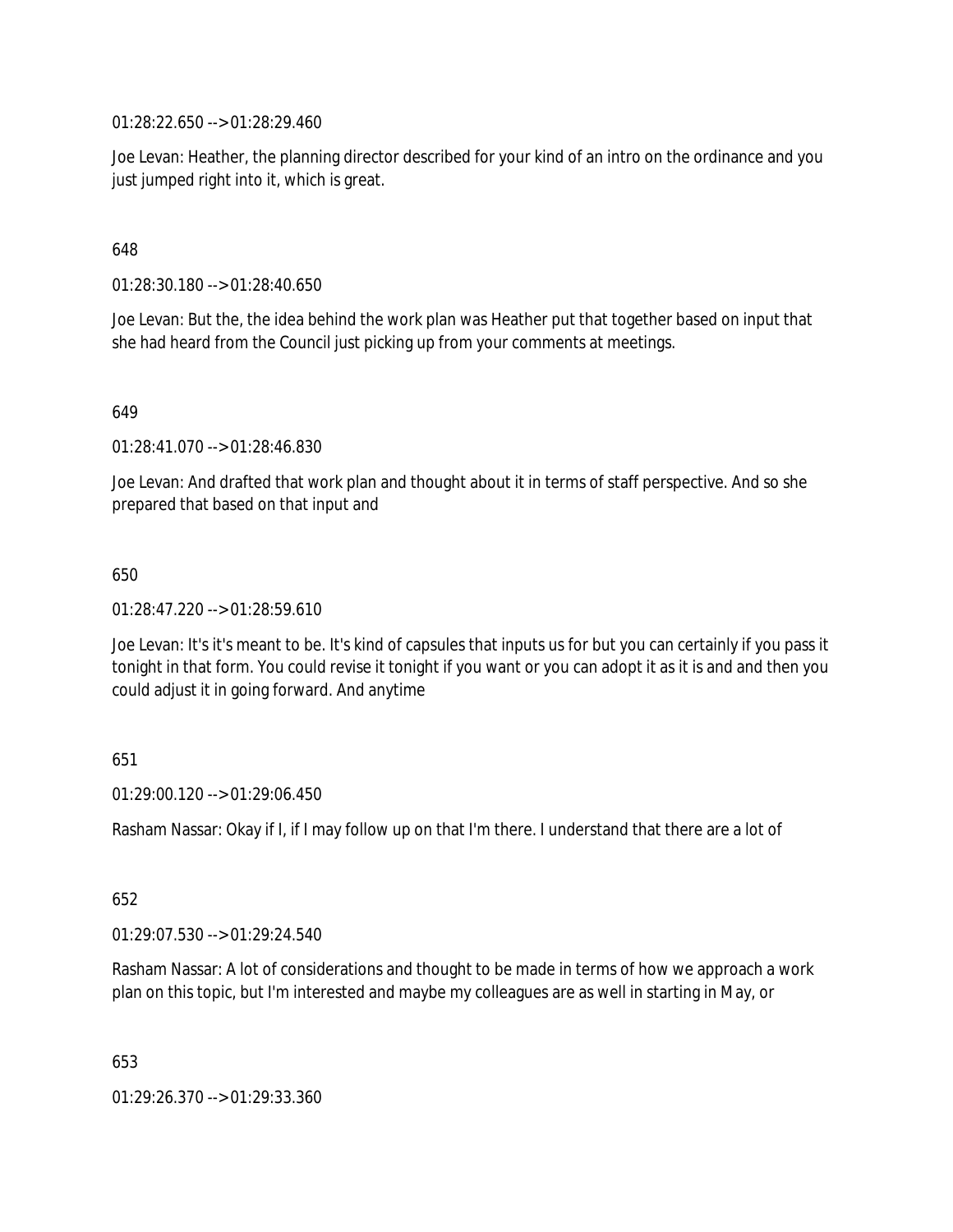Rasham Nassar: point by point approach and starting to kind of whittle out what Council might be interested what changes to the code Council might be interested in making

654

01:29:33.960 --> 01:29:44.130

Rasham Nassar: And the question that I think the Council hasn't had an opportunity to ask itself or discuss yet is whether we want to allow self storage units as a

## 655

01:29:45.030 --> 01:29:55.650

Rasham Nassar: Preferred or allowed use or however it appears in that in 1809 and then use table there for the business industrial zone if there's a majority of Council that's comfortable just striking it.

## 656

01:29:57.900 --> 01:30:04.080

Rasham Nassar: I wonder if we can just go ahead and do that and kind of start to approach a work plan from that perspective.

### 657

01:30:06.330 --> 01:30:18.360

Rasham Nassar: Instead of spending a whole bunch of time organizing all the material and I mean we have had this before us now since was in November of last year. So I know a lot of us have taken it upon our upon ourselves to

658

01:30:19.710 --> 01:30:30.210

Rasham Nassar: Research this and we've heard a tremendous amount of feedback from the community. I'm pretty clear on what direction I would like to go and so I guess I just kind of want to put that out there.

659

01:30:31.440 --> 01:30:38.520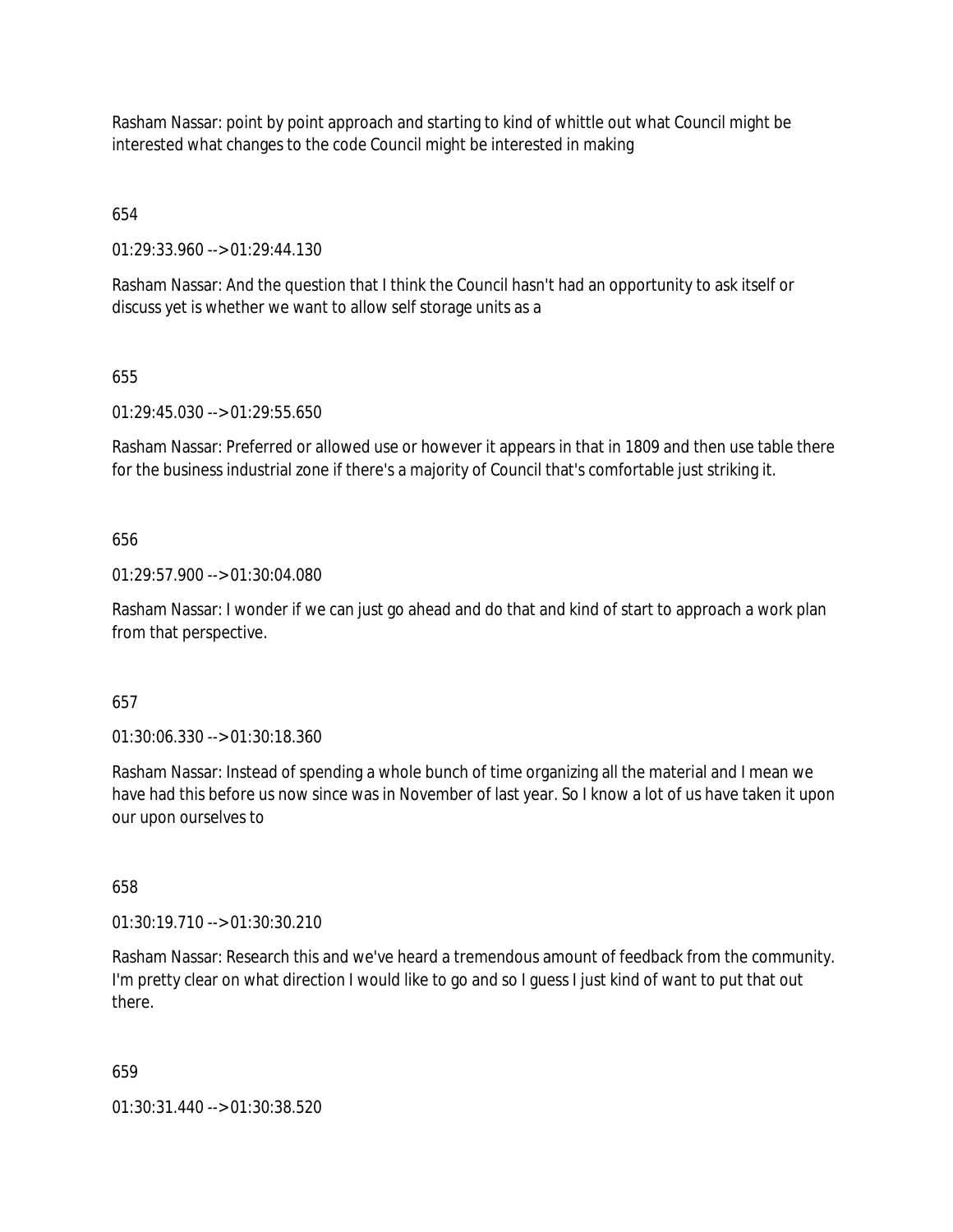Rasham Nassar: Before we approve the work plan as its presented but sounding like we can we can make changes to it. So I'll go on mute. Now, and kind of hear what others have to say.

660

01:30:39.270 --> 01:30:40.380

Leslie Schneider: COUNCILMEMBER deets.

661 01:30:41.310 --> 01:30:42.150

Leslie Schneider: I'm guessing here.

662

01:30:43.980 --> 01:30:45.570

Kol Medina: Actually, I haven't had a first

663

01:30:46.920 --> 01:30:48.630

Kol Medina: This. This time it was me.

664

01:30:51.330 --> 01:30:57.180

Kol Medina: And and I just, if you don't mind, I want to go first because i'm sorry i just i just connected some dots in my head that

### 665

01:30:58.200 --> 01:31:01.800

Kol Medina: Lead me to realize that I need to recuse myself from this conversation.

666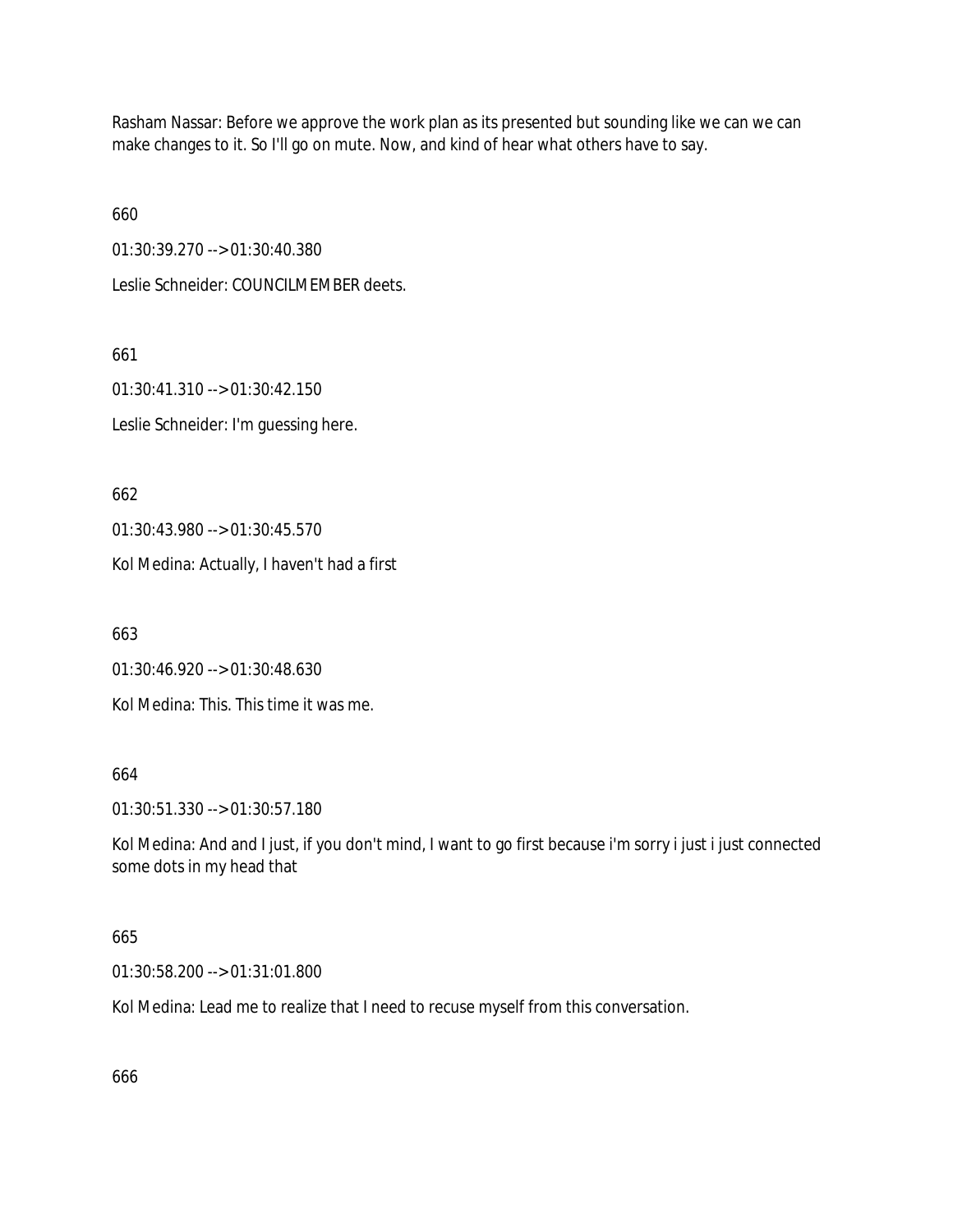01:31:03.540 --> 01:31:10.230

Kol Medina: I hadn't realized that the owners of of this potential self storage unit out on day road.

667

01:31:11.460 --> 01:31:16.080

Kol Medina: Are the owners of beymer self storage and I hadn't realized which storage facility that was

668

01:31:17.040 --> 01:31:31.650

Kol Medina: I just hadn't put us all together my head so at the Community Foundation, one of the funds that we manage is set up by some people who work at they were self storage and they raise money for that fund.

## 669

01:31:32.670 --> 01:31:41.580

Kol Medina: In various ways in one of those ways is through doing the good work and beymer self storage that the owner here referred to earlier.

### 670

01:31:42.690 --> 01:31:57.000

Kol Medina: So I don't know the owner. I've never spoken to the owner. The fund the owner is not involved in this fund, but that other property is kind of tangentially involved in this fun. So I'm, I'm just going to recuse myself from this just so I'm done.

671

01:31:57.450 --> 01:31:58.530

Leslie Schneider: All right. Thank you.

672

01:32:01.320 --> 01:32:02.250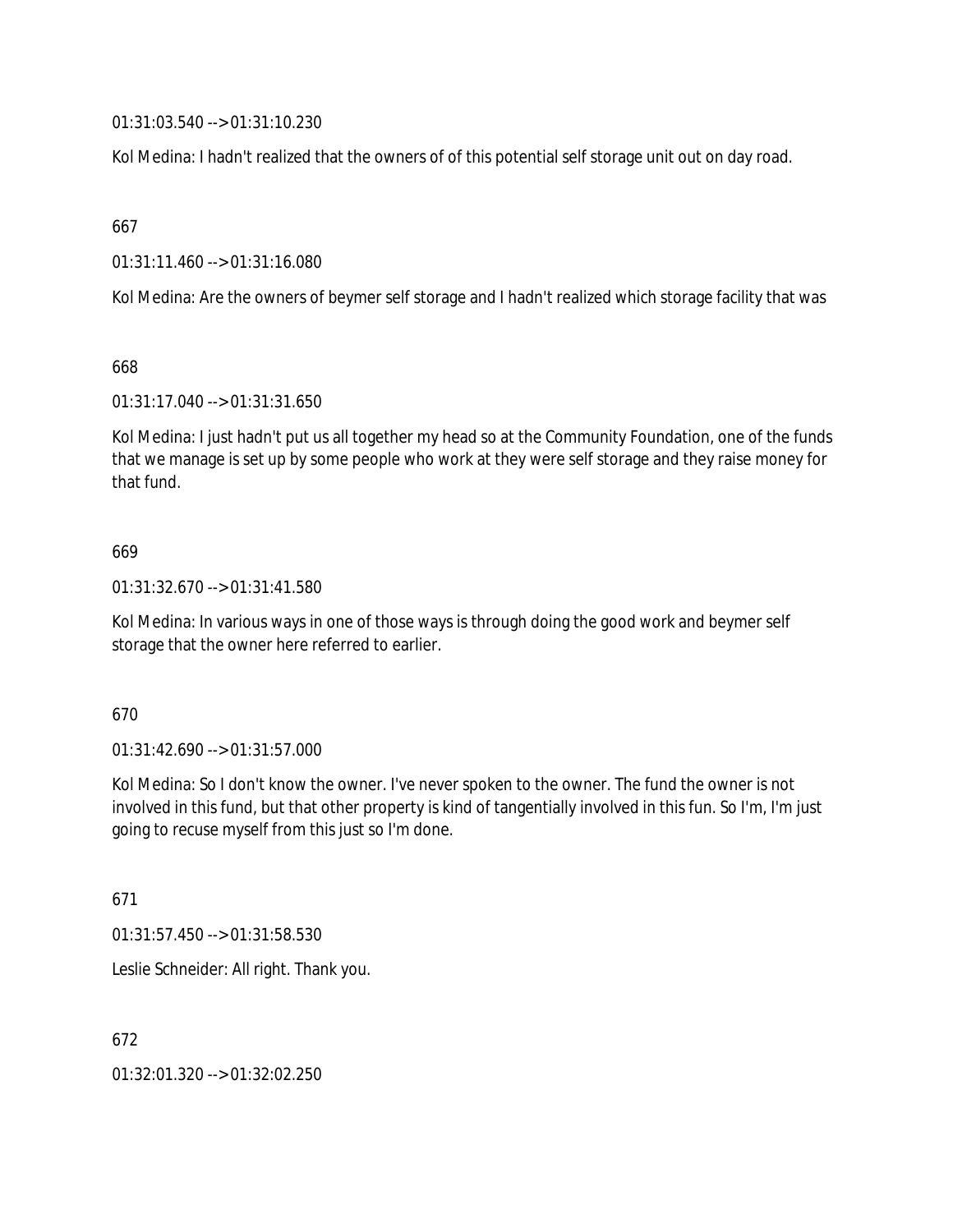Leslie Schneider: COUNCILMEMBER deets.

673

01:32:02.520 --> 01:32:03.330

Joe Deets: Yeah, thank you.

## 674

01:32:04.500 --> 01:32:15.780

Joe Deets: Yeah, a couple threads here. But first, I just want to acknowledge Beth Morgan's public comments and we also got colleagues, we all got an email from

## 675

01:32:16.950 --> 01:32:20.730

Joe Deets: A constituent. I guess you mind me mentioning your name, Betty Weiss.

# 676

01:32:22.380 --> 01:32:32.400

Joe Deets: Because she asked us dimension that she wrote in opposition to the self serve this moratorium. So I just want to acknowledge that

# 677

01:32:33.270 --> 01:32:53.550

Joe Deets: Ms wise had made that point to us, and certainly respect to her right to speak out. Personally, I am in favor of extending the moratorium and I'm intrigued a council member now. Sorry, maybe let's just cut to the quick. But I am

678

01:32:54.690 --> 01:32:57.840

Joe Deets: Staff under the work plan will be evaluating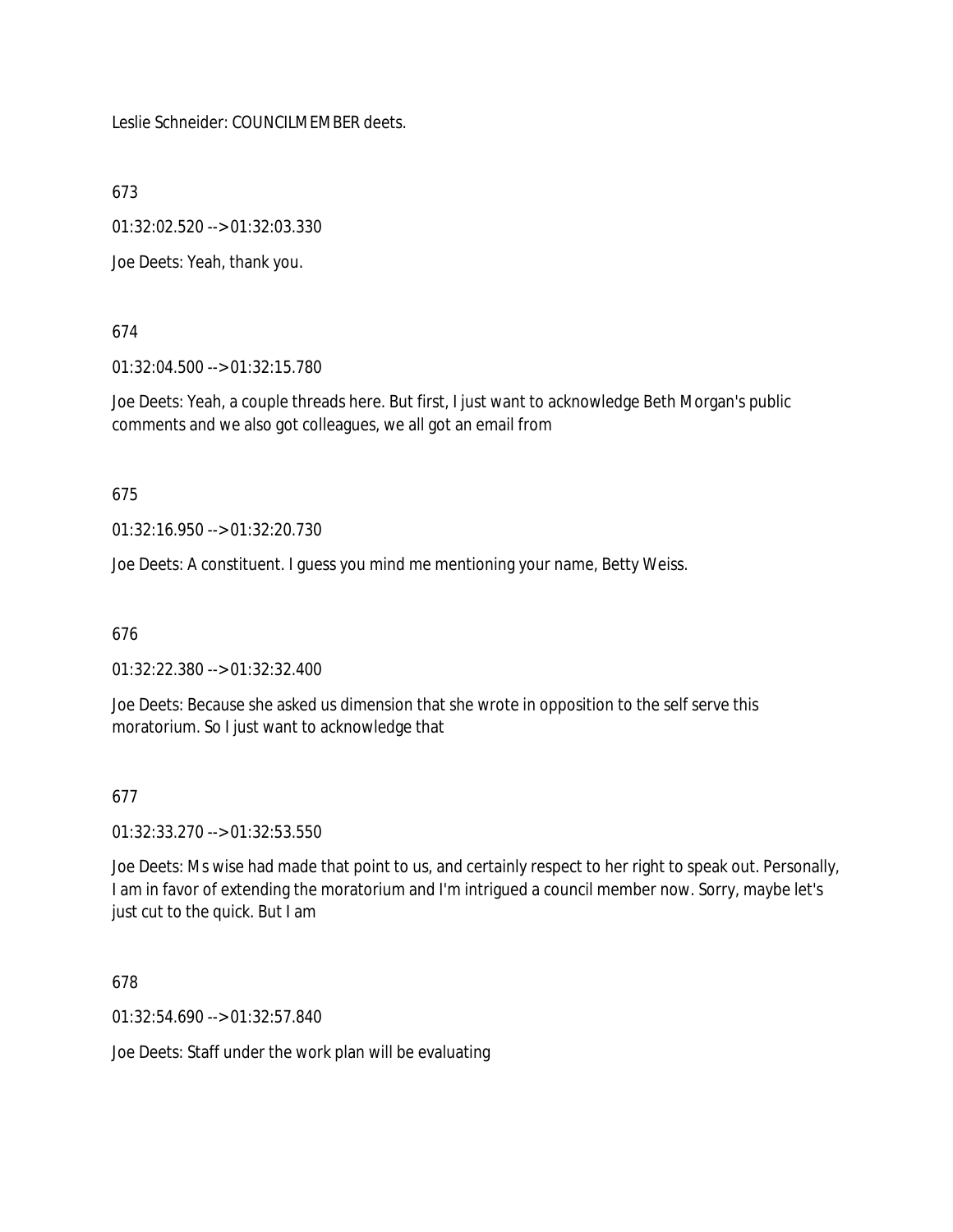679 01:32:59.790 --> 01:33:00.150 Joe Deets: The

680

01:33:01.200 --> 01:33:15.210

Joe Deets: What our options are and and maybe we could hear from Heather, but I, I'd like to kind of hear what our options are before I press the button on any decision. So maybe Heather, you could perhaps speak up about that. So one

681

01:33:15.660 --> 01:33:23.250

Joe Deets: I wanted knowledge comments made by some citizens to I'm interested in hearing staffs

682

01:33:24.660 --> 01:33:31.950

Joe Deets: You know, developing a work plan and and three we sounds like we have a decision to make, as in the ordinance.

#### 683

01:33:33.030 --> 01:33:37.980

Joe Deets: The city attorney gave us a couple choices. So maybe we can save that conversation for later.

684

01:33:39.330 --> 01:33:54.870

Leslie Schneider: So before we move on to the other hands that are raised. Is anyone interested I jumped over director rights sort of proposed you know intro here and we could go back to her. If you would like or otherwise, I can just continue to

685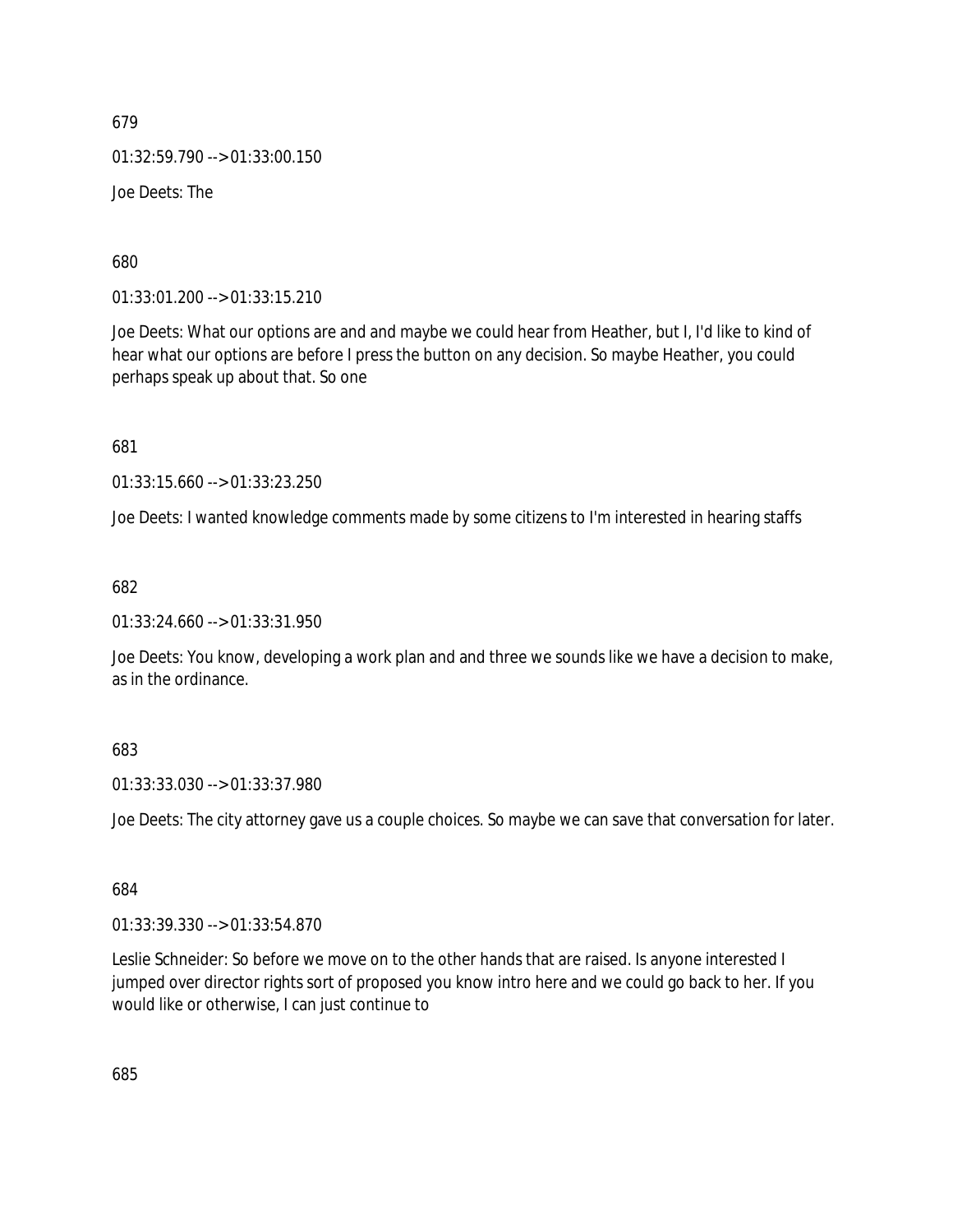01:33:56.640 --> 01:33:58.020

Leslie Schneider: Address the raised hands.

686

01:34:00.300 --> 01:34:04.140

Leslie Schneider: Kirsten COUNCILMEMBER hi topless. Do you want to go next.

687

01:34:04.500 --> 01:34:09.120

Kirsten Hytopoulos: Yeah, I'm actually also interested in, in, in what Russia was talking about. I think that

#### 688

01:34:09.540 --> 01:34:21.870

Kirsten Hytopoulos: I mean, I don't know if it can be that abbreviated but that's been my wonder my concern to has been that you know with with how overloaded. We're going to be going forward. If this is in fact a very direct. Simple question for us.

689

01:34:22.590 --> 01:34:25.470

Kirsten Hytopoulos: Can we at least. And so this would be helpful to hear from director right

690

01:34:25.950 --> 01:34:39.810

Kirsten Hytopoulos: Is there a way to just kind of sure we we should do our due diligence to some extent on options, but if we are unanimous, for example, saying, we'd like to not have this use going forward in our business, industrial, maybe it's really straightforward. We don't need too much process.

691

01:34:44.010 --> 01:34:44.730

Leslie Schneider: Director right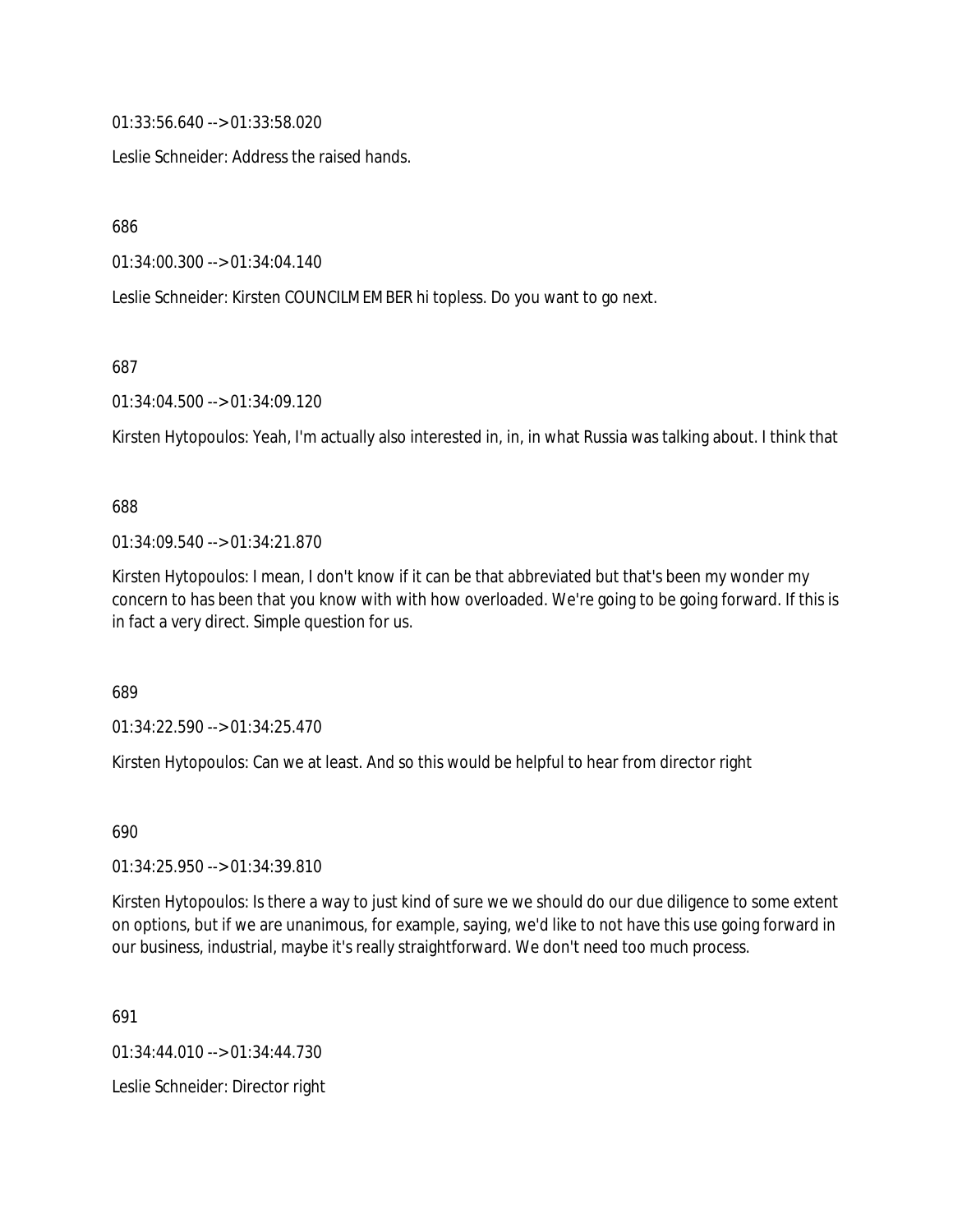01:34:46.200 --> 01:34:51.090

Heather Wright: I'm happy to speak. Thank you so much. This has been really helpful to hear some of your thoughts about the work plan.

693

01:34:51.750 --> 01:34:56.760

Heather Wright: And what we propose was to come back to you in July, after we had done some research.

### 694

01:34:57.300 --> 01:35:04.410

Heather Wright: To find out if if cell service service storage is actually supporting jobs or not. And that is one of the things that we've heard from you all.

695

01:35:04.950 --> 01:35:11.910

Heather Wright: And also to give you all some information on the capacity of the self service storage that's currently on Bainbridge Island.

### 696

01:35:12.360 --> 01:35:18.090

Heather Wright: And once we gather that information, what we propose to ask you all to consider is based on that.

### 697

01:35:18.510 --> 01:35:27.030

Heather Wright: Do you want to limit self service storage, potentially, do you want to keep it as it allowed us, but maybe allow it in another zoning district, and if so,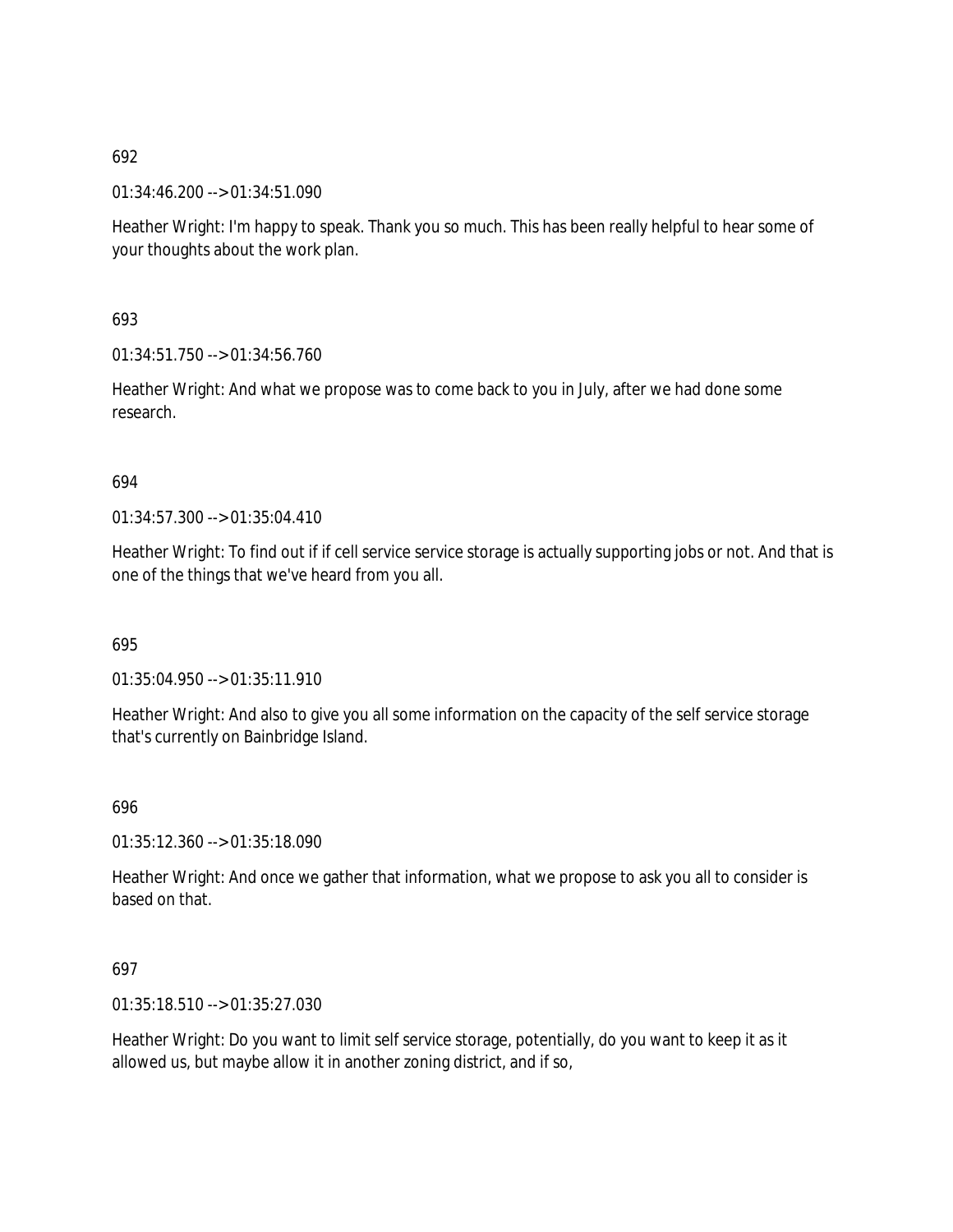01:35:27.600 --> 01:35:37.590

Heather Wright: What kind of standards, would you want I specifically remember a council member nisar speaking to the fact that there weren't very many standards right now for self service storage so

699

01:35:38.250 --> 01:35:48.450

Heather Wright: Certain things we could consider would be market demand analysis with any proposal or increased buffers certain things that may be interesting concerned to counsel.

700

01:35:48.930 --> 01:36:02.340

Heather Wright: Another option that we presented is to just eliminate self service storage. So really the question is for you all is, do you want that information ahead of that and of making that direction to us now. And if that is the direction that you want.

701

01:36:02.850 --> 01:36:11.580

Heather Wright: We can revise that work plan is to determine what it would take to eliminate self service storage as an use in our zoning districts

702

01:36:15.030 --> 01:36:19.080

Leslie Schneider: Okay. Um, I think, Deputy Mayor, you might be next.

703

01:36:22.890 --> 01:36:23.730

Leslie Schneider: You had your hand up.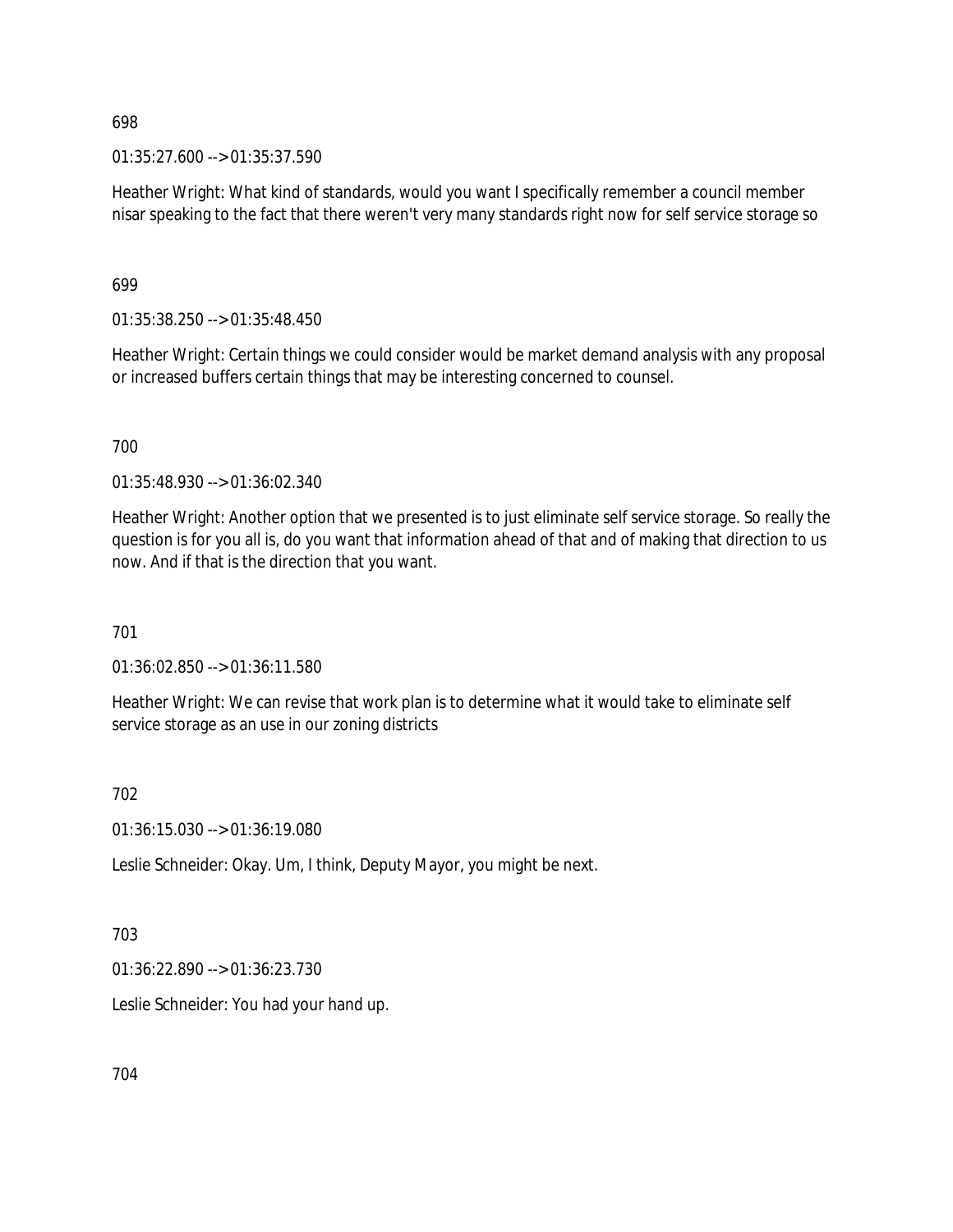01:36:24.120 --> 01:36:25.290

Yeah.

705

01:36:26.850 --> 01:36:31.530

Rasham Nassar: Yeah, Counselor Pollock hasn't spoken on this so i don't i don't want to go twice.

706

01:36:32.640 --> 01:36:33.450

Leslie Schneider: I don't see

707

01:36:34.620 --> 01:36:36.990

Leslie Schneider: I don't see his hand up. There it is.

708

01:36:39.630 --> 01:36:50.520

Michael Pollock: First of all, I'm a couple things. One is, is that if you don't see my screen. I don't know what it looks like to the people out there. But if you don't see me, it's because I'm eating dinner, and I don't want to eat on camera so

709

01:36:50.910 --> 01:36:57.840

Michael Pollock: I'm still here listening, and secondly is is I just want to thank you. Councilmember Medina for for recusing

710

01:36:58.530 --> 01:37:12.240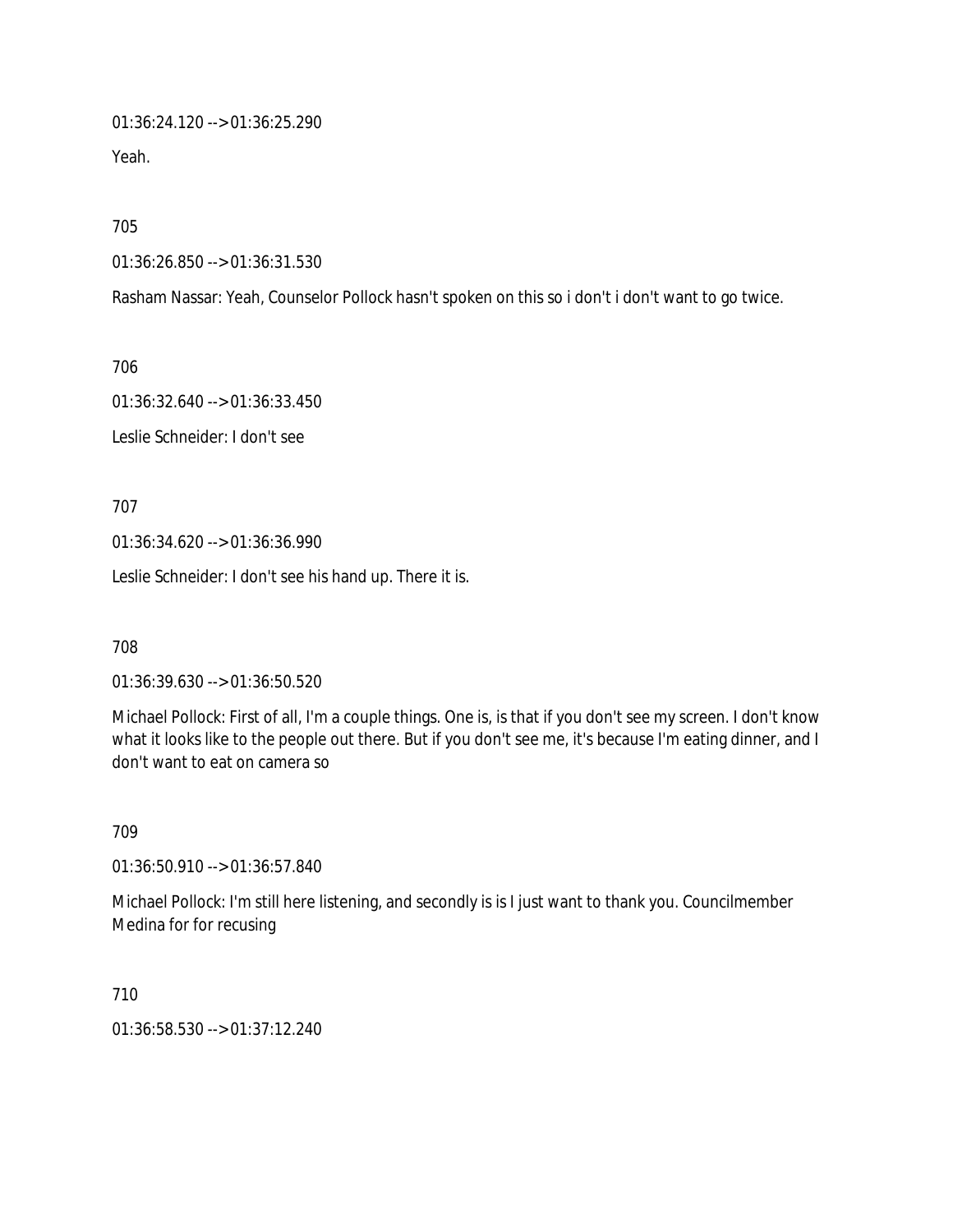Michael Pollock: Because I think that speaks to kind of the integrity of our of our institution and really the in my mind, it's really important that we we do that even if it's something that maybe you know is not

711

01:37:13.260 --> 01:37:16.920

Michael Pollock: Some people might think isn't a conflict of interest because to me it speaks to

712

01:37:17.340 --> 01:37:25.920

Michael Pollock: It speaks to me of his trust that the rest of us can make an informed and reasonable decision and that the sort of integrity of the institutions more important than the

### 713

01:37:26.220 --> 01:37:38.760

Michael Pollock: The individual vote of any single council member, so maybe I'm putting more on it than, than the intended, but I just want to, I just want to extend my appreciation for you for doing that as far as the moratorium itself.

714

01:37:40.200 --> 01:37:51.180

Michael Pollock: I think that if any council member and I'm hearing from COUNCILMEMBER nisar that she has some language. I'm always happy to see that we're Legislature's that's our job so

715

01:37:51.780 --> 01:38:00.420

Michael Pollock: If you think you've got a simple solution to this. I'm always happy to look at it if there's something that the director right can produce

716

01:38:01.380 --> 01:38:07.050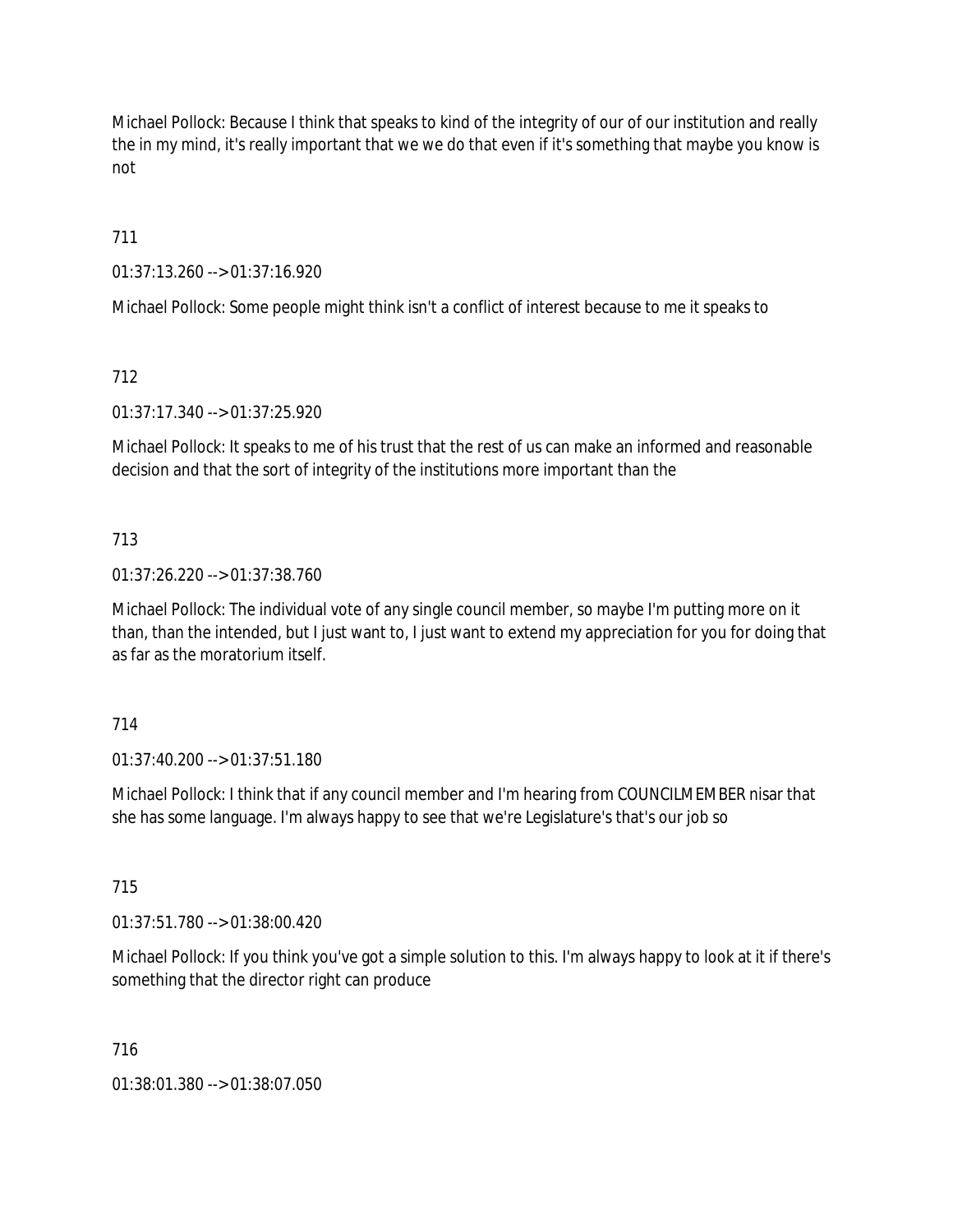Michael Pollock: Also, that's something we can we can look at as well, but it does feel to me like we've

### 717

01:38:07.350 --> 01:38:18.960

Michael Pollock: Had this in place for a long time. I'm supportive of moratoriums in general. But my sense is, okay, fine. Let's do it. And then let's figure it out. And then let's move on.

## 718

01:38:19.260 --> 01:38:34.140

Michael Pollock: And I'm don't support kind of dragging through months and months and months. Oh, I would support a quick resolution to this rather than getting into the weeds and and doing some sort of complicated analysis that's going to drag it on. Yeah. Further,

### 719

01:38:35.670 --> 01:38:36.270

Leslie Schneider: So,

720

01:38:37.890 --> 01:38:42.150

Leslie Schneider: City attorney. I think you wanted to jump in and offer some

721

01:38:43.350 --> 01:38:53.970

Joe Levan: You're just a couple things in terms of the ordinance itself is there's a few minor revisions that I'd like to suggest when we get to that point, I can offer those and

### 722

01:38:54.570 --> 01:39:06.420

Joe Levan: likely require so you for Council to offer the motion and then to second it and then we could offer emotions to make these revisions and then proceed that way so you can all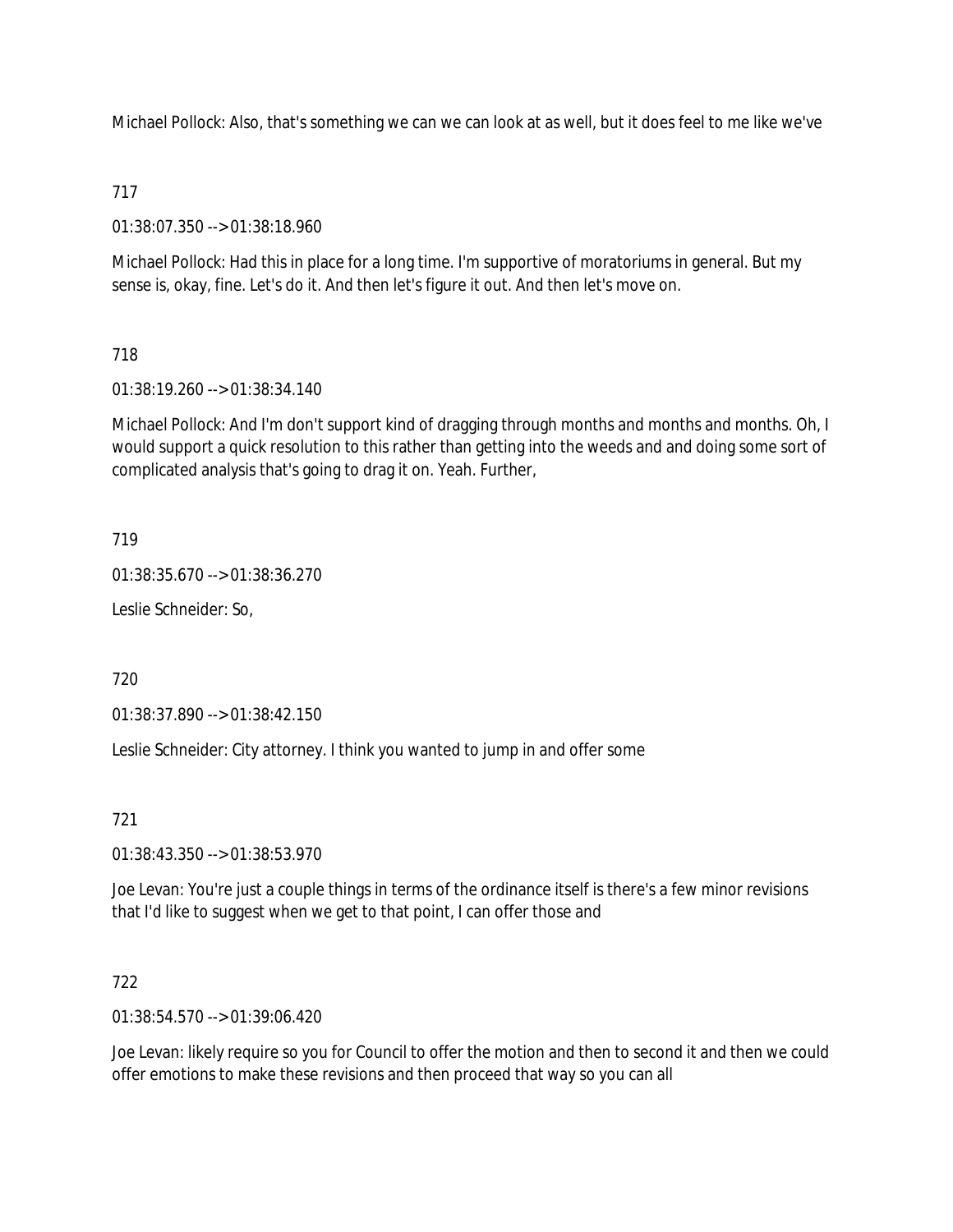01:39:06.900 --> 01:39:14.850

Joe Levan: Know what revisions. I'm talking about their minor changes that is for caught in the ordinance after it was published as a public hearing draft.

724

01:39:15.750 --> 01:39:23.370

Joe Levan: On the question about the work plan. One thing to think about is, as stated in the warehouse clauses of the ordinance. Remember where we are is that the

### 725

01:39:23.940 --> 01:39:33.420

Joe Levan: The Council adopted this more tournament end of November of 2018 and at did so on an emergency basis. So this is the six month point basically

726

01:39:33.780 --> 01:39:46.290

Joe Levan: Where the Council can decide whether or not he wants to extend and if it does, and it needs to have a public hearing and adopt the work plan so that no work plan has been adopted yet and is laid out in the, in the, whereas clauses, the

727

01:39:47.340 --> 01:39:53.100

Joe Levan: There because the coven situation or just some of the interest, the Council had in doing some research having staff to research.

728

01:39:53.520 --> 01:40:01.050

Joe Levan: Just wasn't able to be done yet, so that's that's what the work plan is meant to do is to contemplate doing some of the research that Heather just spoke to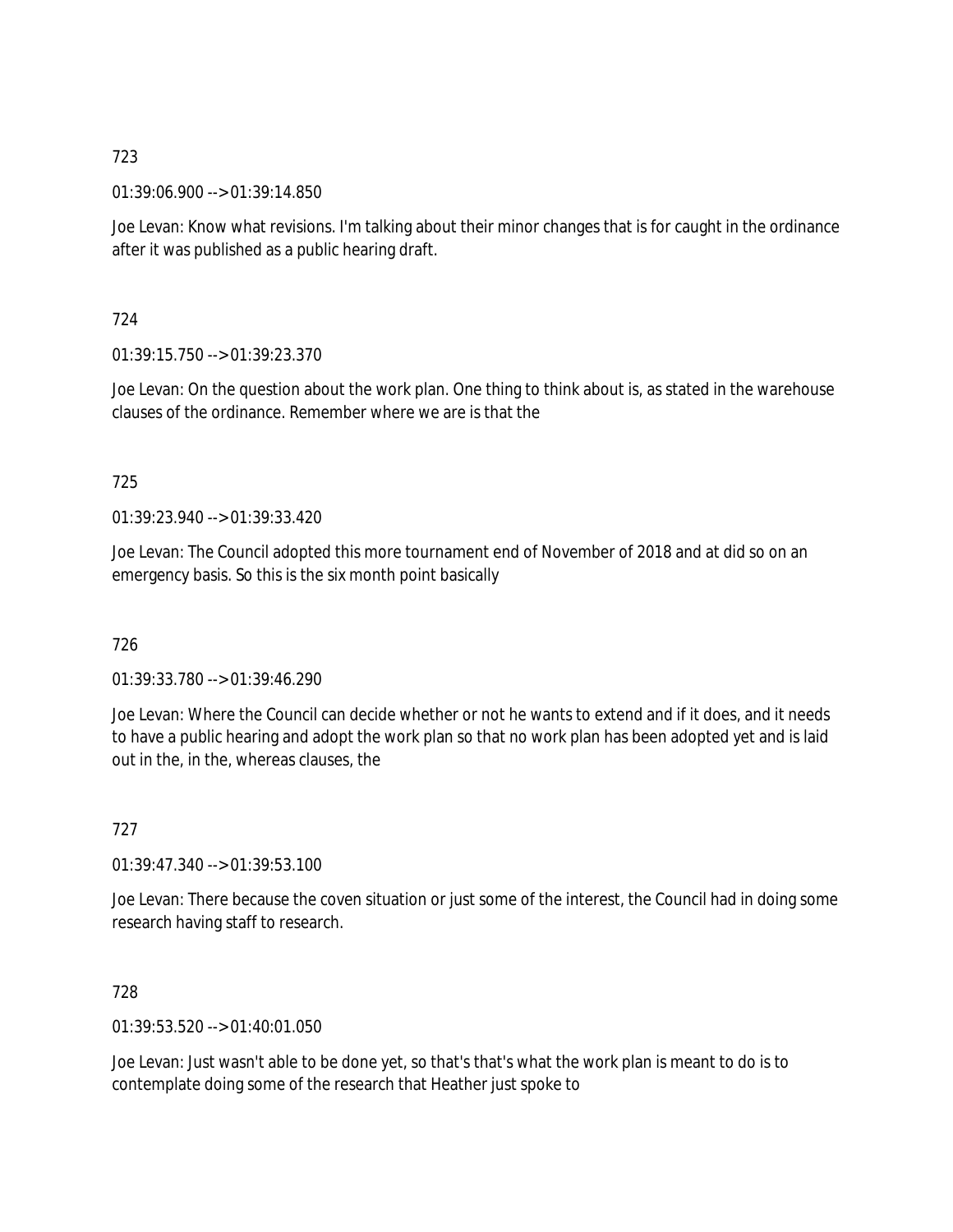01:40:01.350 --> 01:40:08.220

Joe Levan: So that you can have some additional information before you decide what to do next. I think that would be beneficial for the Council to consider that.

730

01:40:08.610 --> 01:40:12.450

Joe Levan: That information. So then you can make an informed decision about what, what you want to do.

### 731

01:40:13.080 --> 01:40:22.410

Joe Levan: Because you haven't you don't have that information yet, you probably have some information from some constituents, for sure. But you, you have, you don't have it, some of the analysis that Heather was talking about.

732

01:40:25.860 --> 01:40:29.280

Leslie Schneider: Okay, I think, Deputy Mayor. You were next.

733

01:40:29.400 --> 01:40:32.370

Rasham Nassar: Yeah, I thank you for that city attorney and

### 734

01:40:35.460 --> 01:40:39.870

Rasham Nassar: In line with what COUNCILMEMBER high topless said, and just picking up on this thread as as kind of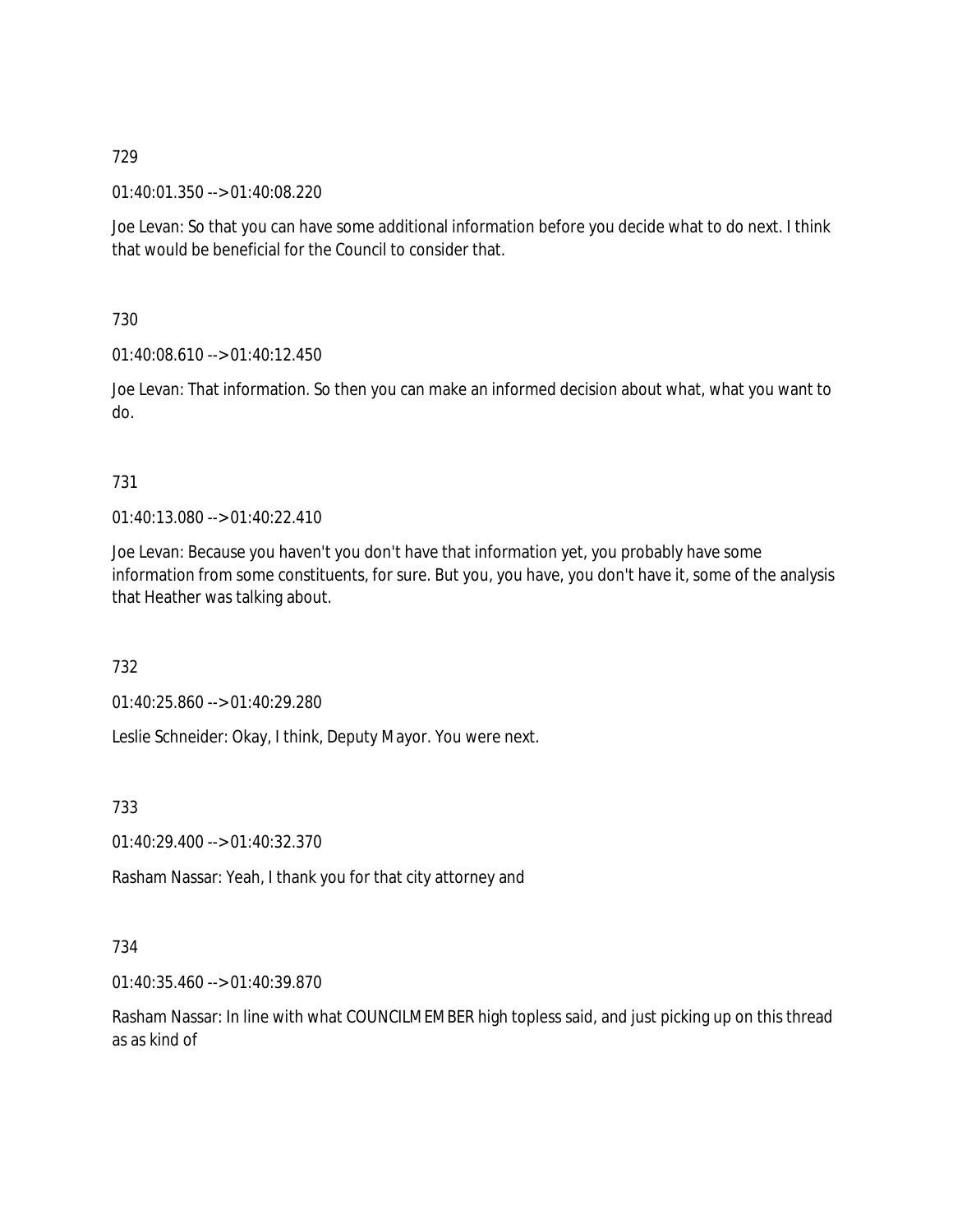01:40:42.420 --> 01:40:47.640

Rasham Nassar: Brainstorming or being open to a different approach. I, I will comment that

736

01:40:48.990 --> 01:40:55.710

Rasham Nassar: I know I'm aware that that city staff has not had an opportunity to formally provide for Council and the public.

737

01:40:56.790 --> 01:41:04.050

Rasham Nassar: Background materials and information to support a full on Council discussion that's that's what's necessitated to

#### 738

01:41:05.550 --> 01:41:08.400

Rasham Nassar: Our discussion on the extension of the moratorium in the first place.

### 739

01:41:09.240 --> 01:41:18.690

Rasham Nassar: But I will say that personally for me. The, the countless emails that we received around November 2019 which inspired the enactment of the moratorium contained

740

01:41:19.050 --> 01:41:27.150

Rasham Nassar: A lot of really relevant information. In fact, some of the information that staff would be compiling exists on the public record and has been provided to counsel by citizens.

741

01:41:27.810 --> 01:41:35.670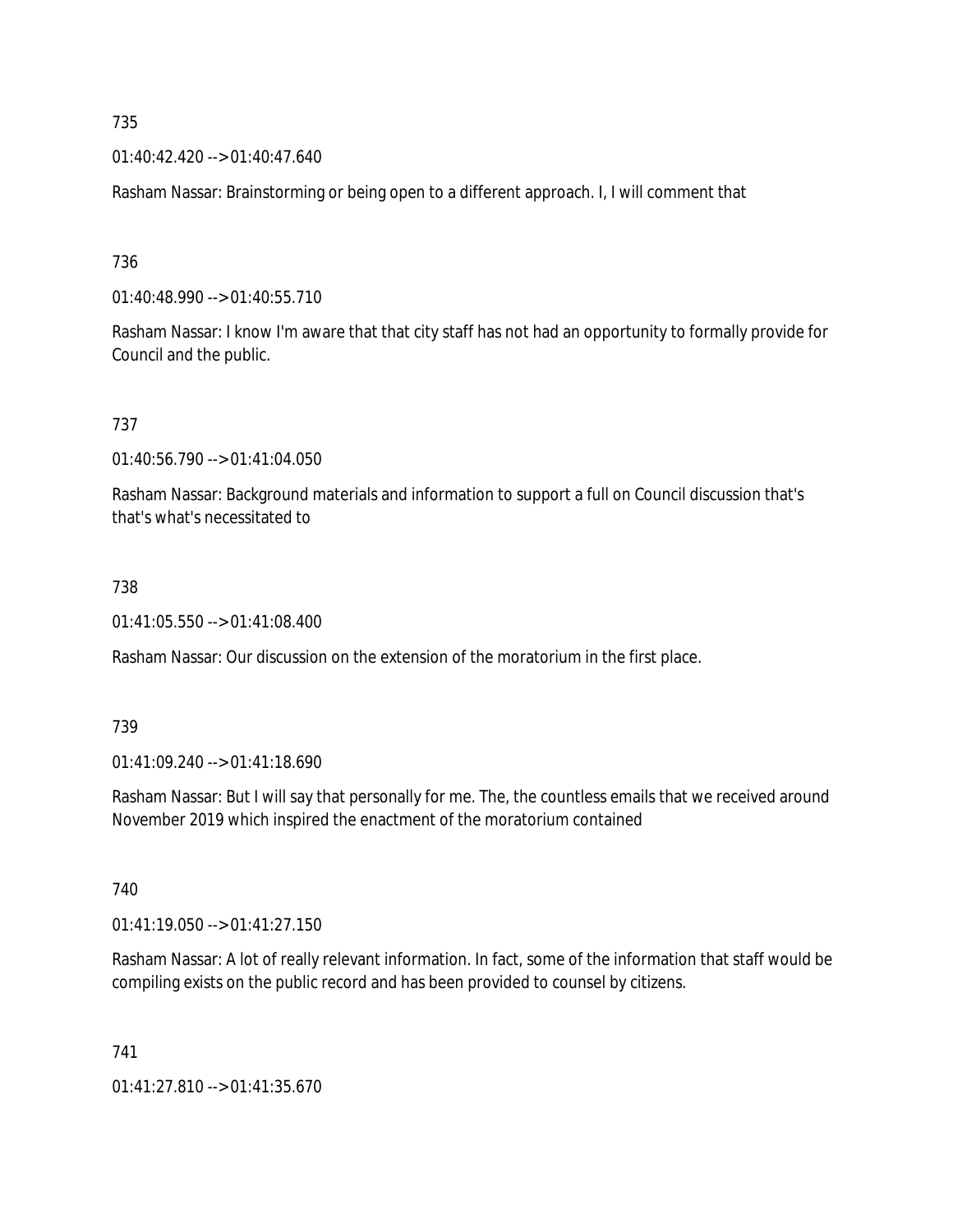Rasham Nassar: But beyond that, the question again for Council is related to self storage units in the business industrial zone is

742

01:41:36.390 --> 01:41:41.700

Rasham Nassar: And I'll just say it as cleanly as possible does do art to do the citizens of Bainbridge Island want

# 743

01:41:42.180 --> 01:41:47.850

Rasham Nassar: To see the development of any new self storage units in the business industrial zone or on the island.

## 744

01:41:48.510 --> 01:41:53.490

Rasham Nassar: From this point forward, and I'm pretty comfortable saying that the answer to that question is no.

## 745

01:41:54.450 --> 01:42:02.490

Rasham Nassar: And so then I way that I weigh all of that stuff against the amount of time that it would take for staff to go back and pull all this information.

## 746

01:42:03.330 --> 01:42:10.770

Rasham Nassar: To support a discussion that I feel the community and the Council, together, has already had in the five or six or seven months that we've been

## 747

01:42:11.490 --> 01:42:19.710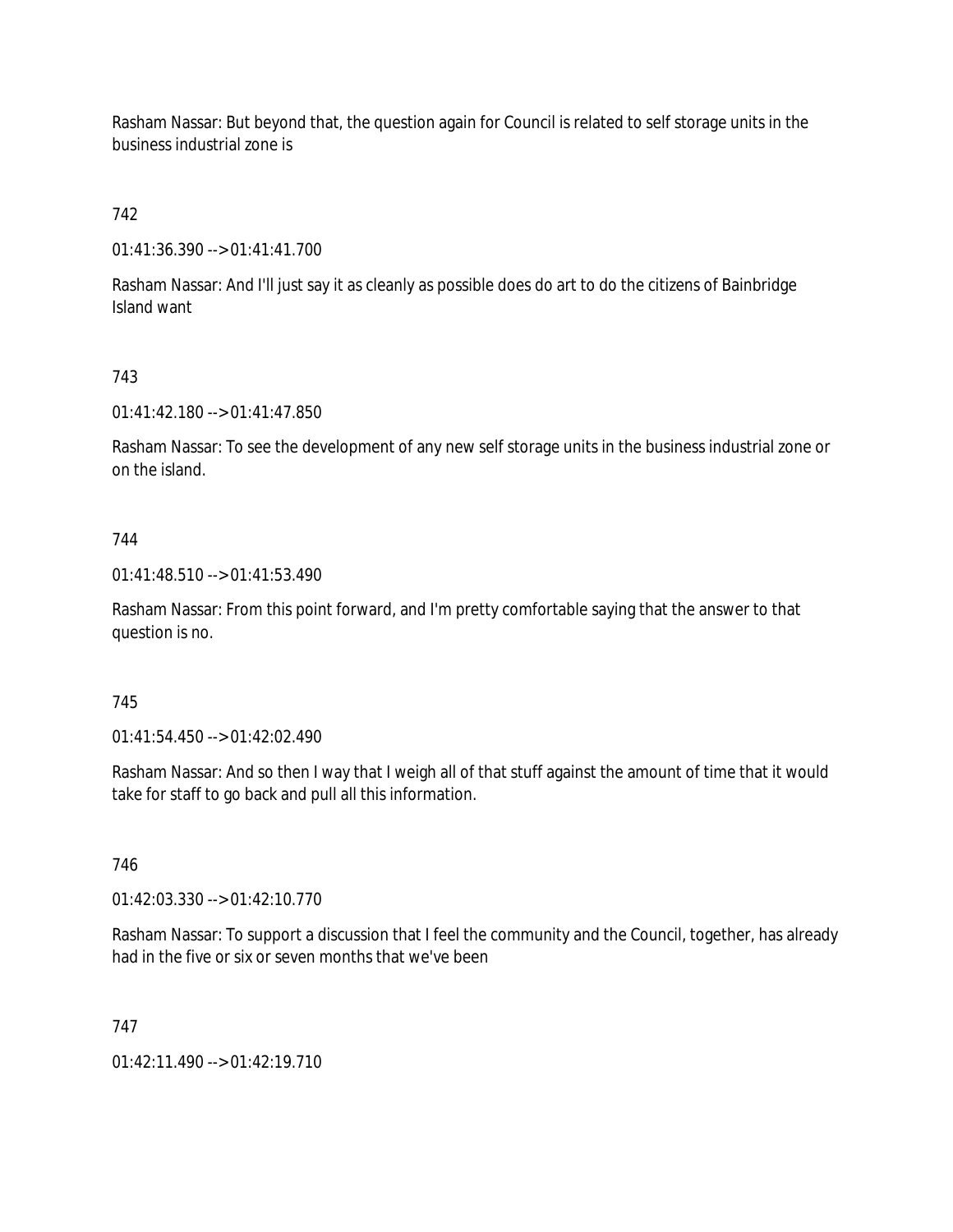Rasham Nassar: In this period of moratorium and I look at our work plan. I look at the code changes that we may want to approach related to the Winslow

## 748

01:42:20.040 --> 01:42:31.290

Rasham Nassar: Hotel lessons learned, kind of looking at the land use review process, the joint meeting with the planning commission to discuss that review of that process that was implemented and how it's working.

### 749

01:42:32.460 --> 01:42:40.050

Rasham Nassar: But maybe potential changes to the conditional use permit process. And I'm thinking if if we have an opportunity to

### 750

01:42:41.850 --> 01:42:50.190

Rasham Nassar: Abbreviate as to use a counselor had topless his words, the work plan on this topic. If it is a quick fix that we strike.

### 751

01:42:50.610 --> 01:43:00.660

Rasham Nassar: Self storage units from our use code. And that takes care of that. I think we should at least entertain that as an option. So, and a question for you.

### 752

01:43:01.290 --> 01:43:10.830

Rasham Nassar: Right is, I don't know that it's that simple is it that simple. Number one, and is it possible when when staff comes back to the Council.

### 753

01:43:11.580 --> 01:43:27.450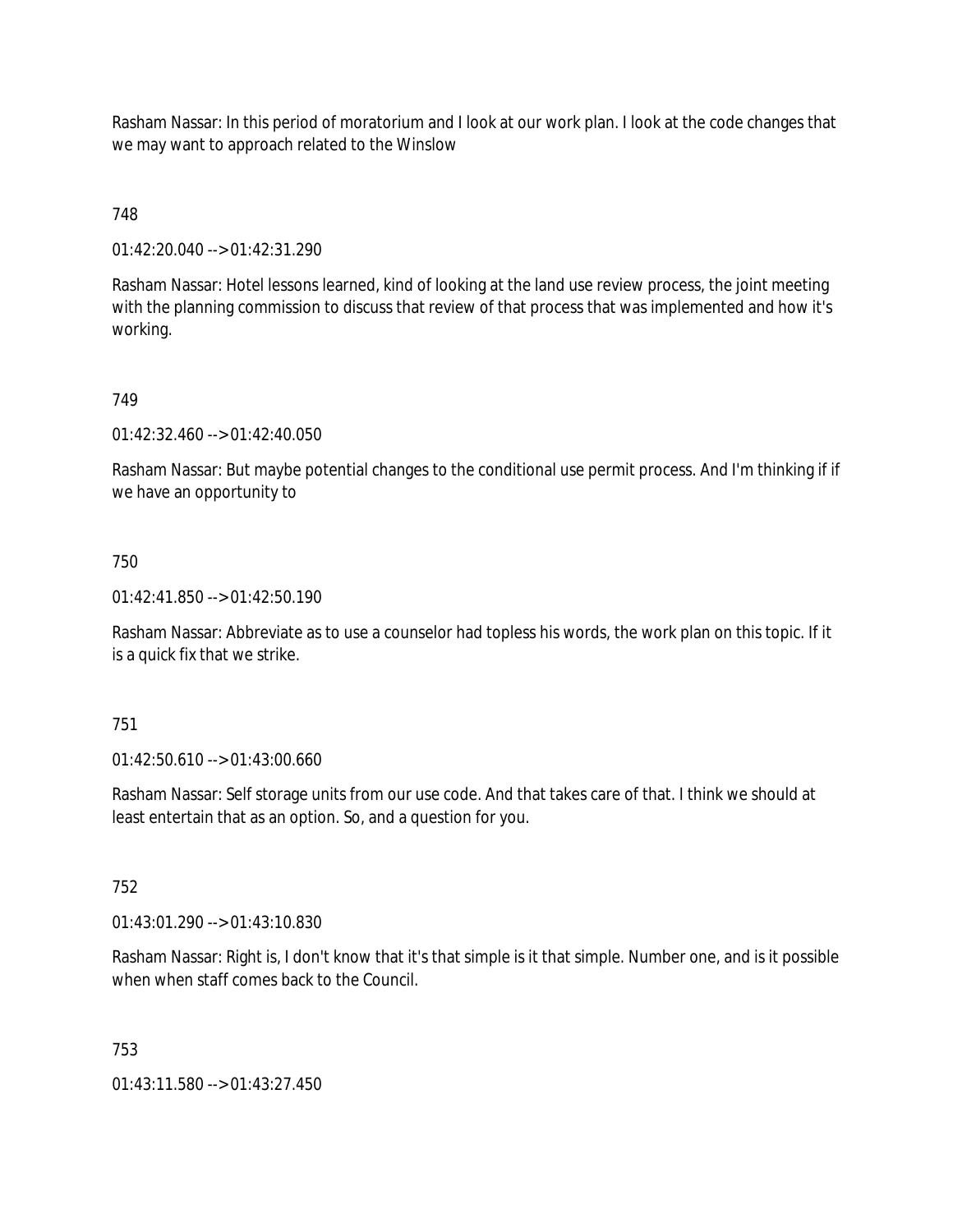Rasham Nassar: To to start a discussion on the work plan that we have the option to take that action at that time, so that we can get a sense of where councils feeling. If we have a majority that support striking self storage from us table 1809

754

01:43:28.200 --> 01:43:28.890

Rasham Nassar: I think we should

755

01:43:29.160 --> 01:43:31.710

Rasham Nassar: Take that opportunity at the next time we discuss it.

756

01:43:32.460 --> 01:43:40.860

Heather Wright: Okay. Well, I appreciate that clear direction and if councils and supportive it I will definitely do the research to affirm that we can

757

01:43:41.250 --> 01:43:48.030

Heather Wright: Take a use that's currently on our table and remove it. That's not something that I've been a part of the process of. But I will say,

758

01:43:48.540 --> 01:43:50.700

Heather Wright: If you look at our permitted use table. There's

759

01:43:51.030 --> 01:43:59.490

Heather Wright: Some uses that you don't see listed right there are some use of that just don't exist. And then there are uses that are permitted. There are some that are conditional. And there's some that are outright prohibited.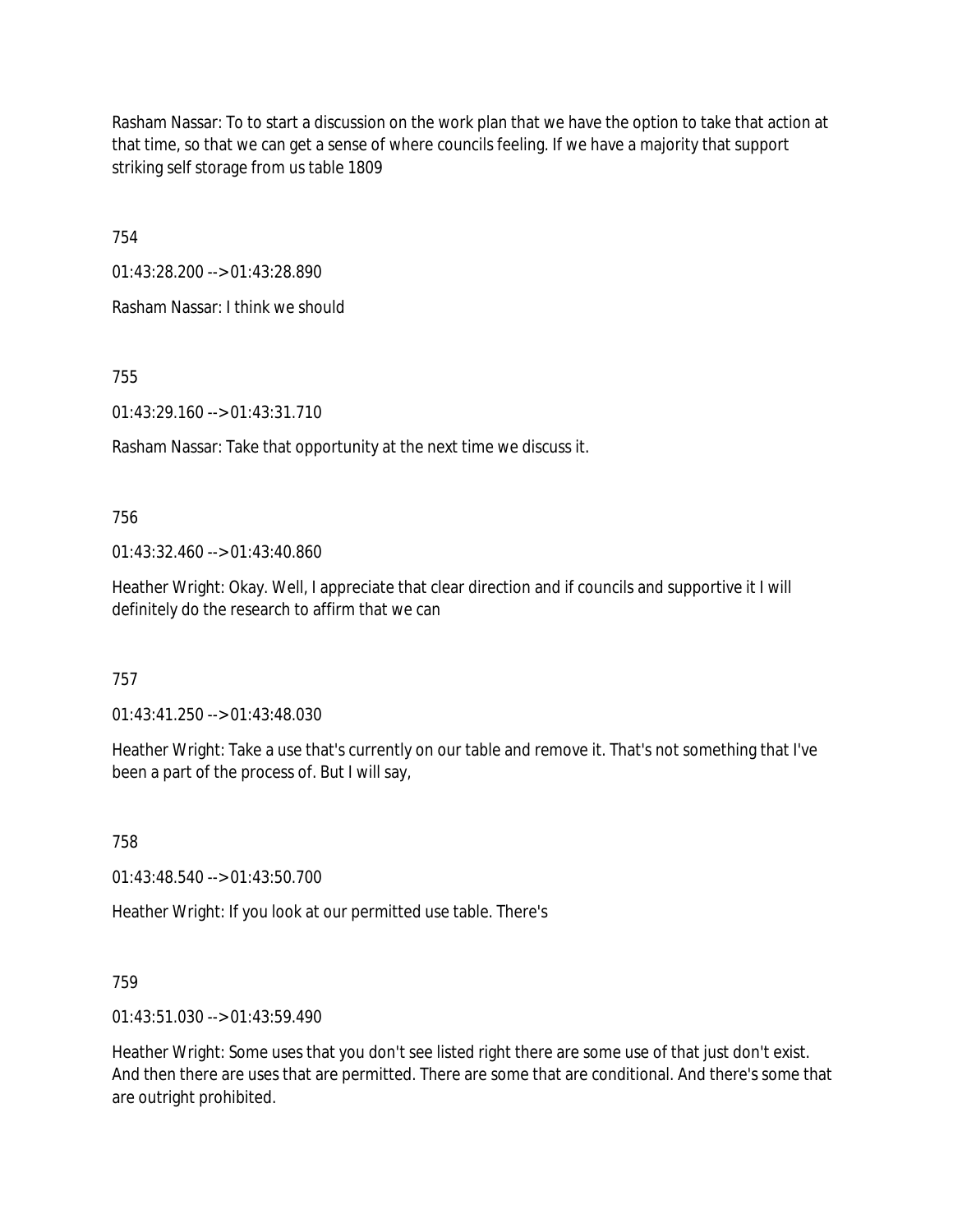01:44:00.000 --> 01:44:06.660

Heather Wright: So, from my understanding of how I've seen the US staple craft it over the years, you could say that that uses no longer allowed

761

01:44:07.140 --> 01:44:17.820

Heather Wright: I think that is definitely a possibility. But I do want to refer and do some legal analysis to make sure there aren't any concerns with removing a use that once was permitted in there for no longer allowing it

# 762

01:44:18.210 --> 01:44:22.050

Heather Wright: So I would want to do that legal research, but we could do that and come back in a future session.

763

01:44:25.650 --> 01:44:26.130 Leslie Schneider: Okay.

## 764

01:44:28.410 --> 01:44:32.460

Leslie Schneider: City attorney. Your hand is still up, did you want to jump in again, or is that a leftover

## 765

01:44:35.190 --> 01:44:35.730

Heather Wright: you're muted.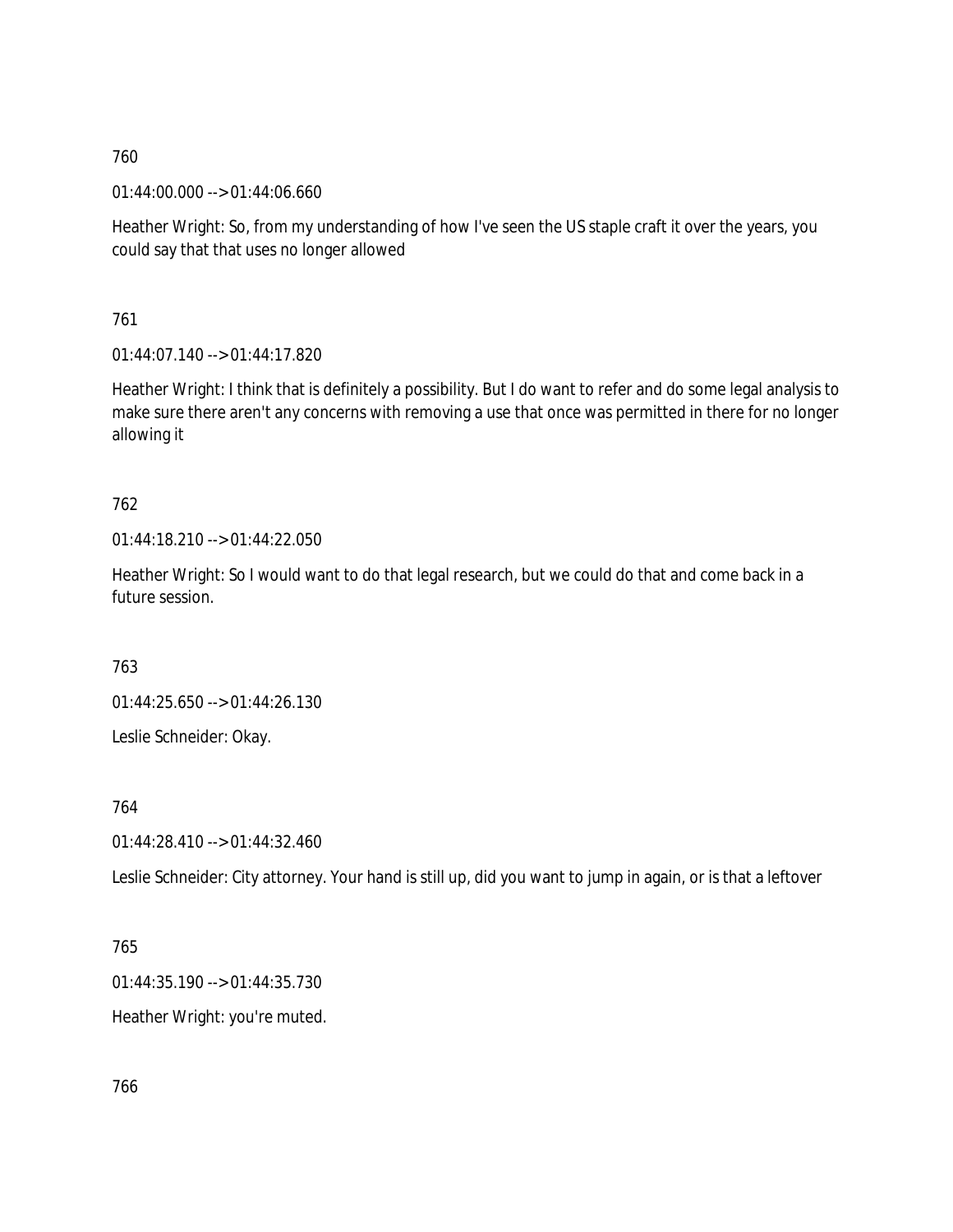01:44:35.760 --> 01:44:36.390

you're muted.

767

01:44:38.040 --> 01:44:42.960

Joe Levan: Oh, I'll jump back in when we get to the discussion about the revisions to the ordinance as it is.

768

01:44:43.440 --> 01:44:45.420

Leslie Schneider: OK. Councilmember deets.

769

01:44:45.720 --> 01:44:47.820

Joe Deets: Yeah. Thank you. Thank you, Mayor

770

01:44:48.900 --> 01:45:01.980

Joe Deets: Yeah i i'm certainly leaning in the direction of just allowing cell server storage but i i'd like to the specific kind of sore subject with me is, is I'd like to vote with information.

771

01:45:03.060 --> 01:45:09.120

Joe Deets: Now we've gotten a lot of good information from constituents and and even the folks who wants to

772

01:45:10.950 --> 01:45:19.560

Joe Deets: Allow this the self service storage. But I think in this case I really prefer to have this information we've gotten this far.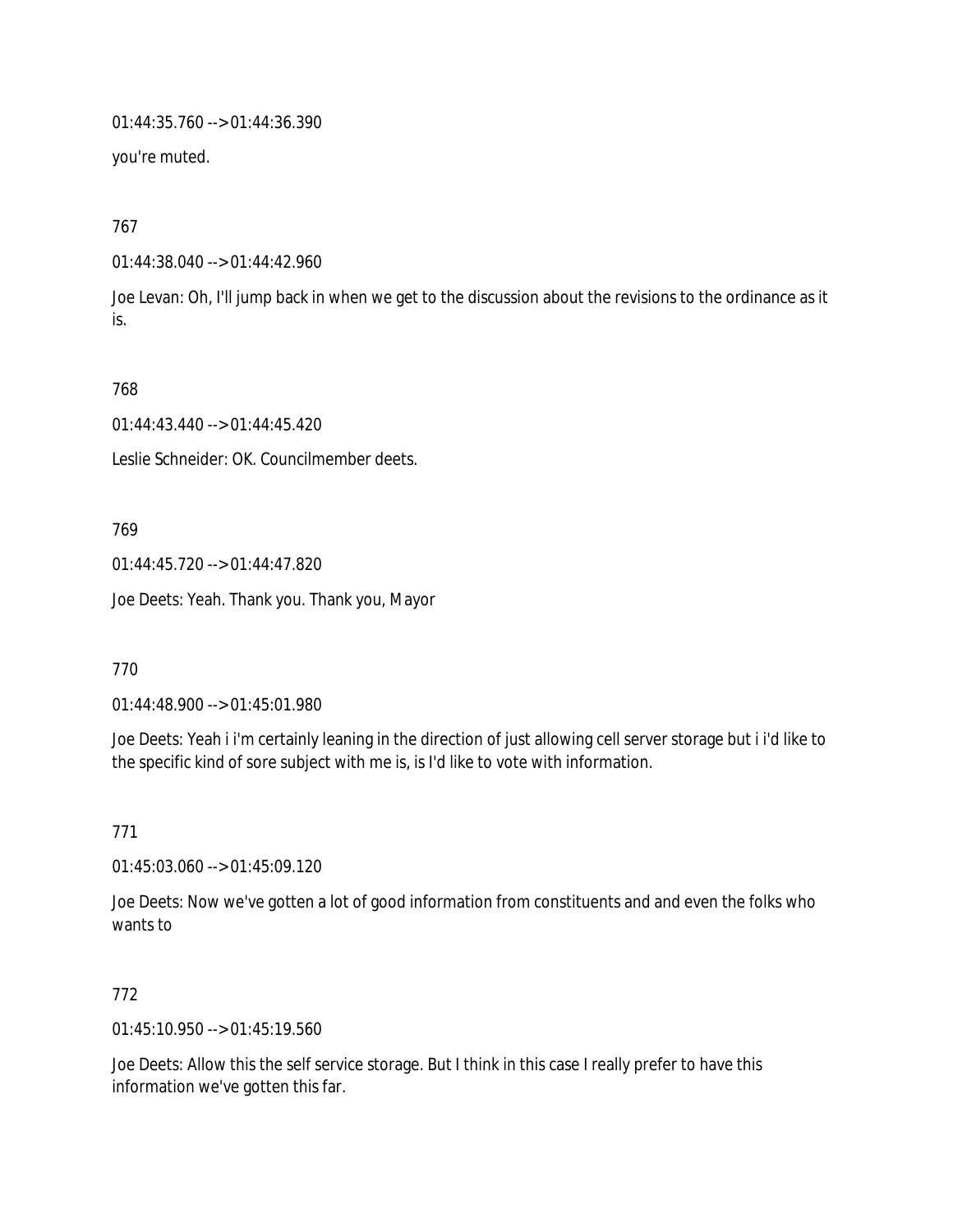01:45:20.160 --> 01:45:33.030

Joe Deets: And I'll just say again, this is a sort of subject where we've had discussions full thrown full court discussions bonus if they are just the thing. One of them, where we had zilch information in front of us and so

## 774

01:45:33.660 --> 01:45:38.880

Joe Deets: I want, I don't want to start the process of us making decisions and we don't have full information.

# 775

01:45:40.110 --> 01:45:50.730

Joe Deets: And I don't want to start. I don't want, I really would like to see some analysis on this. So we so we are voting from a position of knowledge and not just our got

776

01:45:54.390 --> 01:45:55.170

Leslie Schneider: Deputy near

777

01:46:00.390 --> 01:46:02.040

Rasham Nassar: I just left my hand up.

## 778

01:46:02.100 --> 01:46:13.620

Rasham Nassar: But um i do i don't i don't know what it sounds like. We have two competing proposals for direction or maybe we can blend them into one. I'm just curious as to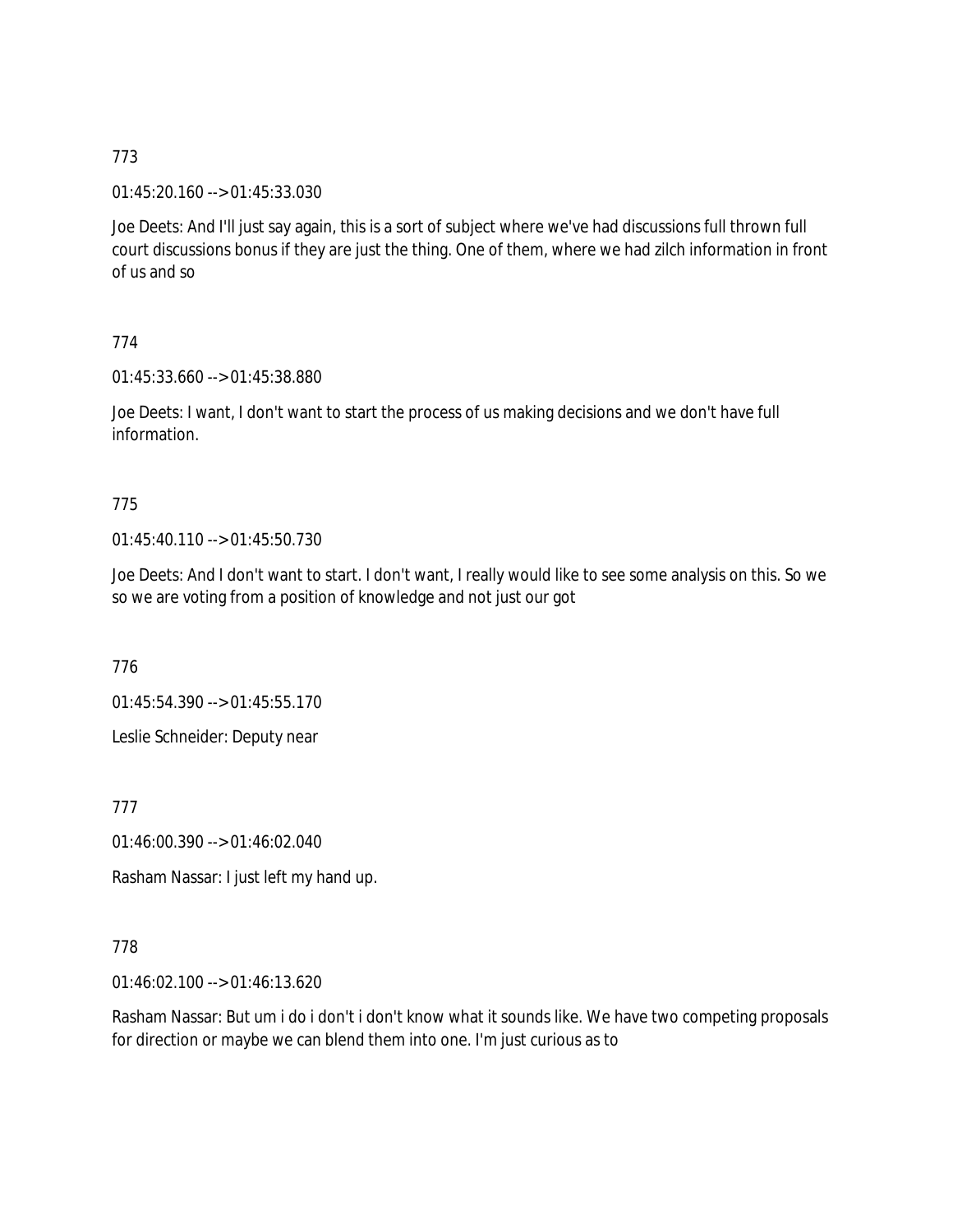01:46:14.370 --> 01:46:26.730

Rasham Nassar: How director right would take if it's possible to take the feedback you've heard and and do both, or if emotion need be made by the Council to amend the work plan to reflect one direction over the other.

780

01:46:27.990 --> 01:46:28.170

Rasham Nassar: And

781

01:46:28.200 --> 01:46:30.630

Leslie Schneider: It's my understanding that we don't need to

782

01:46:31.260 --> 01:46:34.620

Leslie Schneider: Modify the work plan at this time. But director right

783

01:46:35.340 --> 01:46:43.830

Heather Wright: I agree. So I'm tonight. We're just asked to have a public hearing on extending the more touring adopting the work plan and what I suggest

784

01:46:44.370 --> 01:46:54.570

Heather Wright: For sake of efficiency is that we come back at one of our earliest meetings with the word fan and revisit it and we can have the full benefit of Council analyzing it, and deciding if they want to move forward with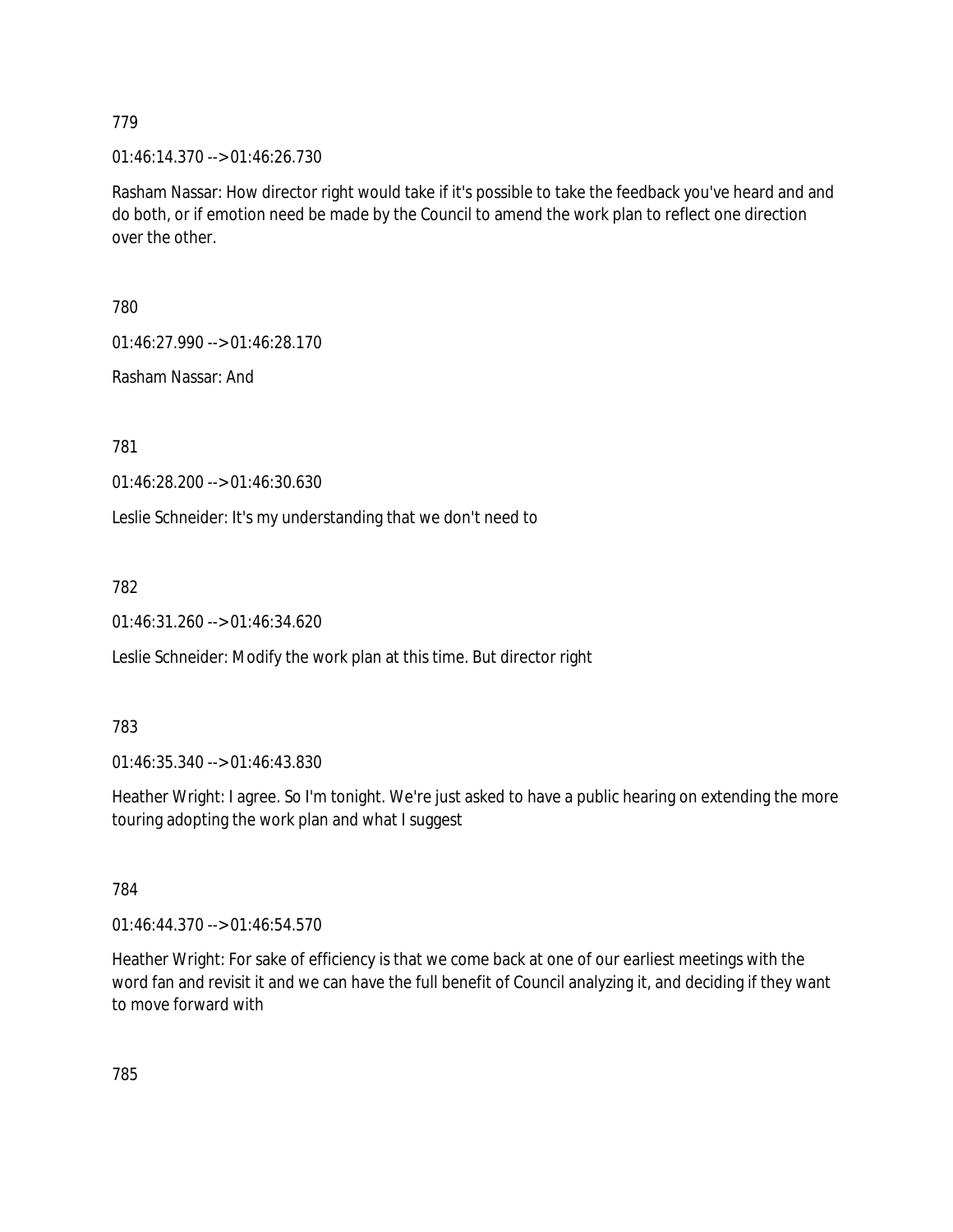01:46:55.080 --> 01:47:03.750

Heather Wright: The direction of us to striking that as a us and we can proceed that way we can change that work plan words, it's been adopted this evening for my understanding and future discussion.

### 786

01:47:05.610 --> 01:47:18.210

Leslie Schneider: Okay, thank you. I'm going to chime in here, just real quickly, so I am I'm whatever the eventual motion, whichever flavor of it comes up, I'm

787

01:47:19.830 --> 01:47:20.850

Leslie Schneider: I'm going to vote against it.

### 788

01:47:22.050 --> 01:47:26.610

Leslie Schneider: And it's not a comment about whether I approve or disapprove of storage facilities. I just

### 789

01:47:27.630 --> 01:47:31.920

Leslie Schneider: don't approve of putting priority on this topic at this time and

790

01:47:33.090 --> 01:47:36.000

Leslie Schneider: I just think that we have a lot of other more important stuff.

### 791

01:47:37.260 --> 01:47:50.130

Leslie Schneider: And I also would agree with COUNCILMEMBER deets that if we are to make a decision. We need to make a thoughtful decision. So I would feel very uncomfortable about doing kind of a quick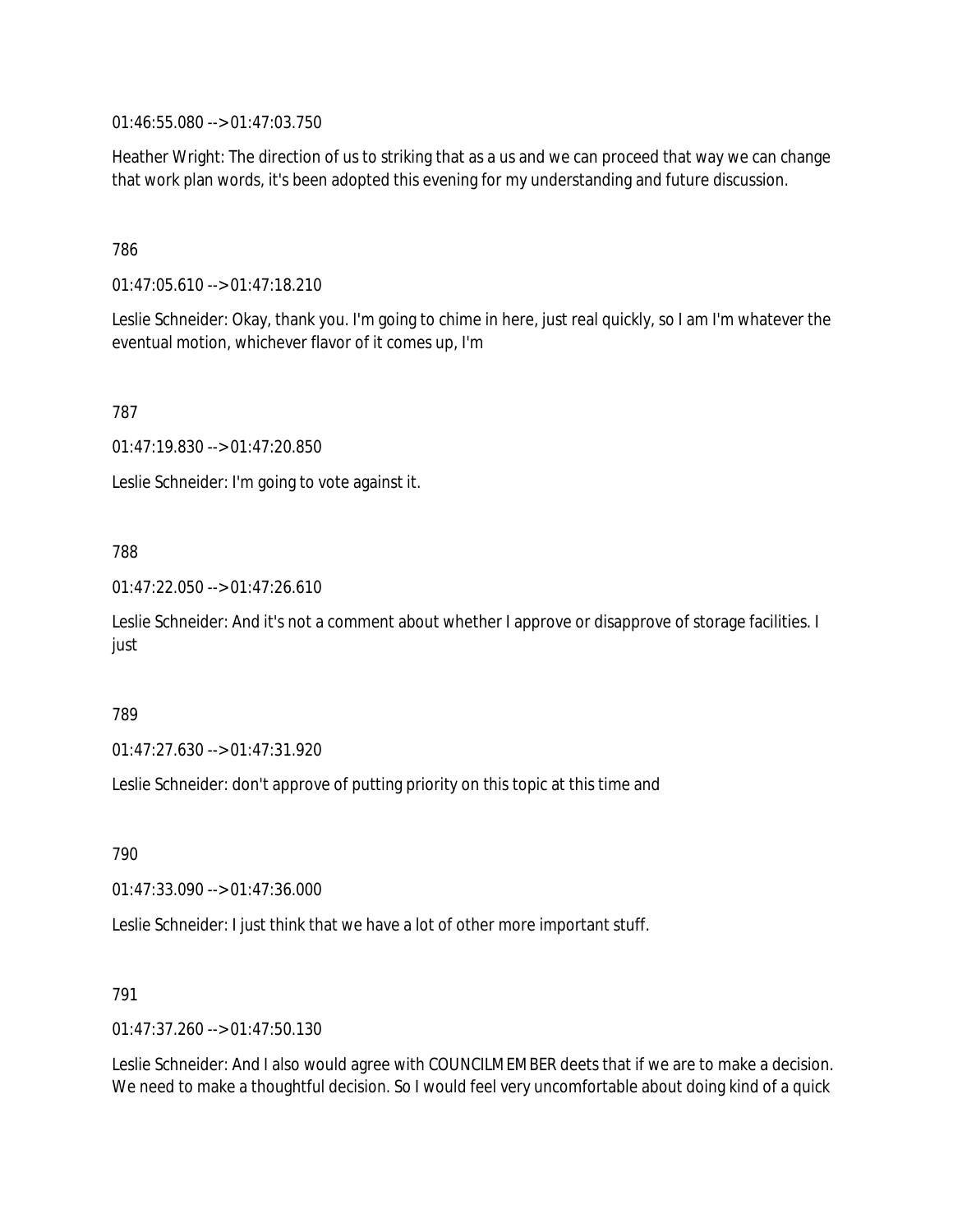01:47:52.050 --> 01:48:03.540

Leslie Schneider: A quick once. So anyway, um, I don't see any other hands up right now. So maybe city attorney. This would be the time is this when you wanted to guide us

793

01:48:04.770 --> 01:48:25.530

Joe Levan: Yes. So I would say one option would be to someone to make a motion to adopt your ordinance and get a second for that. And then I can offer the revisions to it and you could you could just consider those based on motions as well, just so you you it's clear what you're voting on.

794

01:48:27.600 --> 01:48:31.500

Leslie Schneider: Okay. Do we have anyone who wants to COUNCILMEMBER deets.

795

01:48:32.100 --> 01:48:32.760 Joe Deets: Yeah, sure.

796 01:48:34.350 --> 01:48:35.070

Joe Deets: Sorry.

797

01:48:36.990 --> 01:48:37.260 Heather Wright: Just

798 01:48:38.010 --> 01:48:55.470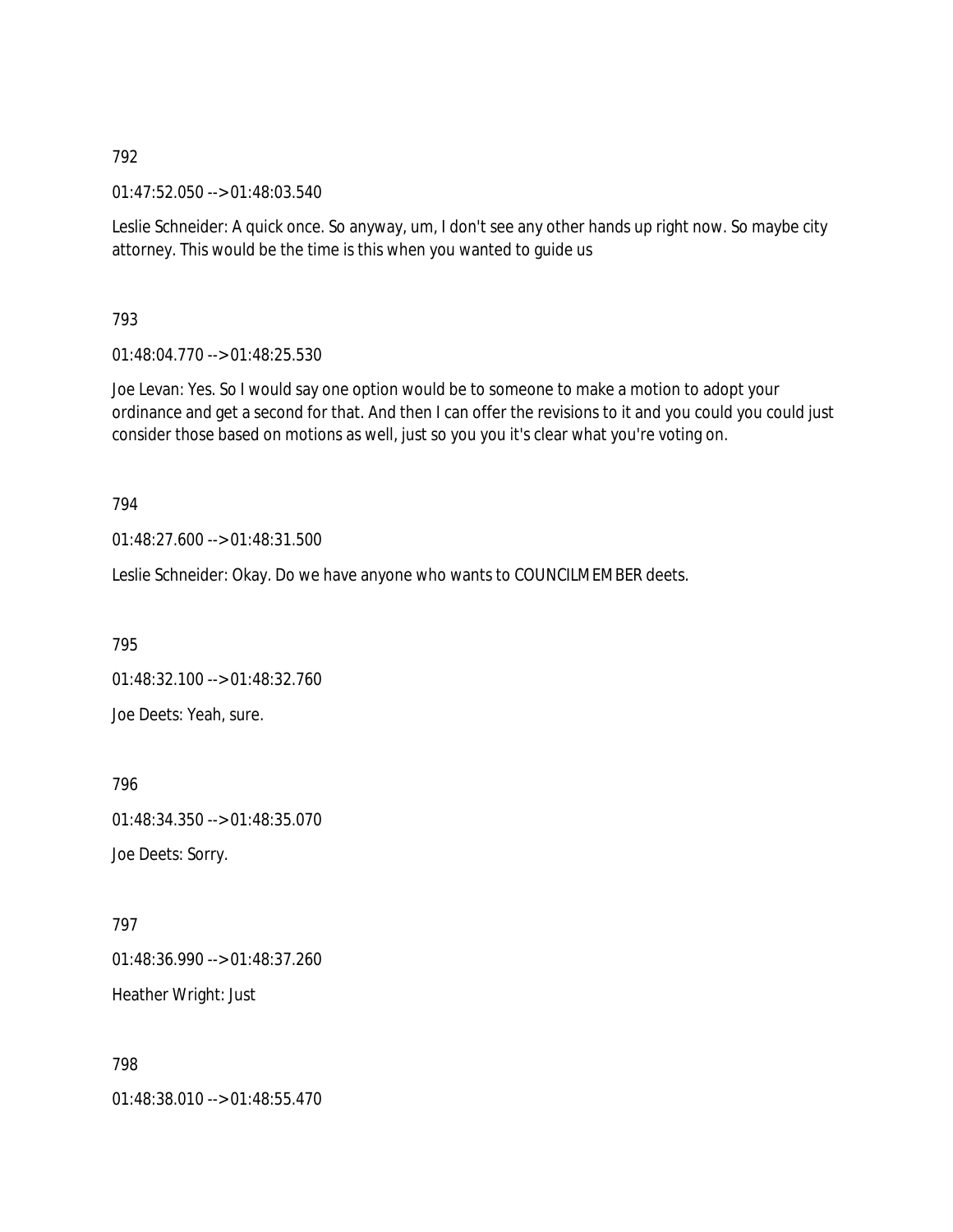Joe Deets: Can you hear me, I moved to adopt ordinance 2020 dash 12 and the attached work plan to extend the moratorium related to certain self service storage facilities for an additional six months to November 26 2023

799

01:48:55.470 --> 01:48:56.100

Leslie Schneider: A second

800

01:48:57.780 --> 01:48:58.290

Rasham Nassar: Second,

801

01:48:59.430 --> 01:48:59.880

Thank you.

802

01:49:02.550 --> 01:49:03.690

Joe Levan: Okay, should I jump in.

803

01:49:03.900 --> 01:49:09.990

Joe Levan: Sure. Okay. So just to explain, there's, there's a gap for suggestions here or there, they're pretty pretty quick.

### 804

01:49:10.770 --> 01:49:22.290

Joe Levan: To explain on the exclusions part of this, which is on page three of the public hearings draft. The reason they're listed as option one option two is because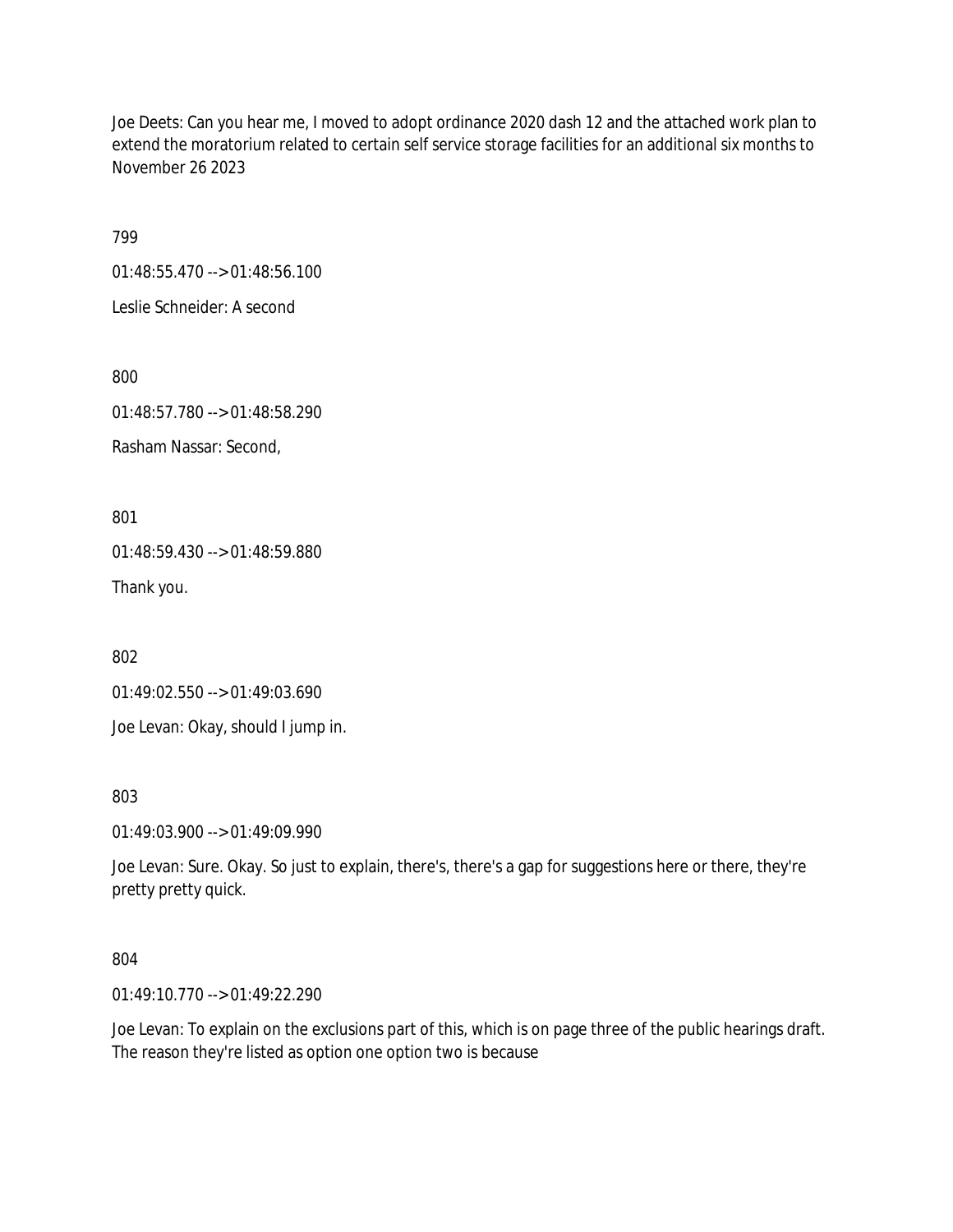01:49:22.710 --> 01:49:32.580

Joe Levan: Option one is the exact motion that was passed by the Council on the 28th of April related to a particular type of activity, which was

806

01:49:33.630 --> 01:49:41.520

Joe Levan: Projects that were already built partially built. And so that's that's what that motion is and what we did. Heather and I

807

01:49:41.940 --> 01:49:50.280

Joe Levan: And looking at the trying to, you know, think about the intent of what you adopted, but then also thinking about how best to make it clear for the public and

808

01:49:50.640 --> 01:50:01.380

Joe Levan: For city staff how best to apply that make it more clear. So the intent of option two is to achieve the exact same purpose, but just do it in a way that's more clear.

809

01:50:01.770 --> 01:50:08.670

Joe Levan: And so there's more words there, but those words are meant to be clear about what what's what it's intended to actually exclude from the moratorium.

810

01:50:10.350 --> 01:50:18.600

Leslie Schneider: And so how do, what do we need to do, do we just need to modify what COUNCILMEMBER deep said by choosing option one or option to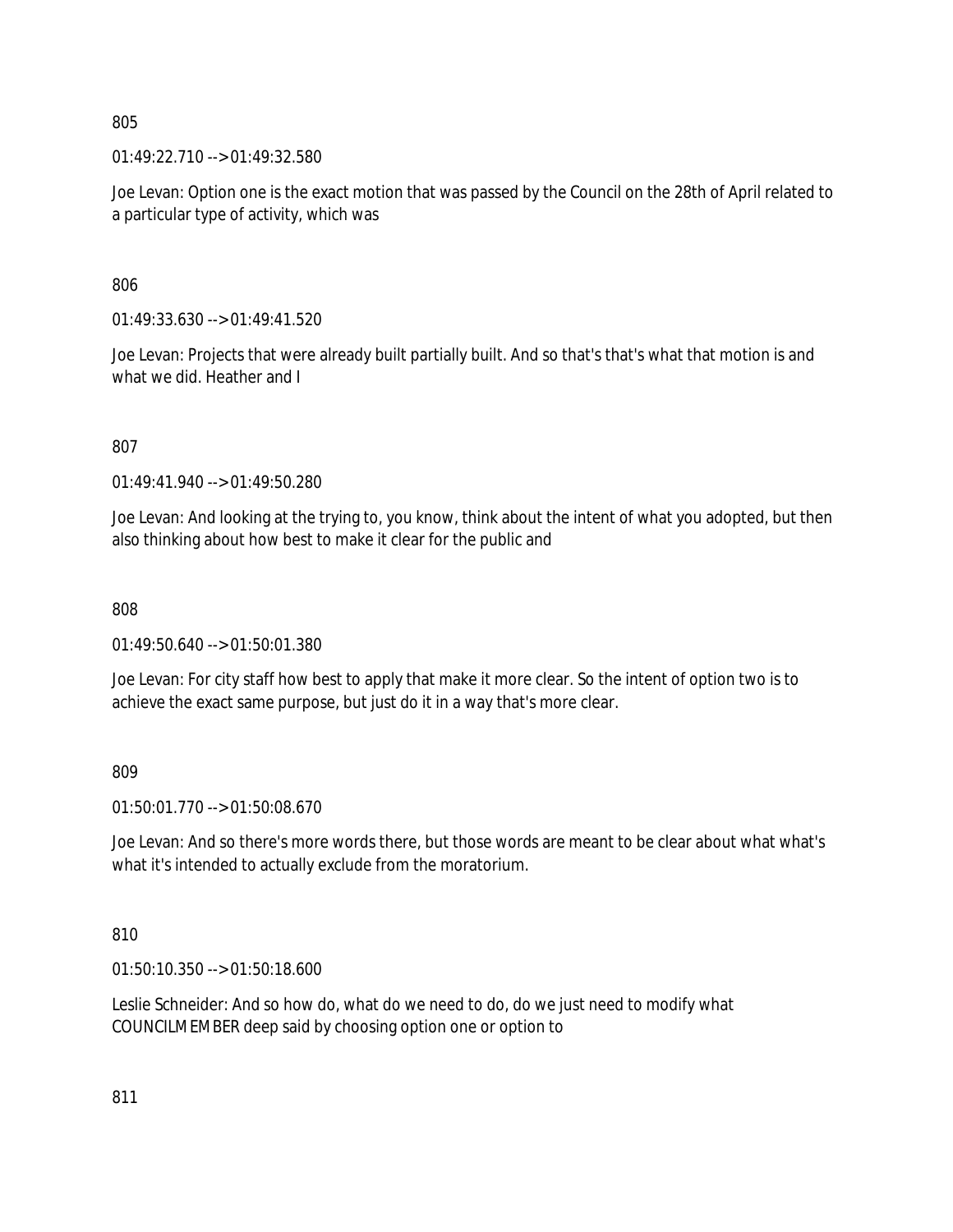01:50:19.080 --> 01:50:25.560

Joe Levan: Yeah, so you do have emotion to adopt option two is to amend the ordinance to adopt option to

812

01:50:28.800 --> 01:50:29.670

Leslie Schneider: COUNCILMEMBER deeds.

813

01:50:30.180 --> 01:50:38.970

Joe Deets: Are you know I didn't take my hand down. So, all right, let me try this while I moved to adopt option to into the ordinance.

814

01:50:40.470 --> 01:50:41.460

Joe Deets: Would that be sufficient.

815

01:50:41.670 --> 01:50:42.600

Joe Levan: Hmm, that's good.

816

01:50:43.500 --> 01:50:52.830

Leslie Schneider: So we, we had a motion and a second. And so now we're doing. We're now we're going to vote on an amendment to it and we have a second for the amendment.

817 01:50:53.190 --> 01:50:53.490 Joe Deets: Now we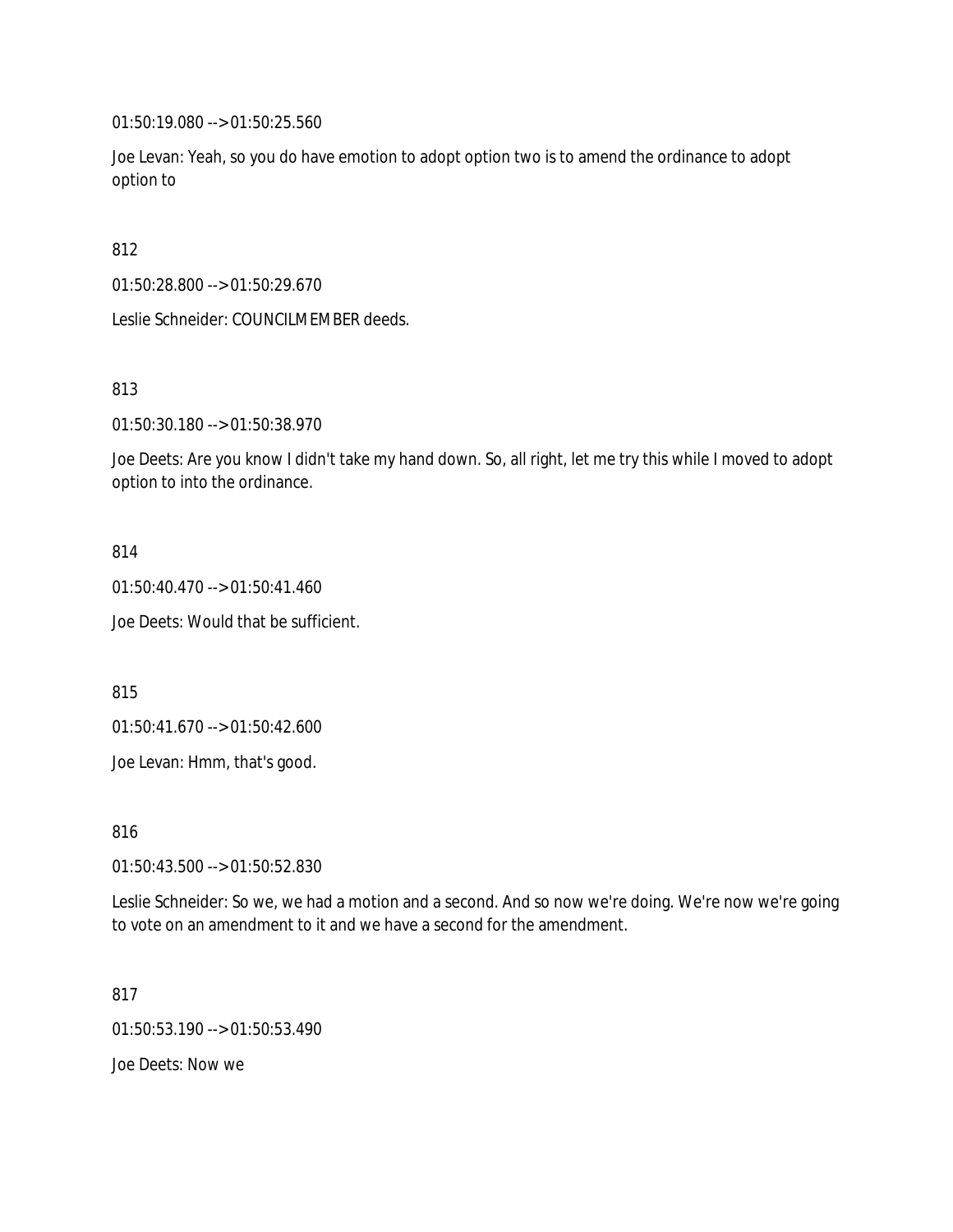01:50:53.550 --> 01:50:53.850

Didn't

819

01:50:55.260 --> 01:51:02.610

Joe Levan: You're voting to your second in the vote on your second and what emotion to amend the ordinance and then you'd vote to

820

01:51:03.030 --> 01:51:13.410

Joe Levan: Then you have a vote on a Monday in the ordinance and then then there's gonna be a few different amendments that were talking about. And then at the end, you'll tie it up by actually building on the amended ordinance as a whole, make sense.

### 821

01:51:14.430 --> 01:51:19.320

Leslie Schneider: So we're voting on amending that we're not voting on an amendment.

### 822

01:51:20.340 --> 01:51:27.120

Joe Levan: You're voting on a particular amendment, but you're not voting on the entire ordinance at this point you're voting on a particular amendment to the ordinance.

### 823

01:51:27.390 --> 01:51:28.890

Leslie Schneider: Okay, so

### 824

01:51:29.250 --> 01:51:32.070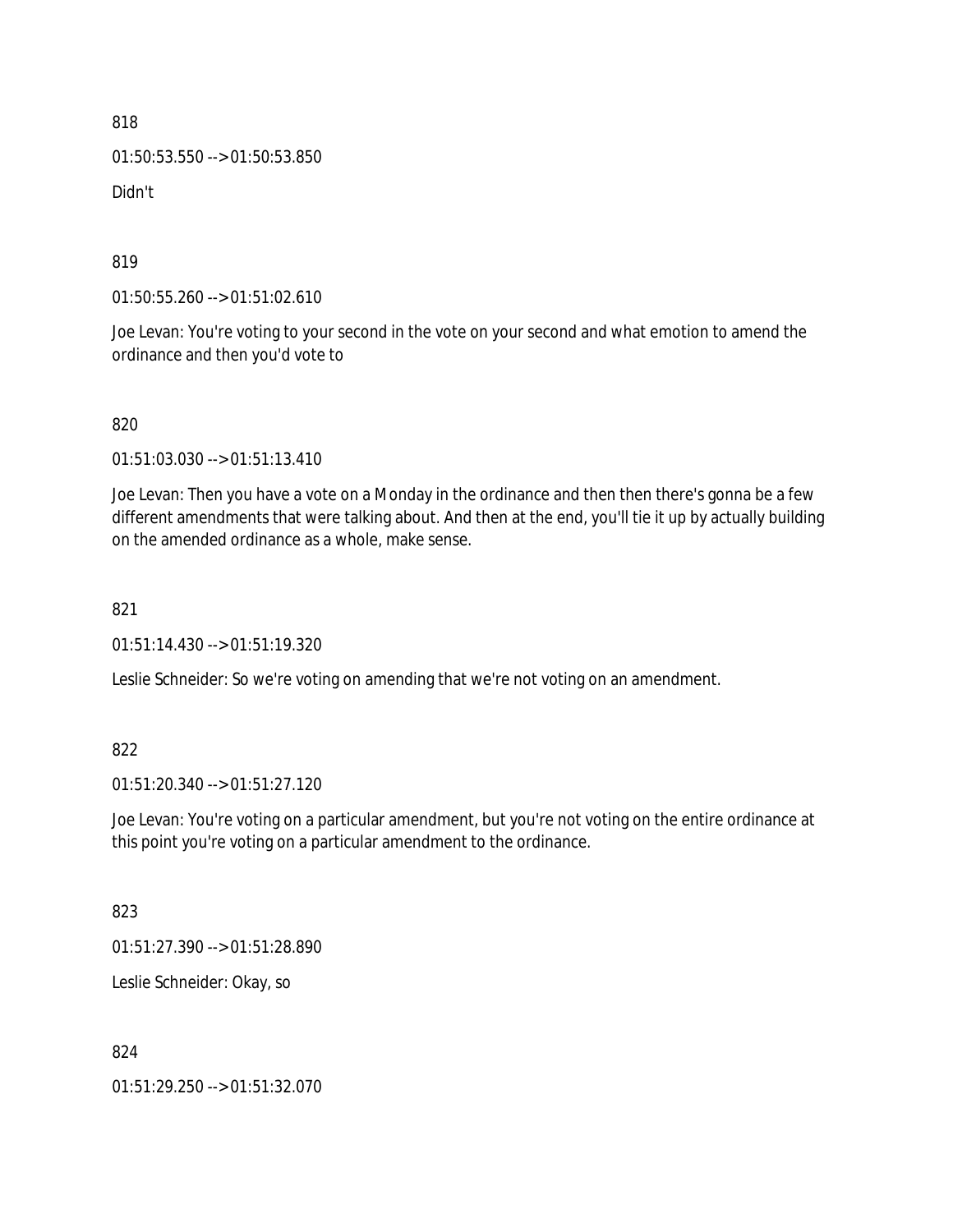Michael Pollock: But, point, point though we didn't vote on the

825

01:51:33.420 --> 01:51:34.590

Michael Pollock: Ordinance yet, right.

826

01:51:34.770 --> 01:51:35.370

Leslie Schneider: Right, not

827

01:51:35.820 --> 01:51:42.120

Joe Levan: Right, so the there's a first motion was related to the adoption of the ordinance and that was seconded.

828

01:51:42.420 --> 01:51:45.450

Joe Levan: But now an ordinance. Now you have in motion on the floor to amend

829

01:51:46.080 --> 01:51:49.770

Joe Levan: That version of the ordinance so that this is a vote on the amendment.

830 01:51:53.340 --> 01:51:54.510 Leslie Schneider: Okay, so

831

01:51:54.630 --> 01:51:58.200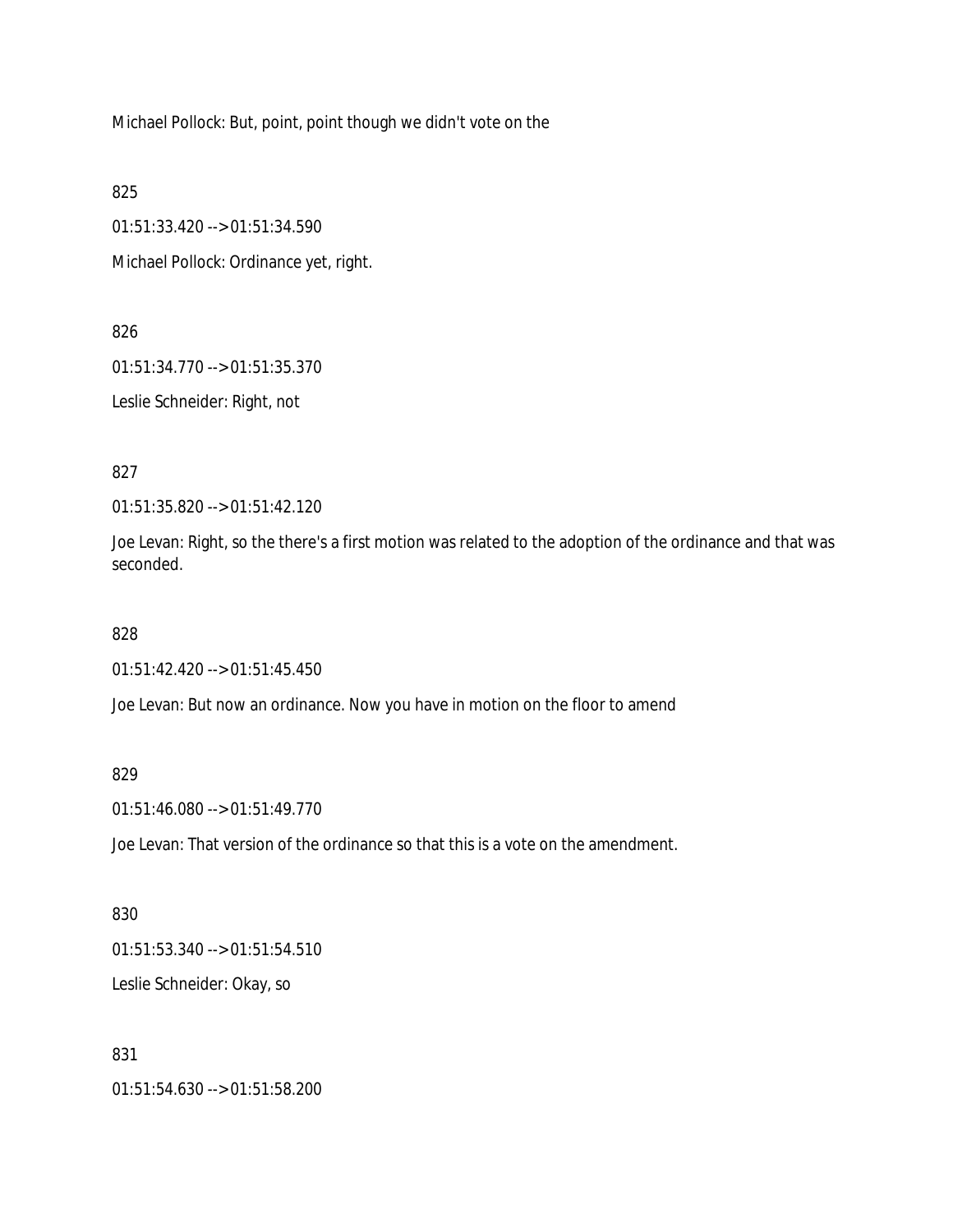Leslie Schneider: Voting on that amendment to all those in favor, please. SIGH

832

01:51:59.580 --> 01:52:01.410 Leslie Schneider: And any opposed.

833 01:52:02.700 --> 01:52:04.260 Leslie Schneider: With one recusal

834

01:52:05.850 --> 01:52:07.530

Leslie Schneider: Okay, so that passes.

835

01:52:08.820 --> 01:52:10.470

Leslie Schneider: With five council members.

836

01:52:12.090 --> 01:52:12.690

Leslie Schneider: In favor

837

01:52:13.980 --> 01:52:18.900

Leslie Schneider: Alright, so we have that amendment did you we have some others that you're proposing is that right

838

01:52:19.140 --> 01:52:24.690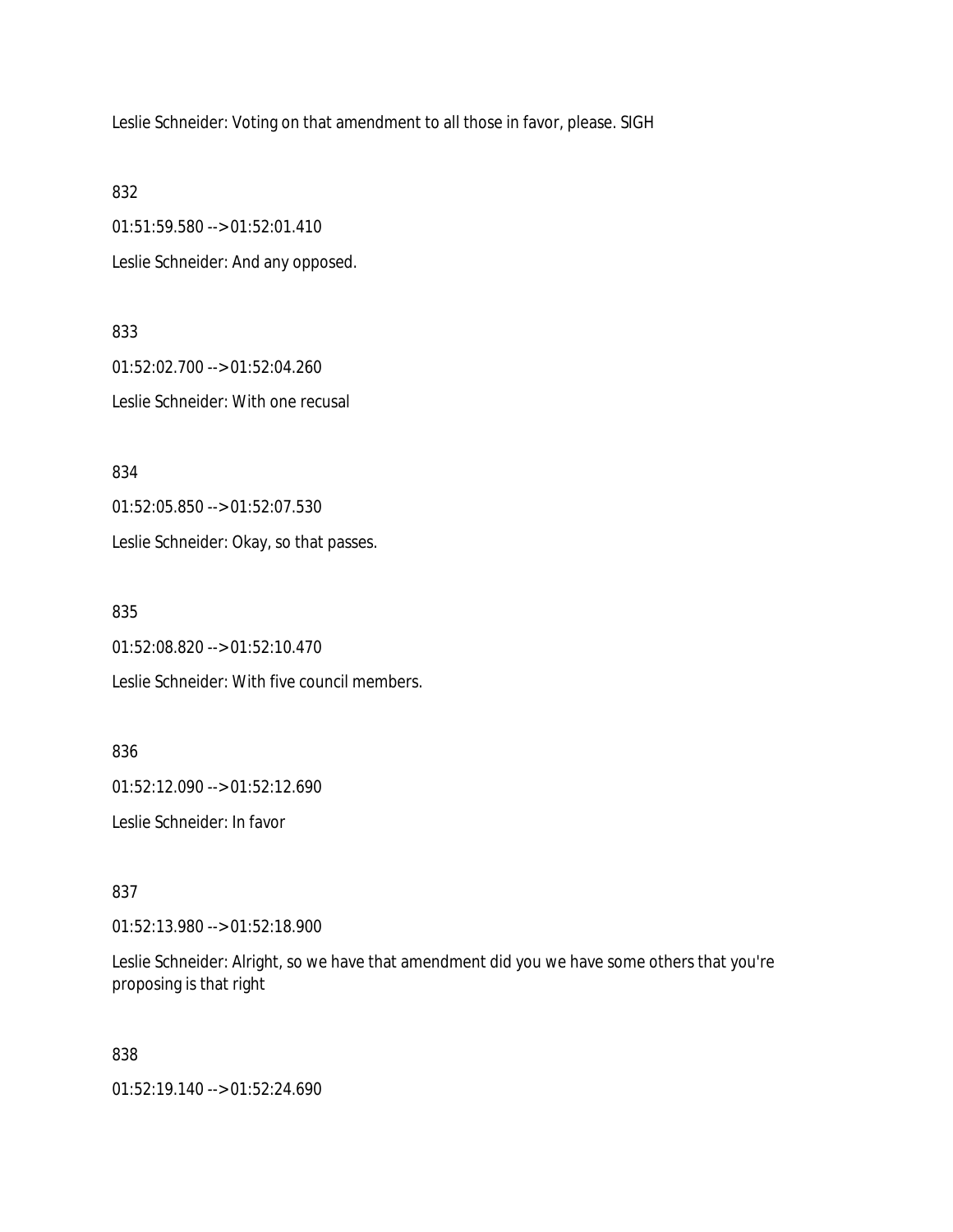Joe Levan: Yes, so that we can do this quickly. So on the fun, page two, and the whereas is

### 839

01:52:26.250 --> 01:52:34.470

Joe Levan: To to I think it's important to state the Council's intent based on what the Council it stated previously, so there's or whereas the second to last, whereas

## 840

01:52:35.040 --> 01:52:41.730

Joe Levan: Our says, whereas at the April 28 2020 meeting the city council based on public common in Council discussion.

### 841

01:52:42.180 --> 01:52:48.270

Joe Levan: Directed the city manager to amend the moratorium to exempt projects that are partially constructed and door at some point built

## 842

01:52:48.660 --> 01:52:57.240

Joe Levan: And this ordinance includes an exemption to meet the Council's intent in that regard. Again, to clarify why you have this particular exemption.

## 843

01:52:57.810 --> 01:53:12.900

Joe Levan: What I suggest after the word at some point built that you just add because the Council did not intend for the moratorium to apply to such projects I recommend adding that language to make it clear why the Council added that exclusion.

844

01:53:15.150 --> 01:53:15.690

Joe Deets: So,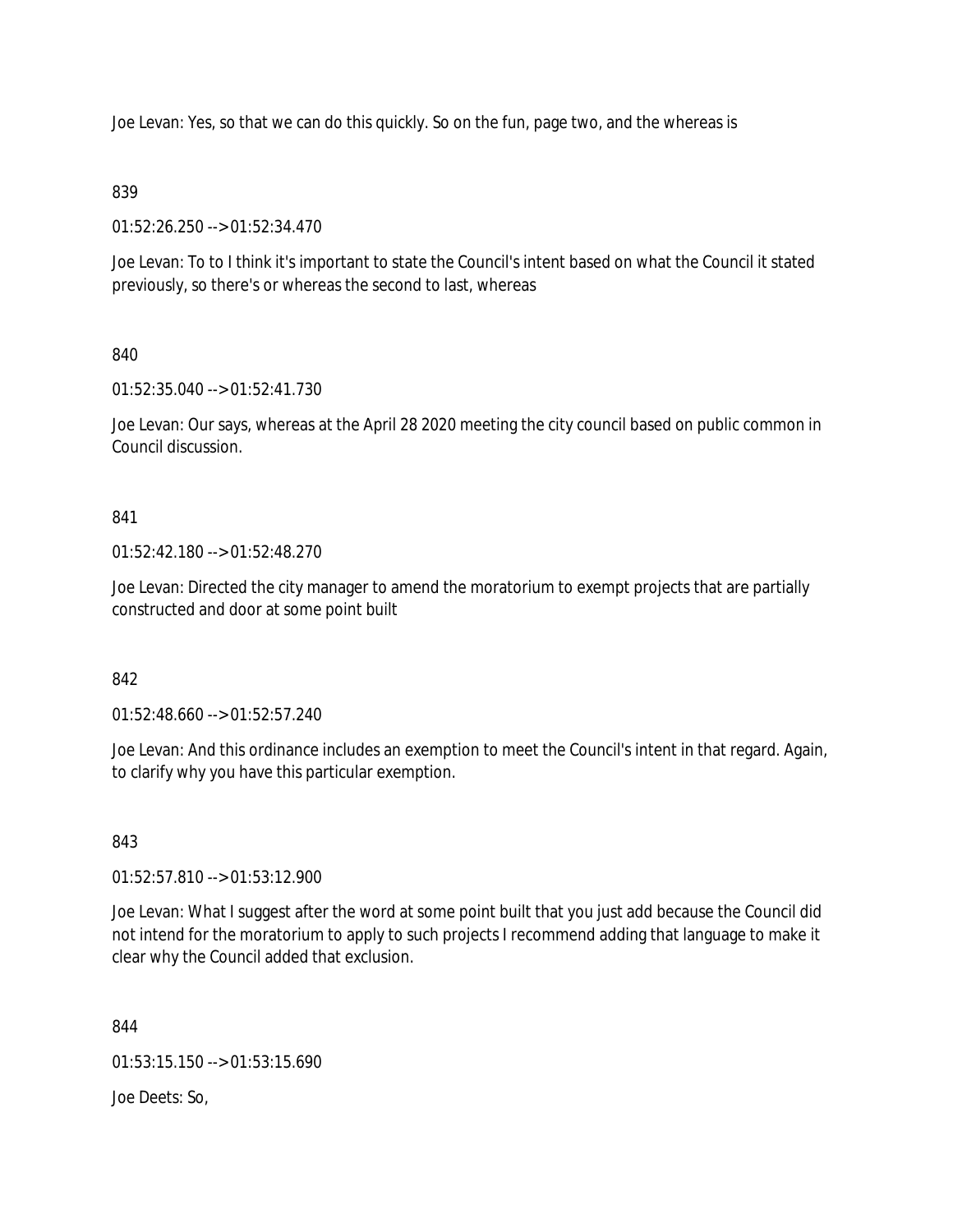845 01:53:17.370 --> 01:53:17.640 Michael Pollock: Okay.

846

01:53:17.760 --> 01:53:18.420

Joe Deets: Now, second

847 01:53:19.350 --> 01:53:19.800 Okay.

### 848

01:53:21.030 --> 01:53:23.010

Leslie Schneider: All those in favor please say aye.

### 849

01:53:23.580 --> 01:53:25.320

Leslie Schneider: Aye. Any opposed.

850 01:53:26.580 --> 01:53:28.260 Leslie Schneider: That passes five

851 01:53:29.370 --> 01:53:29.820 Leslie Schneider: To zero.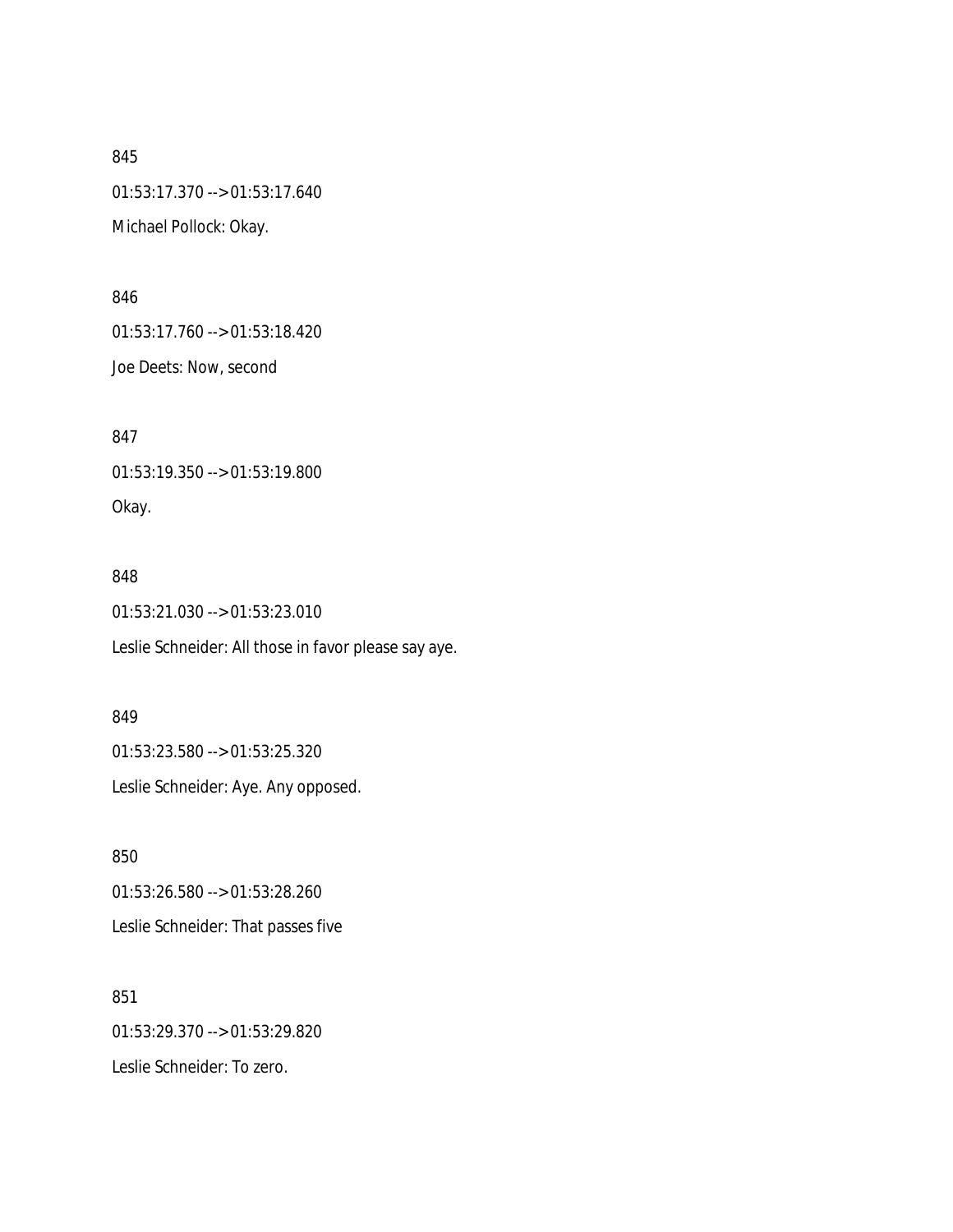01:53:30.870 --> 01:53:37.980

Joe Levan: Okay, and then section seven effect on vested rights and this was just an error and the initial

853

01:53:38.790 --> 01:53:47.040

Joe Levan: Ordinance has drafted, where the vested rights portion is referring to the original ordinance that was passed. So what I if you have that

854

01:53:47.490 --> 01:54:01.980

Joe Levan: In front of you don't read the whole thing. There's in the first sentence. Every first to the moratorium imposed under section two, I'd recommend changing the word imposed to extended so the more term extended under section two.

855

01:54:03.150 --> 01:54:10.980

Joe Levan: And then in that same sense it ends with referred refers to it says so. It says that it would say the more term extended under section to have this ordinance.

856

01:54:11.490 --> 01:54:16.650

Joe Levan: shall apply prospectively only, and shall operate to prevent acceptance of permit application submitted.

857

01:54:17.220 --> 01:54:28.650

Joe Levan: After the effective date of this ordinance, I would change the word ordinance the moratorium some to make it clear that this applies to the effective date of the of the moratorium itself, not this particular ordinance.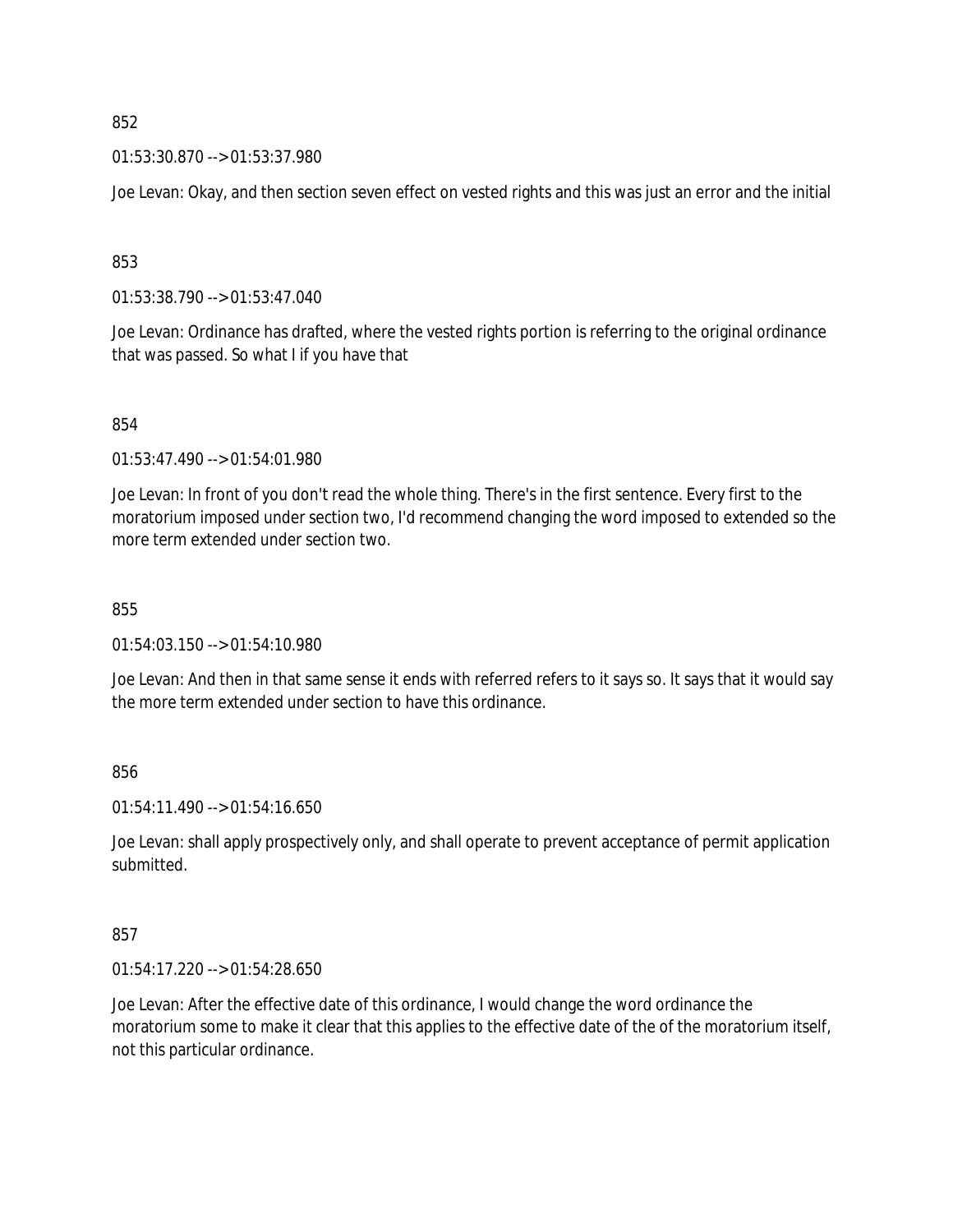01:54:29.460 --> 01:54:31.920

Leslie Schneider: I didn't follow where you were. I was trying to find it.

859

01:54:32.010 --> 01:54:37.320

Joe Levan: What, where are you, that's in Section seven which is on page four of six of the ordinance.

860

01:54:41.790 --> 01:54:42.240

Leslie Schneider: Okay.

861

01:54:42.870 --> 01:54:51.390

Joe Levan: That's the first sentence, and that the first part, would that it works. First part says the moratorium imposed under section to section two is the part that

### 862

01:54:51.720 --> 01:54:59.220

Joe Levan: refer specifically to the moratorium is being imposed to change the word impose to extend it because this, this ordinance is actually extending the moratorium.

### 863

01:55:00.030 --> 01:55:08.310

Joe Levan: So, to change the word impose to extended and at the end of that sentence. It refers to submitted after the effective date of this ordinance.

864

01:55:08.670 --> 01:55:17.460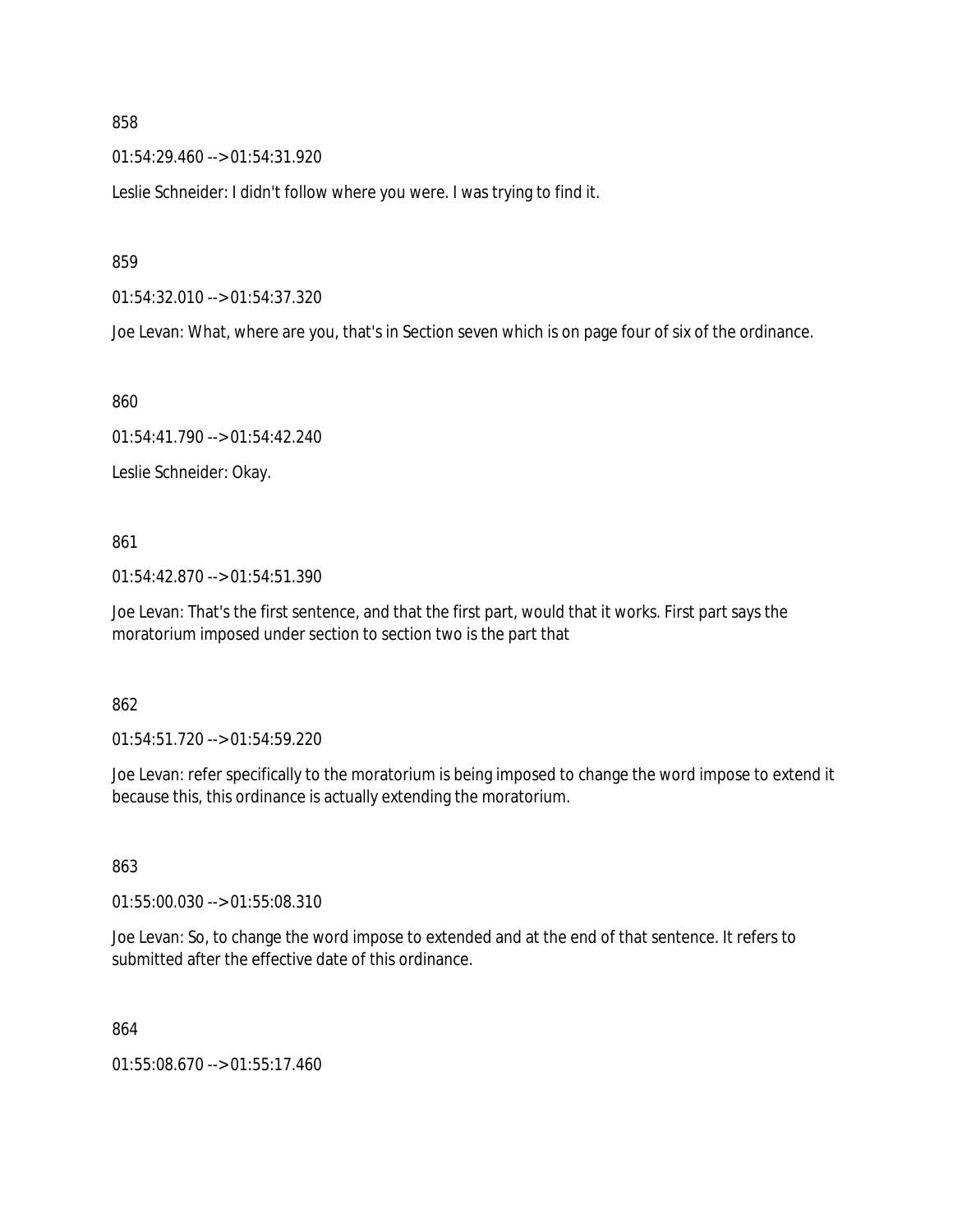Joe Levan: Change the word ordinance to moratorium because you're actually it's it's referring to the effective date of the moratorium is when the

## 865

01:55:17.880 --> 01:55:29.490

Joe Levan: The best teen issue would come into play, which was, it was just a have been written that way from the first place because this. You're not just referring to this ordinance referring to what the effective date of the of the moratorium.

### 866

01:55:29.940 --> 01:55:39.270

Joe Levan: Okay. And then similarly, the last sentence of that same provision section seven. The last word of that sense refers to ordinance. So it says

### 867

01:55:40.050 --> 01:55:45.810

Joe Levan: That whole sense. It has nothing in this ordinance shall be construed to extinguish limit or otherwise infringe on any permitted applicants.

### 868

01:55:46.470 --> 01:55:50.010

Joe Levan: So development rights is defined by state law and city Bainbridge Island regulations.

# 869

01:55:50.430 --> 01:56:05.280

Joe Levan: Provided that such a permit applicant has filed a complete permit application before the effective date of this it says ordinance change that to moratorium for the same reason, the intent was to have it applied to the effective date of the more time, not this particular ordinance.

870

01:56:05.730 --> 01:56:06.090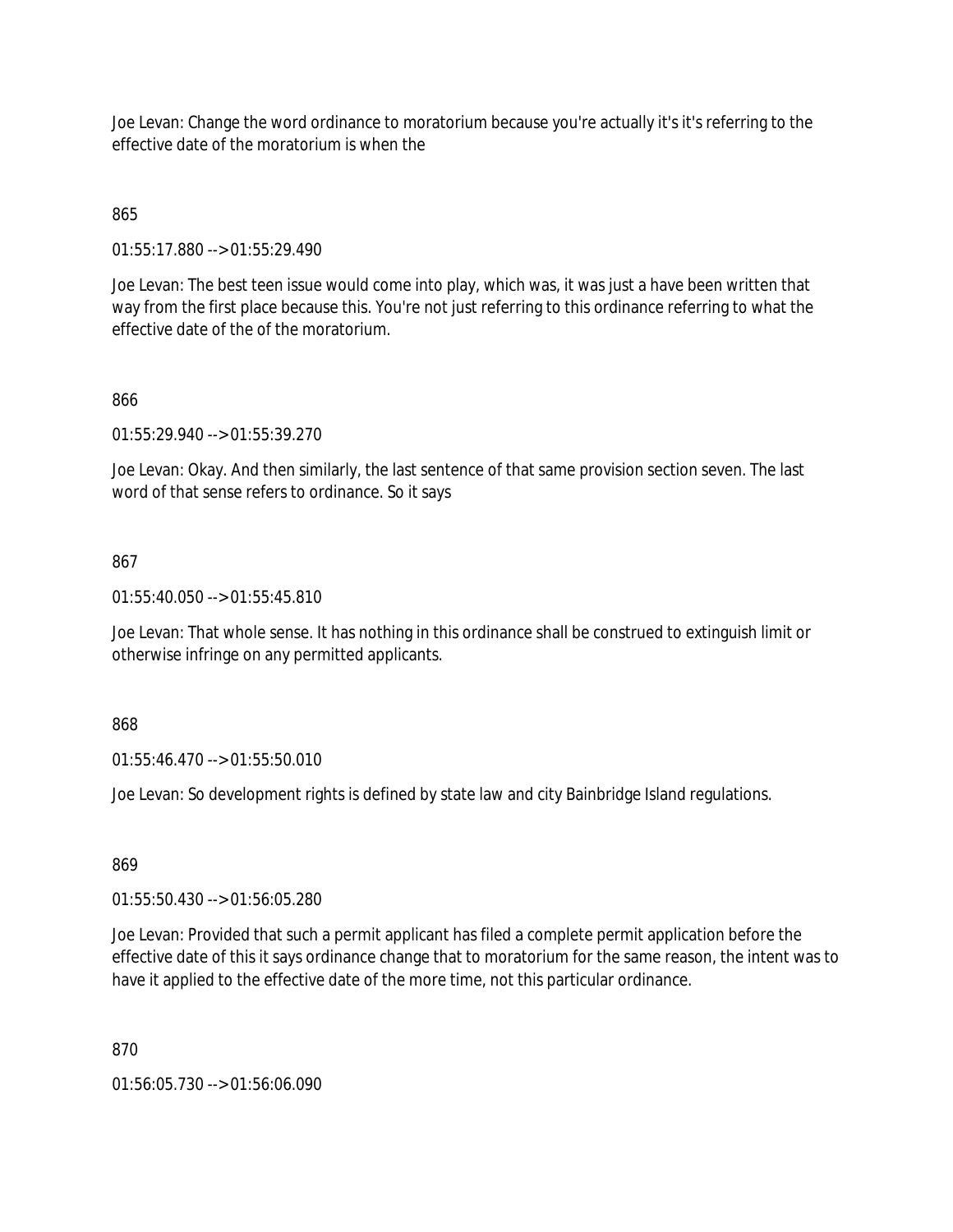Got it.

871

01:56:11.160 --> 01:56:12.570 Leslie Schneider: Alright. Is there a second

872

01:56:12.870 --> 01:56:16.560 Leslie Schneider: Second, excellent. Um, any opposed.

873

01:56:20.580 --> 01:56:23.430

Leslie Schneider: All right, I jumped the gun on that one. But I think that works so

874

01:56:25.980 --> 01:56:28.050 Leslie Schneider: We're That's unanimous. With one

875

01:56:28.110 --> 01:56:29.040 Leslie Schneider: recusal

876

01:56:29.730 --> 01:56:34.410

Joe Levan: Okay, then the last one. Just, just said scribblers error on the work plan itself.

877

01:56:36.210 --> 01:56:50.760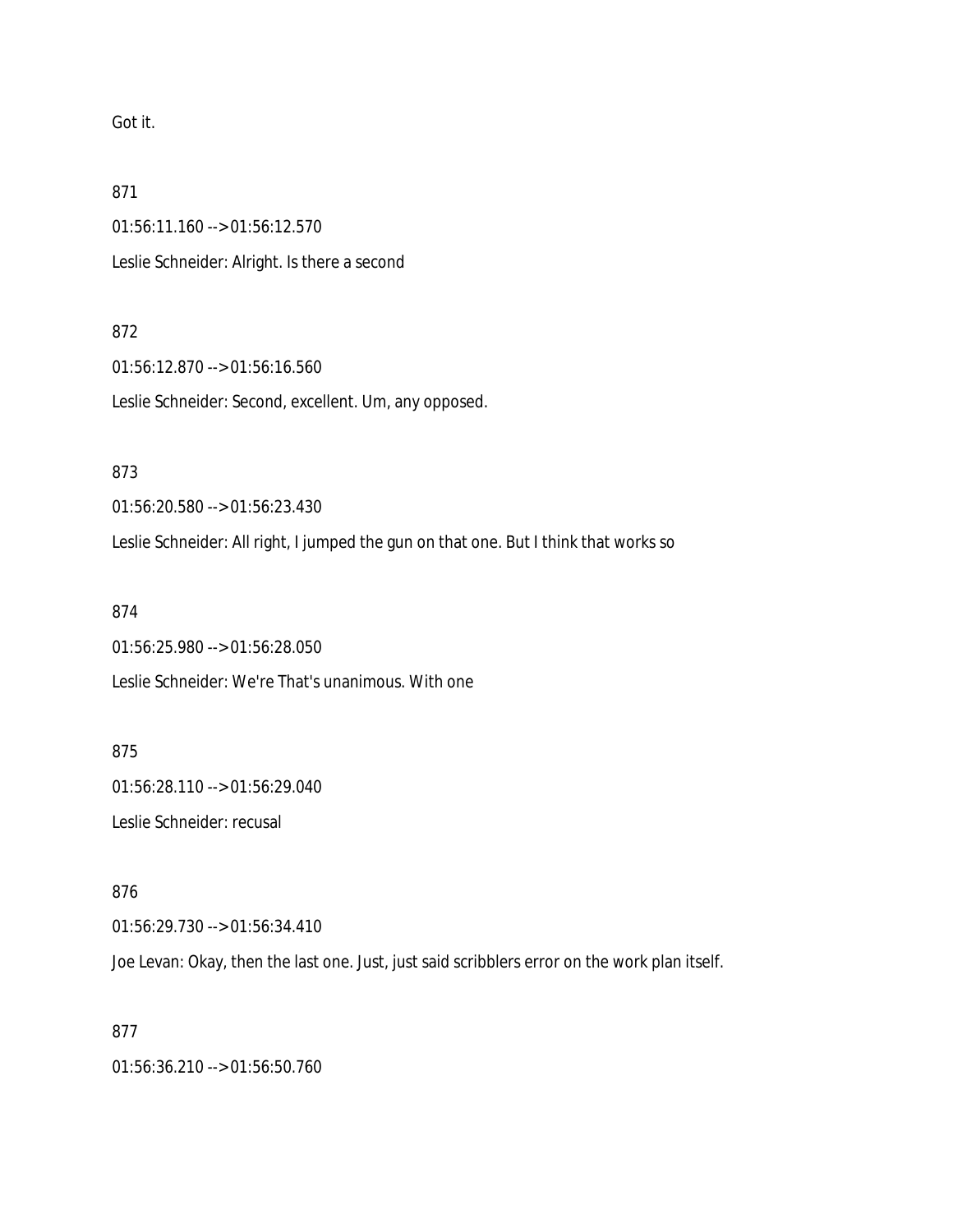Joe Levan: In the first paragraph under moratoriums self service storage facilities. There's a reference in that paragraph to neighborhoods service center zoning and it should be neighborhood center instead of neighborhood service center.

878

01:56:52.290 --> 01:56:53.490

Joe Levan: That's an old reference

879

01:56:54.660 --> 01:57:02.580

Joe Levan: Correct. Right. It should be new neighborhood center right okay so it'd be the change that reference to neighbor neighborhood center in that paragraph.

880

01:57:03.810 --> 01:57:04.440

Rasham Nassar: So moved.

881

01:57:05.400 --> 01:57:05.850

Second,

882

01:57:08.460 --> 01:57:09.720

Leslie Schneider: Is there any opposed.

883

01:57:10.920 --> 01:57:13.020

Leslie Schneider: That's unanimous. With one recusal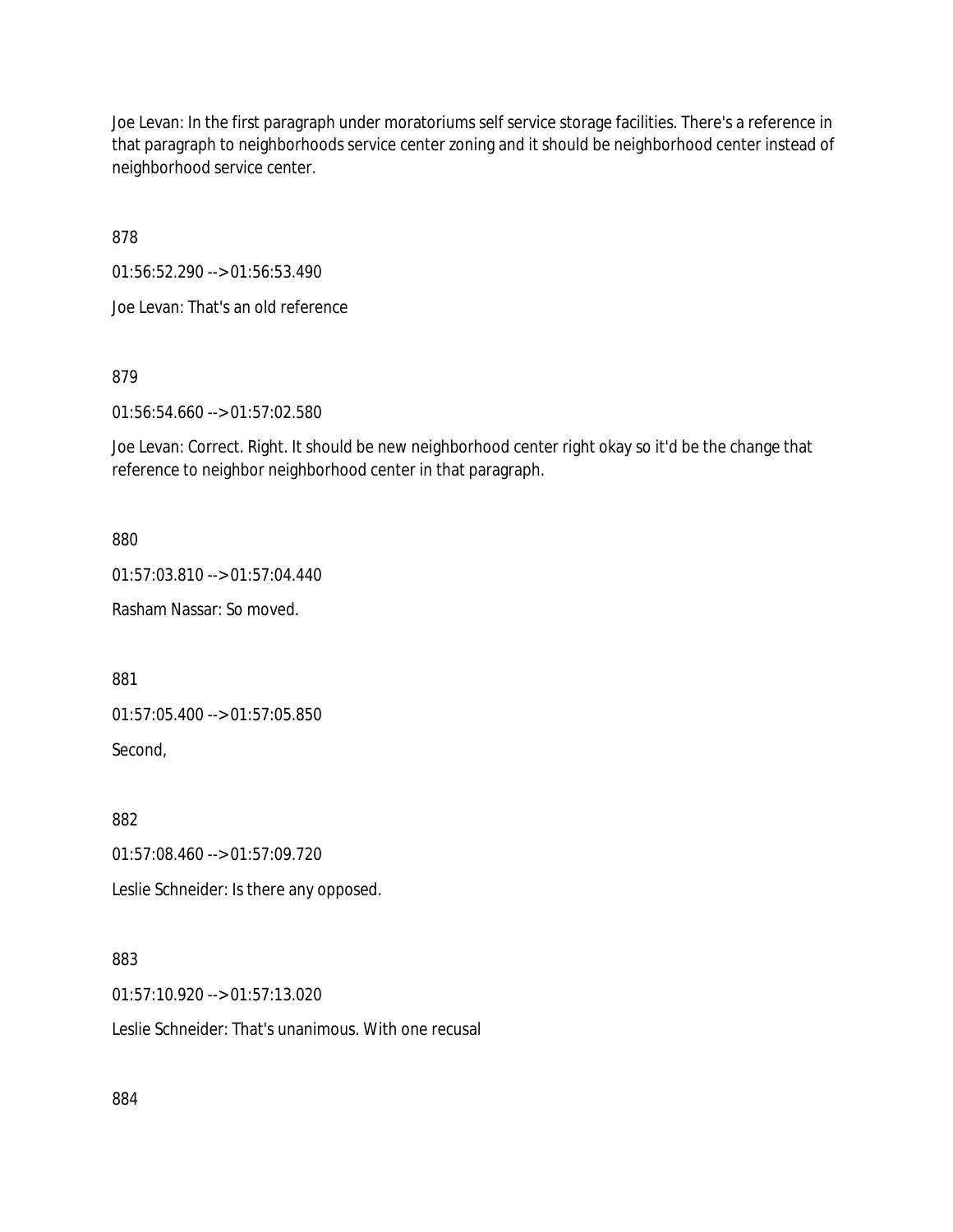01:57:15.060 --> 01:57:23.970

Joe Levan: OK, so now the the ordinance has been amended by all those amendments and now you have an amended ordinance to vote on. Okay.

885

01:57:24.480 --> 01:57:27.360

Leslie Schneider: All right. All those in favor please say aye.

886

01:57:27.900 --> 01:57:28.290

Aye.

887

01:57:29.550 --> 01:57:30.720

Leslie Schneider: Any opposed.

888

01:57:33.030 --> 01:57:36.270

Leslie Schneider: I'm opposing the ordinance. All right. The moratorium.

889

01:57:37.290 --> 01:57:41.070

Leslie Schneider: So that would be four to one with one recusal

#### 890

01:57:42.810 --> 01:57:44.520

Leslie Schneider: All right, I think.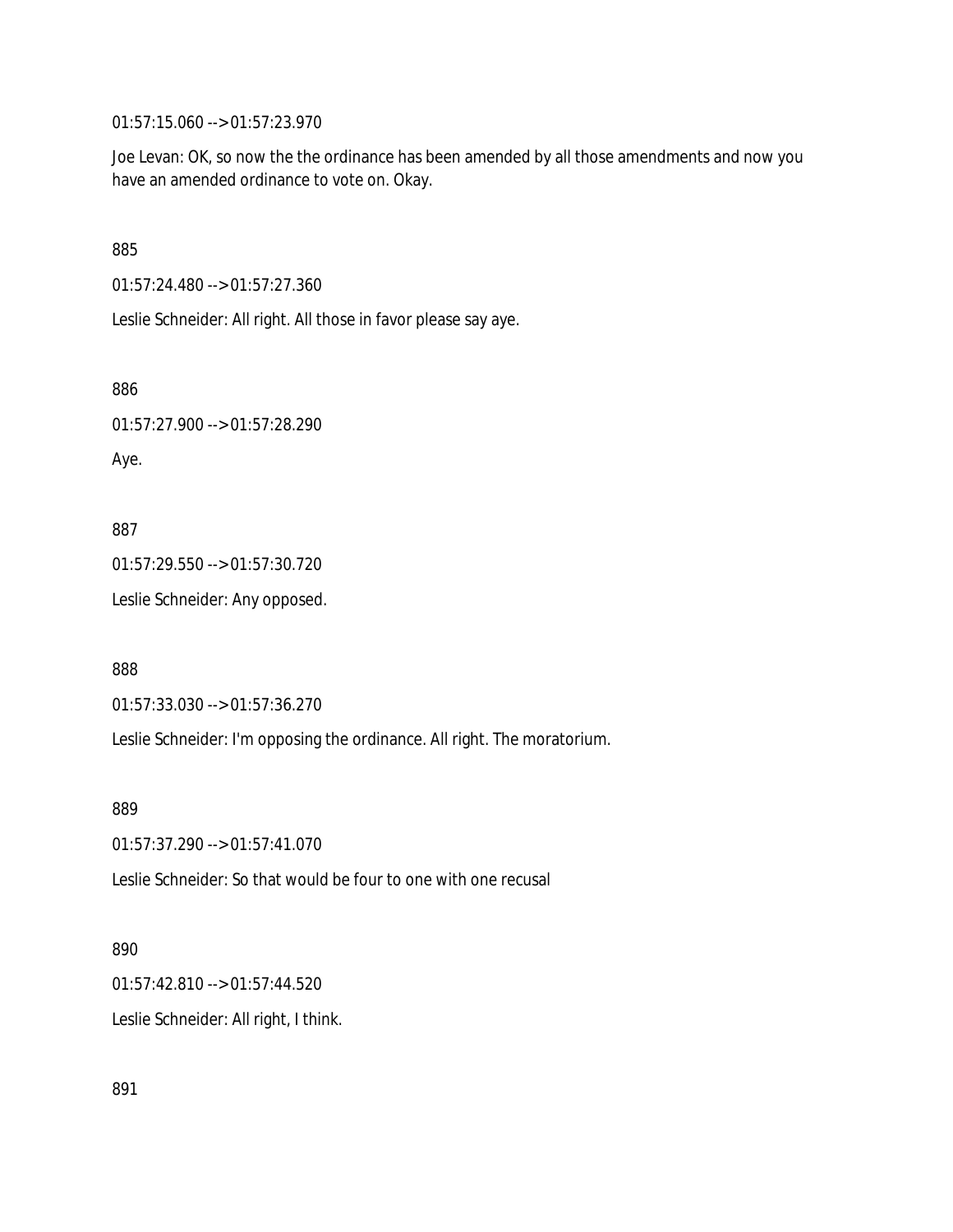01:57:46.500 --> 01:57:47.250

Leslie Schneider: We are done.

892

01:57:50.460 --> 01:57:58.200

Leslie Schneider: And I suggest we take a bit of a break. We have more than two hours of agenda to

893

01:57:59.460 --> 01:58:10.410

Leslie Schneider: Conquer here. And so if we could come back with five, maybe six minutes at the backs. But just so we are at 747

#### 894

01:58:13.800 --> 01:58:18.630

Leslie Schneider: So I'm going to start getting antsy in in five minutes have that

895

01:58:21.270 --> 01:58:23.940

Leslie Schneider: 753 and counting

896

01:58:26.700 --> 01:58:27.840 Leslie Schneider: All right. Thank you all.

### 897

02:00:26.250 --> 02:00:26.940 Leslie Schneider: Anybody hear me.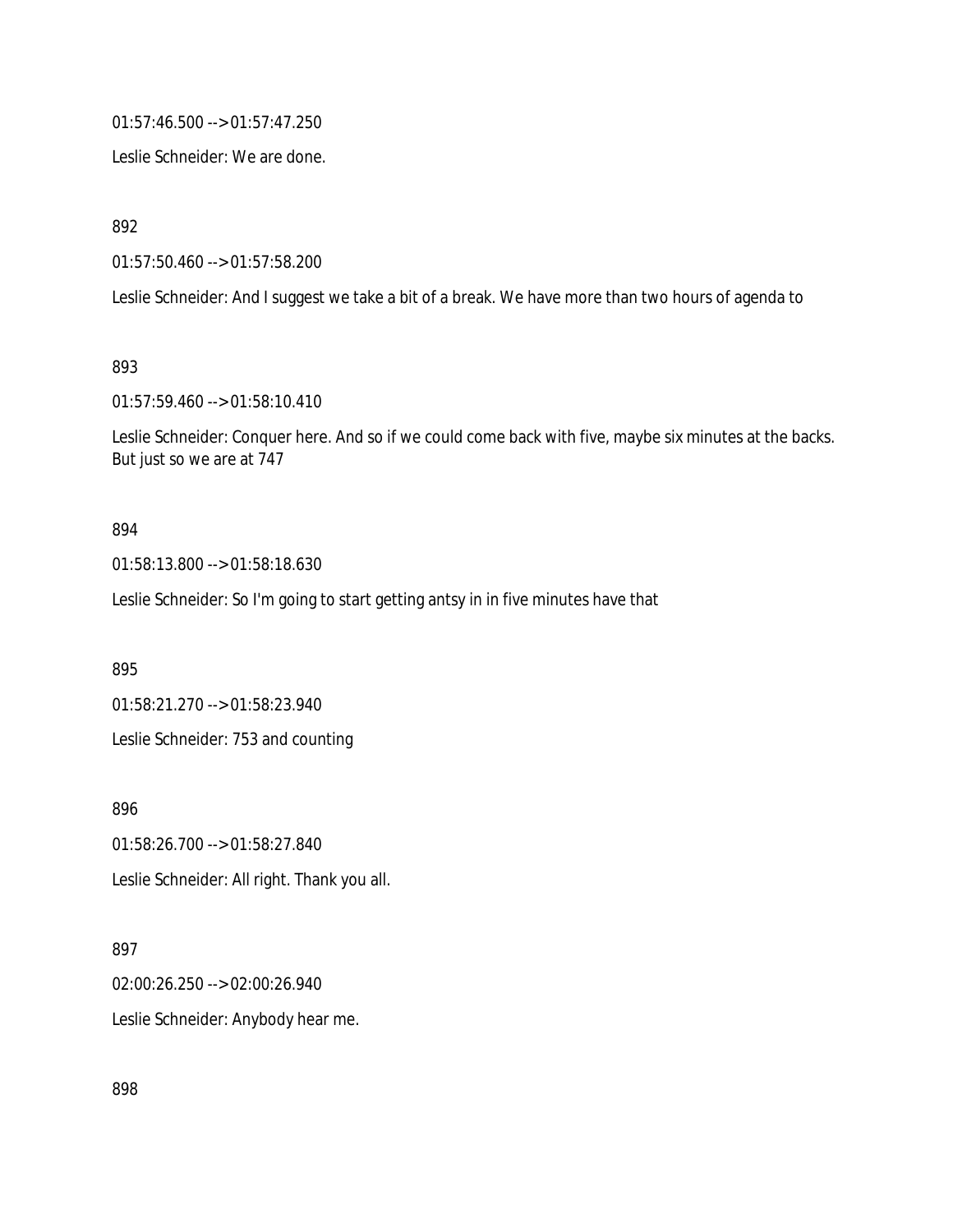02:00:28.470 --> 02:00:29.040

Leslie Schneider: You can hear me.

899

02:00:29.460 --> 02:00:30.180

Kol Medina: Yeah, you're good.

900

02:00:30.720 --> 02:00:35.520

Leslie Schneider: All right, well, not that good. It didn't work to switch over to the other.

901 02:00:35.640 --> 02:00:36.510 Leslie Schneider: Headset so

902 02:00:38.220 --> 02:00:41.400 Leslie Schneider: This one will die sometime soon. That's good.

903

02:00:42.990 --> 02:00:46.560

Michael Pollock: It can maybe take that as a sign to wrap things up when it does

904

02:00:47.580 --> 02:00:51.240

Leslie Schneider: COUNCILMEMBER Pollock. I am so trying. It's not gonna work.

905

02:00:52.200 --> 02:00:55.260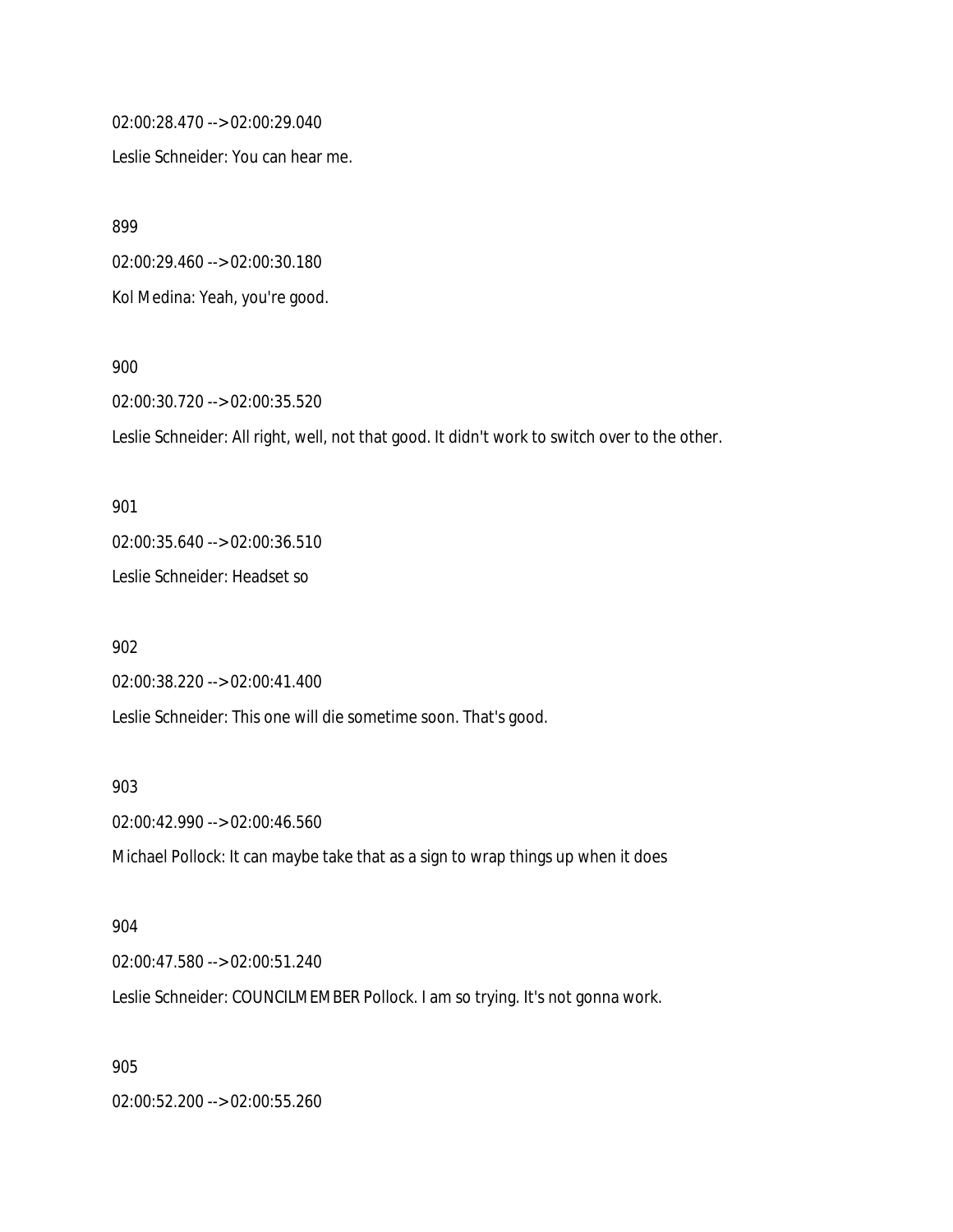Michael Pollock: I can see you tomorrow. And I really appreciate it. I really

906

02:00:55.440 --> 02:00:56.250

Michael Pollock: Sincerely, do

907

02:00:56.610 --> 02:01:06.390

Leslie Schneider: But I might actually take, you know, since we've got some heavy content coming up soon. I might take my headset off and and let it charge for a bit while while I'm listening so

908

02:01:06.960 --> 02:01:10.350

Leslie Schneider: If I have to scramble you'll understand why. All right.

909

02:01:11.160 --> 02:01:24.720

Michael Pollock: While we're waiting, I just want to reassure council members Medina and deeds that you might have seen my dog. I do have a cat is just a little shy or so I just wanted to let you guys know we have two options.

910

02:01:27.030 --> 02:01:28.110

Leslie Schneider: Hope you didn't see me.

911

02:01:29.790 --> 02:01:32.700

Leslie Schneider: Gently toss our cat aside.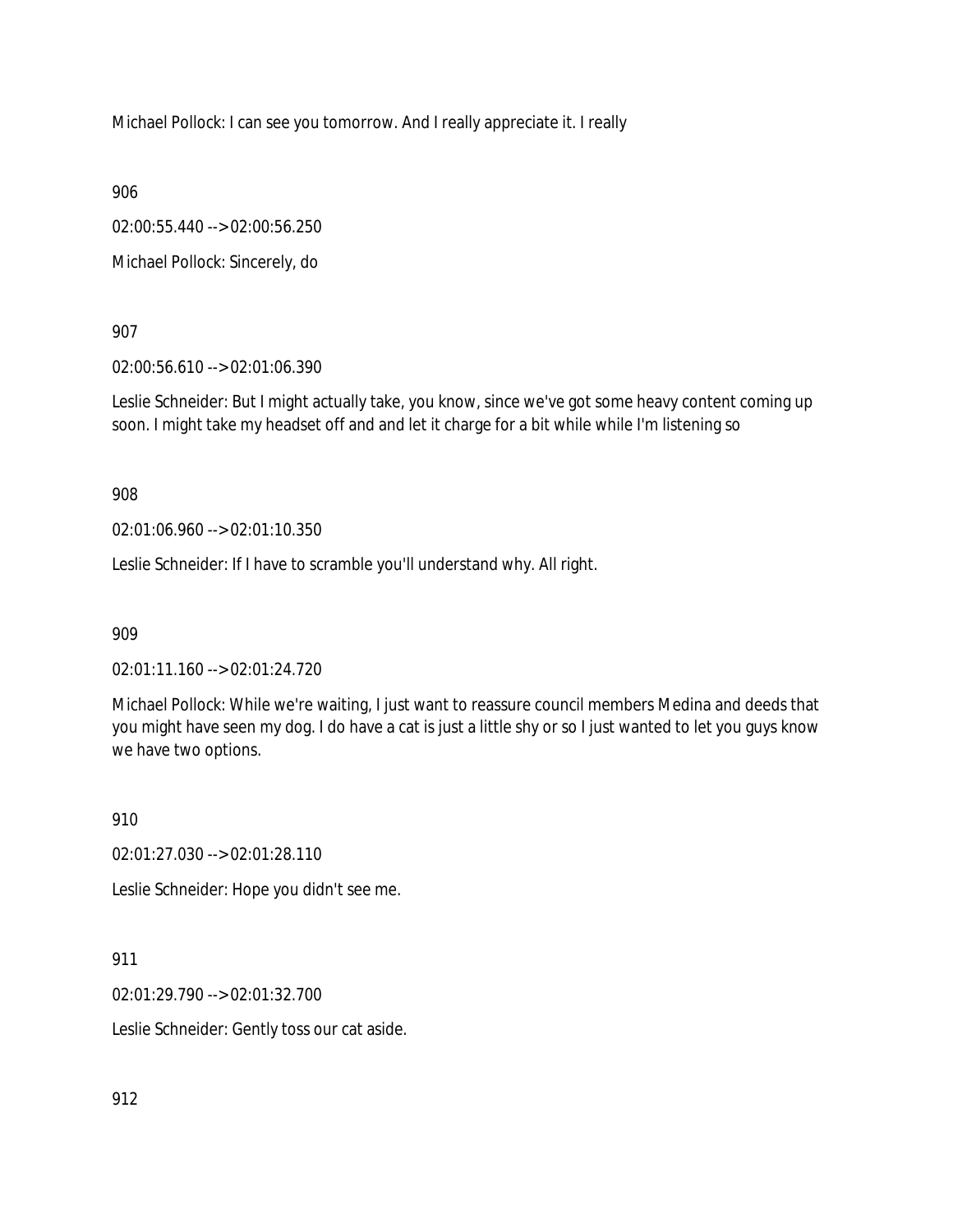02:01:35.040 --> 02:01:35.310

Leslie Schneider: I've

913 02:01:36.030 --> 02:01:38.220 Michael Pollock: Got article I laughed so hard.

914 02:01:41.010 --> 02:01:42.630 Leslie Schneider: All right, so

915 02:01:43.650 --> 02:01:46.860 Leslie Schneider: I know this is a very short break. We've got a lot of

916 02:01:47.760 --> 02:01:50.430 Leslie Schneider: We're heading towards a five hour meeting.

917 02:01:52.140 --> 02:01:54.060 Leslie Schneider: Today, if we're lucky, so

918 02:01:55.200 --> 02:01:56.820 Leslie Schneider: Just get prepared.

919 02:01:58.200 --> 02:02:06.510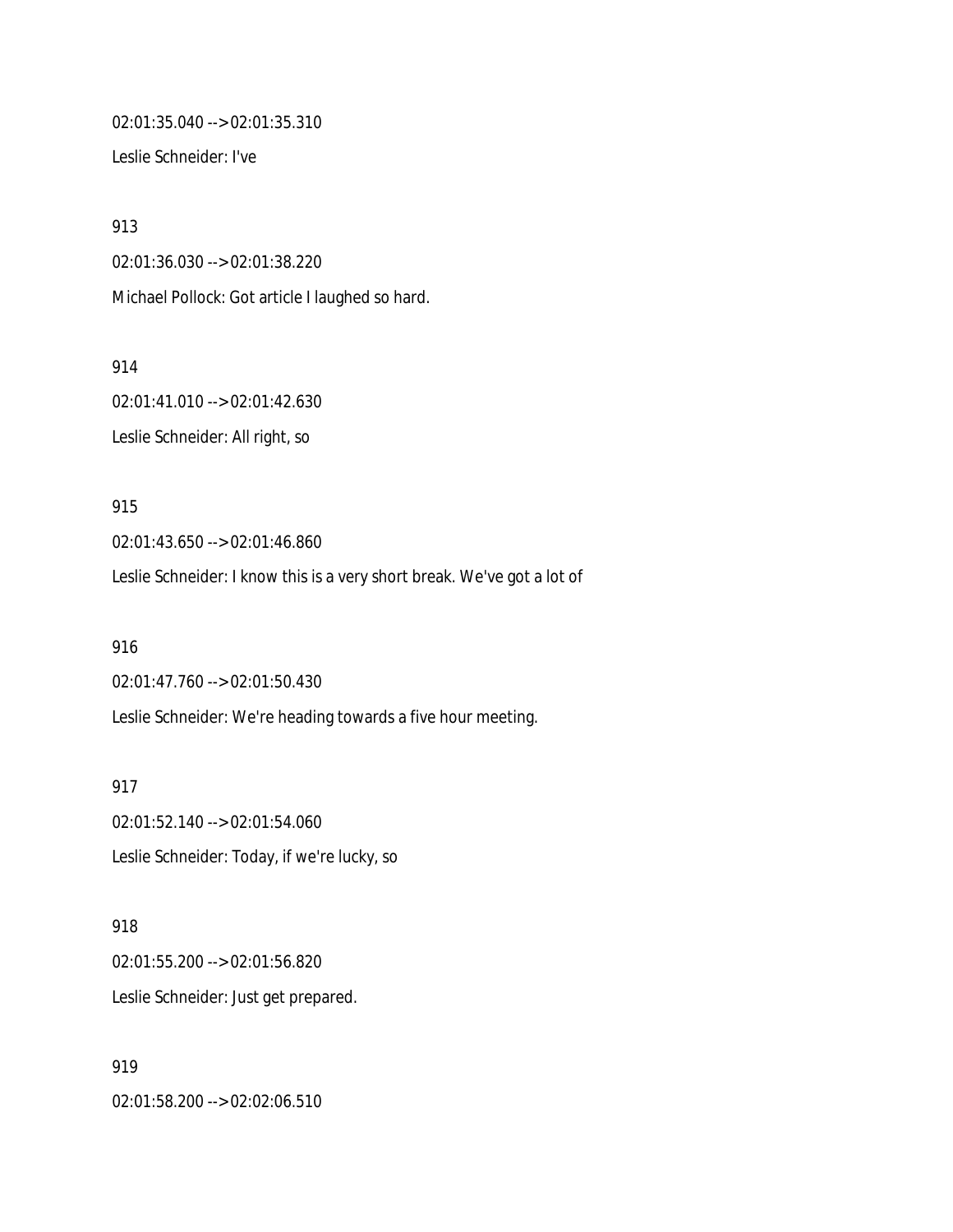Leslie Schneider: Alright, so let's reconvene and it looks like we're all here, except maybe COUNCILMEMBER I topless.

920

02:02:07.980 --> 02:02:10.680

Leslie Schneider: I'm not sure whether she's here or not.

921

02:02:12.330 --> 02:02:13.830

Michael Pollock: Well, she's here, but she's on mute.

922

02:02:15.030 --> 02:02:16.050

Leslie Schneider: Okay, awesome.

923

02:02:17.160 --> 02:02:18.990

Leslie Schneider: Okay, so I think we're here and

### 924

02:02:21.630 --> 02:02:32.040

Leslie Schneider: Let's move on to item 10 a of our new business update on the 2020 fiscal impacts and revenue and expenses forecast city manager.

## 925

02:02:33.480 --> 02:02:38.790

Morgan Smith: Evening council. Remember to interrupt. If the audio is not working well. Is this all right for now.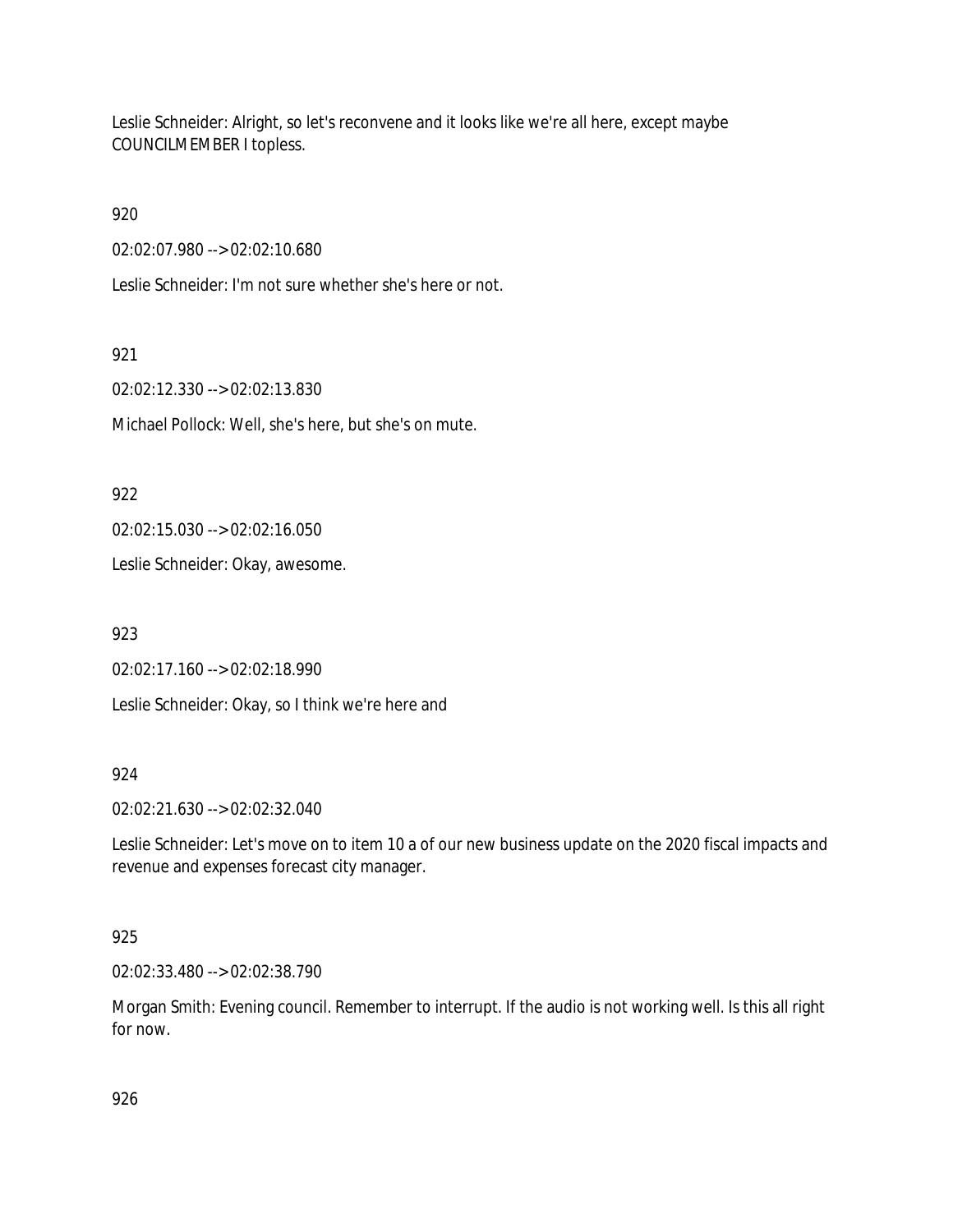02:02:39.360 --> 02:02:39.900

Leslie Schneider: Sounds good.

927

02:02:40.410 --> 02:02:47.820

Morgan Smith: Okay, great. Thank you for making time for this. I feel like this is a very significant conversation and it's one that

### 928

02:02:48.240 --> 02:02:54.660

Morgan Smith: We've been signaling that we would get to when we had enough information to package up where we think things stand today.

### 929

02:02:55.290 --> 02:03:02.580

Morgan Smith: I want to emphasize that there's actually three parts to what we want to talk to you tonight about the first part is our fiscal impacts. So what we think

930

02:03:03.210 --> 02:03:14.400

Morgan Smith: We need to do to build a new map for 2020 in terms of financial planning. What do we think the revenue changes are going to be and what spending choices would we suggest you consider making differently.

### 931

02:03:15.030 --> 02:03:17.190

Morgan Smith: The second part of the conversation is what is

932

02:03:17.850 --> 02:03:31.260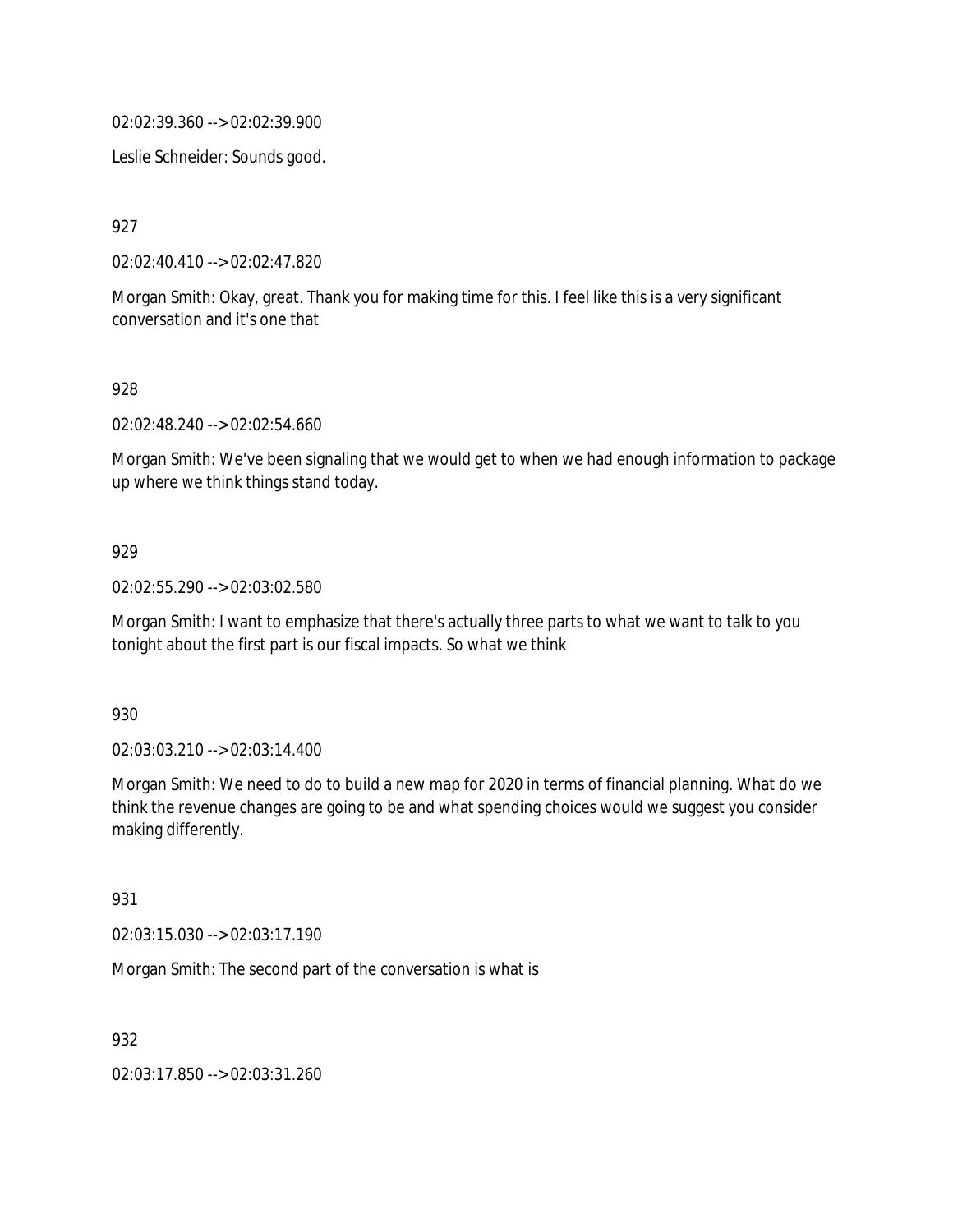Morgan Smith: Our new expectations for the 2020 work plan needs to be some of those changes come from just the time we've lost on the calendar. Some of them come from changes our staff capacity or ability to do community engagement.

933

02:03:31.500 --> 02:03:37.380

Morgan Smith: Some of them come from spending decisions that we're going to make differently. So I want to talk with you about that as well. So everyone's on the same page.

### 934

02:03:37.680 --> 02:03:45.660

Morgan Smith: About where we spend our resources and capacity in this very different time than what we envisioned. And then the third piece will be shorter, but it's also important.

### 935

02:03:46.530 --> 02:03:54.630

Morgan Smith: Because it's the thing that drives everything else. The single most important project for the Council in the city in 2020 is to complete the

### 936

02:03:55.560 --> 02:04:03.930

Morgan Smith: Budgets and so just like everything else that work has to happen in a different way, but it still has the same deadlines and significance, so

### 937

02:04:04.140 --> 02:04:13.650

Morgan Smith: I want to talk about that because it is sort of a separate and overarching piece of our work in the coming months. So I'm going to start with the fiscal impact presentation.

### 938

02:04:14.670 --> 02:04:24.720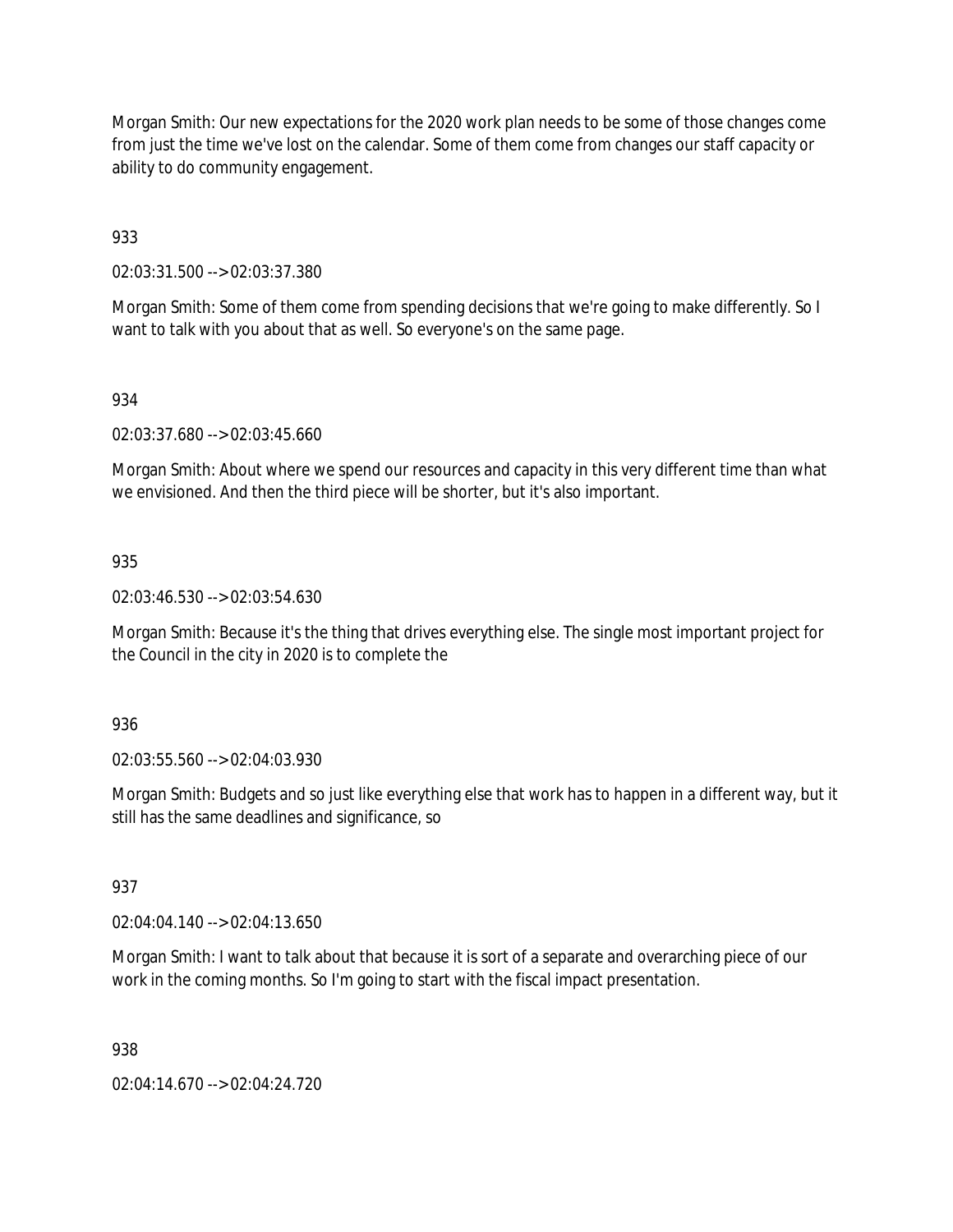Morgan Smith: And I'm going to start sharing my screen now. So again, you'll have to kind of jump in if there's something you think I'm not noticing or a time that you want to interrupt. And so that's just fine.

939

02:04:28.770 --> 02:04:29.430

Morgan Smith: How's that look

940 02:04:34.140 --> 02:04:36.600 Morgan Smith: Can everyone see the presentation.

941

02:04:42.540 --> 02:04:44.940

Morgan Smith: Yes, Mayor. Are we good

942

02:04:52.890 --> 02:04:55.890

Morgan Smith: Okay, I didn't get any affirmation. So with that work.

943 02:04:56.820 --> 02:04:57.750 Kol Medina: Is all good.

944 02:04:58.020 --> 02:05:01.530

Morgan Smith: Okay, sorry, then I'll go back to the end. Hope it's still all good.

945

02:05:08.430 --> 02:05:08.880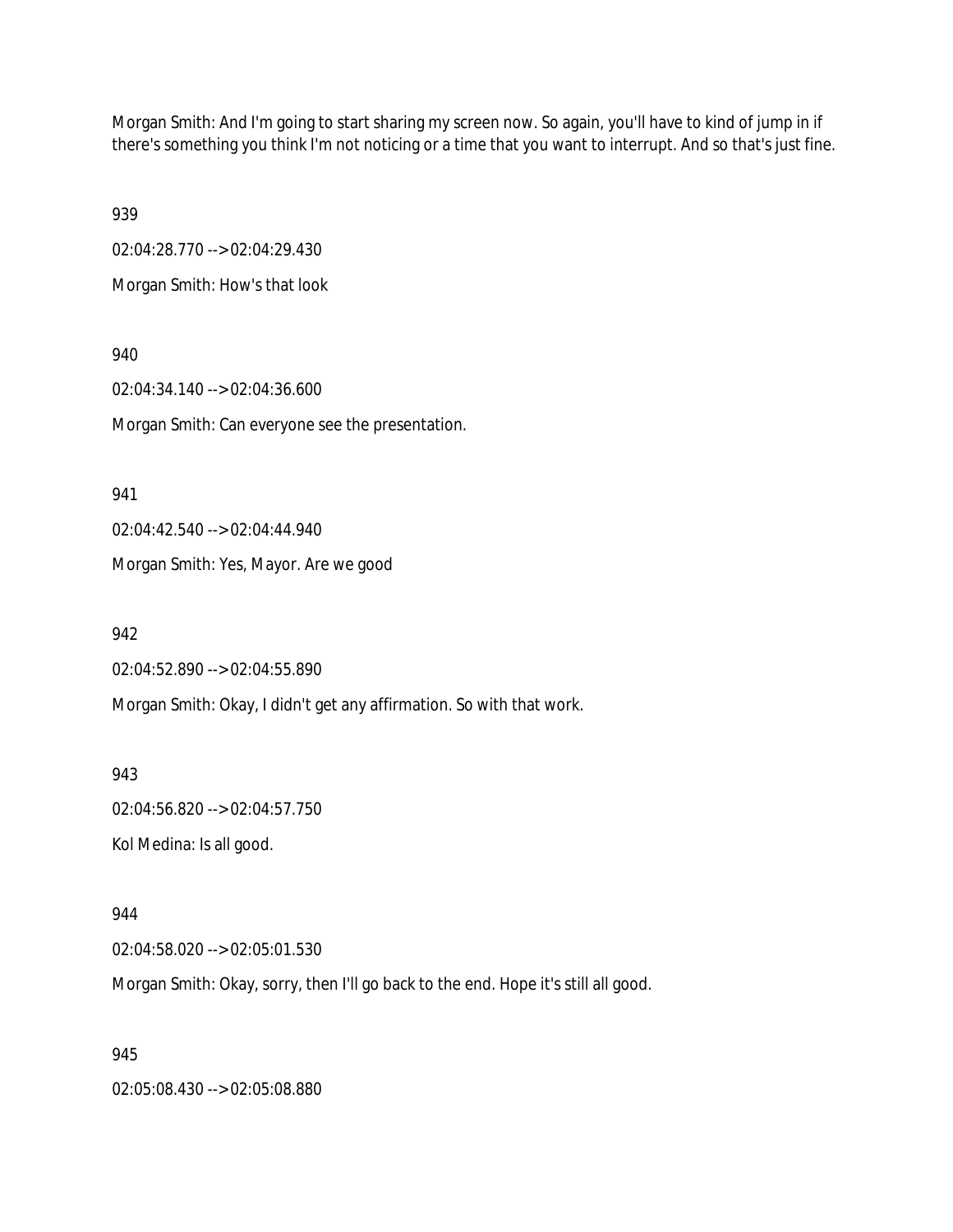Morgan Smith: Okay.

### 946

02:05:10.320 --> 02:05:22.230

Morgan Smith: So this is the set of topics that we're going to cover tonight. I want to start with a summary. Just because I think it's important when you get into the more detailed information if you already understand where we're heading.

## 947

02:05:22.530 --> 02:05:32.730

Morgan Smith: So we'll cover some of the most important parts in the introduction summary then drill in a little bit more into the revenue forecast and how it was developed talk about our expenditure.

### 948

02:05:33.630 --> 02:05:38.760

Morgan Smith: Some cases, those are programmatic choices, not just about time or fiscal

### 949

02:05:39.600 --> 02:05:45.180

Morgan Smith: Impacts. There are a couple of emerging issues. I want to highlight for you. And then we'll just touch on next steps.

### 950

02:05:45.630 --> 02:05:56.010

Morgan Smith: I want to point out that deputy city attorney or sorry, Deputy city manager Elena shore is been working hard on this, as has the Finance Department and the Department directors over the last few weeks.

### 951

02:05:56.280 --> 02:06:02.880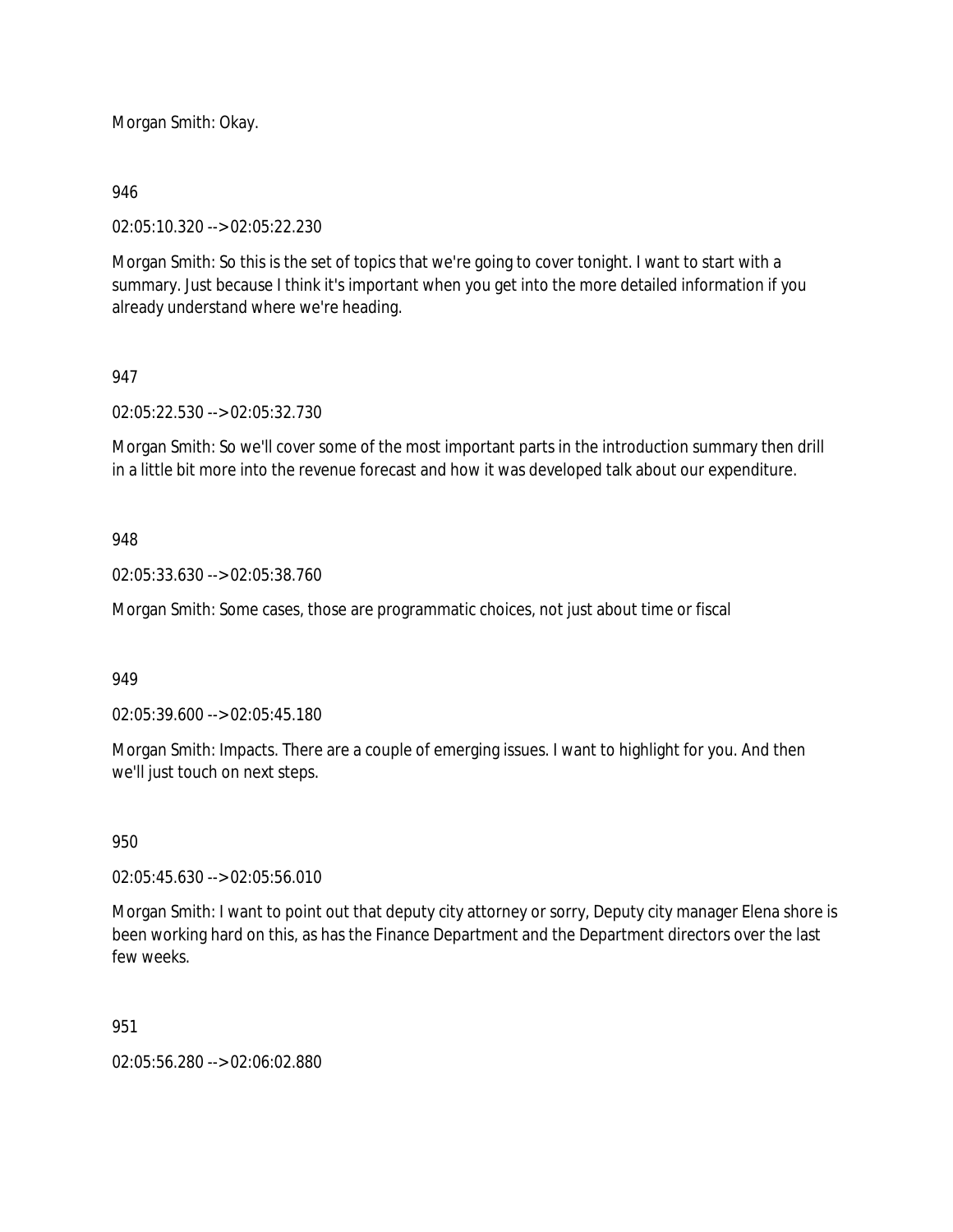Morgan Smith: She'll be jumping in to help answer your questions and lead some of this discussion tonight, but I'm going to kick things off here with the introduction.

952

02:06:04.350 --> 02:06:14.250

Morgan Smith: One of the things that's important to feel educated about, I think, is the ways in which, as we sit at home and read the newspaper. Not every city is is the same.

953

02:06:14.640 --> 02:06:25.740

Morgan Smith: And so it is without a doubt the case that all cities all businesses all households are experiencing really important and significant impacts to their economic plans.

954

02:06:26.280 --> 02:06:32.550

Morgan Smith: But it's not the case that every business, every bookstore is not the same as one another and every household is not the same as one another.

955

02:06:32.880 --> 02:06:46.230

Morgan Smith: And so I thought it might be helpful for both Council and community members to understand the ways in which this set of impacts in this environment might play out differently in different shaped cities and

956

02:06:47.580 --> 02:07:01.920

Morgan Smith: To some degree, where we need to start is the last economic downturn and in this community and this city organization that had a really devastating impact and coming out of that what the community.

957

02:07:03.120 --> 02:07:08.490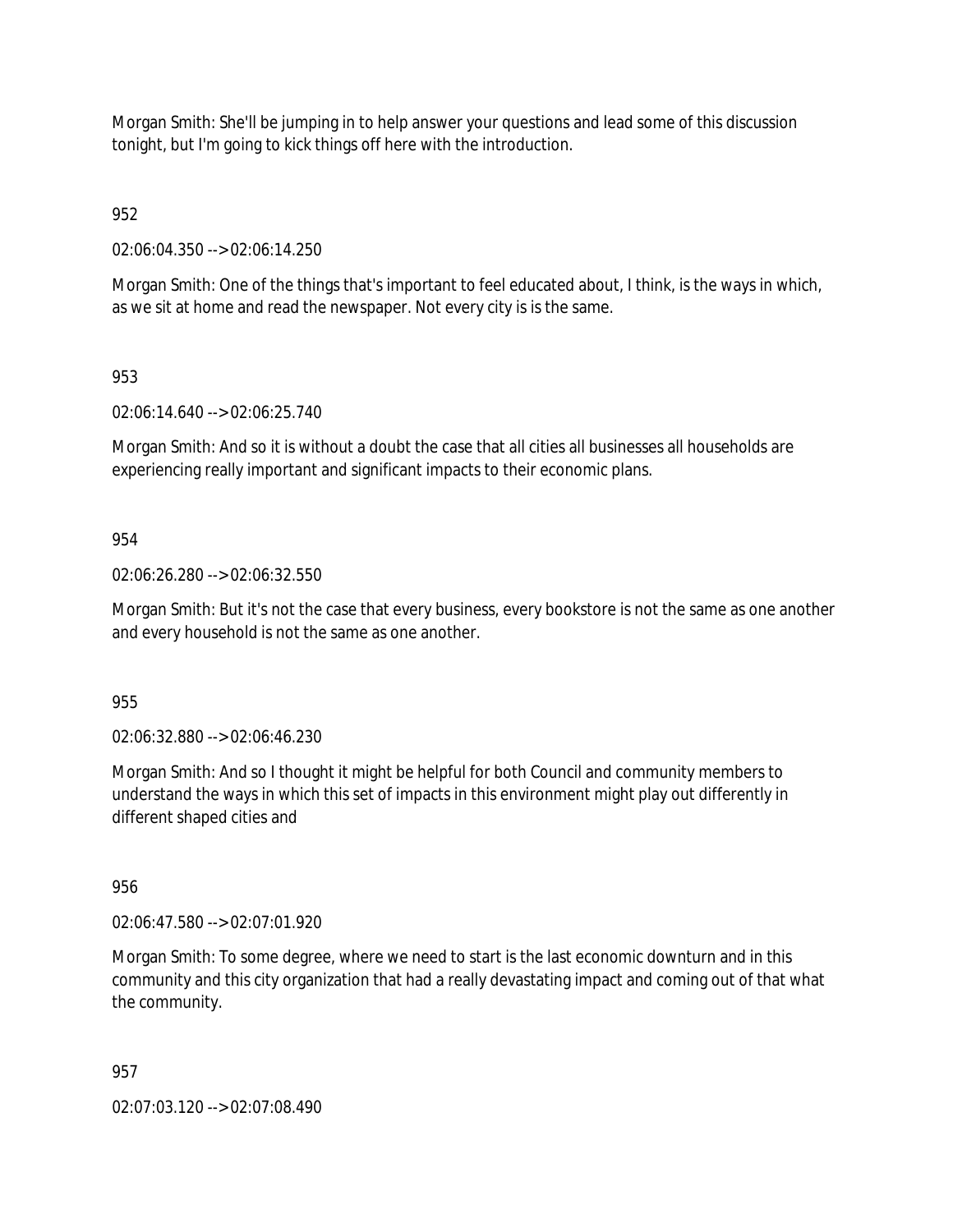Morgan Smith: Conveyed and what Council reinforced and what city staff have implemented in the time since then.

958

02:07:08.730 --> 02:07:21.510

Morgan Smith: Is that that we didn't want to be in that position again that we wanted to have a city that made financial planning and forecasting and a long range perspective, a priority in the short vision or short way I

## 959

02:07:22.230 --> 02:07:30.990

Morgan Smith: Think about that vision is we wanted at Bainbridge Island to build a boat that was more seaworthy and maybe even more seaworthy than what other boats might be

### 960

02:07:31.440 --> 02:07:35.730

Morgan Smith: And so we've spent years we've spent probably three four budget cycles.

#### 961

02:07:36.390 --> 02:07:48.300

Morgan Smith: Contributing to policies in fund balances to help make a boat that was more seaworthy than it could have otherwise been so that is fundamentally one part of where we are today.

### 962

02:07:49.080 --> 02:08:05.550

Morgan Smith: Another part of where we are today is turning to this slide the ways in which we're different than a city that might be more vulnerable to these impacts. So, for example, many cities that you might be hearing about could have an increased reliance on Hotel, motel tax revenues.

963

02:08:06.780 --> 02:08:12.510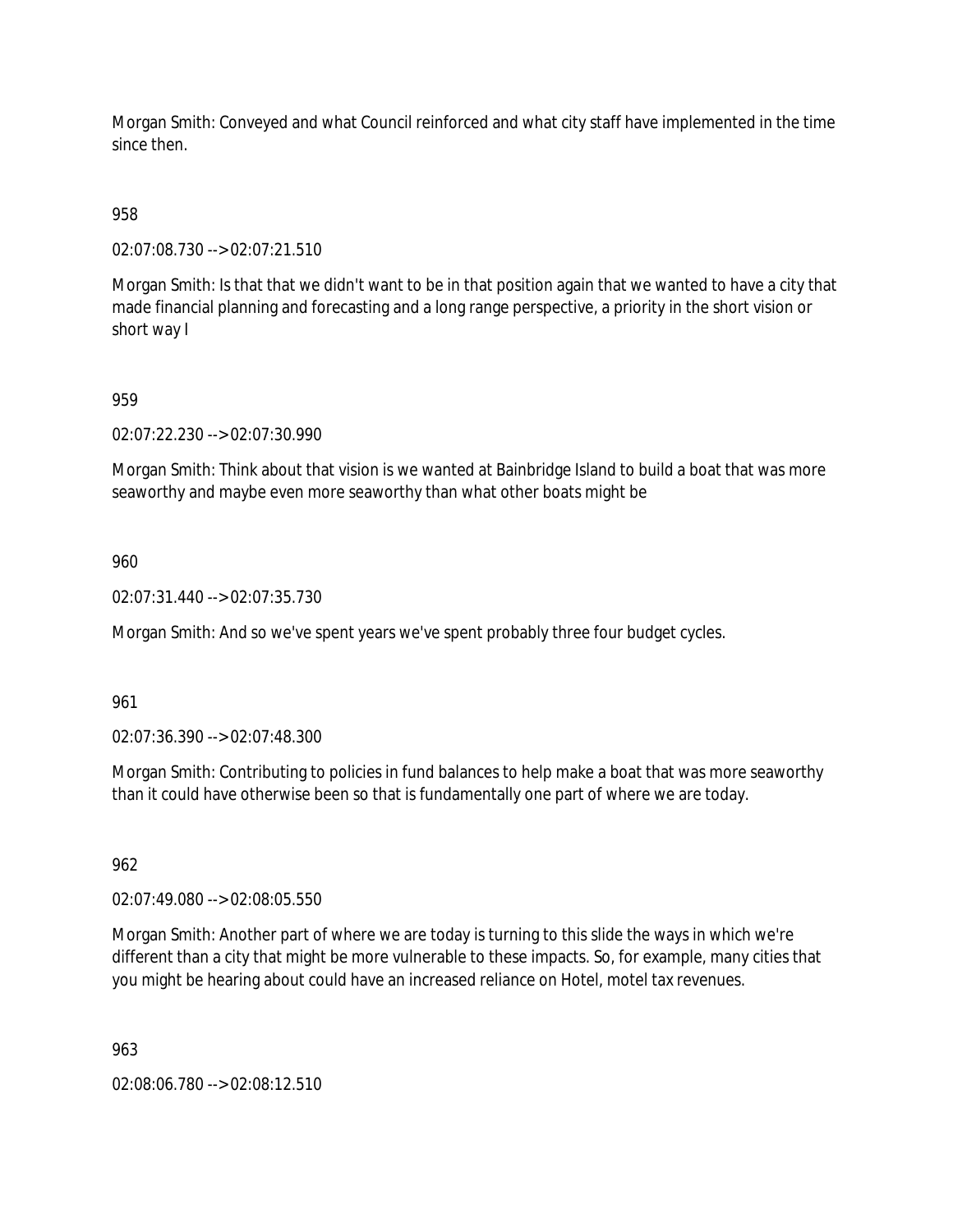Morgan Smith: Cities like that I've worked in larger cities where tourists space and hotel base.

## 964

02:08:12.960 --> 02:08:18.210

Morgan Smith: Are more significant. Not only is the size of that revenue larger, but the way they use that money is different.

## 965

02:08:18.630 --> 02:08:24.420

Morgan Smith: At the city of Weber's Island. The only way we use what we call L tag funds but the Hotel, motel taxes.

## 966

02:08:24.750 --> 02:08:34.410

Morgan Smith: Is to make grants for tourism projects. So, and we only make grants based on the prior years funds. So to the degree that that money moves up and down.

### 967

02:08:34.770 --> 02:08:42.480

Morgan Smith: The size of our grant pool moves up and down, but our operating expenses are not based on Hotel, motel at all. And that's not the case in a lot of other cities.

968

02:08:42.930 --> 02:08:54.210

Morgan Smith: Similarly, as you all know, our sales tax base here is very different. It's much lighter in ways than a comparable sized city might be because we have a different retail base here.

### 969

02:08:54.960 --> 02:09:05.070

Morgan Smith: The other thing to think about is, to what degree of city is relying on user fees and a great example of this is, do you have the Parks and Recreation function inside the city.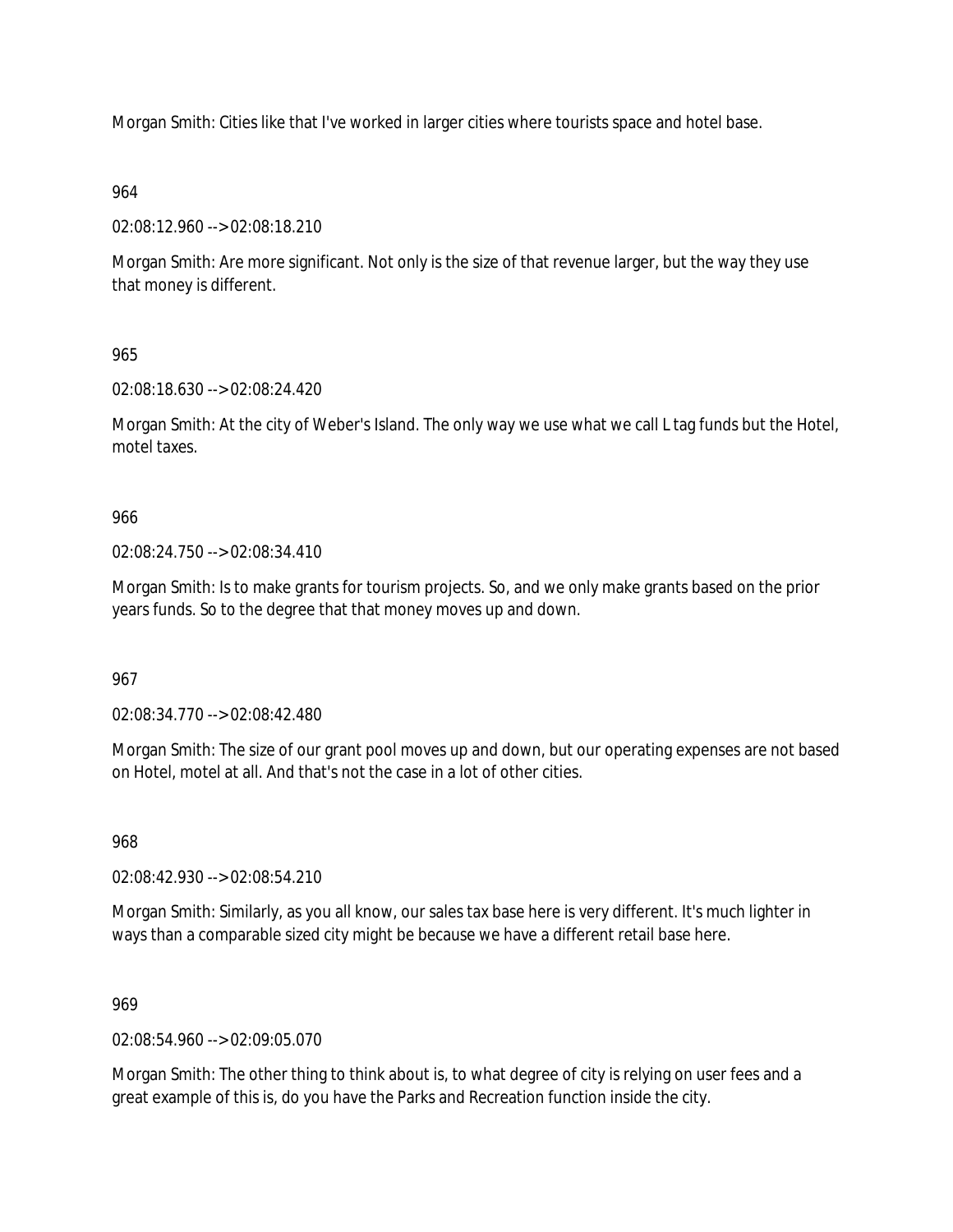### 02:09:05.640 --> 02:09:11.790

Morgan Smith: And if so, in this shape of impacts all of those programs and user fees basically went to zero.

971

02:09:12.180 --> 02:09:29.610

Morgan Smith: And so we don't own the park and recreation function. We don't have other functions that are heavily dependent on user fees. So our operating budget isn't based off of that kind of revenue stream. So it's less vulnerable to changes like this, the kinds of ways in which we are

972

02:09:30.720 --> 02:09:35.010

Morgan Smith: Kind of volatile in terms of user fees or like our building in development services or permit fees.

973

02:09:35.490 --> 02:09:38.610

Morgan Smith: And then the other important ingredient on the revenue side is just reserve levels.

974

02:09:39.030 --> 02:09:48.570

Morgan Smith: Has have all cities built up the degree of reserves that we have. And I think when we've talked to the Council in the past. Over the years about the reserve levels of the policies we said

975

02:09:48.840 --> 02:10:00.330

Morgan Smith: We were aiming to be a very conservative city in that regard and to meet those expectations and so that again makes us different from some of the cities, you might be reading about or some of the impacts, you're seeing in other places.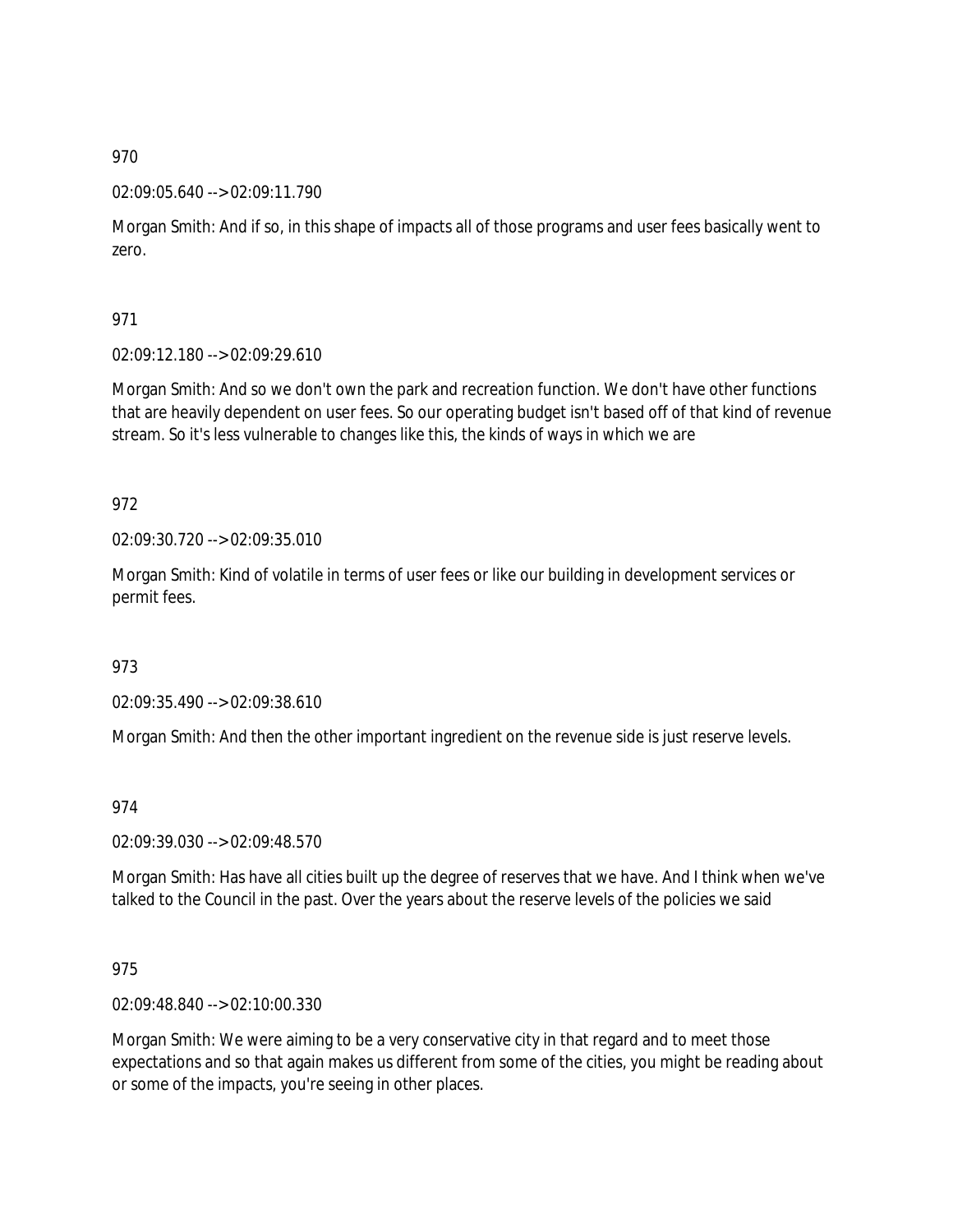02:10:01.230 --> 02:10:11.790

Morgan Smith: On the expenditure side, something that makes it even more vulnerable in this kind of environment is to what degree you have public safety expenditures. We have police, but we don't as a city owned the fire.

## 977

02:10:12.330 --> 02:10:21.090

Morgan Smith: Function. And the reason I bring this up is because public safety is really not a fungible expense. You can't ramp it up and down. It's not a dial that you can easily turn

## 978

02:10:21.330 --> 02:10:26.910

Morgan Smith: So when you have more public safety expenses and responsibilities you have less flexibility in your budget overall

### 979

02:10:27.810 --> 02:10:36.600

Morgan Smith: The other component which comes up later in the presentation is what's your personnel status, we have currently an unusually high level of vacancies. There are some reasons for that.

980

02:10:37.020 --> 02:10:41.280

Morgan Smith: One of the reasons is that we've been holding vacancies for two or three months intentionally now.

### 981

02:10:41.970 --> 02:10:52.050

Morgan Smith: The other just has to do with kind of a confluence of events, but other cities might not be in that situation. And so that's just sort of a contributing factor. How much flexibility you have with your personnel.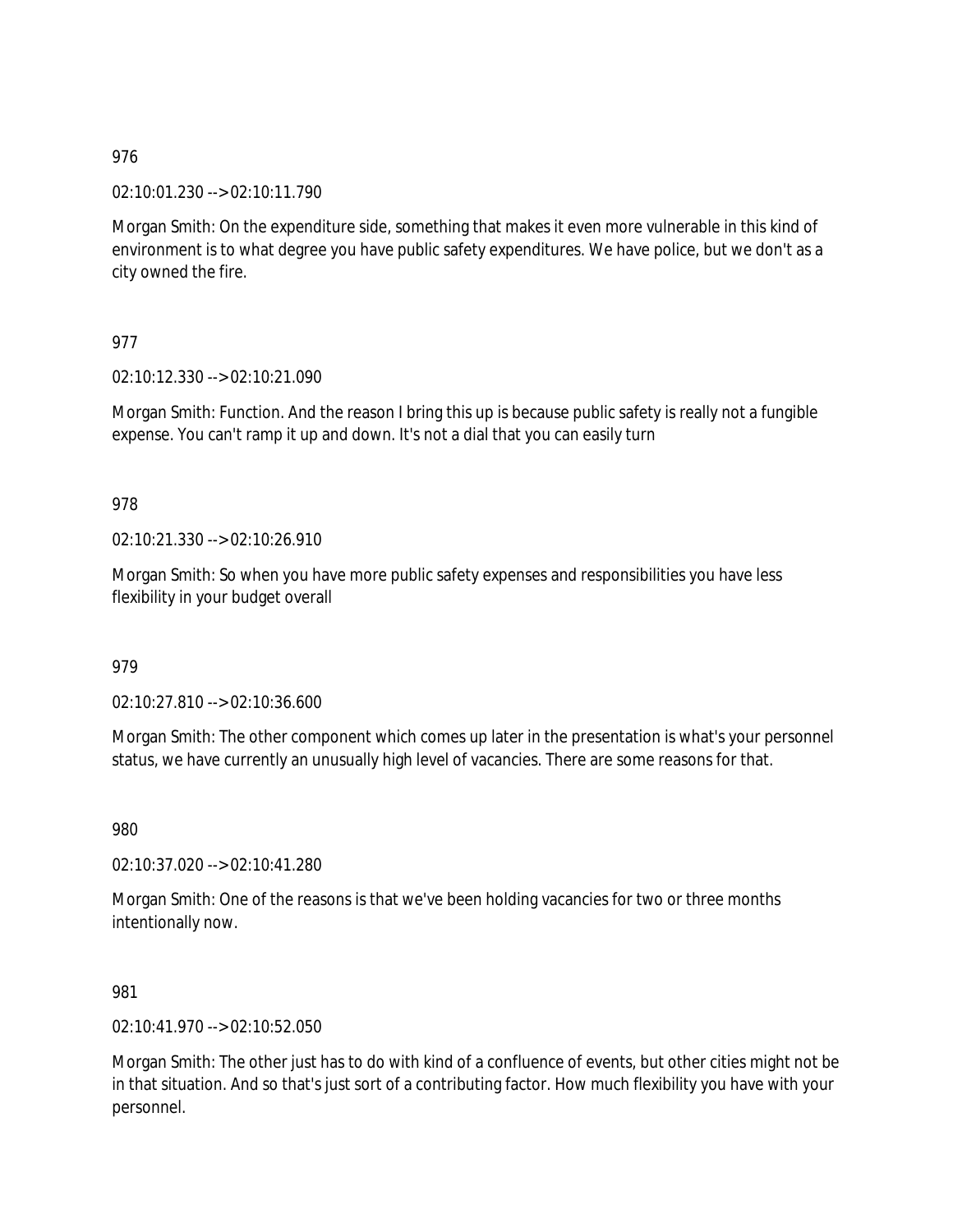02:10:52.470 --> 02:11:03.750

Morgan Smith: And then the last piece is what is, what are your debt levels in the same way that one bookstore might rent its property and the other bookstore my own it and have you know a mortgage to pay our debt levels are very low and other cities that may be different.

983

02:11:05.340 --> 02:11:13.200

Morgan Smith: The other thing to point out for tonight is that we're focusing on what we call tax supported non utility funds, I'll use the word general fund interchangeably.

984

02:11:13.770 --> 02:11:19.050

Morgan Smith: The reason to do that is that if you think about what the business model for utilities are in this shape of event.

985

02:11:19.650 --> 02:11:31.050

Morgan Smith: Utility revenues are largely unchanged and utility expenditures, the program that needs to go forward is unchanged. So we don't need to talk about it in the same way, because it isn't really

986

02:11:32.310 --> 02:11:39.000

Morgan Smith: Open to the impacts that we're seeing. So I just wanted to say that explicitly. So everything we're talking about tonight is really general fund tax supported

987

02:11:40.530 --> 02:11:45.630

Morgan Smith: And so as I said, our city revenue policies have developed over time they've been very intentional. We've had a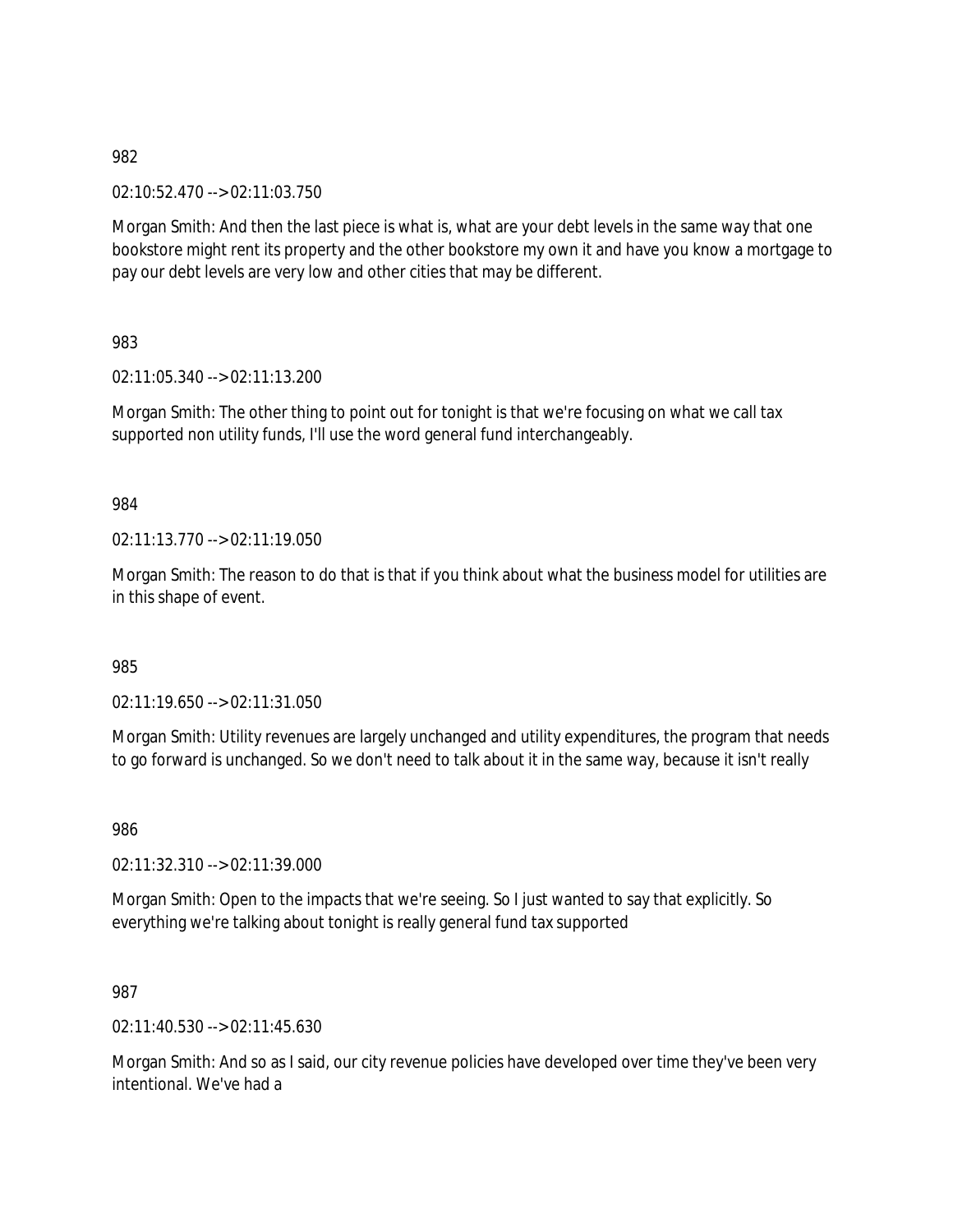02:11:45.870 --> 02:11:54.210

Morgan Smith: very proactive focus on on maintaining a long range perspective. You've heard me say more than once. It's actually pretty easy to build a balance to your budget.

989

02:11:54.480 --> 02:12:05.850

Morgan Smith: What's more challenging and maybe more important is to make sure you're building a budget that has some sustainability over a longer range we usually use a 10 year look to see what the current budget, we're proposing looks like 10 years out.

990

02:12:06.450 --> 02:12:09.990

Morgan Smith: In general, the revenue sources we have in our city are pretty stable.

991

02:12:10.260 --> 02:12:19.050

Morgan Smith: In some ways that's that's a detriment to us when we're trying to be creative and plan for things because we don't have revenue that really ramps up in good times.

992

02:12:19.320 --> 02:12:27.300

Morgan Smith: But it means that when we have economic shocks when we have sudden downturns we're less vulnerable to those in other than other cities might be

993

02:12:29.310 --> 02:12:38.280

Morgan Smith: We're going to start from working off the 2020 modified budget that's just the technical label for the budget that has been most recently approved by Council.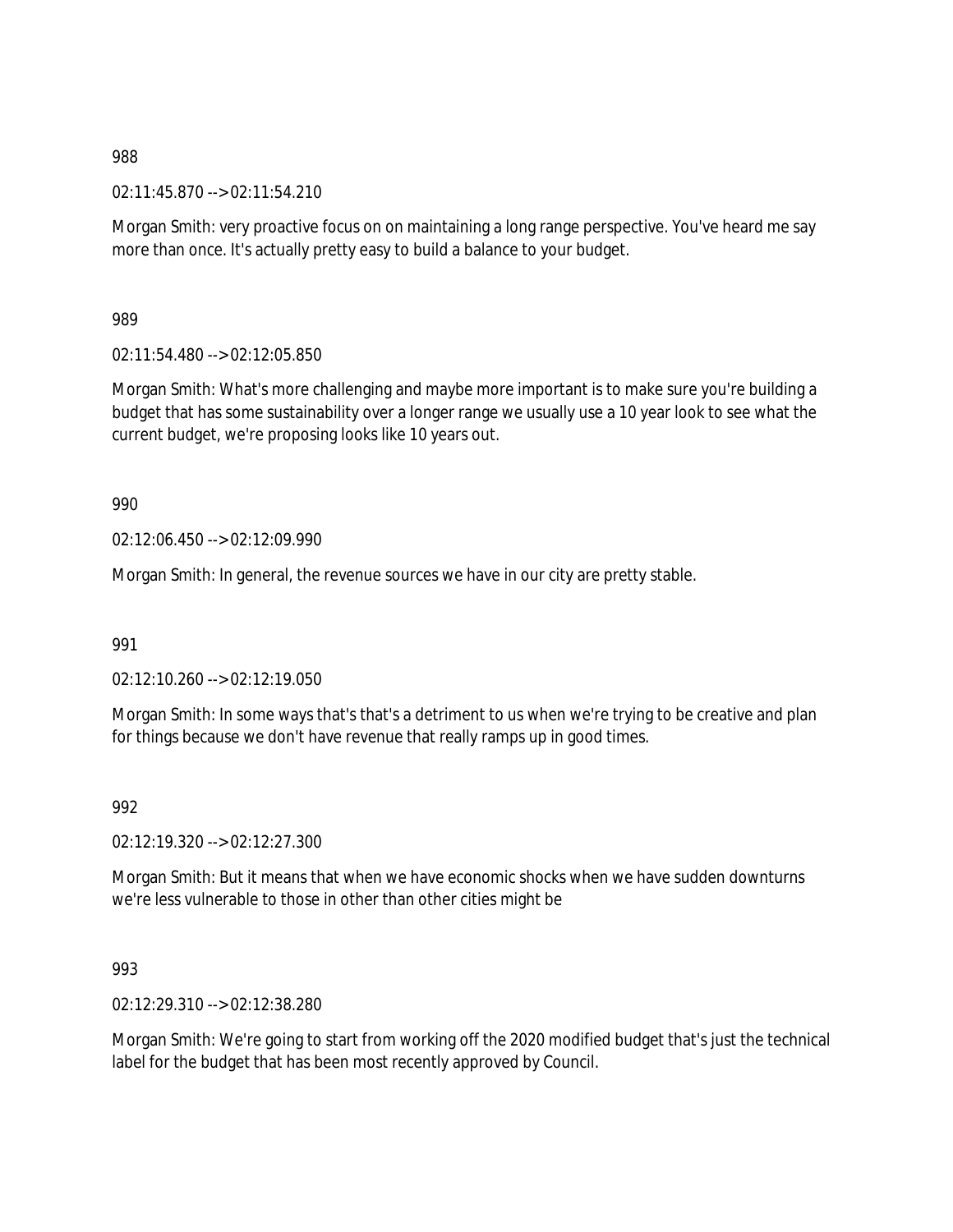02:12:38.700 --> 02:12:50.040

Morgan Smith: And it was built, assuming that our revenues were flattening out a little bit compared to prior years so it already had kind of pulled in a little bit in terms of the revenue forecasting that was used to build that budget.

995

02:12:50.250 --> 02:12:55.830

Morgan Smith: Certainly nothing like what the revenue impacts are going to be. But I just wanted to point that out.

996

02:12:56.310 --> 02:13:03.570

Morgan Smith: Another feature of the modified budget that we're working off of is that when we sized the debt for the police Court Building

997

02:13:03.840 --> 02:13:14.610

Morgan Smith: We intentionally brought forward a recommendation and you approved to size that debt so that we took on less debt less debt but use more of our available fund balance.

998

02:13:15.330 --> 02:13:24.630

Morgan Smith: Because we had those funds to give and that left us more capacity in the out years what it means for us today is that we have less debt we have more room in terms of our ongoing costs.

999

02:13:25.920 --> 02:13:33.510

Morgan Smith: And then, as I said, we use a 10 year test and for our 2020 but modified budget easily met both of our 10 year sustainability tests.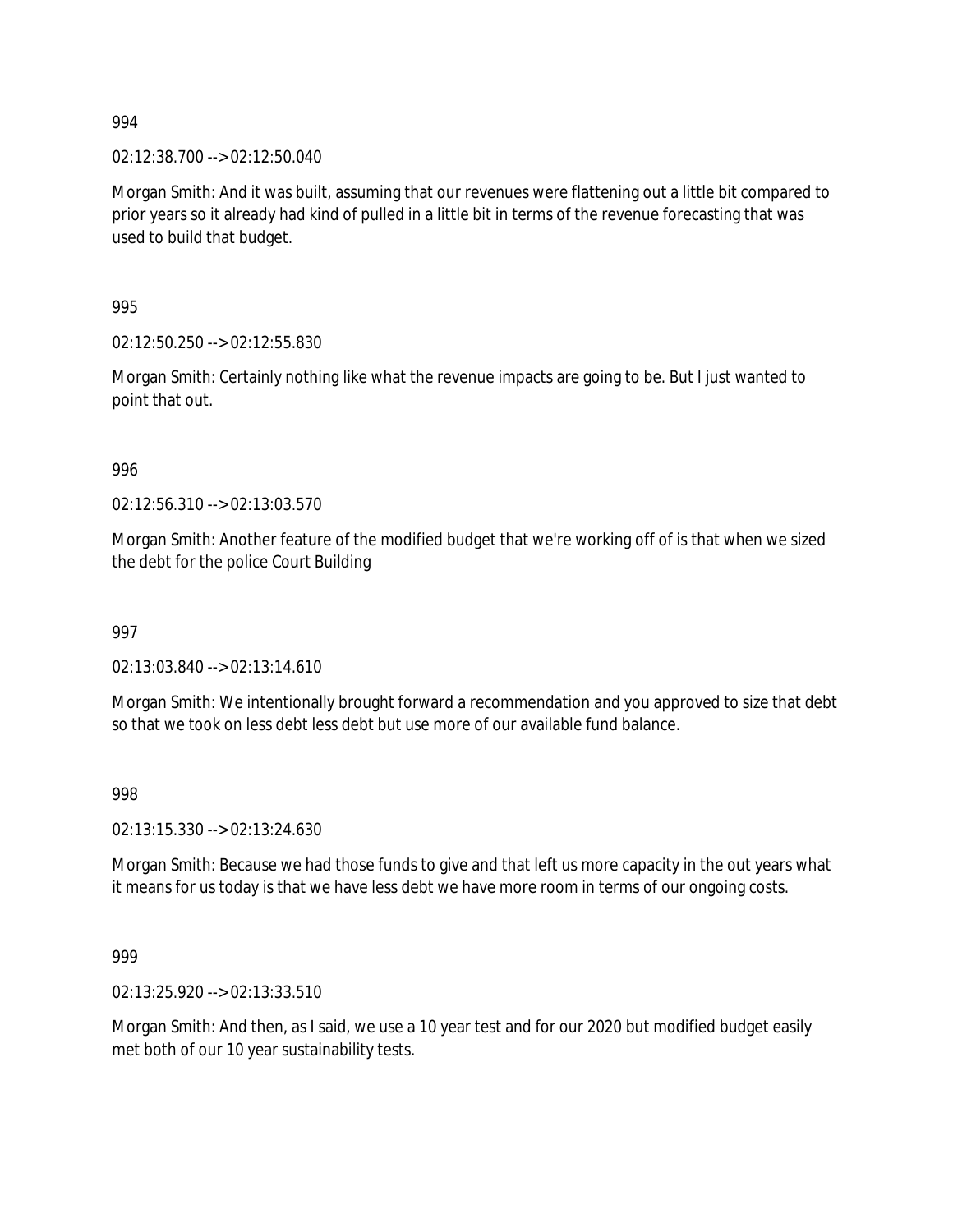02:13:33.900 --> 02:13:44.220

Morgan Smith: And the actual results for revenue in Q1 that we have seen January through March I pretty close to plan. These next two slides are really just taken out of the modified budget that you adopted.

1001

02:13:45.390 --> 02:13:53.940

Morgan Smith: Just to kind of remind us of what these look like we're not going to show you these for the future, because that will be part of our new budgeting exercise. I just wanted to remind you

1002

02:13:54.180 --> 02:14:01.530

Morgan Smith: That what we seek when we do a long range budget is we seek a budget, where our recurring expenses are fully supported by recurring costs.

1003

02:14:01.830 --> 02:14:07.380

Morgan Smith: Which is shown here by the fact that the revenue line. Blue is higher than the expenditure line read

1004

02:14:08.160 --> 02:14:16.830

Morgan Smith: And the other thing we do as a sustainability test is we look 10 years out, and identify, to what degree our forecast for fun balance.

1005

02:14:17.220 --> 02:14:30.360

Morgan Smith: exceeds our forecast for our policy reserves and this is what that graph looks like when we pass the budget with you in November and part of what it shows are some some increasing assumptions about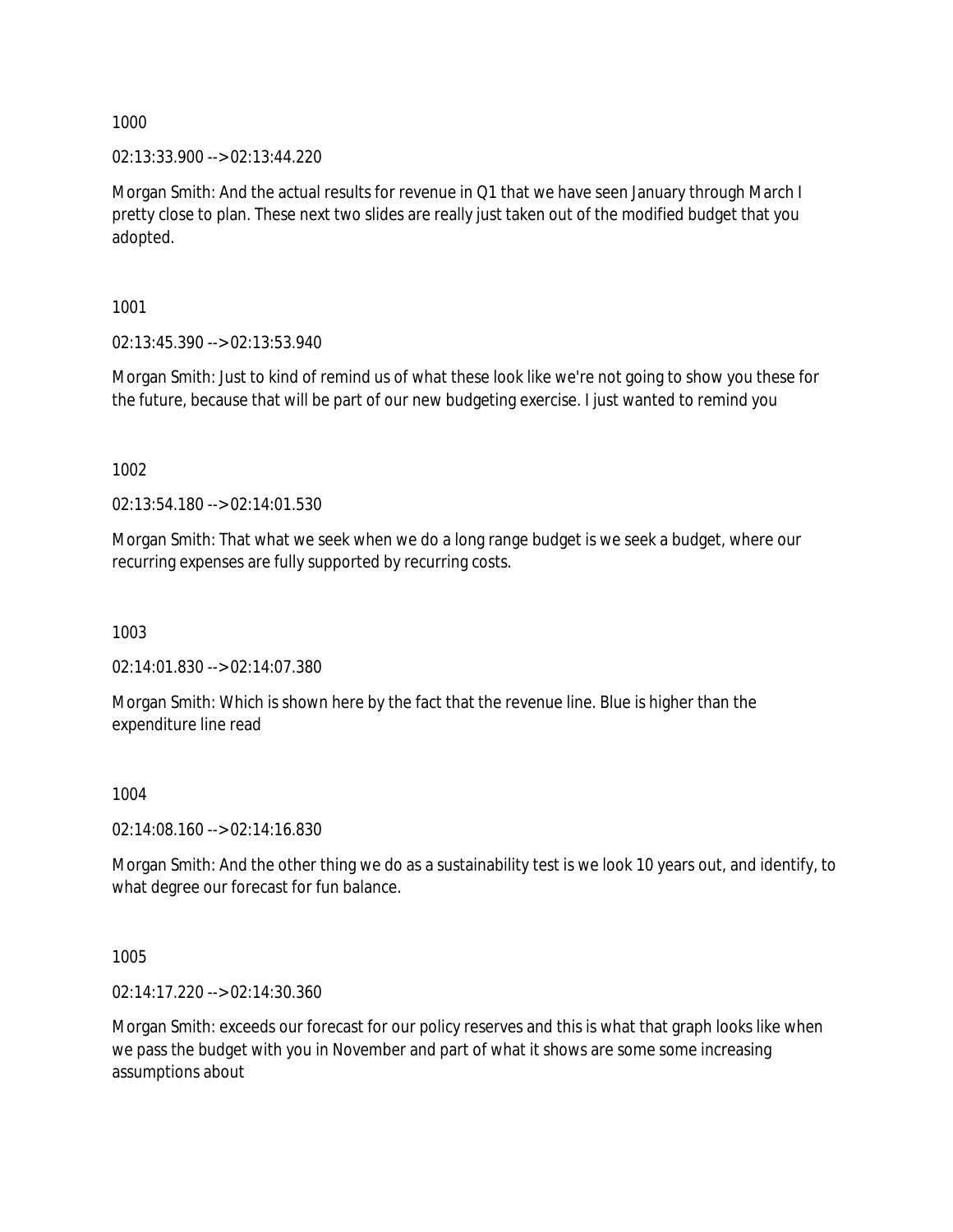02:14:31.080 --> 02:14:43.440

Morgan Smith: Our year over year fund balance above expenditures and it also reflects a new assumption that we had built in at councils direction that we were going to starting in 2021

1007

02:14:44.040 --> 02:14:52.410

Morgan Smith: Have full cost recovery for building a development services, which is sort of a technical aspect, but I just want to highlight one of the reasons why that

1008

02:14:52.950 --> 02:15:02.730

Morgan Smith: fund balance begins to really accumulate significantly doesn't mean that we would actually keep all those funds because we're not as of city. We're not in the business of just building up a lot of extra cash.

1009

02:15:03.150 --> 02:15:14.550

Morgan Smith: What it would mean is that these are the amounts in each year that is available for one time spending so that's that's what this chart is supposed to portray not all the money we need to keep and not spend

1010

02:15:14.850 --> 02:15:21.150

Morgan Smith: But it's, it's an indicator of what's our capacity for one time capital project expenses in those out years

1011

02:15:22.770 --> 02:15:26.880

Morgan Smith: The summary what we see today is that of course our revenues are now very uncertain.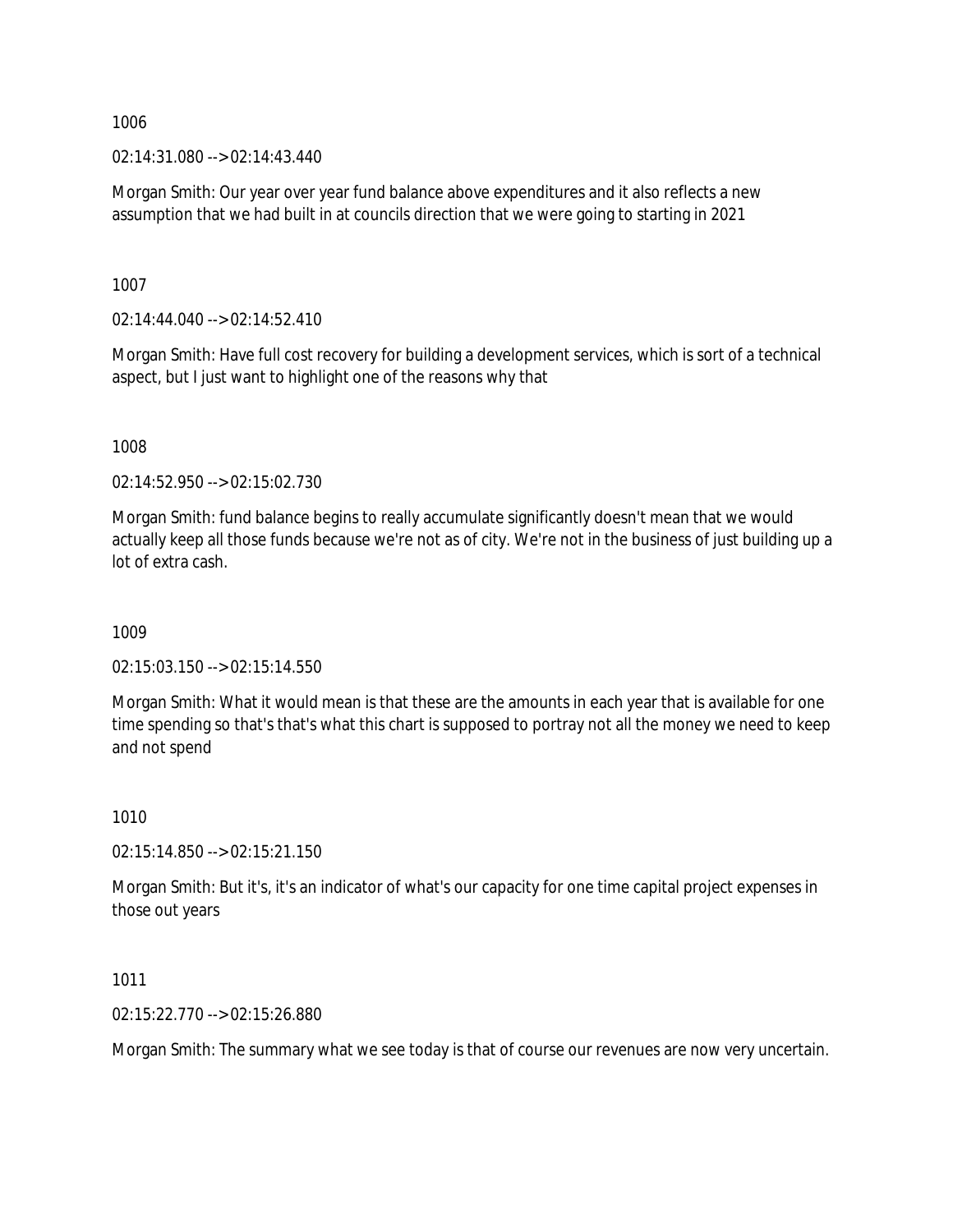02:15:27.390 --> 02:15:36.960

Morgan Smith: But definitely less than we have planned our current forecast is that in the general funds. We're going to see something in the range of a 15 to 20% decrease for the year 2020

1013

02:15:37.710 --> 02:15:42.570

Morgan Smith: We also know that we can control expenditures and spend less than what is described in the budget.

1014

02:15:43.080 --> 02:16:00.000

Morgan Smith: And to the degree that we're not able to fully match our revenue impact by making expenditure offsets and expenditures, we believe that we have sufficient fund balance to feel good about supporting that remaining gap by using available fund balance, but keeping up business continuity.

1015

02:16:01.740 --> 02:16:10.080

Morgan Smith: As I said, I feel like this is a really a success story for the community. The community directed us to be an organization that could withstand

1016

02:16:10.410 --> 02:16:17.280

Morgan Smith: shocks and we have been planning for that nobody has been planning for circumstances like what we have today. And I don't want to

1017

02:16:17.670 --> 02:16:27.630

Morgan Smith: Imply that that's what I'm trying to communicate. I just mean to say this is work that we've been doing for more than five years to be ready for a downturn.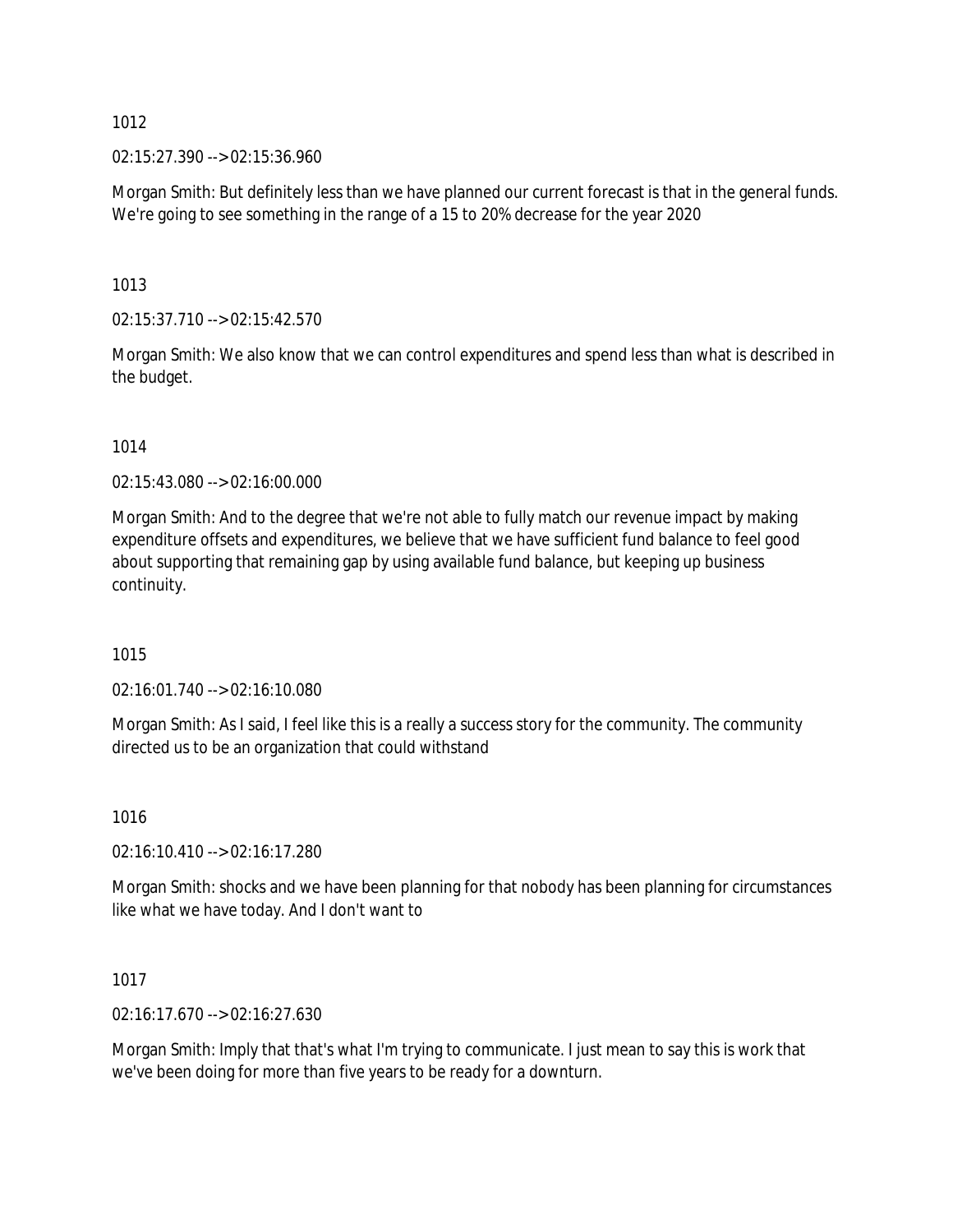02:16:27.960 --> 02:16:39.510

Morgan Smith: And that leaves us with more latitude for making choices, what we've always said is that having phone balance gives you time to make thoughtful decisions rather than just running into a wall at top speed.

1019

02:16:40.920 --> 02:16:51.930

Morgan Smith: The other thing that we've said is that we care a lot about forecasting. And we know that our insight into the remainder of this year right now is nearly zero, we're in the fog bank at this point.

1020

02:16:52.290 --> 02:17:00.570

Morgan Smith: But we will know a lot more in two months, three months, six months that will not only give us insight into where 2020 will actually land.

1021

02:17:00.900 --> 02:17:09.210

Morgan Smith: And how close will come to the map. We're just driving today, but it'll also give us really important information about what we need to forecast for 21 and 22

1022

02:17:09.660 --> 02:17:24.150

Morgan Smith: So as we're going forward in time from here to the next six months. We're going to be working to refine those forecasts, not just for the current year. But for 21 and 22 and try to meet our commitment that those budgets will match the anticipated revenue in those years.

1023

02:17:26.040 --> 02:17:34.680

Morgan Smith: So just roll it into numbers. We think that the 2020 forecast revenue loss is roughly four and a half million dollars, based on what we see today.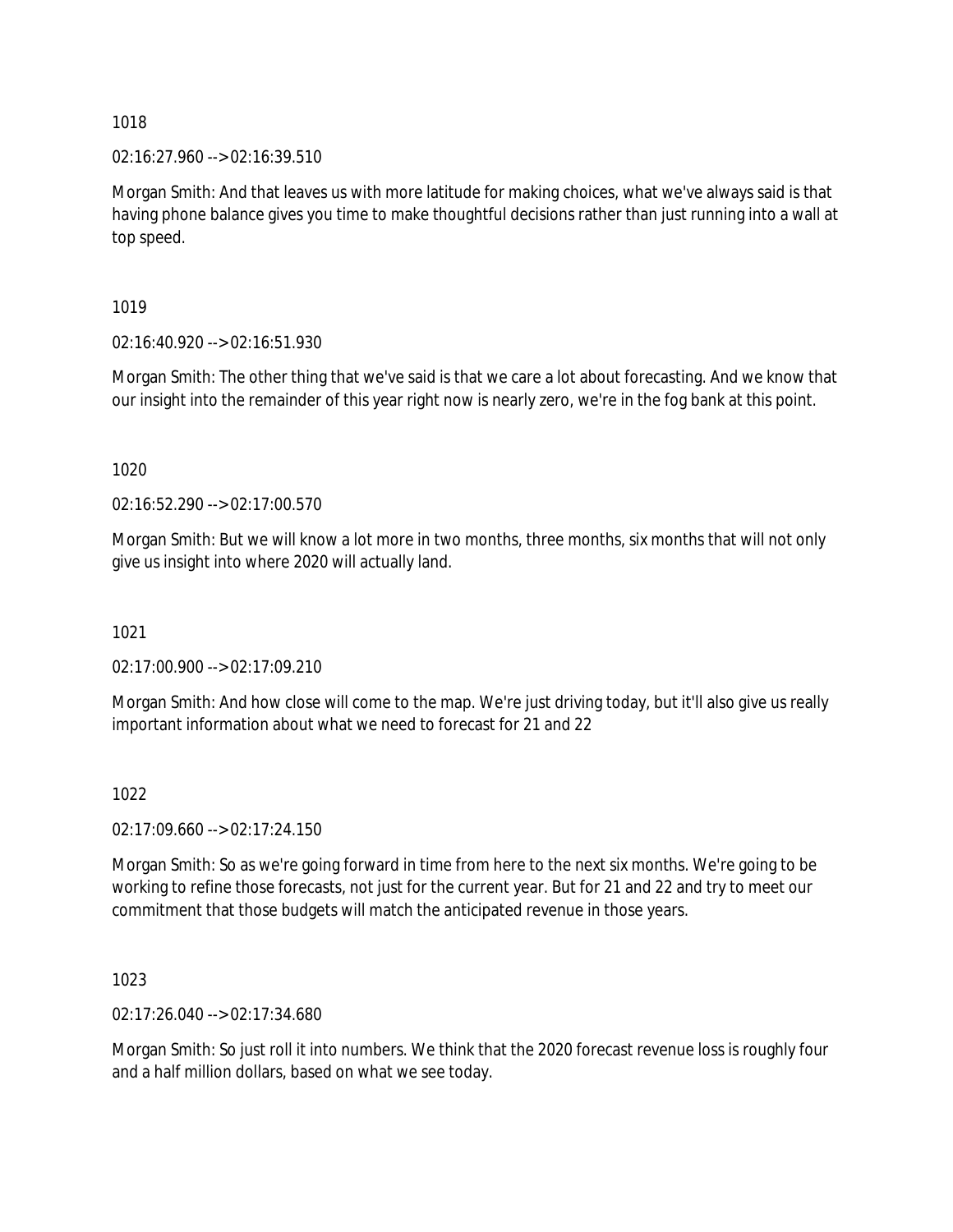02:17:35.010 --> 02:17:39.660

Morgan Smith: We think we can achieve cost savings through holding most of our personnel vacancies open

### 1025

 $02:17:40.440 \rightarrow 02:17:48.600$ 

Morgan Smith: Around \$1.3 million and we think there are additional cost savings relative to budget. So meaning things that we don't expect will

1026

02:17:48.930 --> 02:17:51.960

Morgan Smith: Flow through on expenditures, the way we originally budgeted

1027

02:17:52.320 --> 02:18:03.750

Morgan Smith: That that will roll into another 1.4 million that would leave if this were the map. If this forecasts were to be the actual numbers of where we end the year that would leave a remaining gap of roughly \$1.8 million

1028

02:18:04.530 --> 02:18:11.970

Morgan Smith: And we believe that we will end the year with about \$12.7 million on hand or policy reserves are by

1029

02:18:12.300 --> 02:18:29.160

Morgan Smith: By ordinance are about \$8 million. So that would mean that we would have an additional fund balance on programs, not designated for any particular expenditure of about 4.7 million. So if you look at that. That \$12.7 million in fund balance, which is a really healthy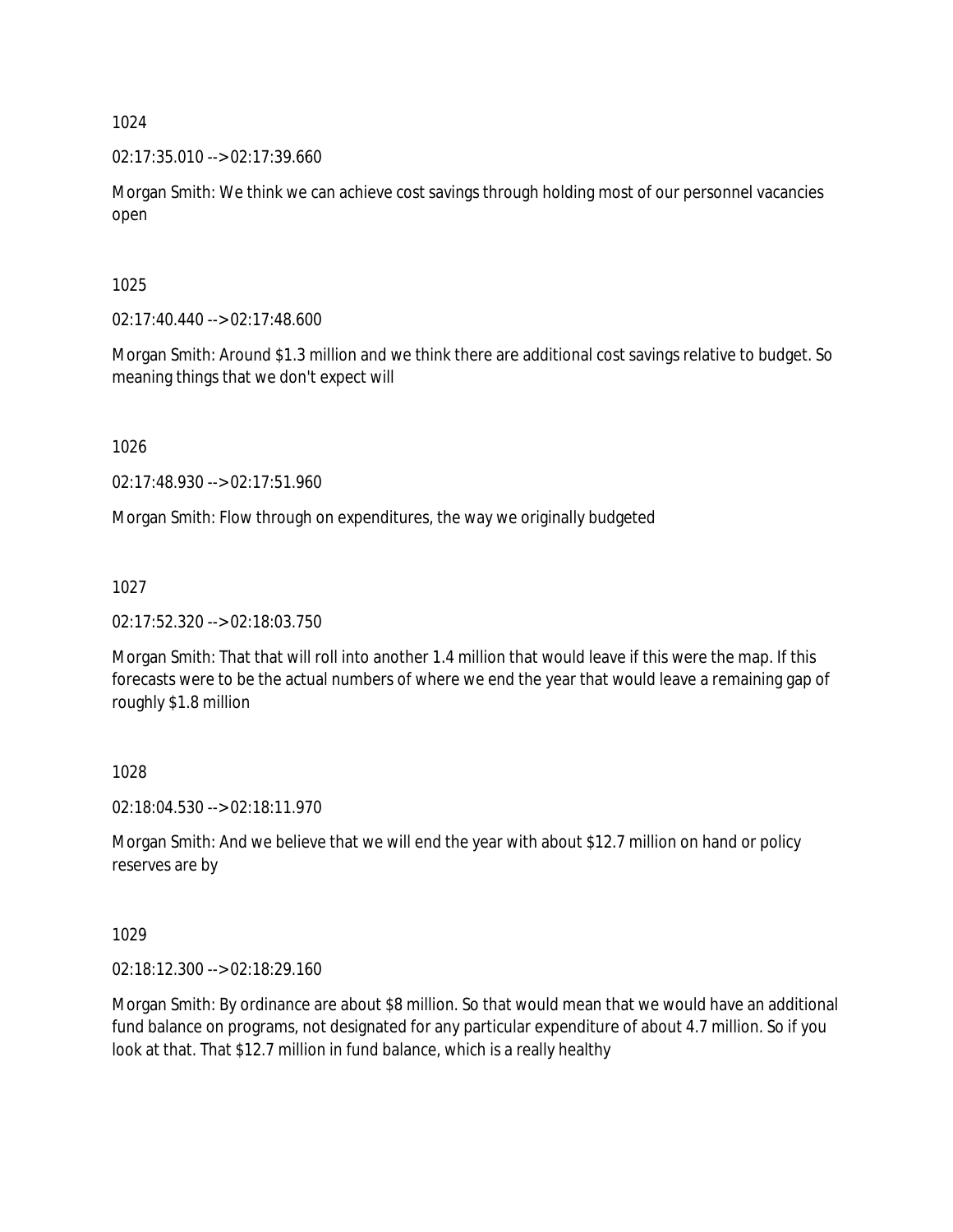02:18:30.300 --> 02:18:37.920

Morgan Smith: Cash flow. The estimated gap that we were talking about \$1.8 million is less than 15% of those available funds.

1031

02:18:38.340 --> 02:18:44.340

Morgan Smith: And if the question is, is that an appropriate amount to spend, given the significance of the impact

1032

02:18:44.640 --> 02:18:56.400

Morgan Smith: Given the flexibility that was still be remaining to us, given our commitment that's forward looking budgets will do everything we can to not use fund balance unless Council decides to do. So I think that's absolutely appropriate

1033

02:18:58.110 --> 02:19:11.970

Morgan Smith: This is what you call a waterfall chart. It's a really good graphic way to see all of these concepts in one place. If you start over on the left, the blue boxes are various negative revenue impacts that contribute

1034

02:19:12.420 --> 02:19:19.290

Morgan Smith: To that eventual \$4.5 million impact. You'll notice that one of the most important ones is something right over here.

1035

02:19:19.830 --> 02:19:30.900

Morgan Smith: Where I don't know if you can see my cursor or not, but where you can't see it. And that's the assumption the forecast that property tax collections will actually remain the same as what the budget anticipates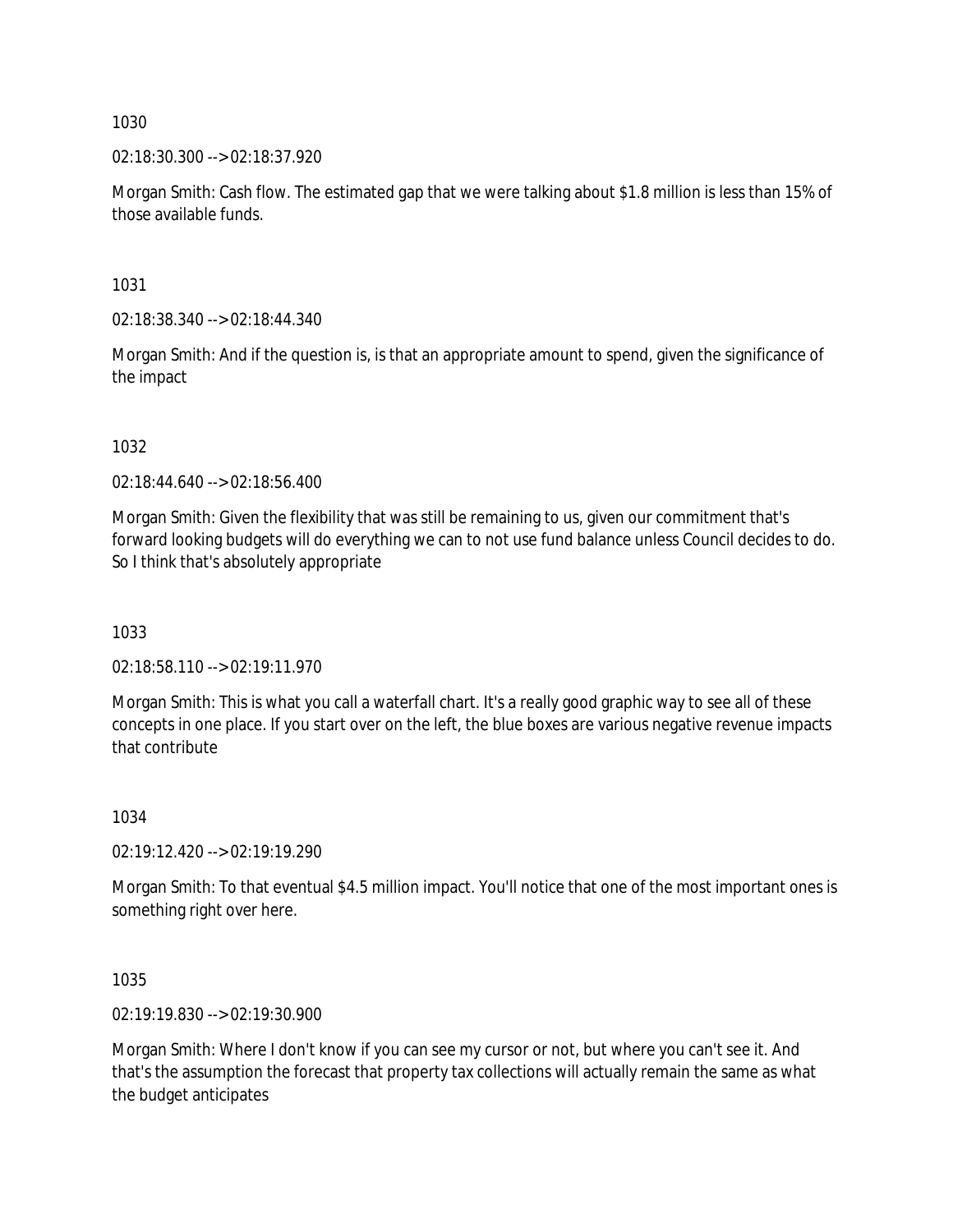02:19:31.110 --> 02:19:37.380

Morgan Smith: And we're certainly going to talk to you more about that because property taxes the single largest contributor to our revenue.

1037

02:19:38.550 --> 02:19:51.090

Morgan Smith: From that \$4.5 million ending in terms of the revenue impact you then build back up by making expenditure choices. And this is just a great way to see the scale of the relative choices, how much

1038

02:19:51.480 --> 02:19:57.630

Morgan Smith: Each one contributes to your offsets and the important thing is that because

1039

02:19:57.960 --> 02:20:11.670

Morgan Smith: Personnel expenses are such a large part of our budget north of 70% you really have to shop in that category. If you want to have an impact on your budget, you can make a lot of other choices and a lot of other areas, but it just doesn't contribute as much

1040

02:20:12.330 --> 02:20:17.130

Morgan Smith: And then here, you'll see that remaining gap of 1.8 million what you don't see.

1041

02:20:17.460 --> 02:20:36.420

Morgan Smith: Is how that 1.8 million looks against the \$12.7 million and a different way to see that to understand the scale of what we're suggesting might be needed to cover from fund balance is on this slide. So this first left left stack chart is what your end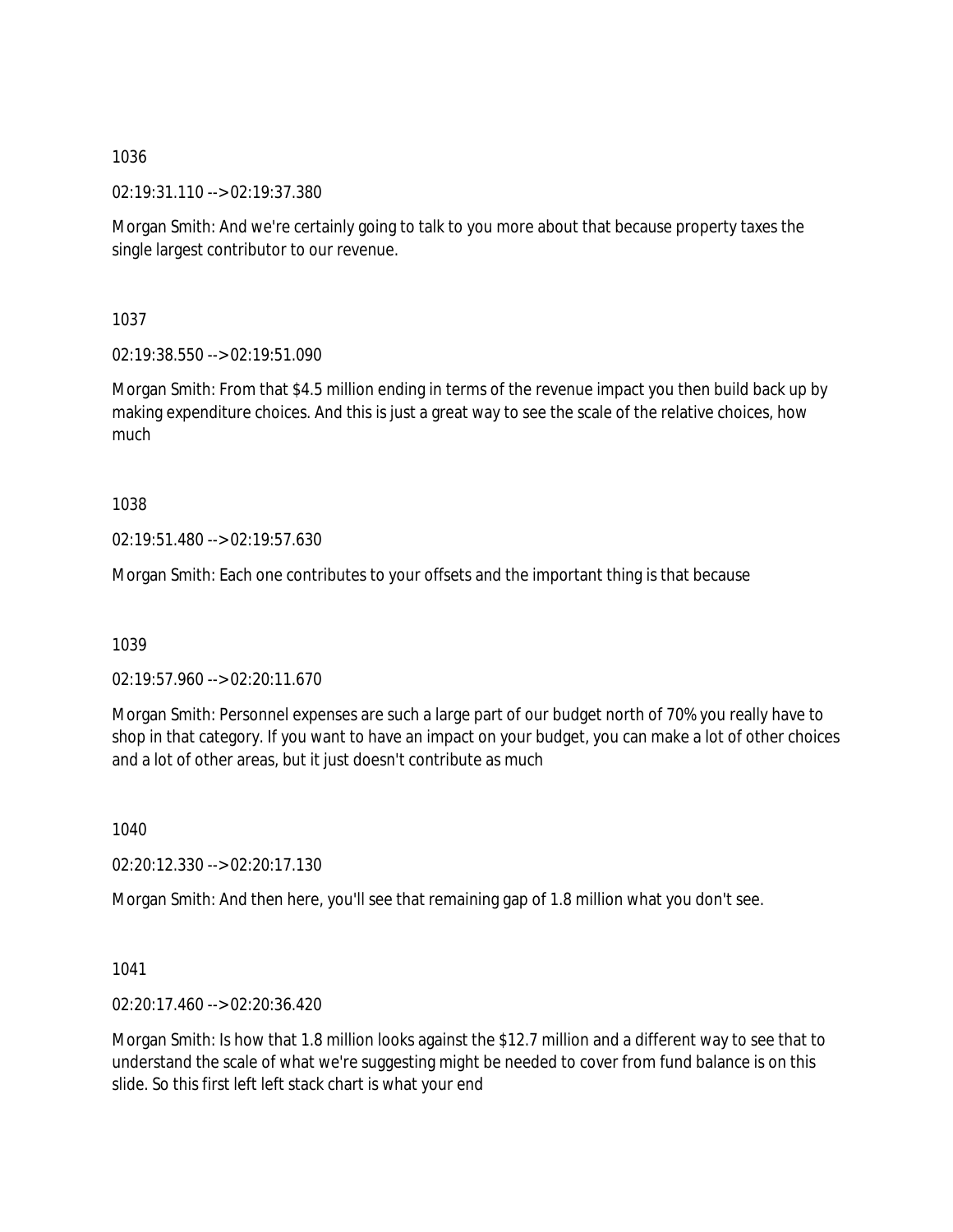02:20:38.670 --> 02:20:48.420

Morgan Smith: Anticipated our fund balance would be at the end of December last year, the blue box here is our policy reserves that plus

1043

02:20:49.350 --> 02:20:58.860

Morgan Smith: The orange box is about \$8 million. I want to take a minute to explain the orange box a little bit because that's another one of our practices that we have as a city.

1044

02:20:59.130 --> 02:21:10.530

Morgan Smith: didn't always have weren't able to have when we didn't have the money, but what we do now is that orange box is the accumulation of the amount of cities funding.

1045

02:21:10.920 --> 02:21:23.490

Morgan Smith: That our current tip anticipates if the projects in the next budget cycle. So the budget cycle ahead of us right now 2021 and 2022 if those projects went forward as planned.

1046

02:21:24.090 --> 02:21:34.830

Morgan Smith: We have already essentially set aside the money for those projects we do that in order to be again as conservative as possible in our, in our planning in order to look forward and anticipate

1047

02:21:35.610 --> 02:21:41.700

Morgan Smith: And also because what we learned in prior years before we had this practice was that if you didn't do that.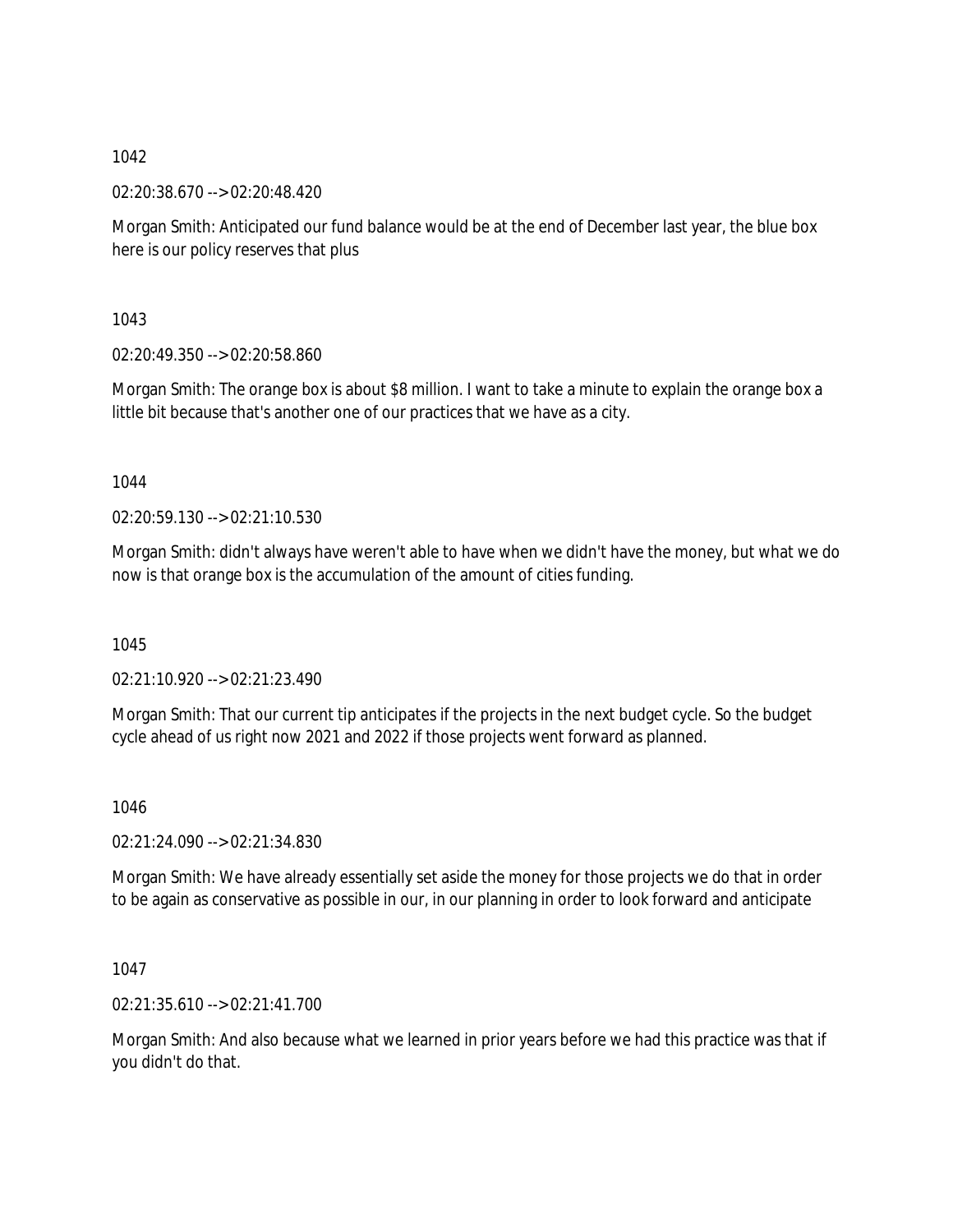02:21:42.030 --> 02:21:49.800

Morgan Smith: And that your grant cycles were favorable and you got the green light for some grant funding for a project, but then you had to go find funds for your local match.

1049

02:21:50.010 --> 02:21:57.780

Morgan Smith: And you hadn't already set those aside, you basically had to break your budget open again to go look for those funds, we don't want to do that, we can we can be

1050

02:21:58.380 --> 02:22:02.160

Morgan Smith: Proactive enough to say this isn't exactly the right number

1051

02:22:02.670 --> 02:22:08.160

Morgan Smith: You know, life will change as we go forward. But let's set aside an approximation of what we think we're going to need to contribute to capital.

1052

02:22:08.490 --> 02:22:16.560

Morgan Smith: Not in this budget cycle, but looking ahead to the next one. So this is that \$8 million these two boxes combined is that \$8 million of what we call reserves.

1053

02:22:17.070 --> 02:22:25.860

Morgan Smith: The purple box is also rolled in there. But that's a very kind of nuanced set of restricted funds. It's not a lot of money, but we track it in a very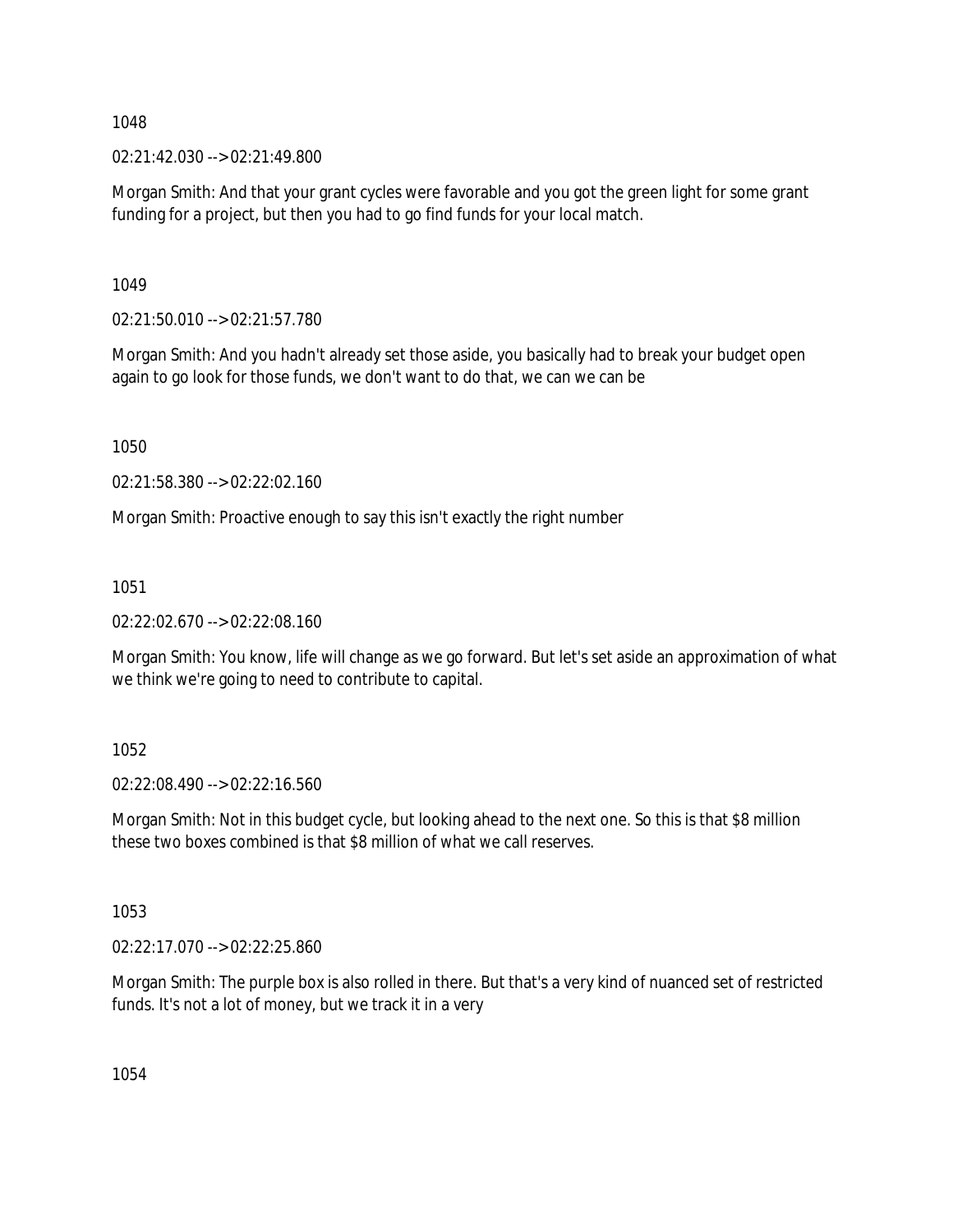02:22:27.540 --> 02:22:34.590

Morgan Smith: prescribed way so we include that in the in the description of what's reserved the yellow box then is what we call

1055

02:22:35.490 --> 02:22:48.750

Morgan Smith: Unrestricted fund balance. So that's the four. If you go to over here to the 2020 version this whole yellow would be the \$4.7 million. I was describing the whole set of funds together is the available fund balance of

1056

02:22:49.170 --> 02:23:03.540

Morgan Smith: 12.7 and this yellow box represents the 1.8 million. The 15% of these funds that we think might be necessary to cover the gap if our map were to turn out to be, you know, exactly on target.

1057

02:23:04.050 --> 02:23:12.900

Morgan Smith: And again, do we believe that 1.8 is a is a reasonable responsible amount to be willing to use to cover the gap.

1058

02:23:13.290 --> 02:23:23.580

Morgan Smith: The answer is yes, because you're doing it just to step back for a minute. You're doing it in conjunction with these other choices as well. You're making a series of choices to offset things you can't control.

1059

02:23:23.790 --> 02:23:31.050

Morgan Smith: With you cannot control this revenue side side of impacts that are happening to you. These are the choices you make to respond to those events.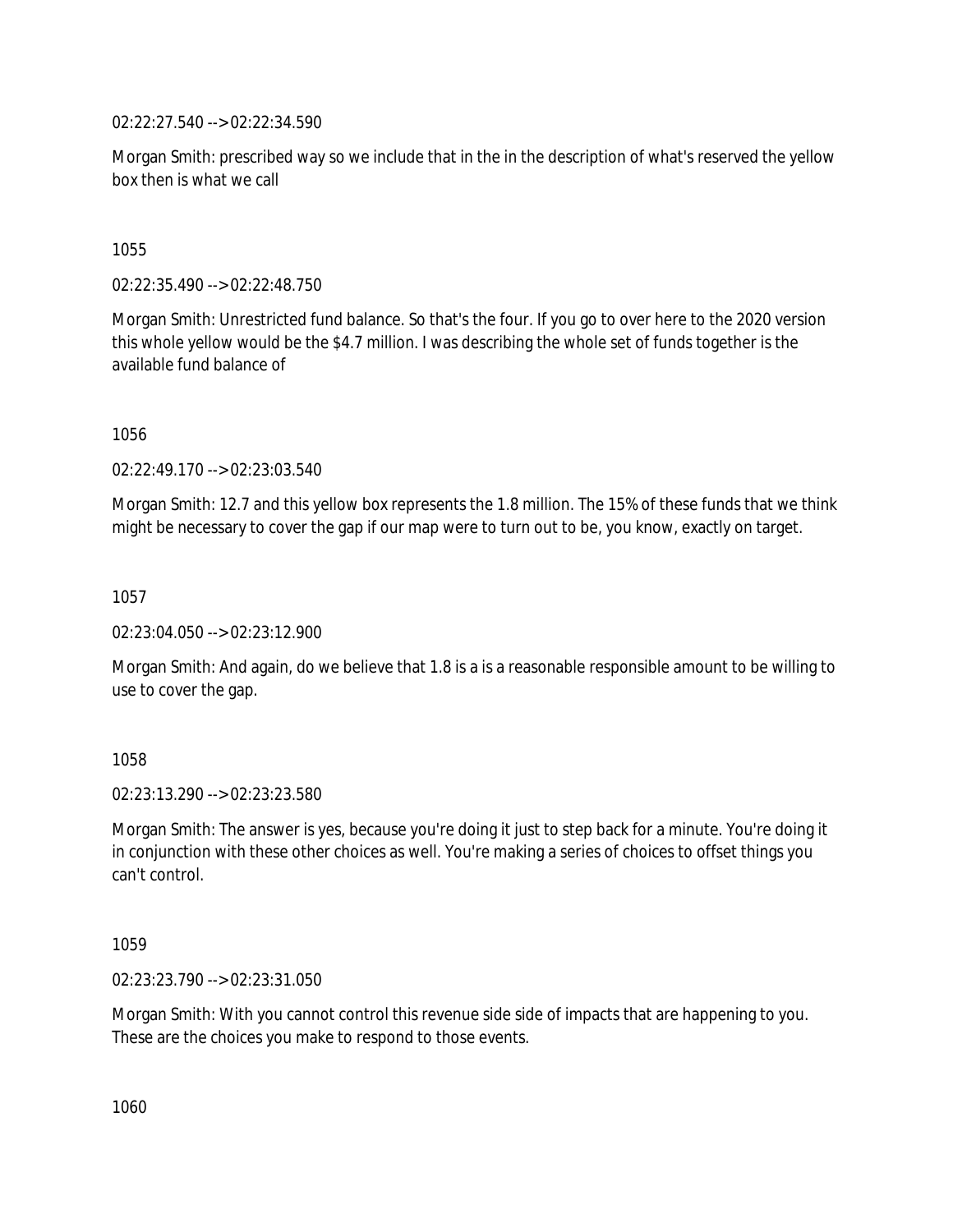02:23:33.060 --> 02:23:40.740

Morgan Smith: So I'm going to turn it over to Ellen at this point to talk about the revenue forecast in a little more detail, unless you have any questions at this time.

1061

02:23:44.700 --> 02:23:45.300

Ellen Schroer: Okay.

1062

02:23:46.350 --> 02:23:58.920

Ellen Schroer: We are going to try to share the screen and Morgan's going to drive while I'm talking so hopefully it'll work great. Um, I'm going to take you through the next section of this presentation with some specifics behind the

1063

02:23:59.940 --> 02:24:09.960

Ellen Schroer: Forecast first with starting with revenue this pie chart gives you a sense of the relative size of the various revenue sources that Morgan already talked about.

1064

02:24:10.290 --> 02:24:18.510

Ellen Schroer: We have for funds that combined to be our tax supported revenue general fund streets real estate excise tax and building in development services.

1065

02:24:18.780 --> 02:24:24.630

Ellen Schroer: These total to or total last year to about 25 and a half million dollars and you can see by looking

1066

02:24:25.020 --> 02:24:27.750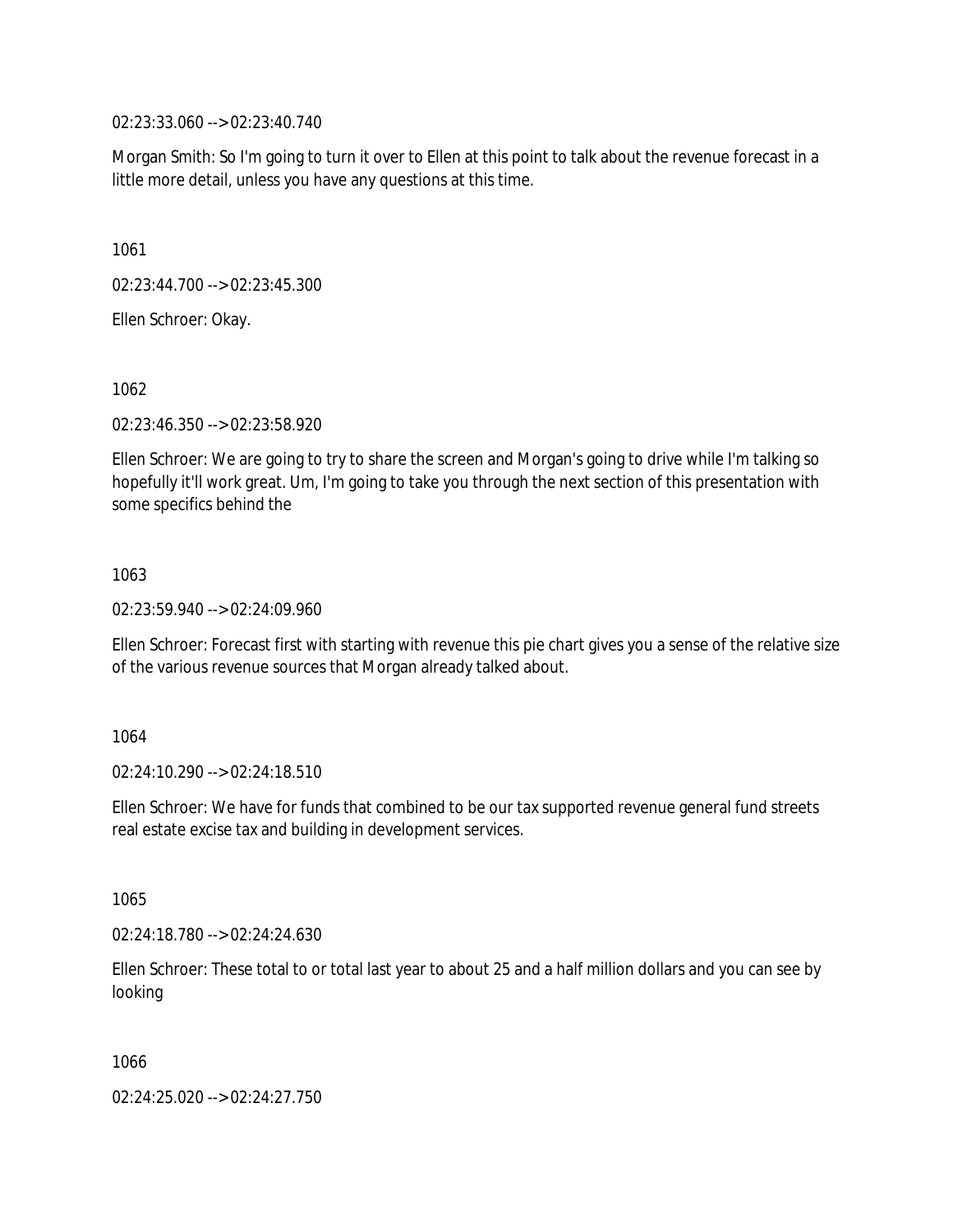Ellen Schroer: Excuse me, looking at the four largest slices

### 1067

02:24:28.020 --> 02:24:42.840

Ellen Schroer: That property tax sells real estate and utility taxes combined to provide over three quarters of our total revenues for these funds. So these are the ones that we're going to spend the most time talking about although happy to take questions on the others as well.

## 1068

02:24:48.120 --> 02:24:55.770

Ellen Schroer: One of the real challenges for the city of Bainbridge Island and every other jurisdiction right now is that the forecasting.

## 1069

02:24:56.160 --> 02:25:06.330

Ellen Schroer: For the revenue is really complicated by the fact that when we get the revenue and when the financial transactions happen doesn't match up perfectly. The and for each

1070

02:25:06.870 --> 02:25:13.770

Ellen Schroer: Each revenue source, it's different. So things that are happening right now. We'll get that revenue at different times in the coming months.

## 1071

02:25:14.130 --> 02:25:31.890

Ellen Schroer: Property tax we get twice a year in April and October this year there was an extension offered and so we'll get some revenue in May, although we didn't see as much delay as we would have expected and did can continue to get really almost all of our property tax in April, that we'd expected

1072

02:25:33.060 --> 02:25:44.790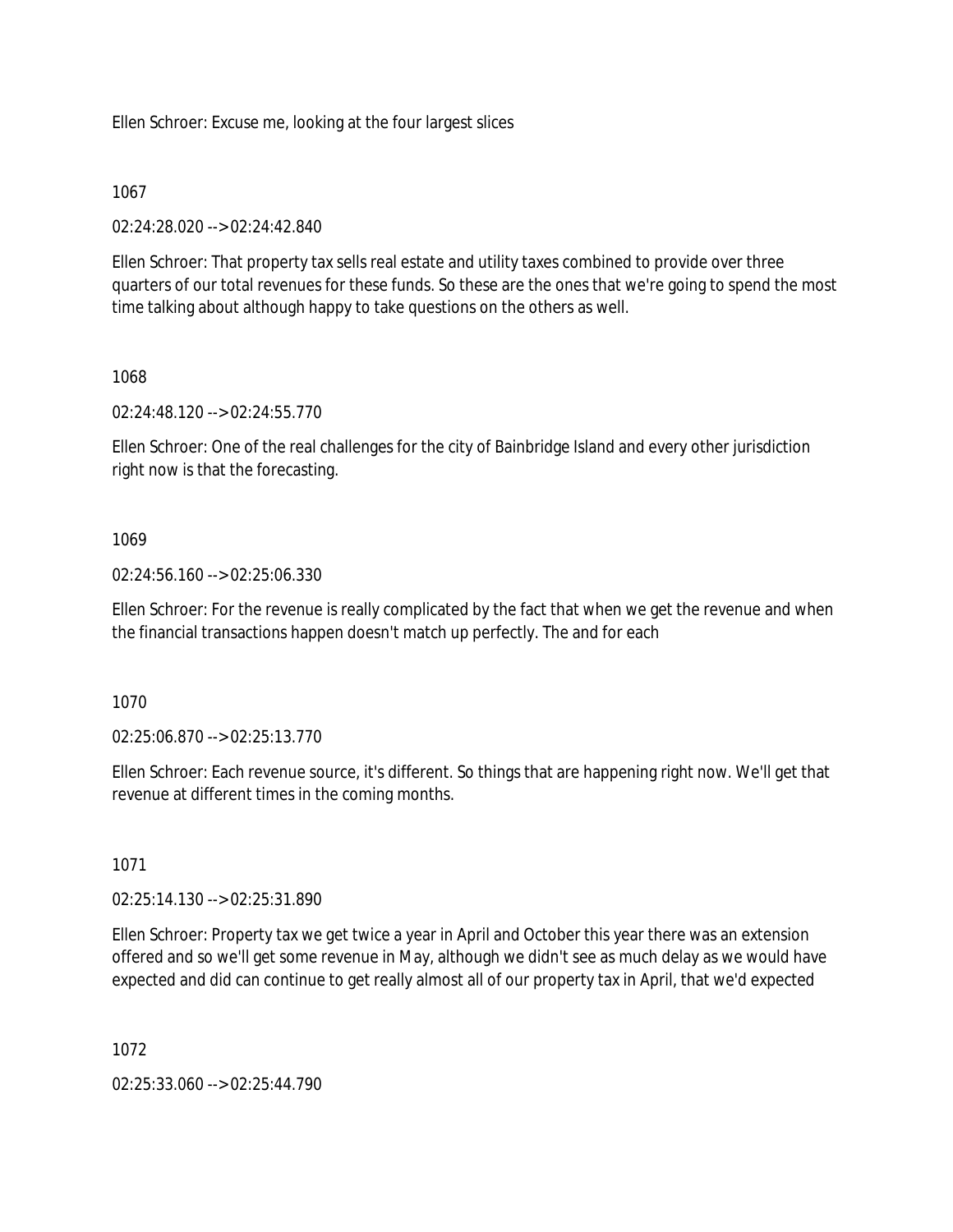Ellen Schroer: Sales tax and skipping down to gas tax, down at the bottom. These are revenues we receive via the state. So there's a two month delay between the time of the transaction and when we get the revenue.

1073

02:25:45.210 --> 02:25:55.110

Ellen Schroer: And what that means for us this time is especially for sales tax, which is a significant revenue for us, we won't see until June the end of June, early July. What happened in April.

1074

02:25:55.410 --> 02:26:03.960

Ellen Schroer: And we won't see and tell me what happened in March. So we're really still needing to wait to understand the magnitude of the changes for those revenue sources.

1075

02:26:04.710 --> 02:26:17.250

Ellen Schroer: Read we typically get about one month afterwards and then many of the other, the ones that come directly to the city we for building in development services are paid to the city. So there's no delay.

## 1076

02:26:20.520 --> 02:26:32.460

Ellen Schroer: This chart summarizes our major revenues and shows you the difference between the budget as we modified it with you last spring, or excuse me last fall. And as we've re forecast.

1077

02:26:33.270 --> 02:26:48.990

Ellen Schroer: The revenue forecast was originally done almost two years ago now in the fall of 18 for 19 and 20 we did as Morgan talked about earlier, see some moderating of revenue sources and move some of these budgeted numbers down a little bit on but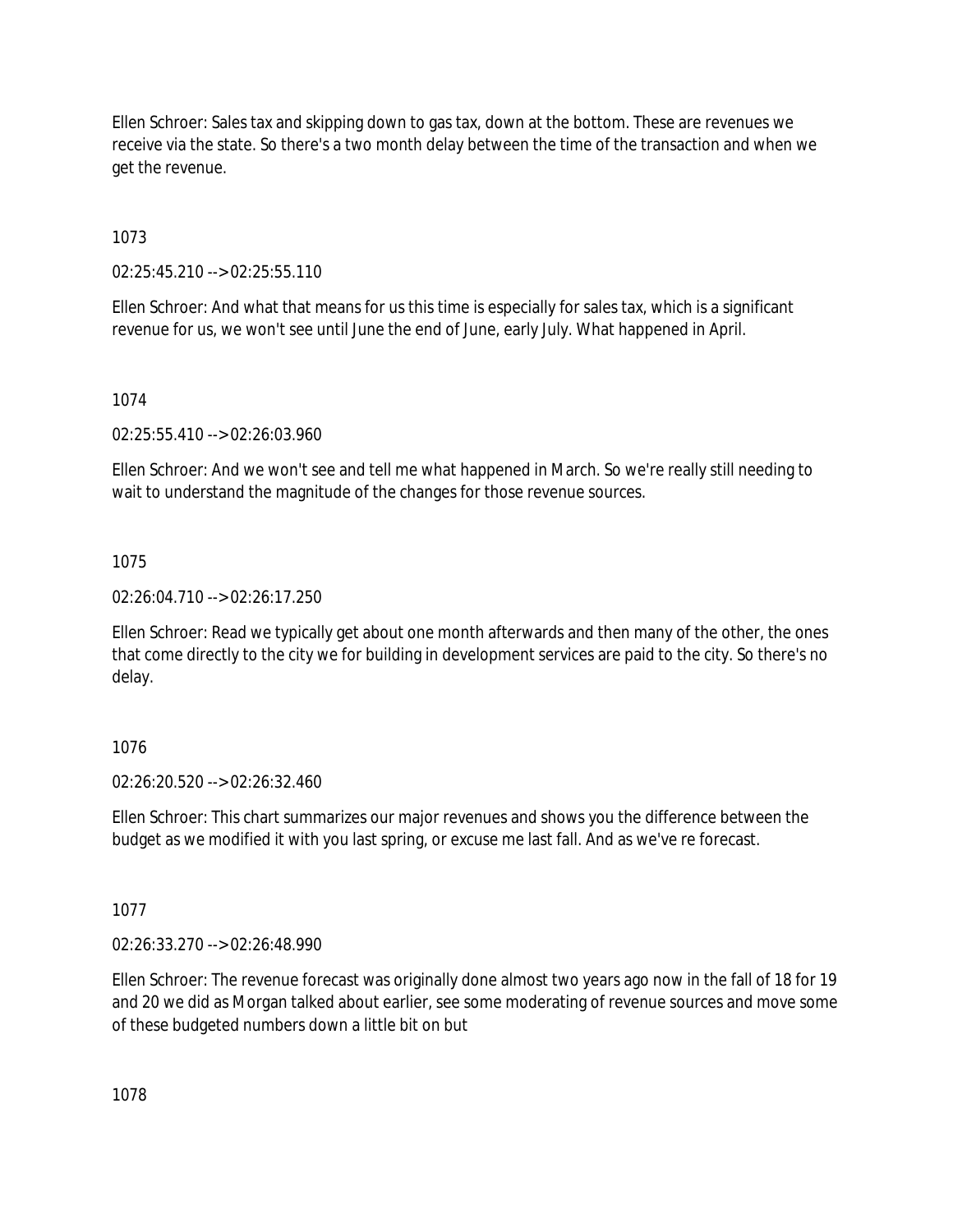02:26:49.620 --> 02:27:05.850

Ellen Schroer: Given the current situation we've needed to re estimate, all of these revenues and have taken a close look to see all of them, but you can see by looking here the roughly four and a half million dollars that she totaled for you and we'll step through each one so you can understand

1079

02:27:07.260 --> 02:27:10.680

Ellen Schroer: Kind of how we came to what we what we believe to be our new

1080

02:27:11.580 --> 02:27:25.050

Ellen Schroer: Our new revenue our new revenue estimate one item that I'll draw your attention to on this slide is the sale of the Suzuki property that was originally budgeted and \$800,000 as part of our budget development. A couple years ago.

1081

02:27:25.320 --> 02:27:33.750

Ellen Schroer: And we no longer expect to make that sale this year and are still working with Council on when that might happen ever but we certainly don't expect

1082

 $02.27:34.200 -5.02:27:44.910$ 

Ellen Schroer: Expect it to happen in 2020 so we took that out. That's a revenue that we don't have every year. These other revenues that you see on this slide are recurring revenues and we've talked to you about them before.

1083

02:27:45.720 --> 02:27:55.980

Morgan Smith: And just done Suzuki just to, you know, spoil the punch line. There's an offsetting assumption about the remainder of the development contract for that. So in some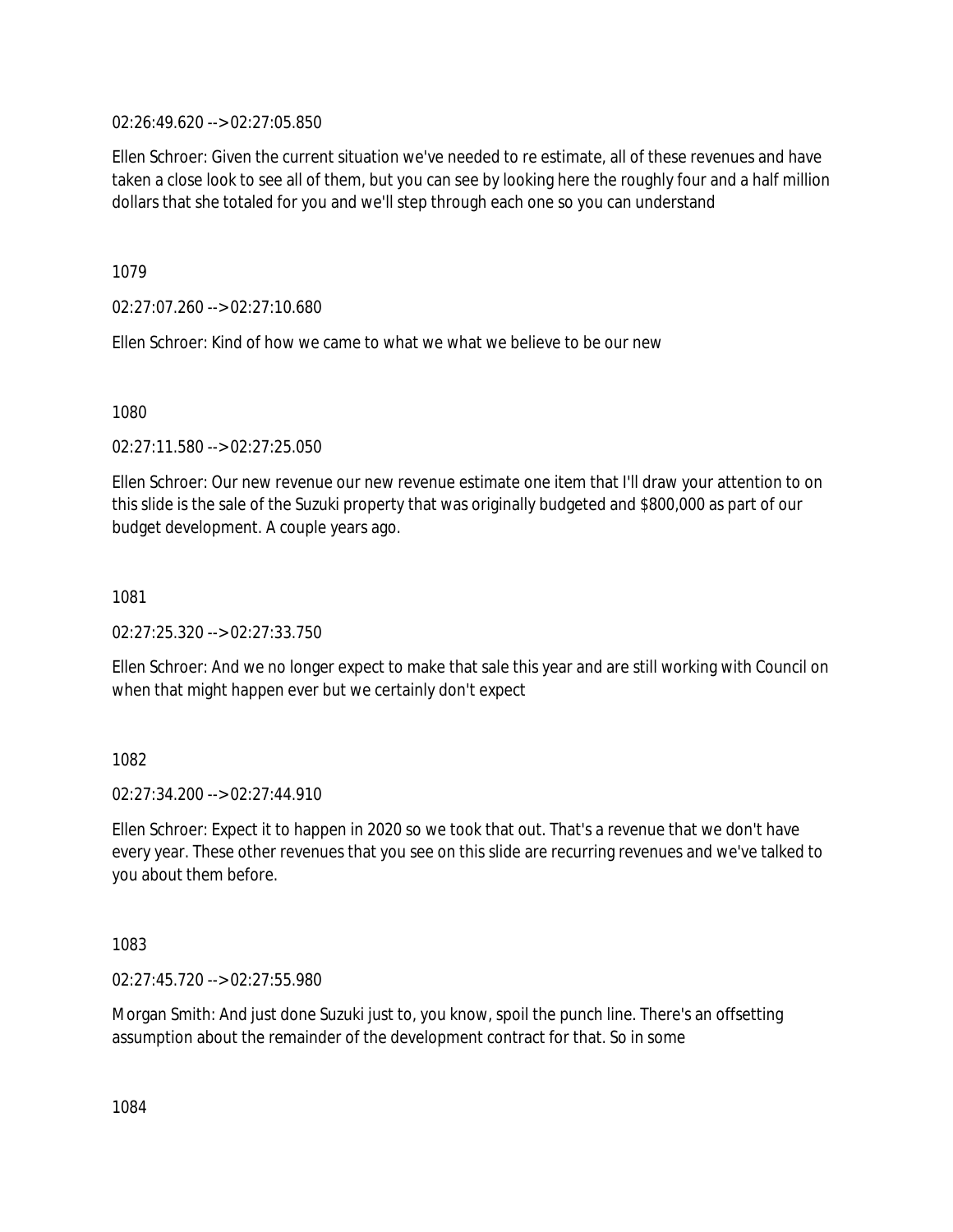02:27:56.280 --> 02:28:04.500

Morgan Smith: In some ways, this is just a bookkeeping sort of cleanse clearing that out so that we don't have the expectation, either on the revenue side or the expenditure side.

1085

02:28:05.580 --> 02:28:05.820

Okay.

1086

02:28:07.800 --> 02:28:22.560

Ellen Schroer: This slide shows the difference by quarter. So when we redid our revenue forecast, we took a look both of what we're where we thought the whole year would end and then also quarter by quarter to look at the different economic activity that we were expecting.

1087

02:28:23.040 --> 02:28:34.530

Ellen Schroer: The first quarter is our actual experience compared to the forecast that we developed sort of middle of March, and you can see that we took advantage of the fact that we were pretty close. In most cases.

1088

02:28:35.790 --> 02:28:47.580

Ellen Schroer: We saw no change in property tax sales tax had started to decrease a little bit and then on down the line. We do expect to see more decrease in the second and third quarter of the year.

1089

02:28:48.780 --> 02:28:56.460

Ellen Schroer: With some increases towards the end of the year. Some of these numbers are pretty big and pretty aggressive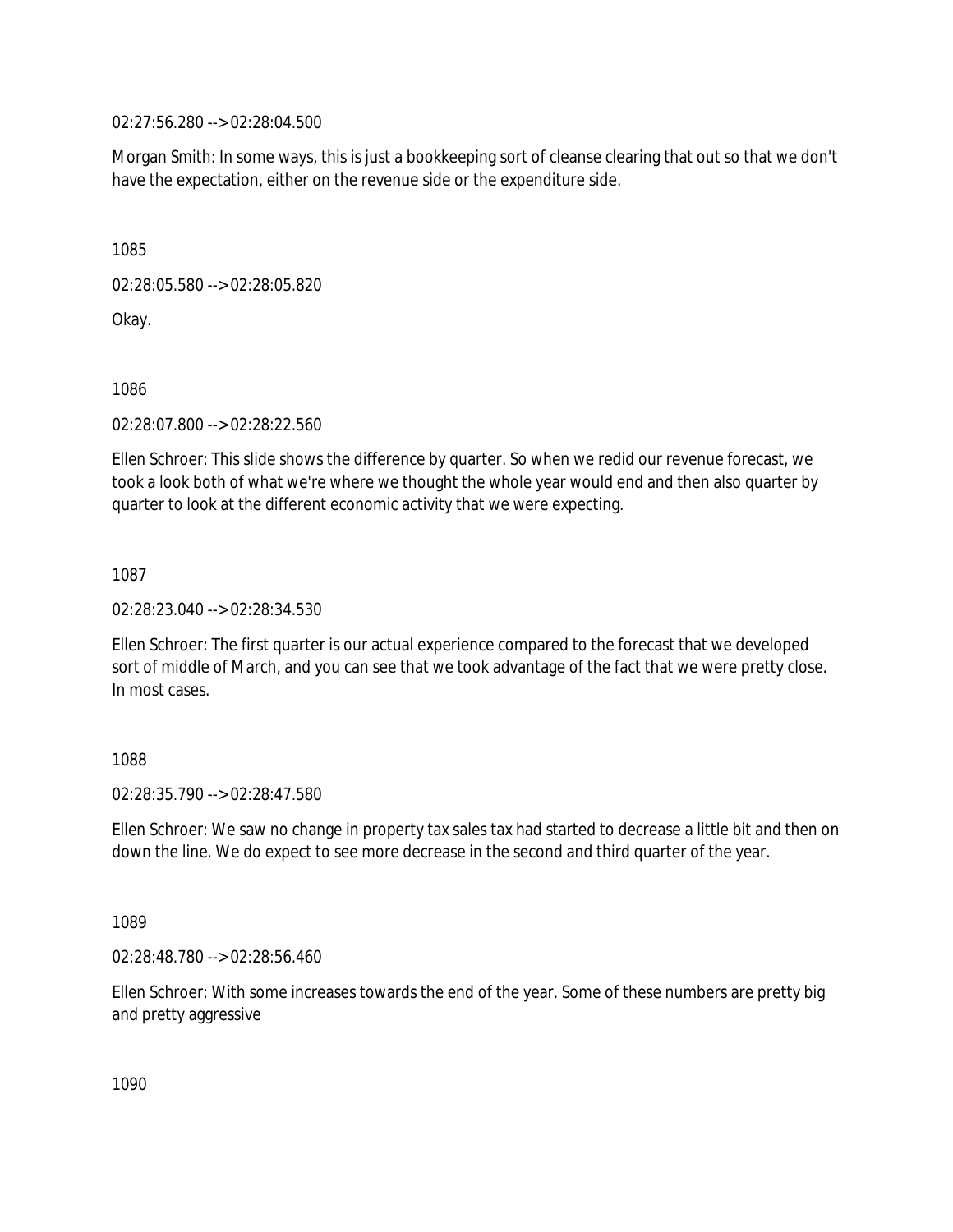02:28:57.000 --> 02:29:11.640

Ellen Schroer: As we continue to and really just reflect our attempt to be as realistic and even conservative as possible in developing these so that we don't have to change our expectations for towards less revenue and come back to you.

1091

02:29:12.300 --> 02:29:19.620

Ellen Schroer: With additional ideas for expenditure cuts and this is consistent with the policies we put together with you over the years have to be really

1092

02:29:20.370 --> 02:29:26.670

Ellen Schroer: as conservative as we can be one that I would highlight as this 65% decrease in read

1093

02:29:27.360 --> 02:29:31.740

Ellen Schroer: We had a couple of big sales in April and it looks like will be closer to

1094

02:29:31.980 --> 02:29:43.440

Ellen Schroer: A decrease of about 30% over the first two months of the quarter. So, you know, we'll continue to update this and bring it back to you after each quarter closes to let you know how we're doing in each of these revenue sources.

1095

02:29:49.500 --> 02:30:03.780

Ellen Schroer: This next chart Morgan referred to in the waterfall chart. And this is the chart that shows why we expect to collect all are nearly all of our property taxes the city's property tax revenue is our single biggest revenue source.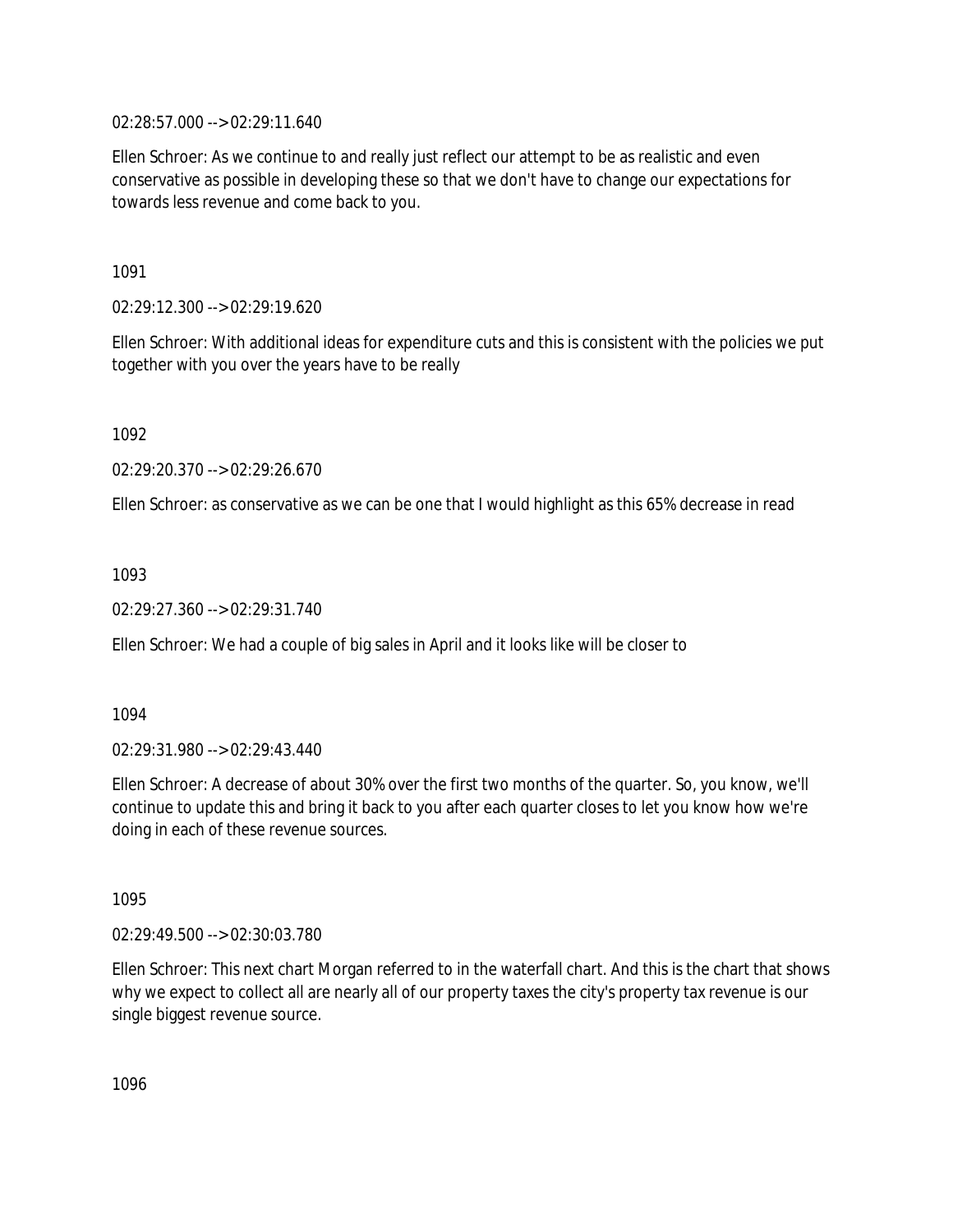02:30:04.620 --> 02:30:12.720

Ellen Schroer: More than seven and a half million dollars in 2020 and by looking at this, you can see that it moves up and to the right.

1097

02:30:13.020 --> 02:30:27.000

Ellen Schroer: Showing a between point seven five and two or two and a quarter percent increase every year, even during the Great Recession in 2007 to 2009 we still received over 99% of our property tax levy

1098

02:30:27.480 --> 02:30:42.450

Ellen Schroer: And we expect to continue to see that. So this is a nice place to start our budget, but by looking at this line. I think you can understand why we expected that it will can continue to come in at the rate that we that we forecast.

1099

02:30:46.500 --> 02:30:54.180

Ellen Schroer: Sales Tax we're expecting a slightly different story. Again, there's about a two month lag between receipts so

1100

02:30:54.570 --> 02:31:05.580

Ellen Schroer: Between the sales and the receipts, so we expect to see first in June, the real effects of the state homesteading healthy order and other you know economic constructions.

1101

02:31:06.000 --> 02:31:15.660

Ellen Schroer: And we'll see that in a second. And then also in the third quarter. The two largest sectors of our sales tax revenue come from retail sales and construction.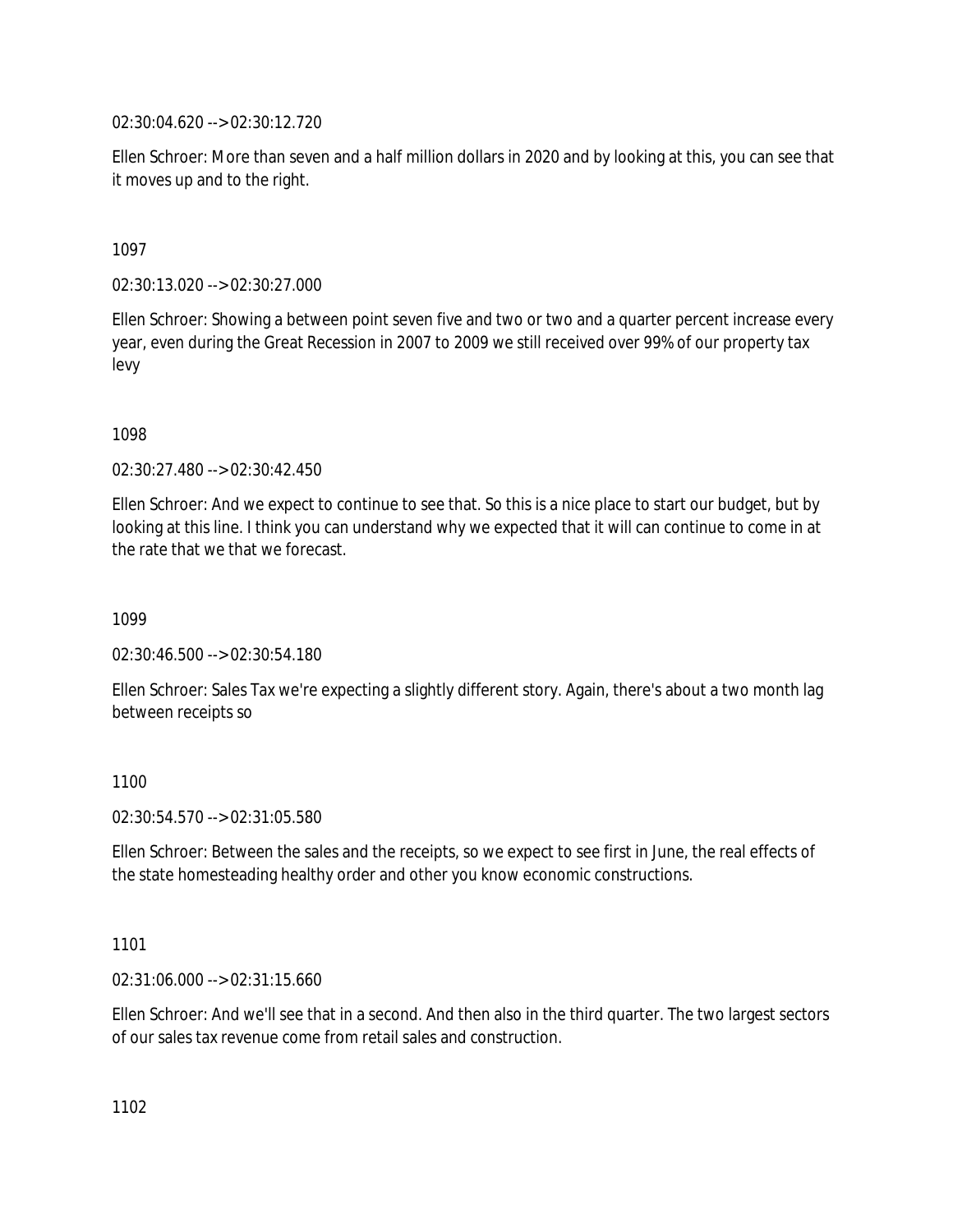02:31:16.680 --> 02:31:26.520

Ellen Schroer: Retail sales does include online sales so we expect that we wouldn't see perhaps the decrease that we might have in prior years as

1103

02:31:27.360 --> 02:31:38.940

Ellen Schroer: We think that people will continue to make online purchases. It's also true that we typically get less sales tax revenue in March and April, and we are continuing to see that.

1104

02:31:39.540 --> 02:31:49.470

Ellen Schroer: But we'll continue to watch it and bring you more information as the year progresses and here again, we're forecasting a moderating revenue reduction or more sales towards the end of the year.

1105

02:31:52.890 --> 02:31:55.950

Ellen Schroer: Real Estate excise tax is a key revenue source for us.

1106

02:31:56.610 --> 02:32:05.370

Ellen Schroer: Our 2020 forecast already expected some moderating revenue or a slight decrease. We saw our peak of revenue in 2017

1107

02:32:05.670 --> 02:32:15.240

Ellen Schroer: At about just over \$3 million and it actually seen two years 2018 and 2019 of small decreases from that peak and we're continuing to see that.

1108

02:32:15.960 --> 02:32:22.620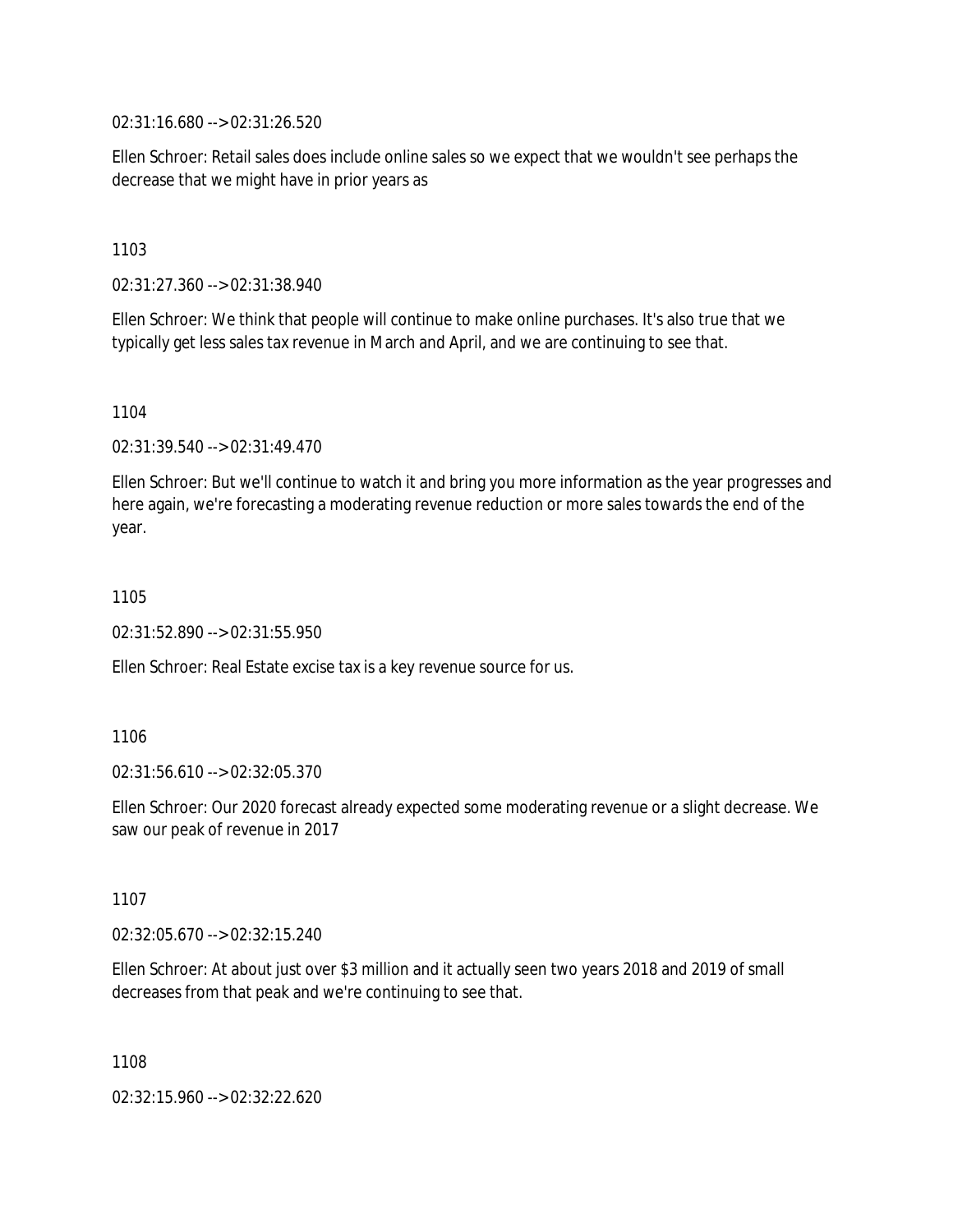Ellen Schroer: We expected that the market would really close down in March and April, and we're not seeing that so

1109

02:32:23.340 --> 02:32:30.300

Ellen Schroer: We are seeing roughly maybe a third less revenue than we had before, but not the two thirds that we initially expected

1110

02:32:30.840 --> 02:32:40.020

Ellen Schroer: And again, it's important here to remember that because our sample size is really small, we have you know a in the dozens of transactions.

## 1111

02:32:40.980 --> 02:32:50.430

Ellen Schroer: A month one large transaction results in a noticeable change to our revenue and you'll see that in 2020 information, particularly in January, where that Harrison building closed.

1112

02:32:51.090 --> 02:32:57.180

Ellen Schroer: There was a large residential property in north of \$6 million that sold in March and you can see that in the revenue.

1113

02:32:57.540 --> 02:33:03.120

Ellen Schroer: And then also a large commercial property in the fall of last year, and they're really noticeable so

### 1114

02:33:03.540 --> 02:33:15.720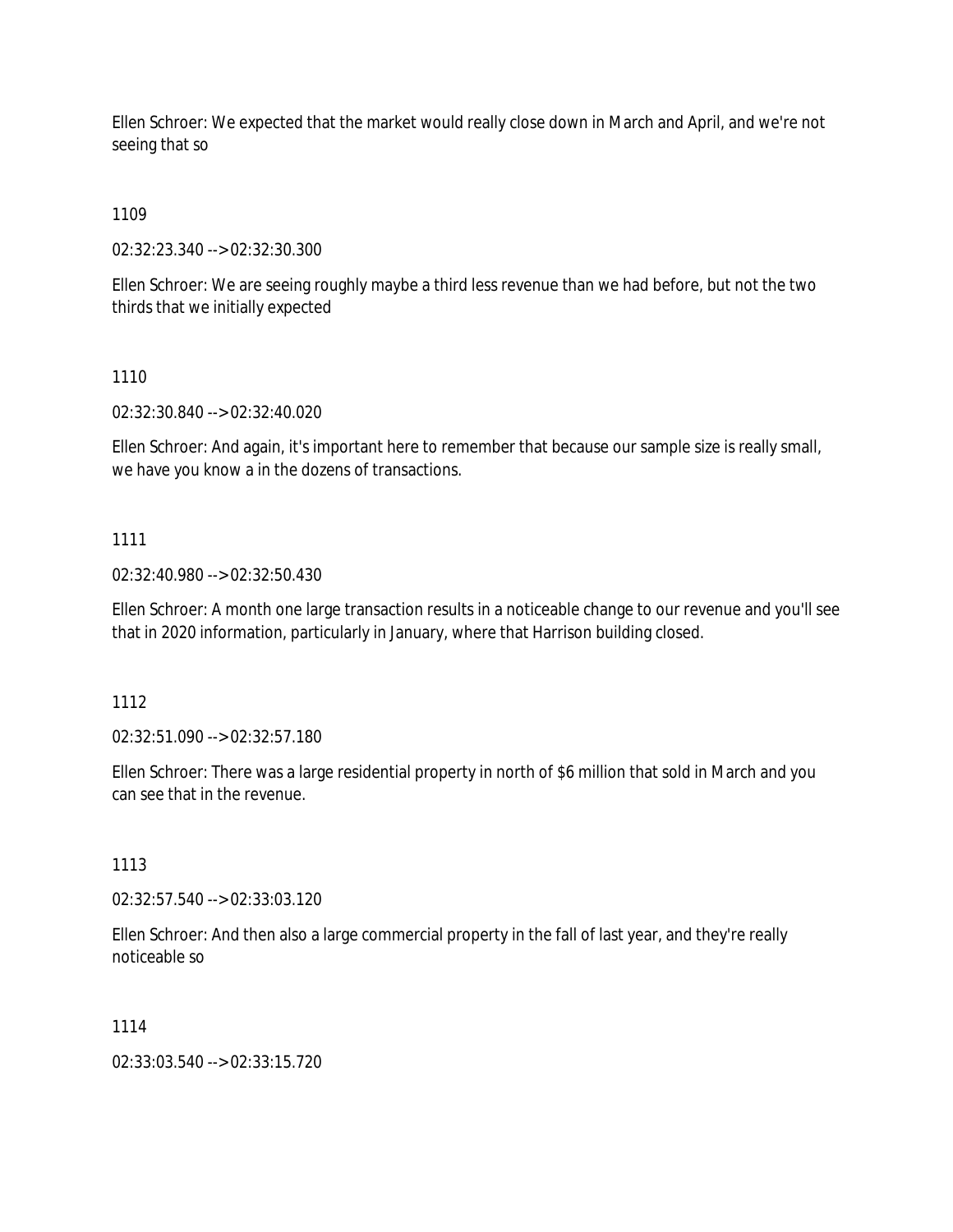Ellen Schroer: What that means to us is there's a certain baseline level of transactions that we expect and what changes the revenue in a way that we can't always forecast or control is if there are big transactions that happen.

1115

02:33:18.960 --> 02:33:25.860

Ellen Schroer: Utility taxes are generally more stable people continue to use utilities, regardless of the economy.

1116

02:33:27.090 --> 02:33:30.870

Ellen Schroer: We would say they're inelastic and sort of nerdy economic top talk

1117

02:33:31.470 --> 02:33:40.740

Ellen Schroer: We did adjust our revenue estimates down based on some of the historical data that we've gotten or so we were seeing lower utility taxes and we're looking into why that is.

1118

02:33:41.370 --> 02:33:51.000

Ellen Schroer: We do expect that the city's decision, your decision to avoid shut offs and penalties for folks who aren't able to make their utility payments may have some

1119

02:33:51.900 --> 02:34:03.480

Ellen Schroer: Red may cause some reduction in our revenue towards the end of the year, but we are still planning that the economy will open back up some in the fourth quarter and that that revenue will come back.

1120

02:34:07.620 --> 02:34:15.990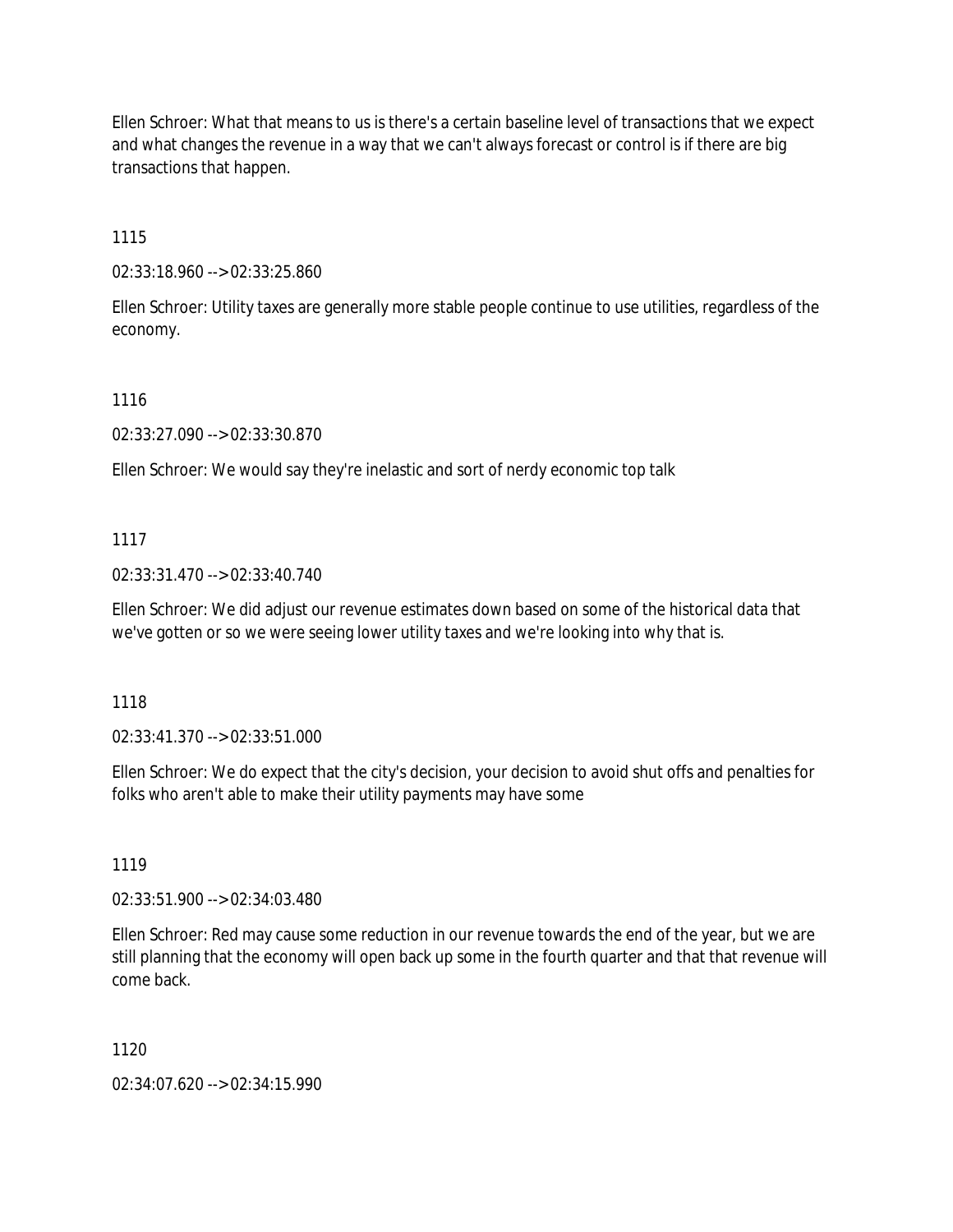Ellen Schroer: Streets fun. We get to we get revenue from two major sources here the commercial parking tax and the gas tax commercial parking taxes.

# 1121

02:34:16.290 --> 02:34:33.120

Ellen Schroer: By far the larger of those two last year, we got over a million dollars in parking tax revenue from the lots mostly adjacent to the ferry. This is a tax that's paid quarterly so we expect that tax for the second quarter will be or revenue paid

## 1122

02:34:34.440 --> 02:34:43.410

Ellen Schroer: In the third quarter for the second quarter will be down a lot because I'm sure you guys all saw the kids have sin article about very ridership being down as low as in the 50s.

## 1123

02:34:43.860 --> 02:34:55.710

Ellen Schroer: And so we're, we're just expecting that those people aren't traveling on the fairies, they're also not parking and so we'll see a real reduction in that revenue over the months that are covered by the time where folks just really aren't driving

## 1124

02:34:56.820 --> 02:35:08.580

Ellen Schroer: Or aren't traveling by ferry. Similarly, the gas tax, this is based on a statewide use of gasoline and it's distributed on a per capita basis. So the price doesn't affect our

## 1125

02:35:09.210 --> 02:35:18.270

Ellen Schroer: Our revenue but the usage does. And we're just expecting to see statewide reduction in usage. So no corresponding reduction in tax revenue.

### 1126

02:35:20.370 --> 02:35:24.360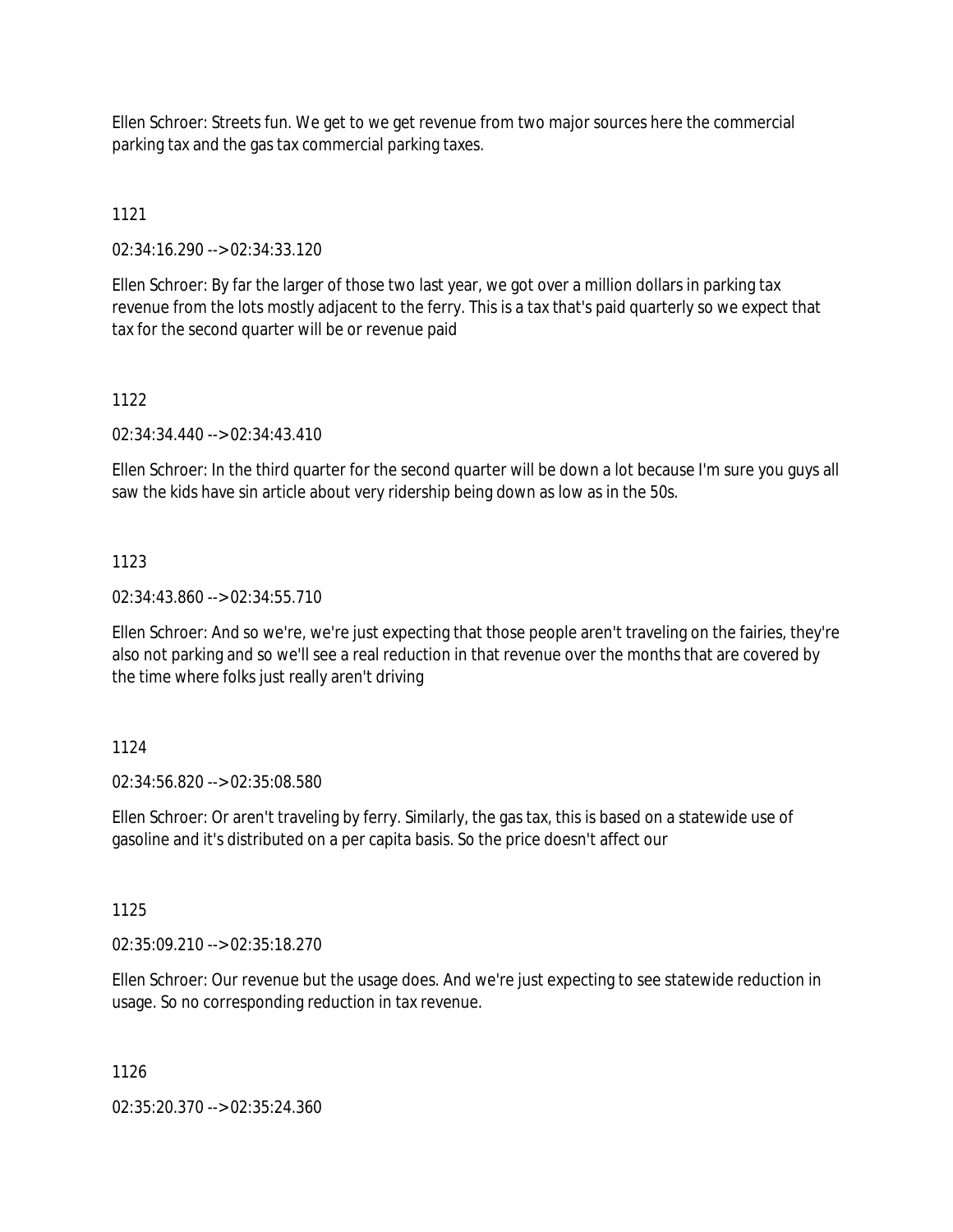Ellen Schroer: Looking at building in development services. This is a service that we provide to our

## 1127

02:35:25.290 --> 02:35:32.280

Ellen Schroer: To our community and challenging to forecast. There's so many different factors which are influencing this right now.

## 1128

02:35:32.700 --> 02:35:40.260

Ellen Schroer: To arrive at our assumptions we looked at our first quarter data and then looked forward based on historical usage.

## 1129

 $02:35:40.620 \rightarrow 02:35:53.460$ 

Ellen Schroer: And then did a check against the lowest revenue years from the time of the recession and by kind of triangulating with these various different data points. This is how we arrived at the at the revenue estimates that we're using.

1130

02:35:54.240 --> 02:36:08.190

Ellen Schroer: With the construction shut down in April and the end of March, we saw some really low revenues as a result of that, but now that they're opening back up. We're expecting that to come back. Um, it's typical for

## 1131

02:36:08.790 --> 02:36:23.400

Ellen Schroer: Plan check fees in particular that the revenue is lower in the second half of the year, typically around 40% of the revenue in the second six months of the year. And so we're expecting that to continue to see that seasonality, but just at a lower level.

1132

02:36:28.530 --> 02:36:33.720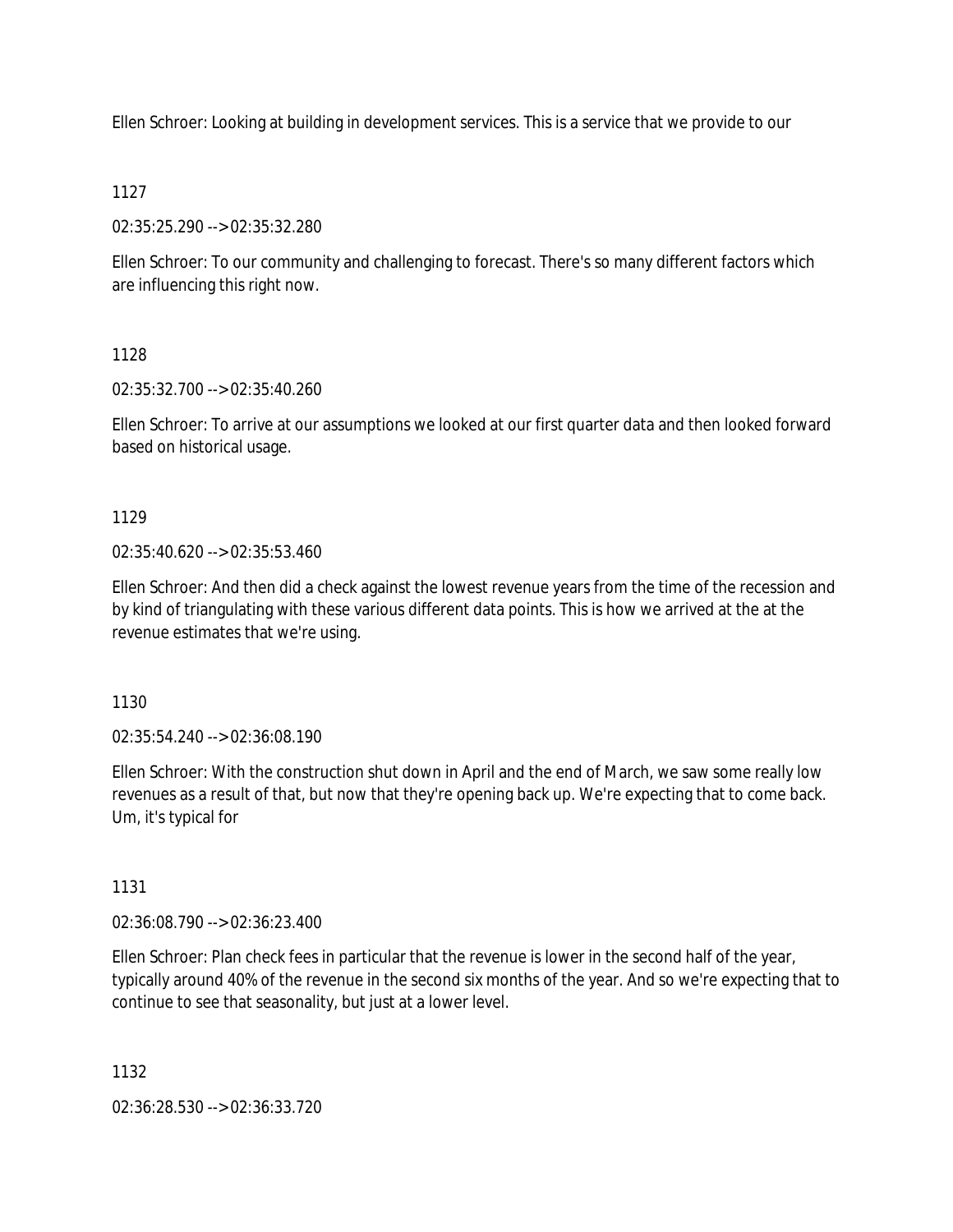Ellen Schroer: The next set of slides just moves forward, some of the smaller revenue sources. These are

1133

02:36:34.920 --> 02:36:38.910

Ellen Schroer: Smaller revenue sources in the general fund business licenses.

1134

02:36:40.080 --> 02:36:50.370

Ellen Schroer: Be no tax investment interest, you'll see there that we're correcting a budgeting error that we made a couple of years ago in 2018 the \$50,000

1135

02:36:51.150 --> 02:37:00.120

Ellen Schroer: Investment interest budget is just far too low and we corrected that in the forecast and others, we just looked at the current experience and what we what we expected to see.

1136

02:37:02.370 --> 02:37:08.130

Ellen Schroer: Streets fun. We've already talked about parking tax and gas tax gas tax, the

1137

02:37:09.240 --> 02:37:15.270

Ellen Schroer: Other streets revenue is primarily right away permits and then other small revenues.

1138

02:37:18.060 --> 02:37:27.240

Ellen Schroer: And then building in development services. The other building in development services revenues include planning review of building permits fire inspections and zoning and subdivision fees.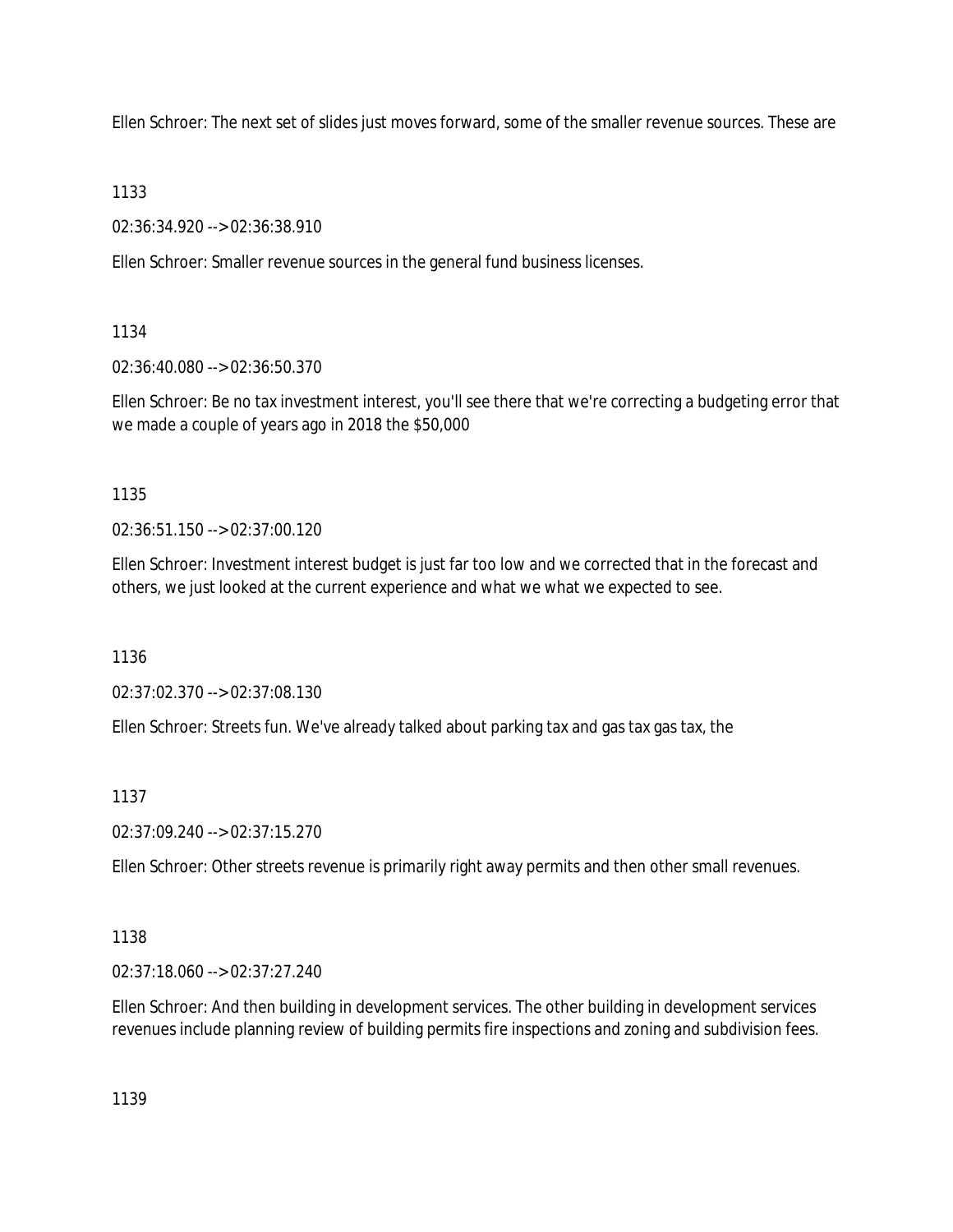02:37:27.630 --> 02:37:34.890

Ellen Schroer: A lot of these revenues are affected by policies, decisions you're making right now and will update these forecasts, as we have more information.

1140

02:37:35.790 --> 02:37:43.530

Morgan Smith: I just want to explain these two slides are just showing the math behind the concepts that Ellen just set through a little bit before

1141

02:37:46.500 --> 02:37:54.330

Ellen Schroer: The next series of slides as a set of charts that artists interesting now is they will be later in the year. But I want to tell you what they show

1142

02:37:54.750 --> 02:38:03.630

Ellen Schroer: And this is so the different lines, the different colors of line show different years. And then the months are spread out across the bottom

1143

02:38:03.990 --> 02:38:12.630

Ellen Schroer: And this shows that our property tax comes in a very predictable very reliable way and did the purple line which you can hardly see is 2020

1144

02:38:12.930 --> 02:38:21.510

Ellen Schroer: And that just shows that it came right in, as we expected through the first quarter. And then as we get the rest of the data and can update this for you. I think these charts will show us more

1145

02:38:24.750 --> 02:38:39.750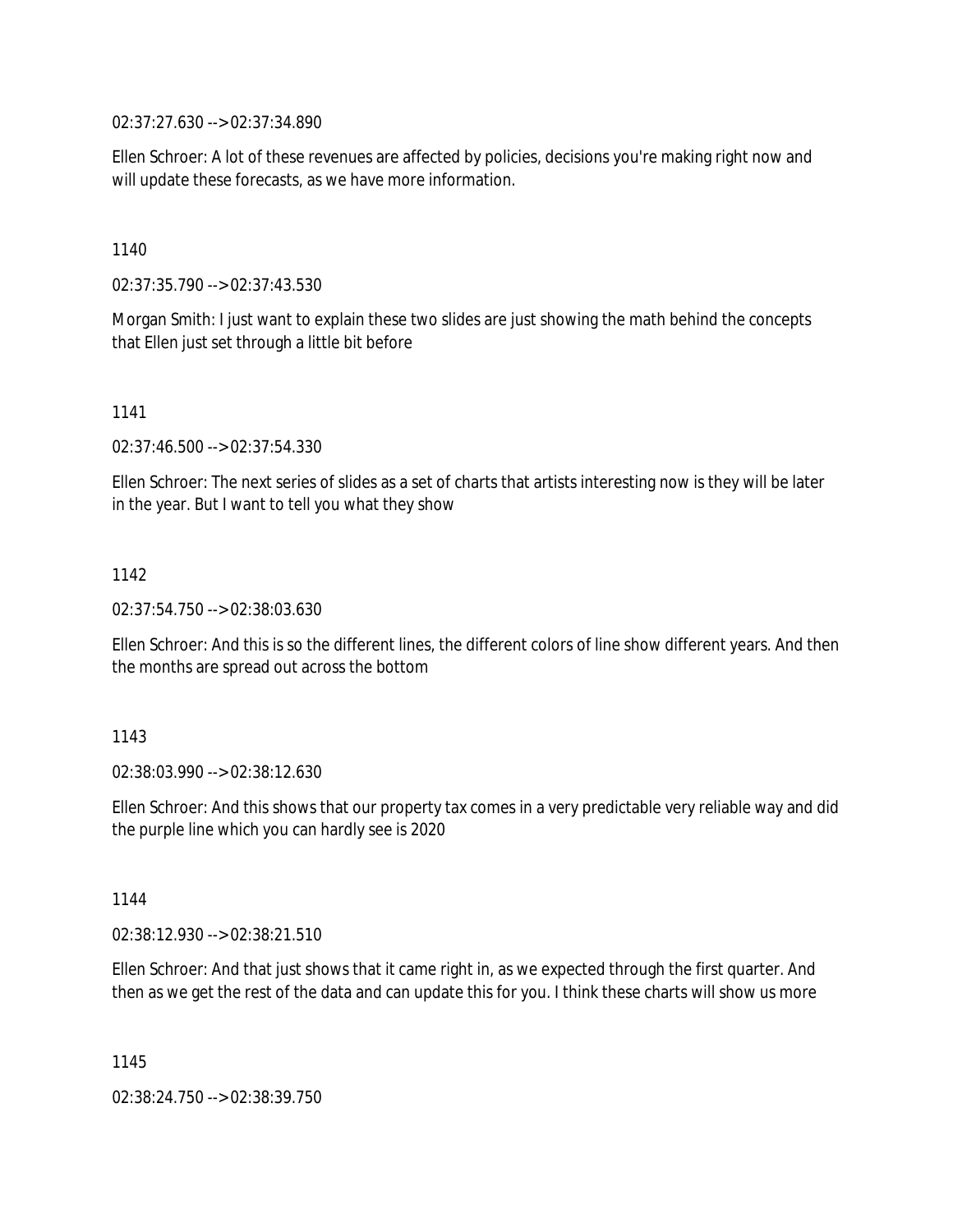Ellen Schroer: monthly sales tax revenue. Again, thank you. Morgan, the purple line is 2020 we saw a small decrease in February in March two, and 3% as compared to the prior year. And again, we'll watch this to see

1146

02:38:40.590 --> 02:38:54.570

Ellen Schroer: Where it goes for the rest of the year. You can see the spike in February, which represents December transactions. But I think the takeaway from this is that our spending has been very, very predictable over the past, at least five years.

1147

02:38:57.180 --> 02:39:05.520

Ellen Schroer: And here's that same data spread out by sector, you can see the top two construction and retail trade are the

## 1148

02:39:07.950 --> 02:39:15.870

Ellen Schroer: Are the biggest contributors each at about 30% of the total with smaller contributions from other sectors of the economy.

## 1149

02:39:18.840 --> 02:39:26.700

Ellen Schroer: wreath I referred to the big couple of big transactions in January and March of this year that you can see in the way that the

## 1150

02:39:27.810 --> 02:39:35.100

Ellen Schroer: The line bounces up and down and in years past people have liked to buy houses here in the summer well hope that continues.

#### 1151

02:39:35.700 --> 02:39:49.620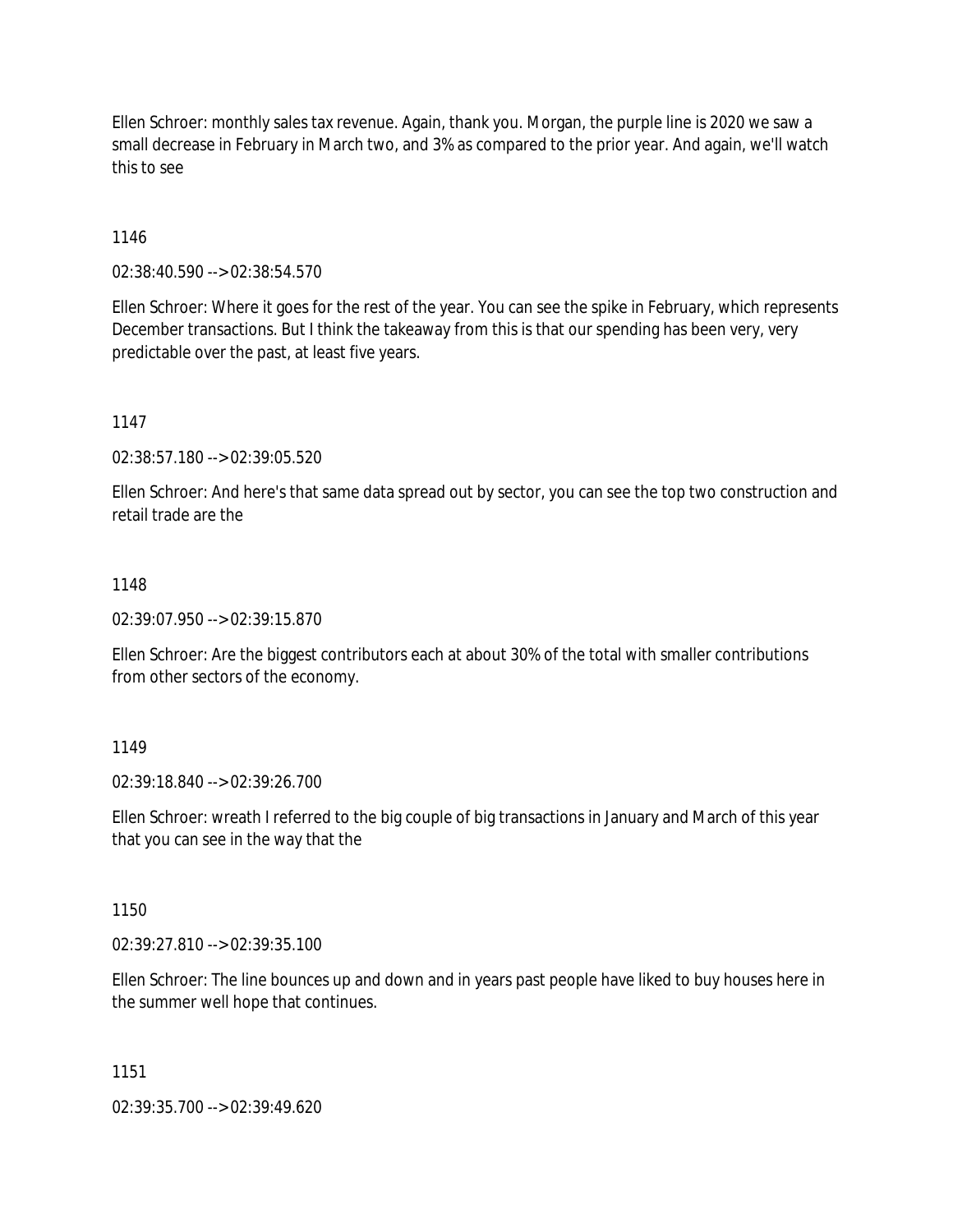Ellen Schroer: But this, this shows the the ongoing change and different than the other charts the highest line here is the green line which is 2017 not the gray line, which was 2019

1152

02:39:54.270 --> 02:40:02.580

Morgan Smith: Okay, so that was a lot of information, but I just want to explain that we did that on purpose because we want a lot of people who are interested

1153

02:40:02.910 --> 02:40:08.760

Morgan Smith: We want a lot of people to be interested and we want those who are to be able to find the information that we have

1154

02:40:09.060 --> 02:40:23.280

Morgan Smith: And to have this as a reference point going forward as we moved at through off of this map and see where reality takes us. So now we're going to flip to the side of the equation, which is the choices we can make to offset the revenue changes that are happening to us.

1155

02:40:24.690 --> 02:40:34.590

Morgan Smith: So it's important to have a have a, an approach. We're not just throwing darts at a wall. So the approach that I recommend to us for the coming months.

1156

02:40:35.100 --> 02:40:46.740

Morgan Smith: Is that we make choices that focus first on allowing us to maintain essential services and business continuity. It's still a crisis for everyone. Our, our residents our businesses.

1157

02:40:47.820 --> 02:40:53.700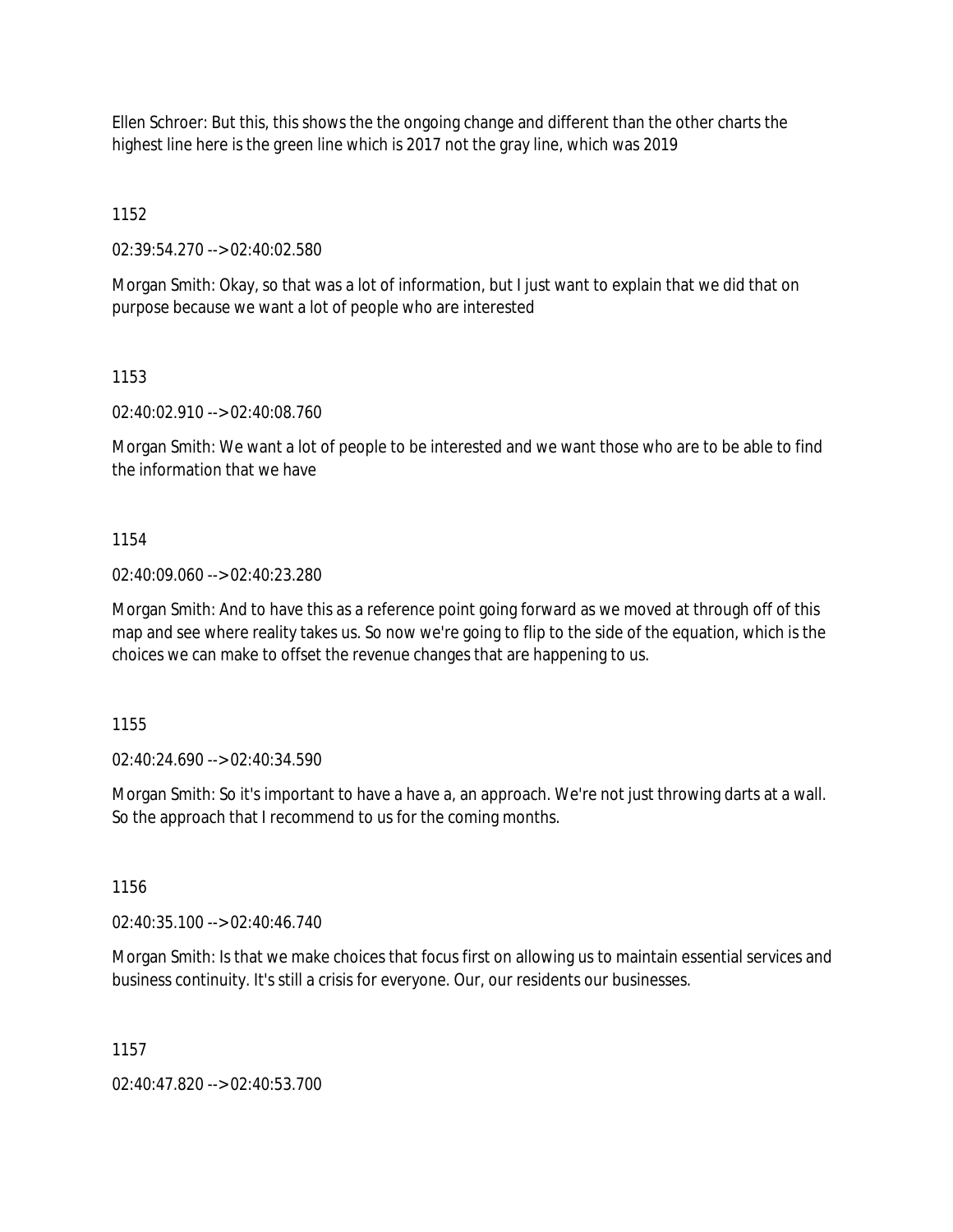Morgan Smith: And so we want to be able to be a strong partner and still be functional. So on their behalf.

# 1158

02:40:54.900 --> 02:41:06.630

Morgan Smith: The other thing that I want to highlight that I think is a lesson we learned 10 years ago is that it's really important as a as an organization to maintain our commitment to asset maintenance and replacement schedules.

# 1159

02:41:06.930 --> 02:41:12.780

Morgan Smith: That is part of being a good steward of public resources. And to the degree, we're able to keep to those kind of

# 1160

02:41:13.740 --> 02:41:21.960

Morgan Smith: Stewardship responsibilities we save ourselves money later on because when we step away from those

# 1161

02:41:22.320 --> 02:41:33.030

Morgan Smith: It is very hard to restart those programs and keep our assets maintained in the way that isn't more costly down the road. So that's, that's an underlying principle in the recommended approach for now.

# 1162

02:41:33.540 --> 02:41:51.780

Morgan Smith: And the other is that we when we're looking at projects and plans that we consider whether we can move forward with those projects that have a high prior investment, whether that's resources like time Community Investment planning or actual spending to date.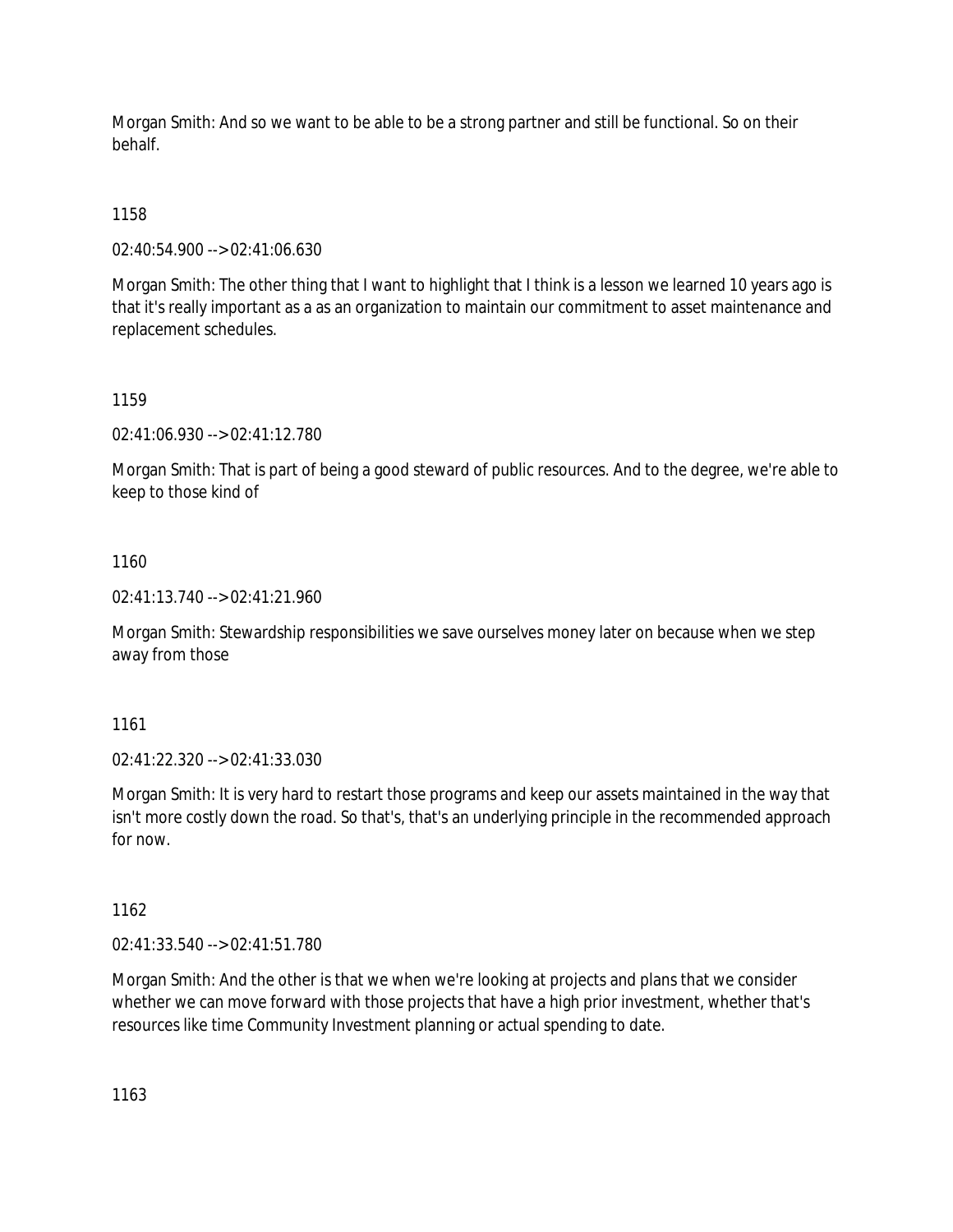02:41:53.130 --> 02:41:58.950

Morgan Smith: So where that approach leads me in terms of what I'd like to suggest is that we address

1164

02:41:59.790 --> 02:42:08.670

Morgan Smith: The impacts from our revenue downturn by holding as many positions faking as possible while we can still support business continuity and our priority work.

1165

02:42:09.270 --> 02:42:12.510

Morgan Smith: That we then identify non personnel items that can be deferred

1166

02:42:12.930 --> 02:42:22.320

Morgan Smith: And that we, as I keep saying this is a map. This is a plan for where we're going to go next. And we'll see as we as things unfold, whether it's a map that needs to be

1167

02:42:22.560 --> 02:42:28.020

Morgan Smith: Tweaked or whether it's a map that needs, you know, some significant revisions, but it, but it is a good place to launch from

1168

02:42:30.180 --> 02:42:32.790

Morgan Smith: So Ellen, did you want to take it from here.

1169

02:42:34.500 --> 02:42:46.740

Ellen Schroer: And on the tax supported expenses side you can see as Morgan referred to personnel as our single largest expense for the governmental funds we spend more than 65% of our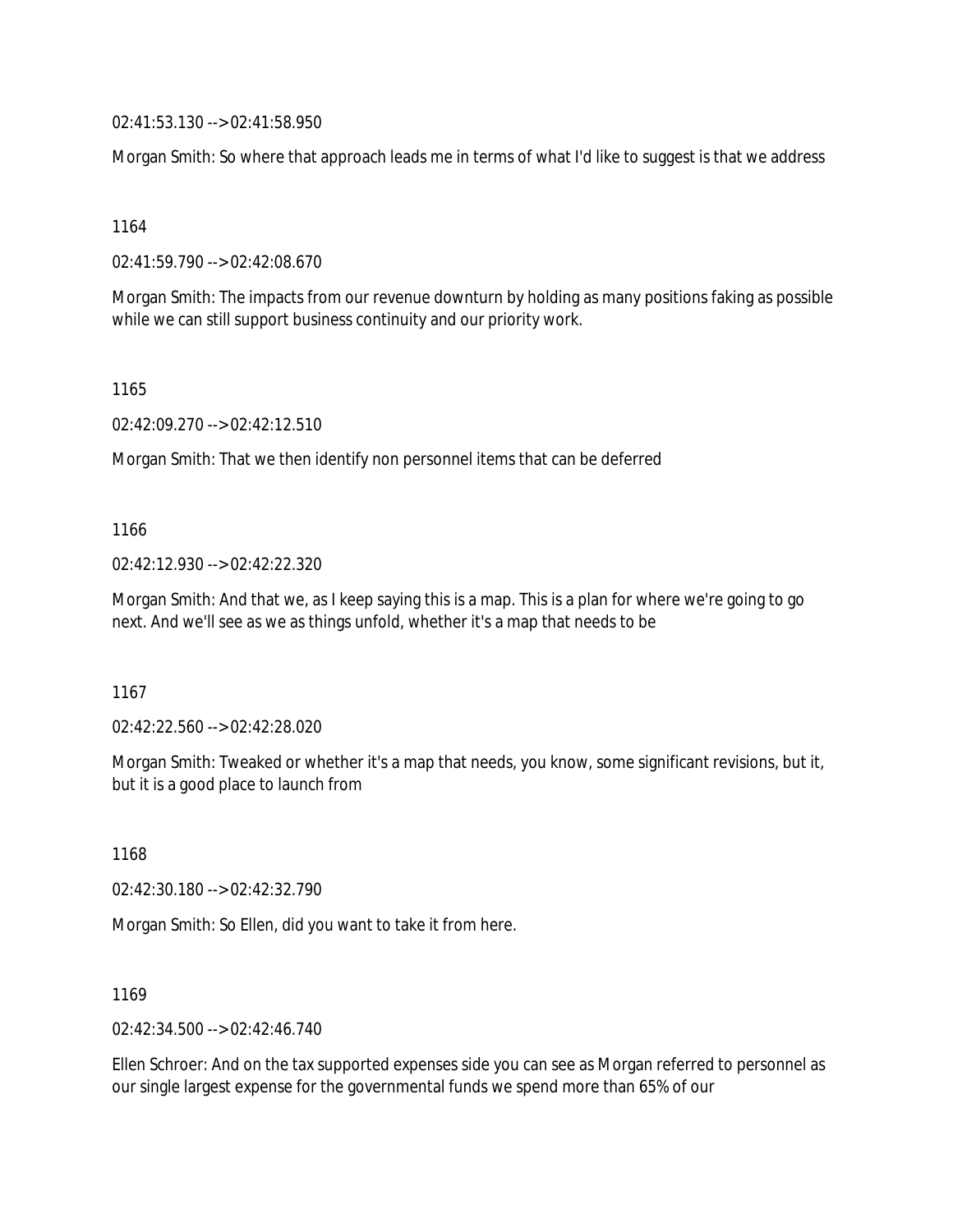02:42:47.130 --> 02:42:52.980

Ellen Schroer: Revenue on or our expenses on people and this makes sense because we are an organization that provides services.

1171

02:42:53.520 --> 02:43:06.300

Ellen Schroer: Inside the professional services line that includes the community services. So this is even more of our, our revenue and the corresponding expense that goes to providing direct service to the community.

# 1172

02:43:09.720 --> 02:43:19.260

Ellen Schroer: That said, with the biggest portion of our budget being personnel and are spending being personnel. It's the natural place for us to consider how we how we control costs.

1173

02:43:20.970 --> 02:43:25.710

Ellen Schroer: Taking a decision or making a decision to hold a position vacant has real impact on our

# 1174

02:43:26.130 --> 02:43:35.940

Ellen Schroer: Ability to deliver services, everybody who works for the city is actively providing service to people when a position is vacant. We need to reshuffle work or not do work.

# 1175

02:43:36.270 --> 02:43:48.240

Ellen Schroer: And so making this decision and considering holding these positions vacant really will have a change will create a change to the word plans that we're going to talk about later. And then, similar to our other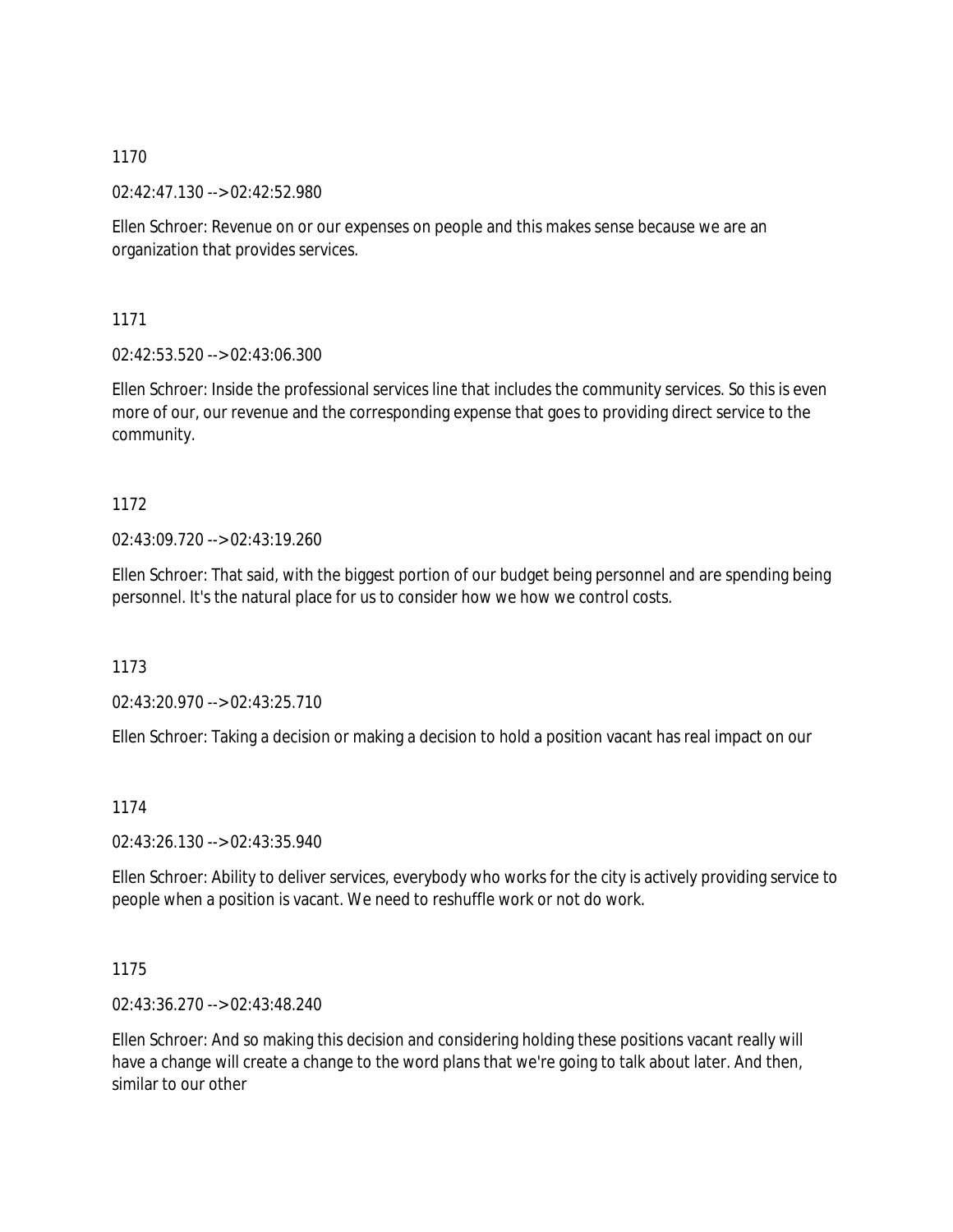02:43:49.980 --> 02:43:53.340

Ellen Schroer: Information. We want to make sure that we're maintaining business continuity.

1177

02:43:54.390 --> 02:44:03.750

Ellen Schroer: This picture shows you how staffing has changed over time from a high in 2008 152 down to a low in

## 1178

02:44:05.550 --> 02:44:12.510

Ellen Schroer: And our 2020 modified budget, which is the second column from the right was about 15% lower than the high point in

1179

02:44:13.950 --> 02:44:23.100

Ellen Schroer: And then the far right column which is called 2020 filled shows you where we are right now at about 112 hundred and 13 f t

1180

02:44:23.460 --> 02:44:39.060

Ellen Schroer: So this holds our staffing to roughly what we had around 2012 2013 which is quite a, you know, quite a while ago. Um, and so it's not an easy decision. But it's one that's available to us and a recommendation. We're making right now.

1181

02:44:40.740 --> 02:44:44.820

Morgan Smith: And I just want to highlight for a second, it's, it's a pretty significant.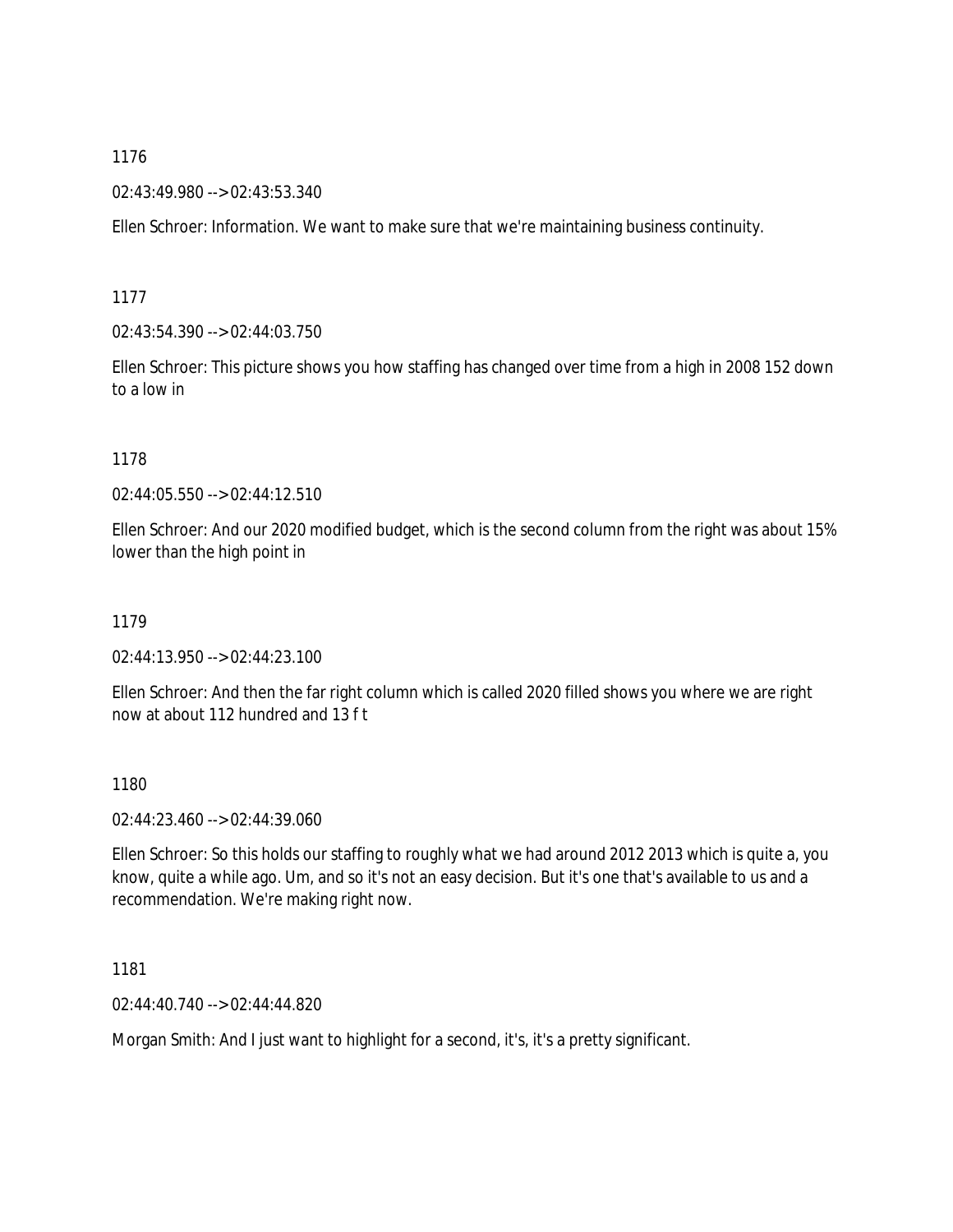02:44:46.560 --> 02:44:56.580

Morgan Smith: Reduction and I don't think, and I were actually recommending because we're recommending filling a couple of the vacancies. So at 115 f t

1183

02:44:56.970 --> 02:45:06.900

Morgan Smith: I don't think that's a sustainable staffing level for the city, but I think it's a decision we can make now that gets us through the next few months until we have greater insight into what we're going to do next.

1184

02:45:09.930 --> 02:45:18.480

Ellen Schroer: What this means is that we have 15 position positions that are vacant as of the beginning of next month. And we recommend holding 12 of those vacant.

1185

02:45:18.810 --> 02:45:30.090

Ellen Schroer: And pursuing hiring for three specifically to police officer positions which are vacant to allow us to contain continue to provide public safety at the level that we'd like to

1186

02:45:30.420 --> 02:45:41.580

Ellen Schroer: And then to continue the hiring process with a development engineer who has a June 1 start plans start date. So that would reduce the 15 by two by three.

1187

02:45:42.810 --> 02:46:01.230

Ellen Schroer: This shows that the position vacancies are distributed across the city and result in an overall vacancy rate of 13% I'm with those 15 vacancies with one department being fully staffed the information technology department and every other department than having a percentage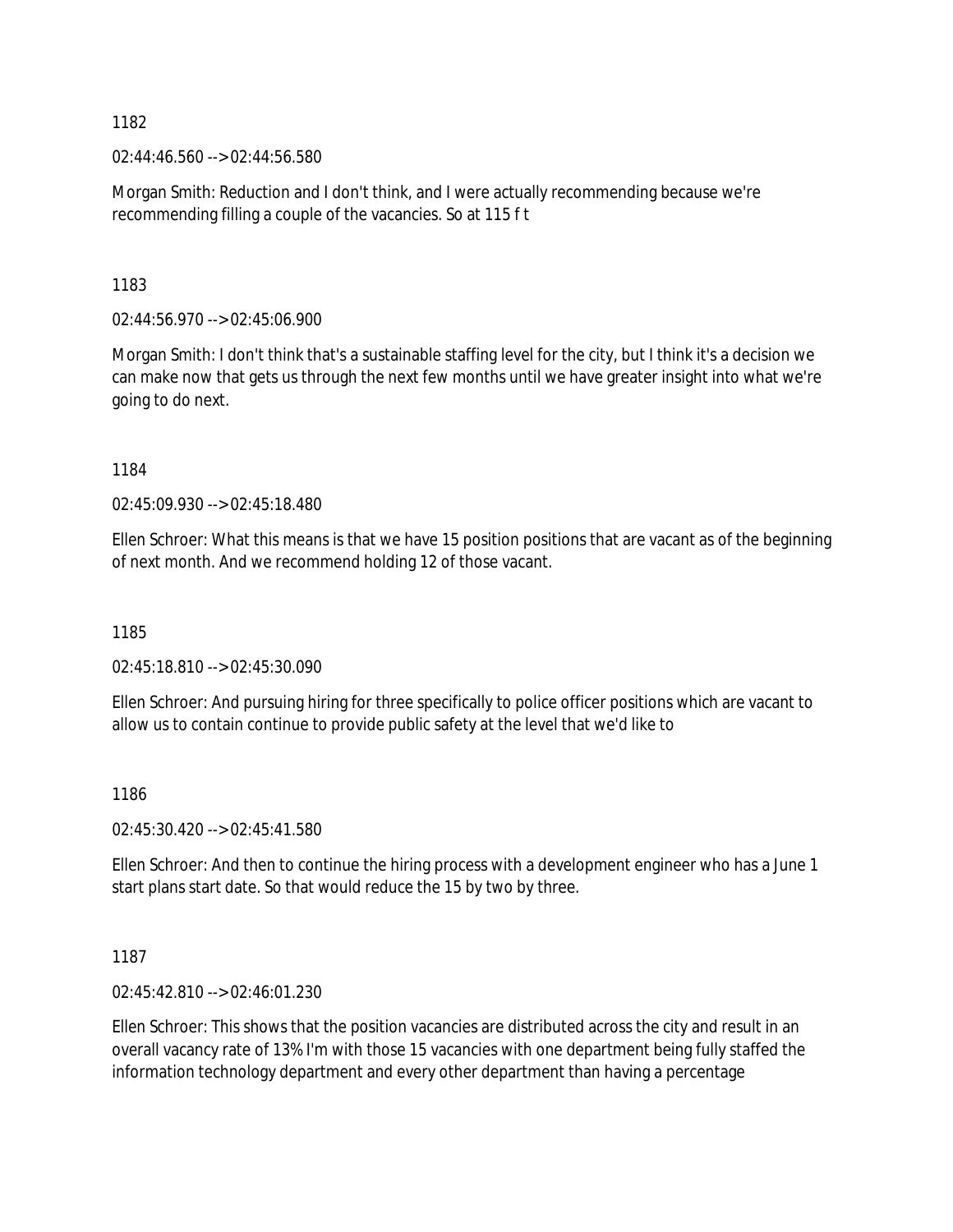02:46:02.370 --> 02:46:07.950

Ellen Schroer: They can see rate between nine and 20 but really between one and four positions they can by department.

1189

02:46:09.240 --> 02:46:19.920

Morgan Smith: So Ellen, can I just jump in here. I want to explain the police vacancy recommendation and and my suggestion that we move forward with hiring for two of the four vacancies.

1190

02:46:20.310 --> 02:46:24.780

Morgan Smith: These four vacancies are three patrol positions and the Deputy Chief position.

1191

02:46:25.710 --> 02:46:34.860

Morgan Smith: In addition, so we have three patrol officer positions that are currently vacant. In addition, we have a couple of officers who are on long term medical leave so we're functionally out

1192

02:46:35.340 --> 02:46:43.680

Morgan Smith: Five patrol officers right now, doesn't mean that those will be in perpetuity. But we have three vacancies and to to folks who are out.

1193

02:46:44.100 --> 02:46:52.110

Morgan Smith: That's too low. It's also the case that police hiring is extremely competitive when we have good candidates. We want to be in a position to move forward with them.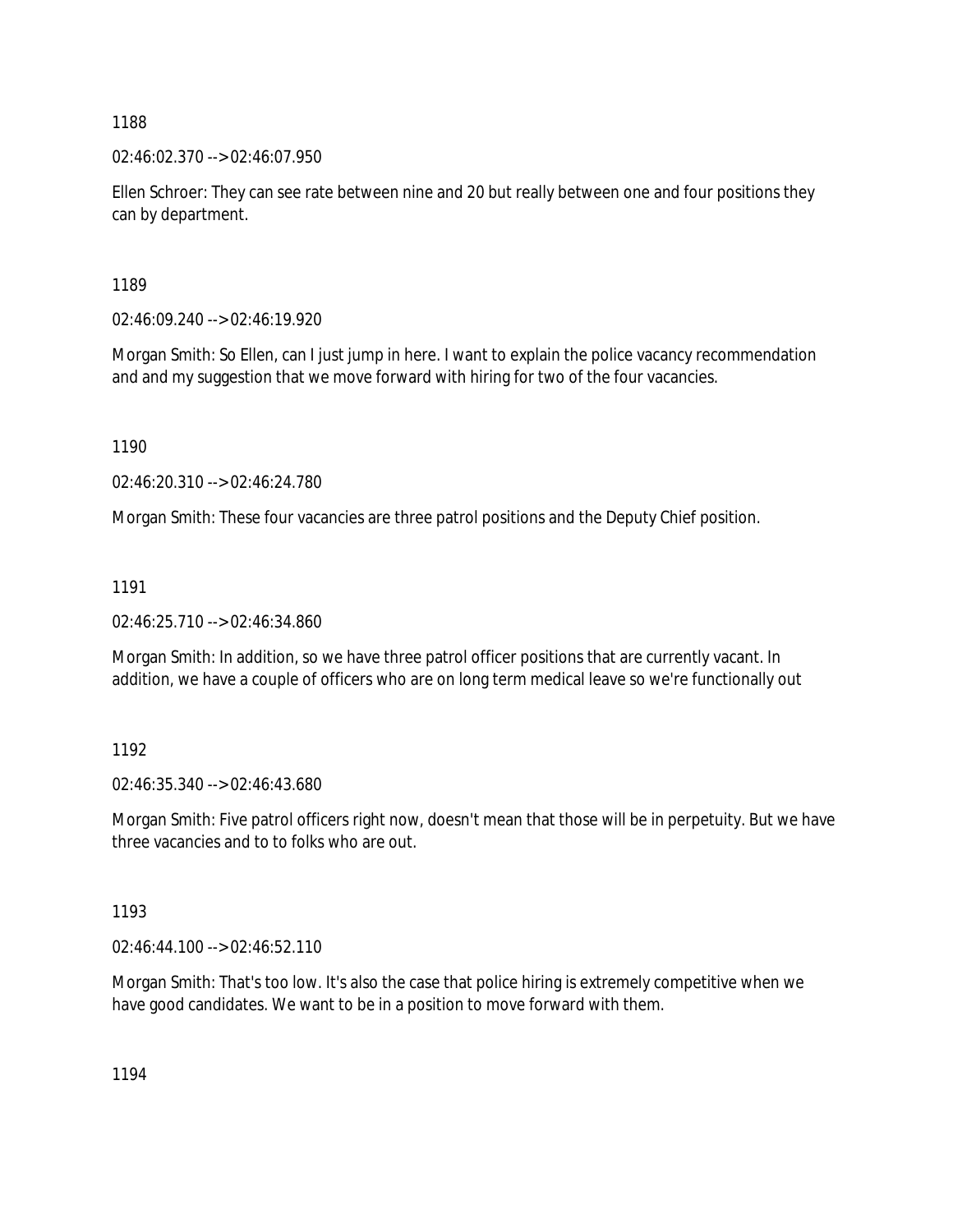02:46:52.440 --> 02:47:05.010

Morgan Smith: Because it's a place where it's hard. We're definitely hiring for fit and our newer hires have been very successful. But we don't, it's a it's a slow, very complex process. And if we turn that process off.

1195

02:47:05.280 --> 02:47:12.480

Morgan Smith: Especially with the vacancies. We have now i don't think will be successful. The other aspect for police hiring for those patrol positions is

1196

02:47:12.780 --> 02:47:20.970

Morgan Smith: The policing doesn't go away when we get down and have these vacancies that they don't go. It's not work that goes on done its work that's done by overtime and

1197

02:47:21.270 --> 02:47:26.700

Morgan Smith: Places demands on our other officers. If we put ourselves in a posture to do too much of that in the long term.

1198

02:47:27.390 --> 02:47:39.990

Morgan Smith: We create liabilities in terms of the demands, we're placing on our, on our police staffing. So I just want you to understand the rationale behind why I think it's important that we continue to hire here up to two vacancies.

1199

02:47:44.010 --> 02:47:51.960

Ellen Schroer: The financial result of those vacancies. We estimate after we calculated \$1.3 million in savings across all of those agencies.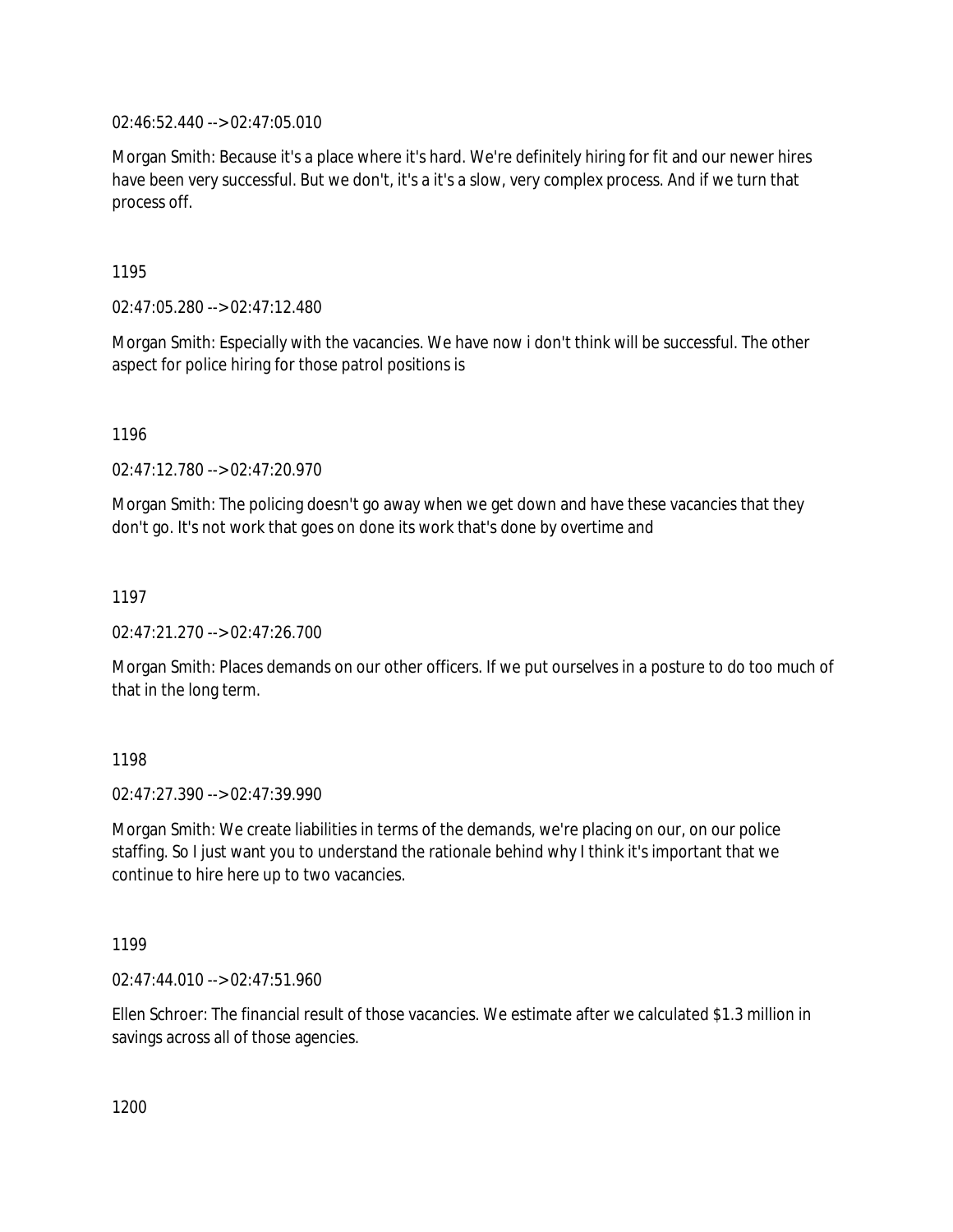02:47:53.460 --> 02:47:55.560

Ellen Schroer: Including both salaries and benefits.

1201

02:47:57.300 --> 02:48:05.640

Ellen Schroer: And this shows you how the big vacancies were calculated at the police department. They can see savings is Morgan just explained

1202

02:48:05.910 --> 02:48:16.440

Ellen Schroer: A vacant position creates other demands and other costs. So we've estimated amount for those for that they can see the other positions that you see here are the actual amount

1203

02:48:16.890 --> 02:48:33.720

Ellen Schroer: That would be budgeted for that position. And then in the case where there's numbers and more than one column. It's because the cost allocation methodology spreads those costs across funds but you can see the bottom line \$1.3 million for a tax supported that would result from these

1204

02:48:34.830 --> 02:48:44.370

Ellen Schroer: From these positions and they've been pro rated across the year or reduced if we expect that they won't be they can the entire year because of when the employee left

1205

02:48:49.140 --> 02:48:57.420

Ellen Schroer: As Morgan said we need to really think about this is not a sustainable level of staffing and so we have already talked about where we would start bringing people back

1206

02:48:58.110 --> 02:49:02.250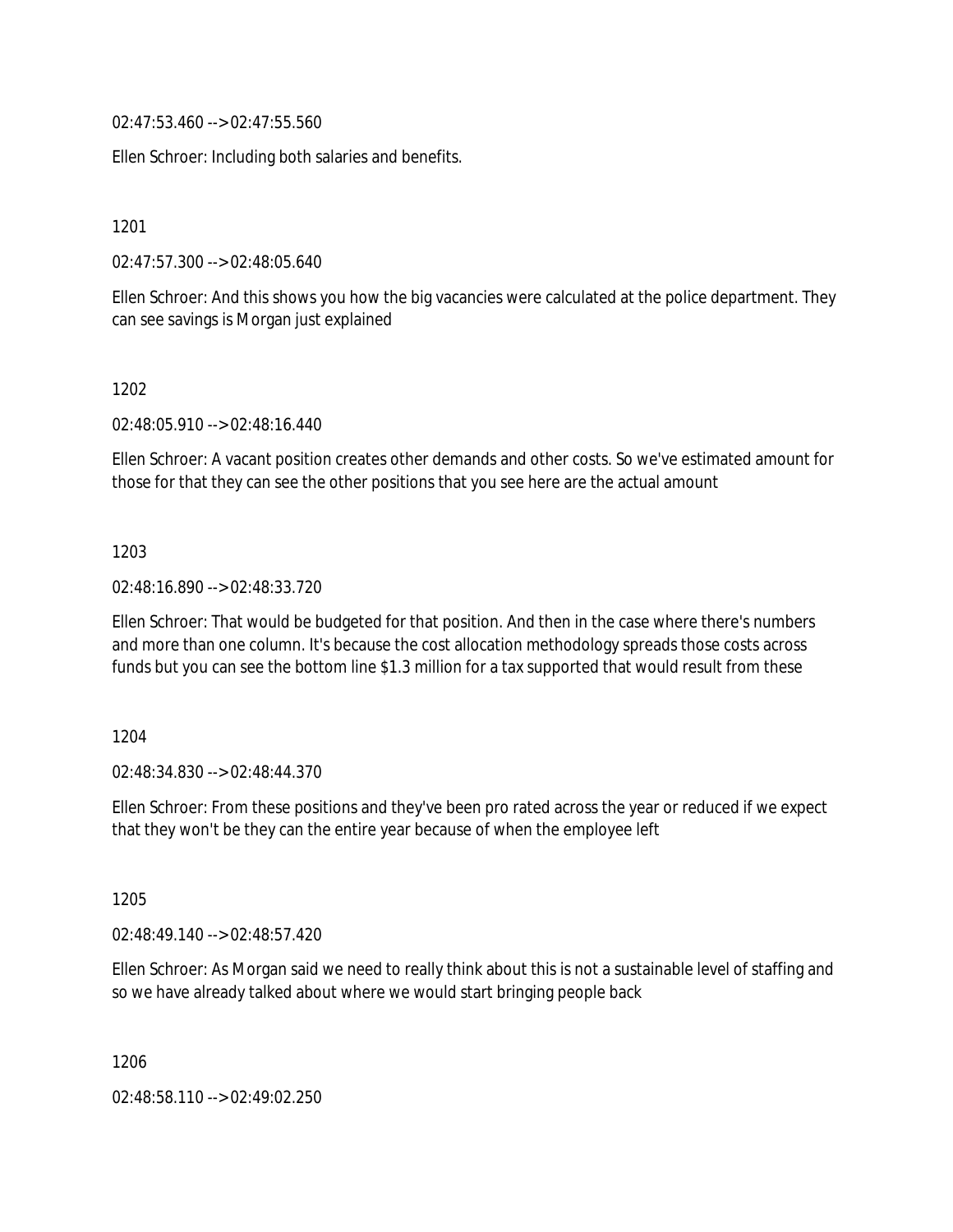Ellen Schroer: If we believe that the finances support those that choice.

## 1207

02:49:02.670 --> 02:49:12.420

Ellen Schroer: So if it, if we do feel like we have that money for additional staff, we would start with the public works vacant vacancies, specifically the hydrogeologist which has been in the budget.

## 1208

02:49:12.810 --> 02:49:17.850

Ellen Schroer: The engineering manager and one of the maintenance technicians out of the operations and maintenance yard.

## 1209

 $02.49.18$  420 -->  $02.49.26$  130

Ellen Schroer: If we have any additional vacancies. We're going to assess those for business continuity and make a decision at that time. If we want to recommend filling those

# 1210

02:49:26.430 --> 02:49:35.220

Ellen Schroer: And consider filling those so that we can continue to provide services at the level that we believe to be appropriate, given our current financial performance.

# 1211

02:49:36.030 --> 02:49:46.170

Morgan Smith: And of course, there's a lot of time between now and Q4, so we're just sort of throwing this out there as something to look forward to. But we'll be talking with you every month, between now and then, so

# 1212

02:49:49.740 --> 02:49:59.340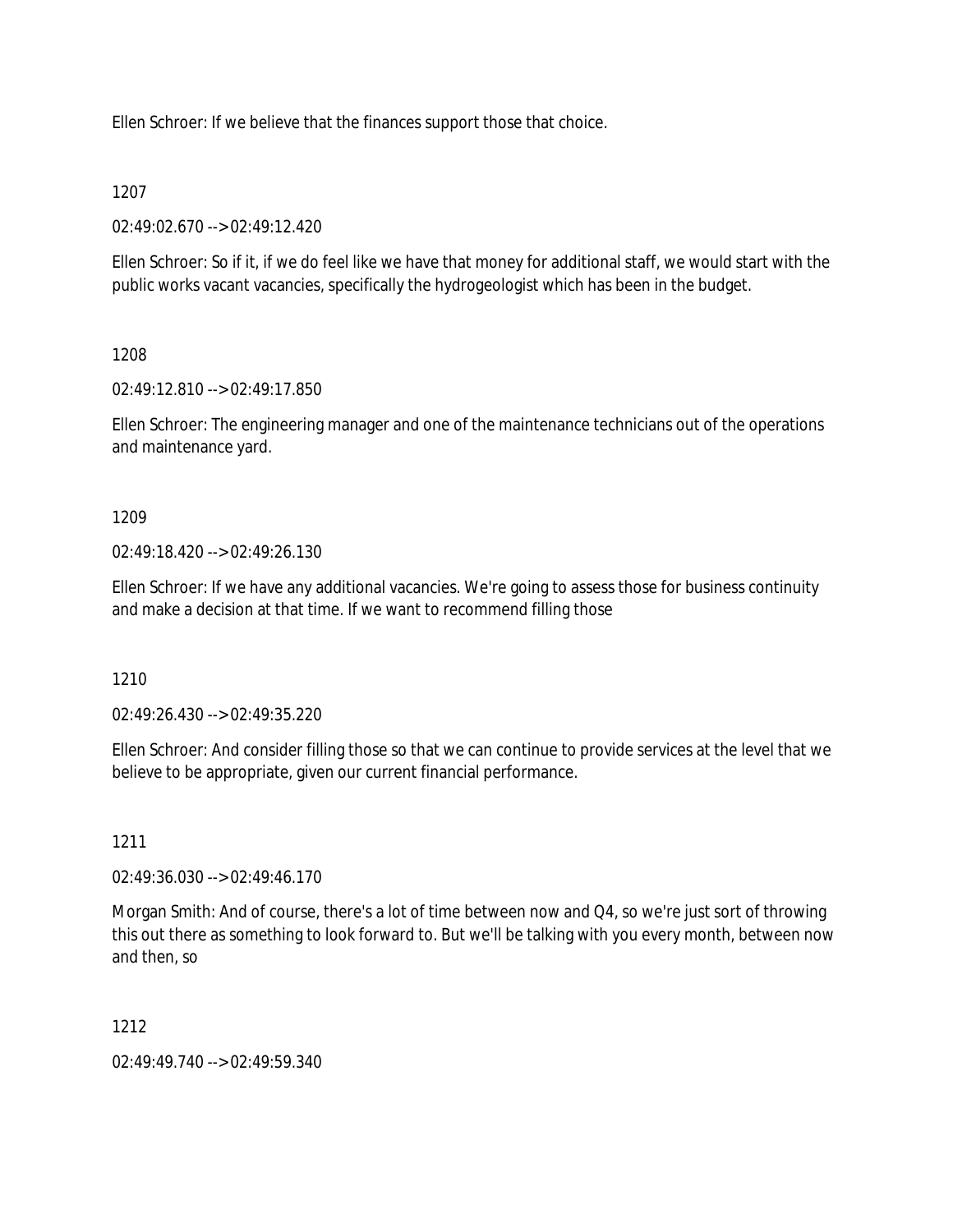Ellen Schroer: Just like Morgan said a little earlier, as we're thinking about the non personnel expenditures, we want to think about why we would make certain choices. The first

1213

02:49:59.790 --> 02:50:08.340

Ellen Schroer: criteria that we establish was completion of projects with significant investment. Again, this is in terms of staff time community time and money.

## 1214

02:50:09.060 --> 02:50:16.830

Ellen Schroer: Projects that support our ongoing asset preservation and maintenance programs. This is a hard lesson that we learned coming out of the last recession.

## 1215

02:50:17.400 --> 02:50:27.090

Ellen Schroer: It turns out that you don't really forgo those costs you just defer them and often they're more expensive. And so we are recommending that we continue to do a lot of those

1216

02:50:27.930 --> 02:50:38.040

Ellen Schroer: To do a lot of those costs or a lot of those projects and then also we considered our current staffing levels to make sure that the projects we're recommending continue are things that we can actually deliver

## 1217

02:50:41.580 --> 02:50:55.590

Ellen Schroer: So this these next slides are things that we are recommending continue specifically for two of our largest capital projects. The police court facility and the white way construction. This is money you've already approved and we're recommending that we continue his plan with these projects.

1218

02:50:57.930 --> 02:51:07.740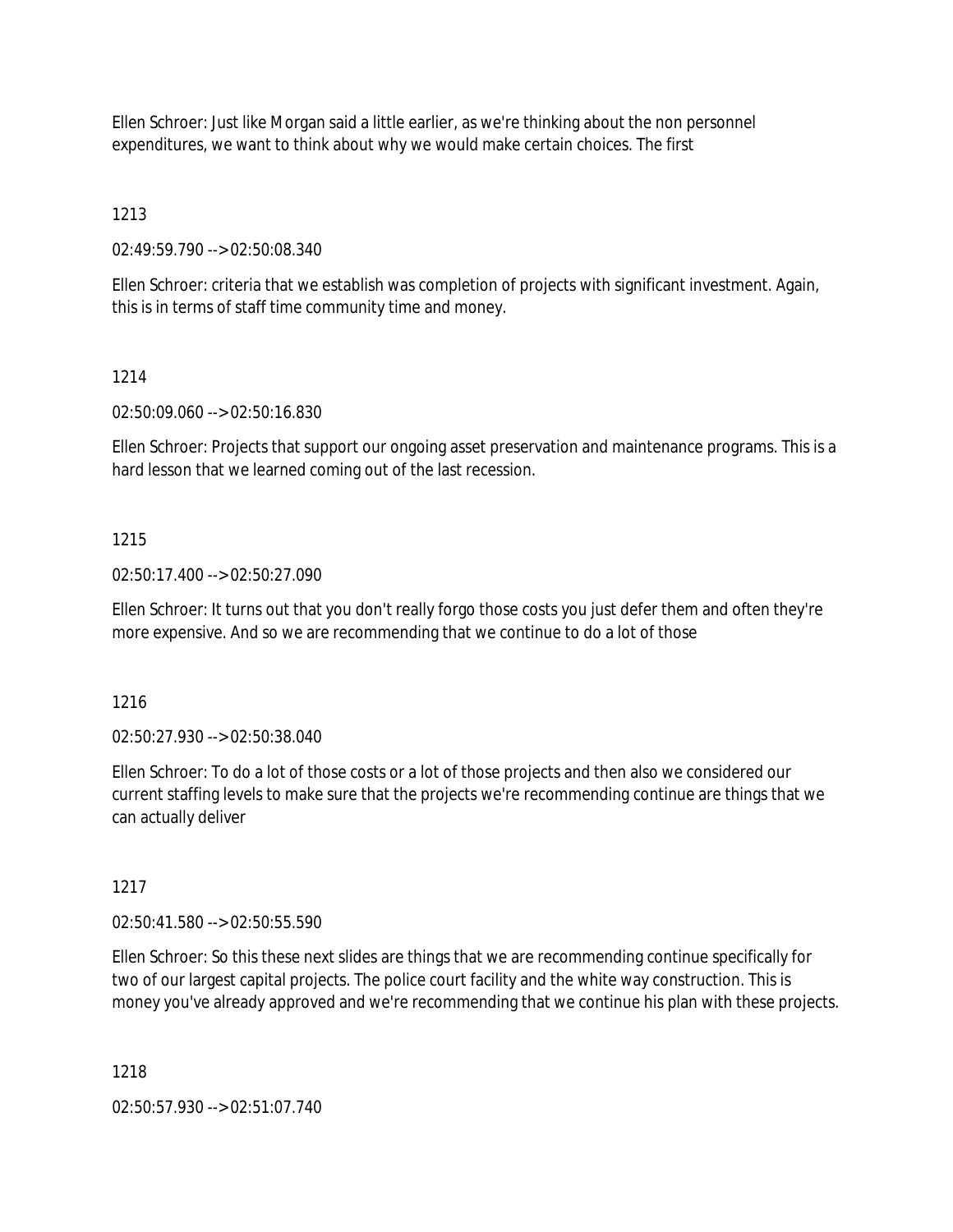Ellen Schroer: Here again, these are all this is all money that is in the budget and there are things that we considered because we did our due diligence when thinking about what we should save and what we should spend

# 1219

02:51:08.100 --> 02:51:16.470

Ellen Schroer: And these are projects that continue well established preservation and maintenance projects or programs including our own facilities and the farm.

# 1220

02:51:16.860 --> 02:51:31.830

Ellen Schroer: The farm property that we own traffic calming and then high priority projects that the Council has approved in the budget, like the sustainable transportation project. So these are all this is funding that we recommend remain in the budget as, as previously planned.

# 1221

02:51:35.400 --> 02:51:48.540

Ellen Schroer: Here again, these are the people who are doing that work and the equipment than they need the seasonal workers that operations and maintenance and then to significant pieces of two vehicles that have been planned for in our budget.

# 1222

02:51:52.740 --> 02:52:00.420

Ellen Schroer: And in planning and community development several different studies that have been funded and our ongoing

# 1223

02:52:05.160 --> 02:52:13.500

Ellen Schroer: There were some that we considered that didn't meet the tests that we had established and we are recommending that we either reduce or eliminate these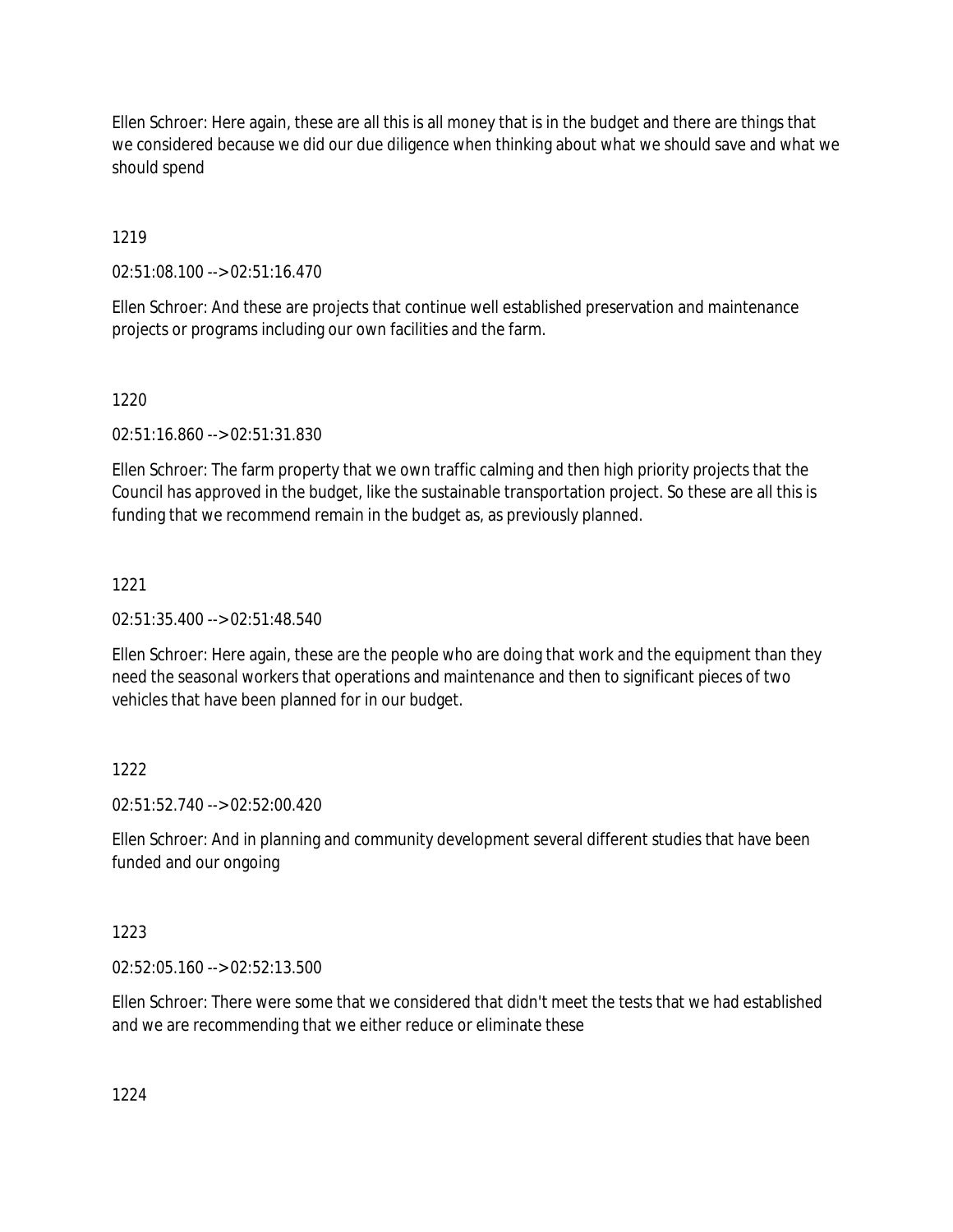02:52:13.860 --> 02:52:24.900

Ellen Schroer: These budgets, the first line item on this is a significant one. It's the one that Morgan referred to earlier. This is the money left on this is a key contract and we are not planning to complete that

## 1225

02:52:25.890 --> 02:52:33.900

Ellen Schroer: The communications item. I just want to highlight for you that I we have really been placing a big priority on that. But this is money that we believe

1226

02:52:34.710 --> 02:52:43.320

Ellen Schroer: We've saved on postage and printing and consultant costs from not having the Coby connects for a couple of months. And so we are tightening our belt, a little bit there.

## 1227

02:52:43.710 --> 02:53:00.270

Ellen Schroer: And then the antenna project is one that has been in the budget for a couple of years. We did a very thorough assessment of providing that antenna and discovered that it really just didn't provide the coverage that we needed. And so we're recommending that we just see that project.

## 1228

02:53:01.260 --> 02:53:08.490

Morgan Smith: So the items on this list are actual spending and activities that that just aren't going to happen in 2020 is our recommendation.

## 1229

02:53:09.120 --> 02:53:23.040

Morgan Smith: Versus this next slide are things that will be part of budget conversations for 21 and 22 and so you may see some or all of these concepts reappear in the budgets. So this is more like deferred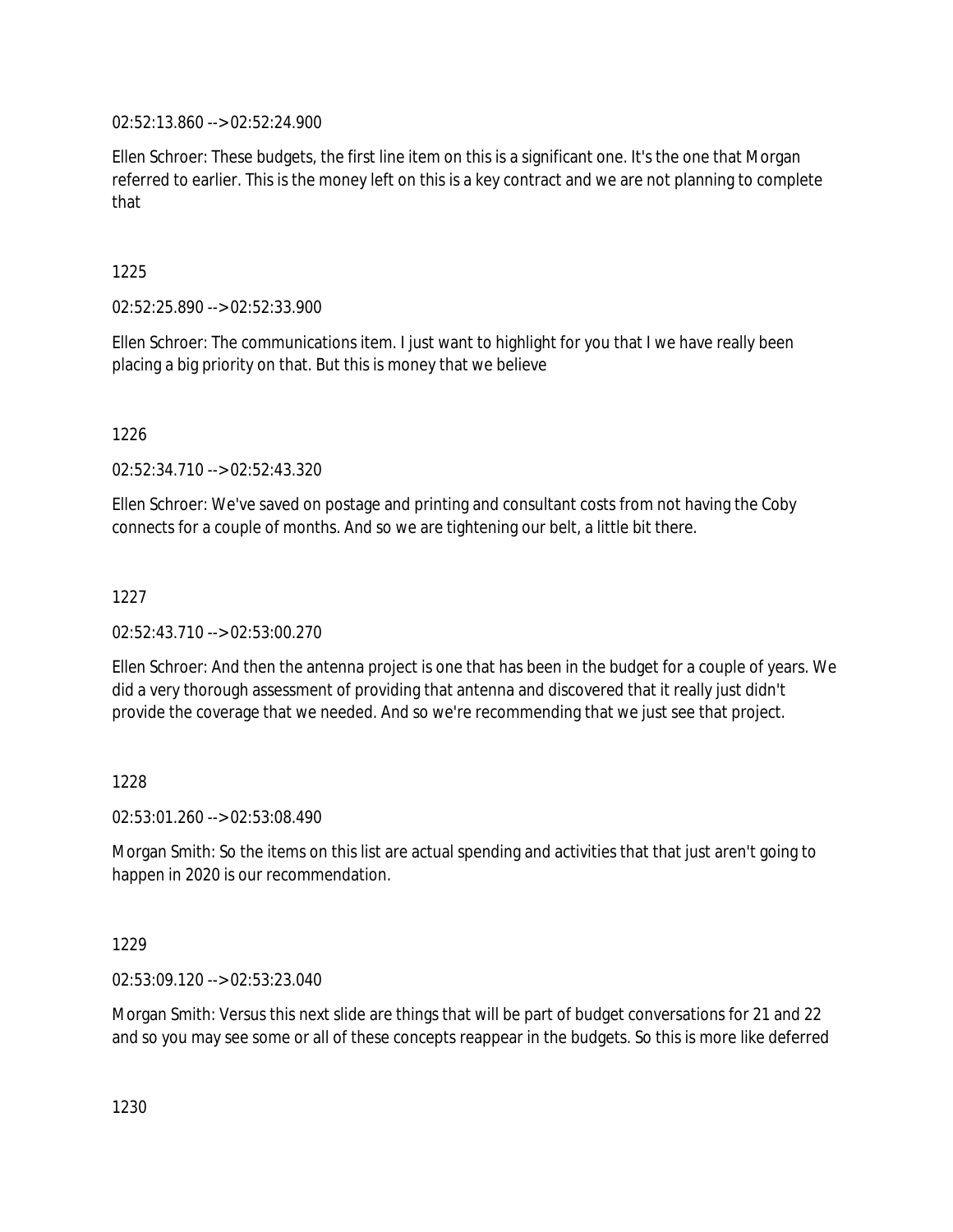02:53:24.360 --> 02:53:27.960

Morgan Smith: Suggestions and to some degree. It's driven by

1231

02:53:28.470 --> 02:53:39.810

Morgan Smith: Budget considerations. But in a lot of cases, it's driven by the fact that this just is work that we know we're not going to get to, given our capacity and the way things have shaken out. So this is in some ways just resetting the budget with reality.

## 1232

02:53:42.870 --> 02:53:51.090

Morgan Smith: Call out in particular we do well on the previous slide we highlighted to fleet purchases that we recommend we do move forward with

## 1233

02:53:51.420 --> 02:54:04.470

Morgan Smith: We looked at took a pretty careful look at that area and we think there are two other fleet purchases plan for the year that we think will be a good ones to recommend delaying just defer for six months and pick those backup next year.

# 1234

02:54:07.980 --> 02:54:19.050

Ellen Schroer: And then this wraps back around to what Morgan described to you before, and it's the exact same slide, but hopefully with the additional information you have a little more context within which to think about it.

## 1235

02:54:19.530 --> 02:54:26.970

Ellen Schroer: The blue boxes again are all the reductions that we're expecting in or are all related to revenue and are almost all reductions.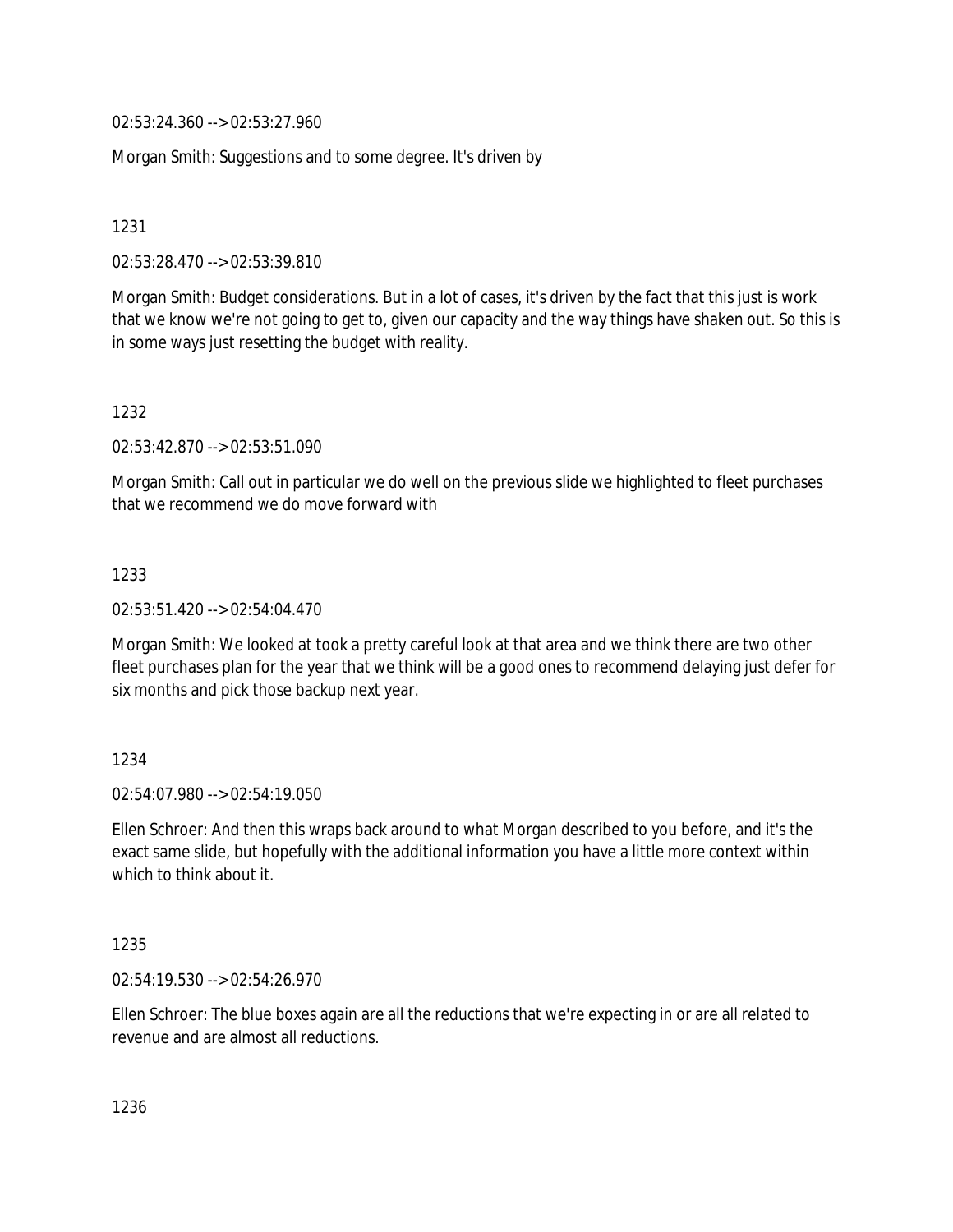02:54:27.240 --> 02:54:35.220

Ellen Schroer: And it shows that we're down about four and a half million dollars from our initial forecasts and then the green expenditure.

1237

02:54:35.820 --> 02:54:55.320

Ellen Schroer: reductions are ways that we plan to build ourselves back up towards adjusting to that new revenue forecast or expectation that we have. And again, there's the \$1.8 million funding gap that we believe that we can fill from existing resources if we need to.

1238

02:54:57.630 --> 02:55:00.150

Ellen Schroer: And how would we do that we ended.

1239

02:55:01.770 --> 02:55:09.960

Ellen Schroer: Just a little bit more than \$2 million higher than we had budgeted not all of which we can count as new resources, but some of which we can

1240

02:55:10.500 --> 02:55:15.390

Ellen Schroer: A little over one and a half million dollars of that we are now planning to spend in 2020

1241

02:55:15.780 --> 02:55:31.440

Ellen Schroer: But there were \$300,000 of revenue higher than we budgeted and \$200,000 of expenditures that didn't happen and weren't carried forward, resulting in about \$500,000 of additional resources that we believe we can apply towards that funding gap.

1242

02:55:33.510 --> 02:55:39.030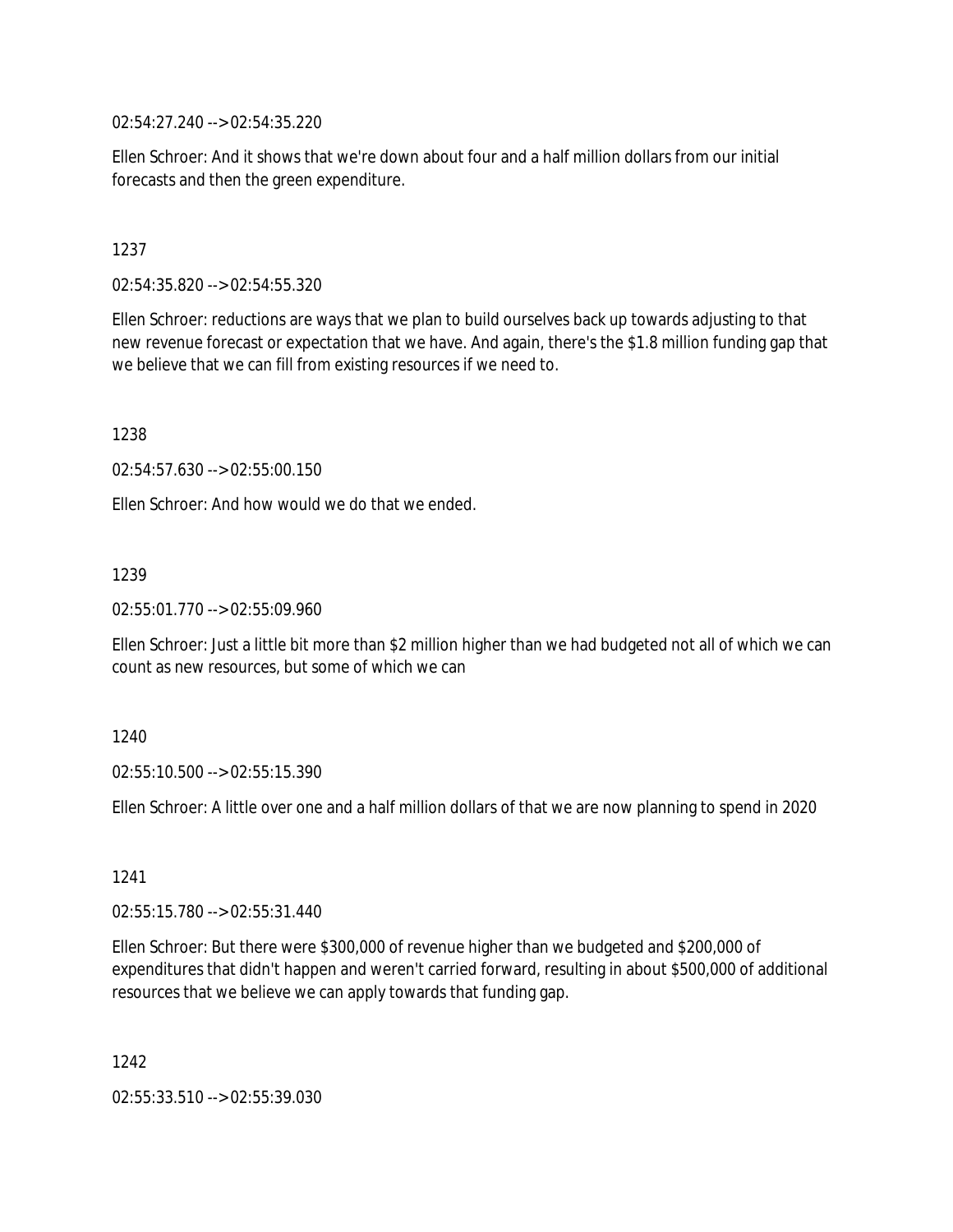Ellen Schroer: And then the balance the \$1.3 million balance would come from the unallocated fund balance.

1243

02:55:39.420 --> 02:55:47.730

Ellen Schroer: Again, it's really important to say. And remember that we are maintaining our reserve funds. These total to nearly \$8 million dollars in

#### 1244

02:55:48.030 --> 02:56:01.500

Ellen Schroer: 2020 for the year end on this puts us in a financially a financial position that's consistent with our policies and gets us set to put our budget together for the coming by anyone that reflects our new understanding

## 1245

02:56:01.950 --> 02:56:14.310

Ellen Schroer: Of what we are of where we are in our financial world and and there's also an additional \$4.7 million in unallocated fund balance at the end of the year, using our current forecasting.

1246

02:56:17.430 --> 02:56:24.990

Ellen Schroer: Again, here this is that forecast that fund balance split up into money that has already been

## 1247

02:56:26.070 --> 02:56:36.480

Ellen Schroer: That already has a purpose set for it the restricted and obligated fund balances towards the bottom and the unrestricted or unallocated fund balance at the top.

#### 1248

02:56:40.320 --> 02:56:50.160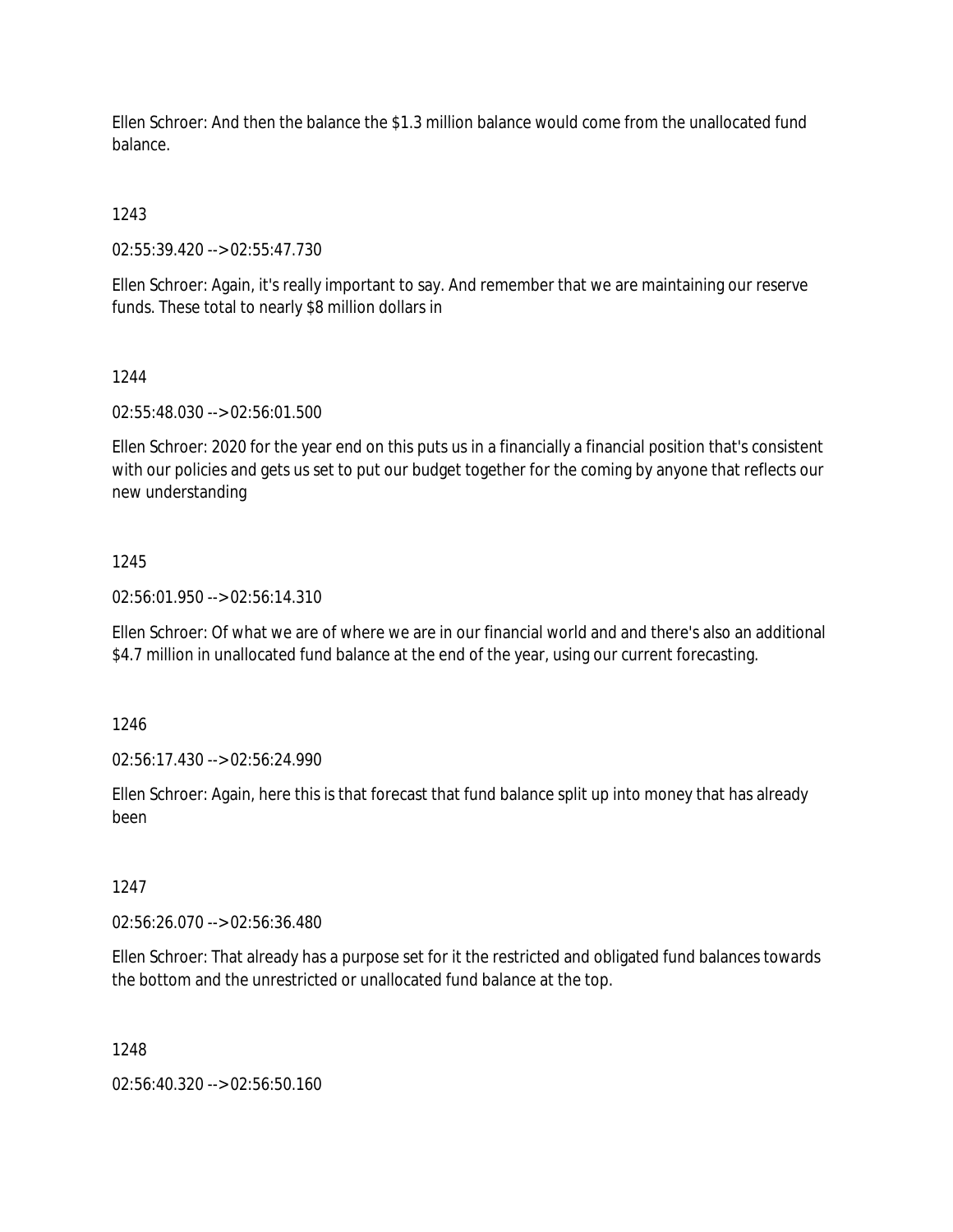Ellen Schroer: As we continue with our we're wrapping it up here and we know that things are going to continue to change as we work through 2020 we

1249

02:56:50.490 --> 02:56:56.040

Ellen Schroer: are expecting at some additional expenses related to the sportsman club new Brooklyn project.

# 1250

02:56:56.310 --> 02:57:08.460

Ellen Schroer: And also we're setting aside money or expecting to spend money on changes related to our facilities and staffing related to the code response. So we're starting to set those aside and tell you about them.

# 1251

02:57:09.660 --> 02:57:22.320

Morgan Smith: So maybe I'll jump in here, Ellen. So we're pivoting to here is just to highlight a few things that aren't in the math that we just watched through. So there's a decision that will be coming to councils next week whether or not to

# 1252

02:57:22.950 --> 02:57:37.080

Morgan Smith: In that context of respecting projects that have some significant investment behind them if you want to continue with the new configuration for sportsman club, there'll be some additional funding required you haven't made that decision yet but we wanted to highlight that here.

1253

02:57:38.220 --> 02:57:45.270

Morgan Smith: And then just to be a little more precise. We, the city is involved with five different work sites.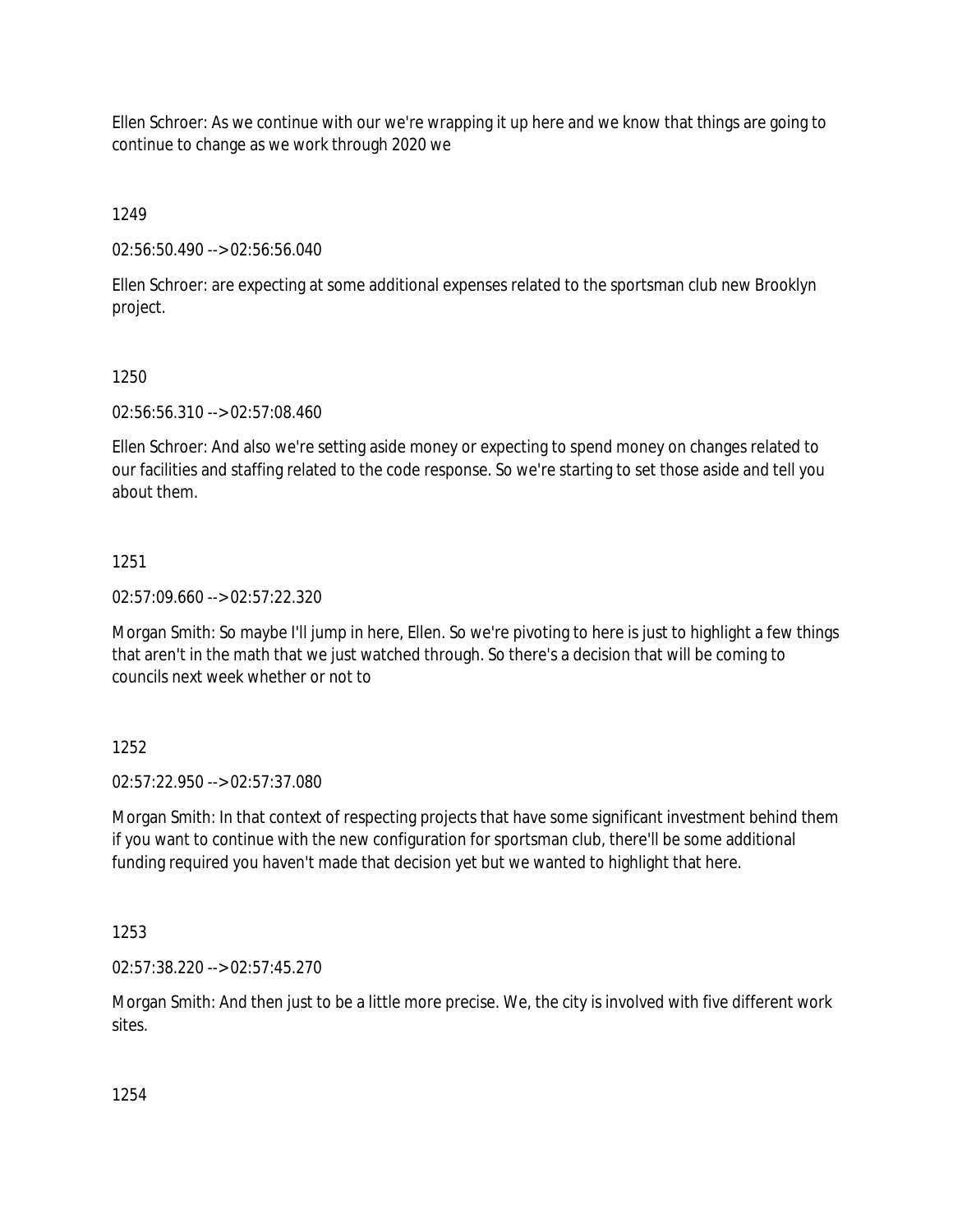02:57:45.570 --> 02:57:58.500

Morgan Smith: Three of those are open to the public. And I think as every business small and large is experiencing. There are real requirements for how that needs to change. And so we have a responsibility to our public our customers and our employees.

1255

02:57:58.770 --> 02:58:02.820

Morgan Smith: To figure out what changes. That's going to take and this is hopefully

1256

02:58:03.270 --> 02:58:10.740

Morgan Smith: A conservative and useful estimate, but we are just beginning to thinking about that. And unfortunately, the city doesn't have

1257

02:58:11.100 --> 02:58:19.500

Morgan Smith: The ability to just close our doors, we have to be. We have to be available. We have to facilitate the work of our employees because they're essential to the community.

1258

02:58:19.770 --> 02:58:27.750

Morgan Smith: So we need to solve those problems and retrofitting our facilities and coming up with public safety protocols is going to take some resources.

1259

02:58:29.190 --> 02:58:39.210

Morgan Smith: On the plus side. What's also not in the math is the thinking which we touched on in the covert update at the beginning of the evening is the funding that we hope will be coming to us.

1260

02:58:39.540 --> 02:58:50.190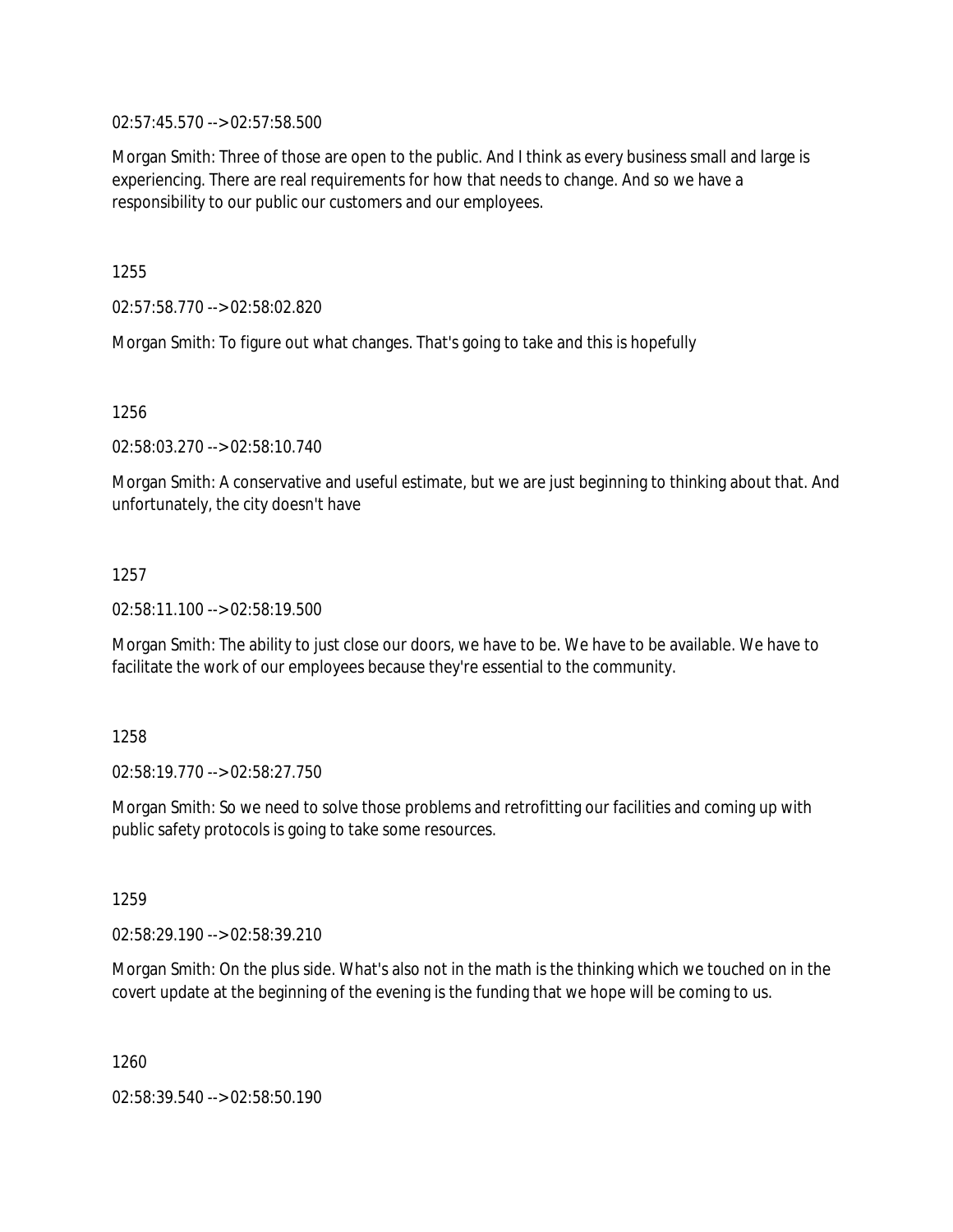Morgan Smith: Through the state from the cares funds and what we'll just want to talk with you about in an organized kind of policy discussion will be. What's the best use of those funds.

1261

02:58:51.000 --> 02:58:56.970

Morgan Smith: And the, the concept I want to highlight is that going back to different cities have different shapes.

# 1262

02:58:57.390 --> 02:59:08.970

Morgan Smith: If you are a city that has a parks district who's revenue has just taken an extraordinary hit and has closed down its programs and laid off its staff because the user fees and the program fees are zero.

# 1263

02:59:09.900 --> 02:59:22.530

Morgan Smith: When that city receives \$30 per resident part of that \$30 is to accommodate for the impact to the recreation function. The question we're going to want to address is, does that have meaning to us.

# 1264

02:59:23.850 --> 02:59:39.960

Morgan Smith: As we know all of our Bainbridge residents have many districts. But it's one customer. So we want to have a conversation about the use of those funds and how we use them to have the most impact on our own needs and the other needs in the community.

1265

02:59:42.360 --> 02:59:52.920

Morgan Smith: So looking forward, this is our presentation tonight and we're happy to answer questions or follow up next week. Next week, my recommendation is I'm going to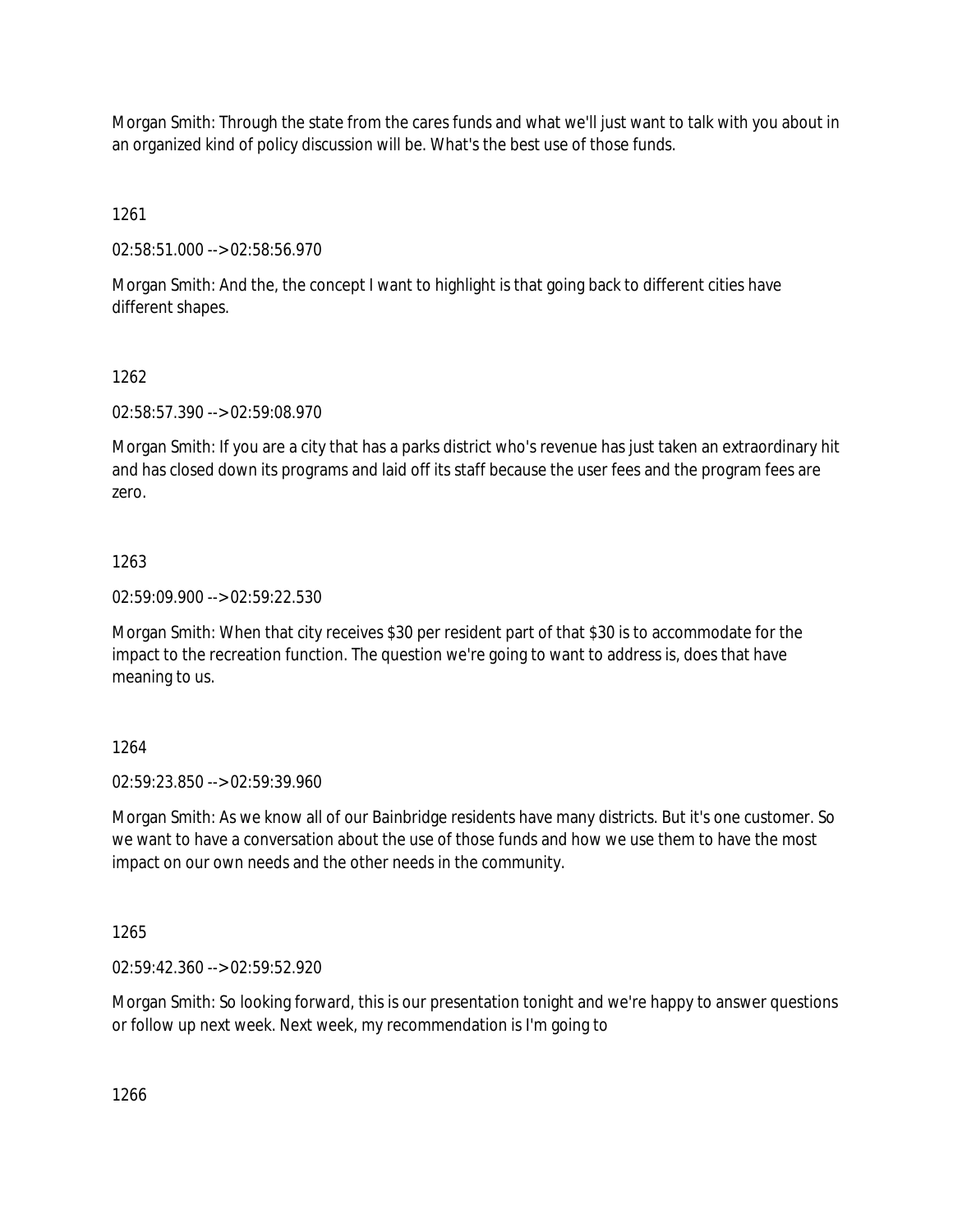02:59:53.340 --> 02:59:59.790

Morgan Smith: Propose and set up a council affirmation through motion of this roadmap this plan.

1267

03:00:00.060 --> 03:00:08.940

Morgan Smith: It won't be the same as when you approve like a budget ordinance because we're not asking you to technically pencil out specific changes to the budget this time.

1268

03:00:09.240 --> 03:00:17.880

Morgan Smith: What we wanted to do was convey as clearly as possible with a lot of detail what we think our decisions that we would recommend this point in time.

1269

03:00:18.270 --> 03:00:31.200

Morgan Smith: And to establish some consensus that that's the map. We can agree to show that when we get three weeks, three months down the road when you see fleet purchases come forward, you'll understand. Oh, these were part of our map.

1270

03:00:31.620 --> 03:00:43.590

Morgan Smith: These are coming forward because they are being deferred when you see some hiring happening and other hiring not you can. This will be a point of reference for why we made those choices so

1271

03:00:44.310 --> 03:00:57.570

Morgan Smith: I think it would be beneficial if we actually have have counseled clear direction on that. So I'm going to craft a fairly generic directional motion, but the intent, would be to have your affirmation of this planned approach.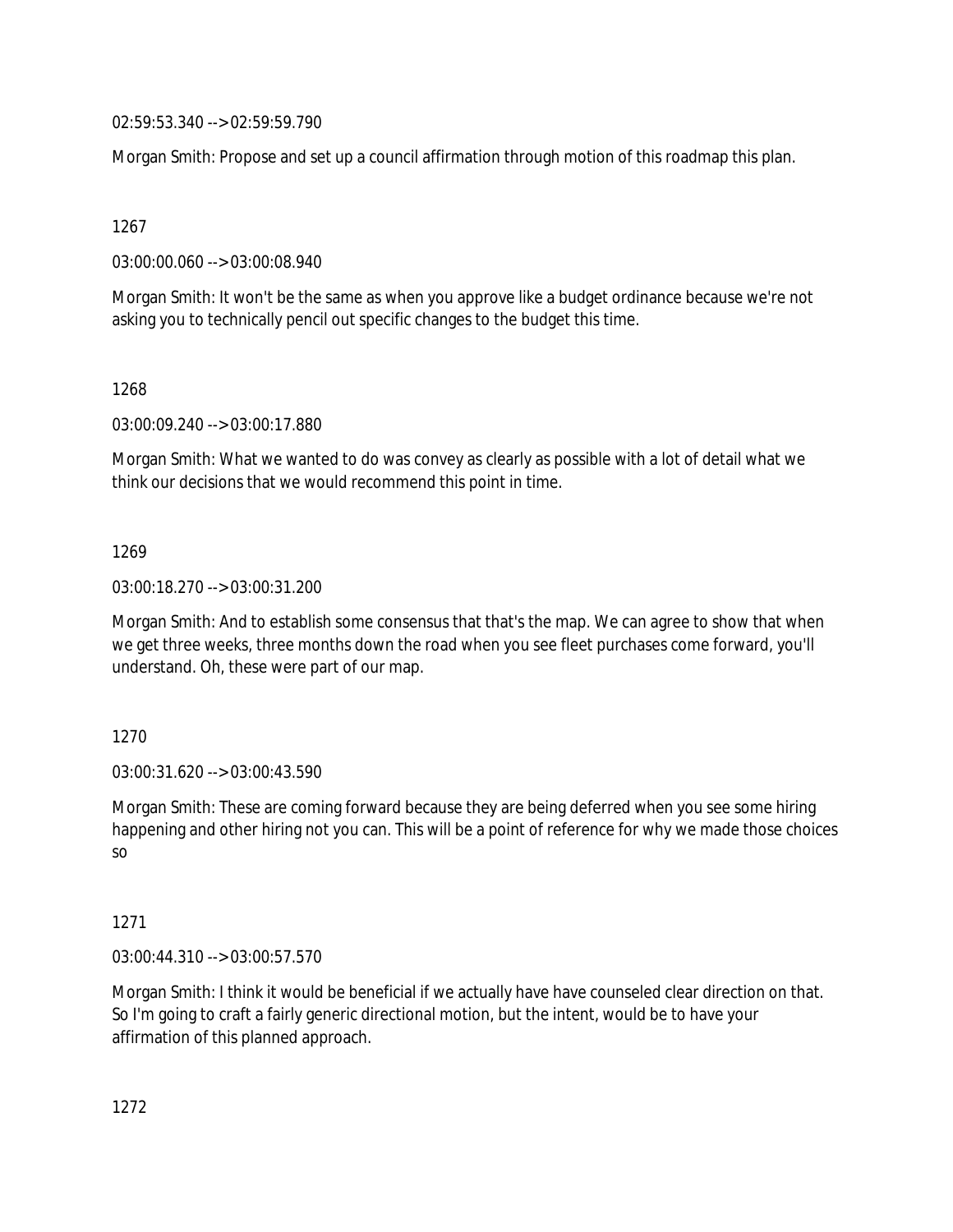03:00:58.140 --> 03:01:08.460

Morgan Smith: And then I suggest that we come to you every month and update the financial information so that everybody can see in real time, what we're learning and how it's how it's moving off of this forecast.

1273

03:01:09.420 --> 03:01:15.270

Morgan Smith: And so that's our presentation. And I'm happy to Ellen and I are both here and happy to answer any questions.

1274

03:01:16.560 --> 03:01:19.770

Leslie Schneider: It. See, Debbie. Mary has her hand up.

1275

03:01:26.580 --> 03:01:28.440

Leslie Schneider: How about COUNCILMEMBER Medina.

1276

03:01:29.100 --> 03:01:31.380

Rasham Nassar: Oh, sorry. Sorry, I forgot to unmute

1277 03:01:31.890 --> 03:01:32.280 Night.

1278 03:01:34.170 --> 03:01:35.250 Rasham Nassar: I started talking and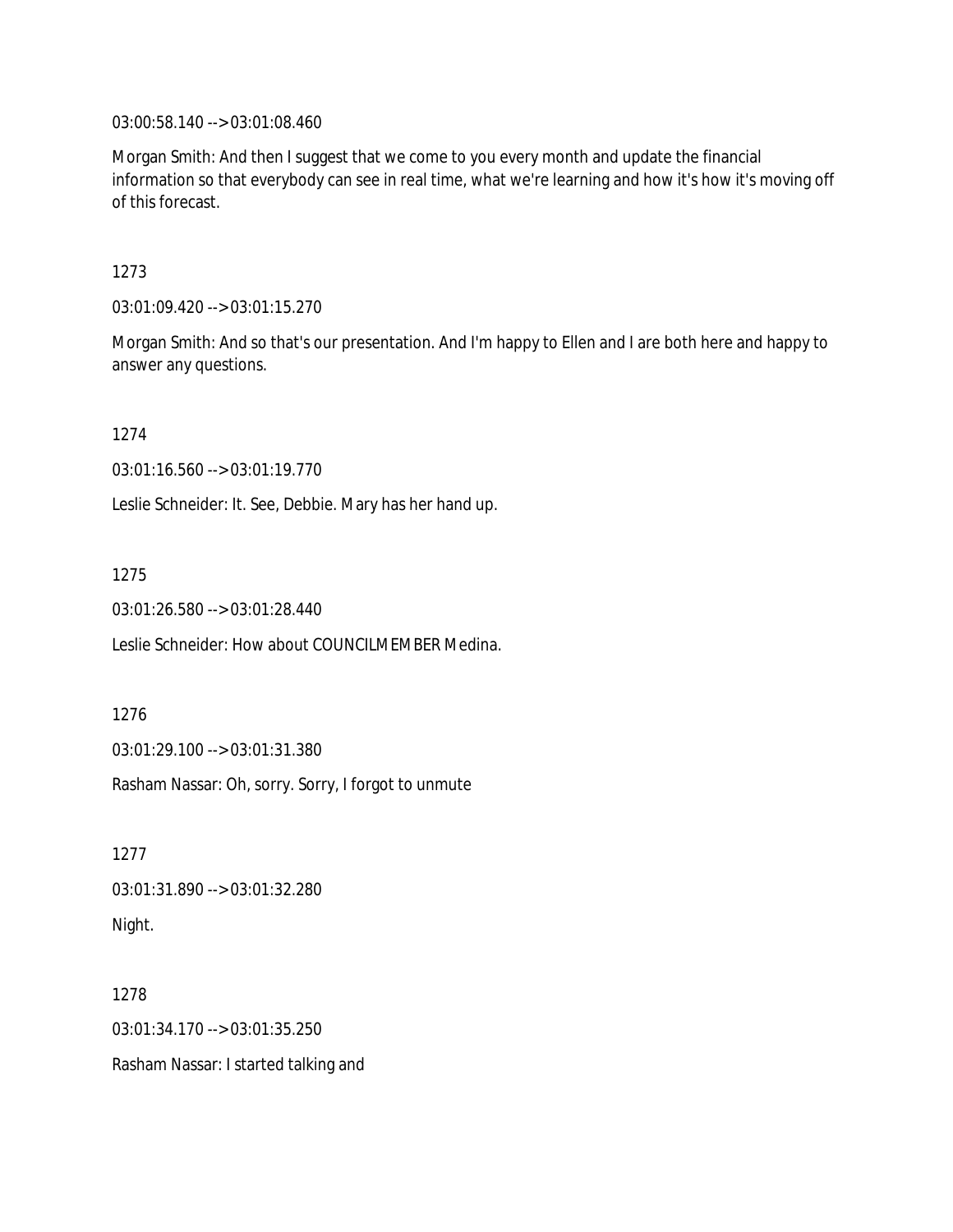03:01:37.800 --> 03:01:39.180

Rasham Nassar: Thank you for that presentation.

1280

03:01:40.080 --> 03:01:43.500

Rasham Nassar: Deputy city manager Ellen trower and see manager Smith.

1281

03:01:44.070 --> 03:01:48.780

Rasham Nassar: Very detailed really really significant point, I think, and

## 1282

03:01:49.890 --> 03:01:58.860

Rasham Nassar: In the history of our city to receive a presentation like this and for it to be relatively optimistic compared to some of the reports. I've been reading in the news.

1283

03:01:59.280 --> 03:02:04.950

Rasham Nassar: And witnessing some of the struggles that other cities are having and the decisions that they are having to make. So I just want to thank you for that.

1284

03:02:05.640 --> 03:02:18.570

Rasham Nassar: Um I my question first, before I get into detail questions I'm looking at the time. It's nine. We have a couple more agenda items ahead of us. I don't know how Council feels about taking those up tonight if if

1285

03:02:20.160 --> 03:02:27.720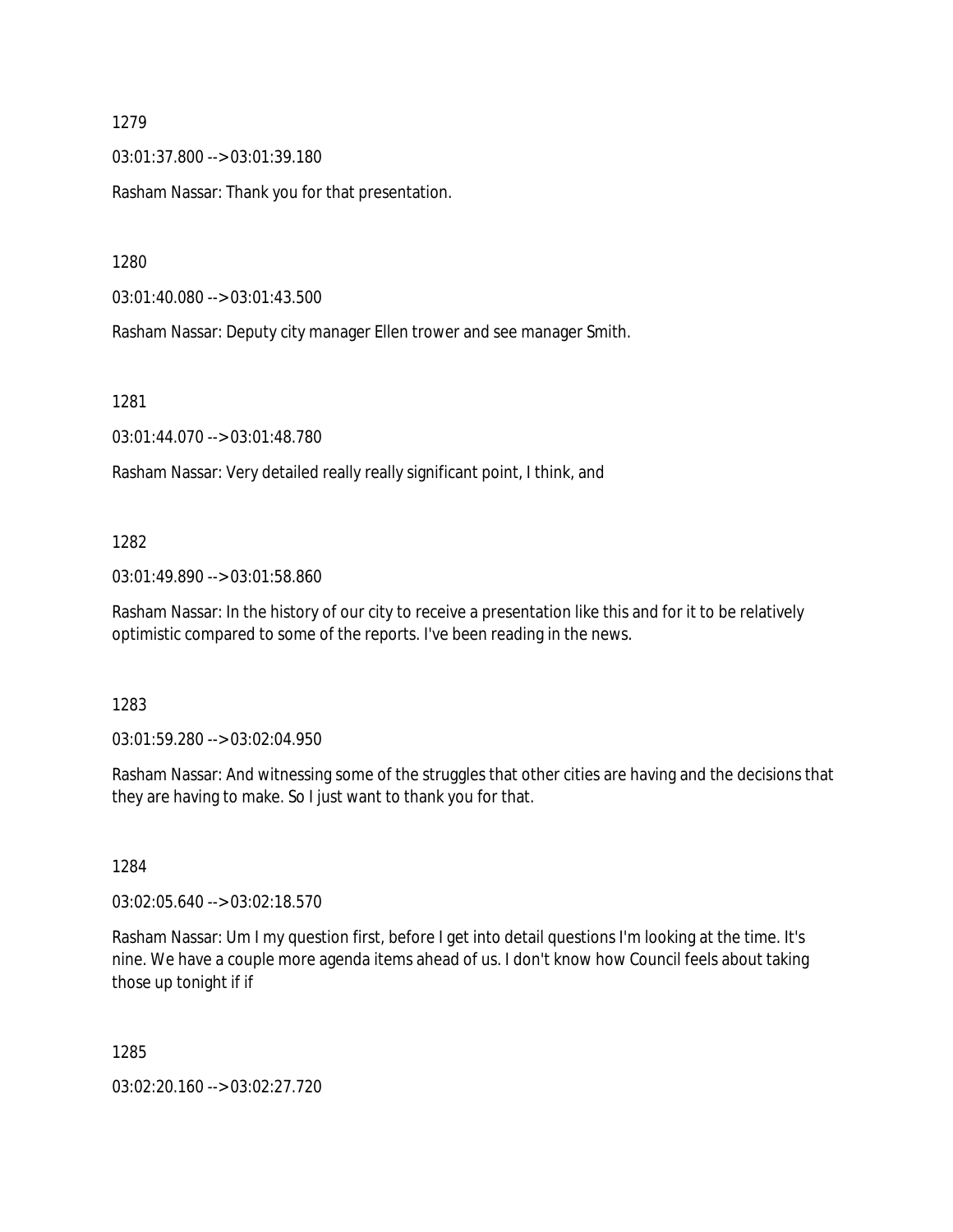Rasham Nassar: If there's a possibility to defer them to next week as we pick this up again. But are we

## 1286

03:02:29.490 --> 03:02:41.130

Rasham Nassar: I heard you say that that when we talk about this next week, you're going to look for consensus or approval through motion to adopt this as the map as the as the roadmap forward.

## 1287

03:02:41.700 --> 03:02:55.920

Rasham Nassar: When is an appropriate time for us to suggest changes or to have dialogue about things that we would like to maybe workshop or we have thoughts or opinions about is that now, or would you prefer that discussion happened. The following week

## 1288

03:02:58.020 --> 03:03:06.510

Morgan Smith: With your colleagues is the time to discuss the parts of this that are supportive and the parts that you feel like need some more discussion.

1289

03:03:08.970 --> 03:03:11.220

Rasham Nassar: Okay. Um, so

1290

03:03:14.880 --> 03:03:30.570

Rasham Nassar: I guess my, my first question. I don't quite know how to approach this. But some of some of what I what what's in the presentation assumes that councils moving forward with policy discussions that there may not be the case. So it, it

1291

03:03:31.710 --> 03:03:49.200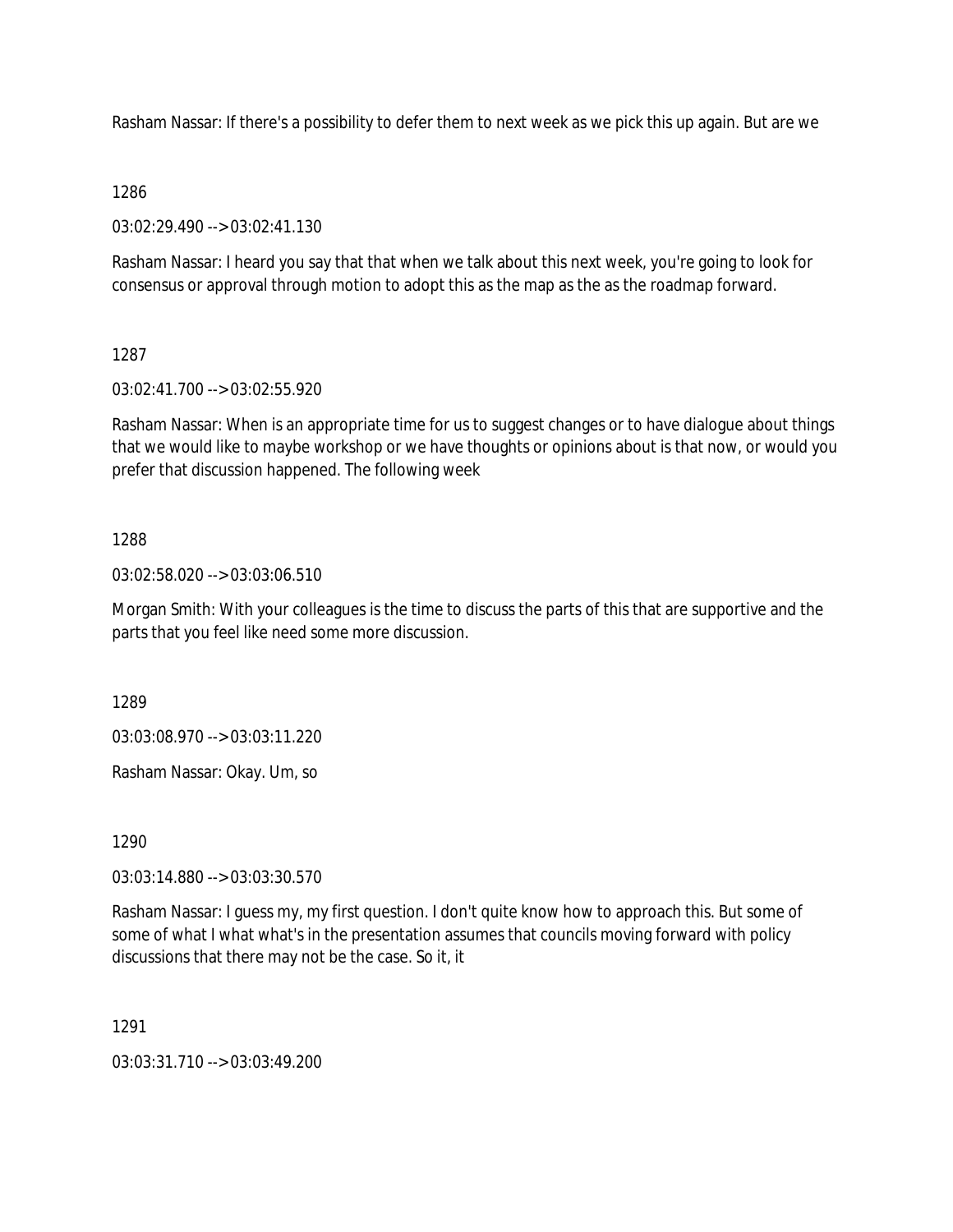Rasham Nassar: It might not be fruitful maybe to move forward with those assumptions. If and I'm going to pick on exclusionary zoning for the, for the moment, but we haven't touched on that discussion in quite a while because we've been in the, in the midst of a legislative agenda band for

1292

03:03:50.190 --> 03:03:52.050

Rasham Nassar: for lack of better words. It's getting late for me.

1293

03:03:54.000 --> 03:04:11.550

Rasham Nassar: So, for example, with the exclusionary zoning example. We then see that solar and green building has been put on hold or deferred potentially to 21. And so I'm wondering about that level of discussion and I don't really know how to

1294

03:04:11.940 --> 03:04:13.350

Rasham Nassar: Yeah. Wait, yeah.

1295

03:04:14.730 --> 03:04:15.060

Rasham Nassar: Uh huh.

1296

03:04:15.570 --> 03:04:28.560

Morgan Smith: So, um, first of all, I think that the weather. You know what the future holds for the Council's working on exclusionary zoning doesn't need to be part of this because it's only \$24,000

1297

03:04:28.800 --> 03:04:37.050

Morgan Smith: We're just leaving that opportunity open at a later time in place. You guys can have a debate over whether that moves forward in the way that it was planned and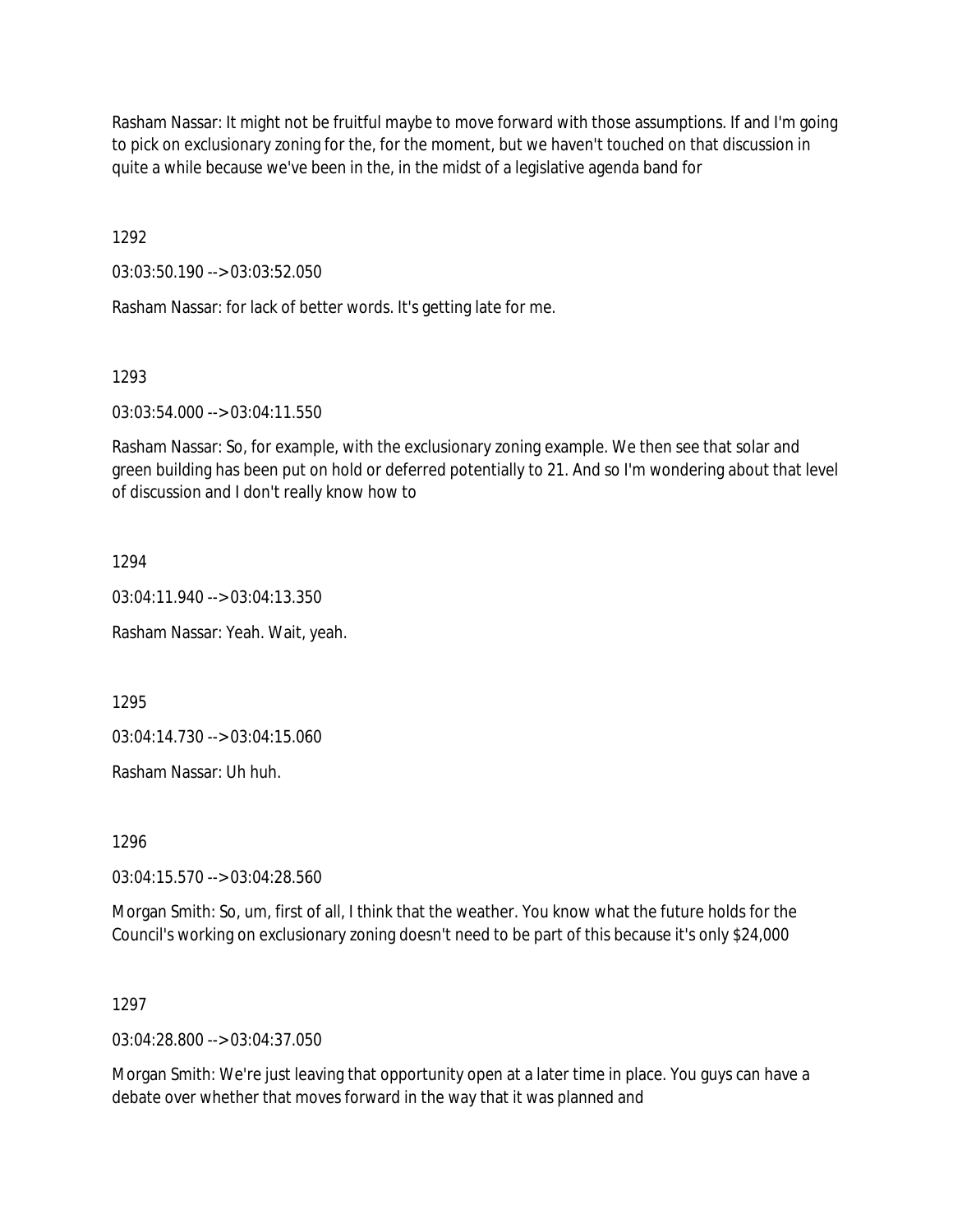03:04:37.410 --> 03:04:45.390

Morgan Smith: That's what's the remaining on the contract, whether you want less more or not. That doesn't really need to be part because of the scale at cision of this

1299

03:04:46.860 --> 03:05:04.560

Morgan Smith: And then conversely, the line item for solar isn't because solar isn't important isn't because green building project isn't moving forward. It's because there was a line item in the budget that was created to capture standalone spending for some solar

1300

03:05:05.820 --> 03:05:10.770

Morgan Smith: Ordinance work with a consultant, and we just don't think given where we are on the calendar.

1301

03:05:11.070 --> 03:05:17.160

Morgan Smith: Given that the green building Task Force hasn't even launched yet and and is is legally allowed to launch right now.

1302

03:05:17.460 --> 03:05:31.260

Morgan Smith: It's not that that work isn't a top priorities just realistically, is that work and happen and that spending going to happen. Are you going to be at that place before the end of the year, but I wouldn't get too hung up today on 20 and \$30,000 line items.

1303

03:05:31.740 --> 03:05:38.760

Rasham Nassar: Well, that was just using that as an example in terms of I have I have other notes and items that I would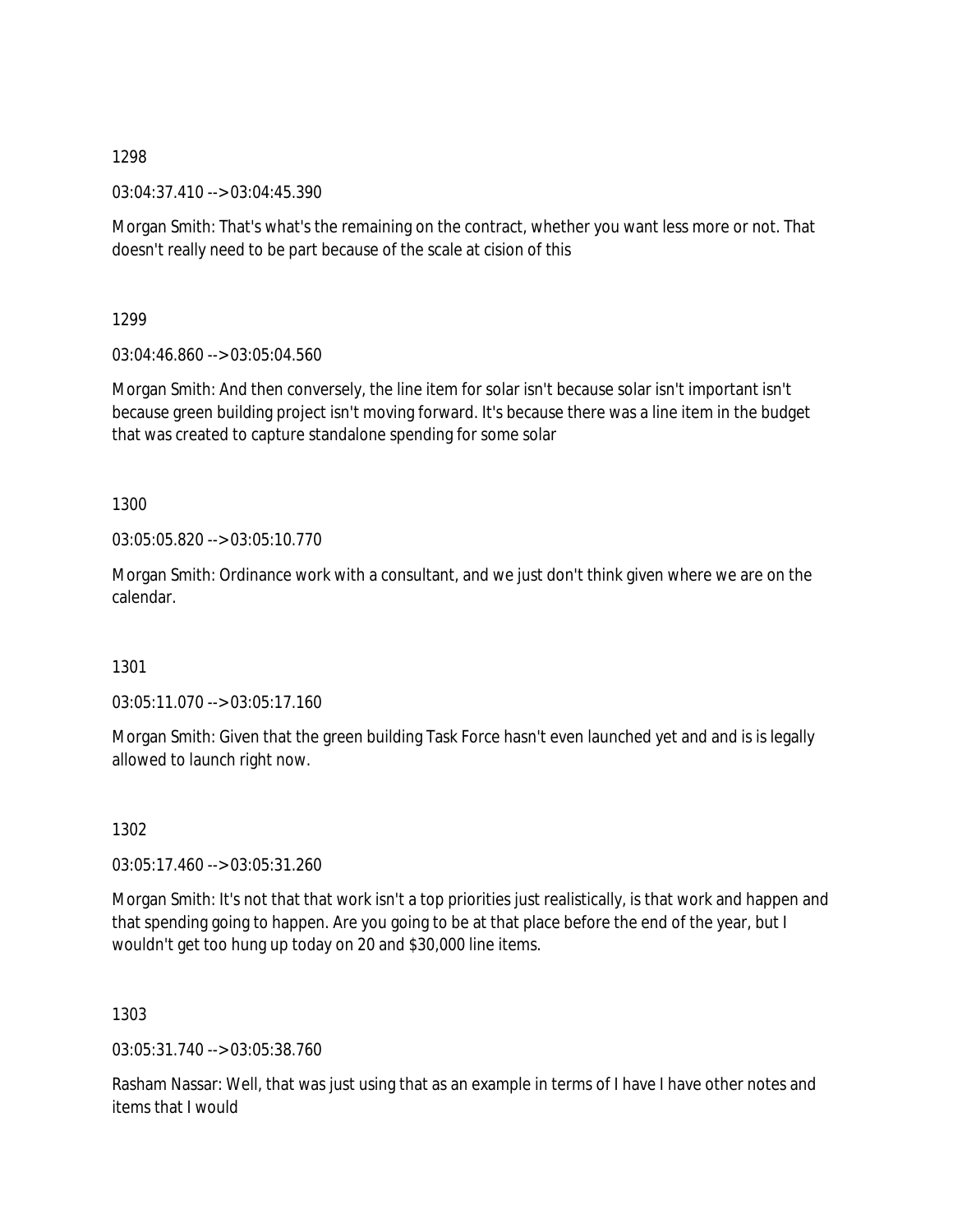03:05:39.900 --> 03:05:45.060

Rasham Nassar: Like to pull for Council discussion, but I'll pause for now and listen to what my colleagues have to say.

1305

03:05:46.410 --> 03:05:48.900

Leslie Schneider: Council council member Medina, I think you were next.

1306

03:05:49.950 --> 03:05:50.610

Kol Medina: Great, thank you.

1307

03:05:51.780 --> 03:06:01.230

Kol Medina: May thanks to both of you see manager and deputy editor for this, you clearly what a lot of time and bought into this. I, for one, was

## 1308

03:06:02.880 --> 03:06:12.570

Kol Medina: Going to hate to put it this way. But I was really happy to hear this report, I was afraid that it can be so much worse. I mean, obviously it's not a happy report.

1309

03:06:13.110 --> 03:06:19.050

Kol Medina: But in light of everything that we're going through here in our community in our world. I thought it could have been a whole lot worse.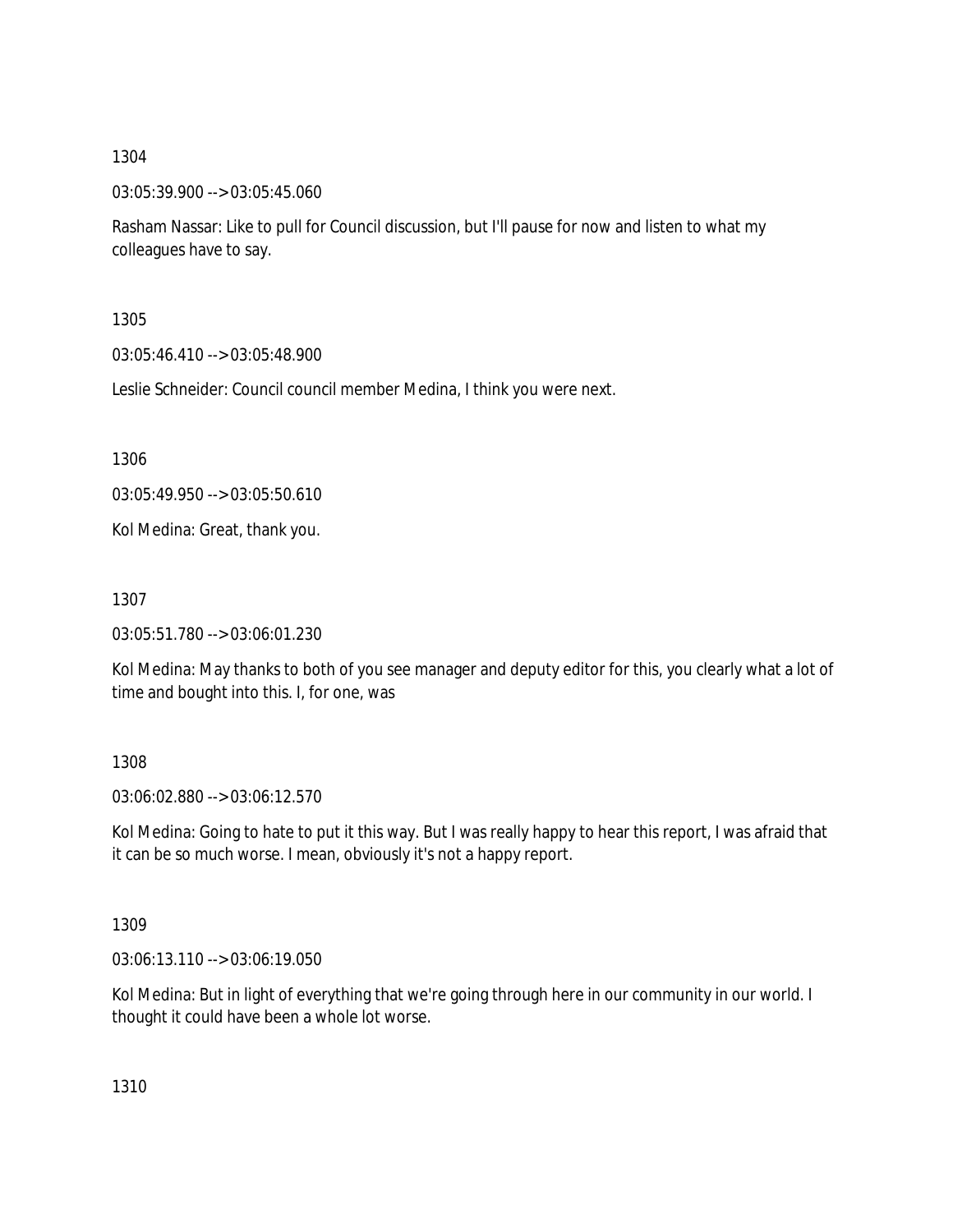03:06:20.130 --> 03:06:28.290

Kol Medina: And I think at this point what you're looking for is our, our general nod of approval to kind of move forward with the framework here and

1311

03:06:29.310 --> 03:06:39.330

Kol Medina: I'm very happy with the framework. I'm happy with the idea of sending a conservative path forward. I'm creating a kind of a conservative structure we're moving forward with

1312

03:06:39.810 --> 03:06:49.410

Kol Medina: That structure being we're going to hold some physicians unfilled and save money that way. As long as we up until the time we know we have money to fill. Most of them.

1313

03:06:50.310 --> 03:06:57.570

Kol Medina: We're going to, we're going to let some things go that we know we're not gonna have time to spend money on this year anyway and save a million plus dollars that way.

1314

03:06:58.050 --> 03:07:04.350

Kol Medina: And will take us some part of our reserves to cover the balance and that's that's what our reserves before. That's why we've been saving this money up

1315

03:07:05.430 --> 03:07:14.700

Kol Medina: So I think that's the kind of general structure. You guys are putting forward as a way to to move forward and then continue to monitor every month and see if we need to change as we go.

1316

03:07:15.450 --> 03:07:23.430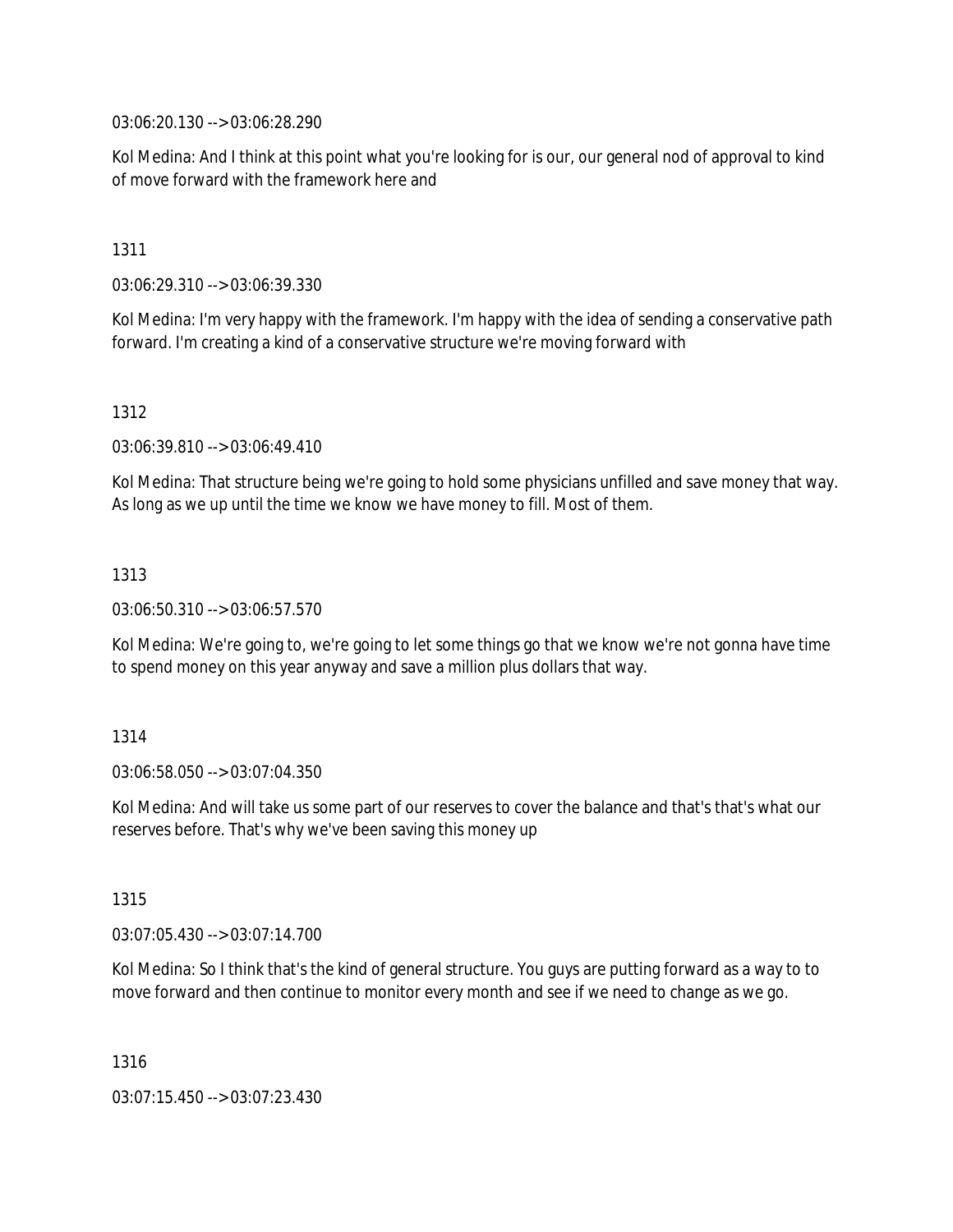Kol Medina: And I'm really comfortable with that Parnell I'm comfortable with it is because it doesn't take us down any paths that

1317

03:07:24.720 --> 03:07:38.400

Kol Medina: Will force close us being more conservative say next year or later in the year. You know, we don't know how this crisis is going to unfold it could be that a year from now, we're still in some sort of crisis.

## 1318

03:07:38.970 --> 03:07:48.720

Kol Medina: With the path. You guys have set forward doesn't for close us being able to still be conservative. A year from now, so that's that's why I like what you're suggesting

## 1319

03:07:49.530 --> 03:07:58.440

Kol Medina: I personally don't feel a need to get down in the weeds. At this point, and talk about the specific thing or that's a specific thing because I don't think you're sitting. You're suggesting that

1320

03:07:59.730 --> 03:08:12.390

Kol Medina: Us giving a nod to move forward. And the way you suggested is us a green with every single line item in that PowerPoint presentation. It's just a grand on a path to move forward on and so I'm I'm fine with the path.

1321

03:08:14.250 --> 03:08:14.520

Kol Medina: Could

1322

03:08:14.580 --> 03:08:16.170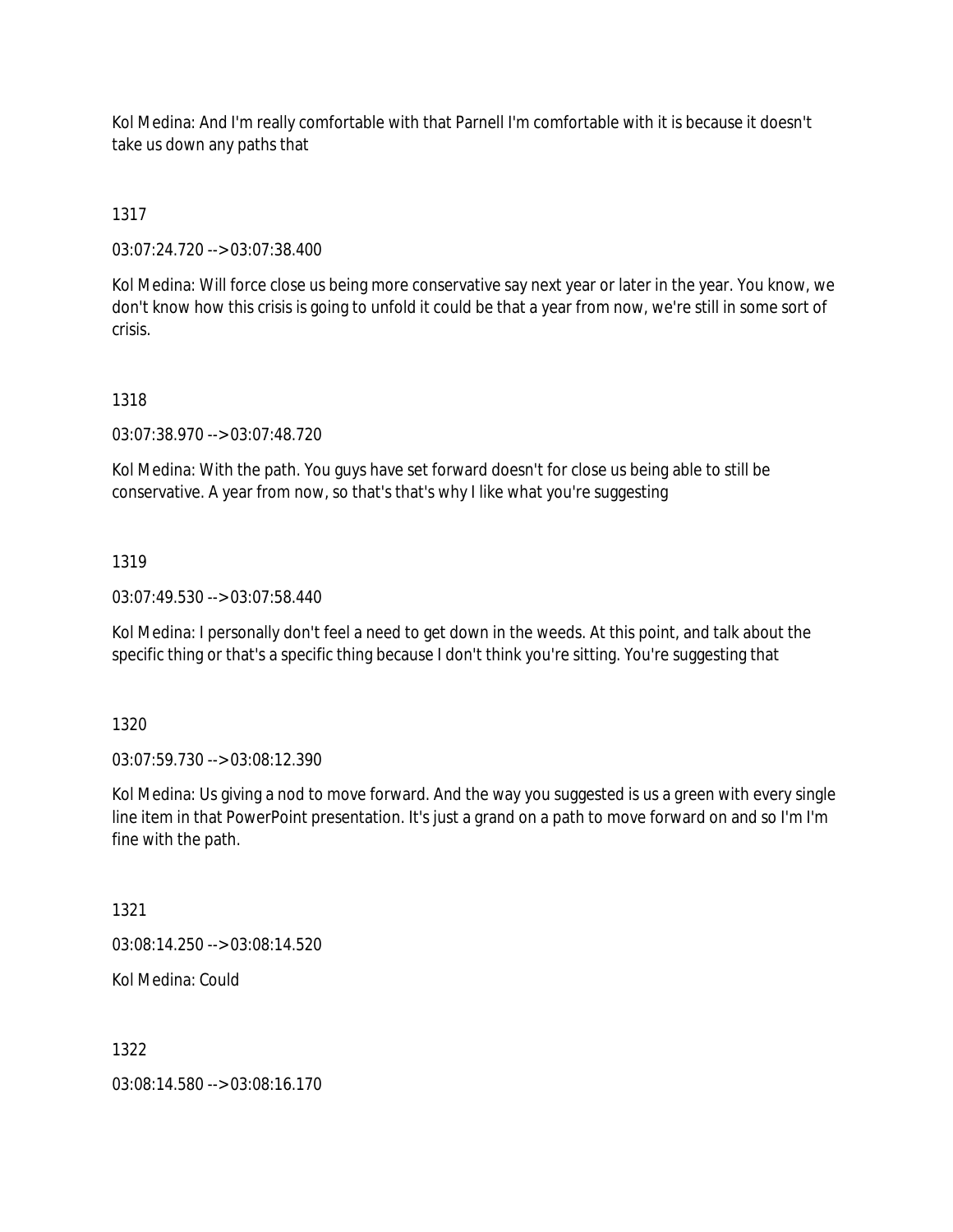Leslie Schneider: Could I ask a follow up question.

1323

03:08:16.230 --> 03:08:18.030

Leslie Schneider: With what COUNCILMEMBER Medina just

## 1324

03:08:19.290 --> 03:08:27.930

Leslie Schneider: was talking about. I know I'm jumping in ahead in line here, but I'm COUNCILMEMBER Medina, you were saying that, you know, that's what the reserves are for

1325

03:08:29.250 --> 03:08:41.040

Leslie Schneider: And if, if I remember that stack chart a little bit. We're actually not dipping into any of our emergency reserves. Right. I mean, we're yes they're called reserves, but the emergency reserves.

1326

03:08:41.460 --> 03:08:44.520

Morgan Smith: Is the fund balance which sits above the reserves.

1327

03:08:45.150 --> 03:08:46.620

Kol Medina: Right better

1328

03:08:46.830 --> 03:08:47.280

Kol Medina: Yeah.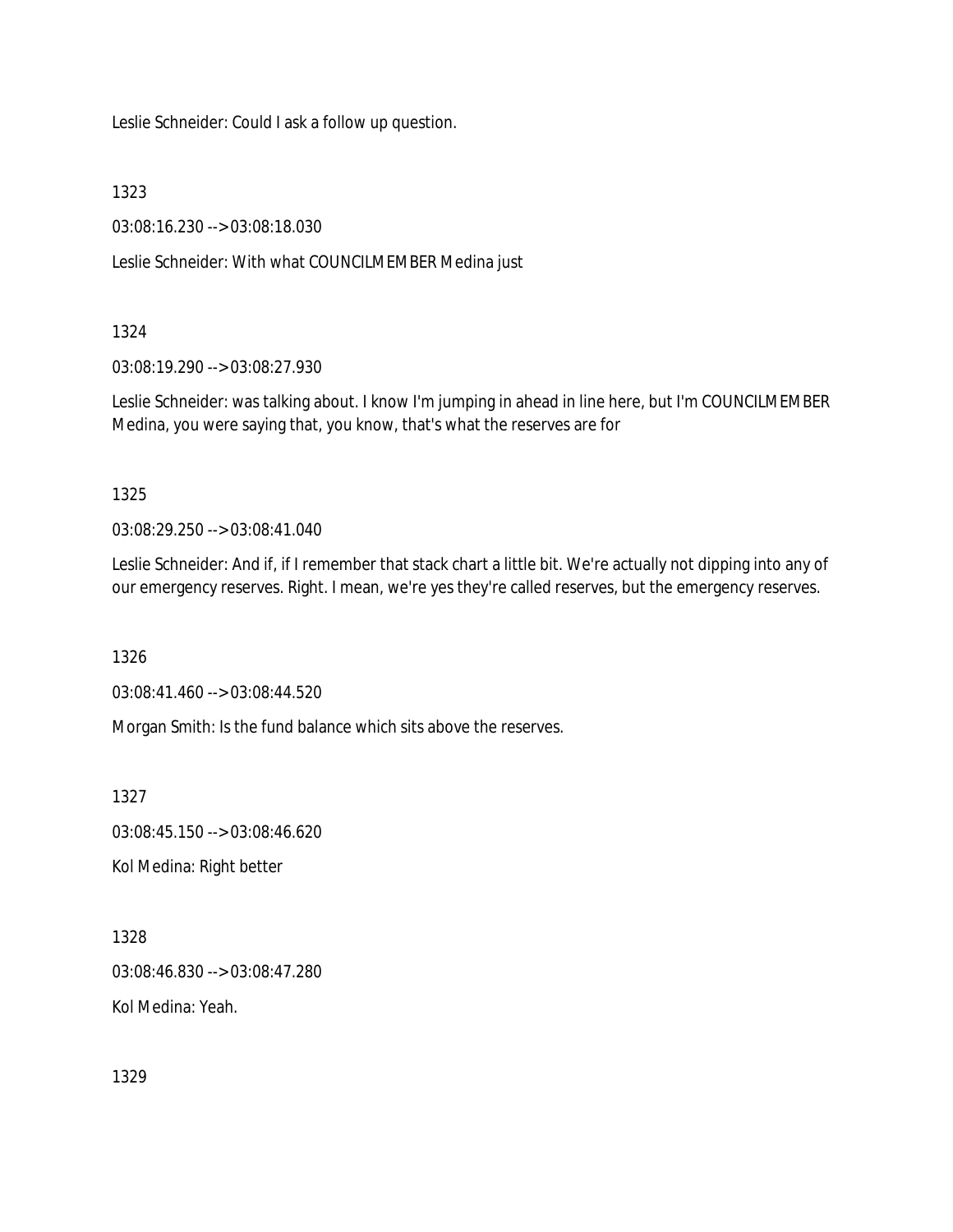03:08:47.490 --> 03:08:50.130

Leslie Schneider: So I just wanted to make that point for for

1330

03:08:50.190 --> 03:08:56.850

Leslie Schneider: You know, people who might be looking at this later that we are not even dipping into emergency reserves with with this plan.

1331

03:08:58.020 --> 03:08:59.580

Leslie Schneider: Um, let's see, I think.

1332

03:09:01.200 --> 03:09:03.480

Leslie Schneider: COUNCILMEMBER had topless where you next

1333

03:09:03.960 --> 03:09:16.290

Kirsten Hytopoulos: Yeah. Um, thank you both. And I agree. This is really good news. I also appreciate Morgan you offering each of us an opportunity to talk to you earlier this week and ask questions. So, that felt me, help me feel even more prepared for this conversation.

1334

03:09:17.160 --> 03:09:23.730

Kirsten Hytopoulos: I as Cole said, I like the fact that it allows us to be more conservative but also doesn't hack away so much at what we do as a city.

1335

03:09:24.150 --> 03:09:27.810

Kirsten Hytopoulos: That I feel like we've gone too far. I feel like we're going to be able to respond.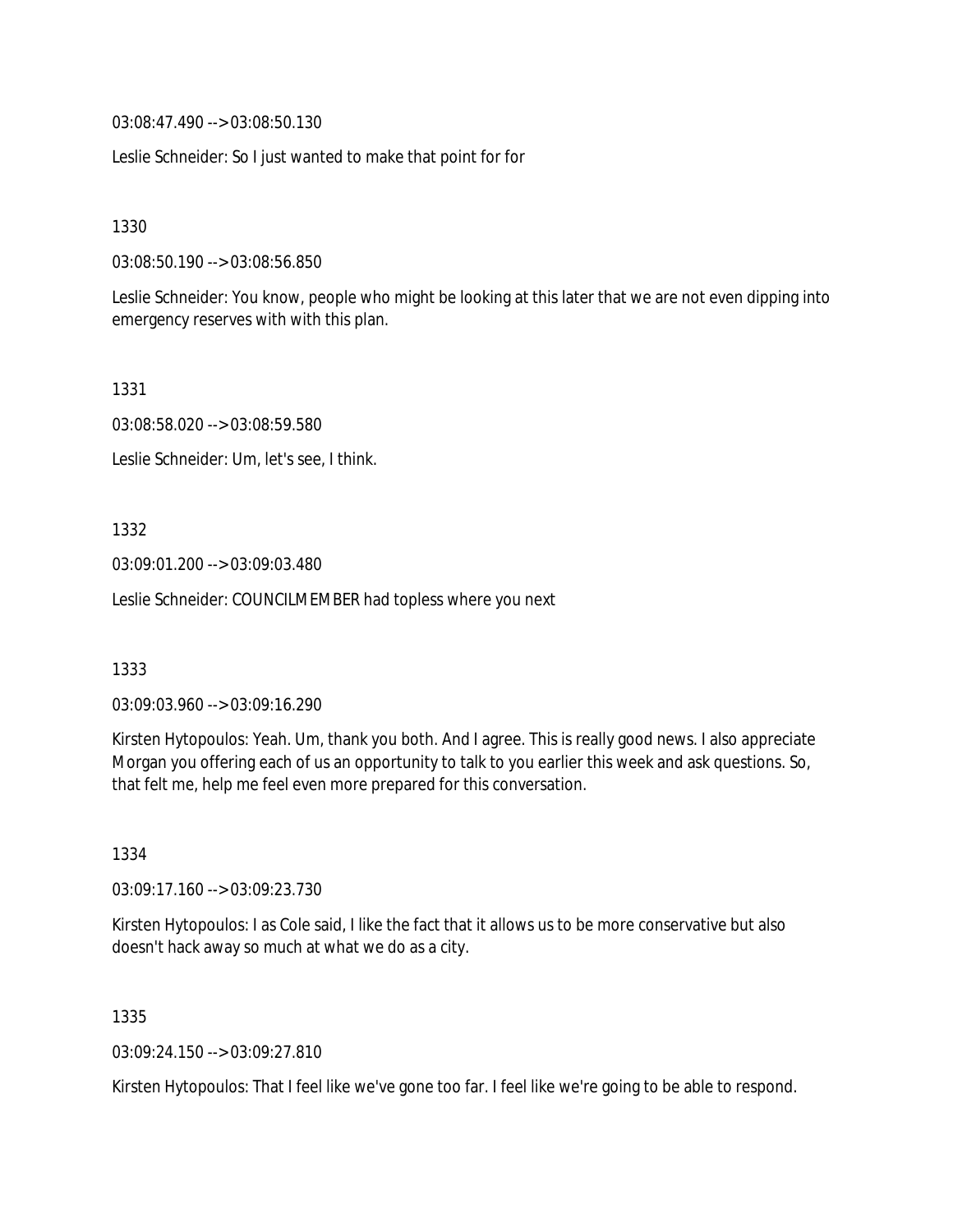03:09:28.260 --> 03:09:36.990

Kirsten Hytopoulos: And to answer some of the concerns I think that we're Shams raising when I first looked at, I started making a couple of assumptions that concern me like that green building and I had checked in with you. Morgan.

1337

03:09:37.260 --> 03:09:46.140

Kirsten Hytopoulos: It was just that specific because I thought we were going to be putting the green building ordinance off. It was just that one specific line item we had, we will be moving forward with green building

1338

03:09:46.710 --> 03:09:57.330

Kirsten Hytopoulos: And when I looked at the which we haven't discussed yet. But when I looked at the prioritization that changes the prioritization of the work plan. I didn't see major shifts. I saw a huge respect for the Council's

1339

03:09:57.780 --> 03:10:06.990

Kirsten Hytopoulos: Declared goals. And so I feel optimistic that we're still heading forward towards what we hope to be doing in the coming year at our march retreat. So thank you.

1340

03:10:09.480 --> 03:10:10.500

COUNCILMEMBER deets.

1341

03:10:12.870 --> 03:10:14.460

Joe Deets: Yeah, I'll I kill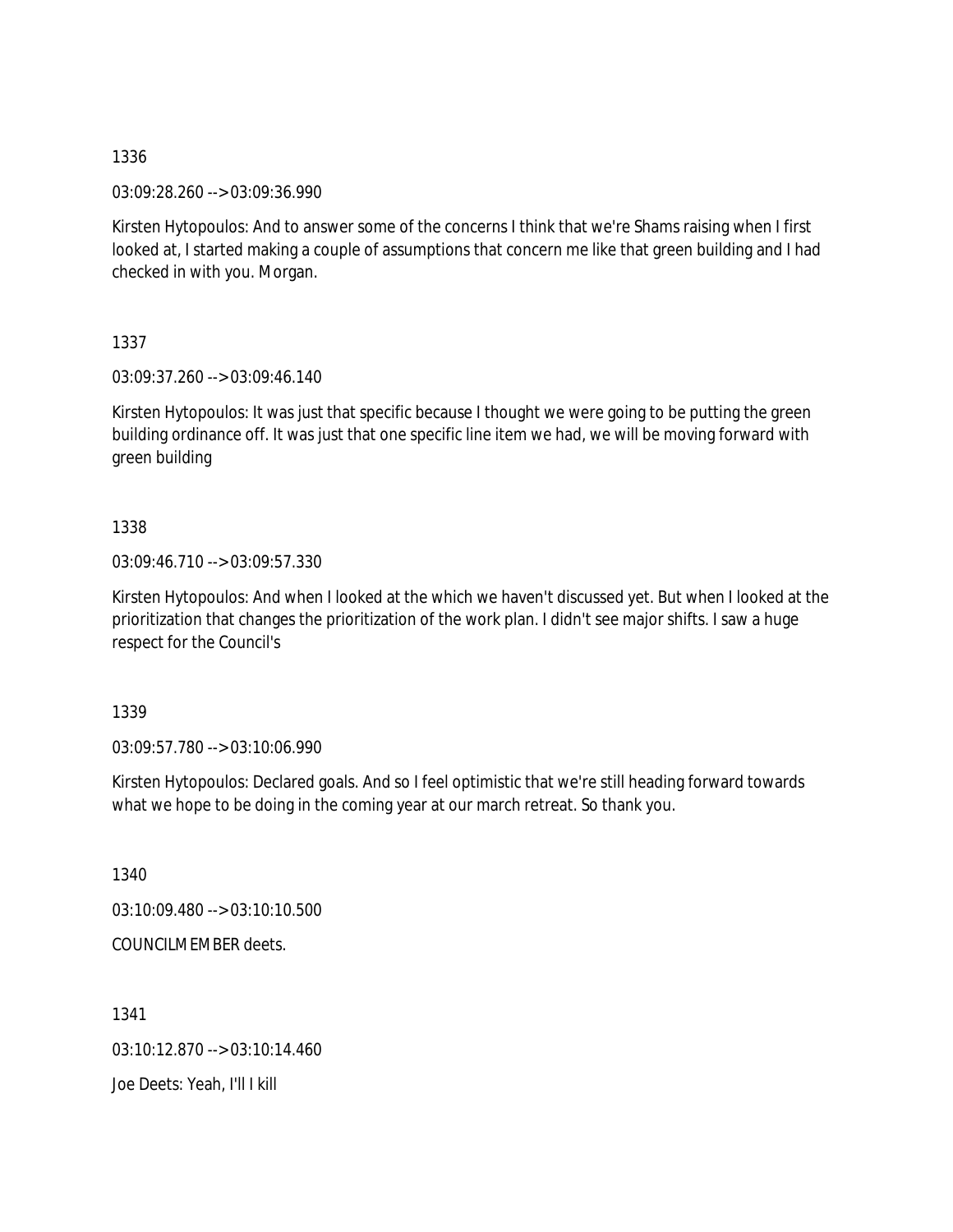03:10:15.510 --> 03:10:19.800

Joe Deets: My colleagues comments that this is I feel I can rest easier.

1343

03:10:21.030 --> 03:10:27.450

Joe Deets: Watching this seeing this than I do appreciate the meeting. I have Morgan. Thank you for that.

#### 1344

03:10:29.310 --> 03:10:38.220

Joe Deets: Mr. I had a slide this into the conversation, but some of our work that we're talking about with a delay or differ.

## 1345

03:10:39.390 --> 03:10:54.930

Joe Deets: Is related to our advisory committees which of course are not meeting and we really haven't heard an anticipated date when they could start meeting, but I've certainly heard from the advisory committees asking when they could start meeting.

#### 1346

03:10:57.000 --> 03:11:07.050

Joe Deets: Morgan, would you have an answer to this as to, you know, the governor has these four phases. Is there a way of tying when

## 1347

03:11:08.460 --> 03:11:17.250

Joe Deets: We can anticipate the advisory committees meet depending on what phase, we are in with the governor's reopening approach.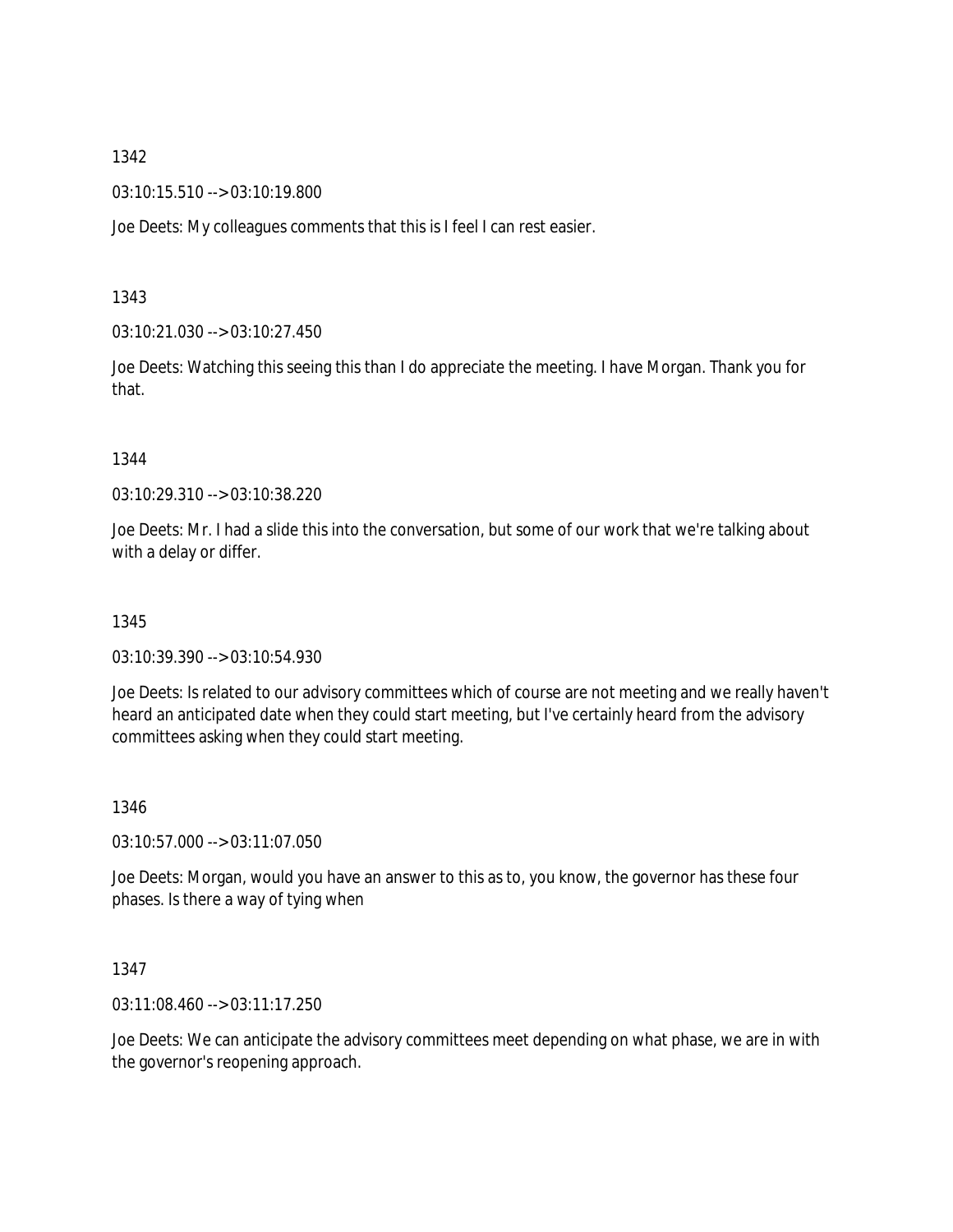03:11:17.850 --> 03:11:37.500

Morgan Smith: I can again say a couple things. In response, first with respect to this discussion. While our advisory committees do important work. They don't control a lot of spending. So when they start to work doesn't have a strong tie to how our expenditure doesn't doesn't occur.

1349

03:11:39.720 --> 03:11:51.150

Morgan Smith: So there's that. And then I think though what you're asking about is more like a work plan idea. How does this for phase approach. What, what can that tell us about when the communities might come back.

1350

03:11:51.480 --> 03:12:00.720

Morgan Smith: That's really going to depend on the work that they do and how it does or doesn't align with the requirements that we focus on essential core things

1351

03:12:01.920 --> 03:12:14.400

Morgan Smith: The other reality is, how will they do their work. It's one thing to outfit and support the planning commission and Dr. Be as we're just now starting to do. But if we were to bring back, hypothetically, all of the committee's

1352

03:12:15.270 --> 03:12:21.810

Morgan Smith: How would that happen, would we provide city laptops to all of them. I mean, we just need. There's a lot of problem solving. We need to work through

1353

03:12:22.110 --> 03:12:32.070

Morgan Smith: To have those folks still be part of our work in the new configuration. If we're still under restrictions. So we need to talk about that together mindfully.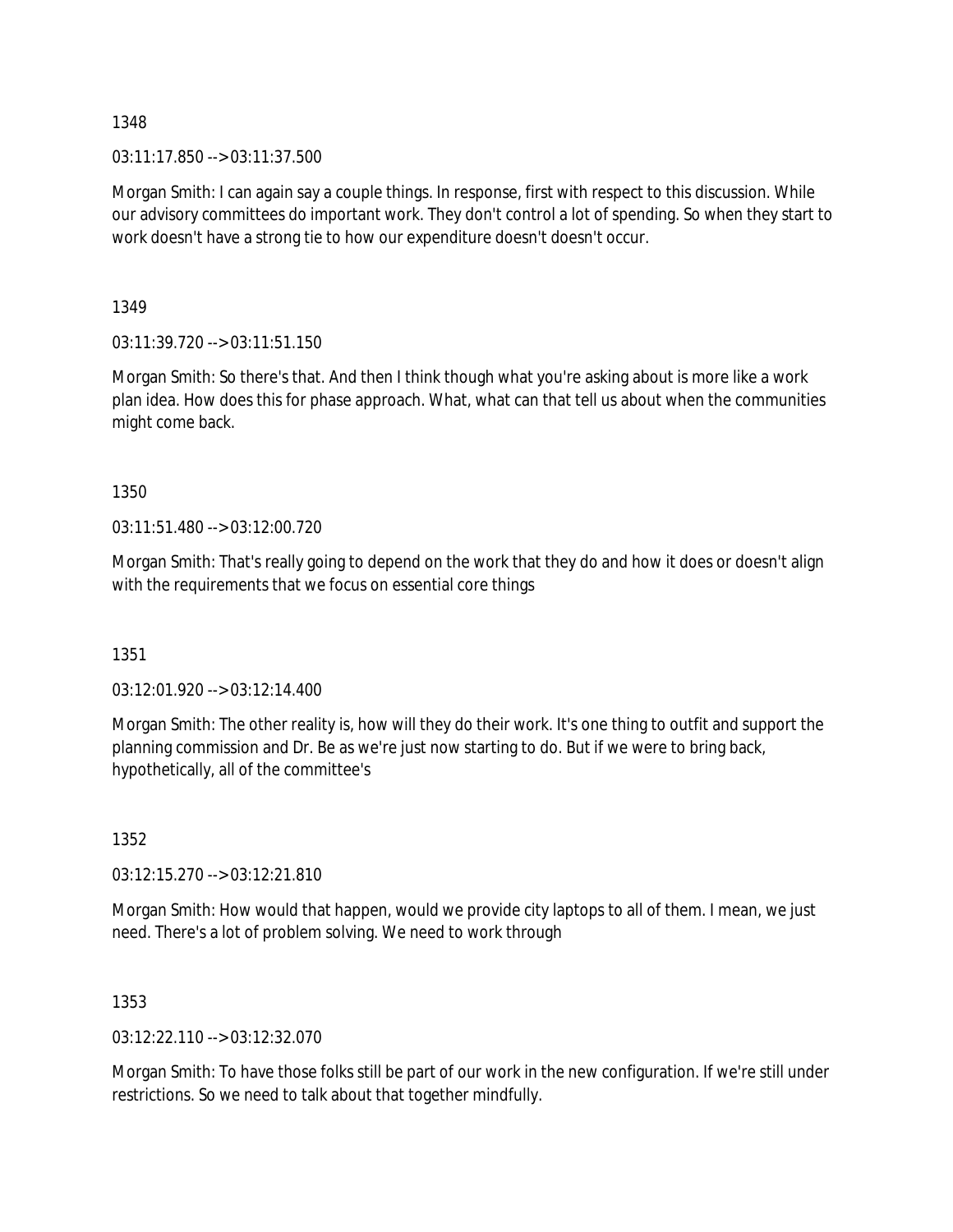03:12:32.460 --> 03:12:47.610

Morgan Smith: But specifically, I think what you're asking is, you know, Phase one feels as if there. It's not only we do not have the capacity to support the rest of the advisory committees coming back into operation at this point. So we're at least looking at phase two.

1355

03:12:48.030 --> 03:12:54.870

Morgan Smith: And some of the committee's have is their main activity outreach. So that's really like phase three

1356

03:12:55.590 --> 03:13:09.000

Morgan Smith: So I think it sort of depends on what they're doing, what their connection to the Council's work is and how they do their work. Can we can we logistically support them successfully so we'll have to have those conversations

1357

03:13:09.900 --> 03:13:17.520

Morgan Smith: I wanted to start today with the biggest conversation. First, so we can begin to work through some of those other following

1358

03:13:18.690 --> 03:13:20.370

Morgan Smith: Decisions. Okay.

1359

03:13:20.430 --> 03:13:30.480

Joe Deets: Thank you. Let me just say I I broadly. I totally approve of this approach. And, you know, there's so many unknowns that that will be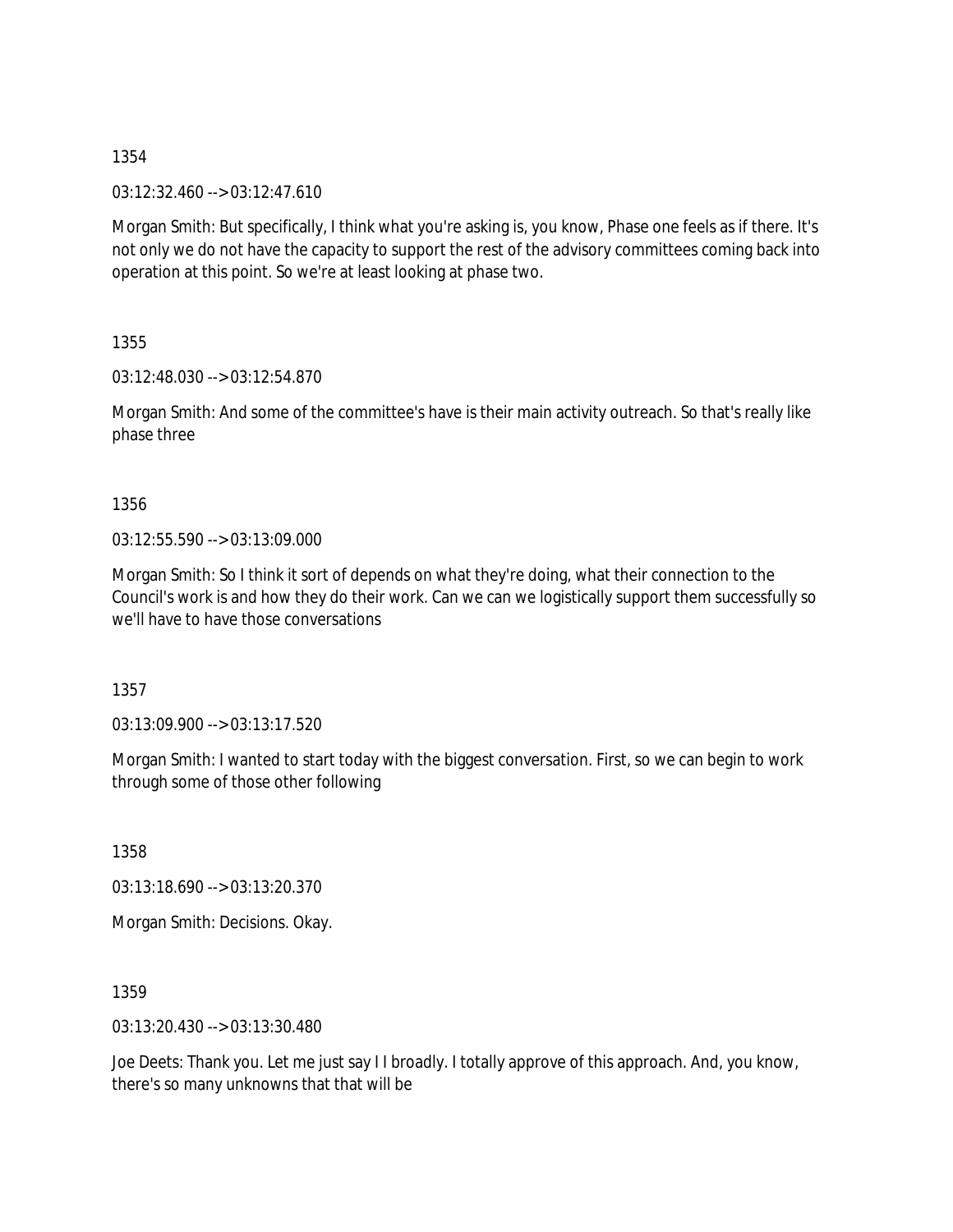03:13:31.230 --> 03:13:45.120

Joe Deets: You know we just endured a black swan. And I think we're going to have black swans within the black swans, frankly, so we just have to hold that befall those unknowns. So, broadly speaking, I, I totally support this approach. Thank you.

1361

03:13:49.980 --> 03:13:50.940

Leslie Schneider: Um, I

1362

03:13:52.800 --> 03:14:09.090

Leslie Schneider: I don't see any other hands up. So I just want to toss in there. I just had a wonderful conversation Morgan with you earlier and got a lot of my questions answered. And it really helped also going through this, you know, seeing it for a second time. So I really, really appreciate it.

1363

03:14:10.890 --> 03:14:11.670 Leslie Schneider: And

1364

03:14:13.860 --> 03:14:17.430

Leslie Schneider: So did you get what you need from us in

1365

03:14:18.720 --> 03:14:20.280

Leslie Schneider: Is there anybody else who who

1366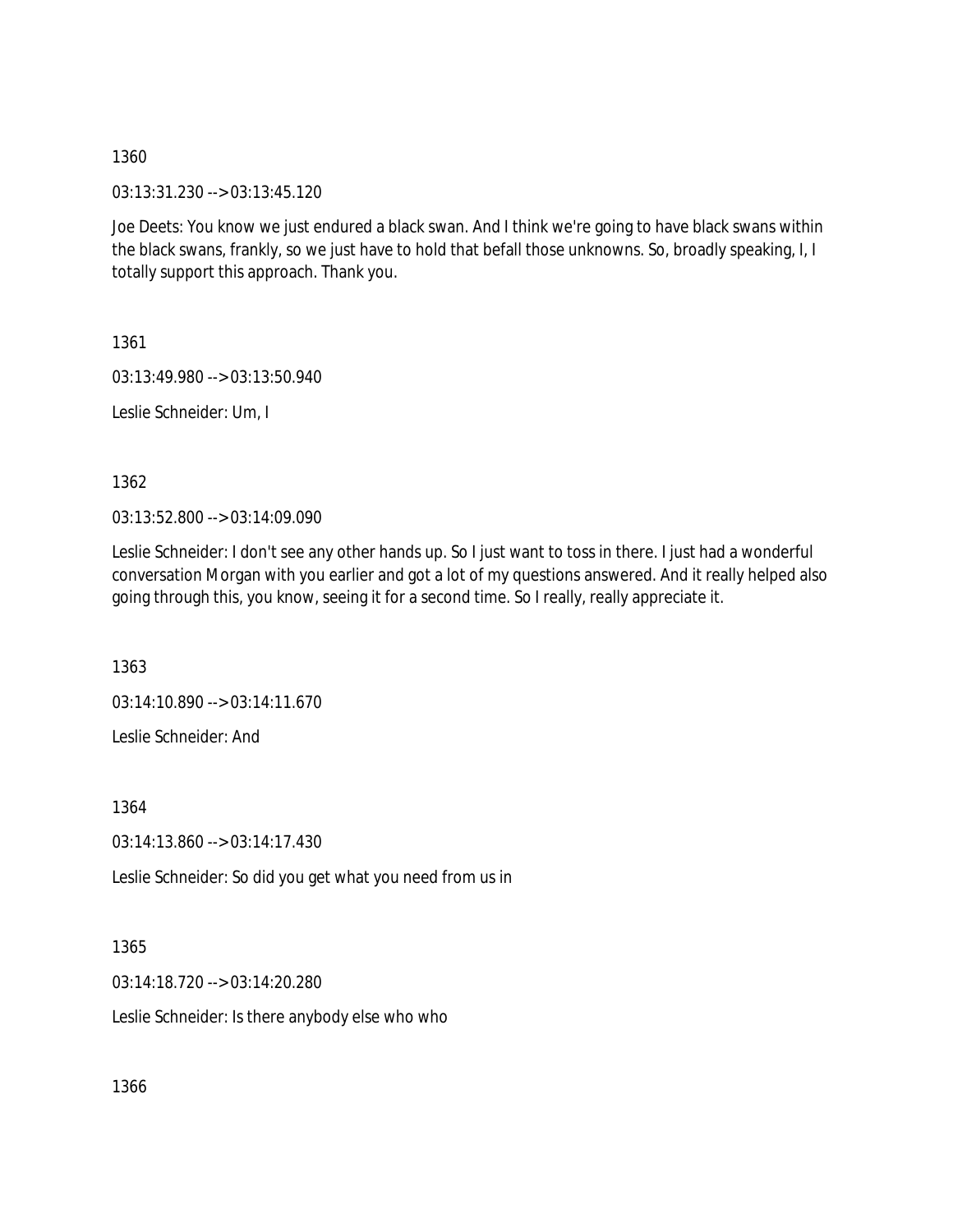03:14:21.030 --> 03:14:21.720

Leslie Schneider: Anyway, go ahead.

1367

03:14:22.290 --> 03:14:30.120

Morgan Smith: I was just gonna say, I think we're clear we're on the same page about what the expectations are for what I'll put into the packet for next week, which is the same presentation.

1368

03:14:30.300 --> 03:14:39.300

Morgan Smith: We can spend as much or as little time as Council wants revisiting what's in it or you can just indicate your support for this as a general approach.

#### 1369

03:14:39.570 --> 03:14:44.880

Morgan Smith: To guide us in the coming months and know that will be coming back to you at the end of June with the first of our monthly updates.

1370

03:14:45.840 --> 03:14:53.310

Morgan Smith: I think the next conversation on the agenda about work plan can go fairly quickly, because it's really in some ways, just the articulation of

1371

03:14:53.700 --> 03:15:01.620

Morgan Smith: The activities and projects and as as COUNCILMEMBER I topless mentioned the criteria used was to really try and

1372

03:15:02.160 --> 03:15:07.710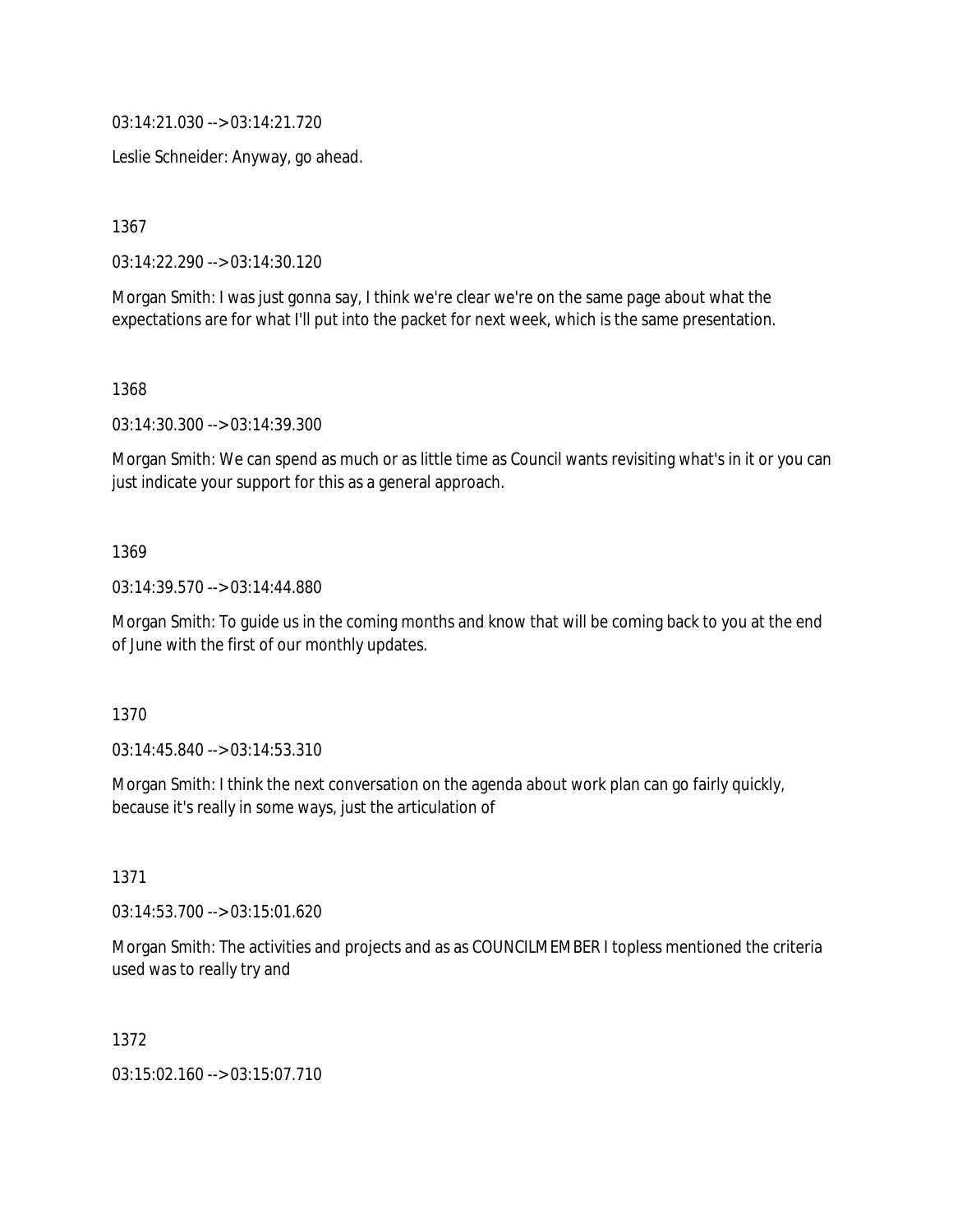Morgan Smith: And maybe it was COUNCILMEMBER Medina to respect the Council's priorities, along with some of our ongoing work so

1373

03:15:07.950 --> 03:15:12.570

Morgan Smith: I don't think it will take an hour and I really encouraged us to try and get through it tonight and I you spent some

# 1374

03:15:12.900 --> 03:15:22.440

Morgan Smith: Time on other things last night earlier in the evening, but this to me in terms of our business operations and having a clear path forward. It's really important that we get through this and get this launched

# 1375

03:15:24.660 --> 03:15:36.120

Leslie Schneider: Okay, so I just wanted to acknowledge COUNCILMEMBER Pollock. I got your message. So if you need to take off at some point will understand

1376

03:15:37.620 --> 03:15:43.800

Leslie Schneider: So I think with that, we're, we're ready to move on to the next agenda item.

1377

03:15:45.240 --> 03:15:51.660

Leslie Schneider: So this would be item 10 be review impacts to 2020 citywide work plan priorities.

# 1378

 $03:15:52.230 \rightarrow 03:16:01.770$ 

Morgan Smith: Great, so I will be pulling up that next document while I am getting started here. So as I said, introducing it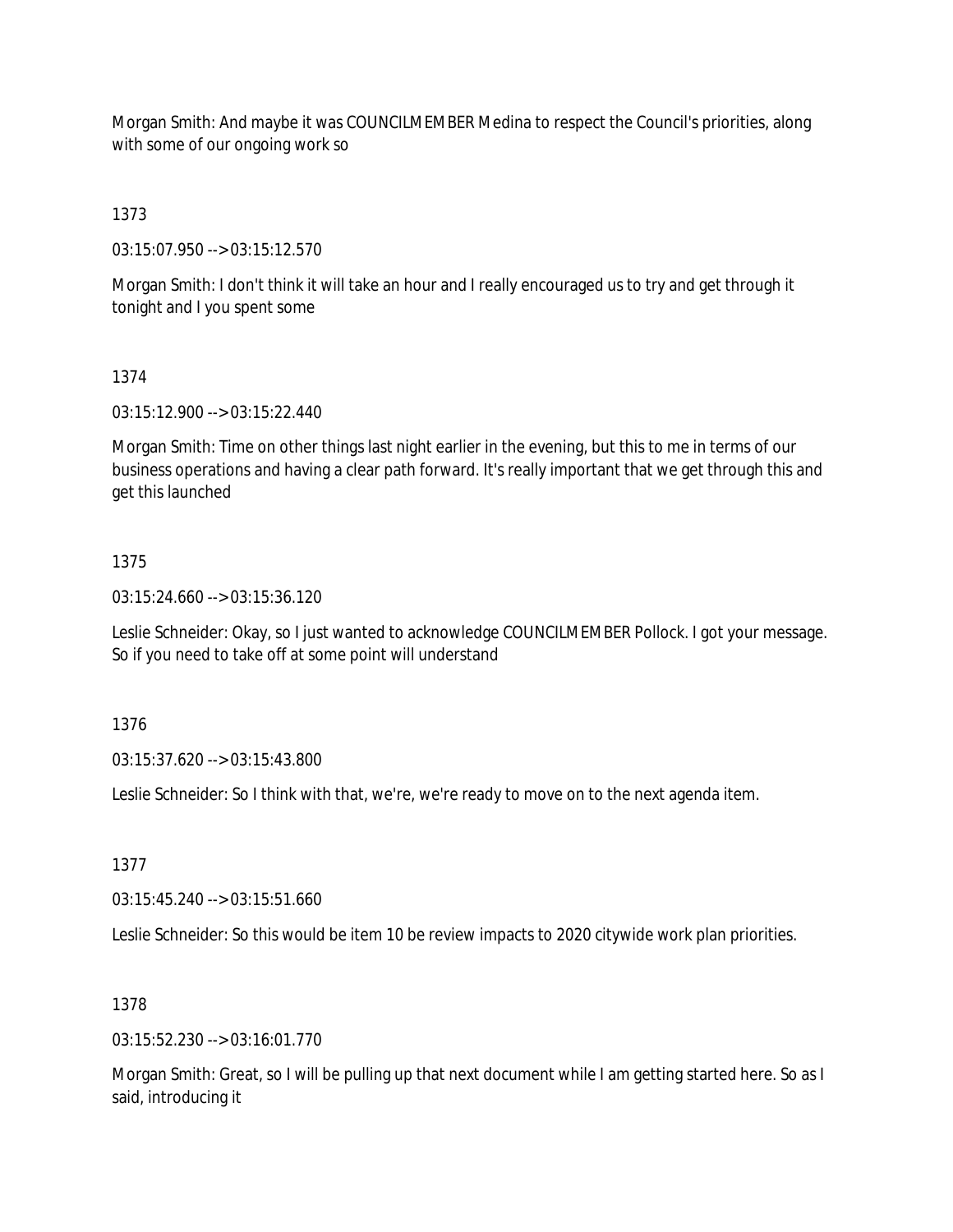03:16:03.060 --> 03:16:07.560

Morgan Smith: We have impacts to our well just to kind of back up a little bit.

1380

03:16:08.130 --> 03:16:19.800

Morgan Smith: We have as a practice to talk with Council once a year, and just affirm together again a different kind of map, but these are the highest priority items that we want to have some accountability and focus around and

1381

03:16:20.370 --> 03:16:30.030

Morgan Smith: Then we do our best to put those front and center. Some of them are policy initiatives that are important to the Council, some are projects that are significant enough that we want to track them.

1382

03:16:30.300 --> 03:16:39.540

Morgan Smith: Some are things were required to do or housekeeping. It's just a shared version vision of how to focus our limited capacity and how to understand

1383

03:16:40.050 --> 03:16:51.600

Morgan Smith: When new ideas emerge. What might need to be set aside or delayed in order to make room for new needs or emphasis. So we've had a tremendous impact.

1384

03:16:52.080 --> 03:16:59.700

Morgan Smith: We've had time on the clock that we just couldn't do the things that we had planned to do in the 90 days here. That's just winding down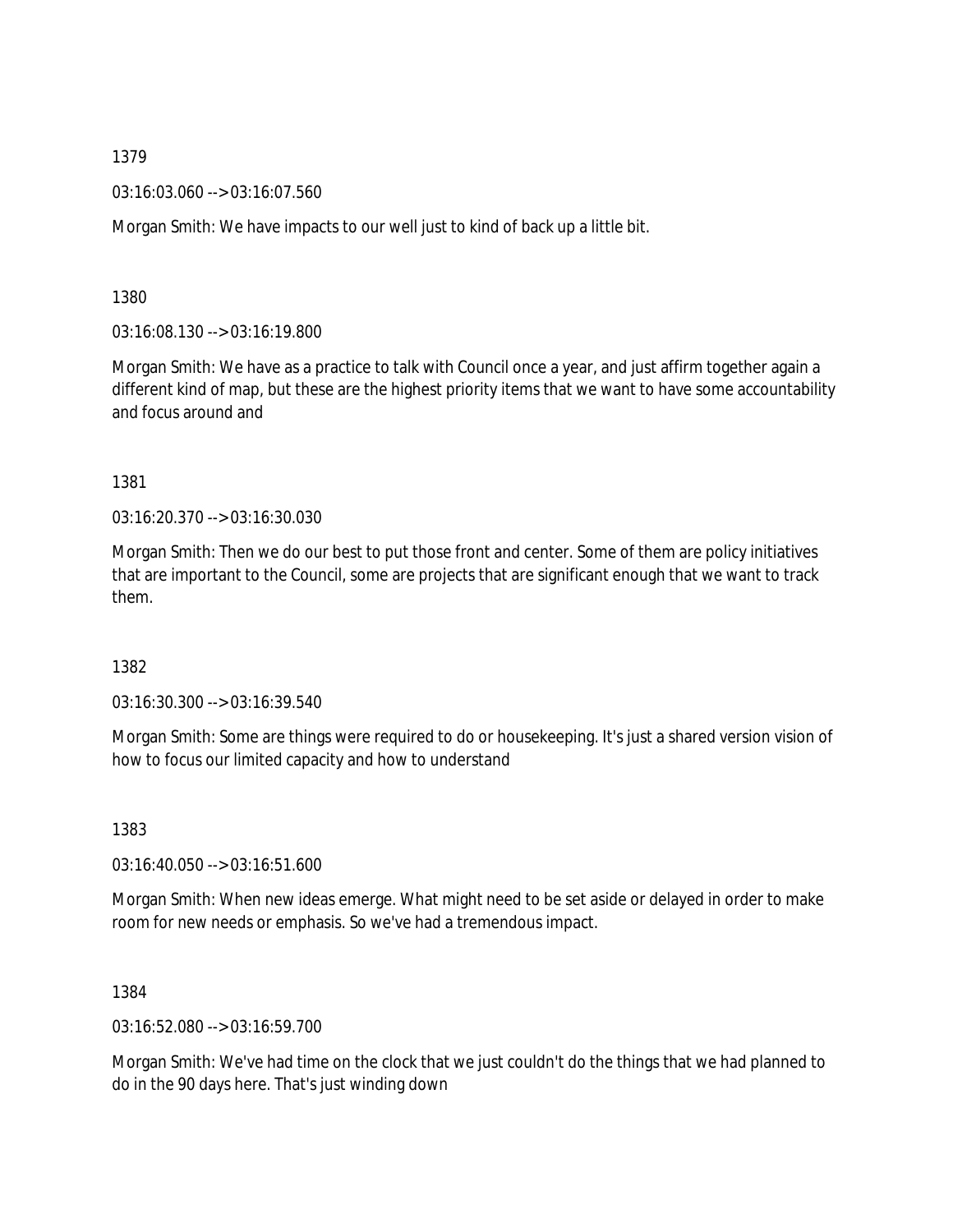03:17:00.090 --> 03:17:08.880

Morgan Smith: We have restrictions on what we can do going forward. And I just thought it was important for us to have a shared vision of where we will be spending.

1386

03:17:09.510 --> 03:17:15.030

Morgan Smith: The remainder of the year, especially because we have diminished capacity.

1387

03:17:15.510 --> 03:17:28.860

Morgan Smith: Some of that is by having fewer people and shares some of it is because we are bound by the restrictions that are in place and the closures. We're trying our best for city staff to work hard in new ways remotely.

1388

03:17:29.430 --> 03:17:32.400

Morgan Smith: But some. For example, some of our projects had high

1389

03:17:33.090 --> 03:17:43.470

Morgan Smith: Citizen Engagement outreach components. Those just can't happen. It can't happen in the same way in the foreseeable future, doesn't mean they have to stop, but it does mean we have to stop, start, and reinvent them so

1390

03:17:43.890 --> 03:17:48.570

Morgan Smith: If you don't mind, I'm just going to spin through just the three operating departments and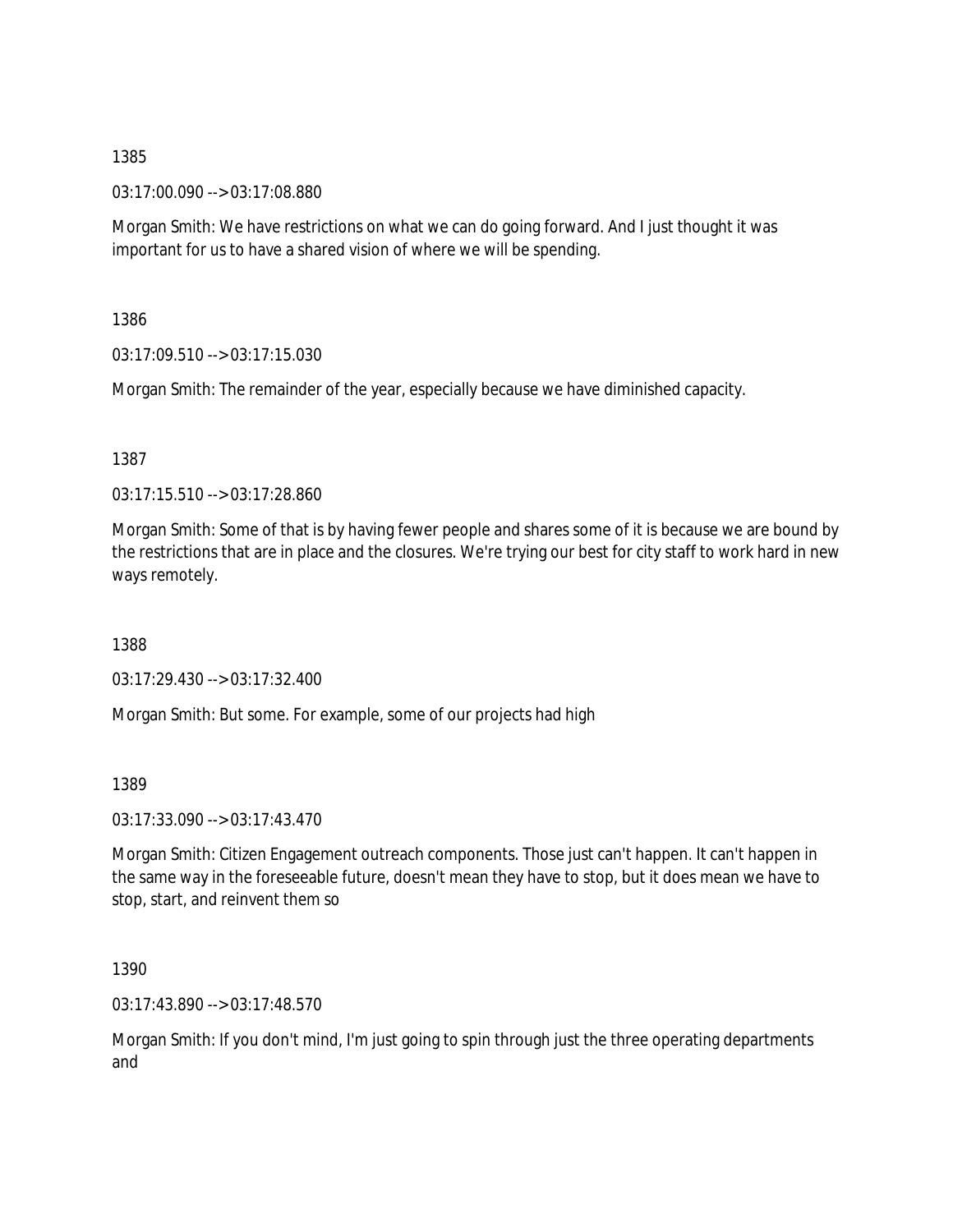$03:17:49.110 \rightarrow 03:17:53.790$ 

Morgan Smith: The public works director Chris worse Vicki and planning director Heather writer, both here. If you have questions.

1392

03:17:54.120 --> 03:18:09.720

Morgan Smith: If you don't have questions, that's okay too. This should look pretty familiar, as I said in the cover sheet I really tried to apply a sift that was things that we felt were important to complete things that reflected the Council's highest priorities using your draft.

1393

03:18:10.800 --> 03:18:22.350

Morgan Smith: Emphasis from your march 6 retreat and that led me to some, you know, what was pretty clear what we're going to still try to achieve and what is going to either be slower or set aside for now.

1394

03:18:23.550 --> 03:18:24.570

Morgan Smith: So,

1395

03:18:26.640 --> 03:18:29.370

Morgan Smith: I'm going to try to share my screen again.

1396

03:18:35.850 --> 03:18:46.920

Morgan Smith: And this will this will still be a little small but you have it in the packet. But just to kind of keep everyone on the same page for where we're at. Starting with executive

1397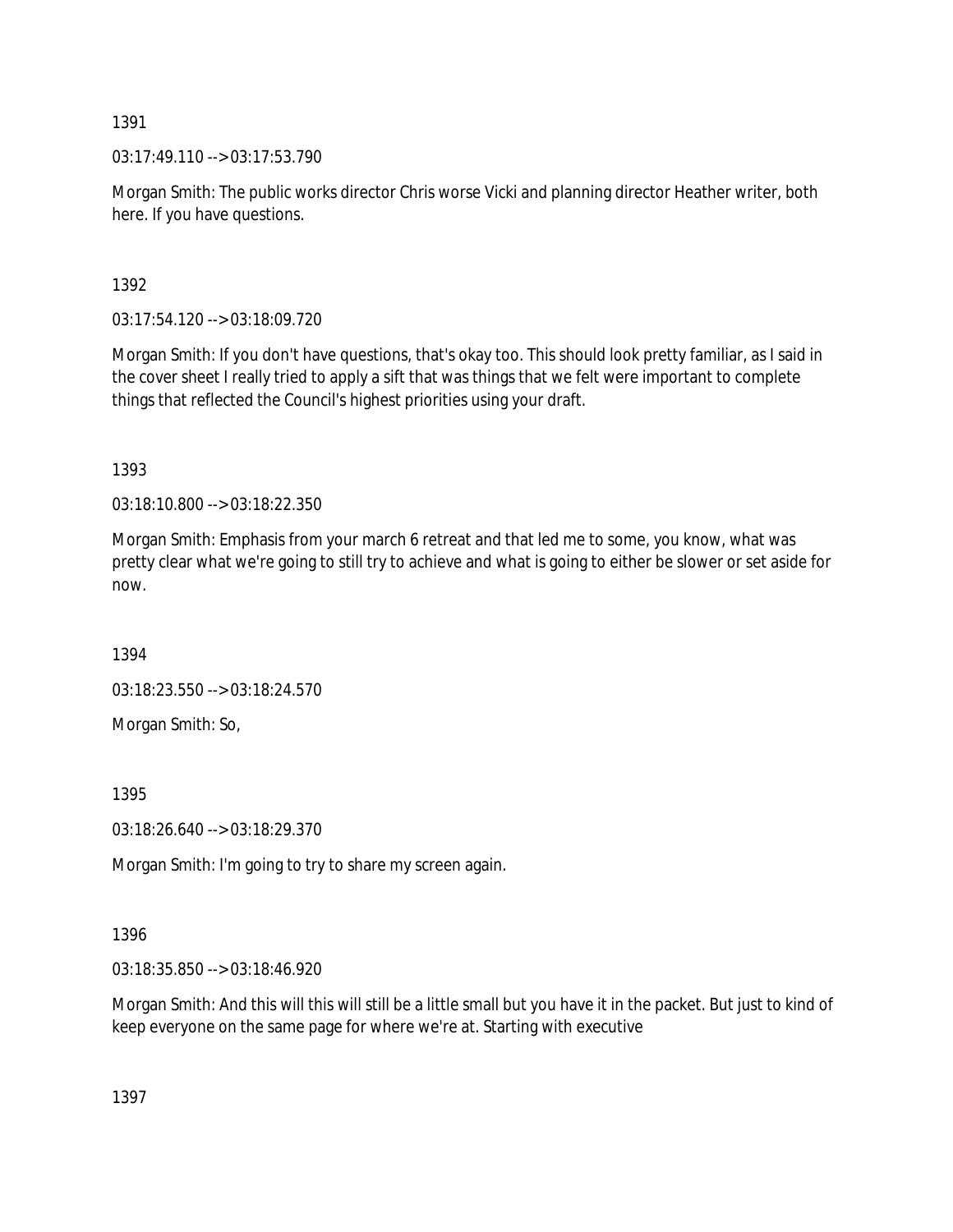03:18:47.880 --> 03:19:00.870

Morgan Smith: Almost all of the things that we are highlighting for the year will still go forward and the notes are intended to kind of give you some insight into what's currently planned, but everything has been delayed by necessity.

1398

03:19:01.740 --> 03:19:12.870

Morgan Smith: And so what we did, too, is we sorted into priority one two and three projects so that if we do have to make choices we know where we're going to organize our emphasis

1399

03:19:13.470 --> 03:19:24.570

Morgan Smith: So priority one are things that are either a High Council priority or significant resources or have some kind of timing sensitivity priority to are things we still hope.

1400

03:19:25.350 --> 03:19:33.540

Morgan Smith: Or maybe expect will happen but need to be more realistic about maybe being being flexible or are having sort of an on the bubble perspective.

1401

03:19:34.500 --> 03:19:48.720

Morgan Smith: Priority three stuff is where we will look for things that are really more impacted by the events of the last few months, so I'm not going to step through this specifically. But I just wanted to give you a sense

1402

03:19:49.740 --> 03:20:02.940

Morgan Smith: Of what's in this report, and if you have questions for me tonight I'll try and answer. And if you want to talk about a little more next week. We sure can. So you can see at the end of the executive section.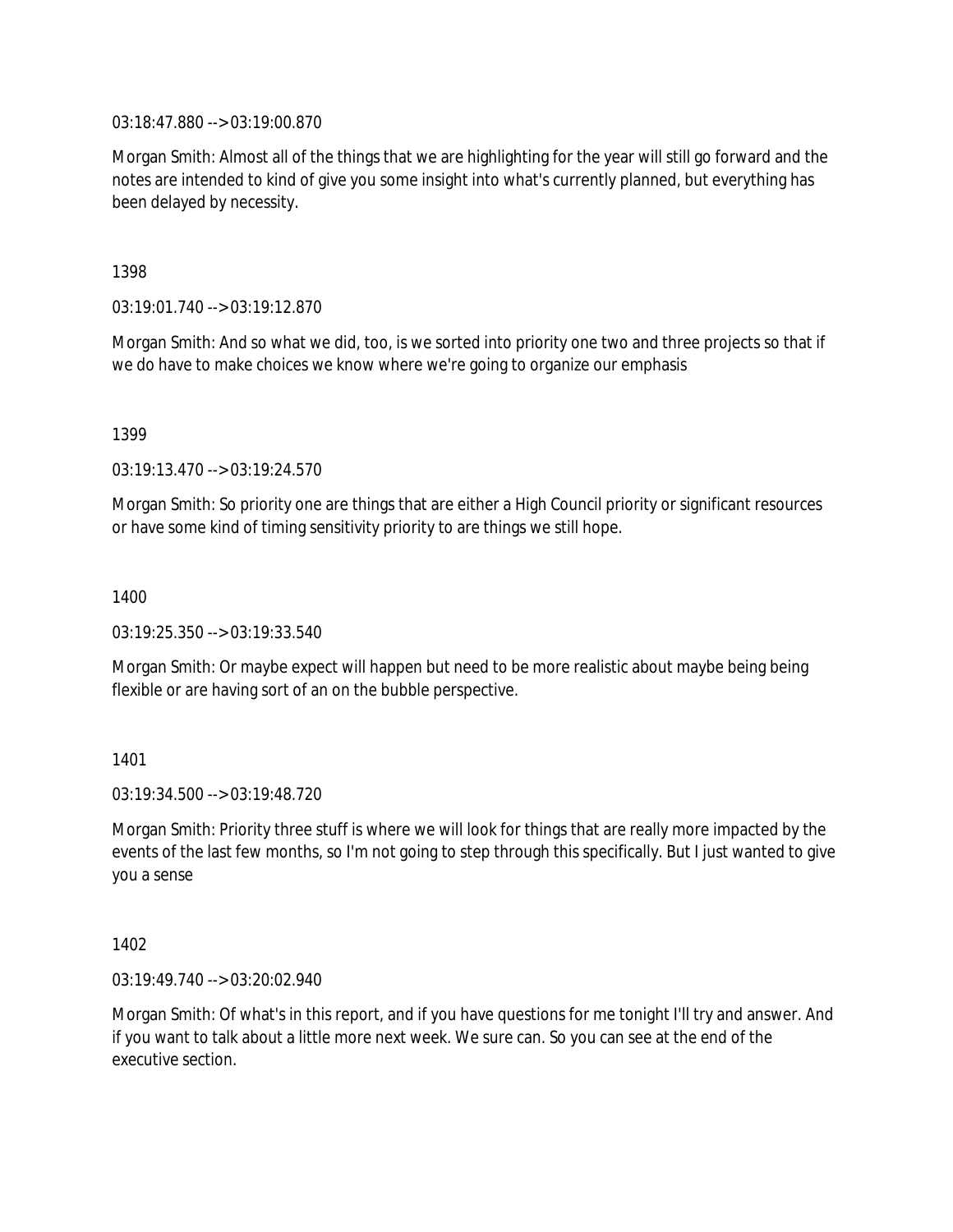03:20:04.230 --> 03:20:17.550

Morgan Smith: That there are a couple of things that were sort of low impact concepts that I just don't expect, we're going to get to, or in some ways. I'm not sure what they did, they still have the relevance to us that they did at one point.

1404

03:20:19.410 --> 03:20:30.840

Morgan Smith: So, finance, we don't need to talk about the goals and objectives for them for this year really aren't changed by the economic conditions. So I'm just going to skip right over that department and go into planning.

1405

03:20:31.230 --> 03:20:41.940

Morgan Smith: We wanted to highlight front and center in these first priority list. So this is a list of priority one tasks for that department Council has identified clearly two new

1406

03:20:43.350 --> 03:20:49.530

Morgan Smith: Projects that the staff and Planning Commission and Council are aware of and working towards

1407

03:20:50.160 --> 03:20:57.270

Morgan Smith: And that's the land use review procedures and the interim zoning control and the policy work around far

1408

03:20:58.050 --> 03:21:09.030

Morgan Smith: And then right after that are things that are at this time still articulated it is top priorities for Council so green building initiatives and solar ordinance as part of that.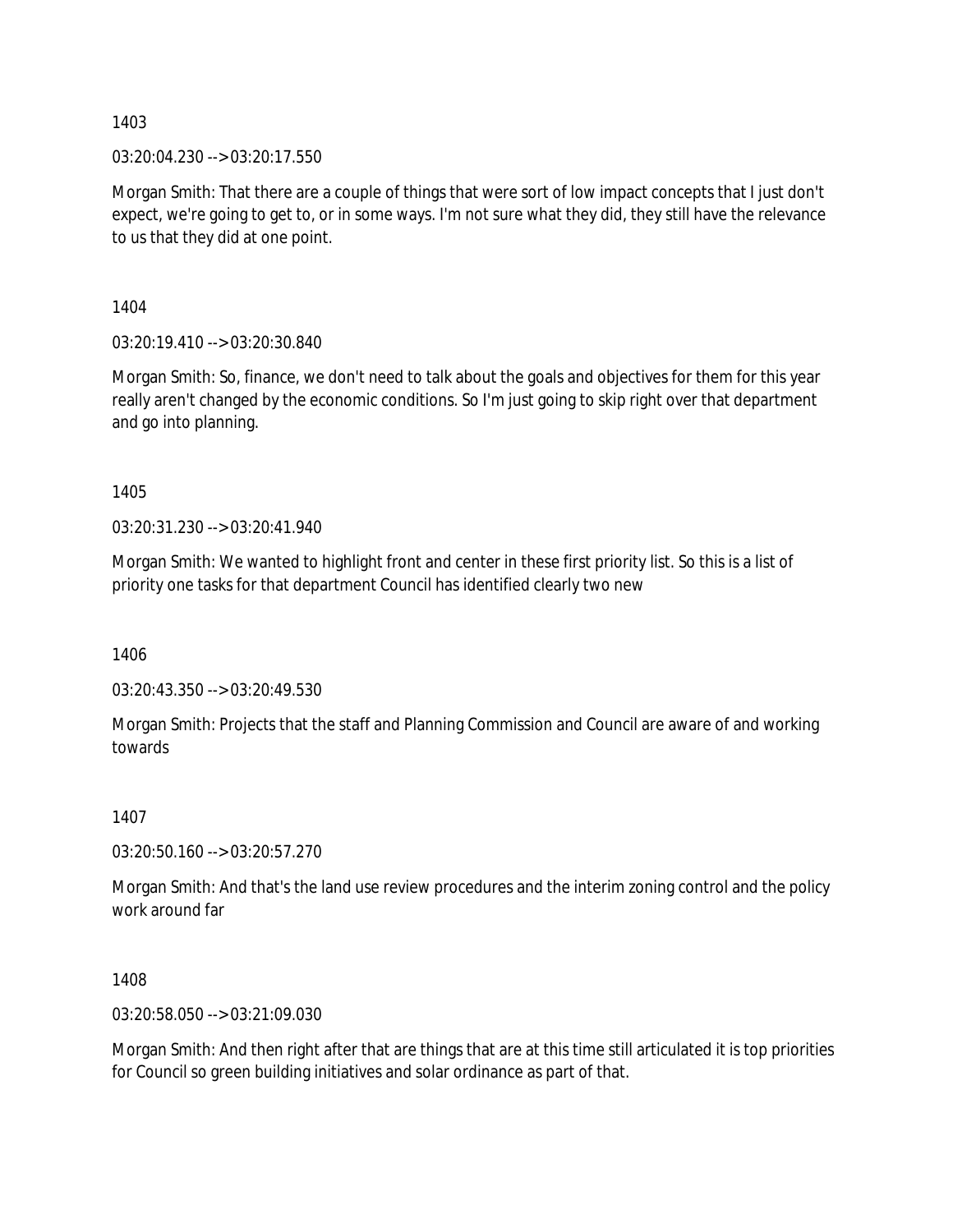03:21:09.810 --> 03:21:21.960

Morgan Smith: The development moratorium exclusionary zoning potentially with GDR attached to it, finishing up the changes that were crafted last year by counsel related to at us and tiny homes.

1410

03:21:22.440 --> 03:21:28.830

Morgan Smith: And this work that we have been talking about earlier tonight around self storage that's our that's our priority one list.

1411

03:21:29.850 --> 03:21:34.200

Morgan Smith: And again, the notes should give you some indication about what will happen next. For each of those

### 1412

03:21:36.210 --> 03:21:45.810

Morgan Smith: Also we have some housekeeping, but that has some significant past work in it. And is that Planning Commission now so you can expect to see these title 18 changes come forward.

1413

03:21:46.380 --> 03:22:01.560

Morgan Smith: The island center sub area plan is also nearing a point where it can come to counsel and be completed, which would be fantastic. The rate study is important to continue working towards. And we have some SNP and other topics on that priority one list.

1414

03:22:03.000 --> 03:22:13.200

Morgan Smith: Priority to these are things that you know are already at Planning Commission essentially or our work that we think we could still try to complete for you with you.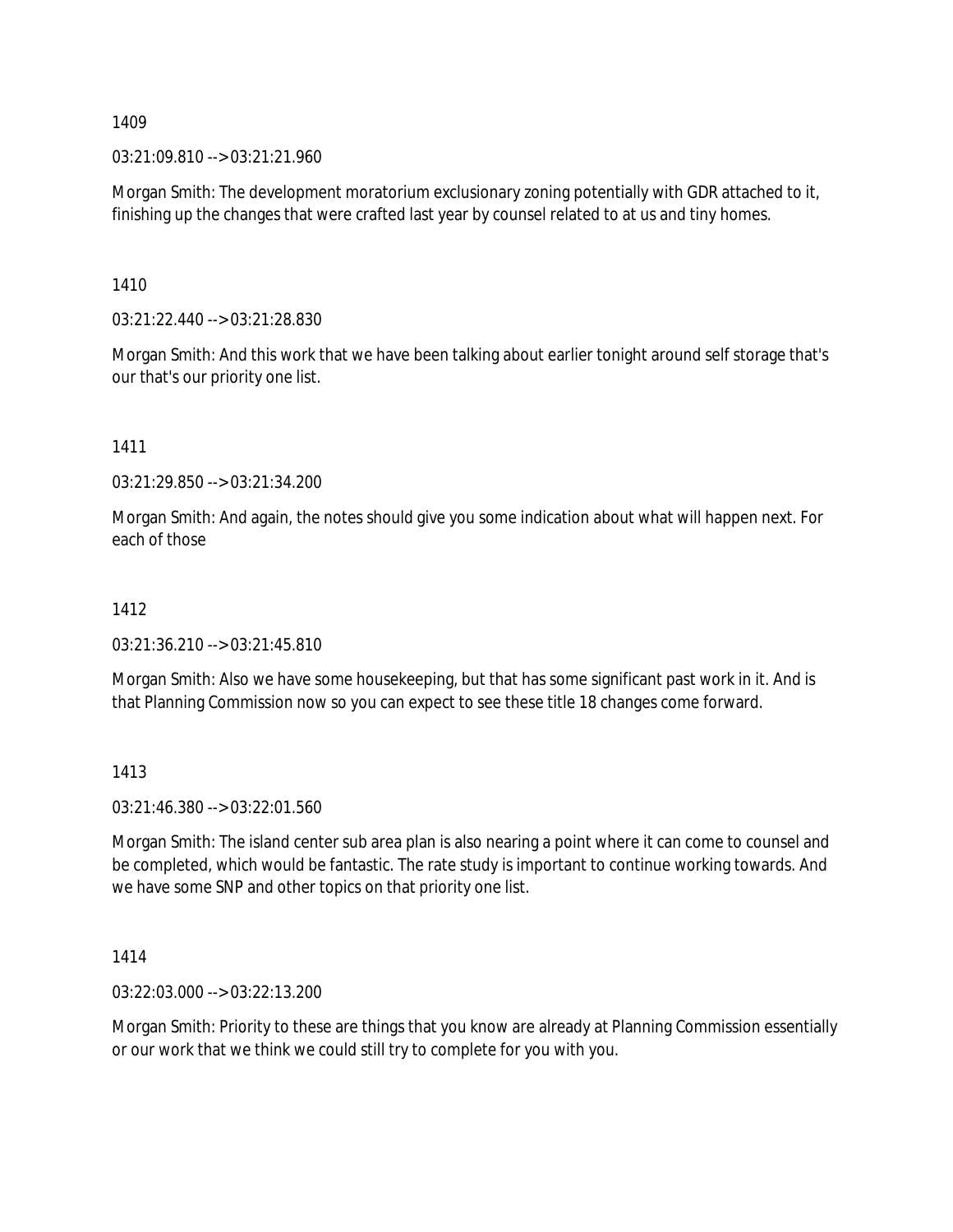03:22:14.460 --> 03:22:26.880

Morgan Smith: Priority three are some things that have been delayed in addition to our own work. But, you know, at the state. For example, and then there are some other concepts that will just need to take up later.

1416

03:22:28.080 --> 03:22:34.710

Morgan Smith: And in for some of these. I think the most realistic expectation is that later will mean next year for us if we find that we have

1417

03:22:35.040 --> 03:22:43.500

Morgan Smith: Time to get to these things sooner. We for sure will. But, given what's in the pipeline already. I think we already have a pretty ambitious slate of policy projects so

1418

03:22:43.890 --> 03:22:55.050

Morgan Smith: I just want to let people be able to see the things we're tracking, but be realistic about our capacity police's like finance. I don't think we need to spend time on this together because the priorities and the work that they're doing.

1419

03:22:56.550 --> 03:22:58.620

Morgan Smith: Isn't really impacted in the same way.

1420

03:22:59.850 --> 03:23:06.090

Morgan Smith: Public Works. There is a lot of information here about how projects are expected to proceed at this point.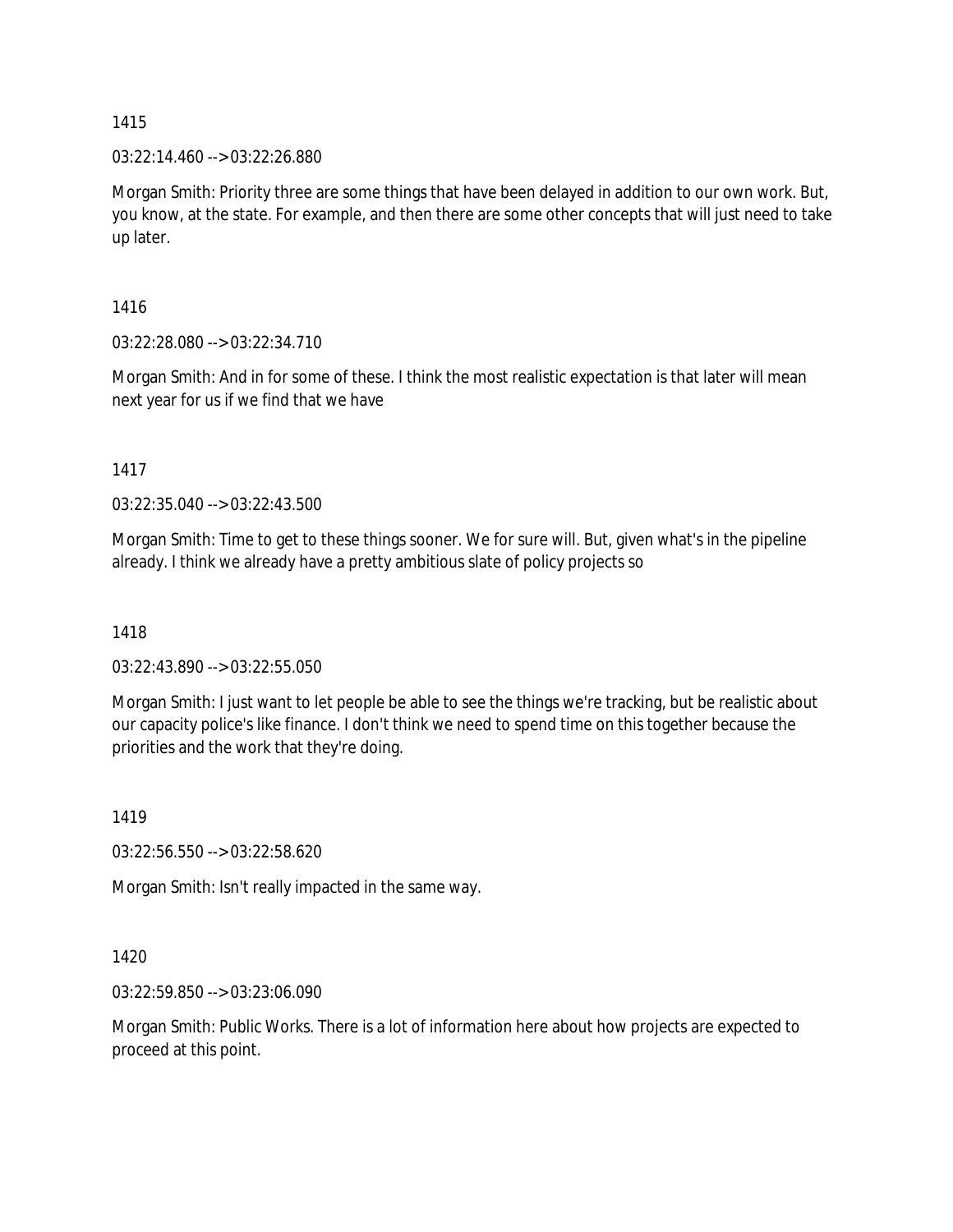03:23:07.530 --> 03:23:18.690

Morgan Smith: And you can see capital projects, to some degree, are still moving forward, maybe with different timing policy projects like sustainable transportation, the conversation around, see IP and

1422

03:23:19.440 --> 03:23:26.490

Morgan Smith: Other issues are still going to move forward. But we've slipped in time a little bit because of the closures we experienced recently.

1423

03:23:28.020 --> 03:23:44.040

Morgan Smith: Priority to are things that we think are all likely for the most part, delayed except for Winslow way finding and the traffic calming projects but delayed. Does it mean that they're not moving. It just means that our expectation for timing is different than it was initially

1424

03:23:46.020 --> 03:23:57.690

Morgan Smith: And then priority three, you can see here, there's some projects and planning that we just anticipate we we will want to try for this year. And that's partly staff capacity is partly also

1425

03:23:57.930 --> 03:24:13.890

Morgan Smith: Because these are things that will involve councils feedback and input and guidance and you have a full slate with your other higher priority items. So I'll just kind of leave it at that, unless there's something else you'd like to do with this conversation this evening.

1426

03:24:18.000 --> 03:24:22.530

Leslie Schneider: Great, thank you very much and then just looking forward to next week.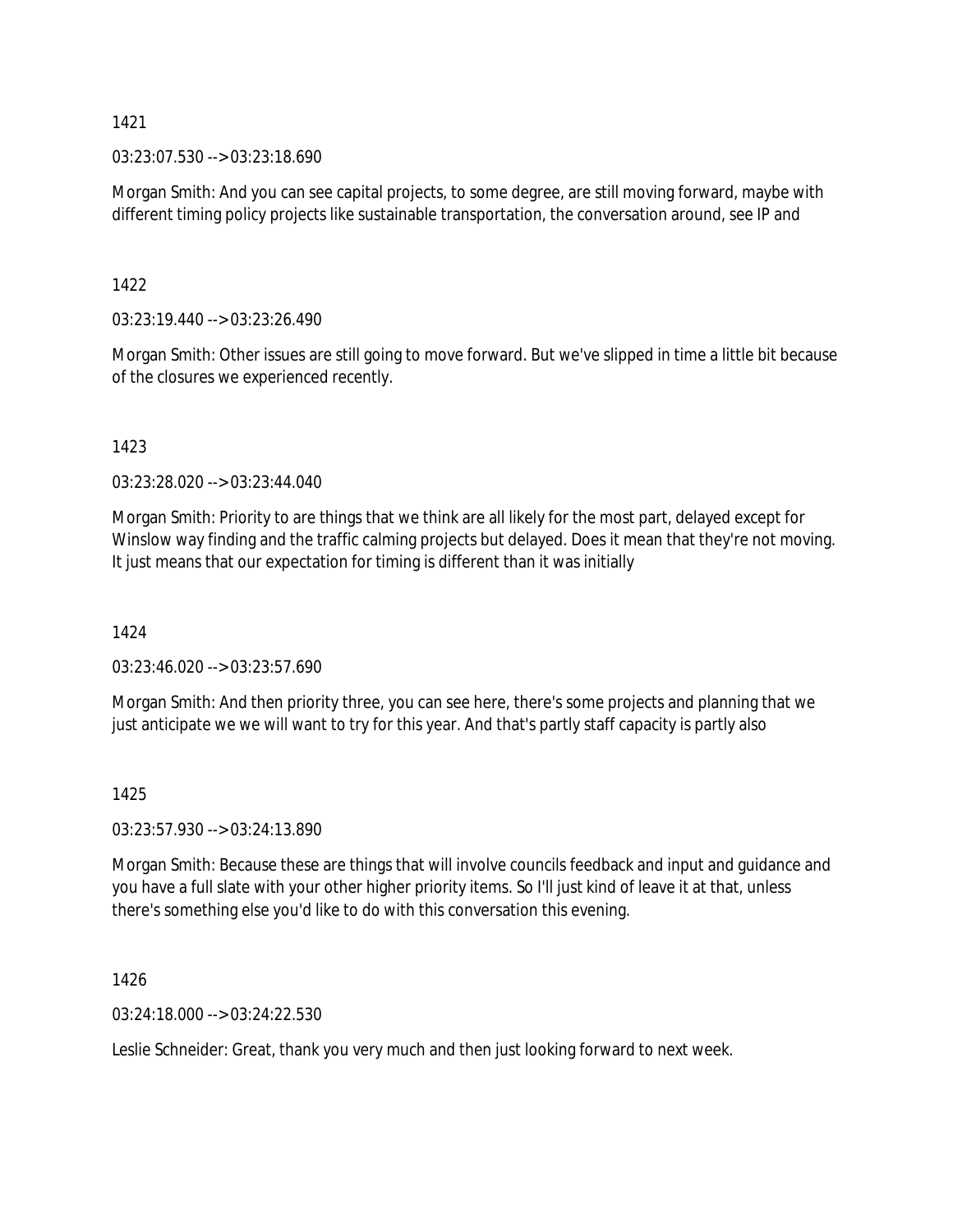03:24:23.820 --> 03:24:28.620

Leslie Schneider: What, what are you going to be wanting from us next week that we could sort of

1428

03:24:29.100 --> 03:24:30.270

Leslie Schneider: Anticipate yeah

1429

03:24:30.660 --> 03:24:40.590

Morgan Smith: I'm in the same way that in January, we, you know, together, looked at this document, and it wasn't a perfect guide of what we'd be doing every day.

#### 1430

03:24:40.920 --> 03:24:49.710

Morgan Smith: And we all knew that with 130 items on it that it wasn't also going to indicate that they would all get done in exactly that timing or at all.

1431

03:24:50.880 --> 03:24:55.800

Morgan Smith: I'd like but Council did approve that work plan and because of that, I want to respect that.

1432

03:24:56.130 --> 03:25:10.230

Morgan Smith: That rhythm for how we use our, our shared work plan. So I would like to have Council consider approving the adjusted 2020 work plan priorities as a way for us to have some consensus over

1433

03:25:10.680 --> 03:25:15.420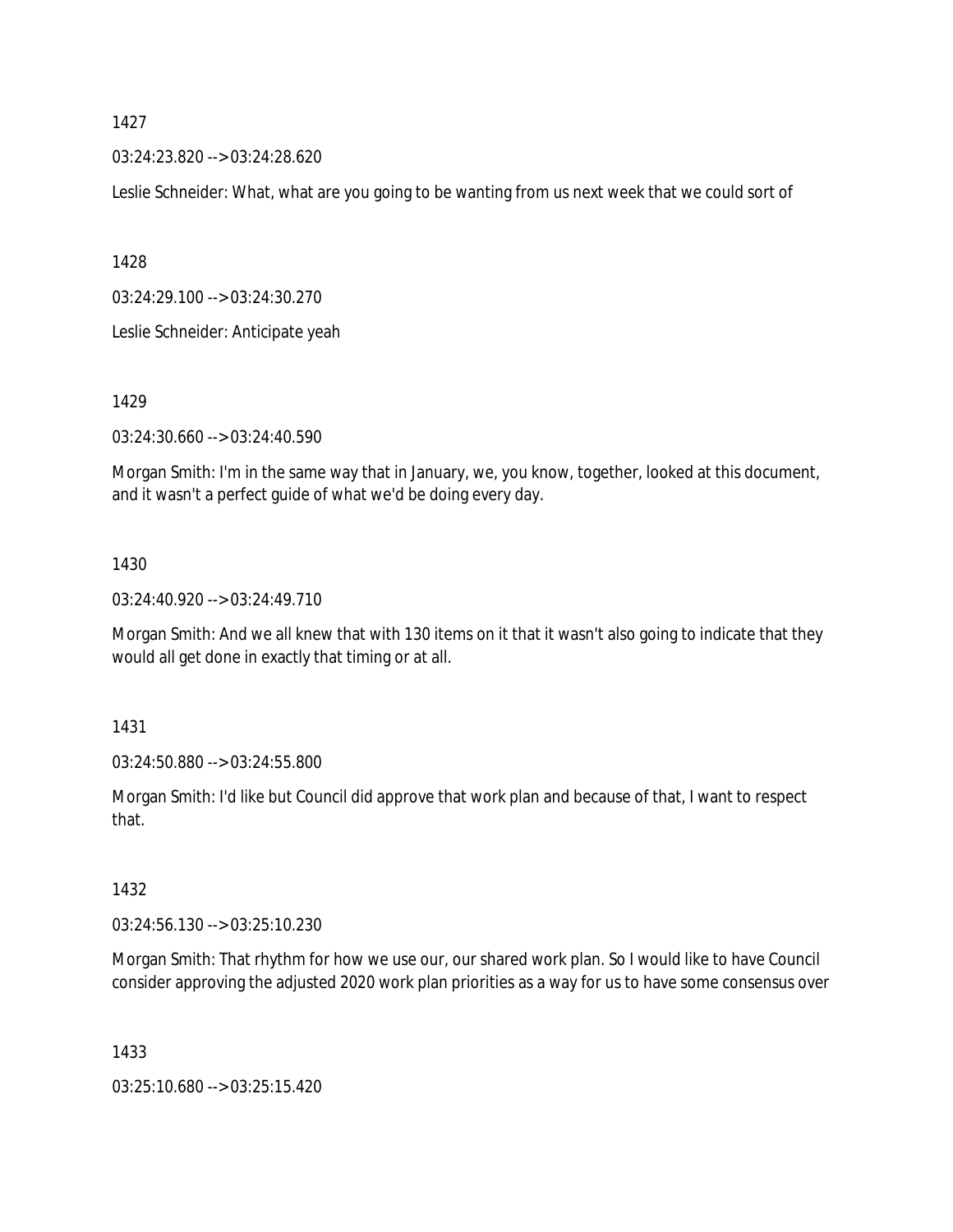Morgan Smith: Your awareness of where things stand, to the best of our planning ability

### 1434

03:25:15.780 --> 03:25:26.160

Morgan Smith: And to make sure that we've kind of hit the mark on where you want us to be focusing, because otherwise I think there will be it'll be hard for staff to know what things to bring forward at the front.

# 1435

03:25:26.520 --> 03:25:42.060

Morgan Smith: And what things to hold back on because we won't have the guidance from you that says yes. Keep going full throttle, to the degree you can on green building sustainable transportation x, y, and z. And also, yes, it's okay to go slower on sign code.

## 1436

03:25:44.130 --> 03:25:46.170

Morgan Smith: Code Enforcement changes, things like that.

### 1437

03:25:46.980 --> 03:25:53.220

Leslie Schneider: How much time do we have for this agenda item next week, you

### 1438

03:25:53.790 --> 03:25:58.560

Morgan Smith: We can add as many as you would like. I we know this agenda that we're developing so

1439

03:26:00.390 --> 03:26:00.900

Leslie Schneider: So,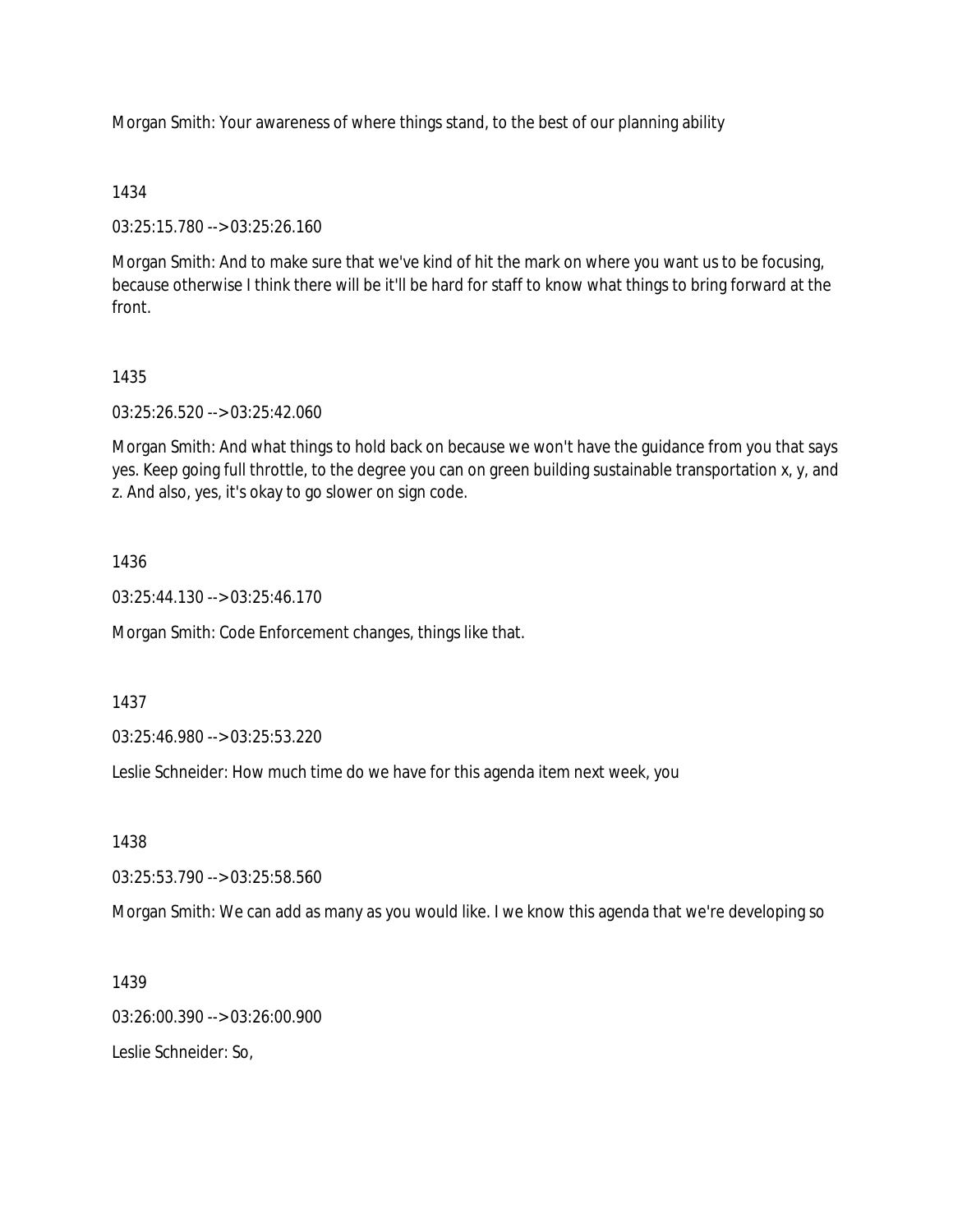03:26:02.040 --> 03:26:03.720

Leslie Schneider: I mean, maybe that could be just a quick

1441

03:26:05.100 --> 03:26:13.890

Leslie Schneider: Taking the taking the group's temperature. Now, as far as how much time we would want for next week, so that we could you know maybe shut this meeting.

1442

03:26:15.570 --> 03:26:23.400

Leslie Schneider: Down and and do some homework to know what we want for next week. So, Deputy Mayor, I think you had your hand up first maybe

### 1443

03:26:24.060 --> 03:26:33.810

Rasham Nassar: I was going to suggest exactly what you said. I think if take a week with us would be really beneficial to me especially in light of having received a larger

### 1444

03:26:34.470 --> 03:26:46.260

Rasham Nassar: Budget information and that download. I'm going to need some time to kind of process that and then work this into the into the broader kind of financial picture of where the city.

1445

03:26:46.800 --> 03:26:56.280

Rasham Nassar: Currently is and also kind of look at some of the stuff that's on here. And, you know, prepare questions to bring to the Council as to whether or not we still want to move

1446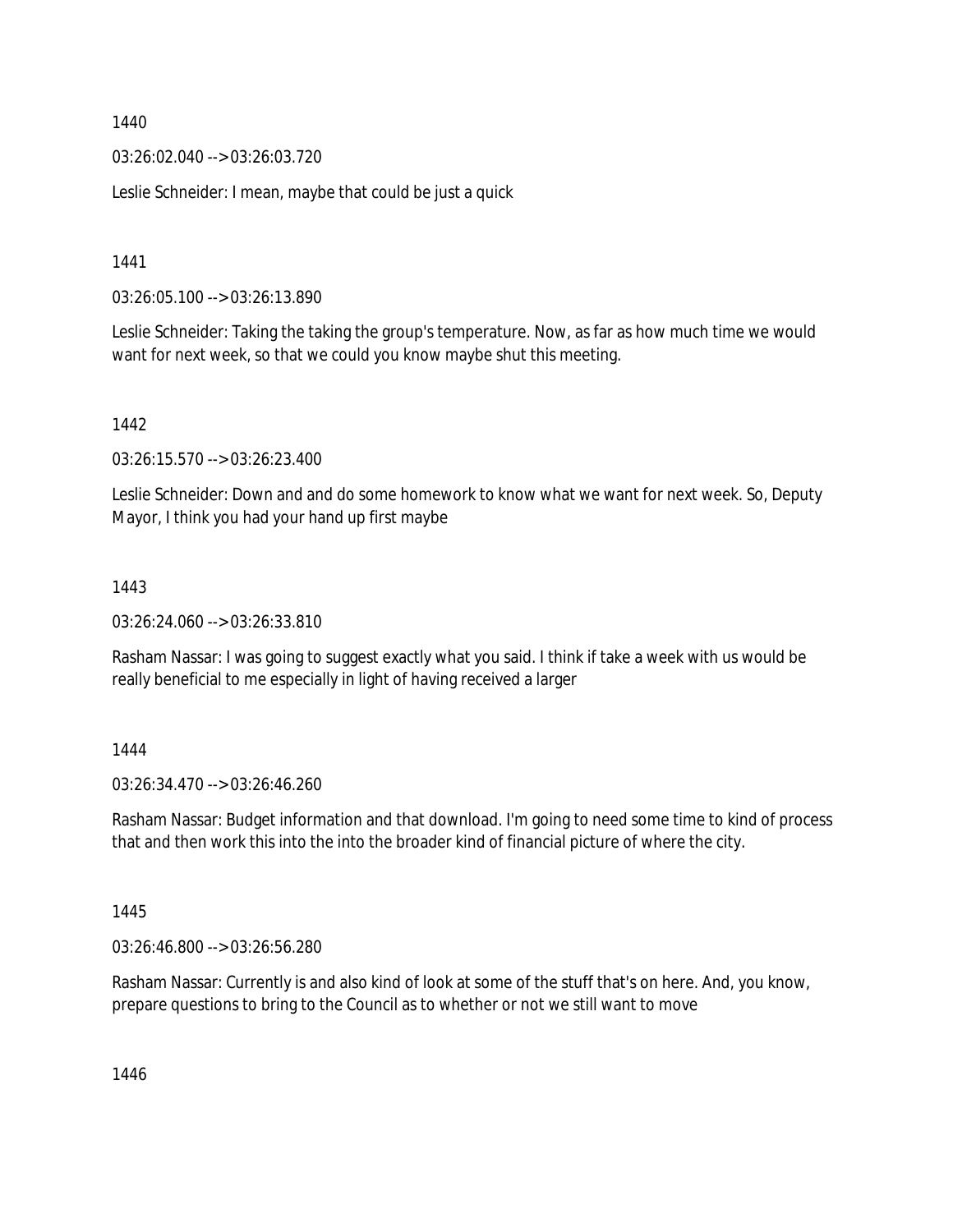03:26:56.700 --> 03:27:04.410

Rasham Nassar: Toward some of the directions that are listed here in the in the work plan before we give thought to approving it I'm

1447

03:27:05.130 --> 03:27:14.220

Rasham Nassar: I'm, I'm hoping that we have that discussion. Next week, I heard. I think that's the plan. Anyways, but that'd be the first discussion that we have so that we're all fresh

1448

03:27:14.730 --> 03:27:26.610

Rasham Nassar: And can really kind of execute on on making him in menses council members might see fit to make those suggestions recommendations for change. So that's kind of all I'm asking.

1449

03:27:28.170 --> 03:27:34.740

Rasham Nassar: Workshop it individually at home and then we come back next week and that it'd be one of the first items on our agenda.

1450

03:27:36.240 --> 03:27:37.560

Leslie Schneider: COUNCILMEMBER hi topless.

1451

03:27:38.820 --> 03:27:46.170

Kirsten Hytopoulos: Um, yeah, that sounds good. I don't know that I want to allocate a huge amount of time to it, it'd be great to hear for a video on that because I don't

1452

03:27:46.560 --> 03:27:54.540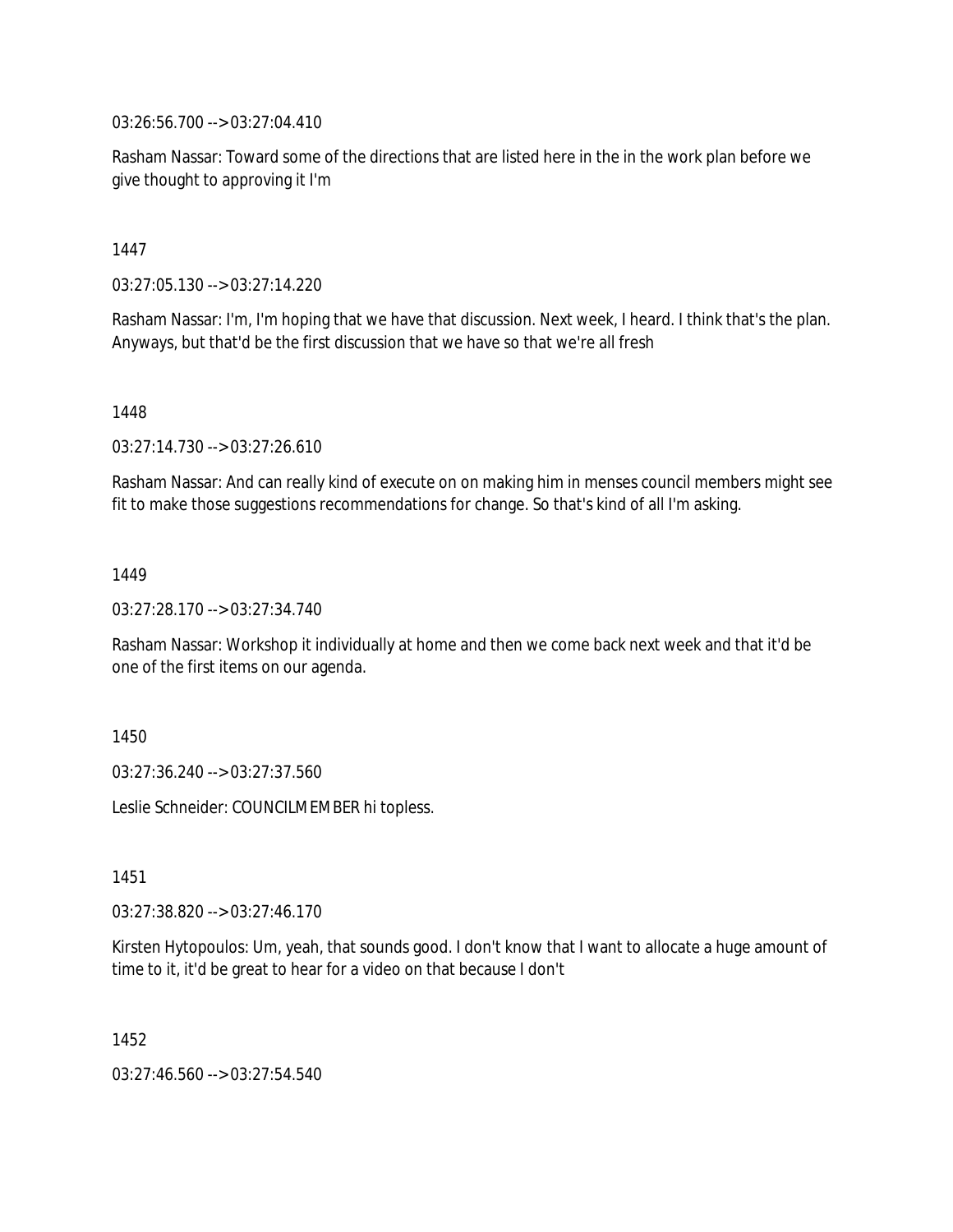Kirsten Hytopoulos: See an enormous change from when we last discussed it it's everything's kind of moved basically down the road a little bit

1453

03:27:55.440 --> 03:28:11.010

Kirsten Hytopoulos: And it feels so far. Like it stayed within the same basic hierarchy and move down the road a little bit so I just would hate for us to repeat work we've done already, but I may be enlightened by by observations. Other council members make that's just my mind so far.

1454

03:28:12.990 --> 03:28:13.680

Leslie Schneider: Awesome, everybody.

1455

03:28:15.600 --> 03:28:17.280

Kol Medina: I agree with all that stuff.

1456

03:28:18.660 --> 03:28:21.390

Kol Medina: And especially the comments, concerns topless. Just made

1457

03:28:22.440 --> 03:28:31.710

Kol Medina: But just real quickly. I just want to say that I really appreciate the work that went into this. So thank you, city manager and whoever else everyone else on the team. Good work and time into this

1458

03:28:33.690 --> 03:28:44.130

Kol Medina: There are some things in there that are not just suggestions for moving down the road, but there are red items that some of those. Maybe you're kind of moved down a long way. Some of those are like maybe we just need to drop this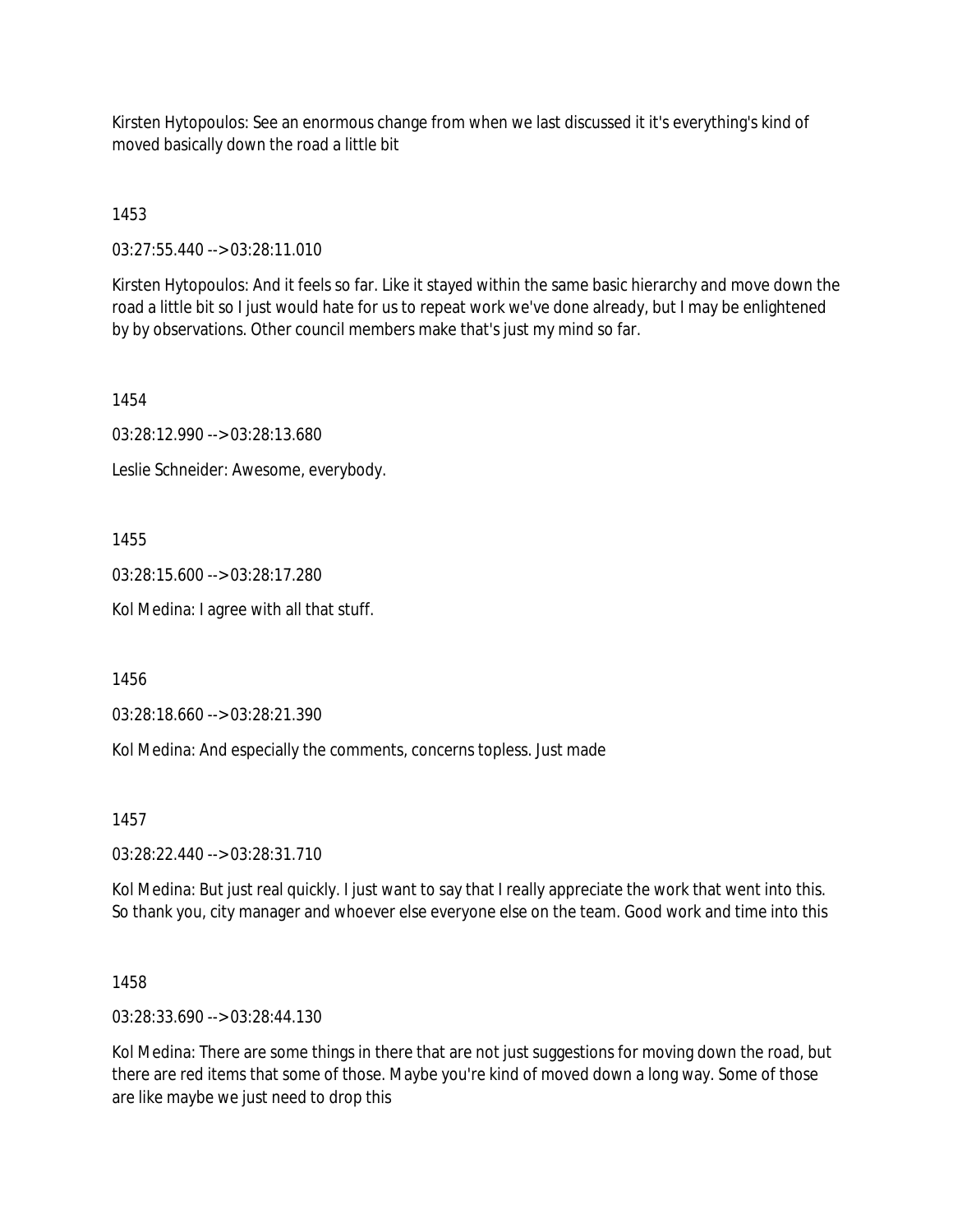03:28:44.940 --> 03:28:50.820

Kol Medina: And so those red items are things that I personally am really interested in, but but I would be happy to drop them.

1460

03:28:51.690 --> 03:28:58.200

Kol Medina: I think i think that decision making the went into this and thinking about what to move forward. At what speed and wants to drop make sense to me.

1461

03:28:58.590 --> 03:29:06.450

Kol Medina: And help we'll all be willing to let go of some things kind of in light of the new reality that we're facing. And in fact, I'd even encouraged us to do that.

1462

03:29:07.920 --> 03:29:15.360

Kol Medina: At least during the time I've been on Council, we keep kind of adding things to the tree that we want to get done and the list kind of keeps getting bigger and bigger.

1463

03:29:15.720 --> 03:29:28.590

Kol Medina: And maybe in light of the, the new reality we're facing. And this is a time to maybe cut some things from from the tree and use as an opportunity to do that and think about maybe a new priorities for ourselves. So I just wanted to encourage us to think that way over the next week.

1464

03:29:30.840 --> 03:29:31.620

Leslie Schneider: COUNCILMEMBER deep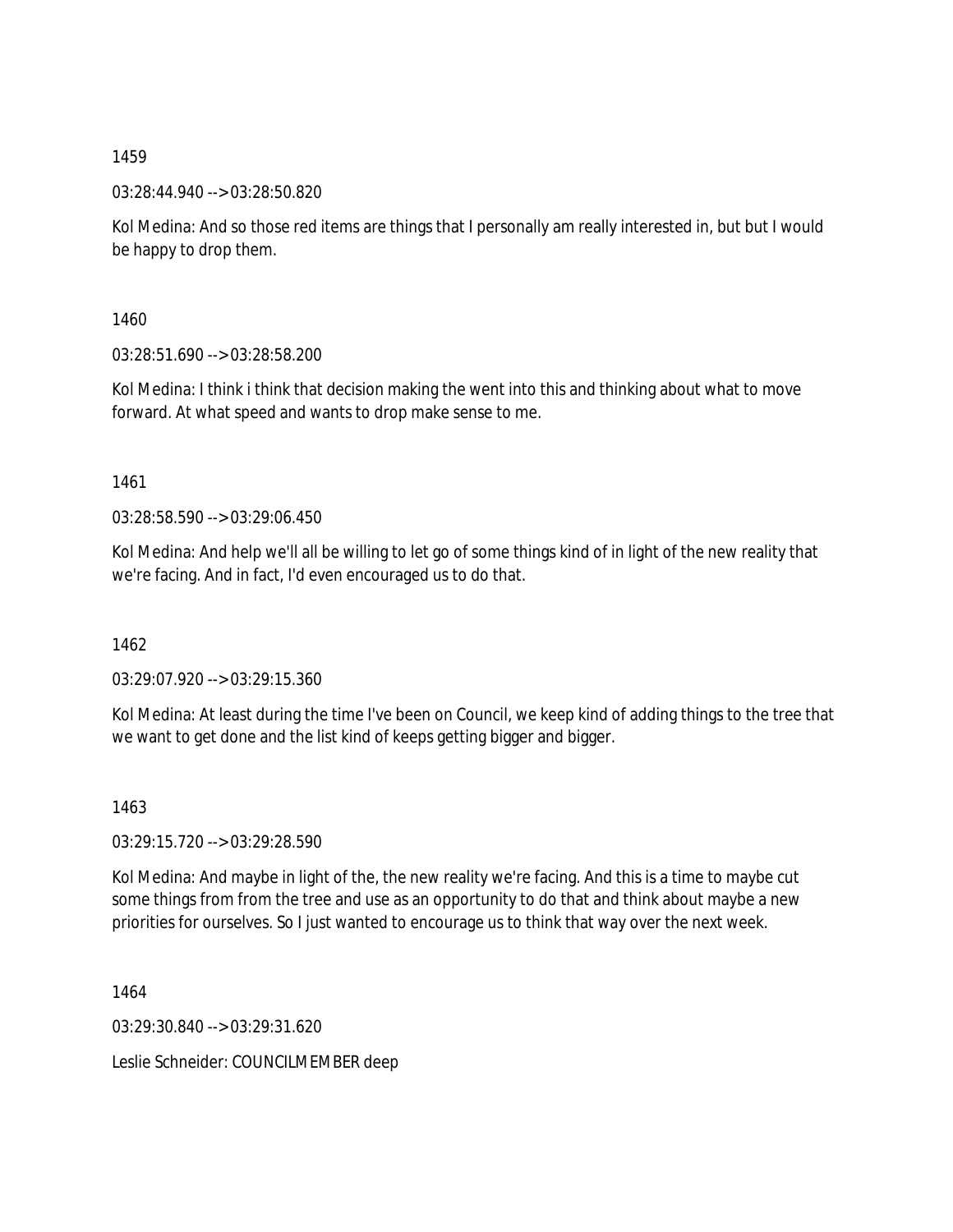03:29:34.800 --> 03:29:54.480

Joe Deets: Yeah, I'm sorry. Maybe the night is late and and I thought, this is a great presentation. And I'm sort of like what's the question, I'm sorry, did sort of, I want to be clear what I'm agreeing to just saying it's getting a little late. I mean, I'm fine.

1466

03:29:55.950 --> 03:30:02.400

Joe Deets: Moving forward, it sounds like are we talking about or continuing the conversation. Next week, perhaps some more detail.

1467

03:30:04.020 --> 03:30:04.650

Joe Deets: Sounds fine.

1468

03:30:05.520 --> 03:30:22.590

Leslie Schneider: And I think I'm hearing kind of a few different things. One is that there is sort of an ease with some council members of being able to say, thumbs up on this. It's not that different from what we talked about before. There's delay and, you know, and then there's also

1469

03:30:23.790 --> 03:30:28.140

Leslie Schneider: There's going to be some discussion on some items so I'm

1470

03:30:29.250 --> 03:30:29.790

Leslie Schneider: You know,

1471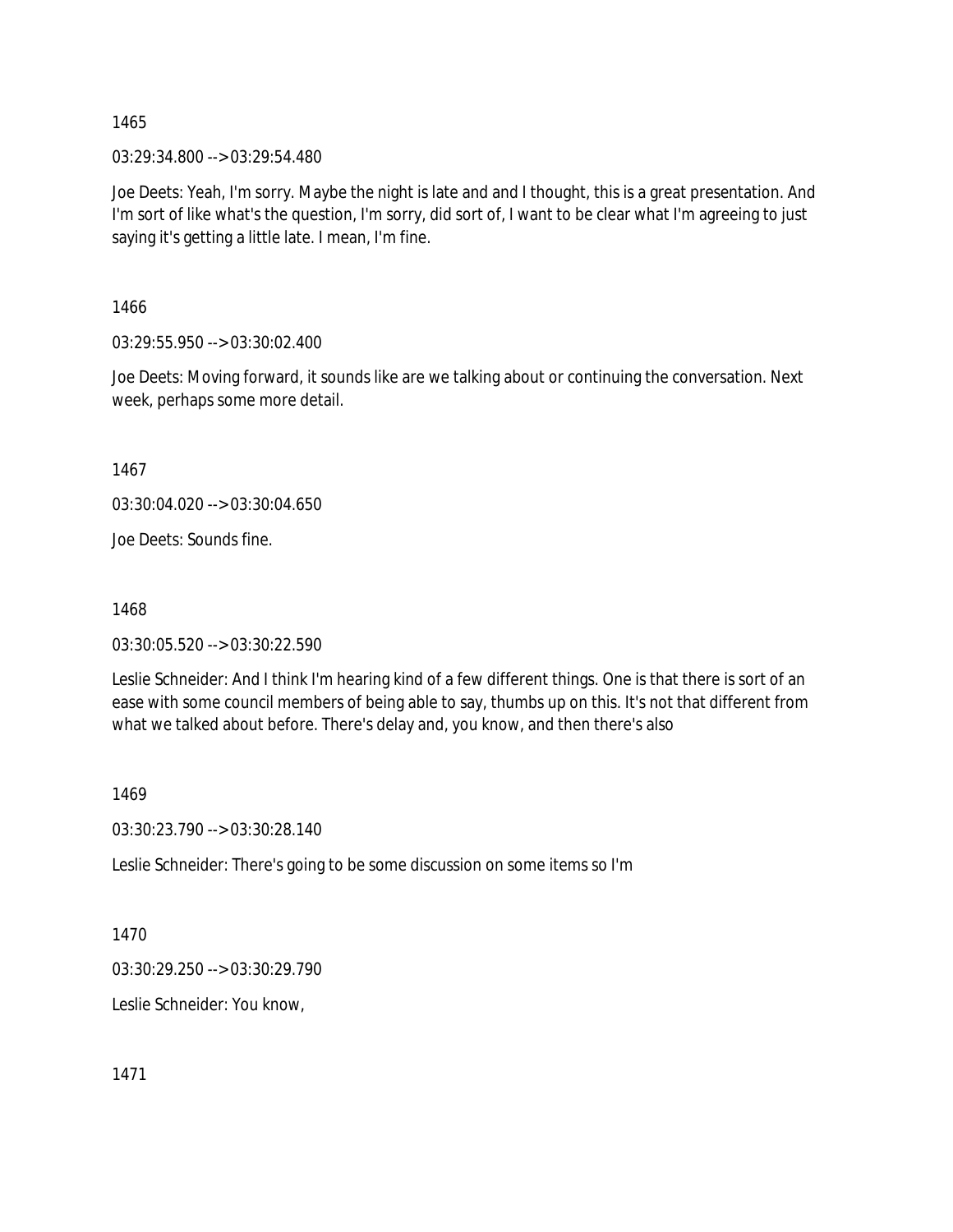03:30:31.560 --> 03:30:41.250

Leslie Schneider: I'm comfortable myself in just giving this a thumbs up. I need to review it before, to make sure that I'm good with what I'm claiming right now.

## 1472

03:30:43.170 --> 03:30:56.040

Leslie Schneider: But I guess I would agree, we, we shouldn't have to take a huge amount of time next week, but we Deputy Mayor, we can chat about that with the city manager on Thursday and and

## 1473

03:30:57.090 --> 03:31:00.000

Leslie Schneider: Hopefully, bring it up when we are fresh.

## 1474

03:31:02.790 --> 03:31:08.970

Morgan Smith: Okay, so if that's that. Let's just take a few minutes because I think we can close out the budget item quickly.

### 1475

03:31:10.170 --> 03:31:15.270

Leslie Schneider: So this is moving on to our last agenda item before the consent. Is that what you mean, talking about the

### 1476

03:31:15.990 --> 03:31:17.040

Leslie Schneider: MC or

1477

03:31:17.310 --> 03:31:24.600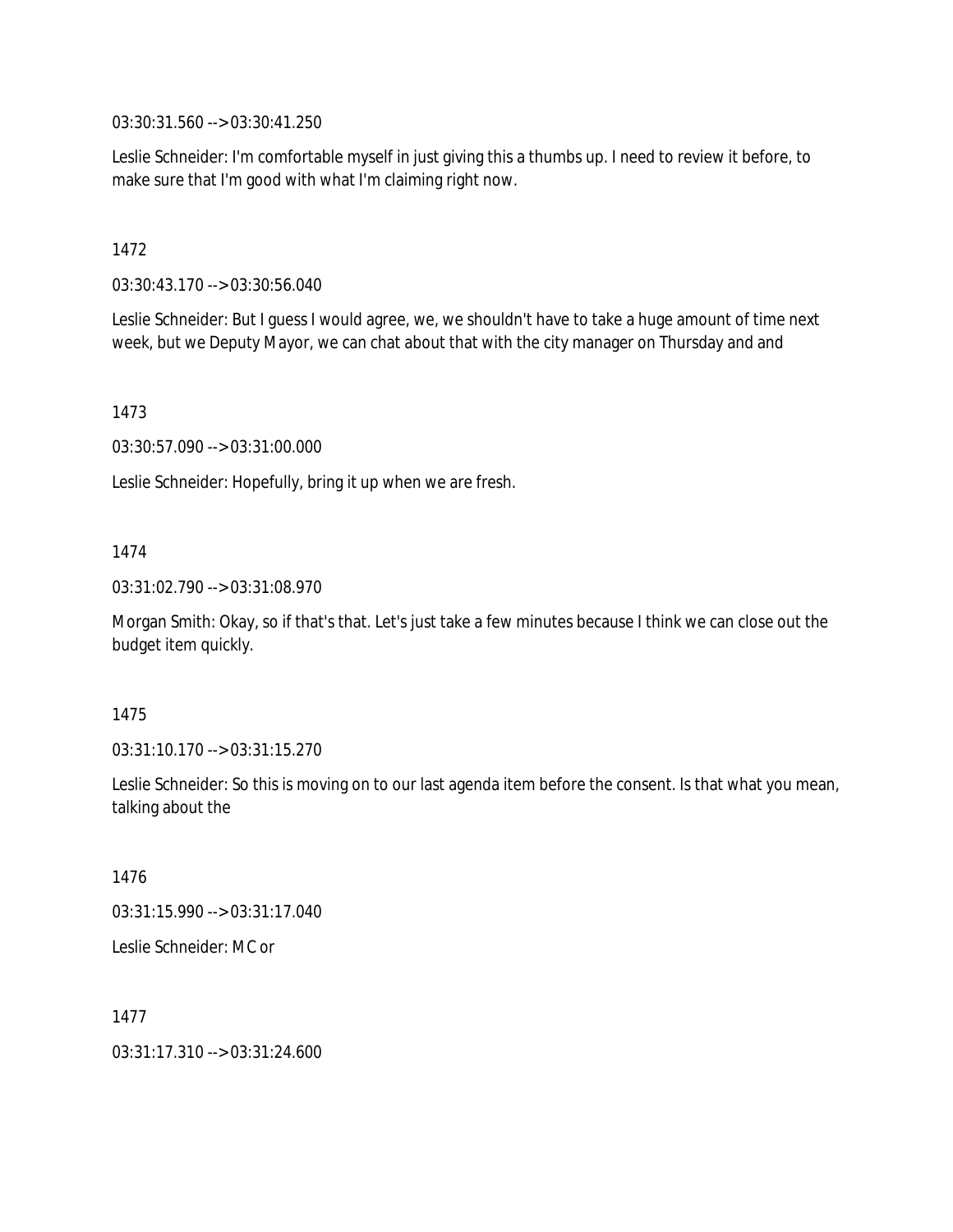Leslie Schneider: Yes. Okay, I just have a real brief presentation to walk through with you. I'm going to try to share my screen here.

1478

03:31:24.720 --> 03:31:25.590

Morgan Smith: That works.

1479

03:31:27.300 --> 03:31:28.470

Ellen Schroer: Alright, cool.

1480

03:31:29.580 --> 03:31:43.860

Ellen Schroer: So this is just a quick reintroduction to the budget process, we came to you in January to talk about the process and with like with so many other things were just needing to come back to you and say, We have to recognize that things have changed.

1481

03:31:44.220 --> 03:31:47.550

Ellen Schroer: And our process is going to, we're suggesting that it's

1482

03:31:47.700 --> 03:31:50.190

Ellen Schroer: more streamlined that it would have been in a regular year

# 1483

03:31:50.490 --> 03:31:57.390

Ellen Schroer: That said, developing and adopting the budgets, like, the most important thing that we do. So we don't want to ignore it entirely.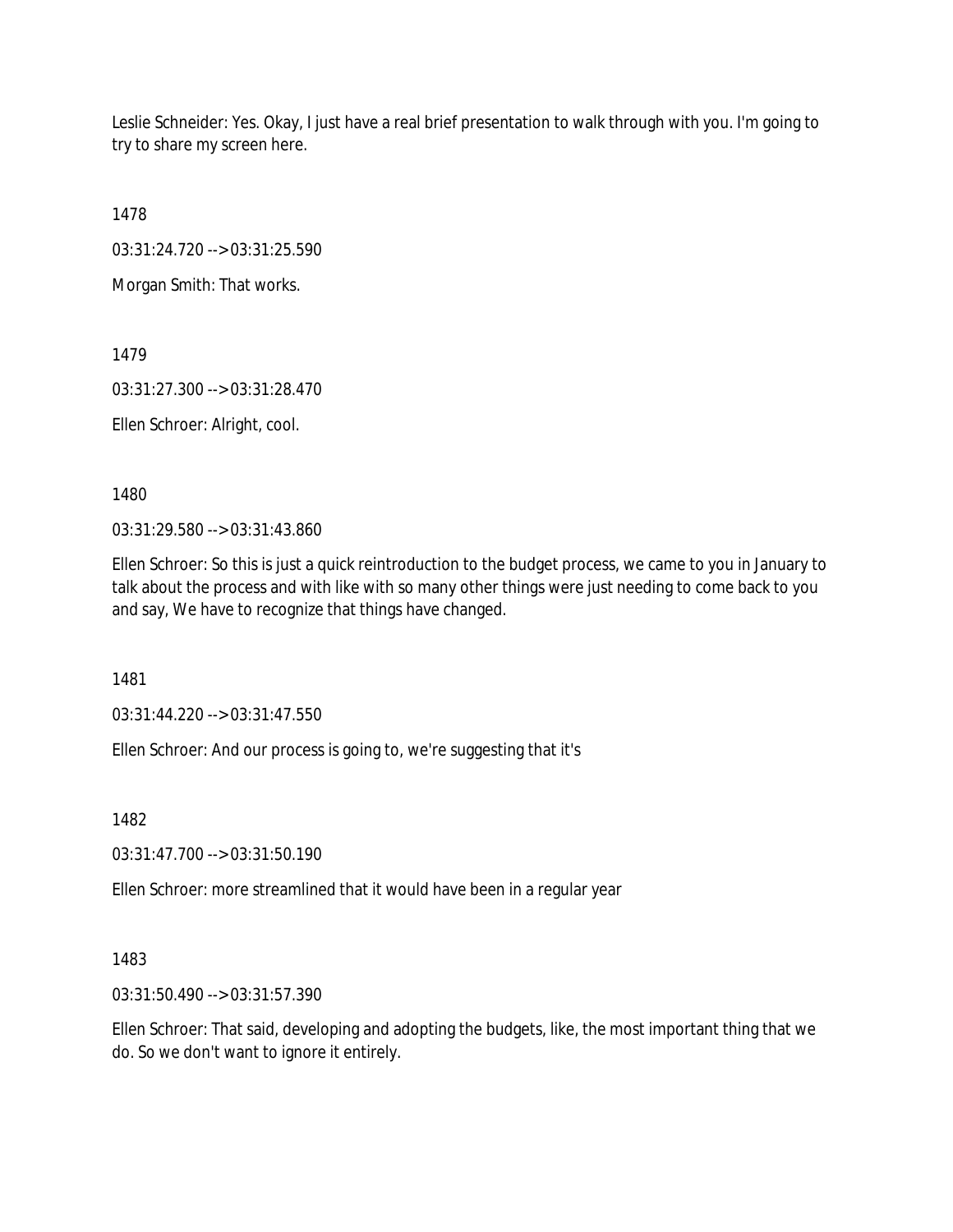03:31:58.560 --> 03:32:00.720

Ellen Schroer: We are going to continue to monitor our

1485

03:32:01.860 --> 03:32:12.600

Ellen Schroer: Performance and bring you those monthly reports so that we can inform our forecast and then bring you a budget proposal that sized to match the resources that we have

1486

03:32:15.150 --> 03:32:23.040

Ellen Schroer: Again, we're going to develop a budget that continues to deliver our core services that matches the work plan and the continuing items.

1487

03:32:23.340 --> 03:32:29.580

Ellen Schroer: And always mindful that we need to be able to support our expenditures by ongoing revenues.

1488

03:32:29.940 --> 03:32:43.740

Ellen Schroer: Will bring you a budget that meets it's our financial policies continues to have the recurring revenues and recurring expenditures and the relationship that we're used to. Now, and that our fund balance meets or exceeds our target levels.

1489

03:32:45.690 --> 03:32:51.840

Ellen Schroer: Same time, we just have to recognize that there's a bunch of things that we weren't planning to do this year that have been

1490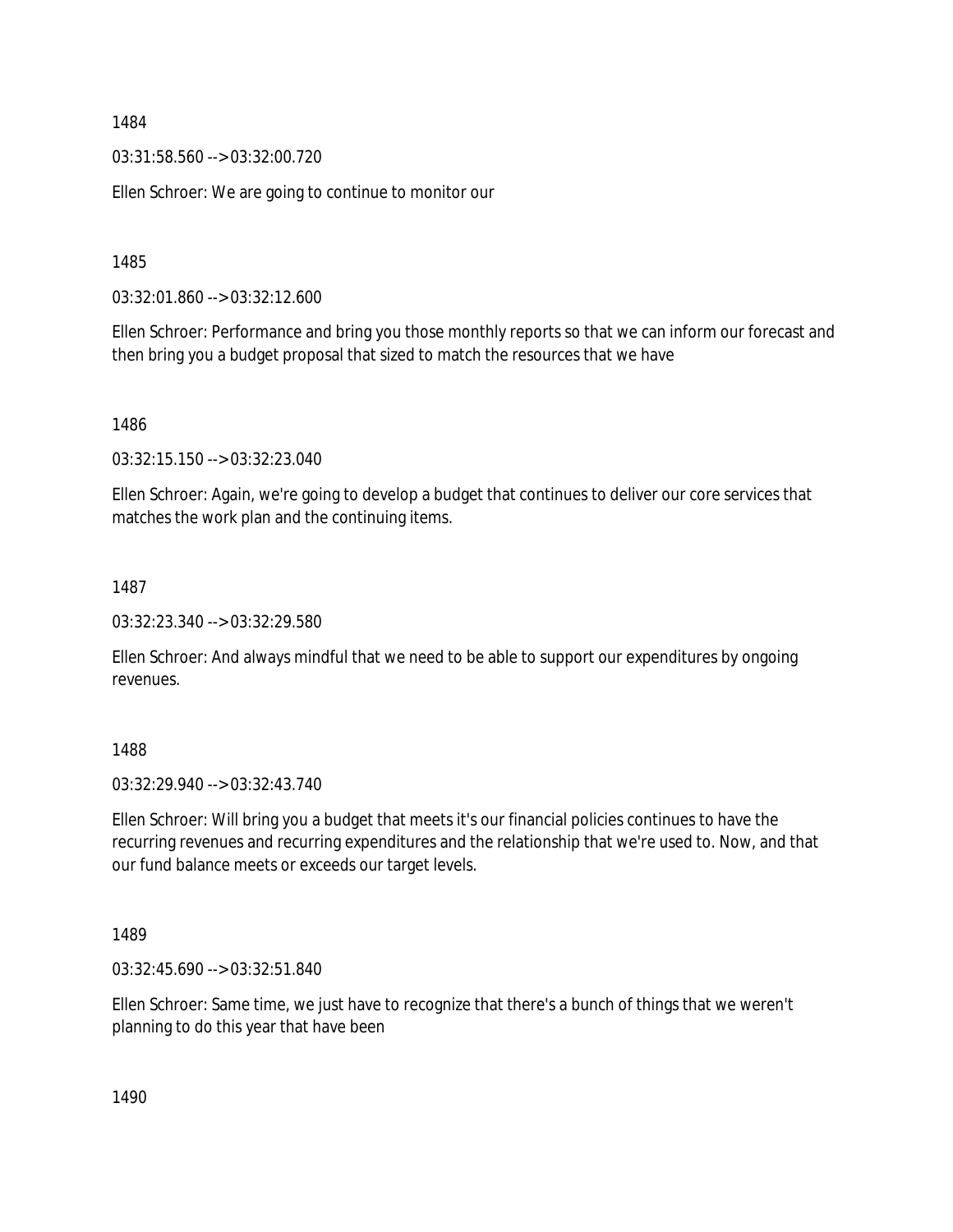03:32:52.200 --> 03:32:57.180

Ellen Schroer: Things that we needed to take up and there are delays due to the covert 19 closures.

1491

03:32:57.660 --> 03:33:04.620

Ellen Schroer: We need to incorporate limits that we weren't expecting to need to think about on our financial resources while continuing to

1492

03:33:04.980 --> 03:33:12.450

Ellen Schroer: prioritize our business continuity and asset preservation, so we expect to bring you a budget that really focuses on our core services.

1493

03:33:13.080 --> 03:33:24.090

Ellen Schroer: Rather than implementing significant new initiatives or taking a really different approach to the budget, we're looking for ways for the staff to be most efficient and for you to be most efficient with your time and the Council meetings.

1494

03:33:24.900 --> 03:33:29.670

Ellen Schroer: Coming up this spring and fall or summer and fall. So what that means.

1495

03:33:30.390 --> 03:33:37.980

Ellen Schroer: Later this month, the public works director will start off the capital portion of the budget. That's the biggest expenditure and a temple for our budget.

1496

03:33:38.610 --> 03:33:45.390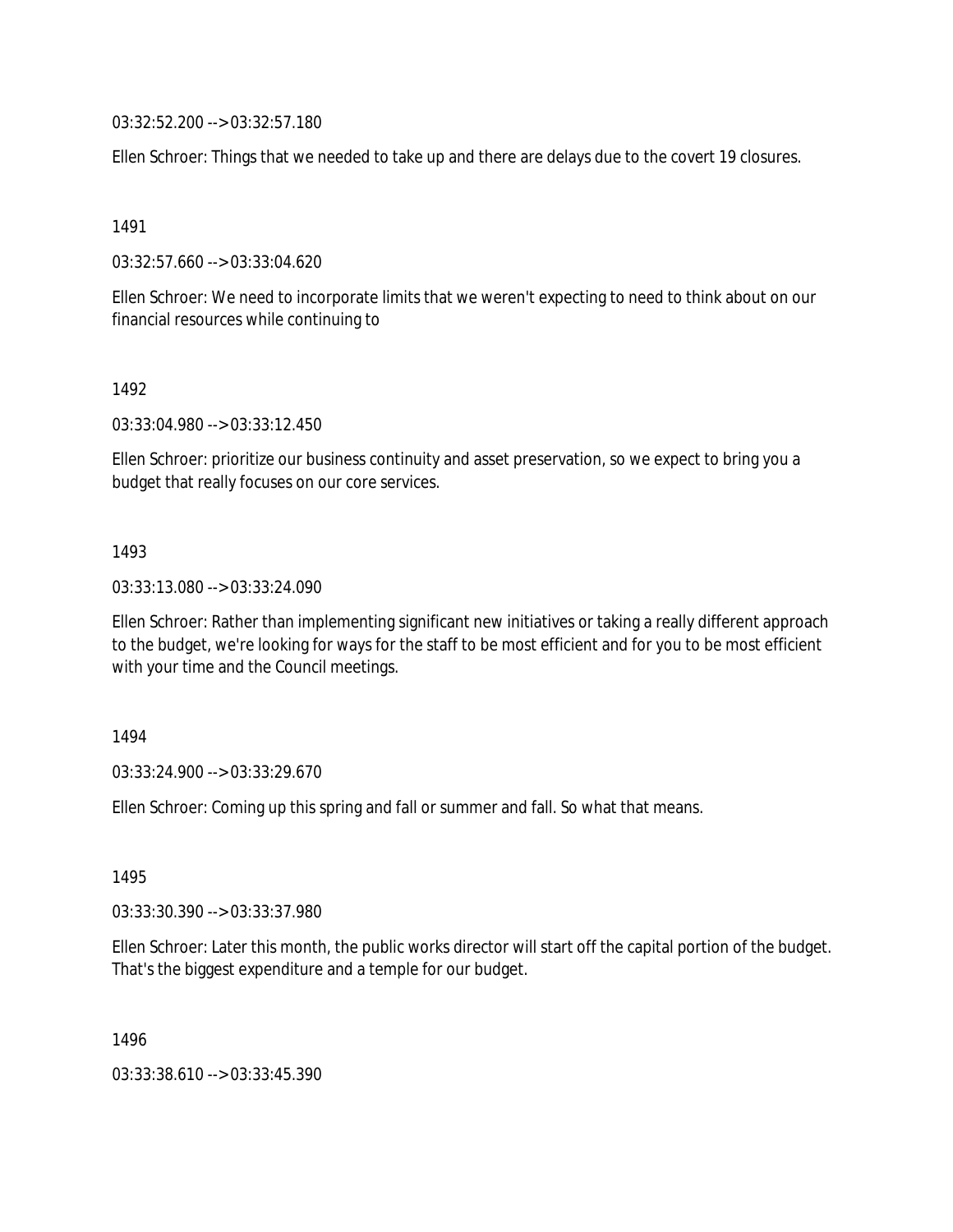Ellen Schroer: He'll be with you in a couple of weeks to do a briefing for this tip the real financial linchpin

### 1497

03:33:46.020 --> 03:33:57.630

Ellen Schroer: Of the financial policies and the cost allocation. That's the foundational part of the budget comes to you in June and then in the summer, the staff and departments will be developing the budget that

### 1498

03:33:58.650 --> 03:34:07.380

Ellen Schroer: Will be bringing to you then in the fall in September that last Tuesday of the month, we will bring a proposed budget to the city council.

### 1499

03:34:07.680 --> 03:34:13.620

Ellen Schroer: And then you will have the balance of the fall, ideally by Thanksgiving, we will adopt a budget.

### 1500

03:34:14.070 --> 03:34:23.730

Ellen Schroer: I think a couple of years ago, we developed a really robust process for the discussion and for incorporating community and council feedback and we propose to continue with that.

### 1501

03:34:24.060 --> 03:34:31.920

Ellen Schroer: It's just getting from here to there, that probably won't have quite as many bells and whistles, as we would have had in a typical year

1502

03:34:34.290 --> 03:34:35.310

Ellen Schroer: So we'll come back.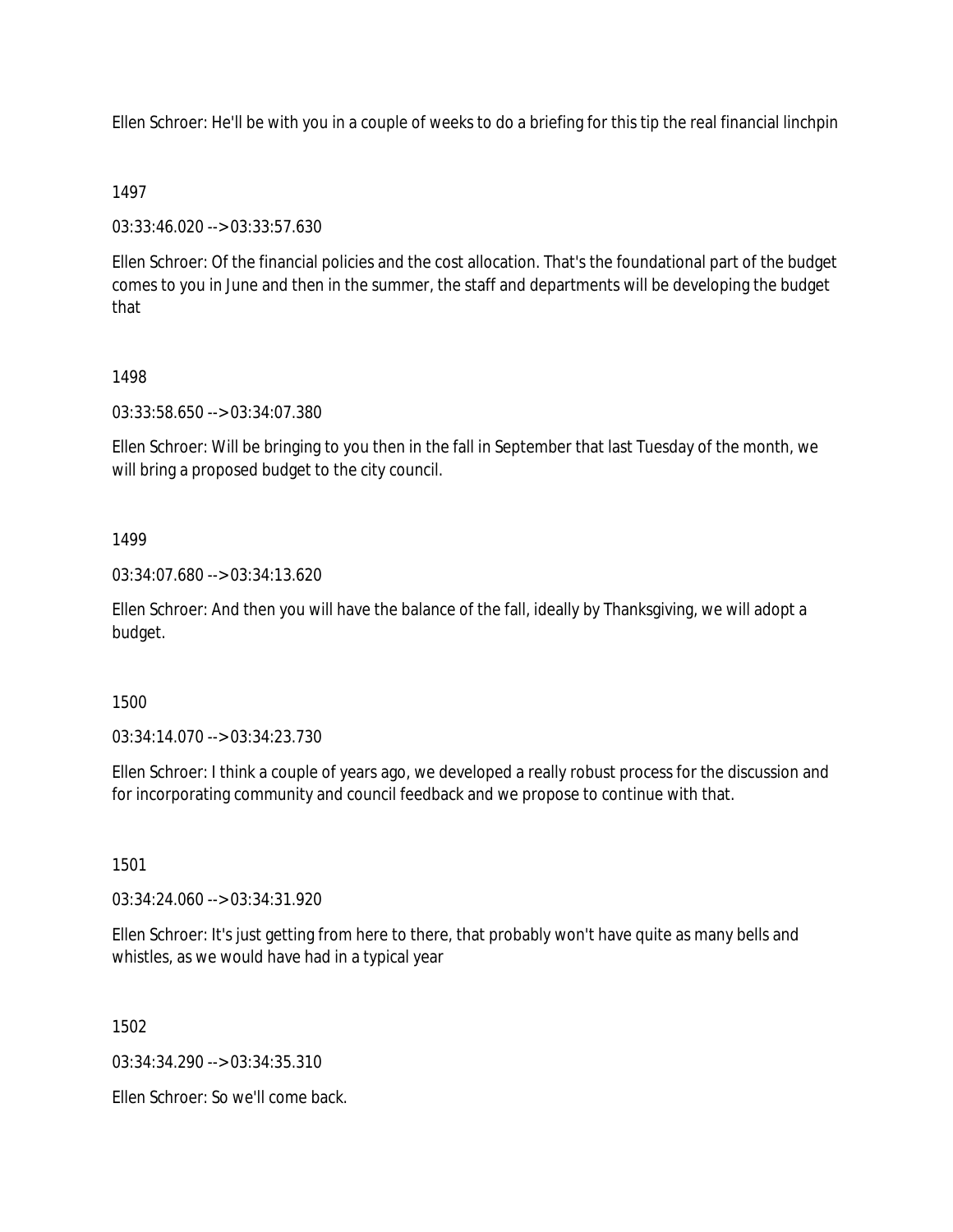03:34:36.480 --> 03:34:43.650

Ellen Schroer: Next week to continue the work plan discussion, but then in May 26 with the CFP briefing. A couple of

1504

03:34:44.520 --> 03:34:54.510

Ellen Schroer: Meetings in June to settle on our financial policies and cost allocation last week of June will have the financial update hopefully showing

1505

03:34:55.140 --> 03:35:04.650

Ellen Schroer: April and May in addition to the first quarter numbers that we provided earlier today, and then we'll continue with those monthly updates on through the summer and fall

1506

03:35:05.970 --> 03:35:14.790

Ellen Schroer: And so thanks for just a few minutes here at the very end of the meeting just for us to update you on where where the budget process looks like it'll be this year.

1507

03:35:19.020 --> 03:35:22.800

Leslie Schneider: Thank you. Thank you. I'm that sounds very familiar.

1508

03:35:23.700 --> 03:35:26.970

Leslie Schneider: With what we did a couple years ago. So I appreciate that.

1509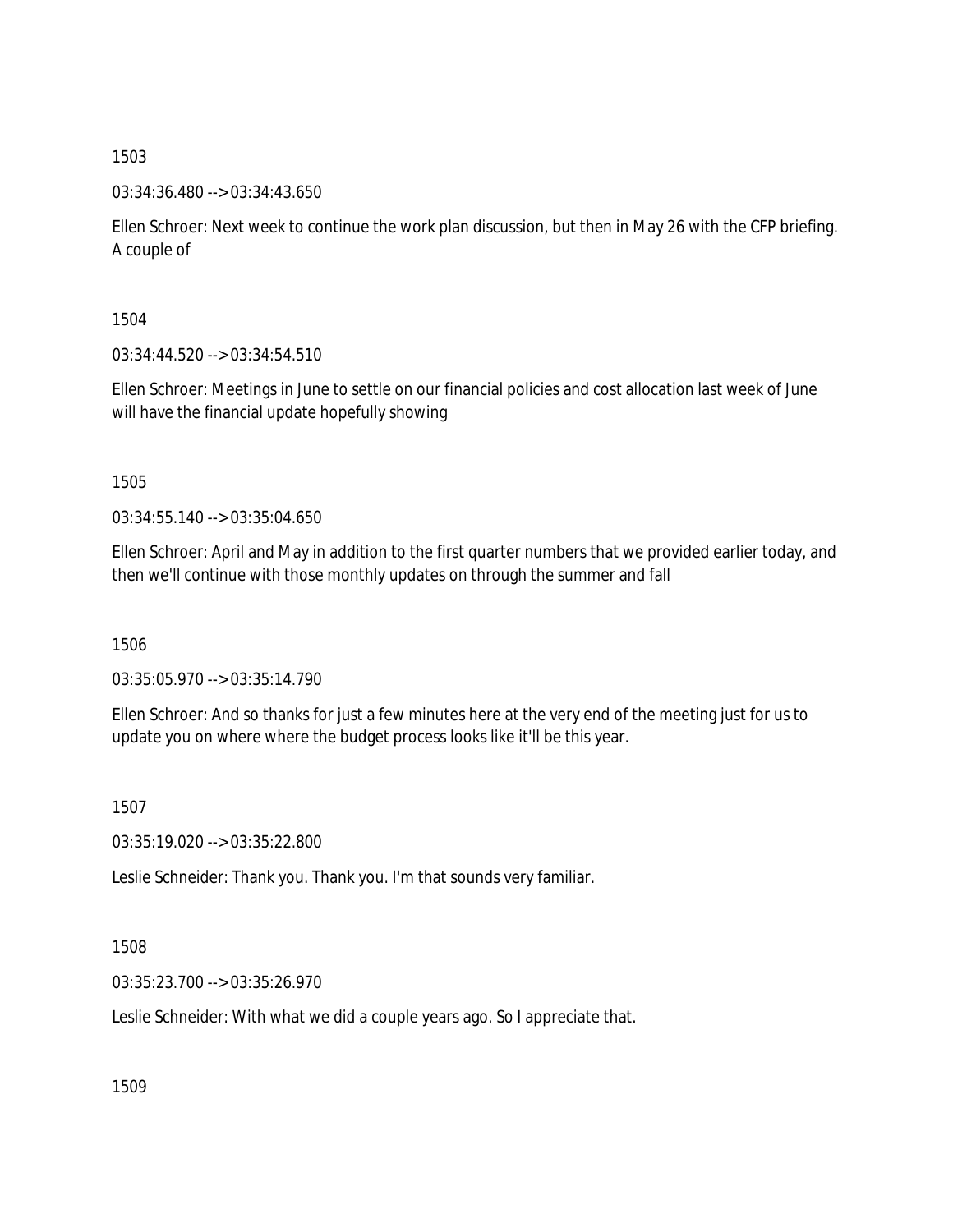03:35:28.020 --> 03:35:30.030

Leslie Schneider: Are there any quick questions.

1510

03:35:32.220 --> 03:35:33.810

Leslie Schneider: All right, well,

1511 03:35:35.010 --> 03:35:36.930 Leslie Schneider: I guess we can then move

1512 03:35:37.980 --> 03:35:44.010

Leslie Schneider: On to item 11 which is our consent agenda. How does that agenda look and

1513 03:35:45.510 --> 03:35:47.310 Leslie Schneider: He's their emotion now.

1514 03:35:57.210 --> 03:35:57.870 Leslie Schneider: Alright.

1515 03:35:59.190 --> 03:36:01.680 Leslie Schneider: Is all those in favor please say

1516 03:36:02.310 --> 03:36:04.050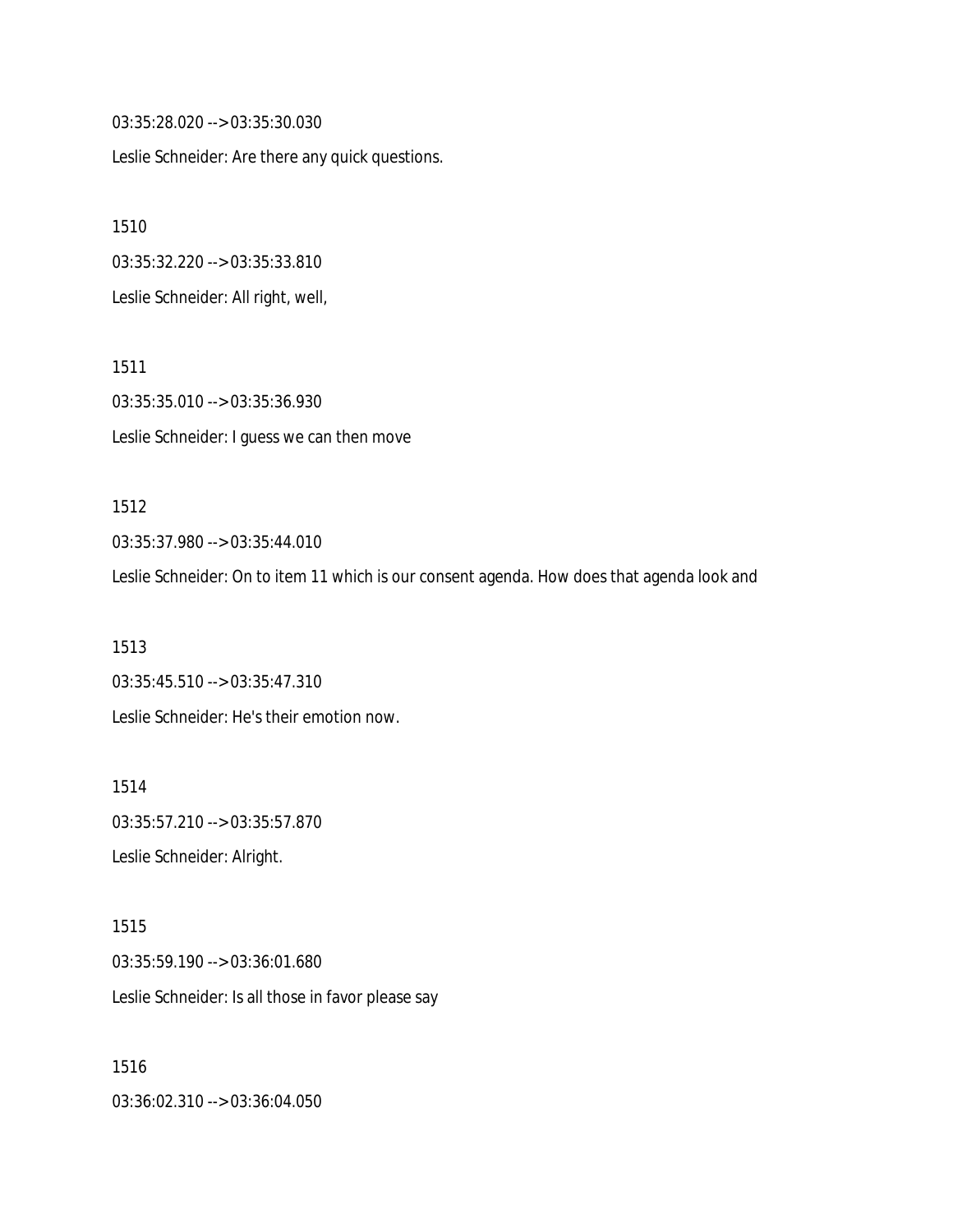Leslie Schneider: Aye. Any opposed.

1517

03:36:05.070 --> 03:36:11.040

Leslie Schneider: That passes unanimously and we can now move on to

#### 1518

03:36:13.650 --> 03:36:18.030

Leslie Schneider: committee reports which we now have on our, on our agenda.

1519

03:36:20.160 --> 03:36:20.940

Leslie Schneider: Do we have any

1520

03:36:23.970 --> 03:36:26.940

Leslie Schneider: I'm thinking we can move on to for the good of the order

1521 03:36:28.230 --> 03:36:28.680 Joe Deets: Back.

1522 03:36:29.490 --> 03:36:30.810

Leslie Schneider: Alright. Councilmember deets.

1523

03:36:31.020 --> 03:36:44.460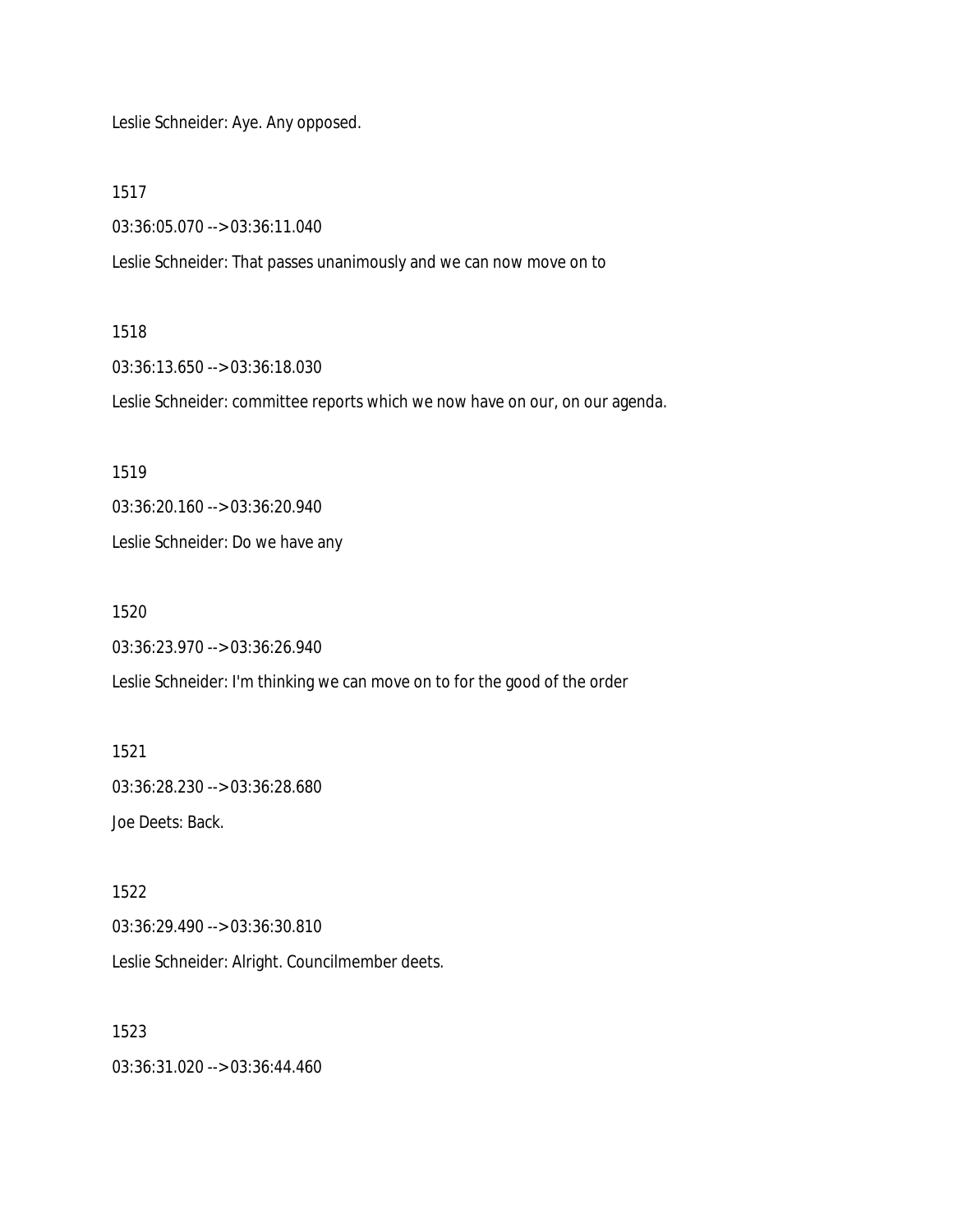Joe Deets: Yeah, thank you. I said, colleagues, I sent you an email, I think it was yesterday that I wanted to bring this up for good of the order. So I'll just be very quick because I assume everyone's been read my email. It's

1524

03:36:45.480 --> 03:36:53.190

Joe Deets: Relating to having when we're having discussion, broadly speaking, when we're having a discussion relating to the work of a

## 1525

03:36:53.550 --> 03:37:02.640

Joe Deets: Task Force committee or in this case, particularly the planning commission that when we're discussing the work that they're doing that, we have a member

### 1526

03:37:03.210 --> 03:37:11.490

Joe Deets: Of the task force committee or in this case. Planning Commission there in our meeting to kind of talk to him.

### 1527

03:37:11.970 --> 03:37:21.630

Joe Deets: And that didn't happen. The last discussion. And I think we missed a great opportunity to have a more fuller discussion. So I'm just asking.

1528

03:37:22.440 --> 03:37:35.100

Joe Deets: You know, amongst you all. Hopefully you agree that in the future we will have a Member from the planning commission and any other relevant committee there to answer questions.

1529

03:37:38.880 --> 03:37:42.180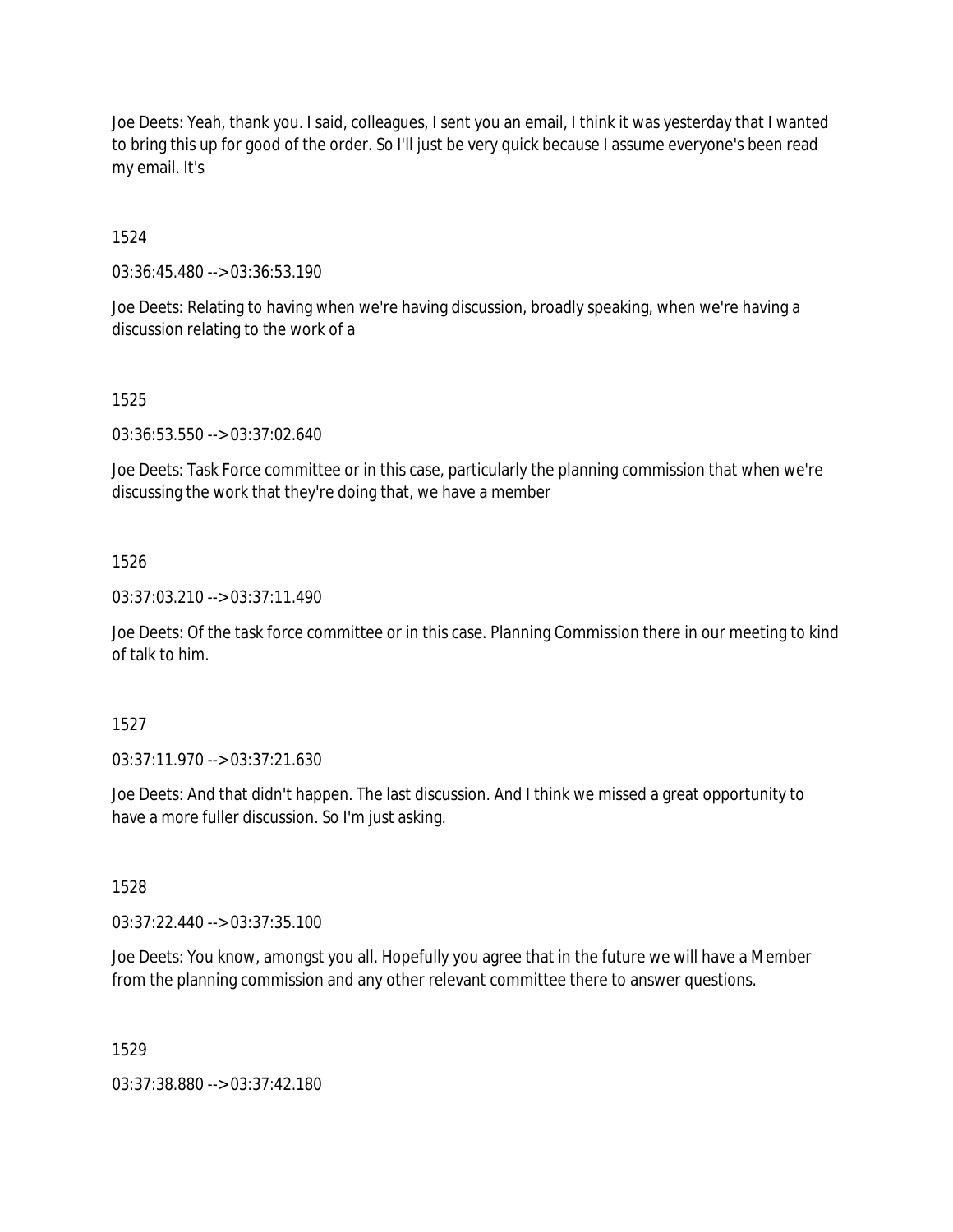Leslie Schneider: All right, I did not see whose hand was up first so

1530

03:37:43.860 --> 03:37:45.330

Leslie Schneider: COUNCILMEMBER Medina.

1531

03:37:45.870 --> 03:37:46.770

Kol Medina: I think it was me.

1532

03:37:48.840 --> 03:37:54.300

Kol Medina: Do. Does anyone want to comment on customer needs was talking about them before I go, I'm happy to wait.

1533

03:37:55.860 --> 03:37:56.940

Leslie Schneider: COUNCILMEMBER topless.

1534

03:37:57.720 --> 03:38:07.050

Kirsten Hytopoulos: Just briefly, because I also have a good day where I fully agree. I think that that's where we're headed with the conversation. We're going to be having soon between Commission and and and counsel.

1535

03:38:07.380 --> 03:38:17.310

Kirsten Hytopoulos: And I think it's in the long term, it will be a better way to to make our all of our committees more useful to us is if we have a little more contact at the meetings with them. But I agree.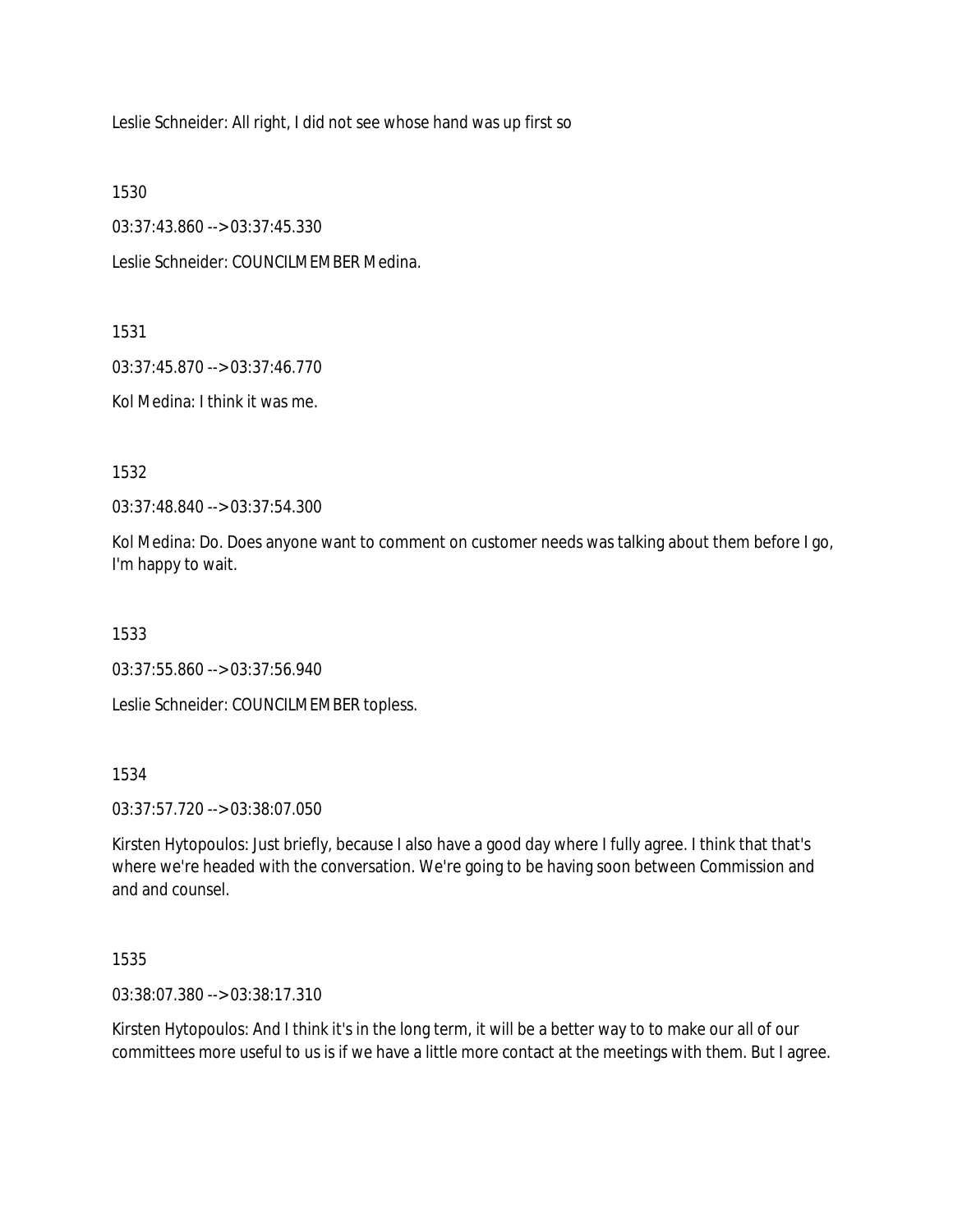03:38:18.780 --> 03:38:27.840

Leslie Schneider: I guess what I would just add to that as a question right now is how do we sort of police ourselves when these conversations come up ad hoc

1537

03:38:28.710 --> 03:38:44.370

Leslie Schneider: I guess, you know, we could have that discussion, or at least just pay attention to when they come up and just say, Hey, we really shouldn't be talking about this right now because we don't have any way. It's just a thought to keep ourselves accountable. If we go down that path.

1538

03:38:46.650 --> 03:38:57.030

Rasham Nassar: Can I, can I comment on that real quick. Sorry, and I fully support that, I think, I think, personally, I think it's, it's been a mistake that we haven't done it that way.

1539

03:38:57.690 --> 03:39:08.280

Rasham Nassar: And I think what COUNCILMEMBER deets is referring to are scheduled policy discussions on spit on recommendations at the planning commission is made. So we should have ample time and notice and

1540

03:39:10.080 --> 03:39:22.050

Rasham Nassar: Weeks of advance notice before that item hits the Council agenda to extend the opportunity to coordinate with them schedules and such, to make sure that a planning commission or two.

1541

03:39:23.190 --> 03:39:36.330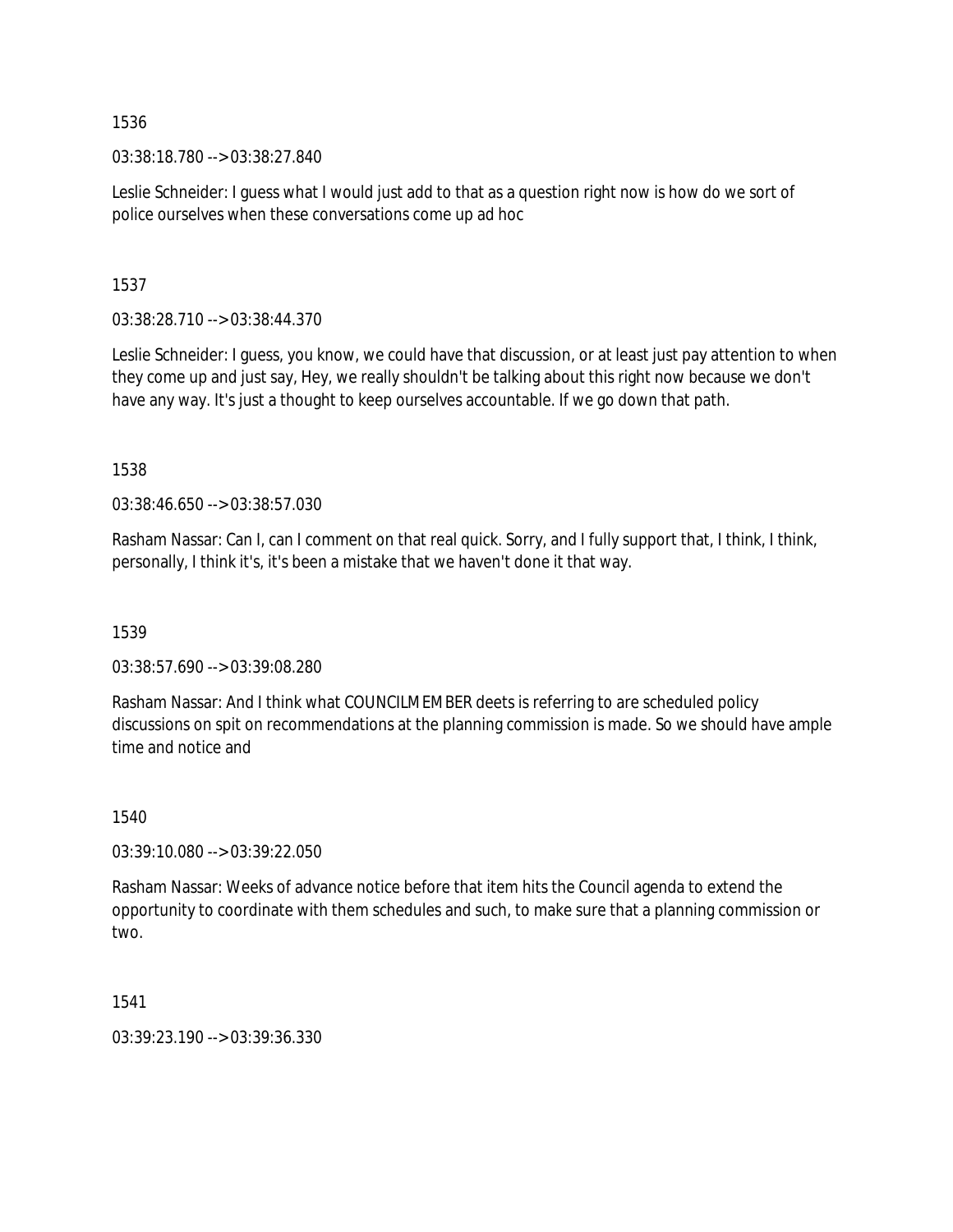Rasham Nassar: I would prefer our president at the table to deliver the record the recommendations themselves. And I think that's something they would they've been asking for. I think that's something I've heard director right support. The last time we kind of talked about some of the

1542

03:39:37.890 --> 03:39:43.860

Rasham Nassar: Some of the recommendations at the Planning Commission would like to make to counsel to improve communications between the two bodies.

1543

03:39:44.820 --> 03:39:48.690

Rasham Nassar: So I'm really grateful for. Councilmember deets for bringing that up and

1544

03:39:49.080 --> 03:39:59.580

Rasham Nassar: I don't know if there's somewhere, we could write it in some policy document or something. But I would absolutely support that, because I think it's fundamental and pivotal to the success of all the Planning Commission and the Council.

1545

03:40:01.830 --> 03:40:02.550

Leslie Schneider: Member Medina.

1546

03:40:03.930 --> 03:40:09.780

Kol Medina: As word COUNCILMEMBER deeds, your, your cat has seemed a little irritated tonight.

1547

03:40:14.490 --> 03:40:19.770

Joe Deets: It's been a long night actually, truth be told, she sat on my lap. Most of the meeting so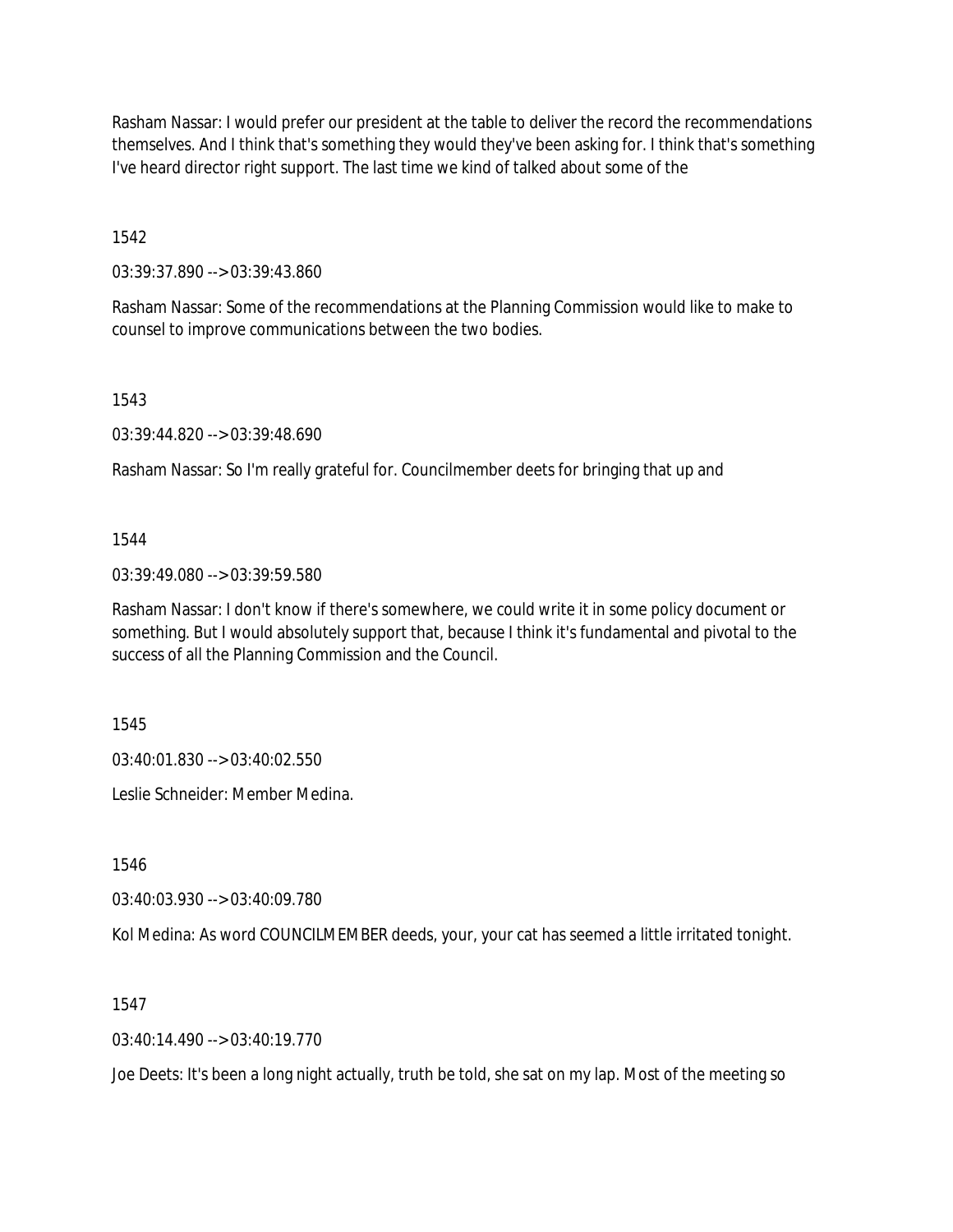03:40:24.210 --> 03:40:33.090

Kol Medina: Just on that topic before I bring up the topic I wanted to bring up. I absolutely agree with the, the purpose of your comment. The sentiment behind your comment.

1549

03:40:34.080 --> 03:40:42.930

Kol Medina: I personally wouldn't want to write it into a policy without giving some deep thought to kind of the constraints around it. You know when when is it appropriate

1550

 $03:40:44.130 \rightarrow 03:40:59.100$ 

Kol Medina: What types of discussions. I just think there are a lot of details there. We would have to think through before making it some sort of formal policy and if we need to have that discussion, some time. I'm happy to have that discussion what I wanted to say was

1551

03:41:01.830 --> 03:41:09.330

Kol Medina: So I'm a representative on the health board and the department Emergency Management Board, which oversees the mercy operation center for the county

1552

03:41:11.730 --> 03:41:25.650

Kol Medina: I've just been assuming that you all are getting plenty of information about our county is responding to this and I want to help instruct thinks about this and apart. I'm assuming that because you're getting that every meeting from from our city manager.

1553

03:41:27.240 --> 03:41:40.650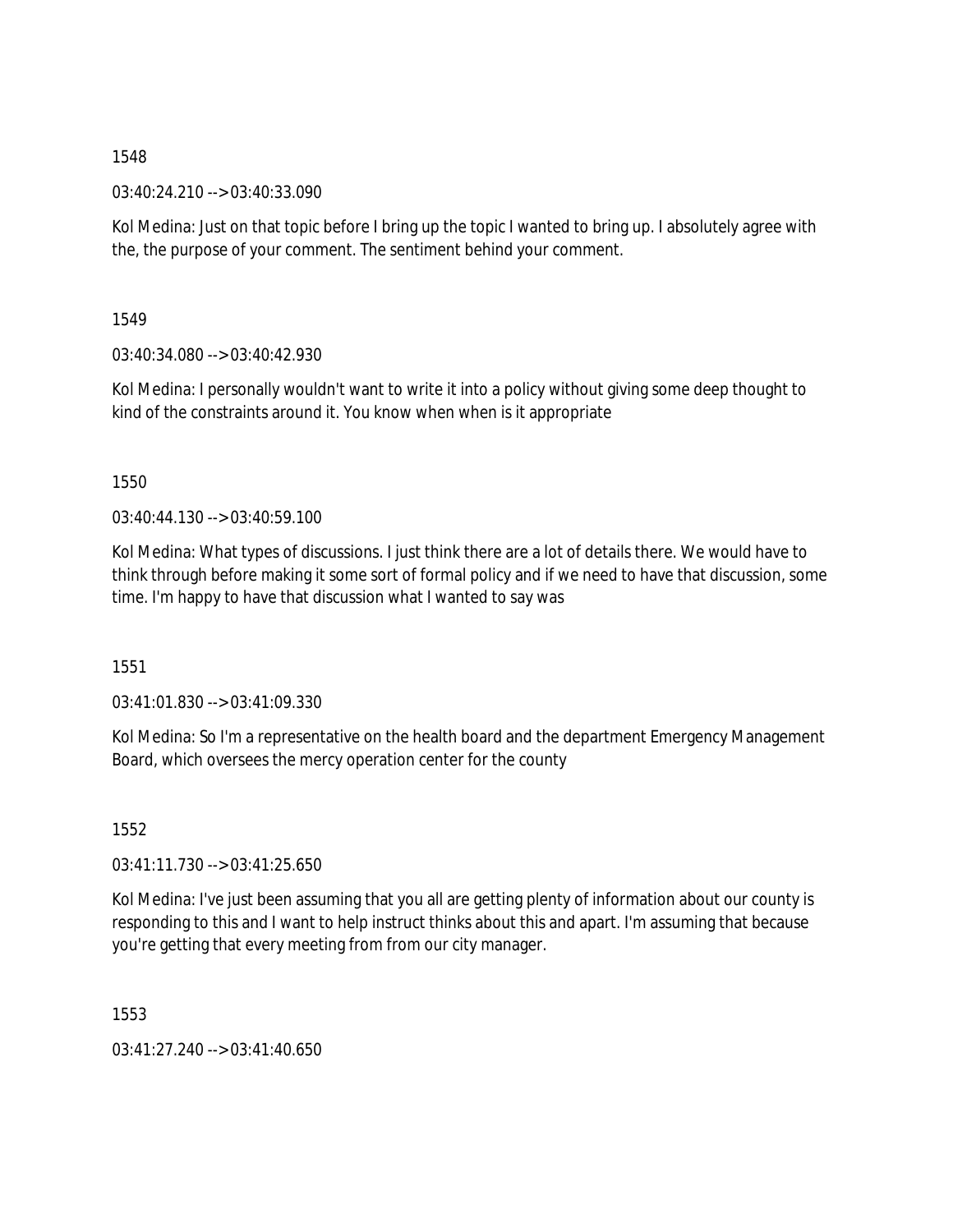Kol Medina: But if you guys would like for me to provide reports after I've sat in on a meeting with either one of those bodies. I'm happy to do that. So I'm just looking for some feedback and whether you'd like me to do that.

1554

03:41:43.980 --> 03:41:44.130

Leslie Schneider: There.

1555

03:41:45.930 --> 03:41:56.370

Leslie Schneider: Would we like to get sort of a committee update from COUNCILMEMBER Medina on a regular basis or just as he sees fit or

1556

03:41:57.990 --> 03:41:59.550

Leslie Schneider: High trust. We're good.

1557

03:42:00.840 --> 03:42:05.970

Rasham Nassar: What do you say committee update. You mean the health board that you sit on as a council member

1558

03:42:07.170 --> 03:42:09.570

Rasham Nassar: Are you talking about your work on the

1559

03:42:11.070 --> 03:42:11.670

Rasham Nassar: In your other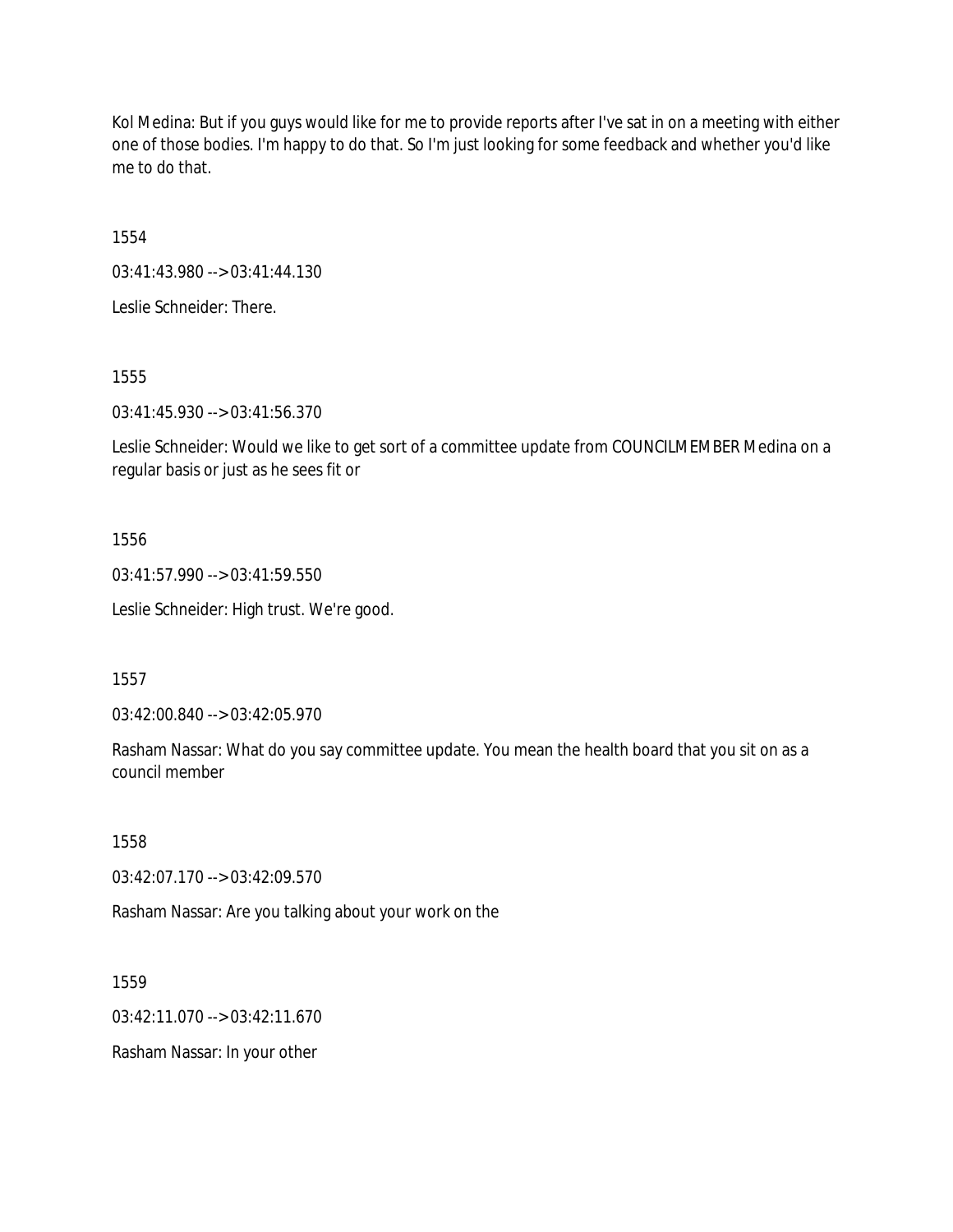03:42:12.360 --> 03:42:13.560

Kol Medina: Like I hero.

1561

03:42:14.040 --> 03:42:17.220

Kol Medina: Like I could be reporting back to you guys. What it is that the

1562

03:42:18.630 --> 03:42:38.430

Kol Medina: The Health District Health Board for the health district is talking about and what the department mercy management board is talking about you're getting the flavor of all that stuff through the city managers weekly reports but you know I can try to add some more details to that or

#### 1563

03:42:39.930 --> 03:42:45.510

Kol Medina: Rather than just probably to kind of provide a general report about everything they're talking about. I can try to use my judgment to

### 1564

03:42:46.140 --> 03:42:52.590

Kol Medina: To say, Well, is there something that senior manager hasn't mentioned that maybe would be interesting to you all and I can try to, you know, pass that on to you.

1565

03:42:52.980 --> 03:43:03.270

Kol Medina: I do forward to the whole counsel the agenda packet for all those meetings so so you have all the same materials that I see. But if you'd like me to do more, I can. I'm just, I'm just offering

1566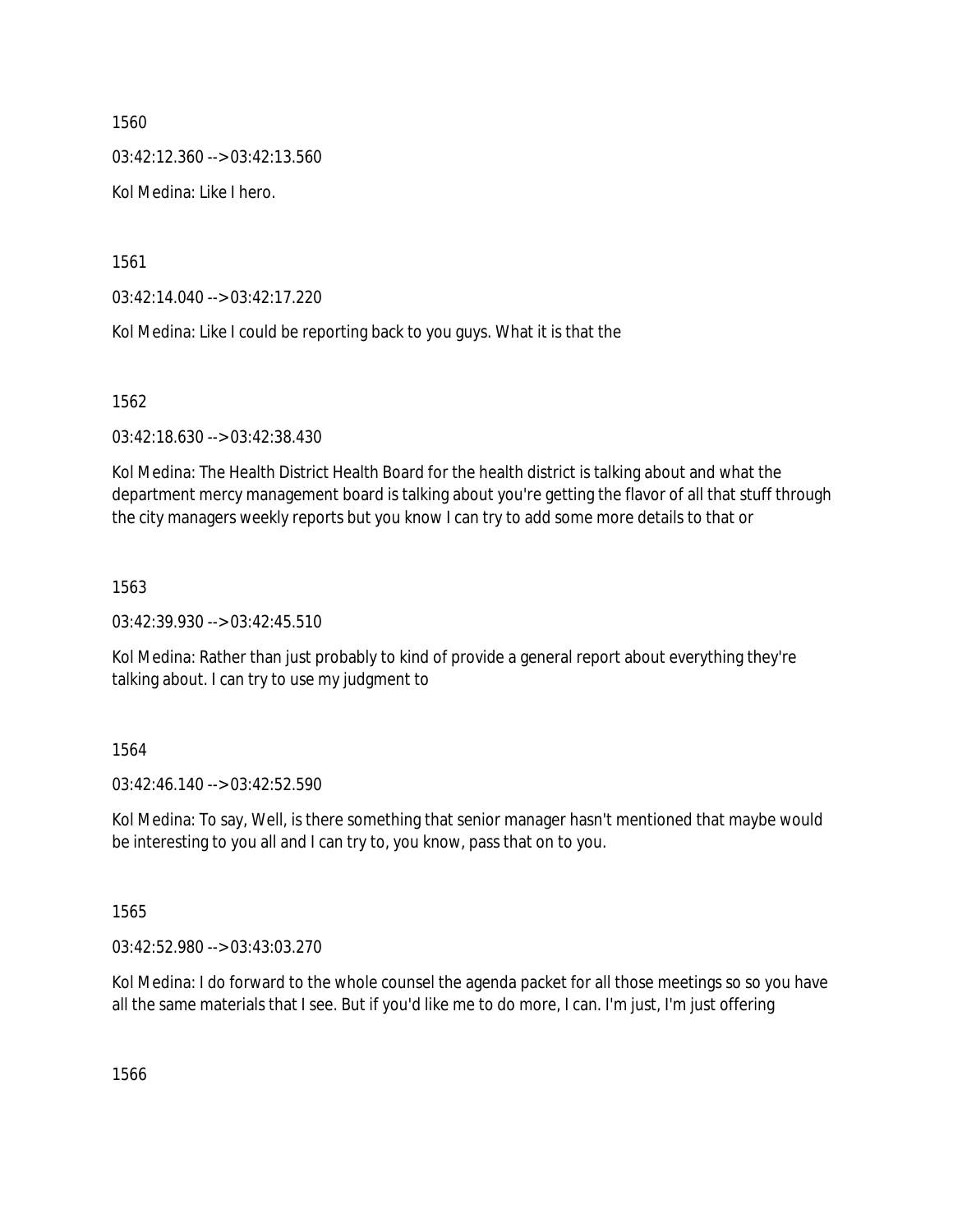03:43:04.380 --> 03:43:07.620

Leslie Schneider: And kind of on that same note it if you don't mind. So

1567

03:43:09.270 --> 03:43:14.190

Leslie Schneider: COUNCILMEMBER Medina and I are both on a Monday morning call and

1568

03:43:15.210 --> 03:43:21.720

Leslie Schneider: My role is as as the mayor and his role is in his day job capacity and

1569

03:43:23.700 --> 03:43:29.100

Leslie Schneider: I haven't had much of a sense of the need to bring some of that stuff back

1570

03:43:30.660 --> 03:43:40.680

Leslie Schneider: This last meeting was a little bit different. I just kind of came away from that meeting, being a little worried about, you know, our ability to come up with testing. I mean, that was just sort of a huge

1571

03:43:42.180 --> 03:43:46.410

Leslie Schneider: Focus on the meeting. And so I guess I could

1572

03:43:48.150 --> 03:43:54.480

Leslie Schneider: I don't know whether I'm always going to have some big takeaways. But if I come away from a meeting like that with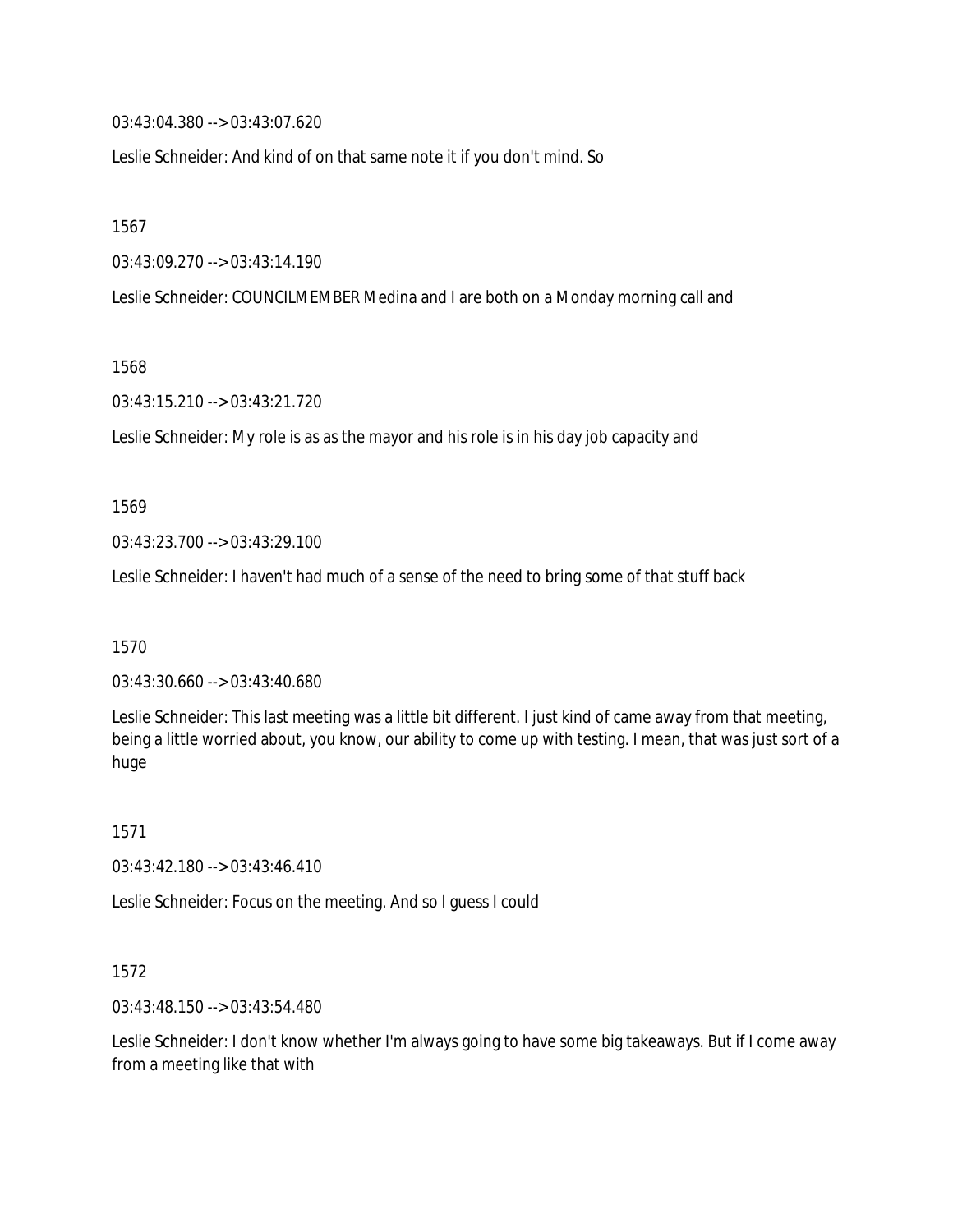03:43:56.880 --> 03:43:59.340

Leslie Schneider: Some worries or or whatever, you know, I mean,

1574

03:44:00.570 --> 03:44:14.040

Leslie Schneider: Maybe that would be something I should be bringing up at committee reports as well. I don't know what what your thoughts are, if it's not going to be riveting information. It's going to be more sense. Because, you know, these are just electives talking to each other.

1575

03:44:15.630 --> 03:44:18.600

Leslie Schneider: About how things are going. But trends are emerging, so

1576

03:44:21.240 --> 03:44:24.000

Leslie Schneider: I'm COUNCILMEMBER hi topless.

1577

03:44:25.980 --> 03:44:31.470

Kirsten Hytopoulos: Before I say what I was talking about. I just say I would live up to your discretion anybody other regional board.

1578

03:44:31.860 --> 03:44:39.300

Kirsten Hytopoulos: Just if you think it's something that would be interesting to us. I wouldn't want you to be burdened, any more than you need to be with always repeating everything to us but

1579

03:44:39.660 --> 03:44:44.220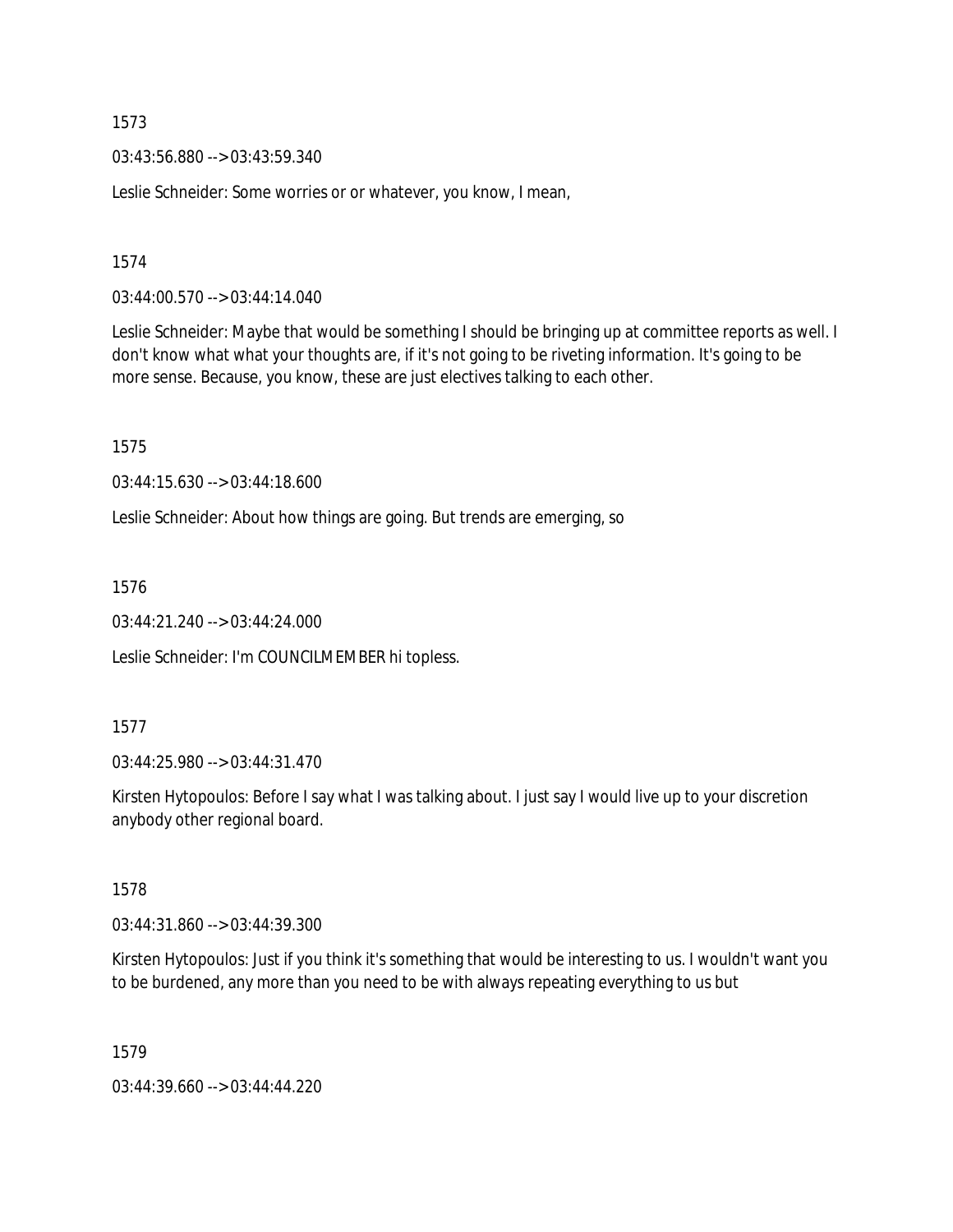Kirsten Hytopoulos: Yeah, if something strikes you is important. And we're not hearing it elsewhere. You don't think go please share it.

1580

03:44:45.690 --> 03:44:46.020

Kirsten Hytopoulos: Um,

1581

03:44:46.110 --> 03:45:01.350

Kirsten Hytopoulos: I, I wanted to kind of to point is that it happened. The meeting earlier when we heard a comment about the fact that the property at issue on day road had been owned by a council member in the past have been spot zone.

# 1582

03:45:02.310 --> 03:45:07.770

Kirsten Hytopoulos: I bring this up is that specific issue as well as this larger issue. I think it's important for us.

1583

03:45:08.280 --> 03:45:19.050

Kirsten Hytopoulos: To do what we can to not let these sorts of things kind of go by. It builds up a sense of distrust I'm concerned from the community that I think is not merited I've never seen.

1584

03:45:19.590 --> 03:45:27.720

Kirsten Hytopoulos: In my time my council previously, or this, or my time in living in the city. I've never seen what I thought was some kind of stark real corruption.

1585

03:45:28.080 --> 03:45:34.380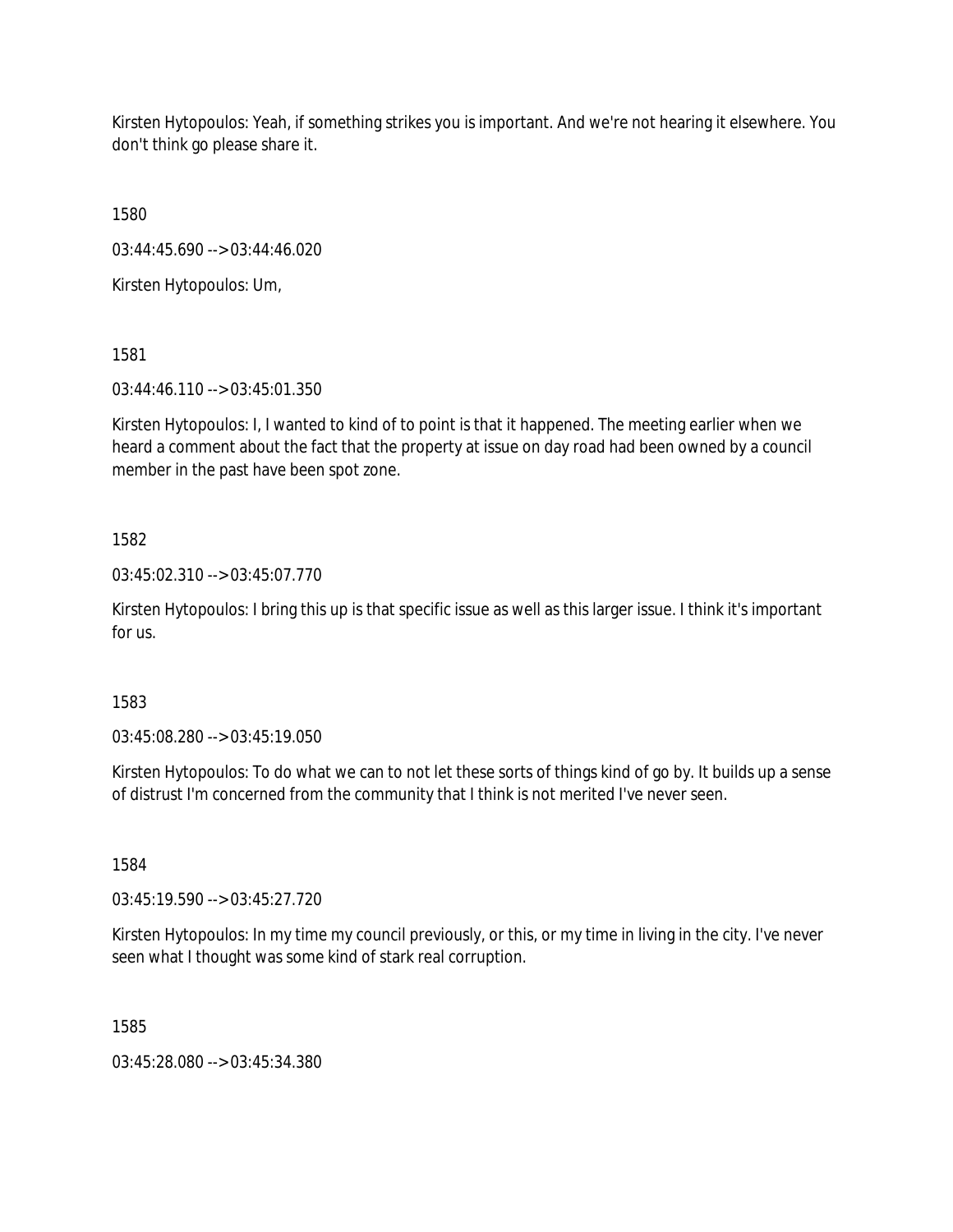Kirsten Hytopoulos: So I think that we should make the kid of careful about trying to address some of these things when they come up. I looked online. I did see that it was in fact

1586

03:45:34.620 --> 03:45:43.740

Kirsten Hytopoulos: Owned by a former council member I don't know when the zoning happened. I don't know if it was a spot zone, but I just think that we shouldn't be allowing too many of these sort of things to just kind of go out there unaddressed.

1587

03:45:44.550 --> 03:45:50.340

Kirsten Hytopoulos: We get emails that makes certain allegations that are baseless. And I think it's important for the community to

1588

03:45:51.420 --> 03:46:02.970

Kirsten Hytopoulos: To have this sense of trust. We're trying to imbue in this in the community that we address those. So I don't know if somebody wants to follow up on that, or I just want to at least say I'd be surprised. I can personally not

1589

03:46:04.410 --> 03:46:07.980

Kirsten Hytopoulos: Witnessed any sort of corruption on that level in my, in my city.

1590

03:46:09.900 --> 03:46:11.790

Leslie Schneider: Deputy Mayor. Did you want to comment on

1591

03:46:11.850 --> 03:46:20.160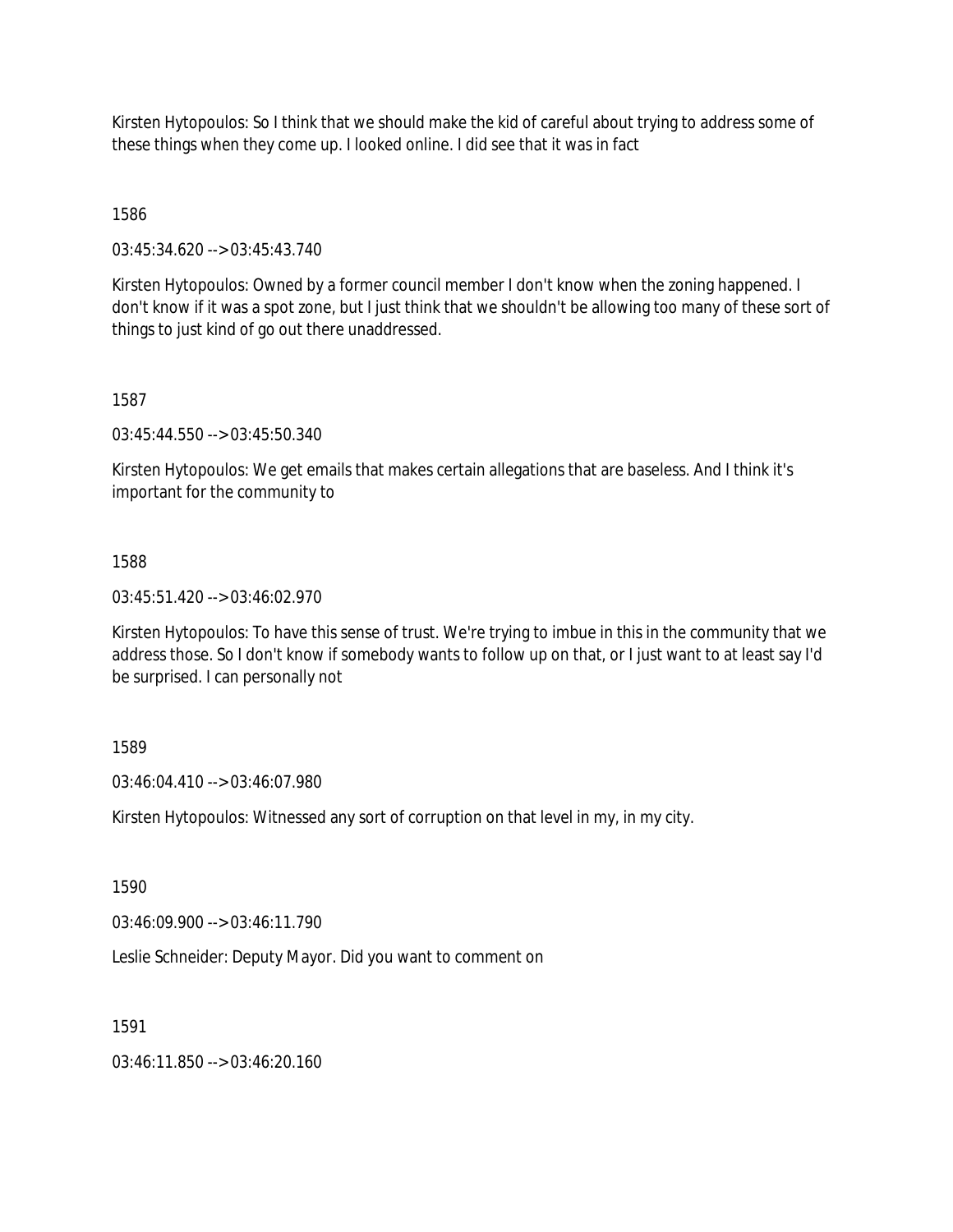Rasham Nassar: Yeah. Just a quick question for counseling right topless. Are you referring to comments made during public comment by a constituent

1592

03:46:24.390 --> 03:46:25.380

Rasham Nassar: Okay, so

1593

03:46:25.440 --> 03:46:32.250

Kirsten Hytopoulos: Yeah, it was a comment that that the prop. It was during the public hearing Ron Peltier stated that

1594

03:46:32.430 --> 03:46:34.950

Kirsten Hytopoulos: Right. And he was. Yeah.

1595

03:46:35.400 --> 03:46:39.540

Rasham Nassar: Okay, okay, but it was a comment made by a member of the public.

1596

03:46:40.800 --> 03:46:41.340

Kirsten Hytopoulos: Correct.

1597

03:46:41.820 --> 03:46:57.480

Rasham Nassar: Okay, and it was concerning to you because you suspect that it may have had a hidden allegation, or of corruption by Council I'm struggling to understand what it is you're concerned about in the implication that that constituents need to be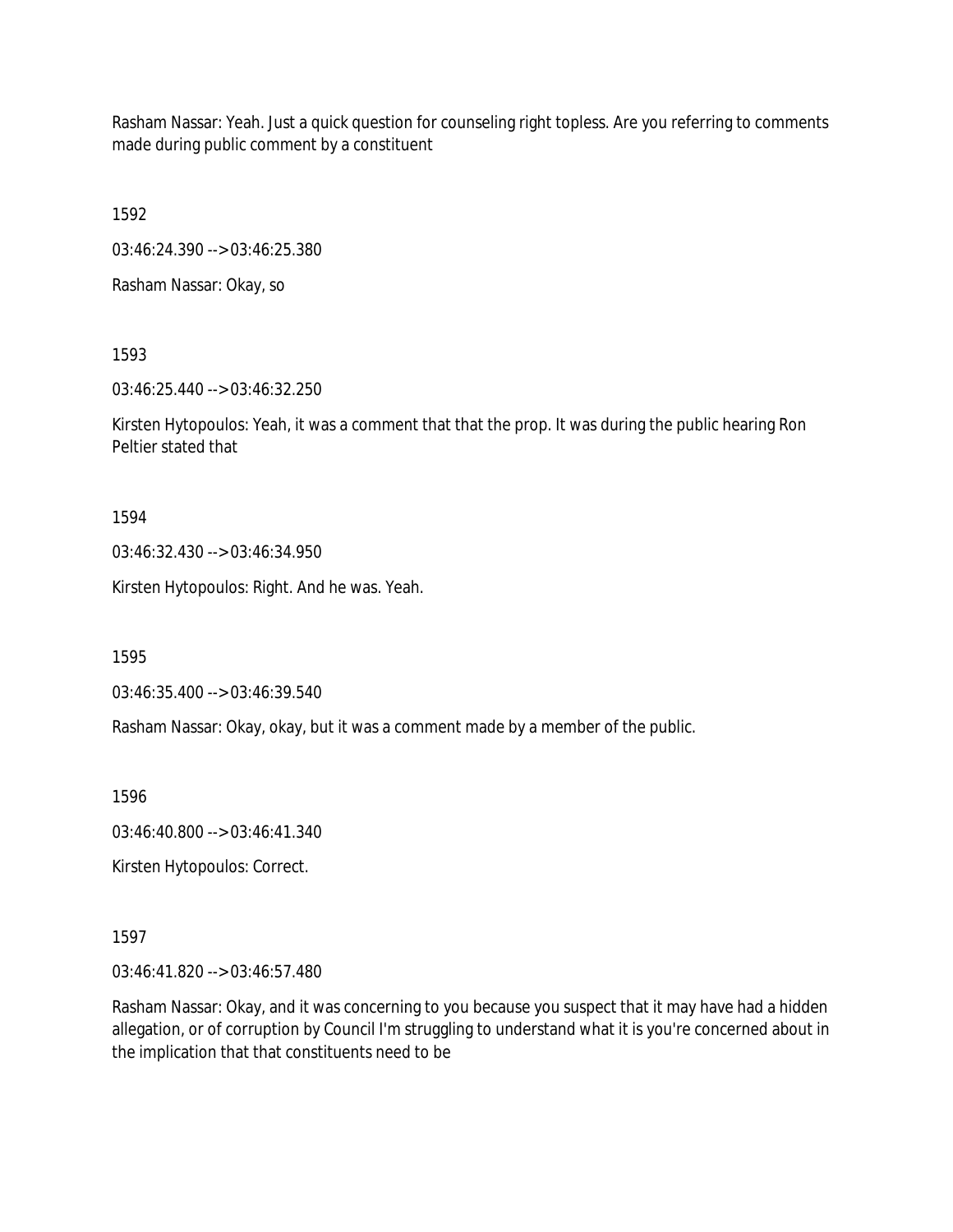1598

03:46:58.920 --> 03:47:03.390

Rasham Nassar: Establishing a precedent for or an expectation that citizens have to be 100%

1599

03:47:04.830 --> 03:47:08.760

Rasham Nassar: Correct in their speech before Council, is that what you're insinuating or

1600

03:47:09.630 --> 03:47:10.080

Rasham Nassar: That counts.

1601

03:47:11.490 --> 03:47:18.000

Kirsten Hytopoulos: No, I'm talking about us responding to statements that that that and responded to. Don't sound so good.

1602

 $03:47:18.390 \rightarrow 03:47:25.350$ 

Kirsten Hytopoulos: Whether they are and whether they're eat what you know. I also think we should respond to emails that we receive that are widespread that are making statements of fact.

1603

03:47:26.010 --> 03:47:33.360

Kirsten Hytopoulos: That we don't agree with. But in this particular case, I'm saying, I think, doesn't matter where it came from simply allowing that to hang in the air.

1604

03:47:34.470 --> 03:47:36.720

Kirsten Hytopoulos: wouldn't feel good to me. If I were a citizen watching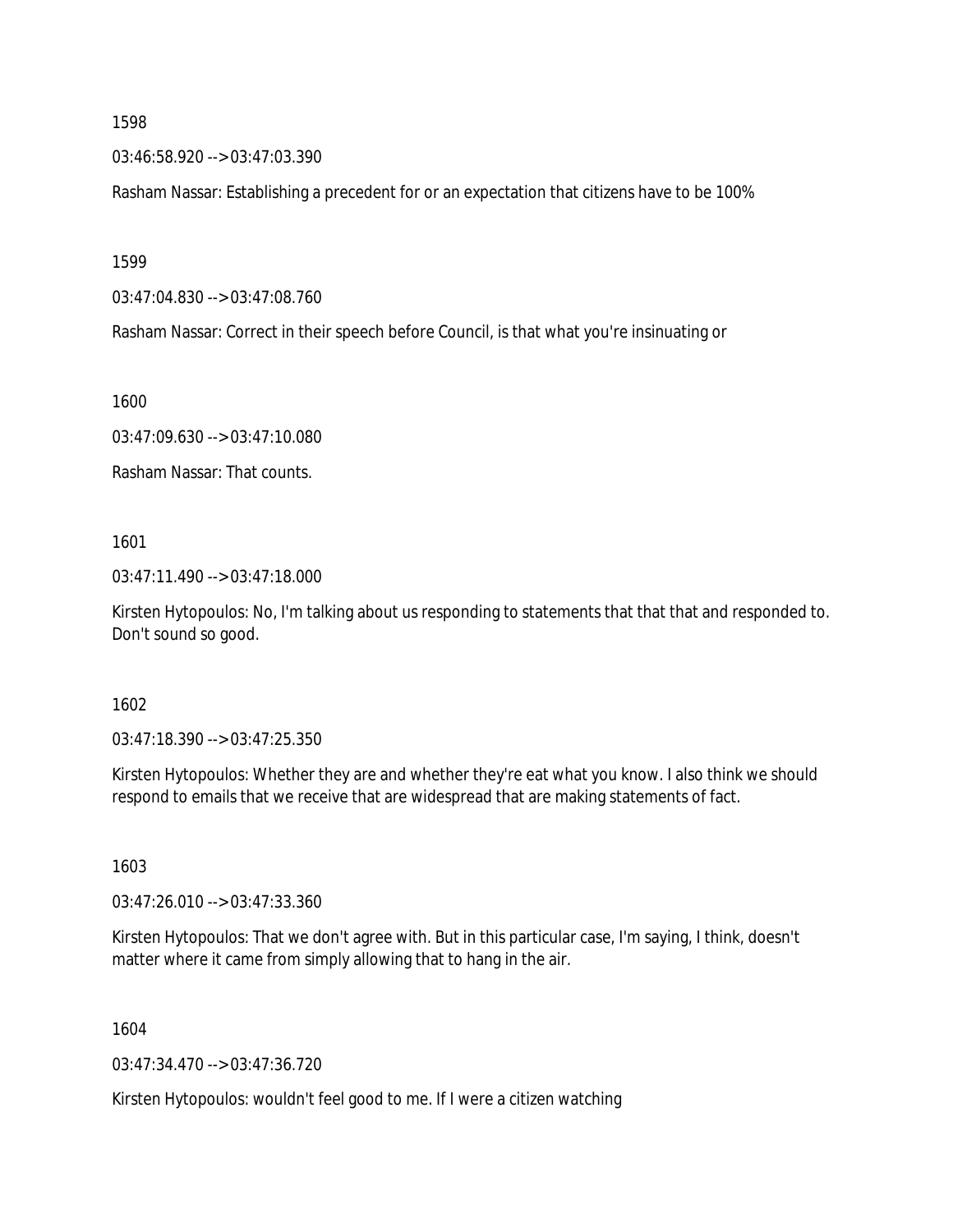1605

03:47:37.980 --> 03:47:38.850

Leslie Schneider: COUNCILMEMBER Medina.

1606

03:47:38.880 --> 03:47:42.180

Leslie Schneider: Would, did you want to follow on to that. Are we on to something else.

1607

03:47:42.510 --> 03:47:44.190

Kol Medina: Or is wonderful on to that.

1608

03:47:45.240 --> 03:47:47.940

Kol Medina: I just appreciate California topless you bring that up.

1609

03:47:51.120 --> 03:48:00.510

Kol Medina: What was stated was clearly an allegation of corruption, clearly, I mean, I don't know how better you define it. It was a statement presented as fact.

1610

03:48:01.080 --> 03:48:09.300

Kol Medina: That while a council member. Well, a person was on the council. The council spot zone to their property in a manner that would make them money.

1611

03:48:10.020 --> 03:48:18.240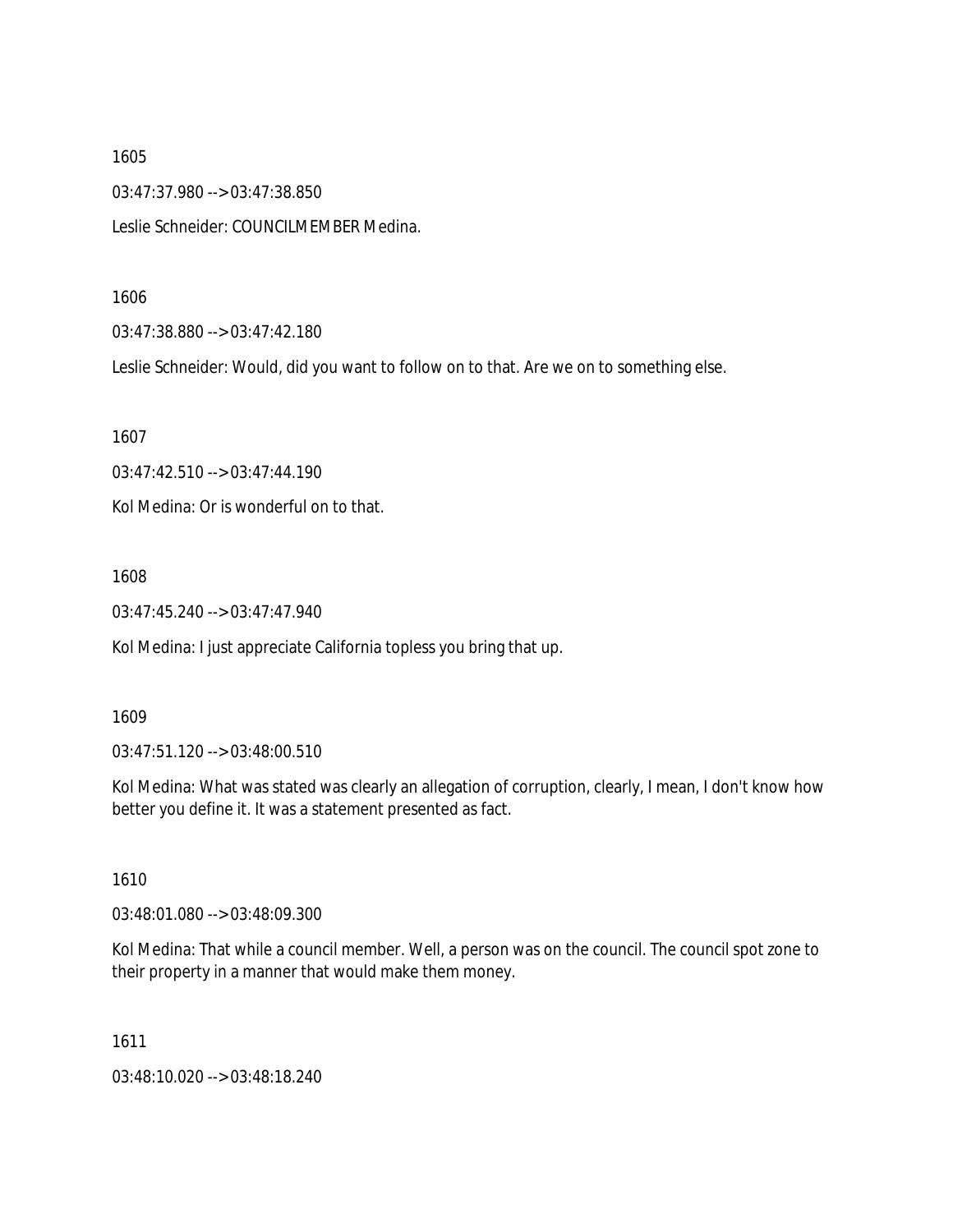Kol Medina: That's just pure and simple allegation of corruption and if that's true. That's a horrible thing and we should know about that.

1612

03:48:19.140 --> 03:48:29.430

Kol Medina: But if that's not true, then I think it is up to us because we provide a platform where this was said to correct the record. And I think that's all that counts override top was the same.

1613

03:48:33.690 --> 03:48:34.020

Leslie Schneider: I

1614

03:48:36.000 --> 03:48:40.830

Leslie Schneider: Can't remember how helpless. Your hand is still up. Do you want to know you're good, and

1615

03:48:43.350 --> 03:48:47.580

Leslie Schneider: Okay, so I think I don't see any more hands.

1616

03:48:49.890 --> 03:48:50.490

Joe Deets: We done

1617 03:48:50.790 --> 03:48:52.020

I

1618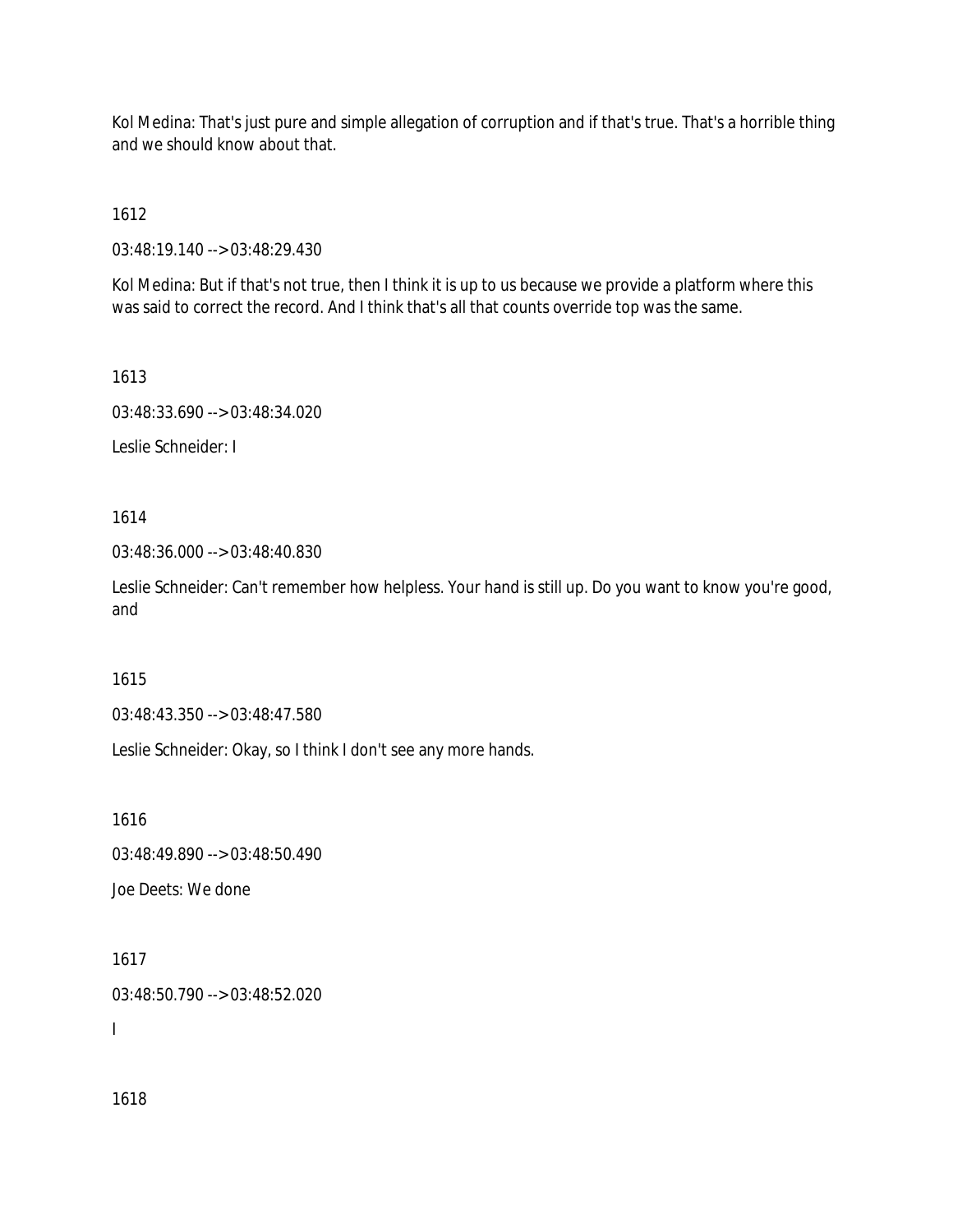03:48:53.730 --> 03:48:55.650

Leslie Schneider: If there's no more we can

1619

03:48:56.010 --> 03:48:57.090

adjourn.

1620

03:48:58.620 --> 03:49:03.660

Leslie Schneider: Thank you all so very much and just really, really appreciate the the amazing presentations.

## 1621

03:49:04.290 --> 03:49:09.420

Leslie Schneider: That make us feel really proud to be in the city that we're in. Thank you so much.

1622

03:49:10.260 --> 03:49:11.550

Joe Deets: Good job, Morgan Colin.

1623 03:49:11.700 --> 03:49:12.420 Thanks, everybody.

1624 03:49:14.220 --> 03:49:14.520 Joe Deets: Bye.

1625